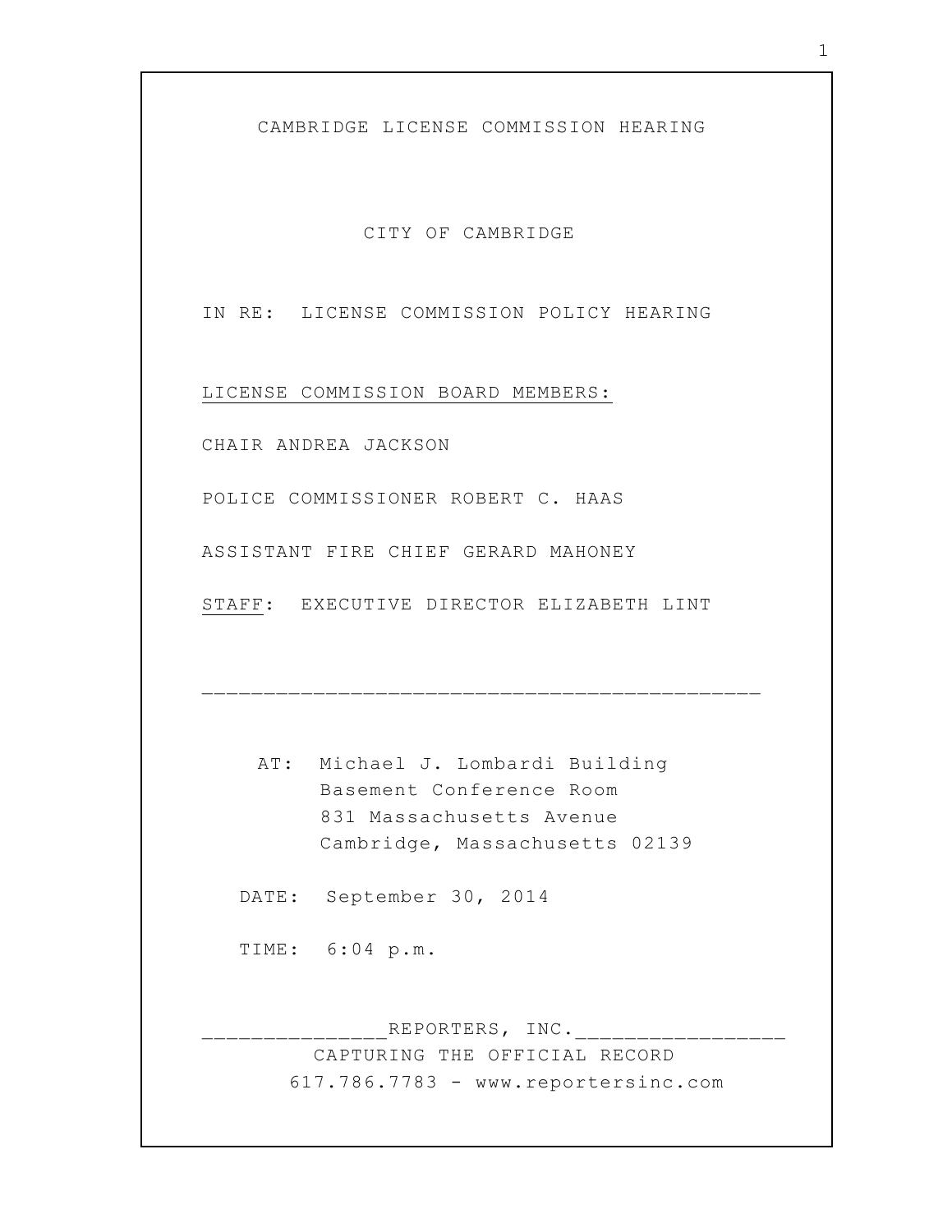| AGENDA MATTERS                              | PAGE |
|---------------------------------------------|------|
| APPLICATION:<br>FAMILY BUSINESS ASSOCIATION | 5    |
|                                             |      |
| APPLICATION:                                |      |
| P.F. CHANG'S CHINA BISTRO                   |      |
| $D/B/A$ P.F. CHANG'S                        | 10   |
| APPLICATION:                                |      |
| THE ELEPHANT WALK RESTAURANT GROUP          |      |
| D/B/A THE ELEPHANT WALK                     | 14   |
| APPLICATION:                                |      |
| IRISH CRIMSON, LLC                          |      |
| D/B/A KENNEDY'S ON THE SQUARE               | 19   |
| APPLICATION:                                |      |
| HANK, INC.                                  |      |
| D/B/A BUKOWSKI TAVERN                       | 26   |
| APPLICATION:                                |      |
| LOYAL NINE, LLC                             | 37   |
| APPLICATION:                                |      |
| CHEW, LLC                                   | 96   |
| APPLICATION:                                |      |
| CRYSTAL LUNCH, INC.                         |      |
| D/B/A CAN TAB LOUNGE AND THIRD RAIL         | 123  |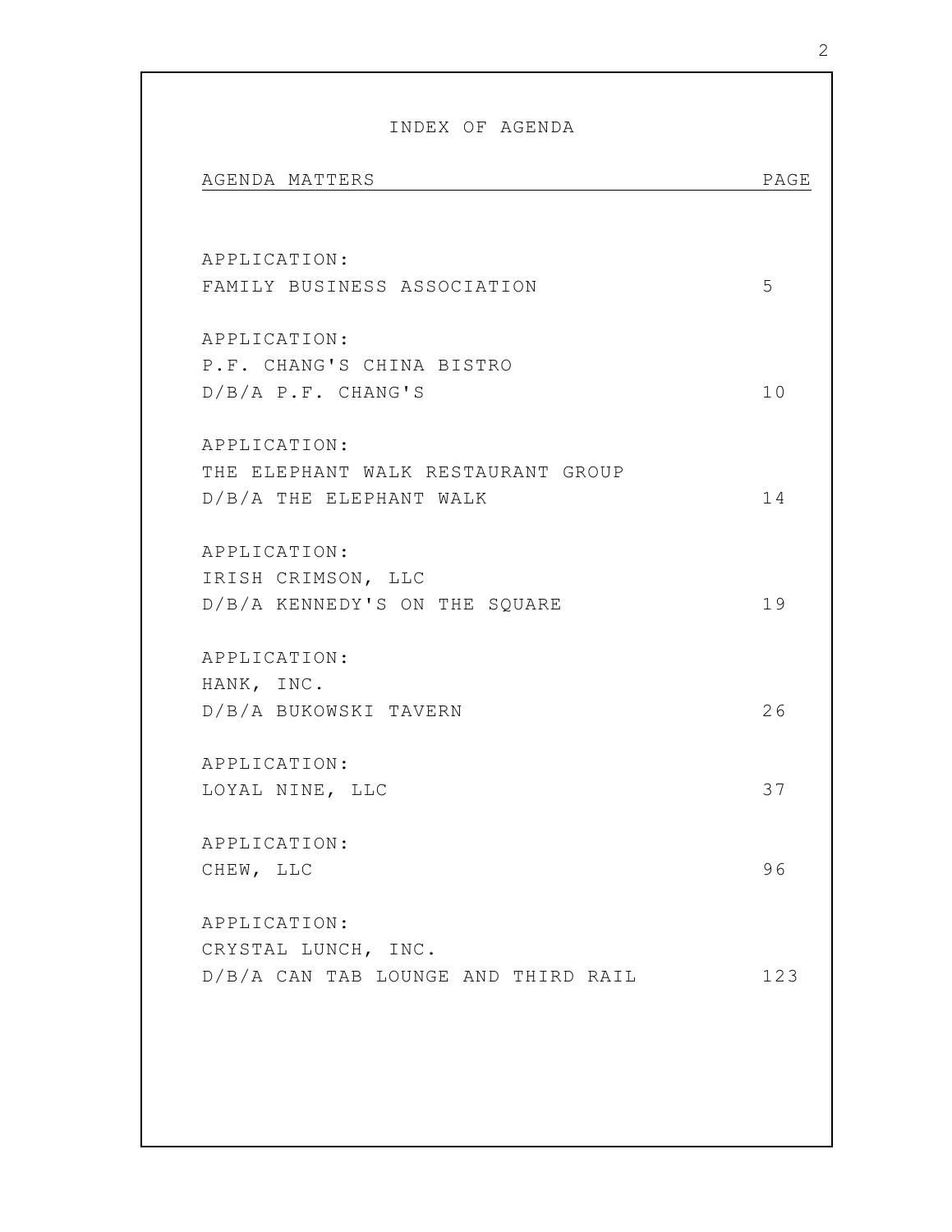## INDEX OF AGENDA

| AGENDA MATTERS                   | PAGE |
|----------------------------------|------|
|                                  |      |
| APPLICATION:                     |      |
| A.W. CHEN, INC.                  |      |
| D/B/A PATTY CHEN'S DUMPLING ROOM | 124  |
|                                  |      |
| APPEAL:                          |      |
| ABEL TEKLESELASSA                |      |
| HACKNEY LICENSE 29907            | 131  |
|                                  |      |
| RATIFICATIONS                    | 144  |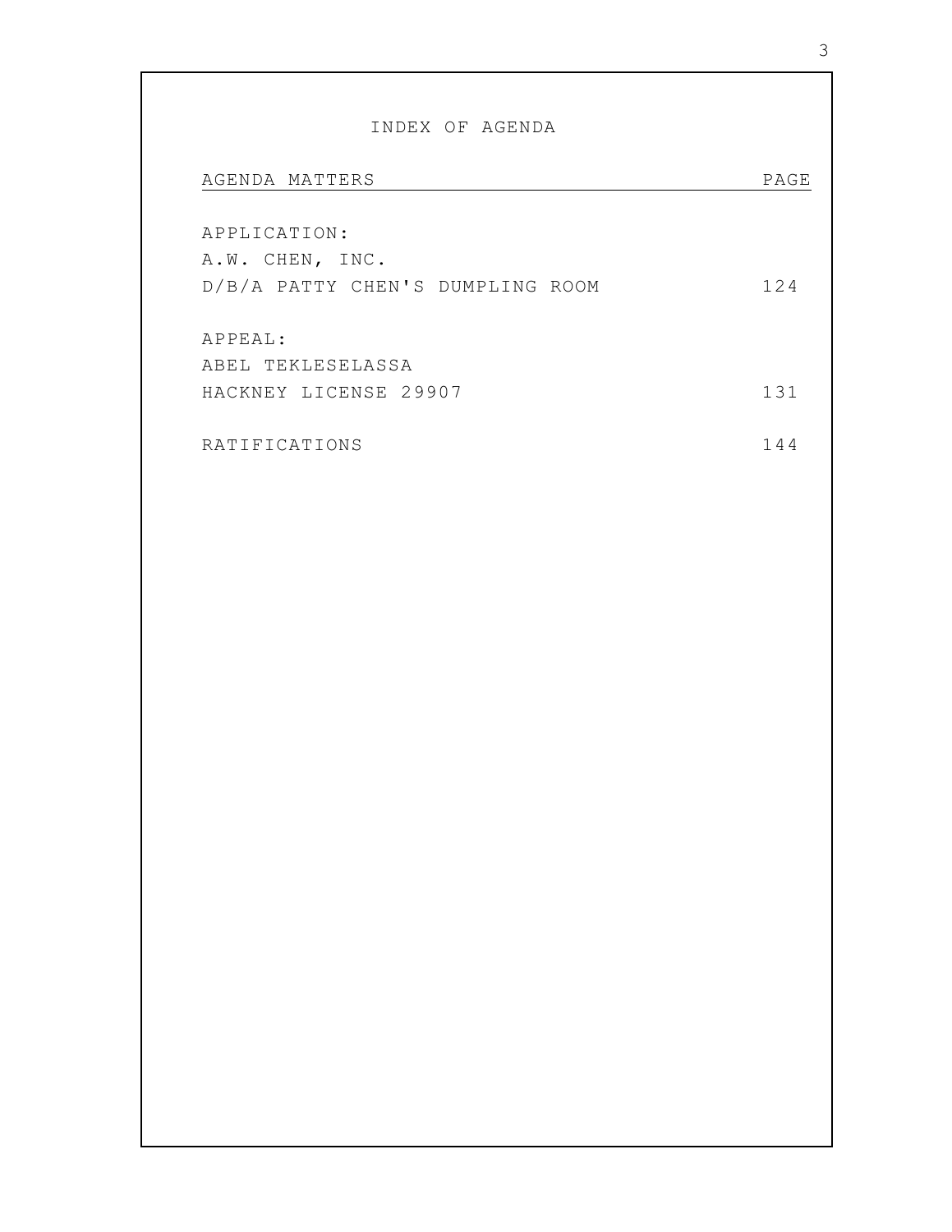P R O C E E D I N G S

September 30, 2014

- - -

(Hearing is being audio and videotaped by Xavier Dietrich.)

- - -

EXECUTIVE DIRECTOR ELIZABETH LINT: If anybody has a cell phone on, we would appreciate it if you would turn it off.

CHAIR ANDREA JACKSON: Or on vibrate.

EXECUTIVE DIRECTOR ELIZABETH LINT: And the rear door is to stay open at all times and no one can block it. Thank you.

This is License Commission general hearing Tuesday, September 30, 2014. It is 6:04. We are in the Michael J. Lombardi Building 831 Mass Avenue Basement Conference Room.

Before you are the Commissioners Chair Andrea Jackson, Police Commissioner Robert Haas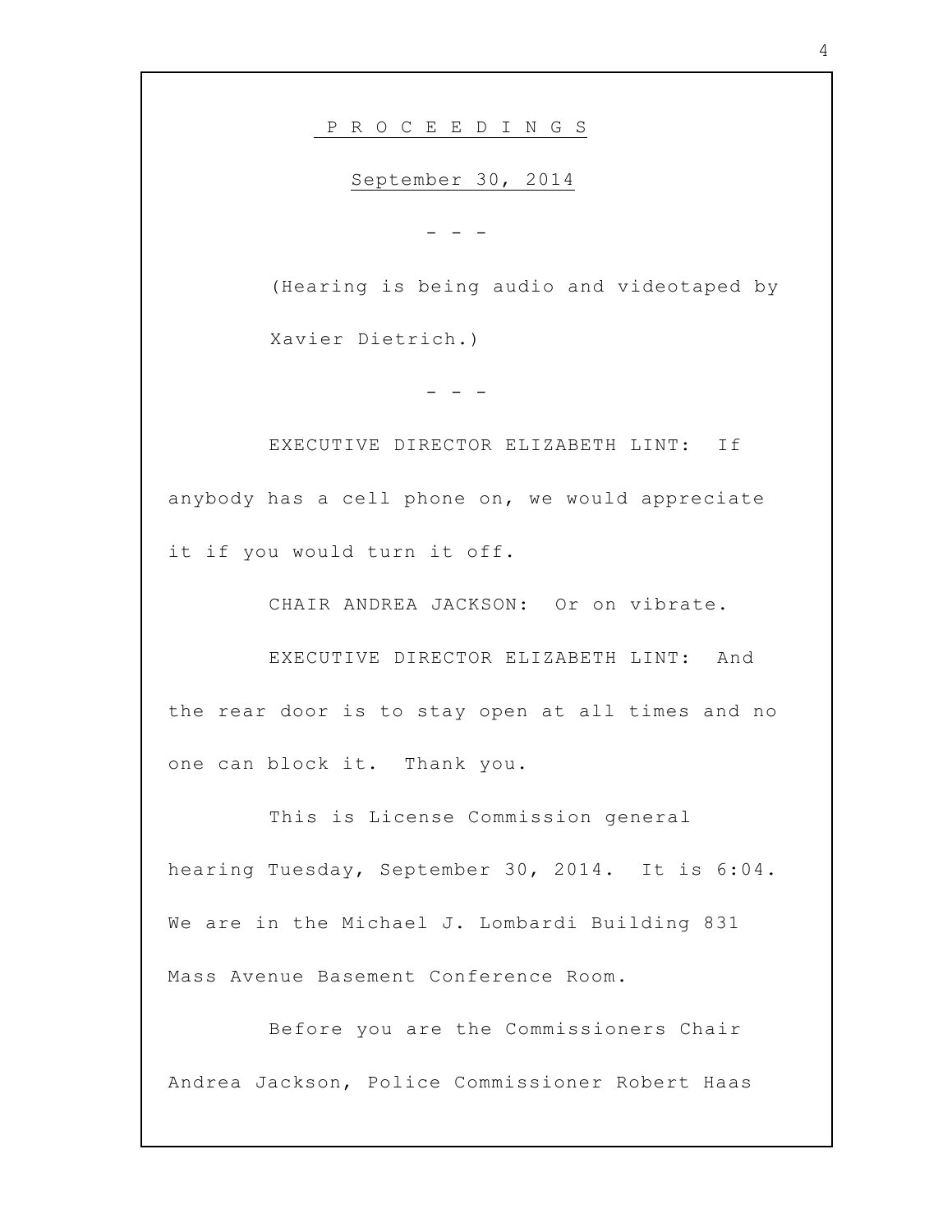and Assistant Chief Gerard Mahoney.

If anyone is here for the matter of - the disciplinary matter of Temple Bar that has been continued to October 7.

- - -

APPLICATION: FAMILY BUSINESS ASSOCIATION, INC.

EXECUTIVE DIRECTOR ELIZABETH LINT: Application: Family Business Association, Inc., at 101 Huntington Avenue, Suite 500, Boston, Mass, 02199 has applied for a charity wine license at 40 Edwin Land Blvd, Royal Sonesta Hotel, for an event on October 23, 2014.

CHAIR ANDREA JACKSON: Good evening.

ALBERT DENAPOLI: My name is Albert Denapoli, and I represent the Family Business Association. This is, I believe, our sixth year requesting a charity wine license for our annual event that we hold at the Royal Sonesta.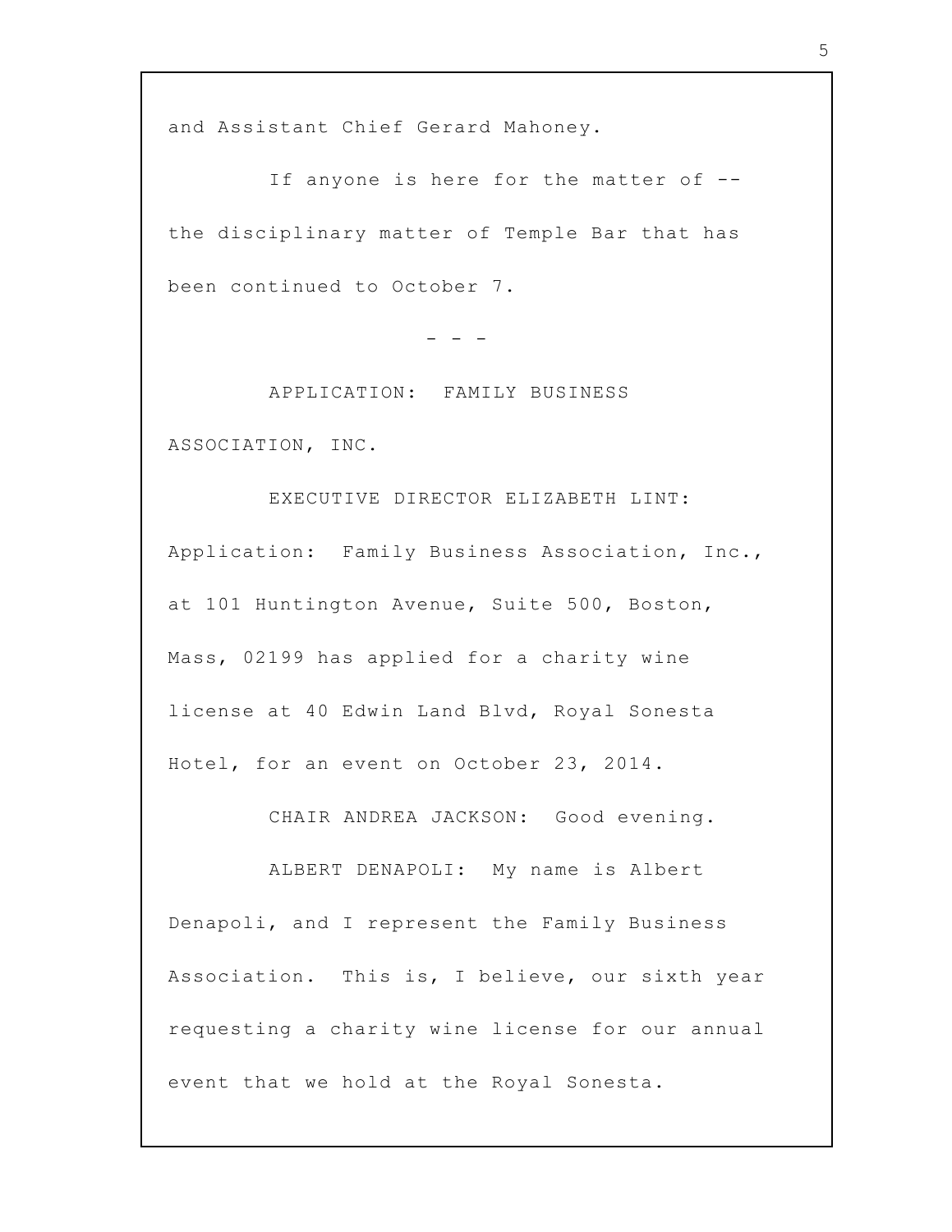ANTHONY CHESNAKAS: I can't hear anything back here. Can you speak up?

CHAIR ANDREA JACKSON: Sorry, just the acoustics are bad in the room. I'm sorry.

EXECUTIVE DIRECTOR ELIZABETH LINT: And the fan doesn't help.

ALBERT DENAPOLI: I represent the Family Business Association. This is our sixth year seeking a charity wine license for our annual event that we hold in October of every year down at the Royal Sonesta. We are holding it this year on October 23rd and Gordon's Wine and Liquors supplies a bottle of wine for the table and during the meal portion of the event, and we're seeking a charity wine license for that event.

CHAIR ANDREA JACKSON: Do they typically supply it every year?

ALBERT DENAPOLI: Yes. This is the sixth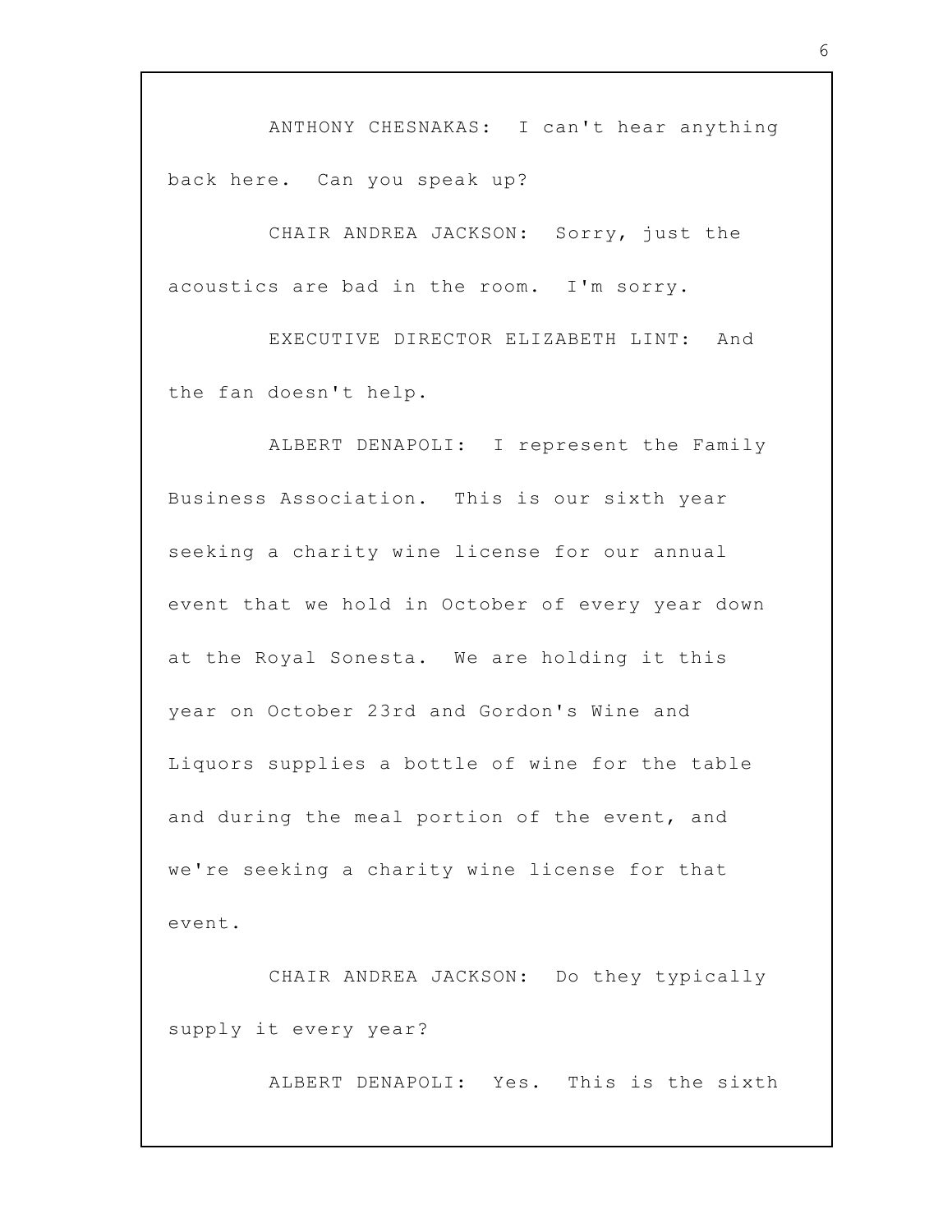year.

We have a cash bar during the pre-dinner period, but during the meal itself, we usually have about 400 to 420 people that attend. Gordon's Liquors have served both red and a white wine at the tables.

CHAIR ANDREA JACKSON: Any questions? POLICE COMMISSIONER ROBERT HAAS: Can you just talk about the Family Business Association? What kind of charities are they involved in?

ALBERT DENAPOLI: Sure. We are a nonprofit organization. We have been in existence for eight years now and the mission of the Family Business Association is to educate and honor family businesses, and we hold basically educational seminars throughout the year and we have an award program every year and we have people that are nominated, certain family businesses. We've had over 600 nominations of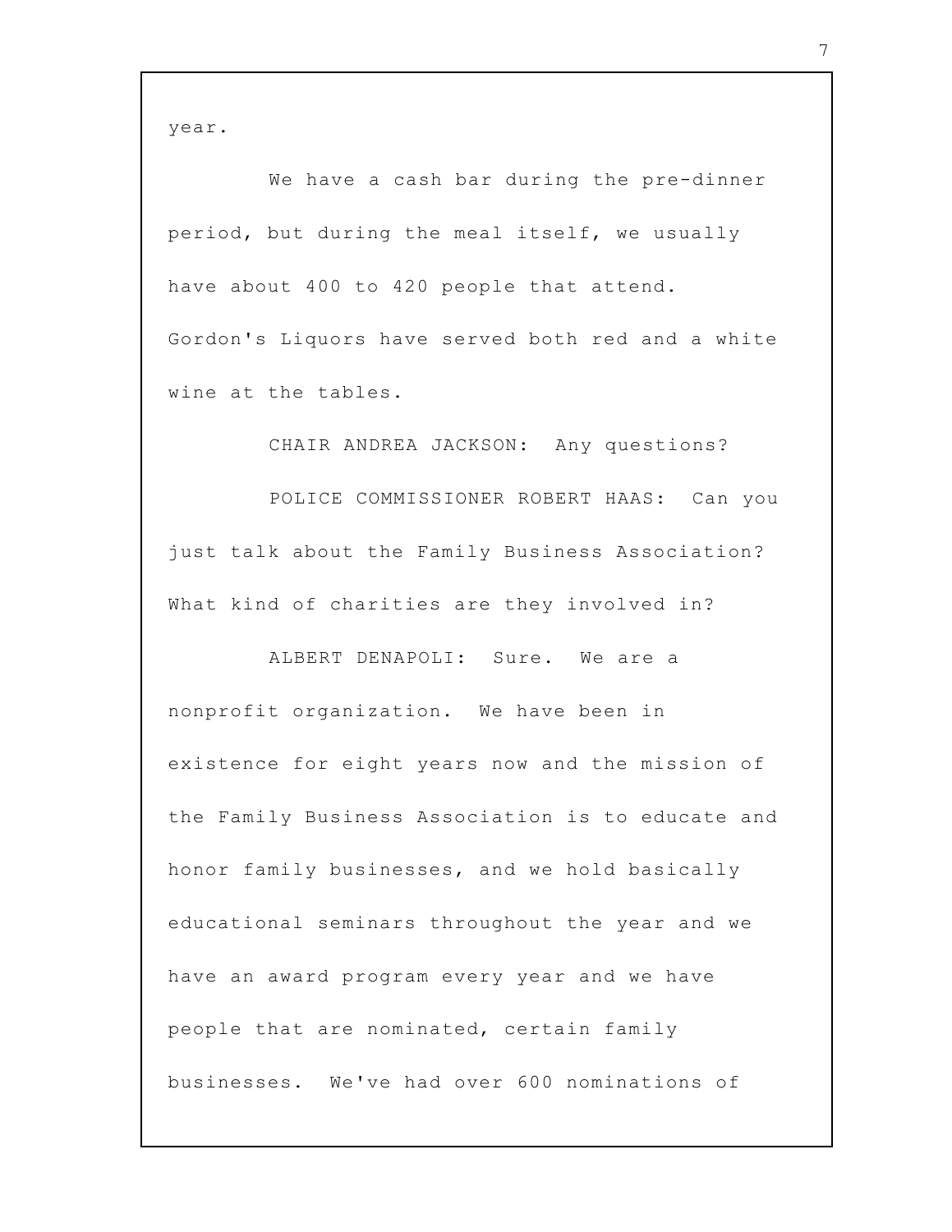family business across Massachusetts this year and those nominated family business and can apply and then there's a panel of independent judges from various academic institutions that review the applications and then choose finalists for the award program.

When we have the award program. We have to choose five finalists in different categories. The categories are basically based on the size of the family business. Zero to 50, small, 50 to 150 employees, and then 50 and more of a large.

We videotape them. David Wade of Channel 4 is gonna be our master of ceremony for the sixth year in a row.

And we have a gala event and it is basically to give family businesses an opportunity to be honored among their peers, and through the year, be educated. We have a quarterly newsletter that's published and given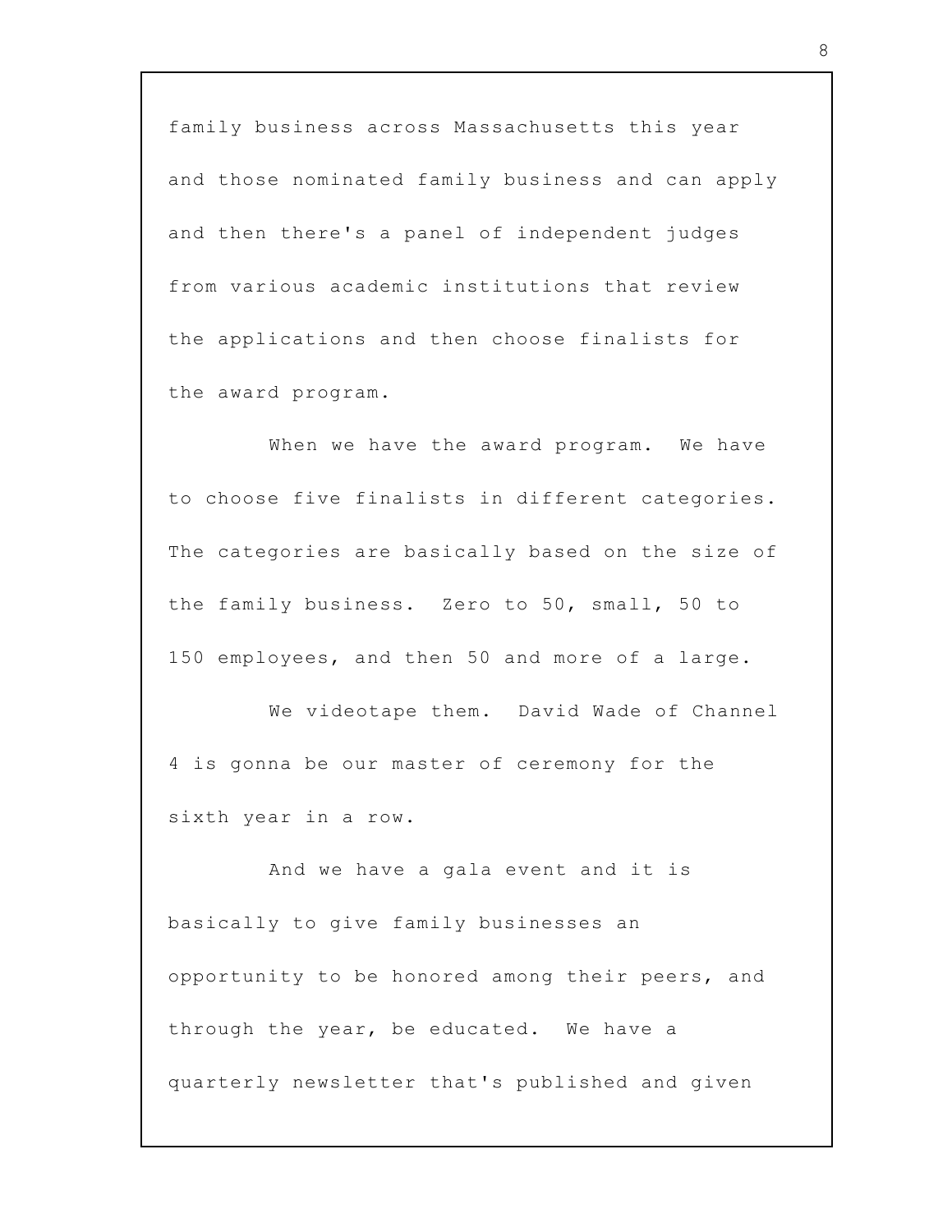free of charge as the family business type of material that they may be interested in.

CHAIR ANDREA JACKSON: Any more questions?

POLICE COMMISSIONER ROBERT HAAS: No.

CHAIR ANDREA JACKSON: Any questions?

ASSISTANT FIRE CHIEF GERARD MAHONEY: Nothing.

CHAIR ANDREA JACKSON: Are there any members of the public that wish to be heard in this matter?

Seeing none, I make a motion that we approve the charity wine license for the Family Business Association.

ASSISTANT FIRE CHIEF GERARD MAHONEY: Second.

CHAIR ANDREA JACKSON: All those in favor signify by saying aye.

POLICE COMMISSIONER ROBERT HAAS: Aye.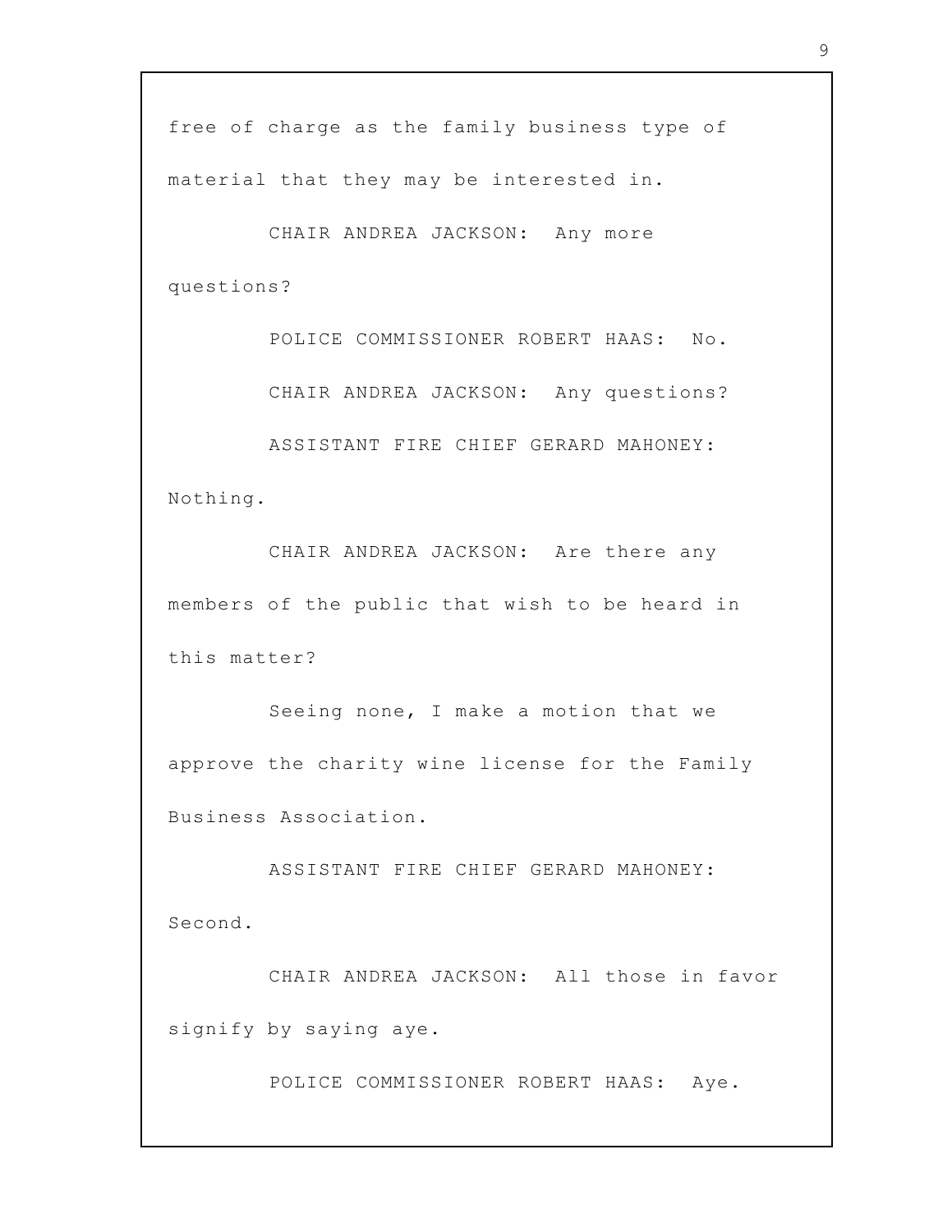CHAIR ANDREA JACKSON: Aye.

ASSISTANT FIRE CHIEF GERARD MAHONEY: Aye.

ALBERT DENAPOLI: You are all.

CHAIR ANDREA JACKSON: You are all set. Have a great evening.

APPLICATION: P.F. CHANG'S CHINA BISTRO, INC. D/B/A P.F. CHANG'S

- - -

EXECUTIVE DIRECTOR ELIZABETH LINT: Application: P.F. Chang's China Bistro, Inc., d/b/a, P.F. Chang's Isabel Maria Moya, manager, holder of an all alcoholic beverages as a restaurant license at 100 Cambridgeside Place has applied for a change of manager to Danielle Sainsbury.

CHAIR ANDREA JACKSON: Good evening.

ATTY ANDREW UPTON: Good evening, Commissioners. Andrew Upton, U-P-T-O-N,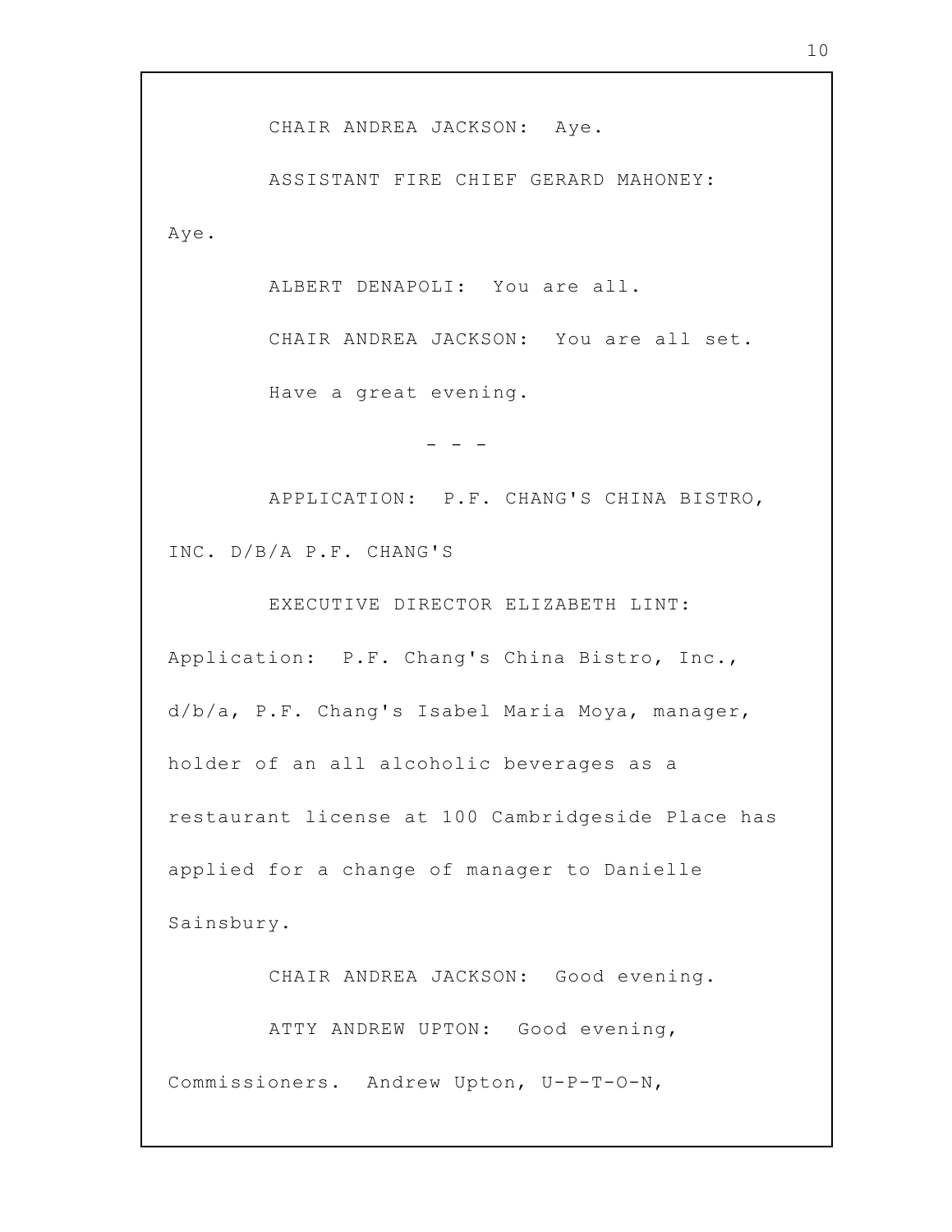representing P.F. Chang's China Bistro, Inc.

And with me is the proposed new manager Danielle Sainsbury, S-A-I-N-S-B-U-R-Y.

CHAIR ANDREA JACKSON: You are here before us this evening for a change of manager.

ATTY ANDREW UPTON: We are.

Danielle is experienced in the industry. She's experienced with P.F. Chang's, she is a TIPS certified server, and TIPS certified trainer of TIPS servers, as well as ServSafe training.

She's aware that she has to take the Cambridge 21 Proof class as well and she's gonna sign up for that. And she's looking forward to taking over P.F. Chang's and she's here to answer any questions you may have.

CHAIR ANDREA JACKSON: Tell us about your background, please.

DANIELLE SAINSBURY: I've worked with P.F. Chang's for five years. I started off as a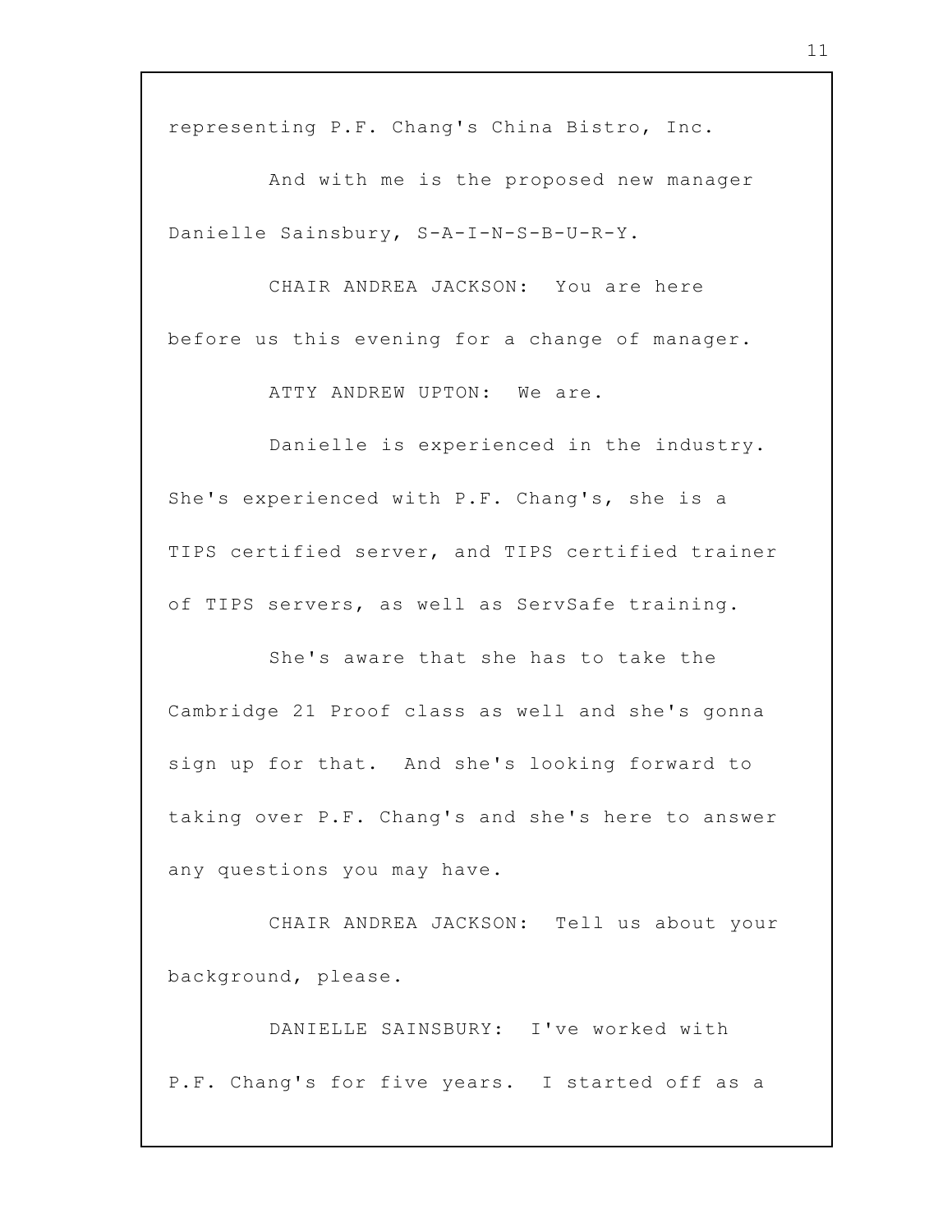server, I became a bartender for two years.

Before becoming a manager, I was a supervisor. I was in charge of the bar manager for two years before I got promoted to operating partner, so it's now my restaurant and responsibility.

I'm going to be taking as well the ServSafe alcohol class by the end of October.

CHAIR ANDREA JACKSON: The ServSafe? Or the 21 Proof?

DANIELLE SAINSBURY: The Serve Safe and then I'm also gonna do the 21 Proof by the end of October as well, both of them.

CHAIR ANDREA JACKSON: Have you ever had a liquor license in your name before?

DANIELLE SAINSBURY: No.

CHAIR ANDREA JACKSON: And have you been working at the Cambridge location?

DANIELLE SAINSBURY: Yes, for three

years.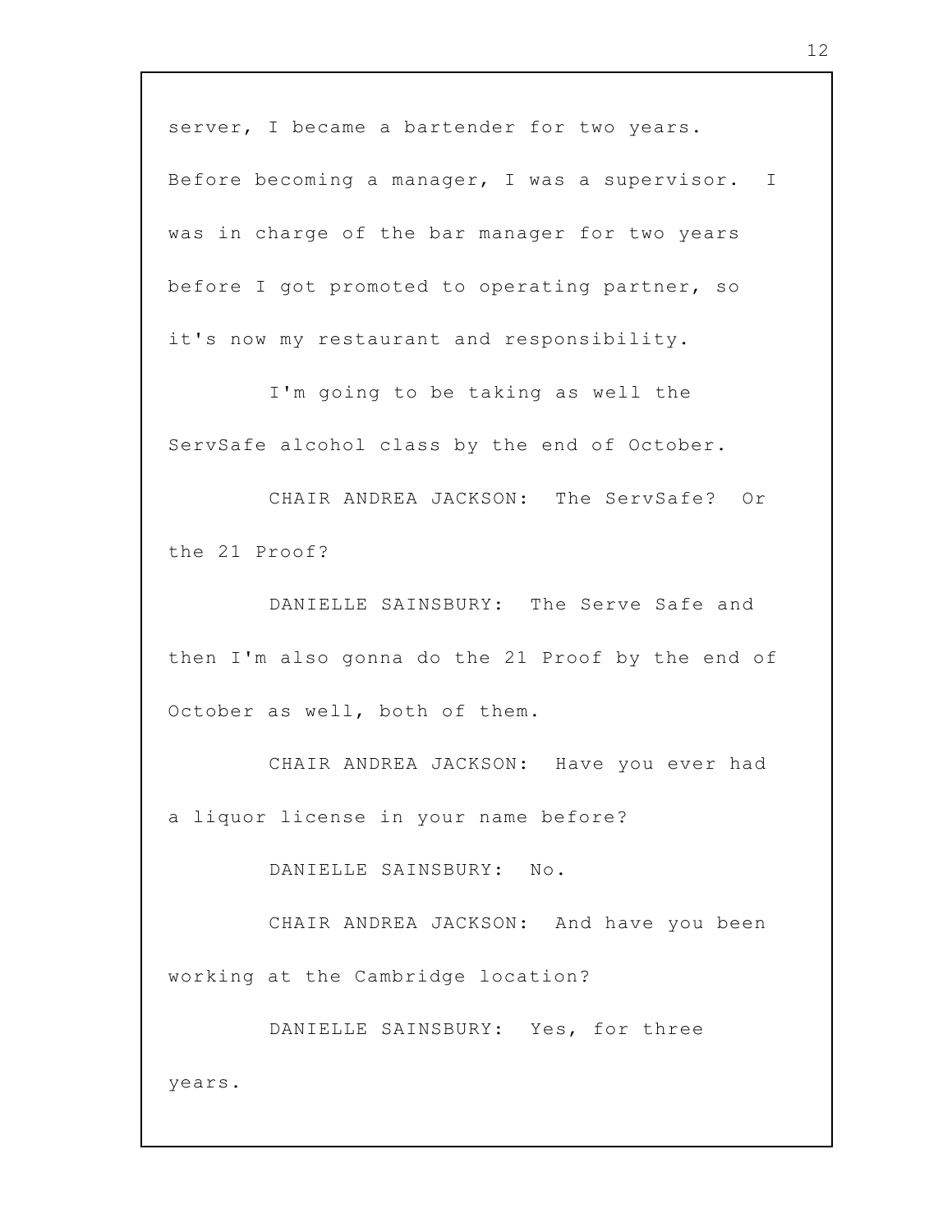CHAIR ANDREA JACKSON: Any questions? POLICE COMMISSIONER ROBERT HAAS: No. CHAIR ANDREA JACKSON: Any questions? ASSISTANT FIRE CHIEF GERARD MAHONEY: No. CHAIR ANDREA JACKSON: Any members of the public that wish to be heard in this matter? Seeing none -- EXECUTIVE DIRECTOR ELIZABETH LINT: Background is fine. CHAIR ANDREA JACKSON: Great. -- I make a motion that we approve the change of manager to Danielle Sainsbury for P.F. Chang's. ASSISTANT FIRE CHIEF GERARD MAHONEY: Second. CHAIR ANDREA JACKSON: All those in favor signify by saying aye. POLICE COMMISSIONER ROBERT HAAS: Aye. ASSISTANT FIRE CHIEF GERARD MAHONEY: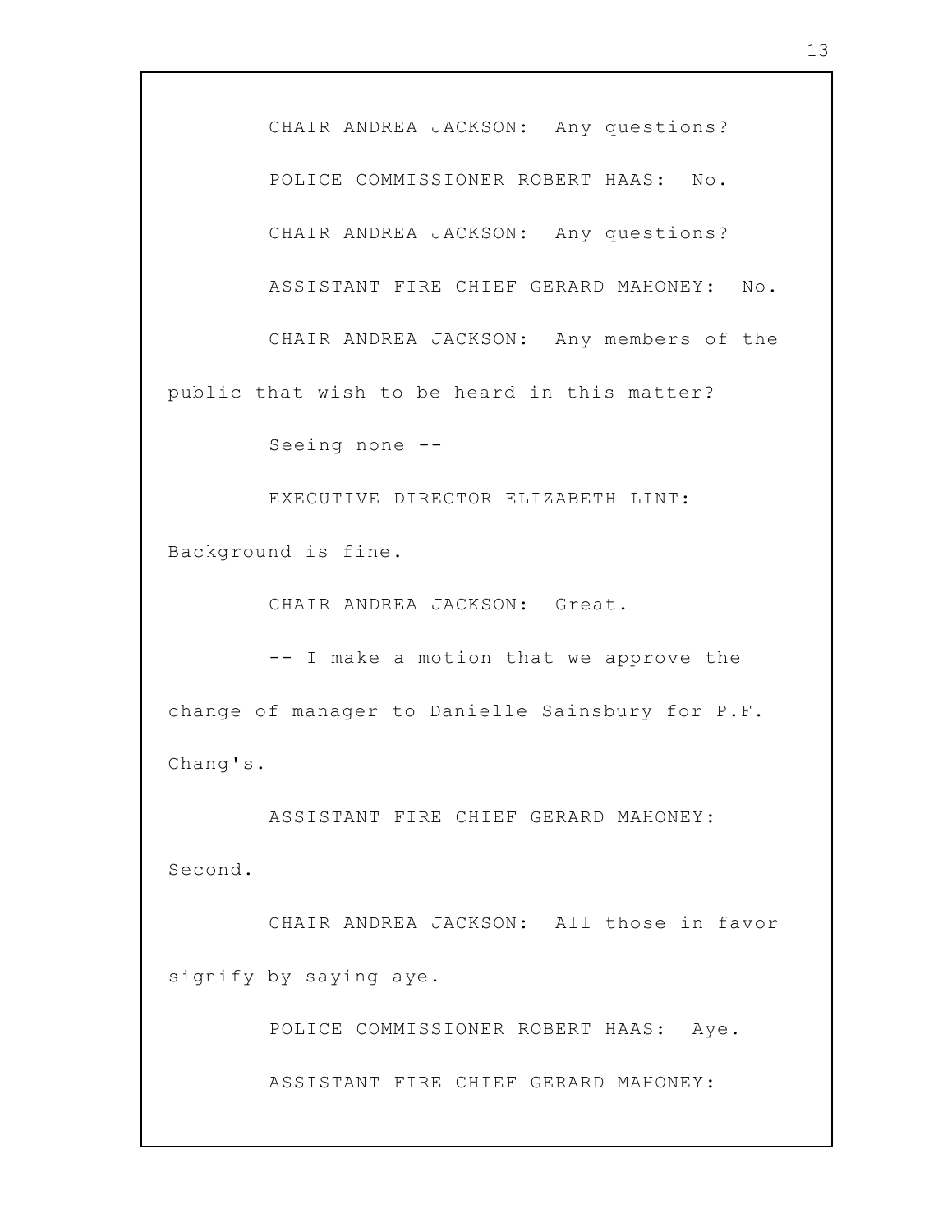Aye.

CHAIR ANDREA JACKSON: You are all set. ATTY ANDREW UPTON: Thank you very much.

APPLICATION: THE ELEPHANT WALK RESTAURANT GROUP, D/B/A THE ELEPHANT WALK

- - -

EXECUTIVE DIRECTOR ELIZABETH LINT: Application: The Elephant Walk Restaurant Group, Inc., d/b/a The Elephant Walk, Phillip Dixon, manager, holder of an alcoholic beverages restaurant license at 2067, Massachusetts Avenue has applied for a transfer of stock, change of office/director and change of manager to Gerard Lopez.

ATTY LESLEY HAWKINS: Good evening, Commissioner and Members. Lesley, L-E-S-L-E-Y Hawkins, H-A-W-K-I-N-S, representing The Elephant Walk Restaurant Group and this is Mr. Gerard Lopez, the proposed manager of record.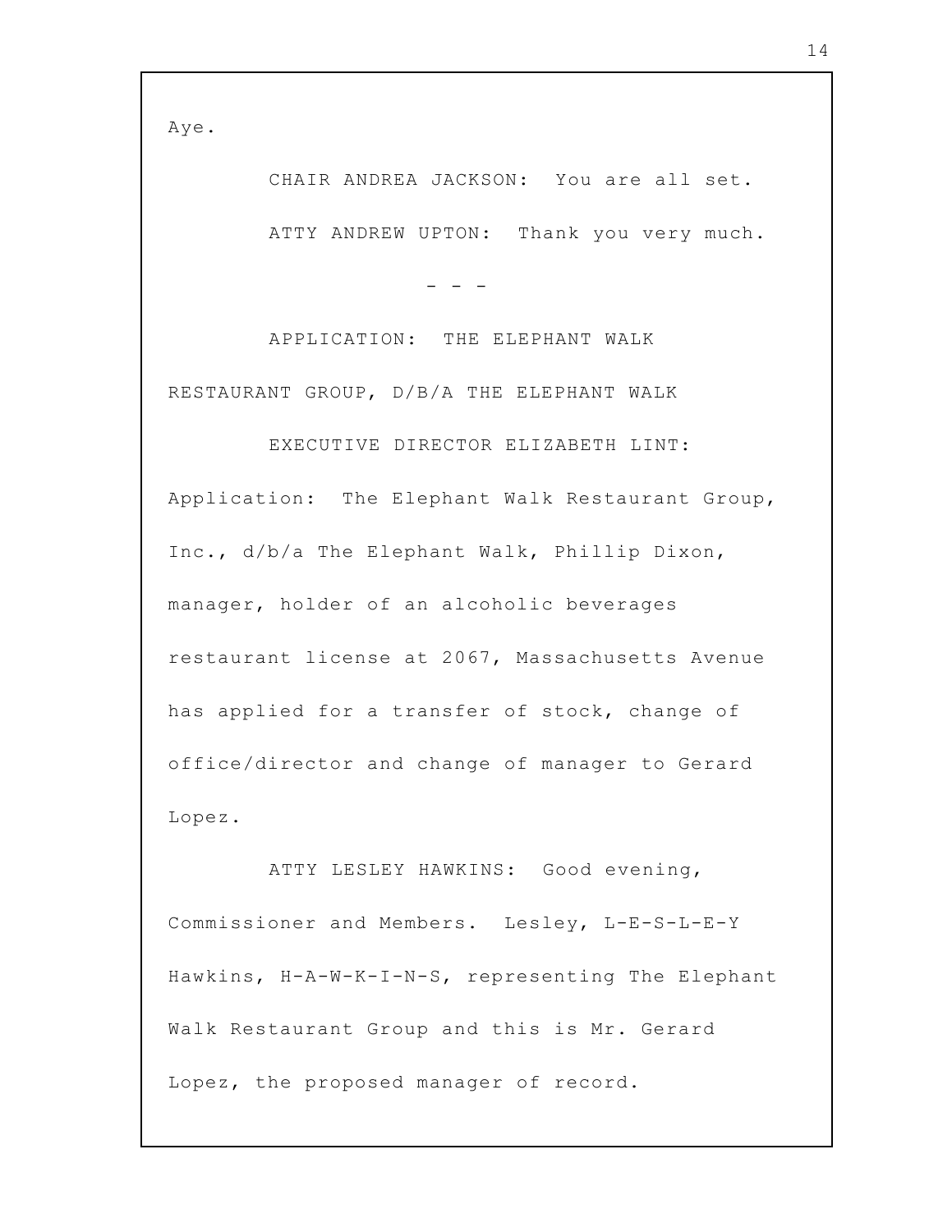CHAIR ANDREA JACKSON: If you can please tell us about the transfer of stock, change of officer/director.

ATTY LESLEY HAWKINS: Sure.

Transfer of stock and change of officer/director is strictly administrative, and it is to reflect a recent death in the family of the ownership.

There are no new officers being added. It is simply a reorganization of the existing members.

This administrative change is simply to bring the liquor license in line with the organizational documents and in no way organizationally effects the operation.

CHAIR ANDREA JACKSON: Have changes already been made with the Secretary of State's office in terms of who is listed at the Secretary of State for officers?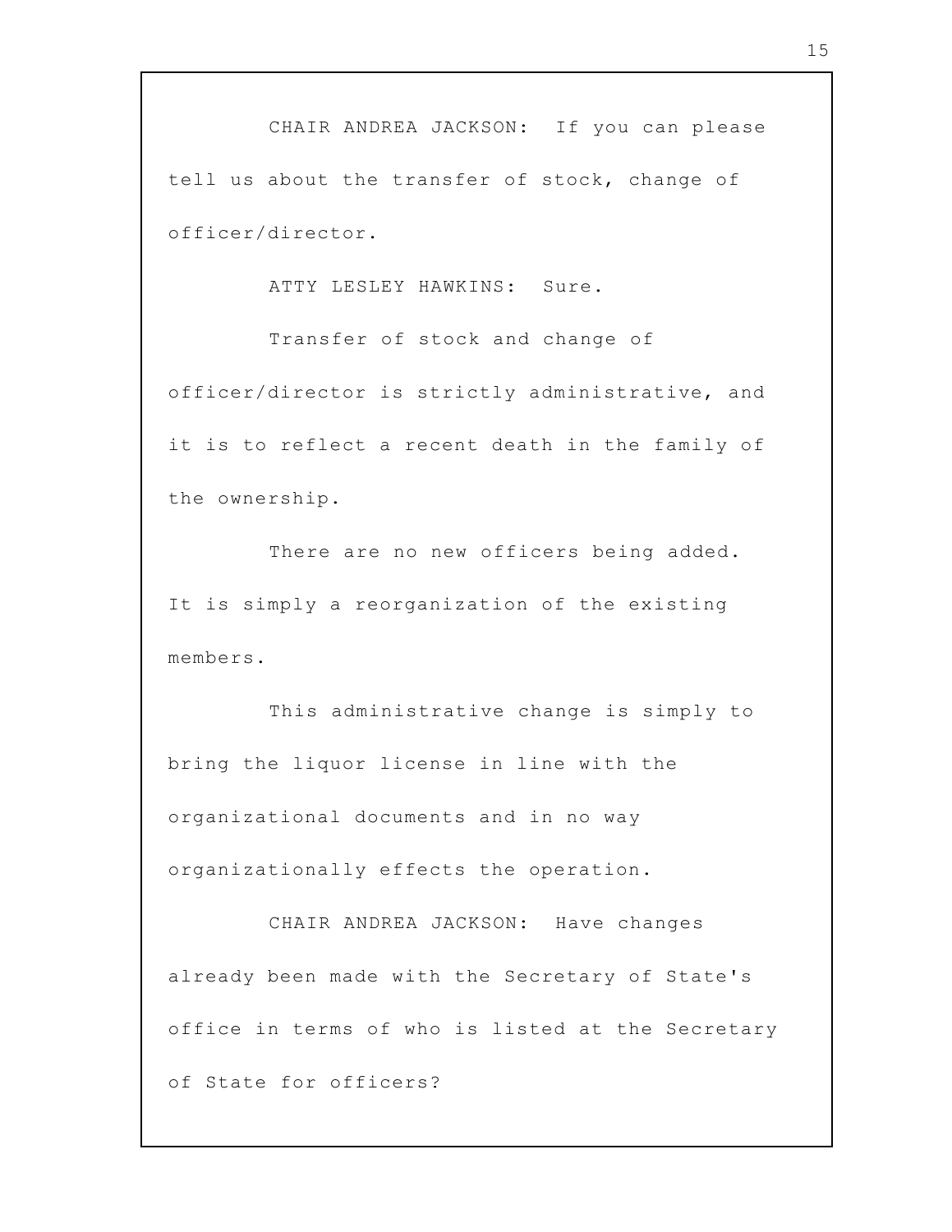ATTY LESLEY HAWKINS: Yes. I can provide documents reflecting as much.

CHAIR ANDREA JACKSON: That would be great. Thank you.

I know I looked at the website the other day. It didn't match. Ms. Lint, was there a question as well, I know a few days ago, I don't know if it has been modified, as it related to the landlord?

EXECUTIVE DIRECTOR ELIZABETH LINT: I believe we have the updated paperwork.

Yes, we do.

CHAIR ANDREA JACKSON: May I see it, please?

There was just a question in regards to whether or not the landlord was listed as having an interest in the license.

Any questions?

POLICE COMMISSIONER ROBERT HAAS: Are we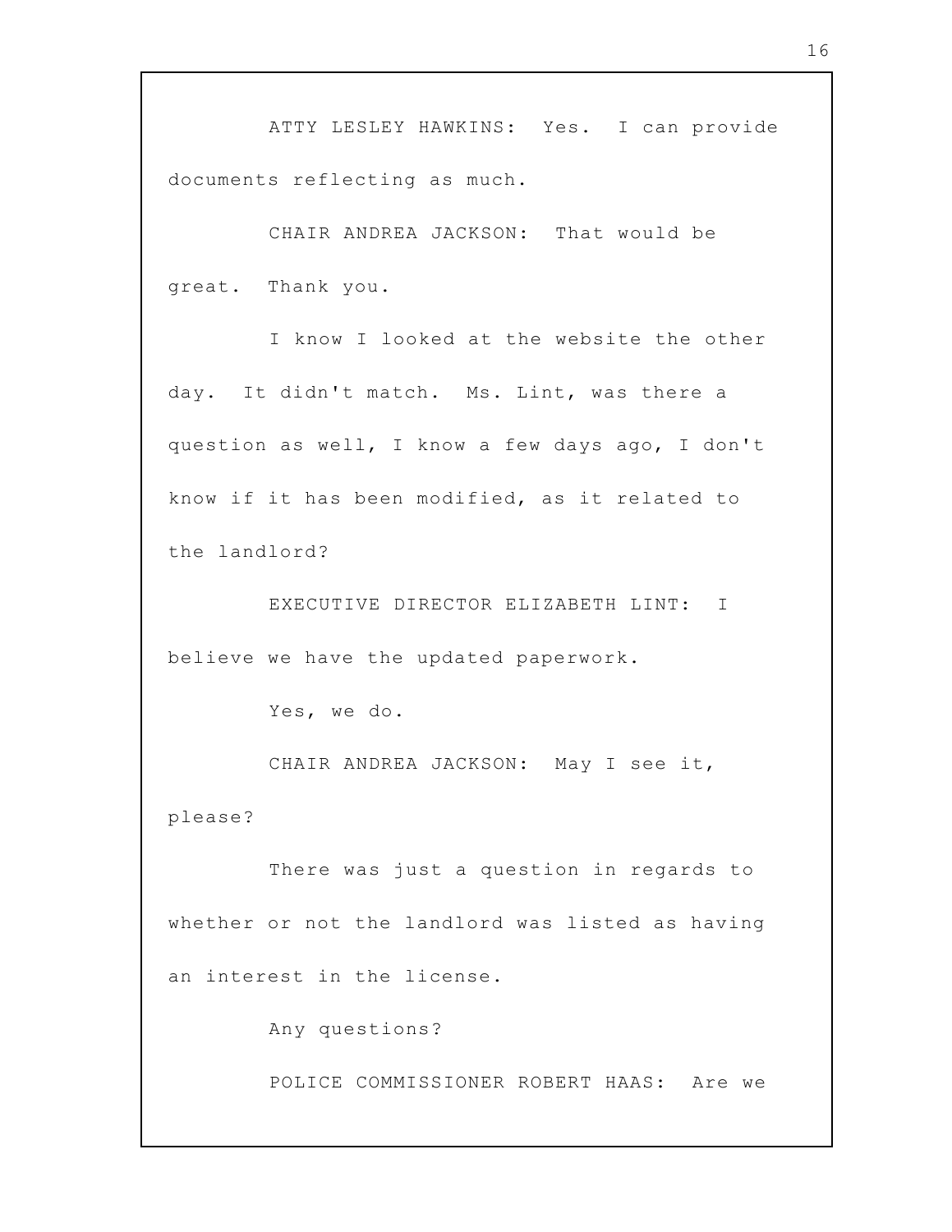this point or change of manager?

CHAIR ANDREA JACKSON: And change of manager as well.

POLICE COMMISSIONER ROBERT HAAS: We haven't talked about that yet?

CHAIR ANDREA JACKSON: No. Do you want more info?

Mr. Lopez, can you tell us a little about your ground, please?

GERARD LOPEZ: My background is --

CHAIR ANDREA JACKSON: If you could speak up just a little bit.

GERARD LOPEZ: I'm one of the owners and I started the restaurant in October of 1998 and I have been there since then.

CHAIR ANDREA JACKSON: Who was listed for change of manager before?

EXECUTIVE DIRECTOR ELIZABETH LINT: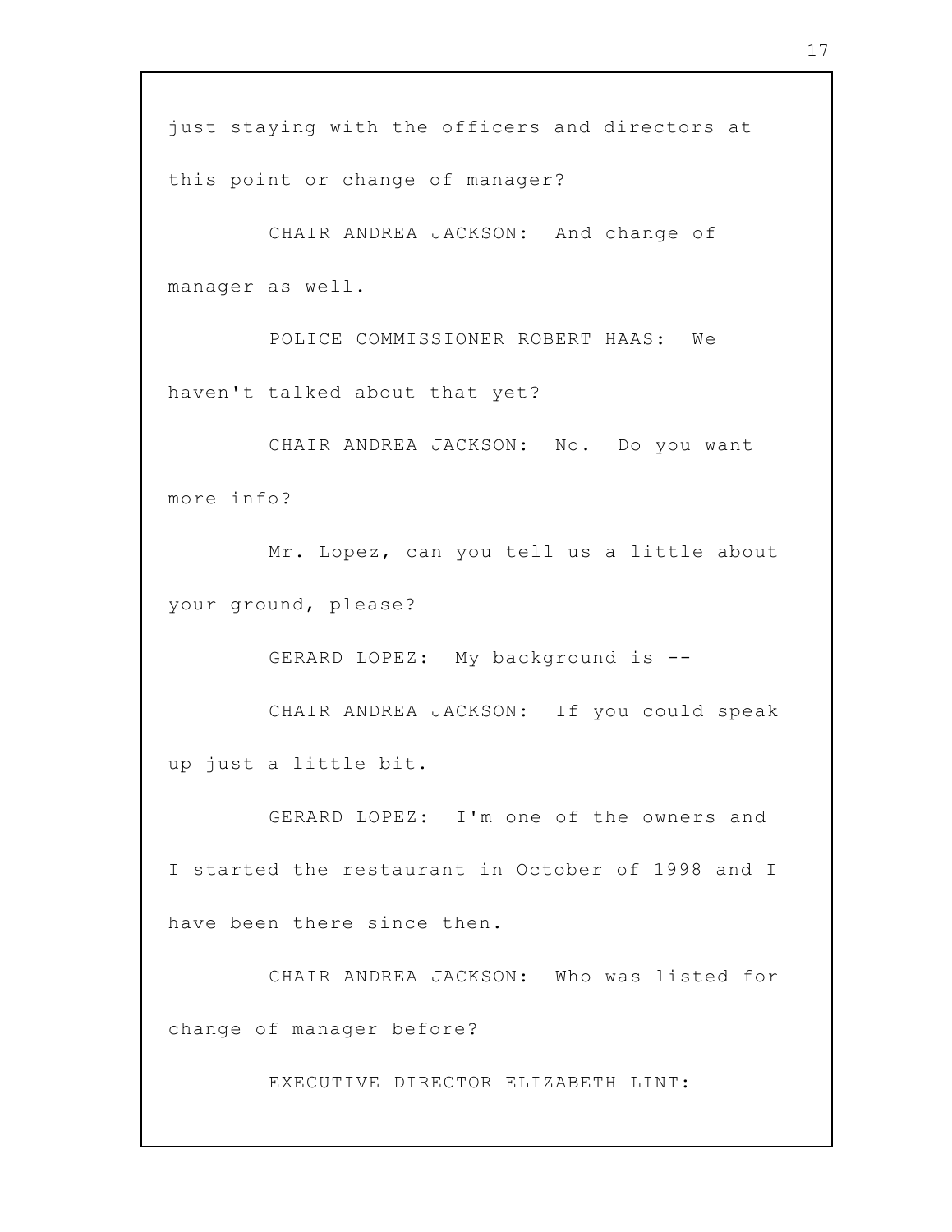Phillip Dixon was the manager.

CHAIR ANDREA JACKSON: You said you started the restaurant in 1998?

GERARD LOPEZ: Correct.

ATTY LESLEY HAWKINS: And Mr. Lopez has acted in an ownership and operational oversight capacity.

CHAIR ANDREA JACKSON: As you stated initially, this is more administrative in nature?

ATTY LESLEY HAWKINS: Yes. We don't expect any operational changes at the restaurant.

CHAIR ANDREA JACKSON: Any other questions?

POLICE COMMISSIONER ROBERT HAAS: No.

CHAIR ANDREA JACKSON: Are there any members of the public that wish to be heard in this matter?

Seeing none, I make a motion that we approve the transfer of stock, change of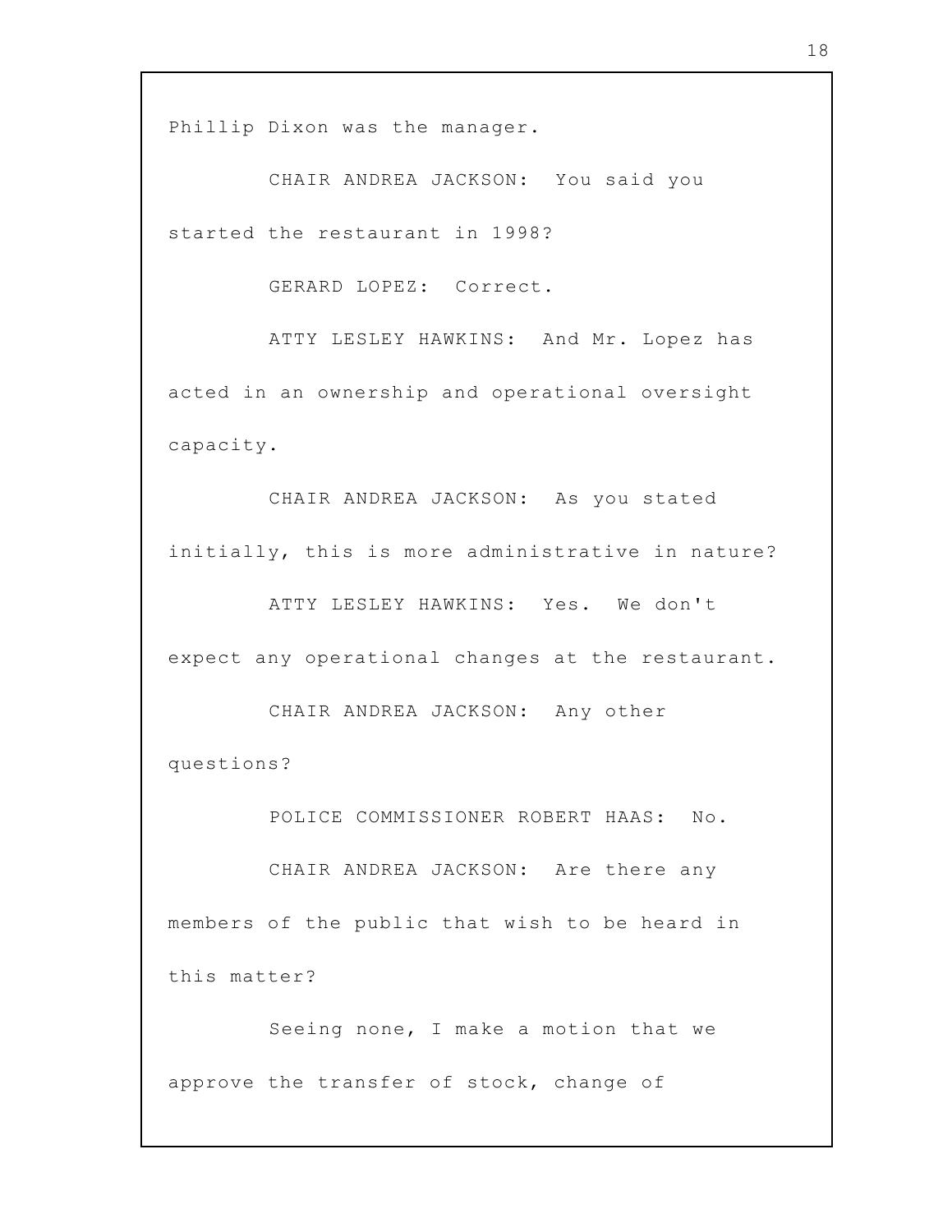officer/director, and change of manager to Gerard Lopez for The Elephant Walk Restaurant Group, doing business as The Elephant Walk. Is there a second?

ASSISTANT FIRE CHIEF GERARD MAHONEY: Second.

CHAIR ANDREA JACKSON: All those in favor signify by saying aye.

ASSISTANT FIRE CHIEF GERARD MAHONEY: Aye.

POLICE COMMISSIONER ROBERT HAAS: Aye. CHAIR ANDREA JACKSON: You are all set. ATTY LESLEY HAWKINS: And I'll provide

you with those documents.

CHAIR ANDREA JACKSON: Great. Thank you.

APPLICATION: IRISH CRIMSON, LLC, D/B/A

KENNEDY'S ON THE SQUARE

EXECUTIVE DIRECTOR ELIZABETH LINT:

 $-$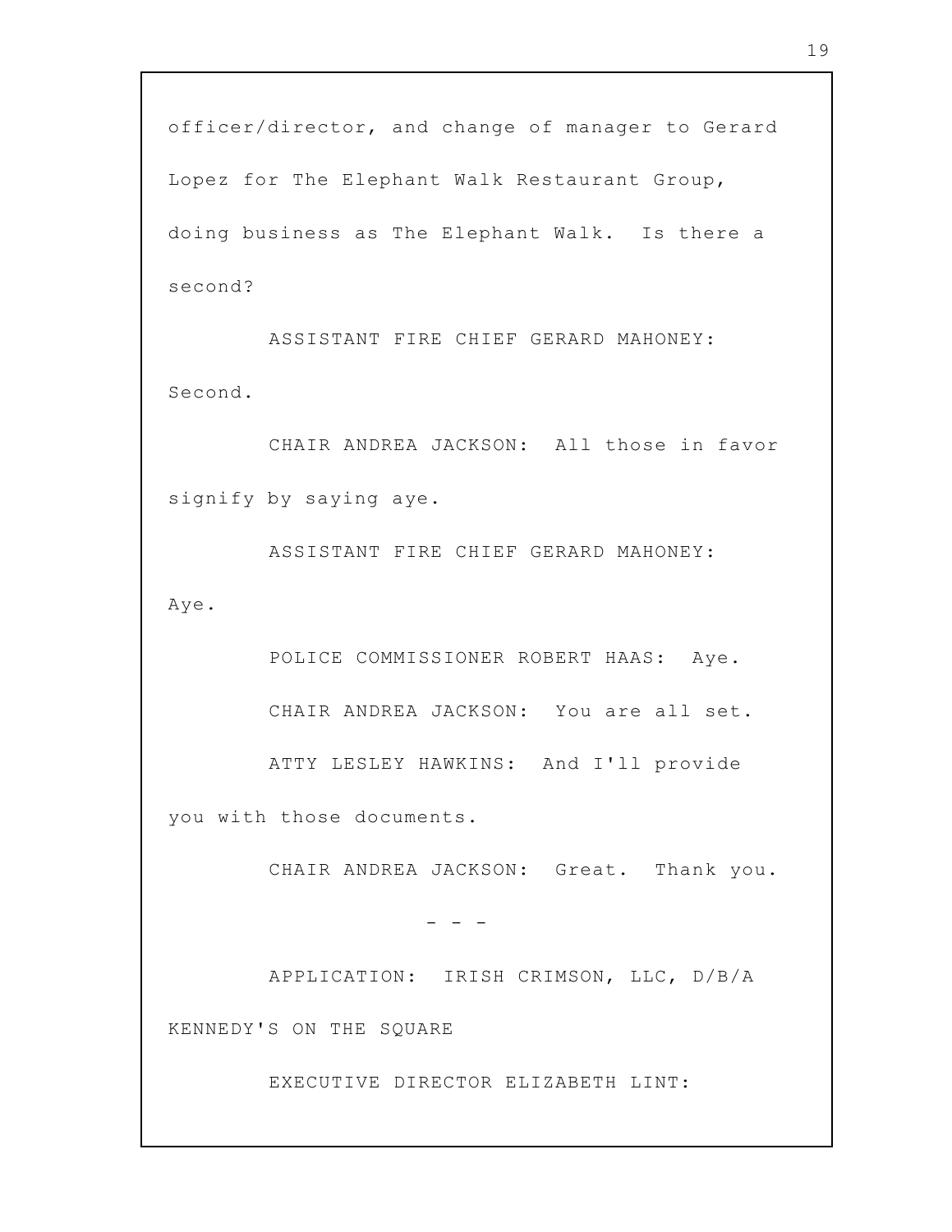Application: Irish Crimson, LLC, d/b/a

Kennedy's on The Square, Karen Murphy, manager, holder of an all alcoholic beverages restaurant license at 15 Dunster Street has applied for an entertainment license to include live music, trivia, and streaming radio.

FINBAR GRIFFIN: Good evening, my name is Finbar Griffin.

CHAIR ANDREA JACKSON: If you can speak up, please.

FINBAR GRIFFIN: My name is Finbar Griffin. I'm representing Irish Crimson, LLC. F-I-N-B-A-R, second name G-R-I-F-F-I-N.

CHAIR ANDREA JACKSON: Your relationship with Irish Crimson? Your position?

FINBAR GRIFFIN: I'm the owner.

CHAIR ANDREA JACKSON: Just need to get that on the record.

Is Karen Murphy still your manager?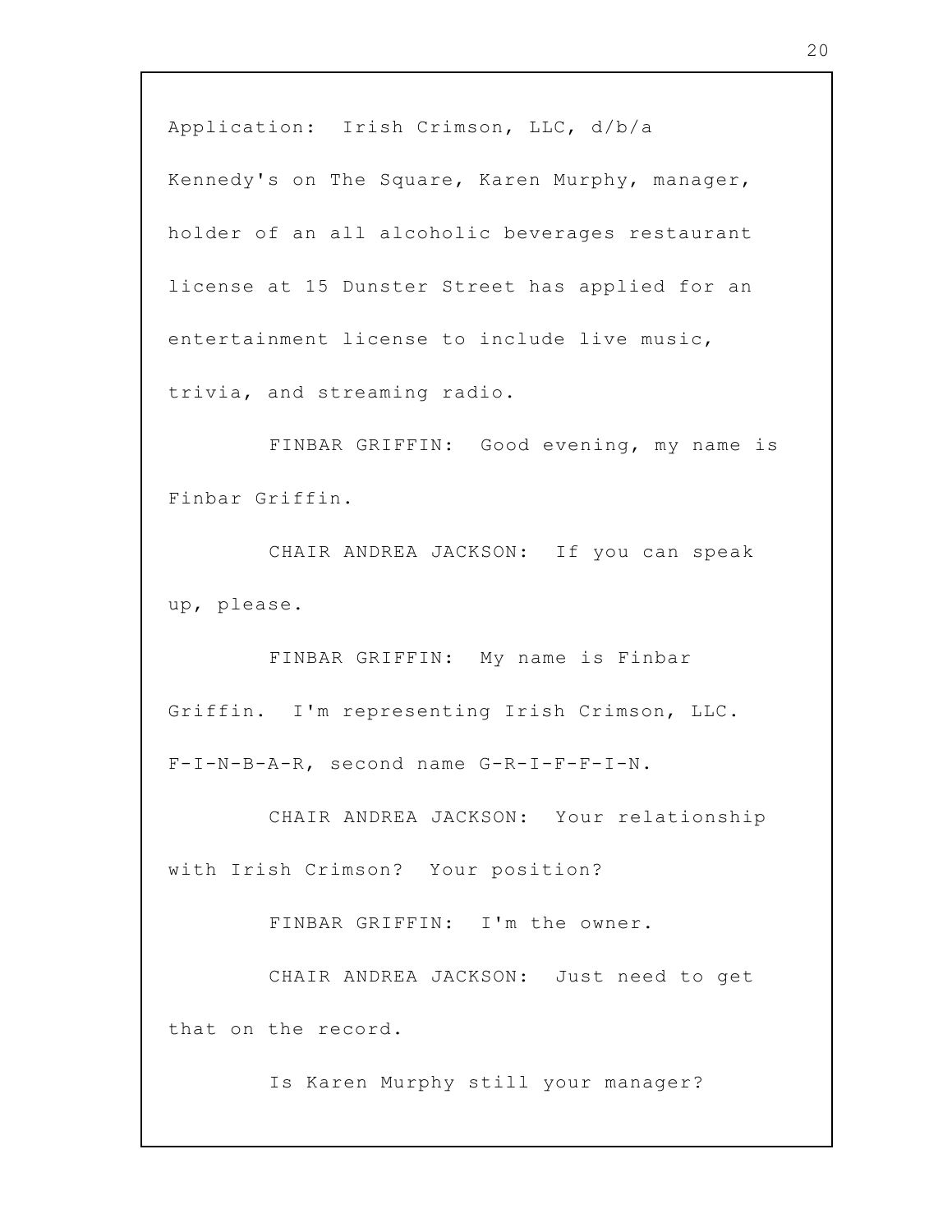FINBAR GRIFFIN: Yes, she is. She would be here tonight but she was at a doctor's appointment and she's off today.

CHAIR ANDREA JACKSON: And you are here this evening because you are looking to apply for an entertainment license to include live music, trivia and streaming radio?

FINBAR GRIFFIN: That's correct.

CHAIR ANDREA JACKSON: Can you tell us exactly what you have in mind?

FINBAR GRIFFIN: Its in our other locations, we just do open mic, a couple of trivia nights a week, and then we have background music on.

And any of the music really doesn't entail any more than two pieces and creating a band. The space doesn't sit well for anything bigger than that.

CHAIR ANDREA JACKSON: When are you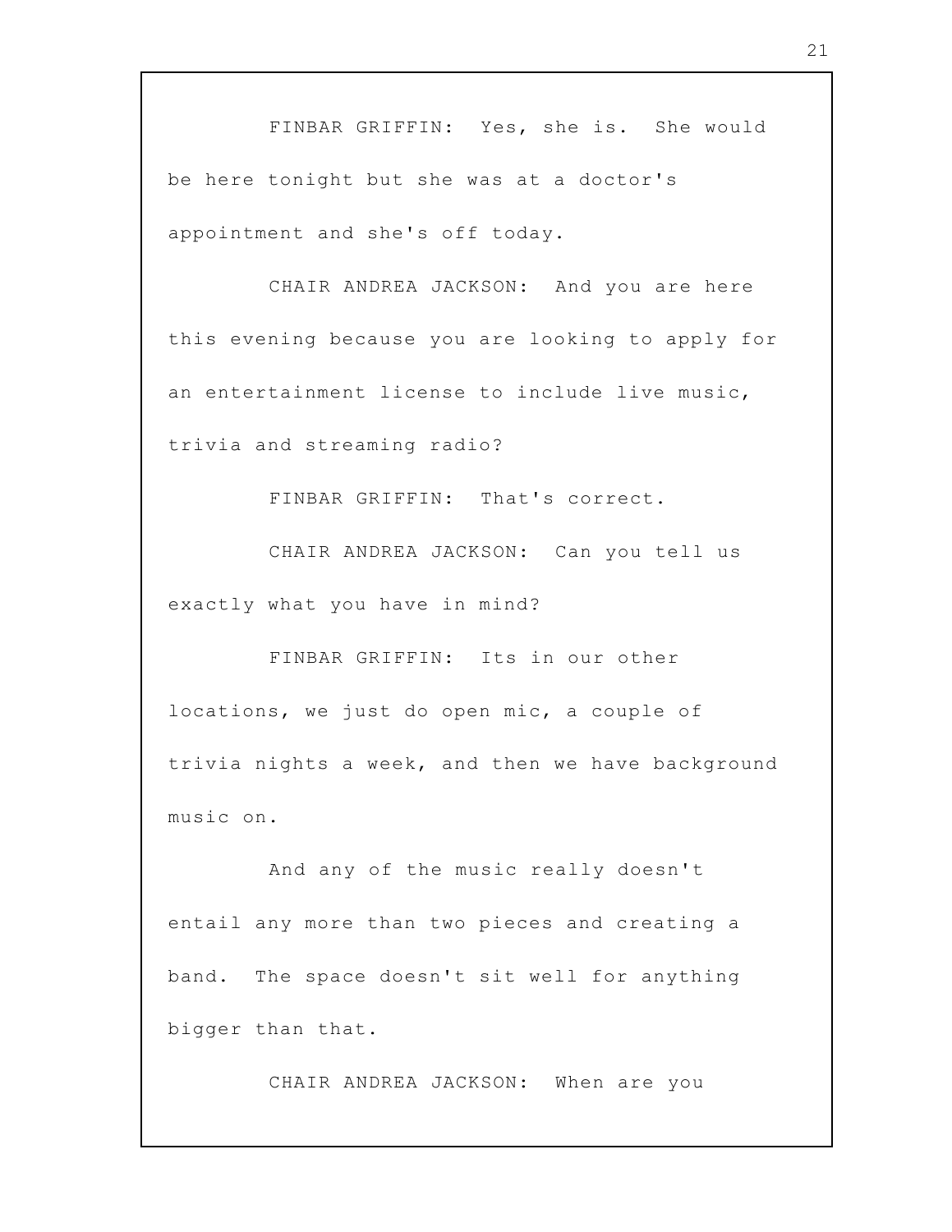looking to start this?

FINBAR GRIFFIN: Probably start in a couple weeks or months.

CHAIR ANDREA JACKSON: Have you had live music prior to putting in the application?

FINBAR GRIFFIN: No.

CHAIR ANDREA JACKSON: Or since putting in the application?

FINBAR GRIFFIN: Not in Kennedy's Public house, no. Or not in the Kennedy's on the Square. Sorry.

CHAIR ANDREA JACKSON: Any questions? POLICE COMMISSIONER ROBERT HAAS: How many other establishments do you own? You mentioned this is one of others.

FINBAR GRIFFIN: Four.

POLICE COMMISSIONER ROBERT HAAS: Four altogether?

FINBAR GRIFFIN: Four altogether.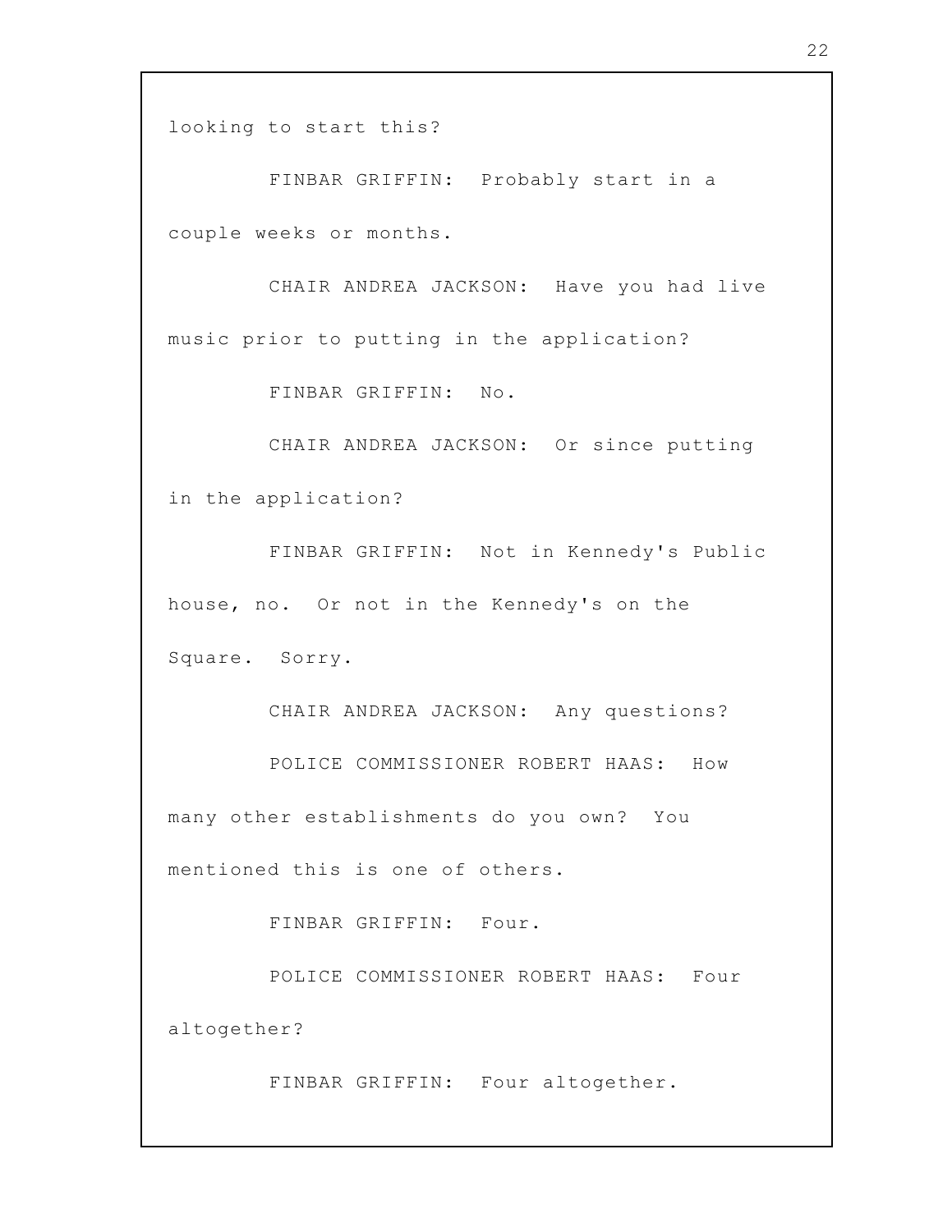POLICE COMMISSIONER ROBERT HAAS: And where are they located?

FINBAR GRIFFIN: I have two -- there's a Tommy Doyle's, which has nothing to do with the places in Cambridge. I sold that other operation over eight years ago.

I have Tommy Doyle's in Watertown Street in Newton.

I have Mick Morgans on Needham Street in Newton.

I have Mick Morgans on Route 1, Sharon, Foxboro.

And I have Kennedy's Public House on Route 1 in Norwood in the Hampton Inn Hotel.

POLICE COMMISSIONER ROBERT HAAS: It's your fifth establishment?

FINBAR GRIFFIN: Correct.

CHAIR ANDREA JACKSON: When did you open?

FINBAR GRIFFIN: Friday.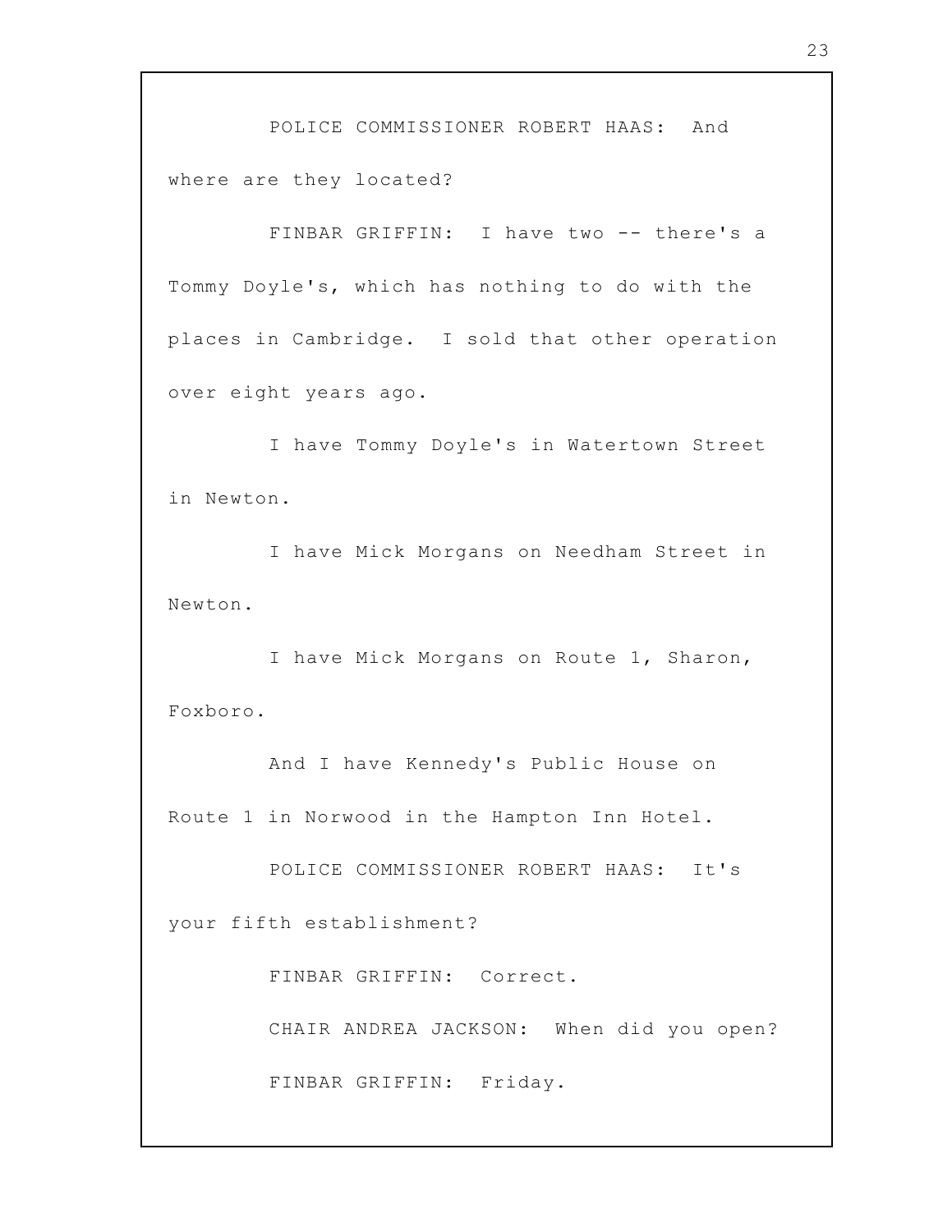Any questions?

POLICE COMMISSIONER ROBERT HAAS: No other questions.

CHAIR ANDREA JACKSON: Any questions?

ASSISTANT FIRE CHIEF GERARD MAHONEY: All set.

CHAIR ANDREA JACKSON: Any members of the public that wish to be heard in this matter?

Seeing none --

EXECUTIVE DIRECTOR ELIZABETH LINT: Nope.

CHAIR ANDREA JACKSON: I'm sorry. I

didn't see you.

ANTHONY CHESNAKAS: What street will this be on?

CHAIR ANDREA JACKSON: Sir, if you could please come forward. I need you to state your name for the record.

ANTHONY CHESNAKAS: What street was this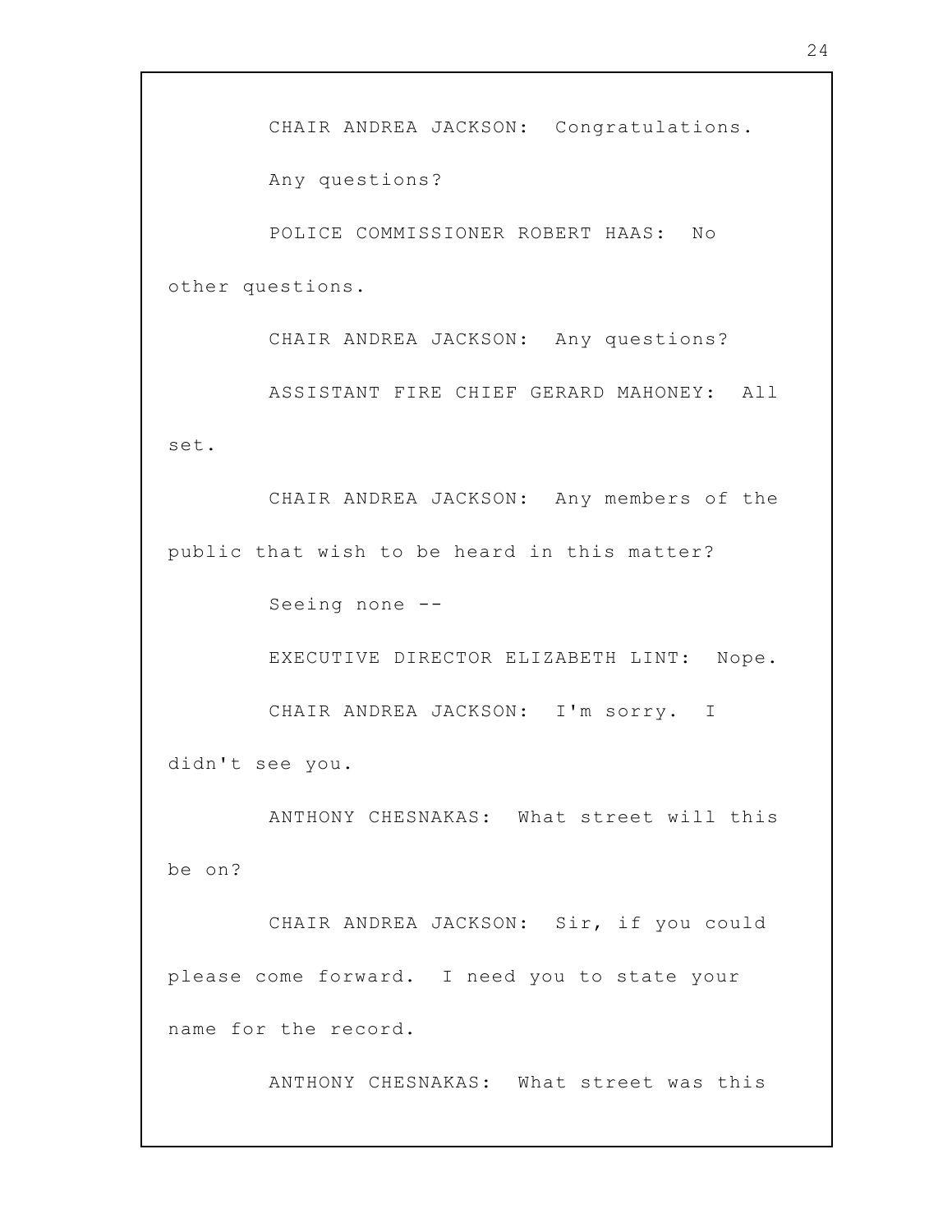on?

CHAIR ANDREA JACKSON: Dunster Street. ANTHONY CHESNAKAS: I'm not here for that.

CHAIR ANDREA JACKSON: Seeing none, no one else here, I make a motion that we approve the entertainment license for Irish Crimson, LLC, doing business as Kennedy's on The Square for entertainment to include live music, trivia and streaming radio. Is there a second?

ASSISTANT FIRE CHIEF GERARD MAHONEY: Second.

CHAIR ANDREA JACKSON: All those in favor signify by saying aye.

POLICE COMMISSIONER ROBERT HAAS: Aye.

ASSISTANT FIRE CHIEF GERARD MAHONEY:

Aye.

CHAIR ANDREA JACKSON: You are all set. FINBAR GRIFFIN: Thank you very much.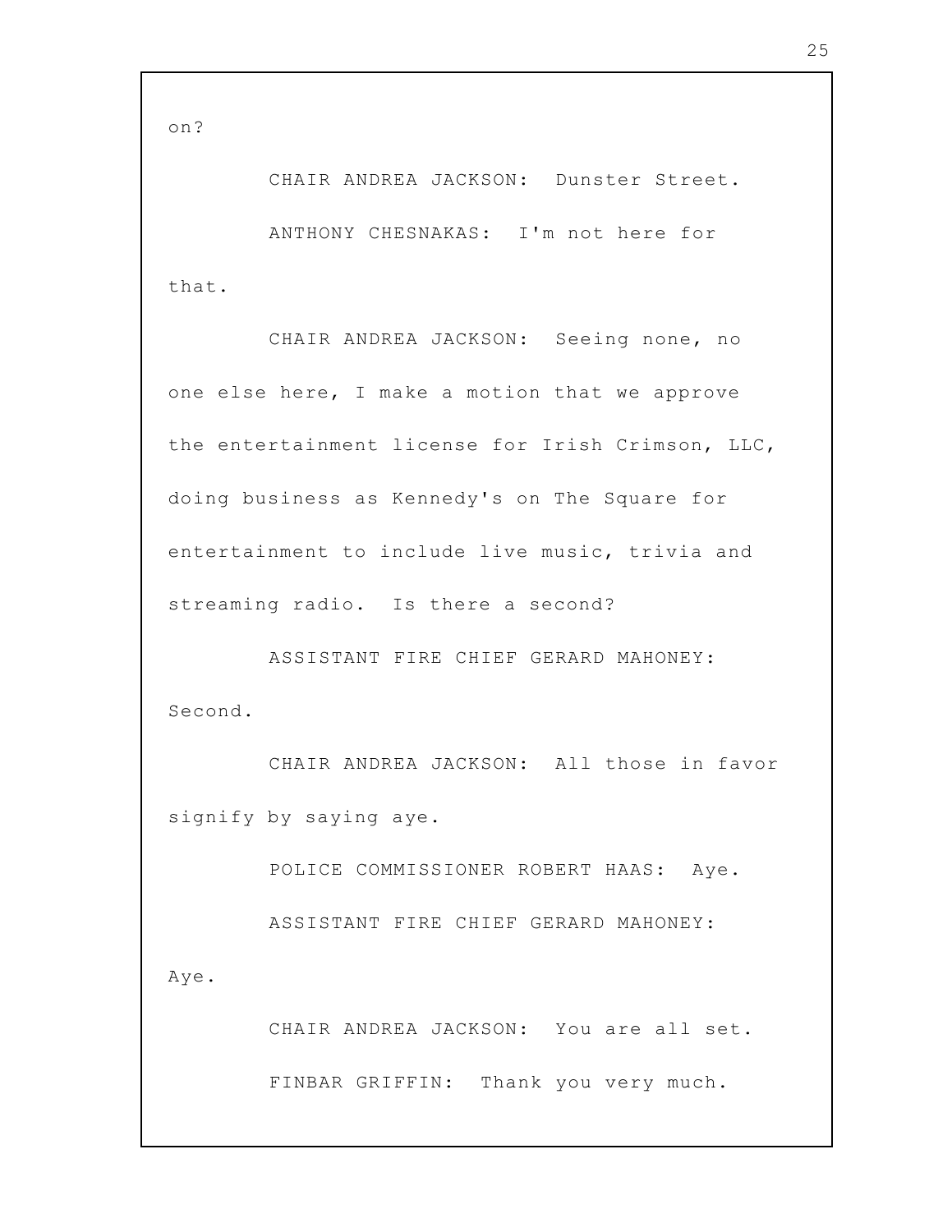APPLICATION: HANK, INC. D/B/A BUKOWSKI TAVERN

 $-$ 

## EXECUTIVE DIRECTOR ELIZABETH LINT:

Application, Hank, Inc., d/b/a Bukowski Tavern, Suzanne Samowski, manager, holder of an all alcoholic beverages restaurant license at 1281 Cambridge Street has applied for a transfer of stock, change of officer/director, and alteration of premise to relocate the bar.

ATTY ANDREW MILLER: Good evening, Andrew Miller, M-I-L-L-E-R, representing Hank, Inc.

CHAIR ANDREA JACKSON: With you?

ATTY ANDREW MILLER: With me is Suzanne Samowski, who is the proposed recipient of a change of stock and ownership, the proposed new treasurer, and also the manager of record regarding the premises that we propose to alter.

CHAIR ANDREA JACKSON: And if you could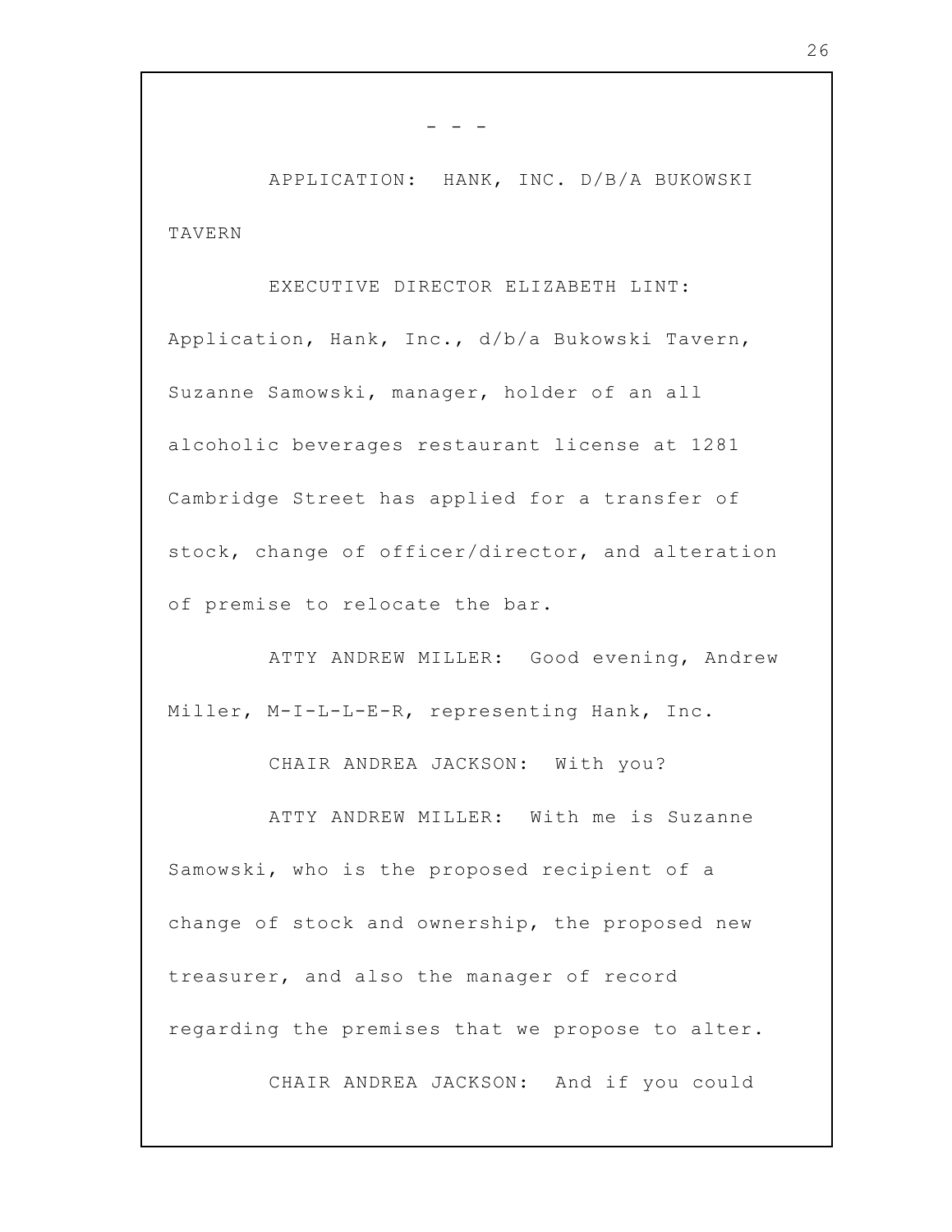spell her last name for the record, please.

SUZANNE SAMOWSKI: S-A-M-O-W-S-K-I. Rhymes with Bukowski.

ATTY ANDREW MILLER: So which -- I'm sorry, if I'm getting ahead of myself but which matter would you care to hear about first? I would be happy to explain both or --

CHAIR ANDREA JACKSON: We can go in order as to what's on our agenda, first the transfer of stock and the change of officer/director and then alteration of premise.

ATTY ANDREW MILLER: Absolutely. As far as the change of stock and change of officers, nobody new is being added. Ms. Samowski already previously held ten percent of Hank, Inc.

What happened was, there was another individual, Craig, D-'-A-V-I-G-N-O-N, we're testing my high school French there, and he held 25 percent of Hank, Inc. previously. He passed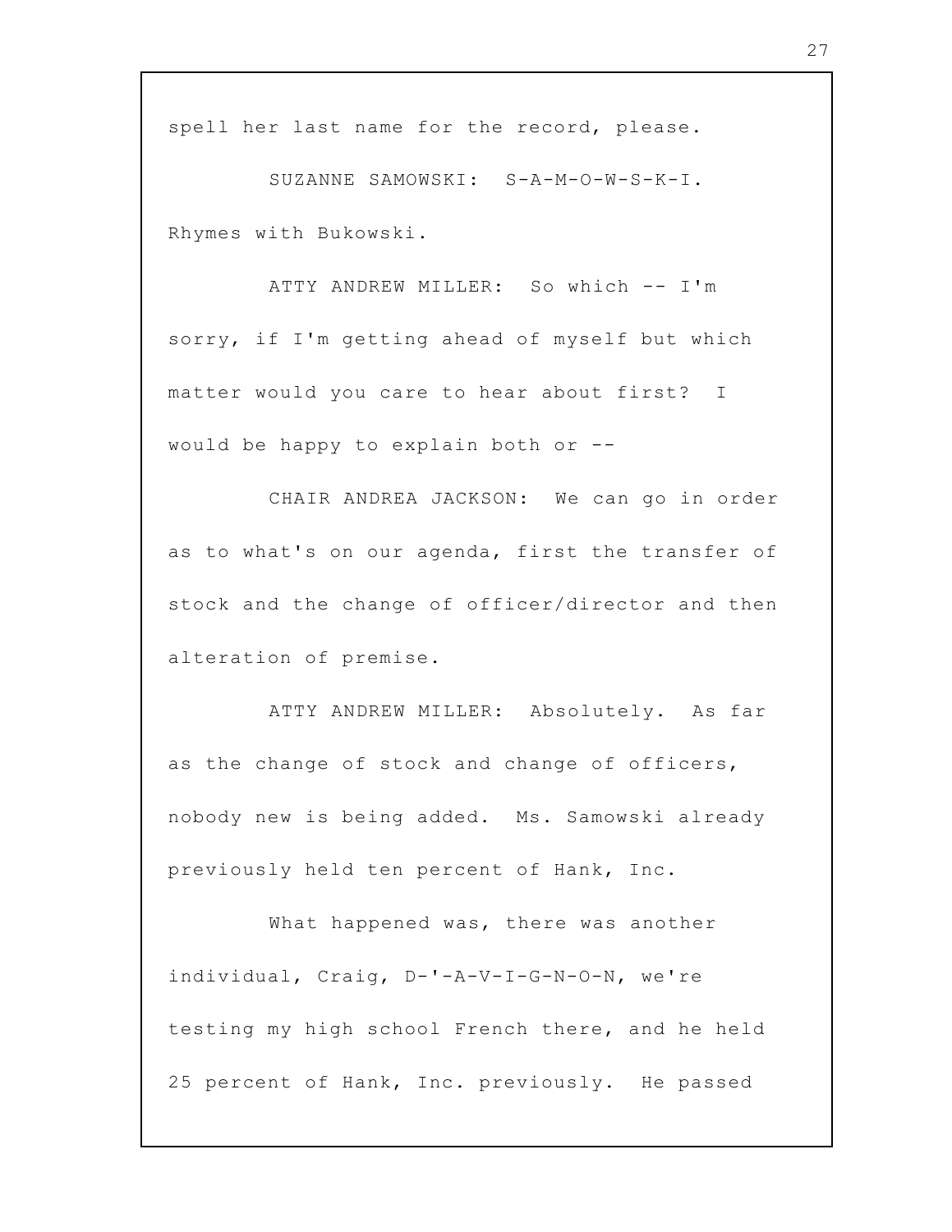away. Upon his passing, Gordon Wilcox,

W-I-L-C-O-X, who was the majority shareholder of Hank, Inc. had previously had been -- bought the 25 percent share from Mr. D'Avignon's estate, and then proceeded to sell 10 percent more to Ms. Samowski, so the position we're in now is Mr. Wilcox, what we're proposing is that Mr. Wilcox would have 80 percent of the ownership, Ms. Samowski would have 20 percent.

That is what we're proposing as far as the change of stock goes.

As far as the change of officers, Mr. D'Avignon had been the treasurer. Ms. Samowski had always been a director and I believe always been the secretary and what we're proposing now is just to add essentially to her list of titles the title of treasurer.

So if you would like to address questions about that first and then we can go onto the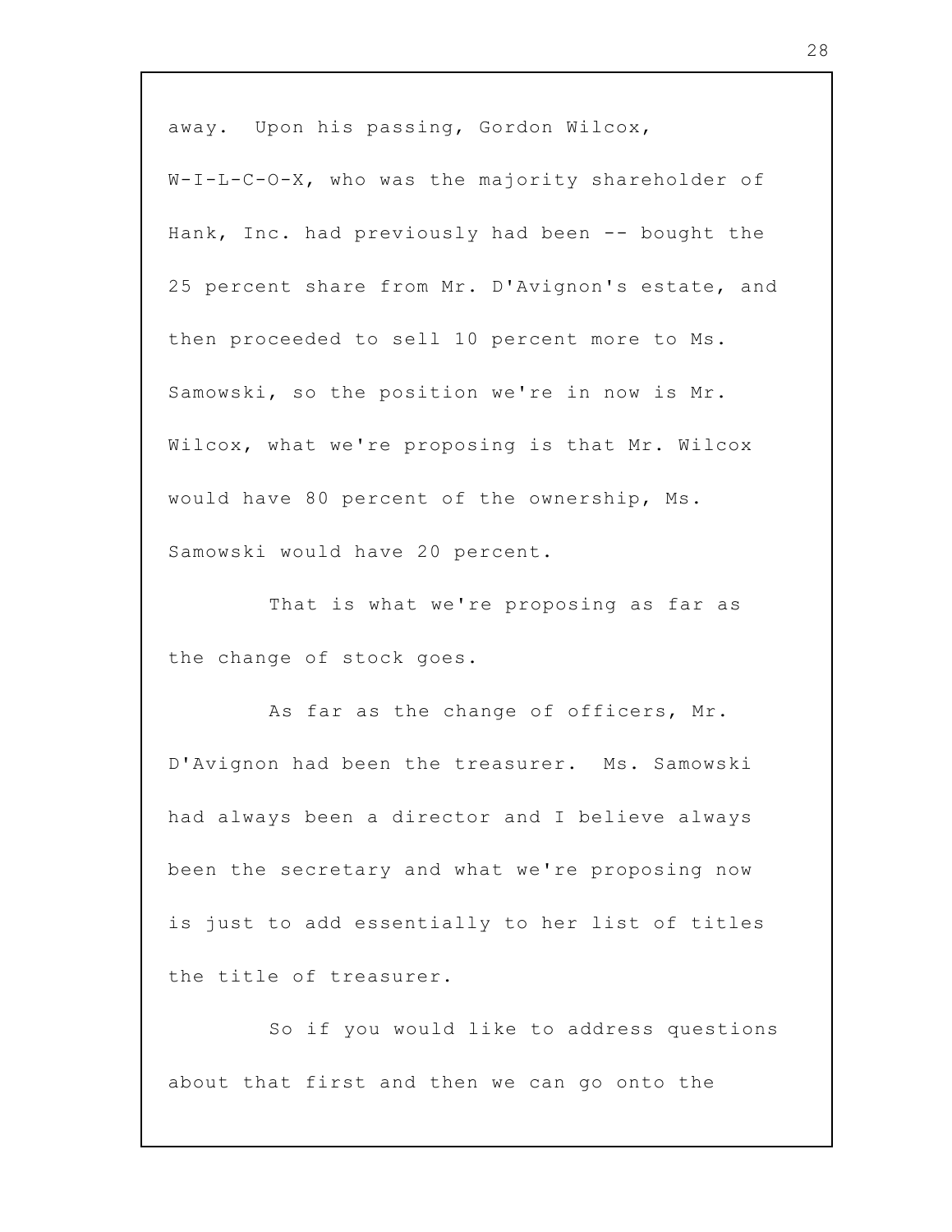premises or I can describe the alteration of the premises, whichever you prefer.

CHAIR ANDREA JACKSON: Just a few questions.

If you can just tell me your involvement Bukowski Tavern up until now, what roles have you actually played?

SUZANNE SAMOWSKI: I call myself the managing partner because I go there and work there quite often, and you know, do a lot of the bookkeeping, and if my general manager is out having a baby, I'll take over for her and things like that. I'm very involved.

CHAIR ANDREA JACKSON: How long have you been there?

SUZANNE SAMOWSKI: Since it opened in 2002.

ASSISTANT FIRE CHIEF GERARD MAHONEY: What is Mr. Wilcox's role in the establishment?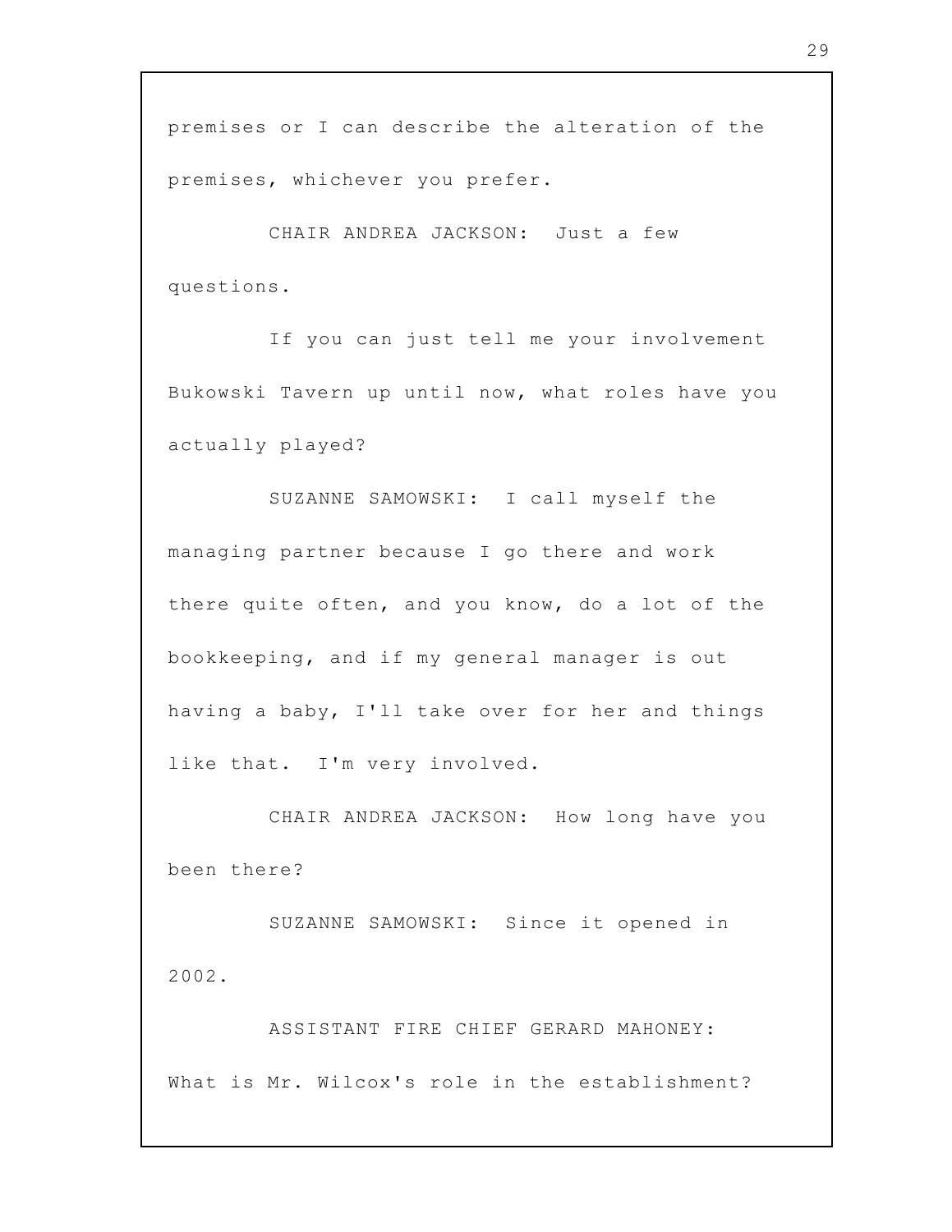SUZANNE SAMOWSKI: He's the majority owner, president. But he makes the big decisions.

ASSISTANT FIRE CHIEF GERARD MAHONEY: Any role in the operation, day-to-day operation of the establishment?

SUZANNE SAMOWSKI: You know, he helps me with a lot of problems. You know, he owns some other restaurants so he's busier than I am, but we talk daily.

CHAIR ANDREA JACKSON: So there are no other owners?

SUZANNE SAMOWSKI: Correct.

CHAIR ANDREA JACKSON: Or no other owners being considered. And I know you can't necessarily believe everything that you read but I know I did see an article that said Brian Poe was going to be part owner.

ATTY ANDREW MILLER: I can address that,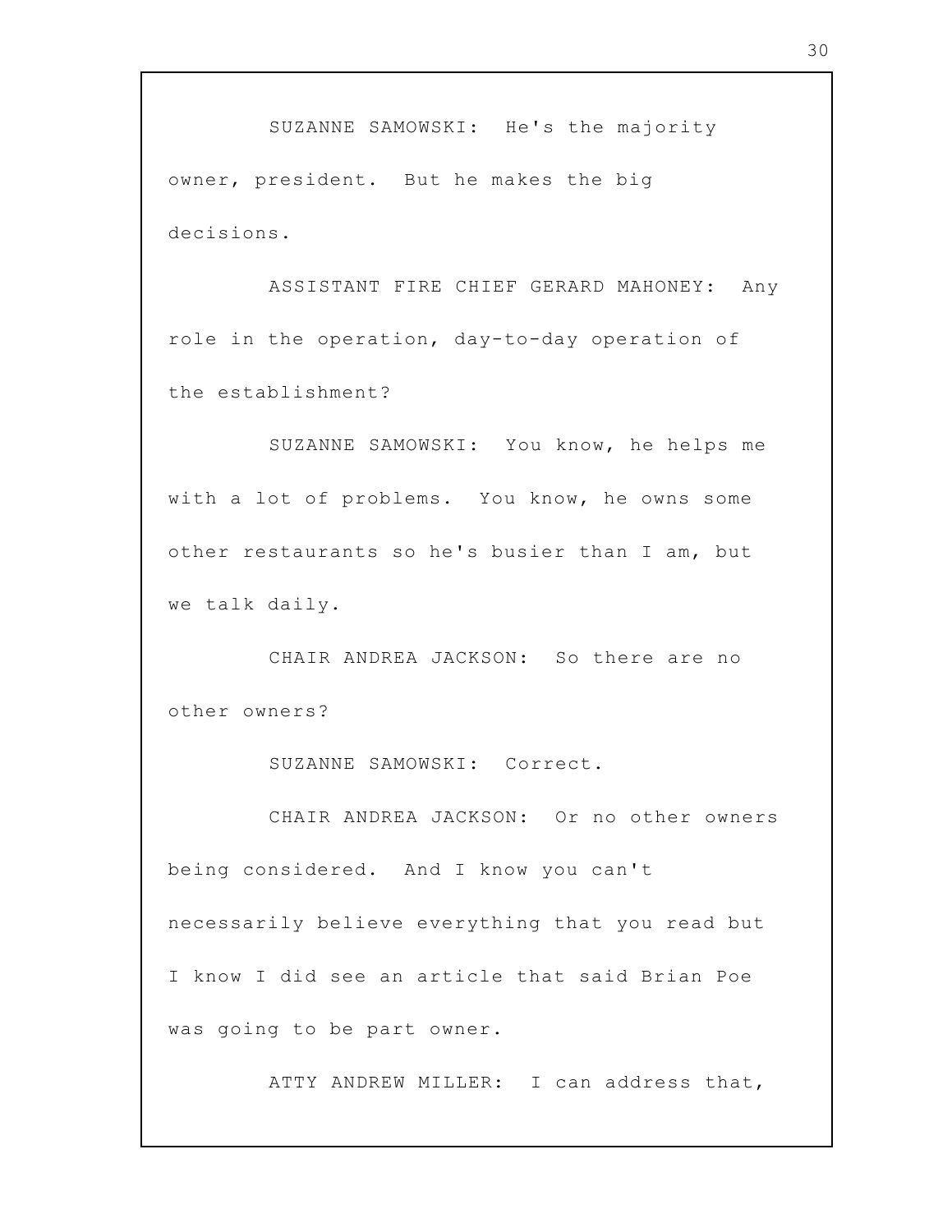if I may.

CHAIR ANDREA JACKSON: Sure.

ATTY ANDREW MILLER: Mr. Poe is -- he has already been consulting with the restaurant about menus. I believe he's going to be in the very near future hired officially as the chef at Hank, Inc. There are two Bukowski locations, here in Cambridge and then the one in Boston as well.

He's not going to assume any ownership stake. Mr. Poe, frankly, he was speaking out of turn, I think, in an off-the-cuff moment discussing what he hoped and anticipated may be down the road might be the case, but there's certainly no imminent plan to transfer any ownership stake to Mr. Poe.

Whether or not that would happen years down the road or sometime down the road, I can't say. I don't want to come here and say that's not going to happen. It is certainly not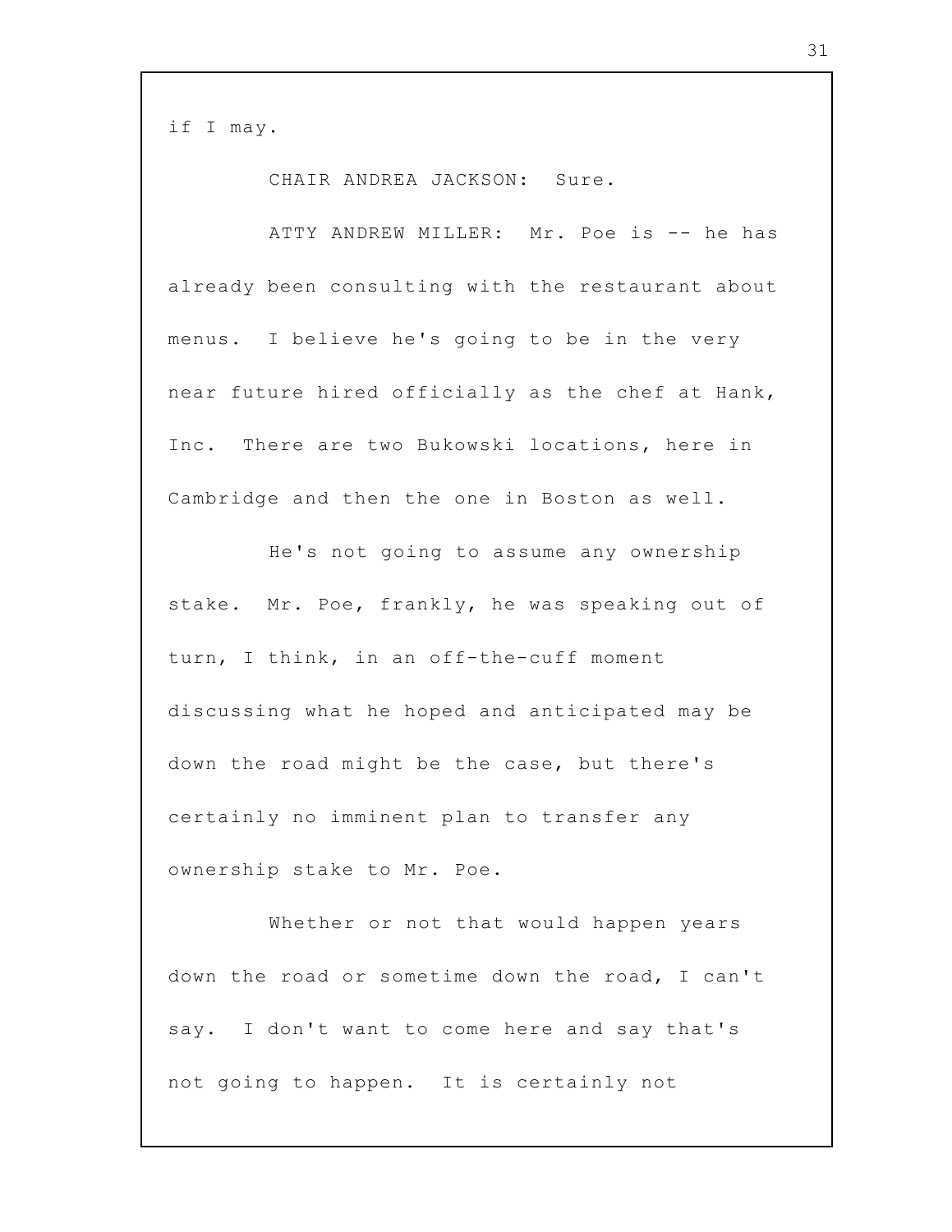imminent and it certainly has not already happened.

CHAIR ANDREA JACKSON: Thank you.

Any other questions in regards to that thus far?

POLICE COMMISSIONER ROBERT HAAS: No.

CHAIR ANDREA JACKSON: Any questions as to that thus far?

ASSISTANT FIRE CHIEF GERARD MAHONEY: Not as far as that.

CHAIR ANDREA JACKSON: Now, if you can talk about that relocation of the bar and the work being done.

ATTY ANDREW MILLER: Sure. So it is basically a facelift being done to the interior. The exits are staying the same. The entrances are staying the same. The capacity's staying the same.

The only structural changes whatsoever is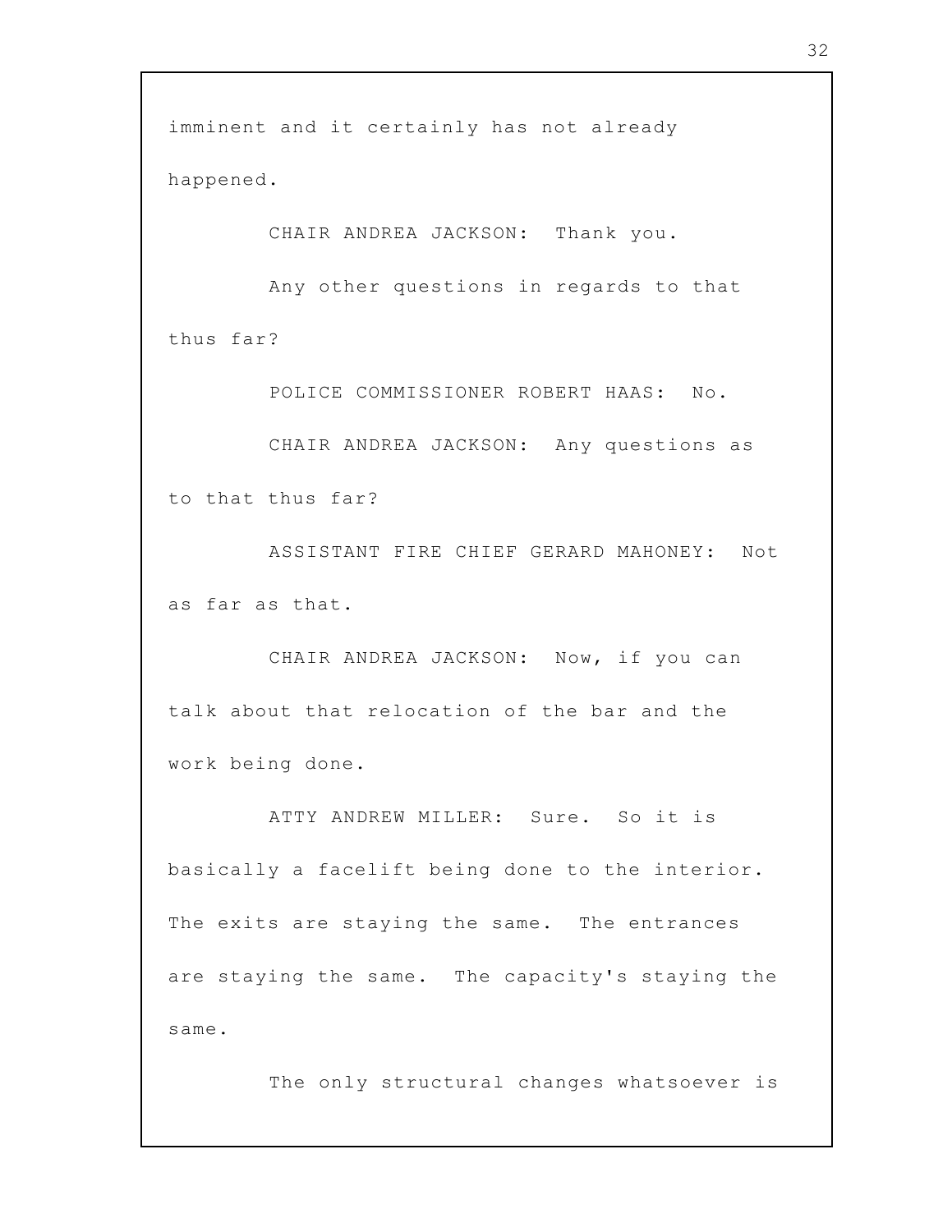that currently when you walk into the premise, there's a wall bar on the right side of the restaurant as you walk in facing it. Mr. Wilcox -- well, the group would like to move the bar to the left side of the room to essentially just improve the flow into the room. They want to put a hostess stand there, I think, to give it more of a restaurant feel with a bar, as opposed to a bar with a restaurant is sort of the idea behind it.

There's going to be an upgrade to some of the kitchen equipment, but that's nothing structural in nature. And then sort've furniture upgrades and that kind of thing in the interior. It's really just a situation where it has been open now for several years and I think that they want to spruce it up a little bit is really what's going on.

ASSISTANT FIRE CHIEF GERARD MAHONEY: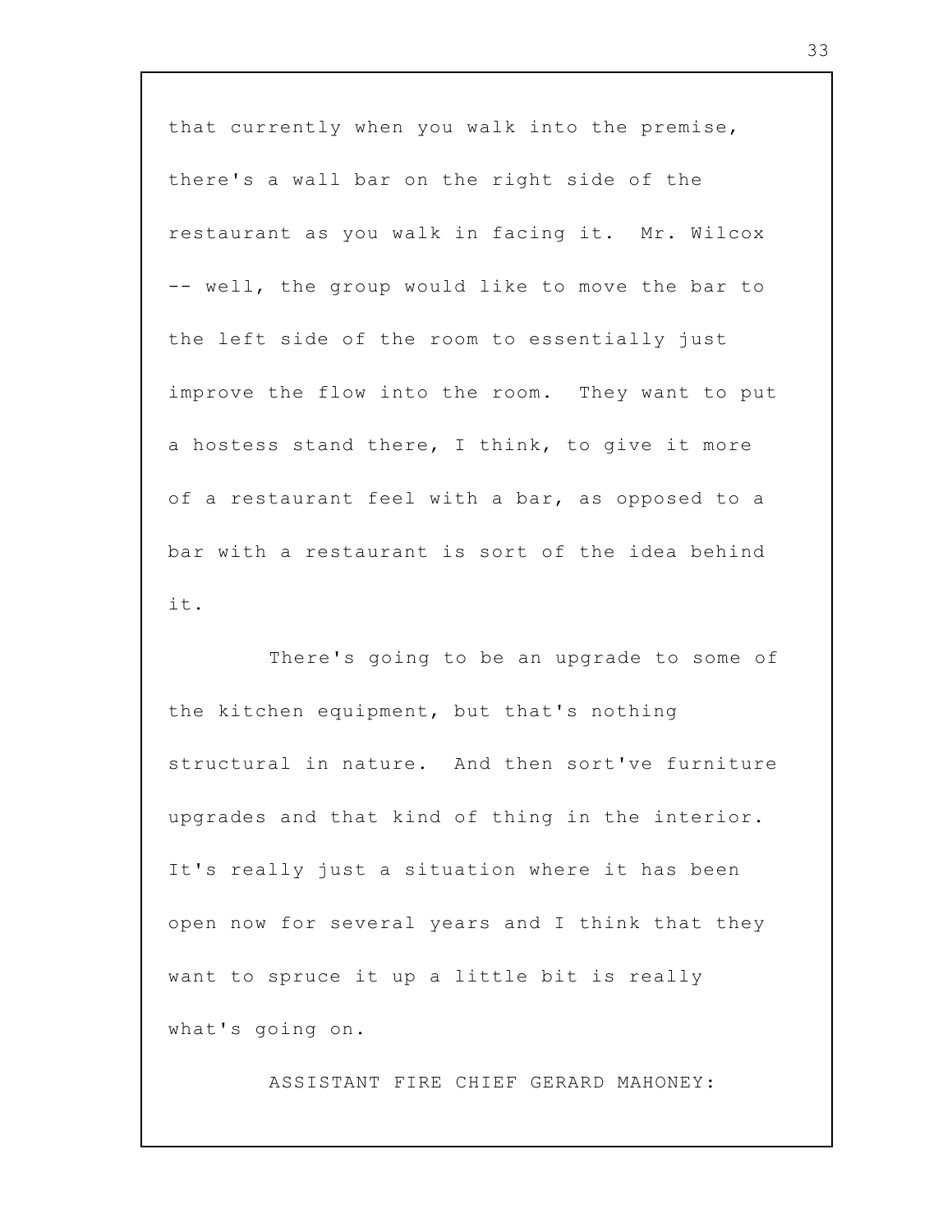What is the status of that work? Is it planning stages, determined stages?

SUZANNE SAMOWSKI: Six weeks. We have permits. I think electrical got passed and plumbing got passed and all that. We are supposedly six week out.

ASSISTANT FIRE CHIEF GERARD MAHONEY: Of starting or completion?

SUZANNE SAMOWSKI: To completion, not starting.

ASSISTANT FIRE CHIEF GERARD MAHONEY: So is the restaurant currently closed?

ATTY ANDREW MILLER: It is closed right now. It has been closed for two months, is that right?

SUZANNE SAMOWSKI: Since July 14.

CHAIR ANDREA JACKSON: And they have been before us to have it closed. So six weeks to completion kind of, sort of, maybe?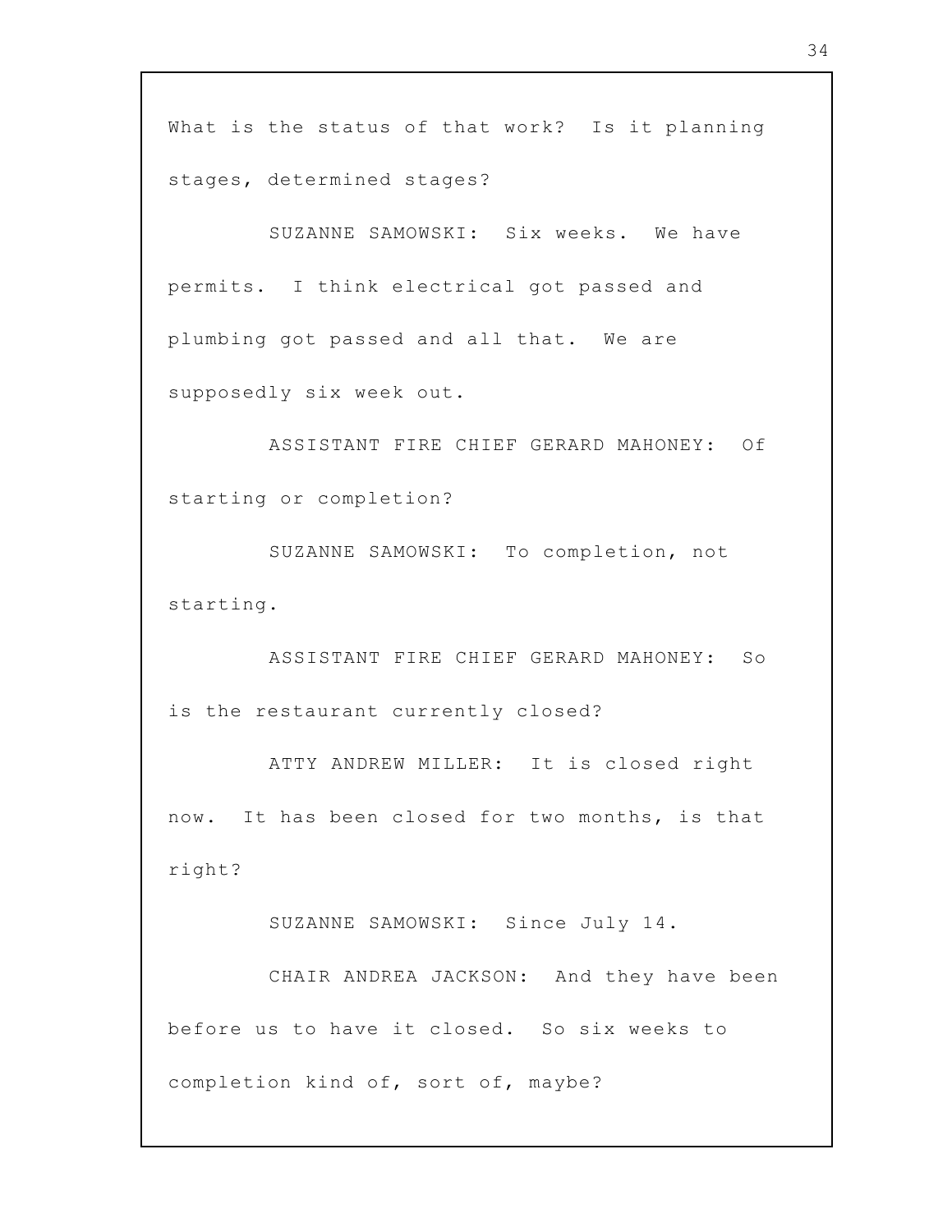SUZANNE SAMOWSKI: Absolutely.

ATTY ANDREW MILLER: And as far as the notice to abutters goes, I have, forgive me, please, but I have my affidavit here with the --

EXECUTIVE DIRECTOR ELIZABETH LINT: I'll take those.

ATTY ANDREW MILLER: I'll give you those. They were nicely organized. Our firm name just changed from Byrne & Drechsler to Byrne & Anderson.

EXECUTIVE DIRECTOR ELIZABETH LINT: Because somebody became a judge.

ATTY ANDREW MILLER: Who will remain nameless.

CHAIR ANDREA JACKSON: Any questions?

POLICE COMMISSIONER ROBERT HAAS: No questions.

CHAIR ANDREA JACKSON: Any questions?

ASSISTANT FIRE CHIEF GERARD MAHONEY: All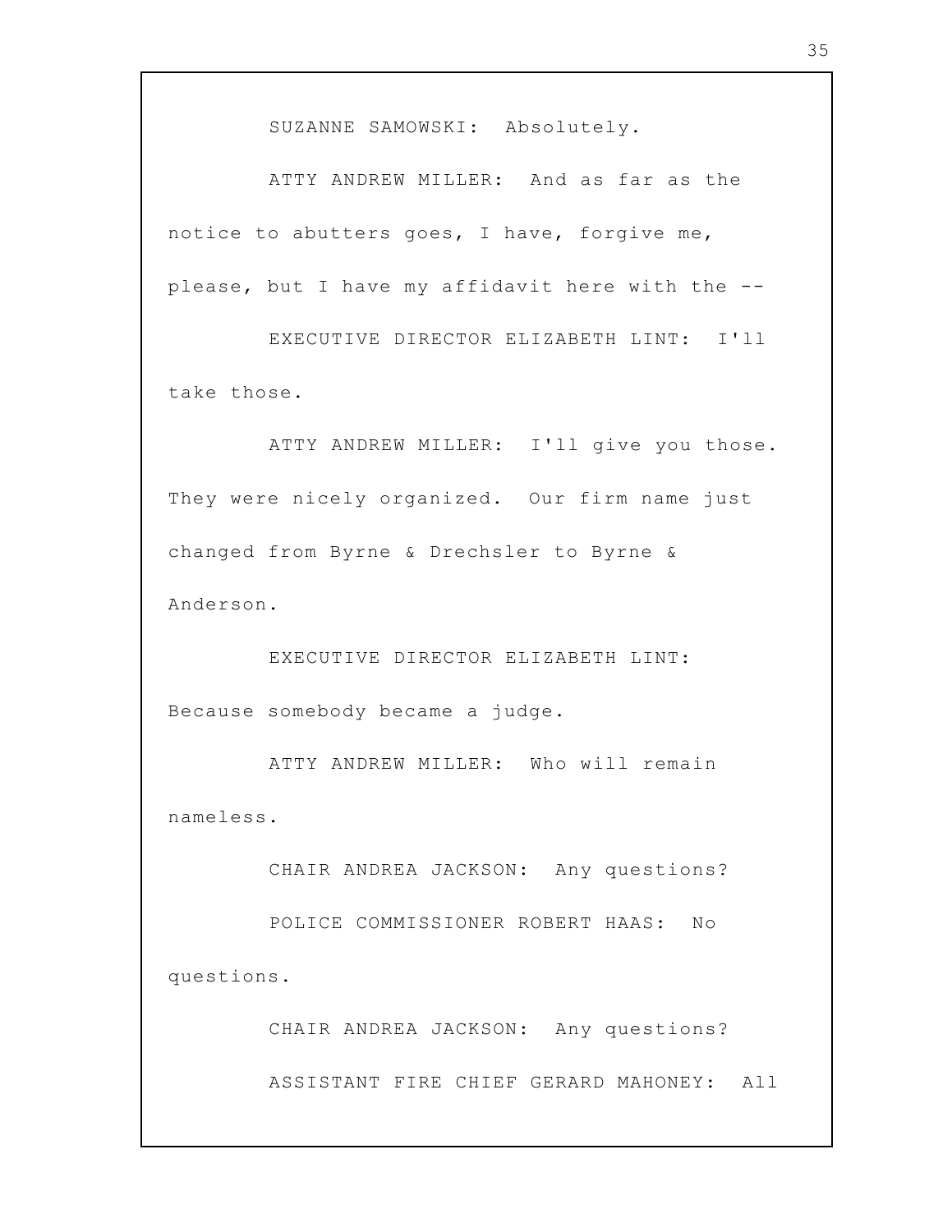set.

CHAIR ANDREA JACKSON: Are there any members of the public that wish to be heard on this matter?

Seeing none, I make a motion that we approve the transfer of stock, change of officer/director, alteration of premise to relocate the bar for Hank, Inc., doing business as Bukowski Tavern.

ASSISTANT FIRE CHIEF GERARD MAHONEY: Second.

CHAIR ANDREA JACKSON: All those in favor signify by saying aye.

POLICE COMMISSIONER ROBERT HAAS: Aye.

ASSISTANT FIRE CHIEF GERARD MAHONEY:

Aye.

CHAIR ANDREA JACKSON: You are all set.

ATTY ANDREW MILLER: Thank you so much. Have a good night.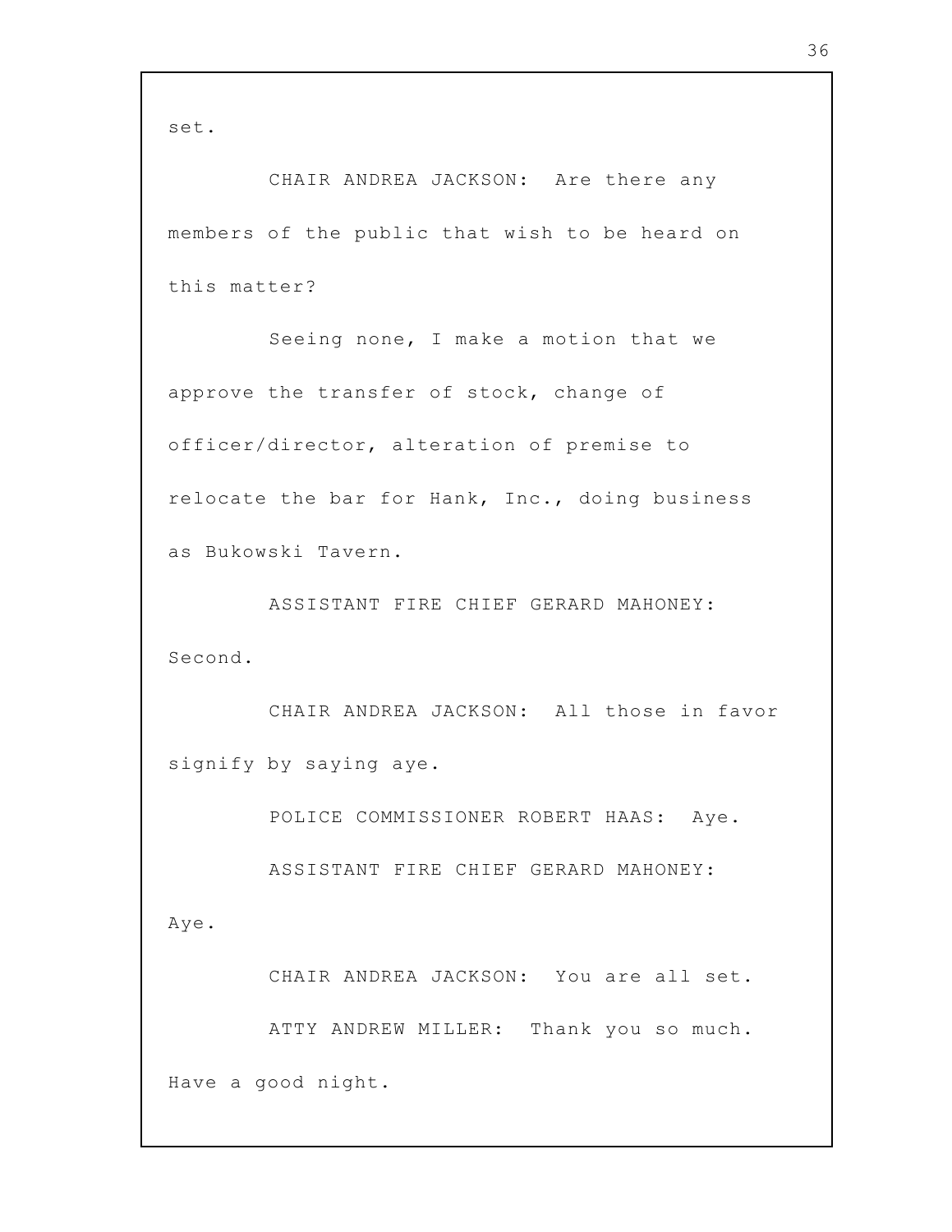## APPLICATION: LOYAL NINE, LLC

- - -

EXECUTIVE DIRECTOR ELIZABETH LINT: Application: Loyal Nine, LLC, Daniel Myers, manager, has applied for a new all alcoholic beverages restaurant license at 660-674 Cambridge Street for 160 seats inside, 32 seasonal patio seats and operating hours of 8 a.m. to 1 a.m. seven days per week.

Applicant is also applying for an entertainment license to include music playing below conversation level.

CHAIR ANDREA JACKSON: Good evening.

ATTY KEVIN CRANE: Good evening, Madam Chair and Members of the Commission. My name is Kevin Crane, K-E-V-I-N C-R-A-N-E. I'm an attorney and I represent the petitioner in this particular matter, and I also have -- my office is located at 104 Mount Auburn Street in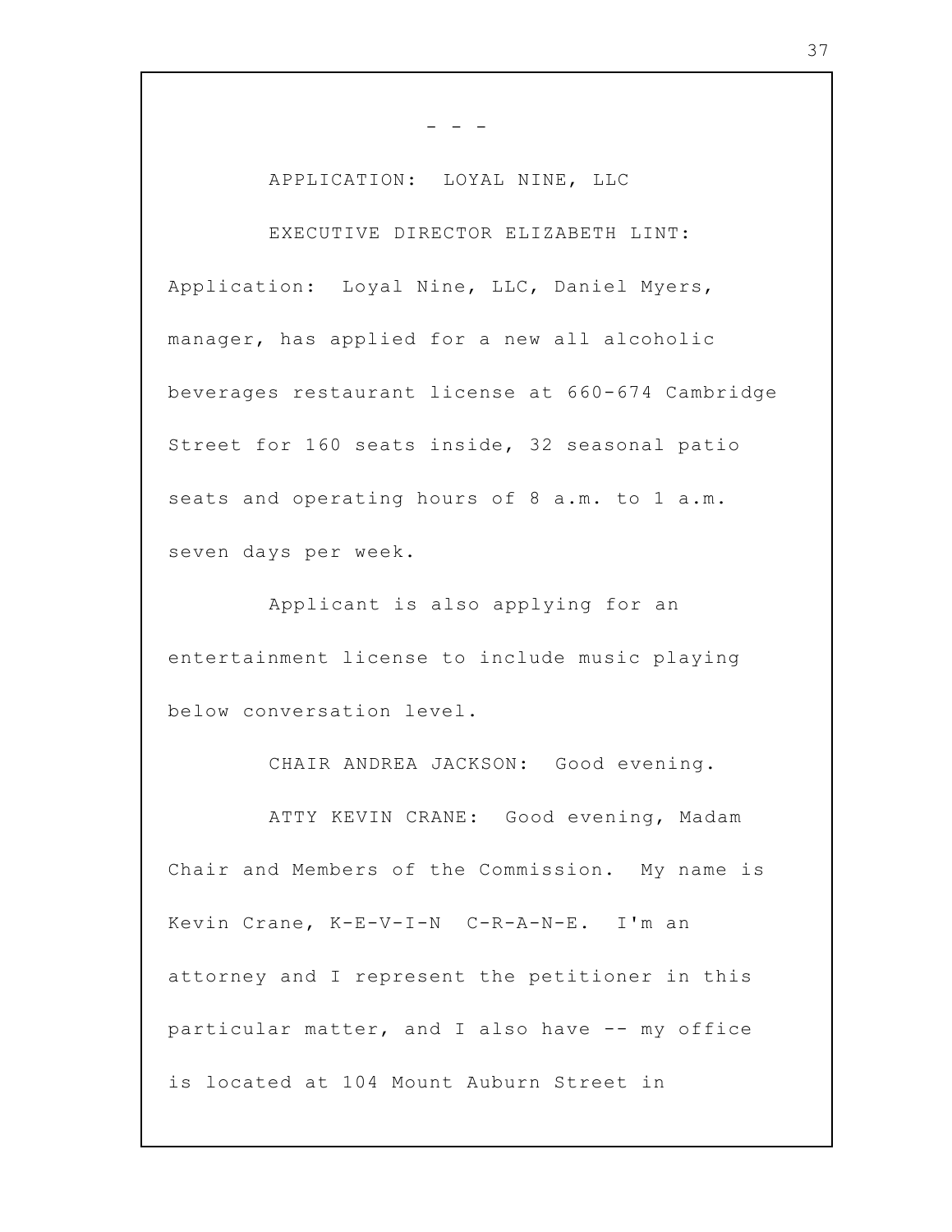Cambridge.

I have a number of affidavit matters as well. We actually have two separate affidavits. I did some and my client did some others.

CHAIR ANDREA JACKSON: Counsel, if you can tell me who you have with you.

KEVIN CRANE: At this time I would like my clients, they can introduce themselves to you.

CHAIR ANDREA JACKSON: Thank you.

DANIEL MYERS: Daniel Myers, M-Y-E-R-S, and I live at 175 Tremont Street in Somerville.

REBECCA THERIS: Rebecca Theris, R-E-B-E-C-C-A T-H-E-R-I-S. Same address.

ATTY KEVIN CRANE: We also have in attendance the other two owners, David Beller and Mark Sheehan. There are four total owners of the LLC.

For starters, Dan, why don't you describe your experience in the restaurant business to the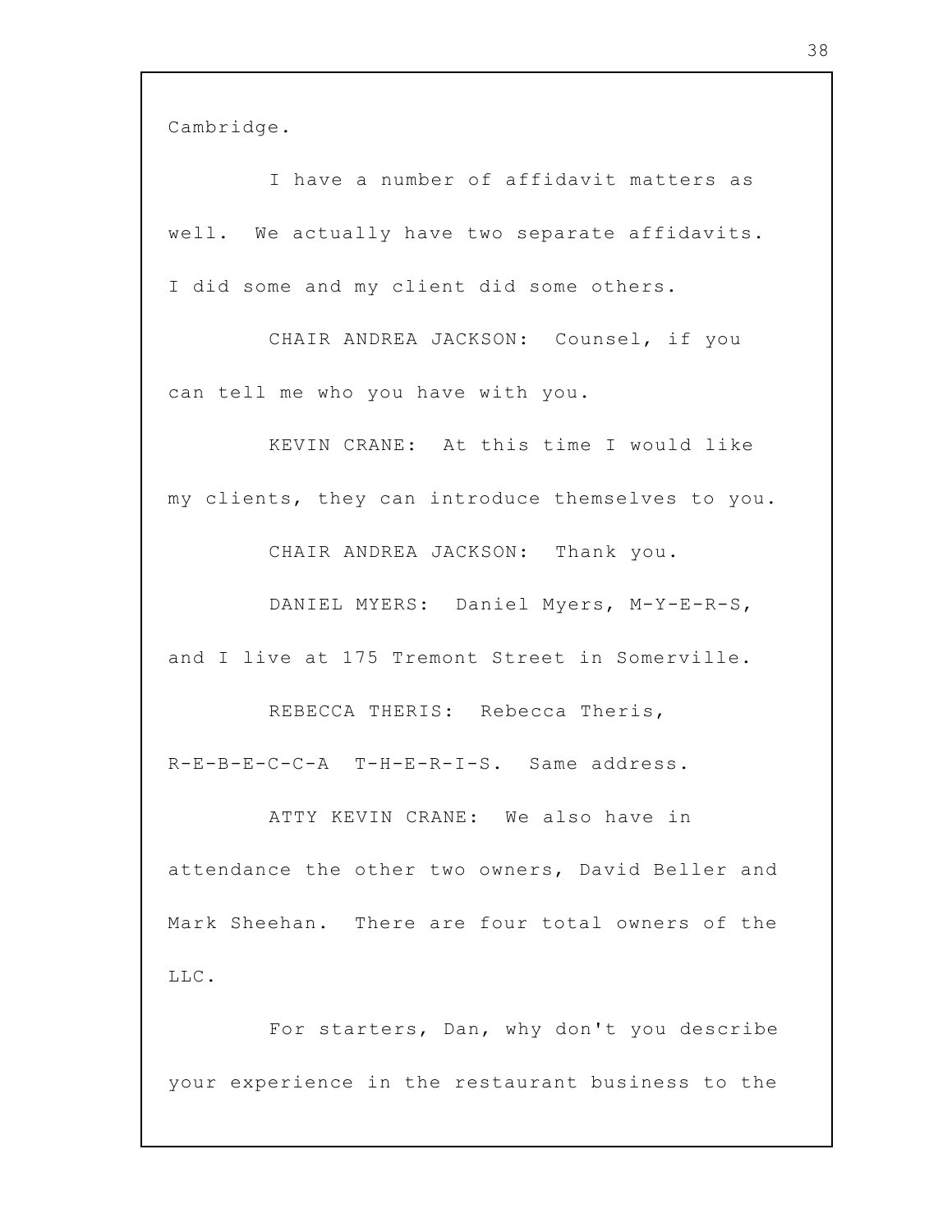board?

DANIEL MYERS: Although I have not officially been listed on the license as a manager, I have managed several restaurants throughout my restaurant-industry career.

Most prominently I've spent several years as the general manager and beverage director of Sorriso and Les Zygomates in Boston downtown.

After that time, my wife and I, we wanted to travel a bit and learn more about the restaurant industry, gain more experience in different cities.

I spent time as a manager of a Michelin-starred restaurant in Chicago as well as at State Bird Provisions in San Francisco, and then when returning to the city, I helped open Spoke Wine Bar in Somerville. Afterwards, joining Puritan & Company, where I currently work as a part of their team there.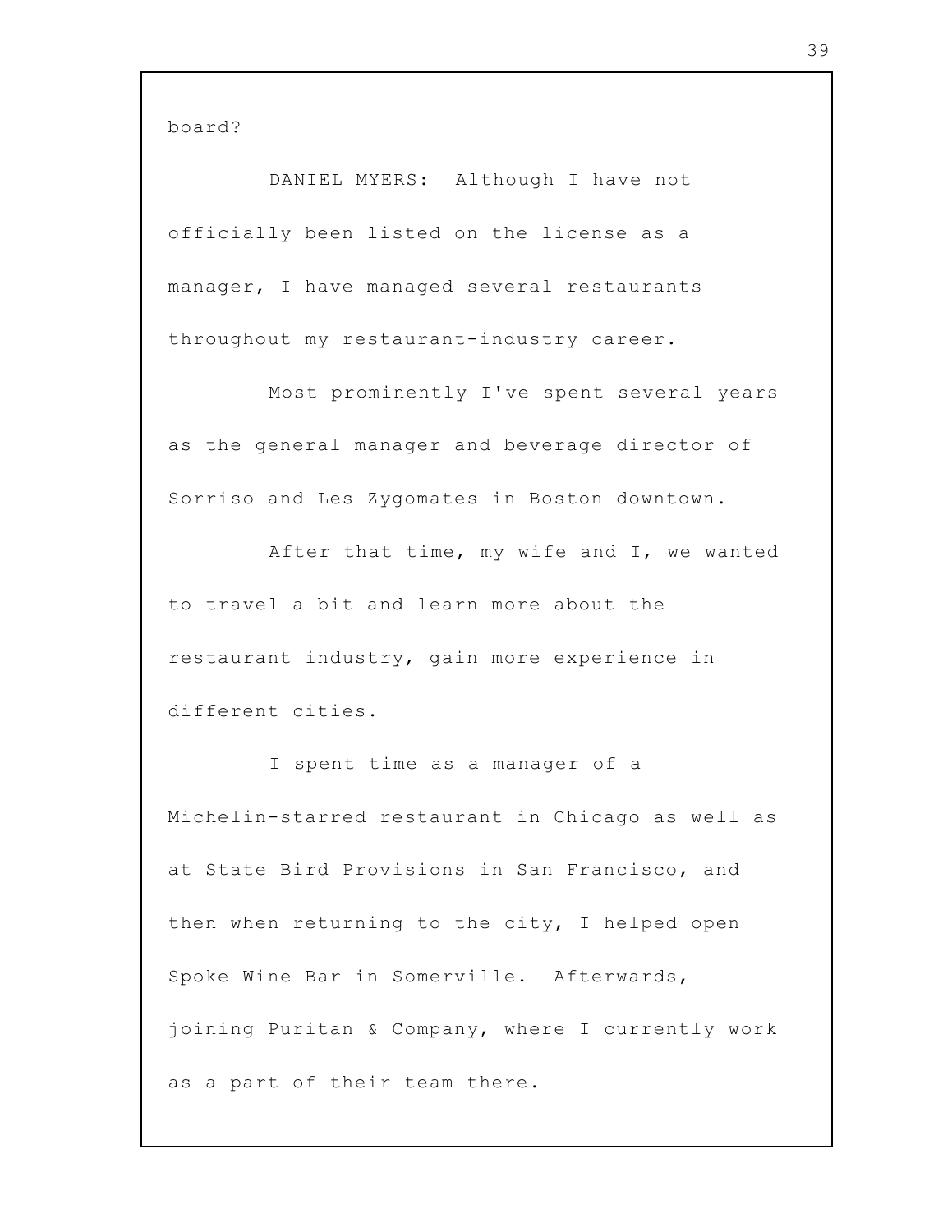CHAIR ANDREA JACKSON: How long you been at Puritan?

DANIEL MYERS: Since opening day. So just coming up on two years now.

Throughout that period I did a lot of training specifically towards beverages, through the Cicerone program, a beer certification program, as well as several wine training programs. I'm ServSafe, 21 Proof, ChokeSafe, and Crowd Control certified as well or Crowd Control Manager.

ATTY KEVIN CRANE: Rebecca, why don't you give your experience well.

REBECCA THERIS: Well, I grew up in France and have been working in restaurants for 15 years as well.

We worked together in several restaurants in Boston including Les Zygomates, and then most recently I worked at Hungry Mother and I'm still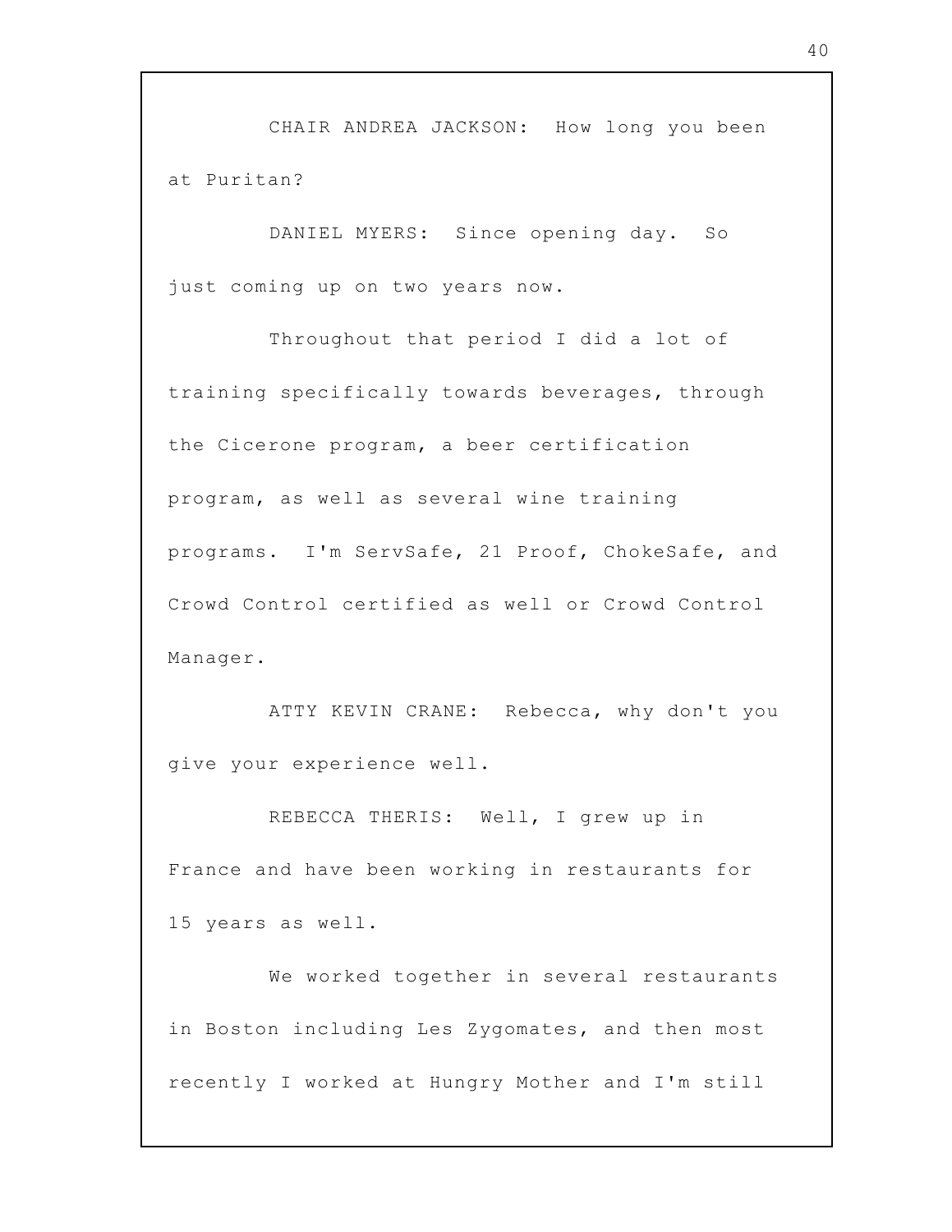at Hungry Mother right now. And I've always worked at front of house, server or bartender. You need a lot of real ability to study and do other projects. Most recently I have been studying ceramics and making all the plateware for the restaurant.

KEVIN CRANE: Madam Chair, the other two owners, I won't have them gave their details, but they did submit significant resumes as far as their backgrounds are concerned.

As far as this particular location is concerned, it's 660 Cambridge Street, which is abutting the railroads.

In approximately 1990, there was a fire in the structure that was there at the time. The owners rebuilt four-story building including retail on the first floor.

The first floor has been a package store for as long as I can remember. It's closed. It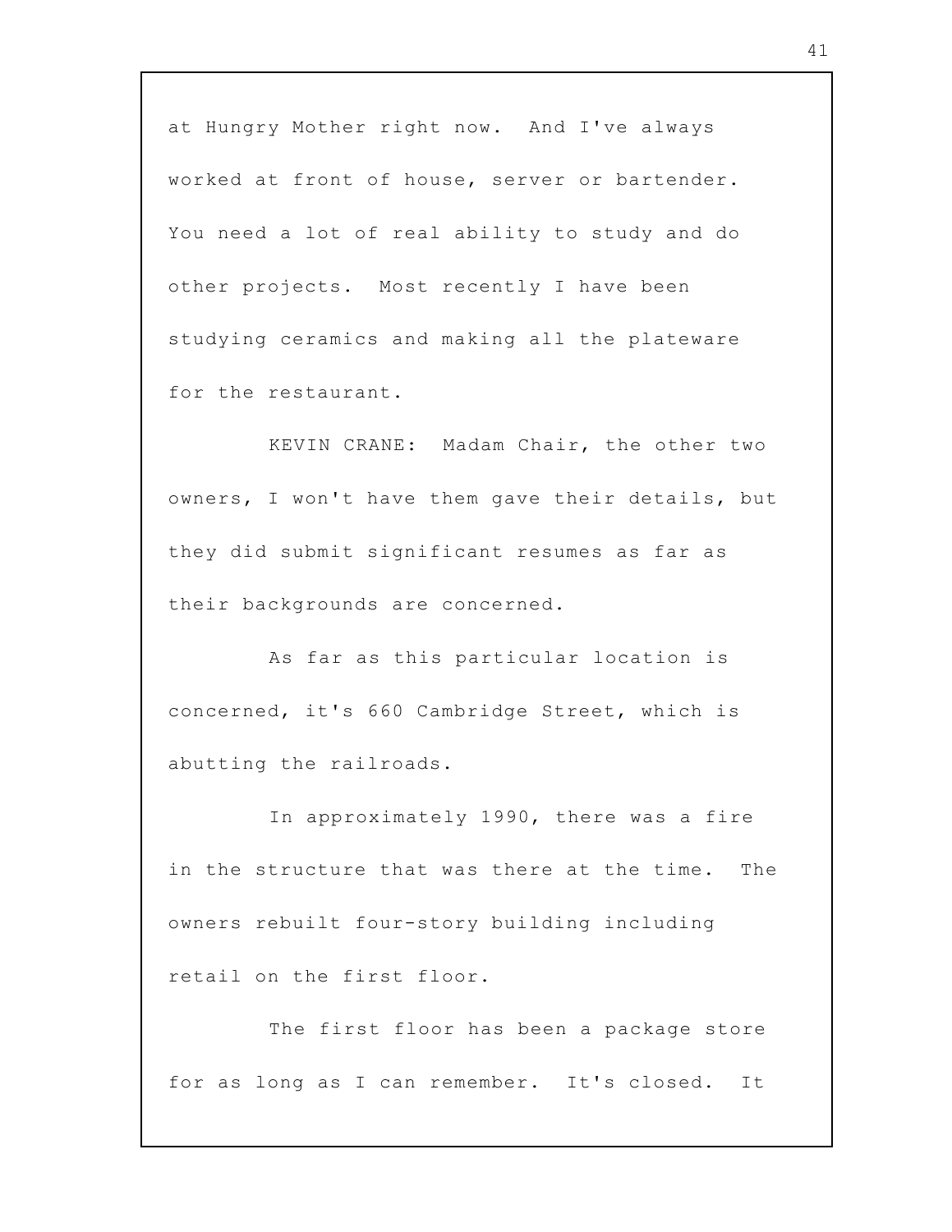was closed, I believe, in the winter of 2012/2013. But our proposal is to replace the space where the package store previously existed.

The building was sold a couple years ago, the Mount Vernon Company purchased it, they renovated the building, there are 12 residential units upstairs, which were significantly renovated.

Our proposal would include construction build-out of approximately \$330,000.

We did appear in front of the Board of Zoning Appeals in July requesting relief from the zoning ordinance as far as the number of parking space requirements.

The Board of Zoning Appeal unanimously approved that and the date for the ZBA decision/appeal period runs out this Thursday.

In conjunction with that process, I will note to you that my clients touched all the bases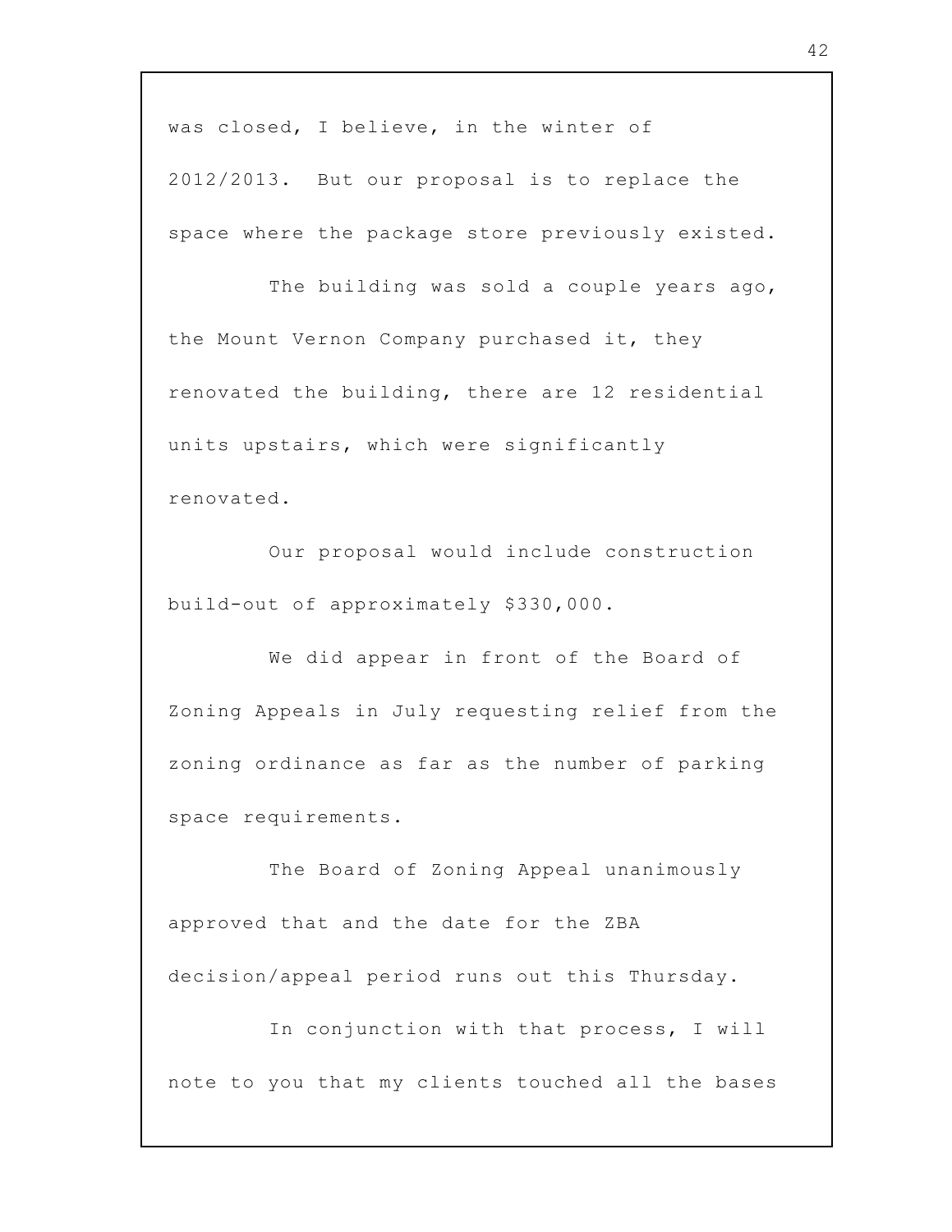as far as the neighborhood was concerned: East Cambridge Planning Team, Redevelopment Authority, and East Cambridge Business Association. And they had overwhelming support at the BZA.

As far as the operation is concerned, this will be a full-service restaurant. It will be 160 seats. I want to clarify, just a bit, it's -- that includes the 32 seats on the outside patio.

CHAIR ANDREA JACKSON: The 160 does include the 32 seats on the patio?

ATTY KEVIN CRANE: Yes, it does. That would leave 128 inside and 25 of that would located in the so-called cafe area, which, I believe, previously was used as storage. It is on the side of the building towards the railroad tracks. And then there would be 103 seats, as per the plan we submitted, inside.

There's a small bar inside. Only seven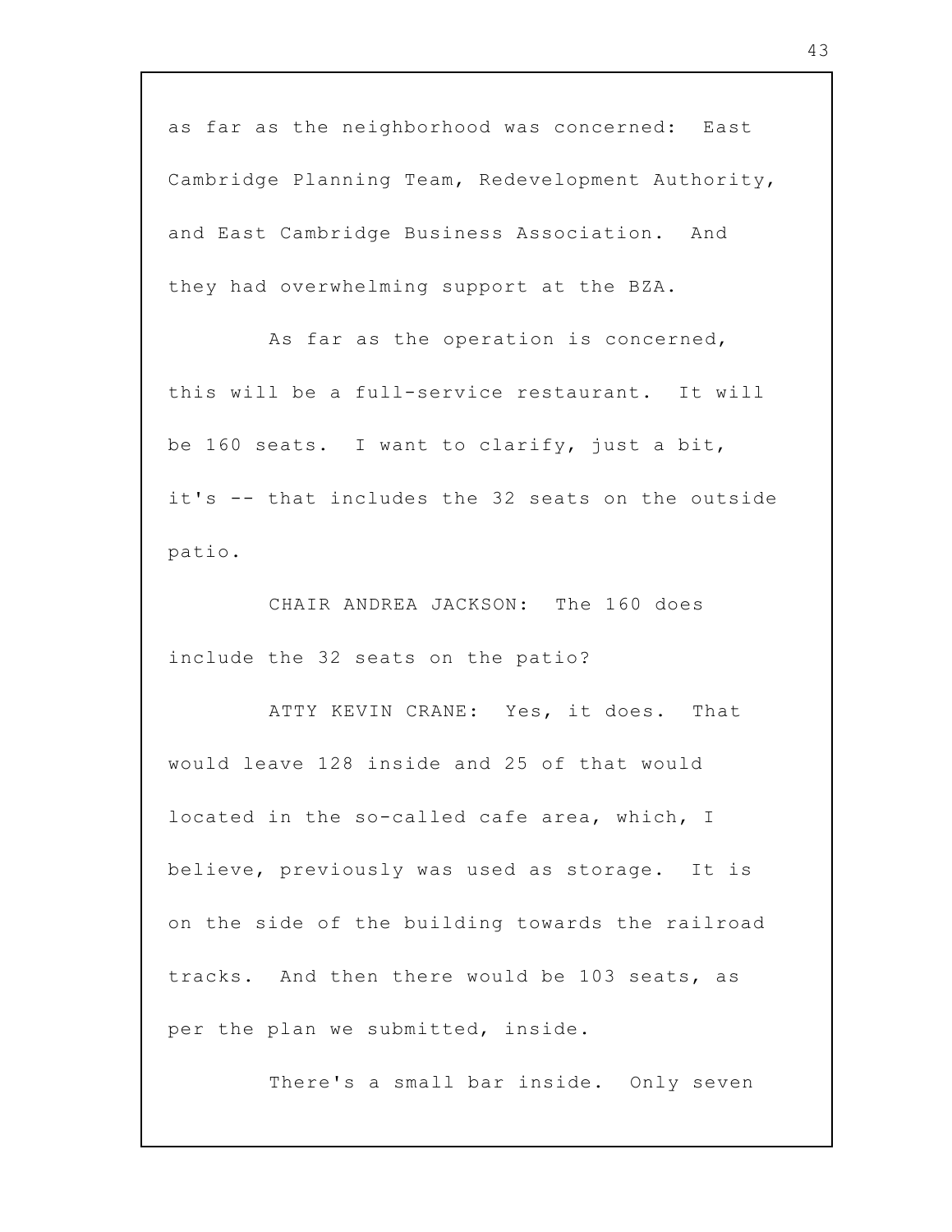seats at the bar, so we are not oriented towards liquor dispensation.

There are no TVs sets that we are requesting, again, which would indicate we are oriented towards a restaurant rather than a drinking establishment. The only entertainment that we seeking --

ANTHONY CHESNAKAS: I'm sorry, can you have him speak up a little? I can't hear. It's hard to hear.

ATTY KEVIN CRANE: The only entertainment aspect that we're seeking is background music below conversational level.

And the restaurant will be oriented toward the neighborhood. Hopefully there will be people walking, biking, taking the T, and it will be a real neighborhood destination rather than having people coming in from the outside.

This was part of the issue in front of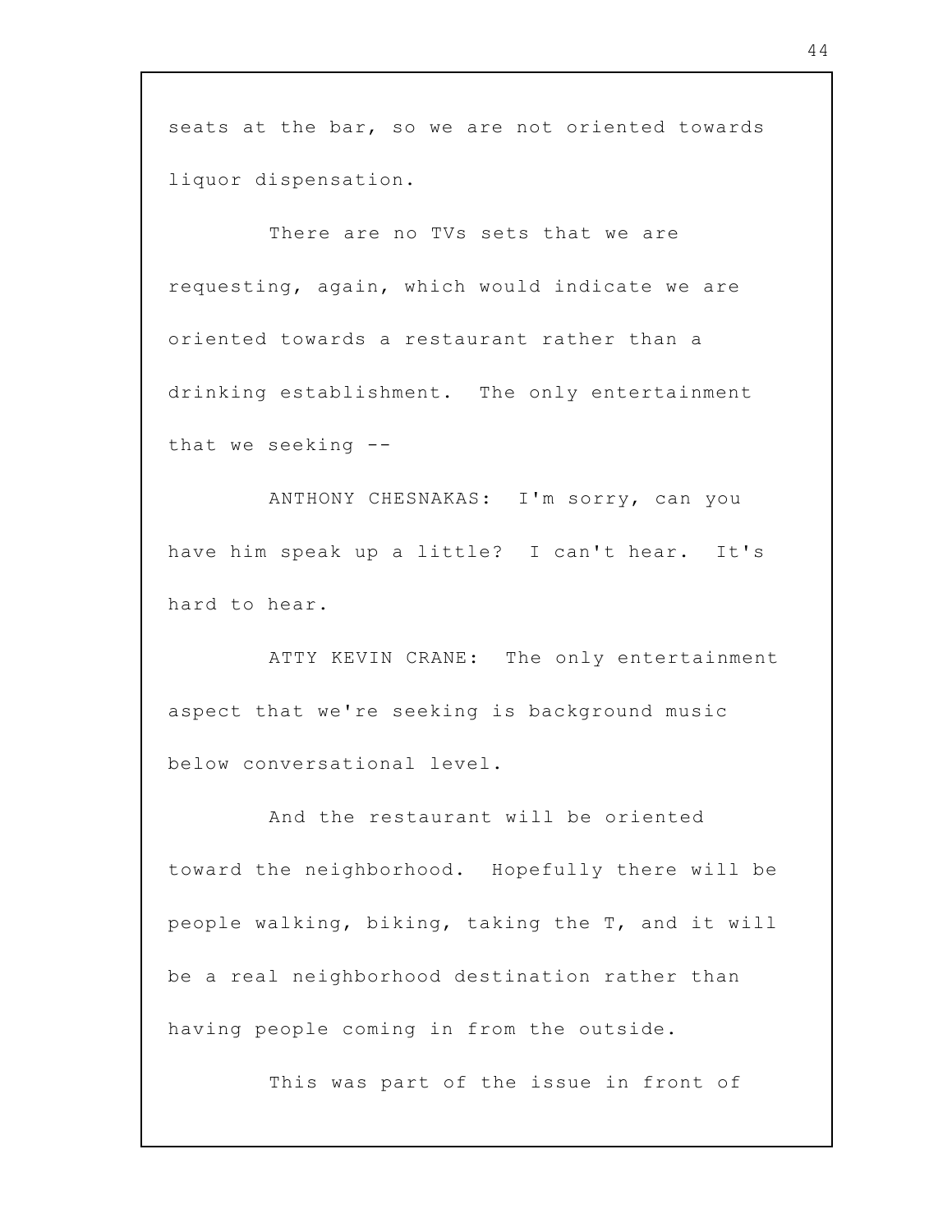the Board of Zoning Appeals as far as our orientation toward having really a neighborhood spot, and at this time, I would like to have Dan Myers maybe expound a little bit on the type of menu they will be providing.

DANIEL MYERS: Our name Loyal Nine is from the group that were predecessors to the Sons of Liberty and a lot of our food and our menu is inspired by that era of Old Colonial Boston.

Our menu will be shared dishes featuring a lot of the shellfish, a lot of local vegetables.

Our chef Mark works very closely with a lot of the farms in the area and has since he was a kid in this area.

Our focus is really to go food first across the board. The daytime operations will be cafe, as Kevin alluded to, in kinda the side space doing specialty coffee and serving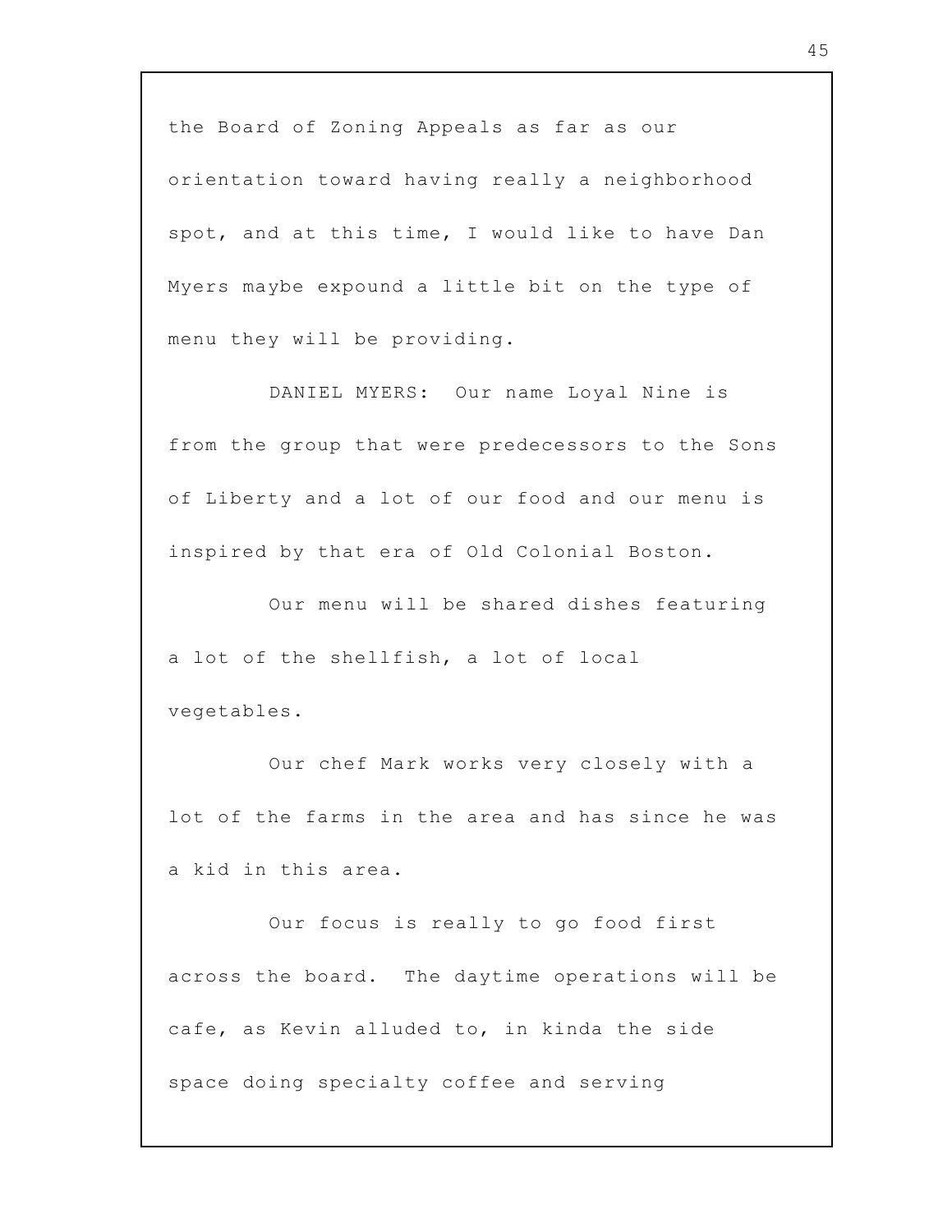sandwiches and lighter lunch fare in that area, counter-service style for the most part.

When the cafe is operating during the daytime, the restaurant itself and that operation will be closed but the lights will be on and the room will be open and clean and we are trying to create an open meeting space for those in the neighborhood.

We live just a few blocks from this site, and as we go through this process, we are consistently looking for areas where we can go to meet where there's a cafe with more than ten or 15 seats and we are looking to provide that in the East Cambridge area.

ATTY KEVIN CRANE: Madam Chair, as far as the criteria that we have to meet on the granting of a new license, the first criteria is that we have exhausted any existing licenses that might be inactive. I, in conjunction with the License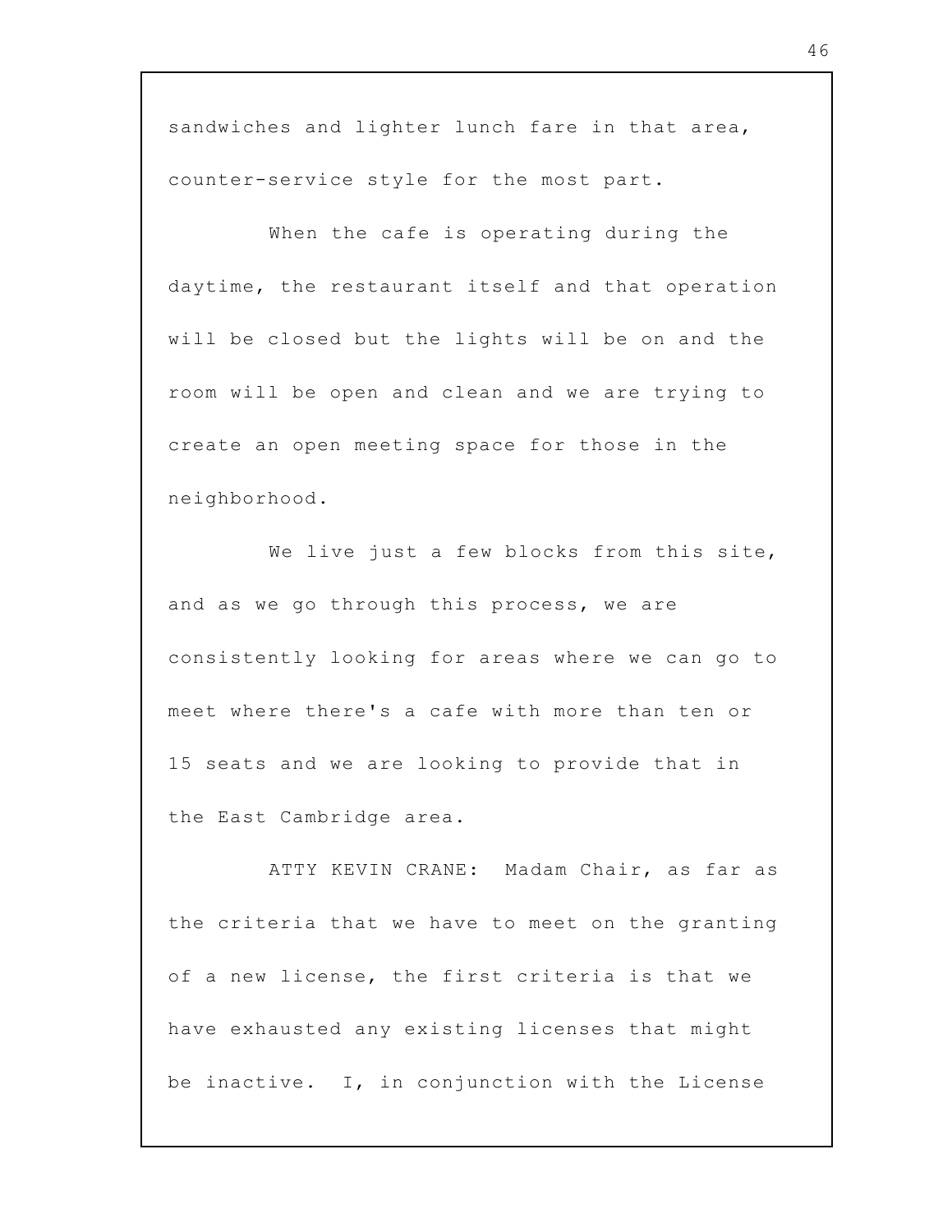Commission staff, have inquired as to all the inactive licenses. And the ManRay license, I understand, is under agreement.

The Western Front license, when I spoke with the attorney that represents the owner, quoted me a price that was in excess of what my clients could certainly afford.

The HiFi license I understand was also for sale, it is inactive, and I did speak with Frank Holland at one point a couple months ago and he placed it with a broker, and again, the price was well in excess of what my clients can afford. Also, that is only a beer and wine license.

The other inactive license that I understand with that status is Tommy Doyle's in Harvard Square, which I understand the landlord does not want -- who has some control over the license, does not want to transfer the license.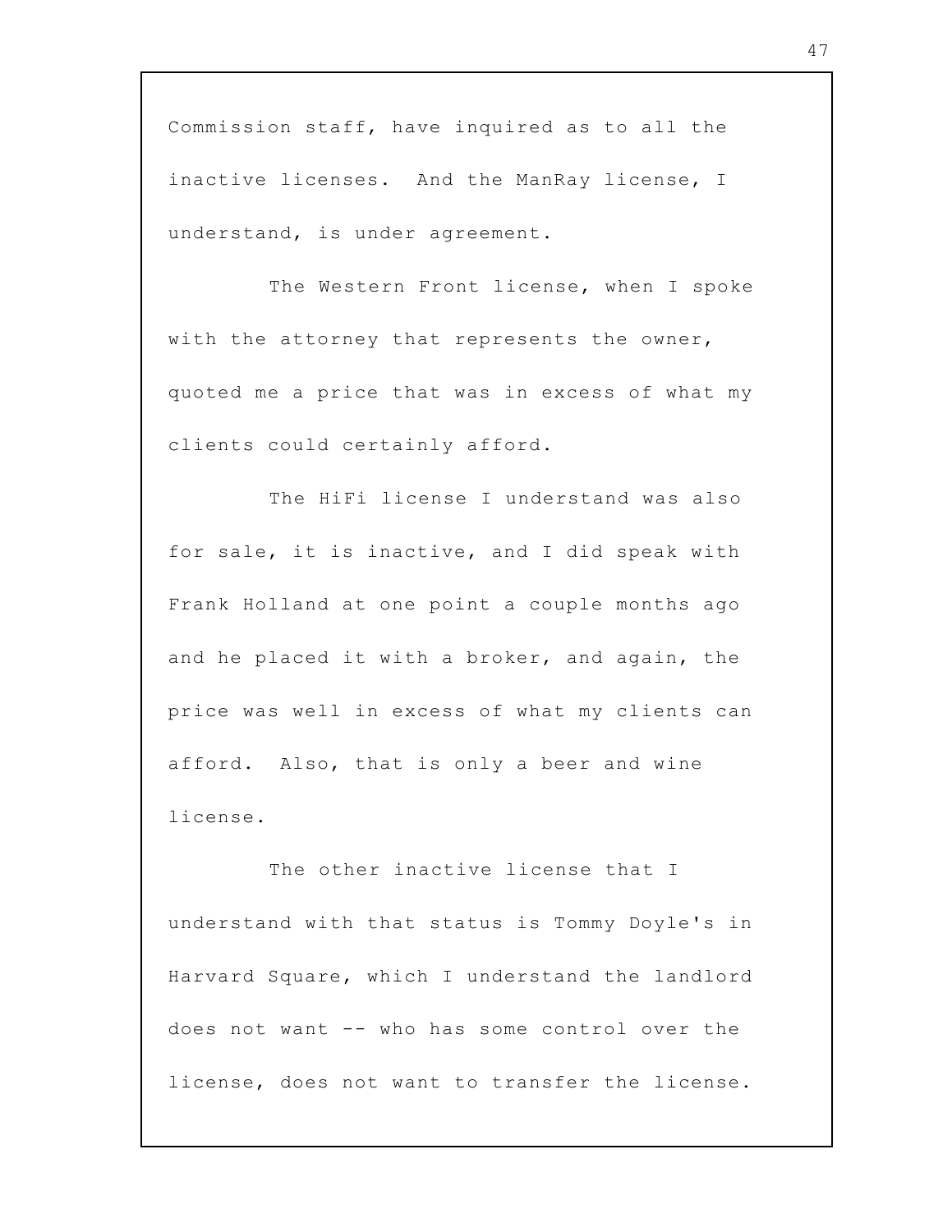Madam Chair and Members of the Board, I'm not going to sit here and just say that every existing license costs too much and we just can't afford it. Sure, there could be, if you beg, borrowed and stole, maybe you could have the money to buy a license, but we're not American Joe's Grill or Bertucci's or Applebee's that has access to capital resources that could be used to purchase an existing license.

For my clients to have to purchase an existing license, their whole business model would be blown up.

They would have to get away from the neighborhood orientation. Prices would have to be increased and the whole business model would go down the drain.

It's not that the liquor license, I'm not going to say they are just expensive, but they are cost prohibitive as far as how they relate to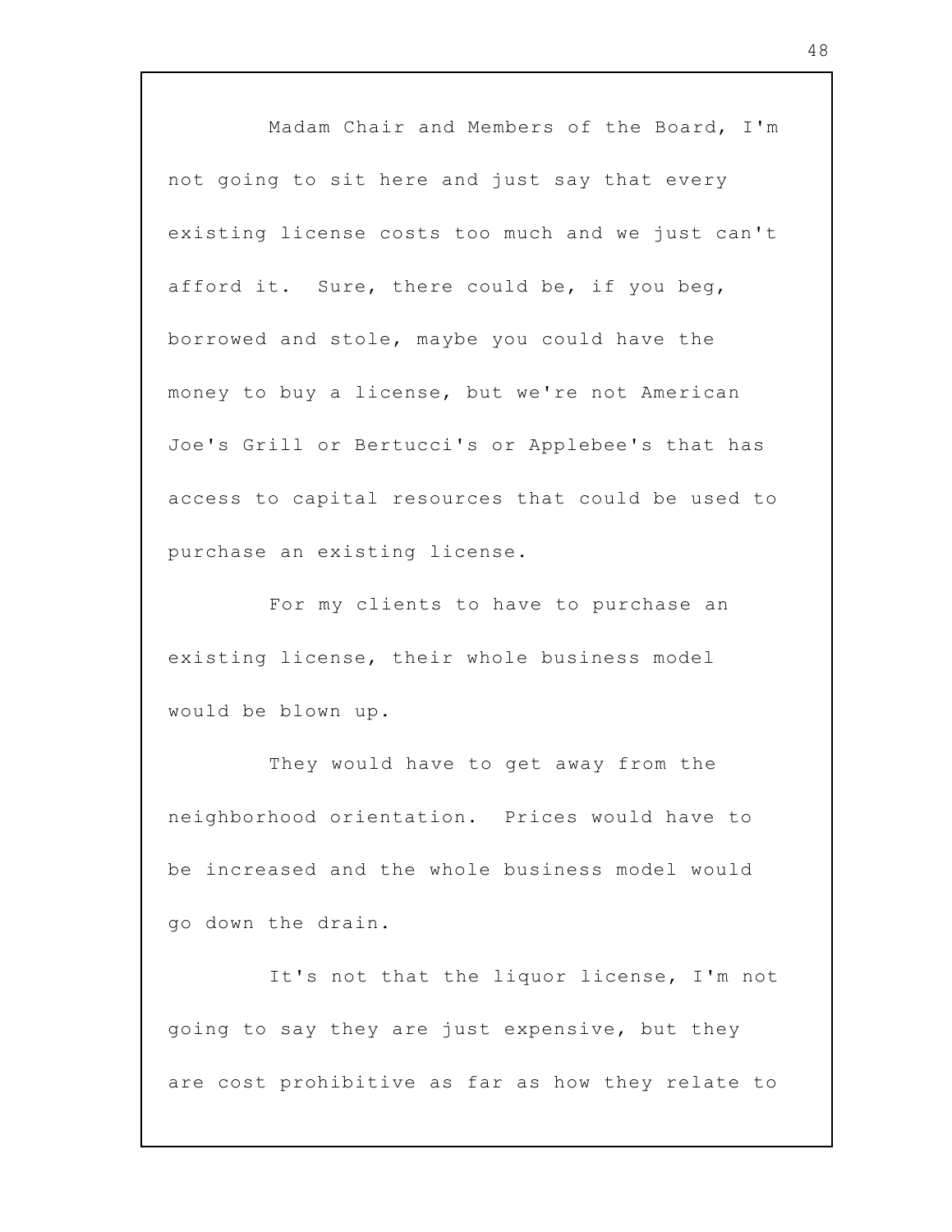a client such as myself -- such as mine.

The second criteria is whether there's a need in the area. And this section of Cambridge Street, I would say is a bit on the tired side.

There are a number of vacancies along Cambridge Street. There seems to be a lot of turnover on the store fronts, and not the stability you would like to have.

My clients signed a ten-year lease for this property with two five-year options thereafter, which would indicate that they have made a commitment to this particular spot in this particular neighborhood and that they would provide commercial use balancing the bordering residential use.

The third criteria issue that there be no harm. My client's operation will liven up the area, it will make it safer with people who will not be bar-oriented. The emphasis is on food.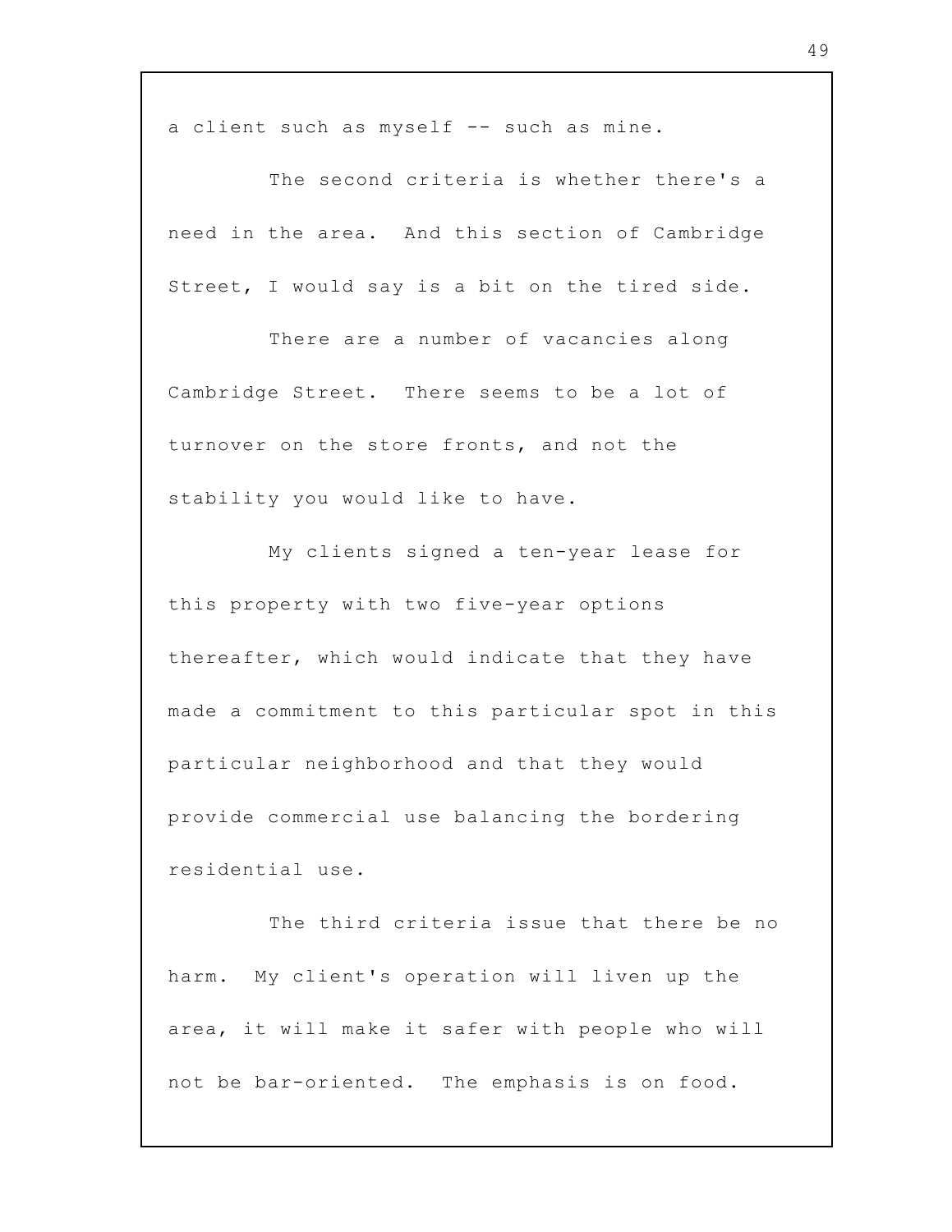Again, we are replacing a former package store, which would generate much more traffic than my client's operations with people coming and going in and out quickly, whereas in this restaurant operation people will be coming and staying for an hour or two.

As far as the fourth particular criteria, and that is, extraordinary support, I think the file has within it a number of support letters from East Cambridge Planning Team, the East Cambridge Business Association, the East Cambridge Planning Team my clients attended a number of their meetings and they have on their petitions, which are a couple hundred signatures, they have a number of people from the East Cambridge Planning Team that signed, which would indicate quality signatures in my mind.

I think there are a number of public officials that have also written in expressing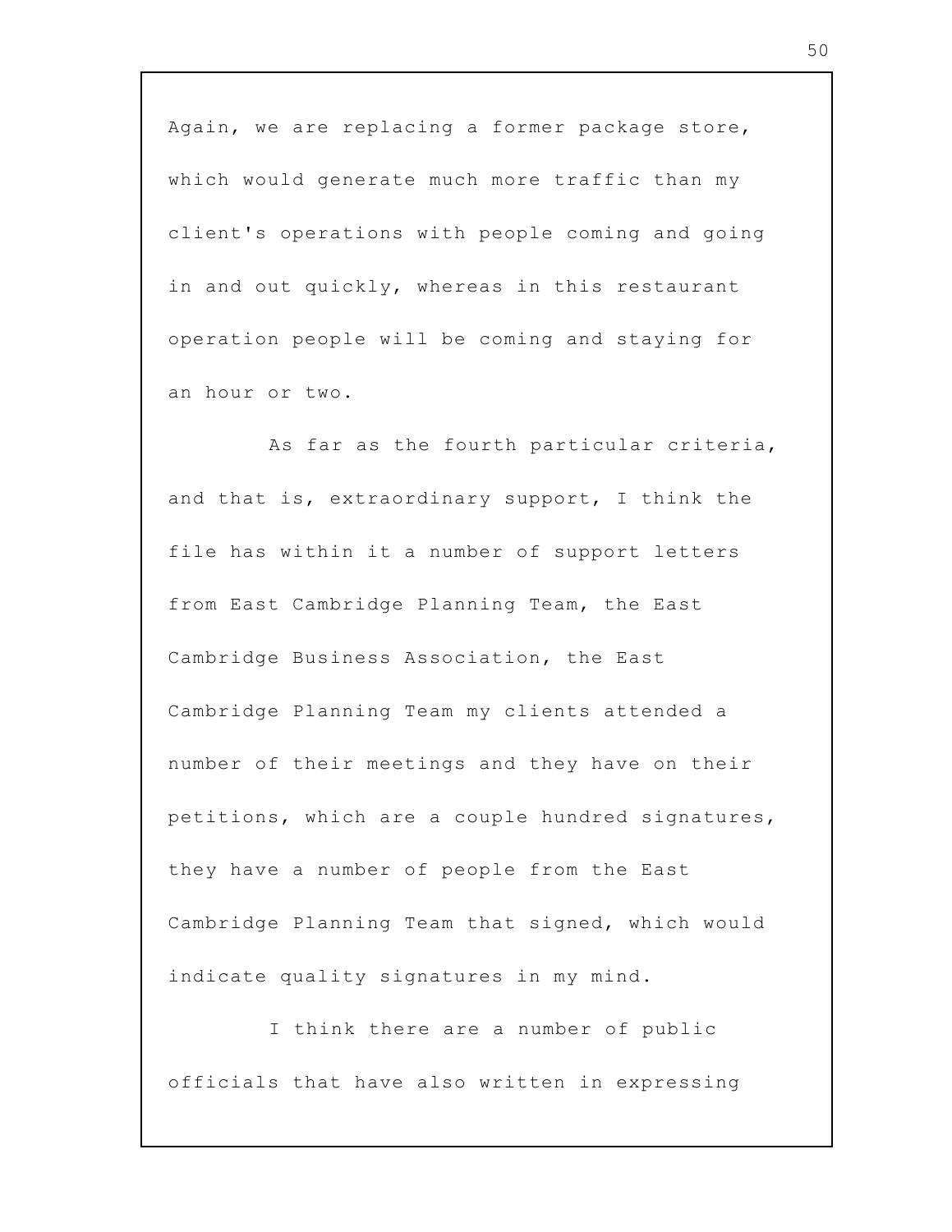their support for this particular proposal.

The only indication that I have had or heard of opposition or questioning about the proposal is that there was one neighbor that was concerned about the patio area being open later at night and also that there would be music out there.

My client is willing, and would propose, the patio area be closed at 11 p.m. There will be no speakers out there, and hopefully that would allay some of the concerns of the neighbor.

In conclusion, I would like to actually refer to one of the regulations of the Cambridge License Commission. Every once in awhile I do peruse the regulations to make sure I haven't missed anything.

But in conjunction with the policy of granting new licenses, no value/no transfer in capped areas, the so-called Addendum D was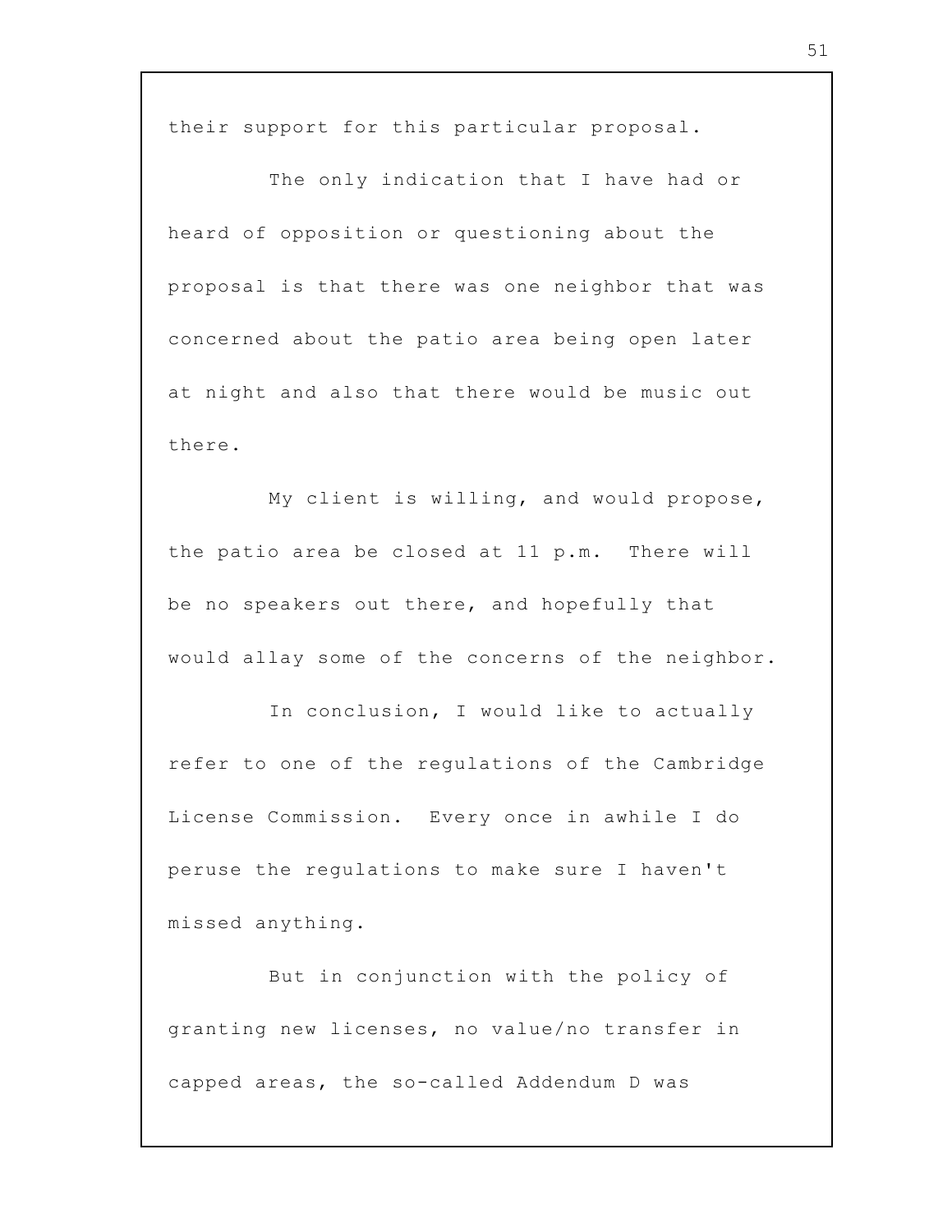adopted, and that recites the criteria which I recited here this evening, but the Commission regulations goes on further, and it says that "The rationale for such policy is to allow issuance under the cap policy where all steps to override the cap are met under Addendum D and to allow so-called mom-and-pop operations or those catering to food-oriented, nonbar and nonentertainment operations to afford such license."

I would submit to you, Madam Chair, and Members of the Commission that this particular petition touches all four corners of that policy.

And if you have any questions, we'll be glad to try and answer them.

CHAIR ANDREA JACKSON: You answered one of them as it related in terms of the patio and the concern of neighbors and whether or not you would be willing to work with them, so what you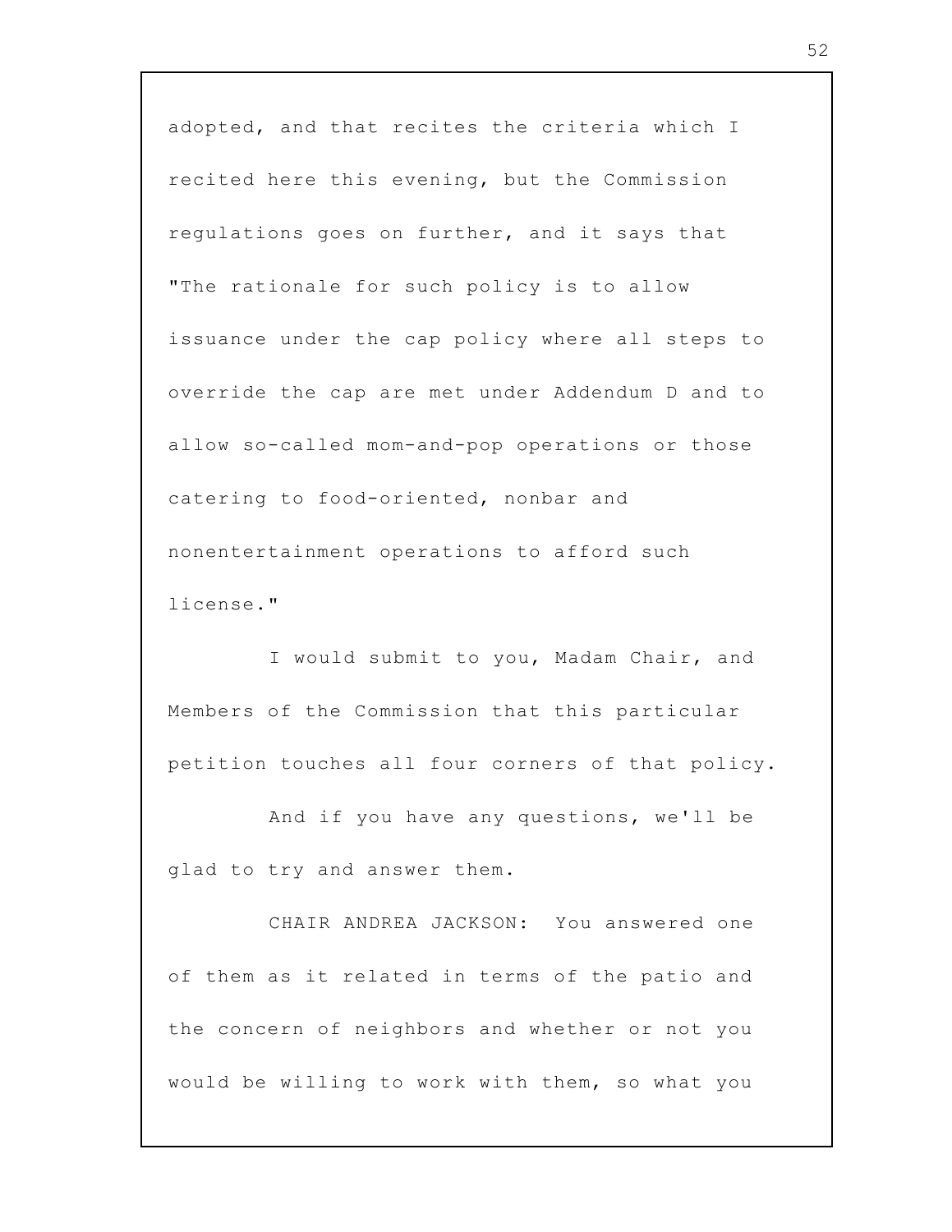are proposing is to close the patio at 11 p.m.?

KEVIN CRANE: Yes.

CHAIR ANDREA JACKSON: Is that seven nights a week, the patio?

KEVIN CRANE: 11?

CHAIR ANDREA JACKSON: Yes.

ATTY KEVIN CRANE: Yes.

POLICE COMMISSIONER ROBERT HAAS: Is the patio on public space or private space?

ATTY KEVIN CRANE: Private space.

ASSISTANT FIRE CHIEF GERARD MAHONEY: So the application says 8 p.m. to 1 a.m., so you actually will be serving coffee and breakfast type, that would be more like counter service  $or$   $--$ 

DANIEL MYERS: Yeah, we'll have counter service with seat for about 25 in the cafe, and we are hoping for the cafe to operate from 8 a.m. until 4 p.m. and then have the restaurant --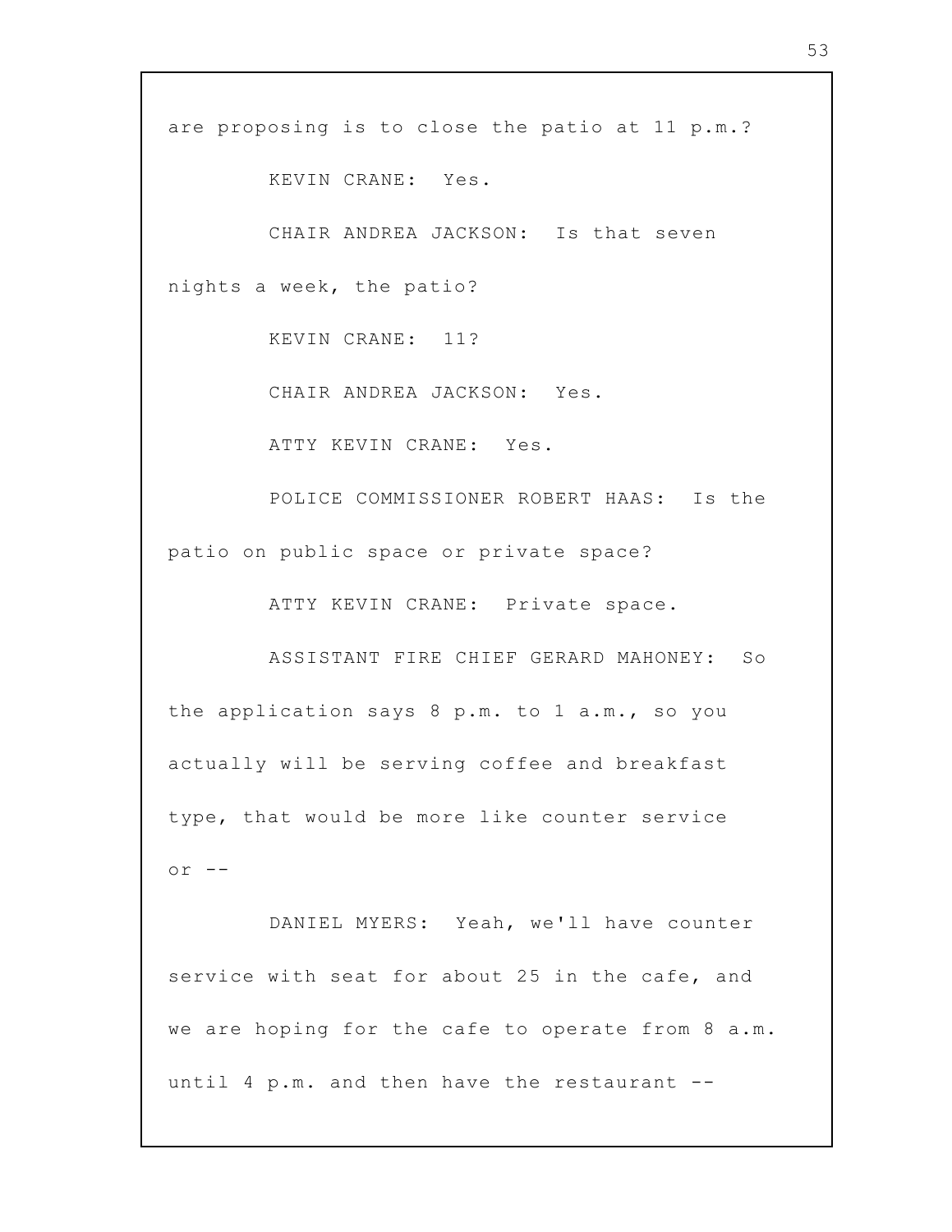basically close the operation for one hour while we transfer to the dinner service and have dinner from 5 p.m. or 10 p.m. or 11, depending on the day of the week. Thursday, Friday and Saturday, likely until 11 p.m.

We are looking to offer brunch on Sundays, and that would begin at 10 a.m. and close around 4 p.m. Likely at first in operations we would not open the restaurant on Sunday evenings but perhaps over time.

ASSISTANT FIRE CHIEF GERARD MAHONEY: So you know the license has to -- the hours on the license have to reflect the actual hours of business, you know that?

DANIEL MYERS: Correct.

CHAIR ANDREA JACKSON: Can you talk a little -- you said that there were residences above where the proposed restaurants will be?

DANIEL MYERS: Correct.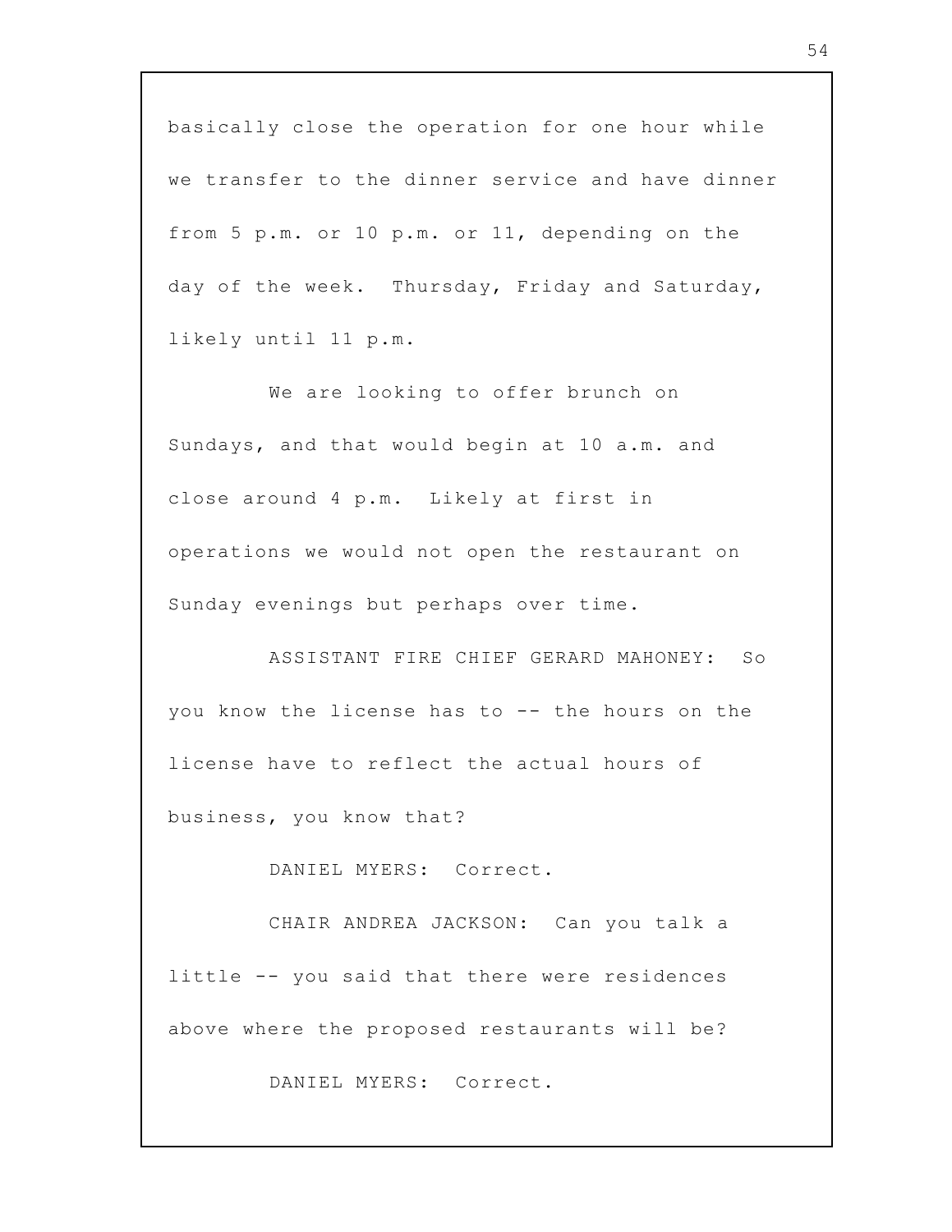CHAIR ANDREA JACKSON: Have you had any -- are there residents up there now?

DANIEL MYERS: Yes.

CHAIR ANDREA JACKSON: Have you done any type of outreach with them and any type of concern they may have in terms of having a restaurant located on the bottom?

DANIEL MYERS: Yes, I personally have been on site in the space and I met and talked with a few of them over time.

We held a neighborhood gathering or get-together as a very, very informal gathering where we invited all the tenants and residents of the building as well as some of the surrounding residents to ask any questions about our concept, or anything along those lines, brought some renderings and such that was perhaps two or three months ago at this point. We served food there as well.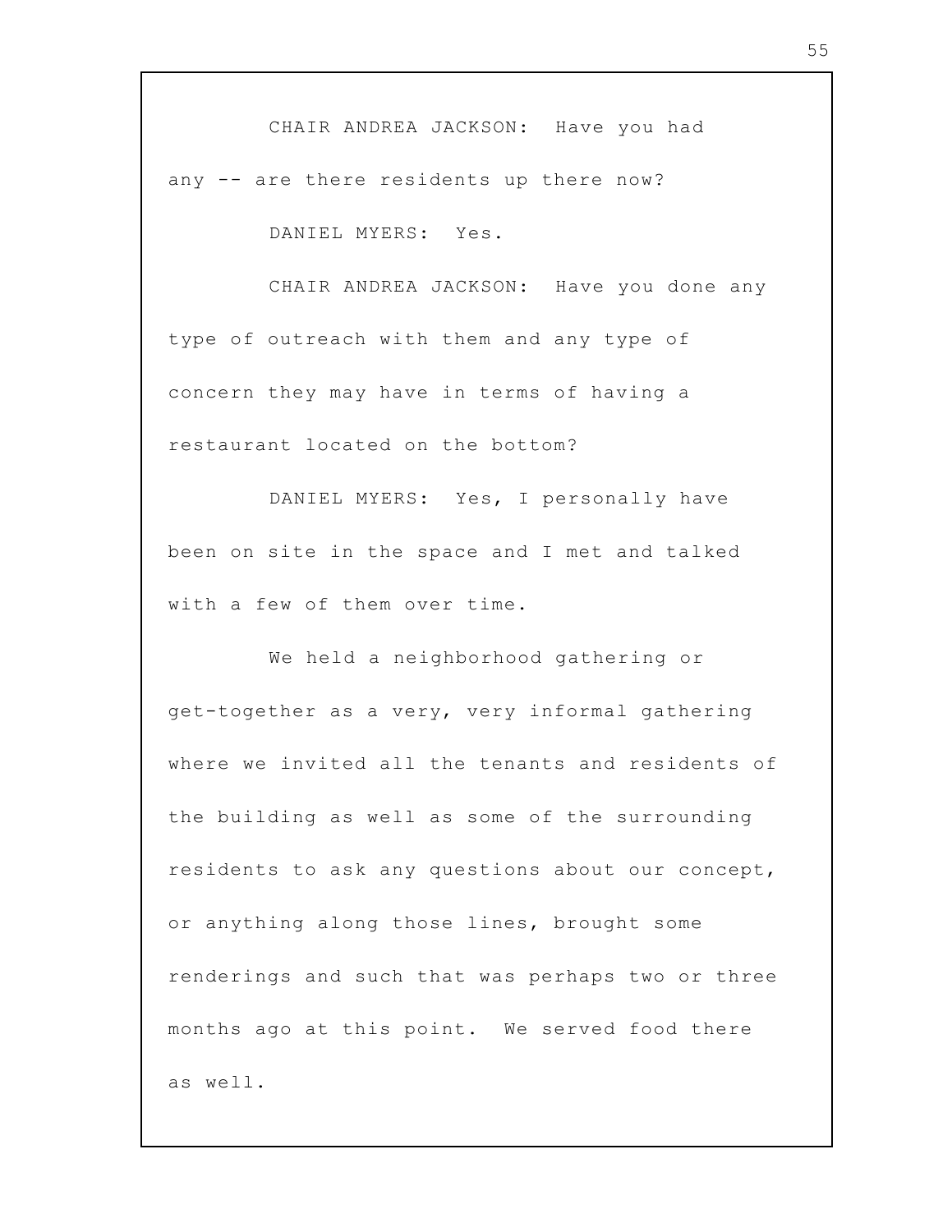We held it at the Filarmonica Santo Antonio Center, so that no one had to leave the neighborhood.

We also emailed every resident of the building and the tenants just to inform them about what we are doing and give them our information, ask any questions, and invite them to the ribfest that we are partaking in this weekend that we're partnering with BCA on.

CHAIR ANDREA JACKSON: Can you explain for me, please, why go for an all alcohol versus a wine and beer?

DANIEL MYERS: For us we believe that the all alcohol license is a true advancement for our concept. Conceptually for that time and that era, which is really important for us to have a full concept, they were focused on punch, and historically rum has a very rich history in this area, so we're looking to be able to complement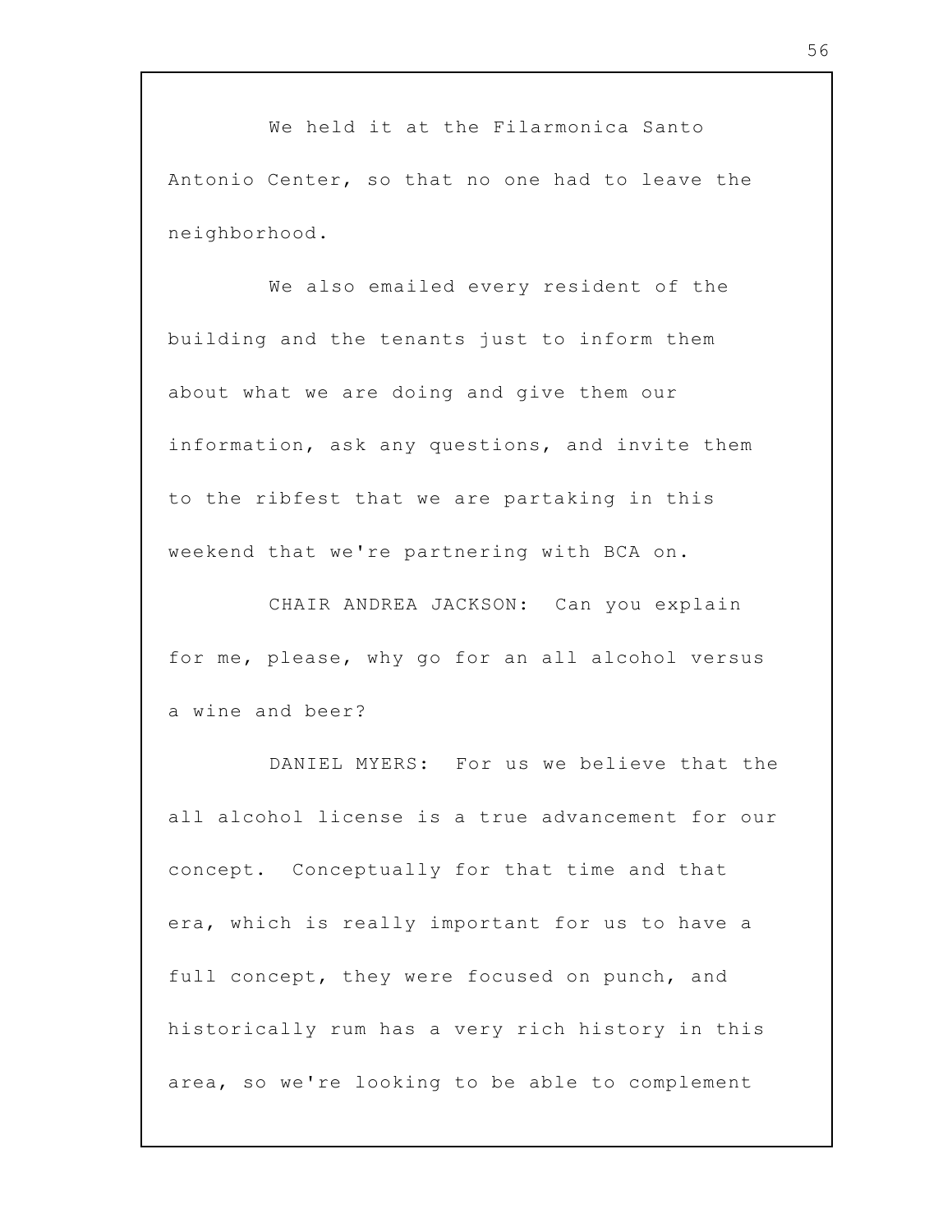our meals with it.

We're aiming and our projections are in the kind of 75/25 area of ratio food-to-beverage sales altogether, and we're really expecting full liquor sales to be somewhere in that 8 percent range, give or take. Looking for it as a supplement, a complement to your meal, if you will.

CHAIR ANDREA JACKSON: Have either of you held an all alcohol license in your name before?

DANIEL MYERS: No.

CHAIR ANDREA JACKSON: Counsel, if you can explain the seating to me one more time please.

ATTY KEVIN CRANE: Seating would consist of 103 seats inside the structure.

25 seats in the so-called cafe area, which is actually also within the structure, and that is over on the right-hand side toward the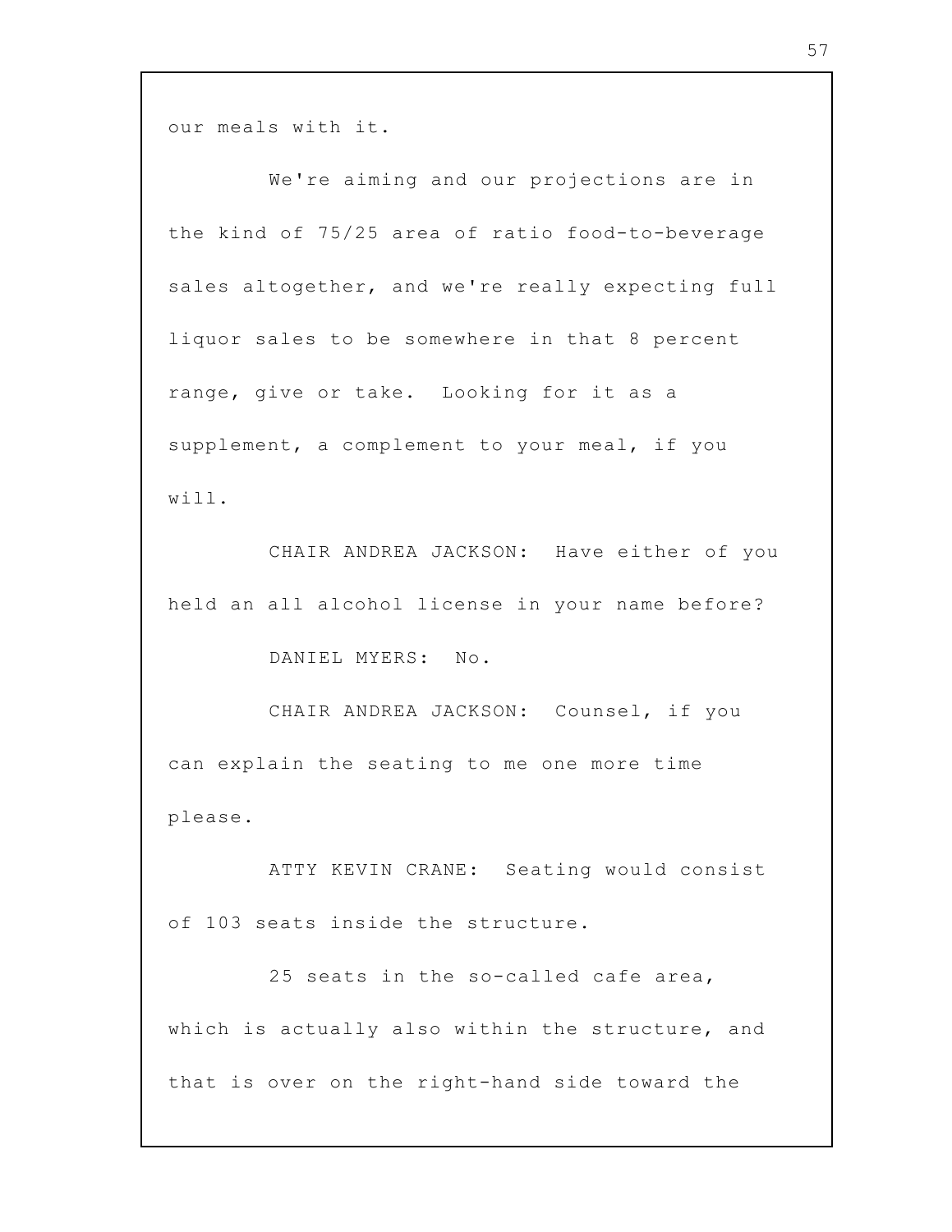railroad tracks away from Cambridge Street.

And then the 32 outside patio seats adjoin that 25 seat cafe area, and they are outside on the lot.

POLICE COMMISSIONER ROBERT HAAS: So the cafe seats wouldn't be used during the dinner hour, so it would only be 103 seats and the outside patio?

DANIEL MYERS: We would like to be able to use those seats for any private dining.

One of the big needs in Cambridge, you know, as evidenced by the East Cambridge Intercept Survey that was done earlier this year, was for private dining space and meeting spaces for public groups so that we can offer a private dining room effectively for about 20, 25 folks if they wanted to have something a little bit more intimate, or romantic, really just intimate setting.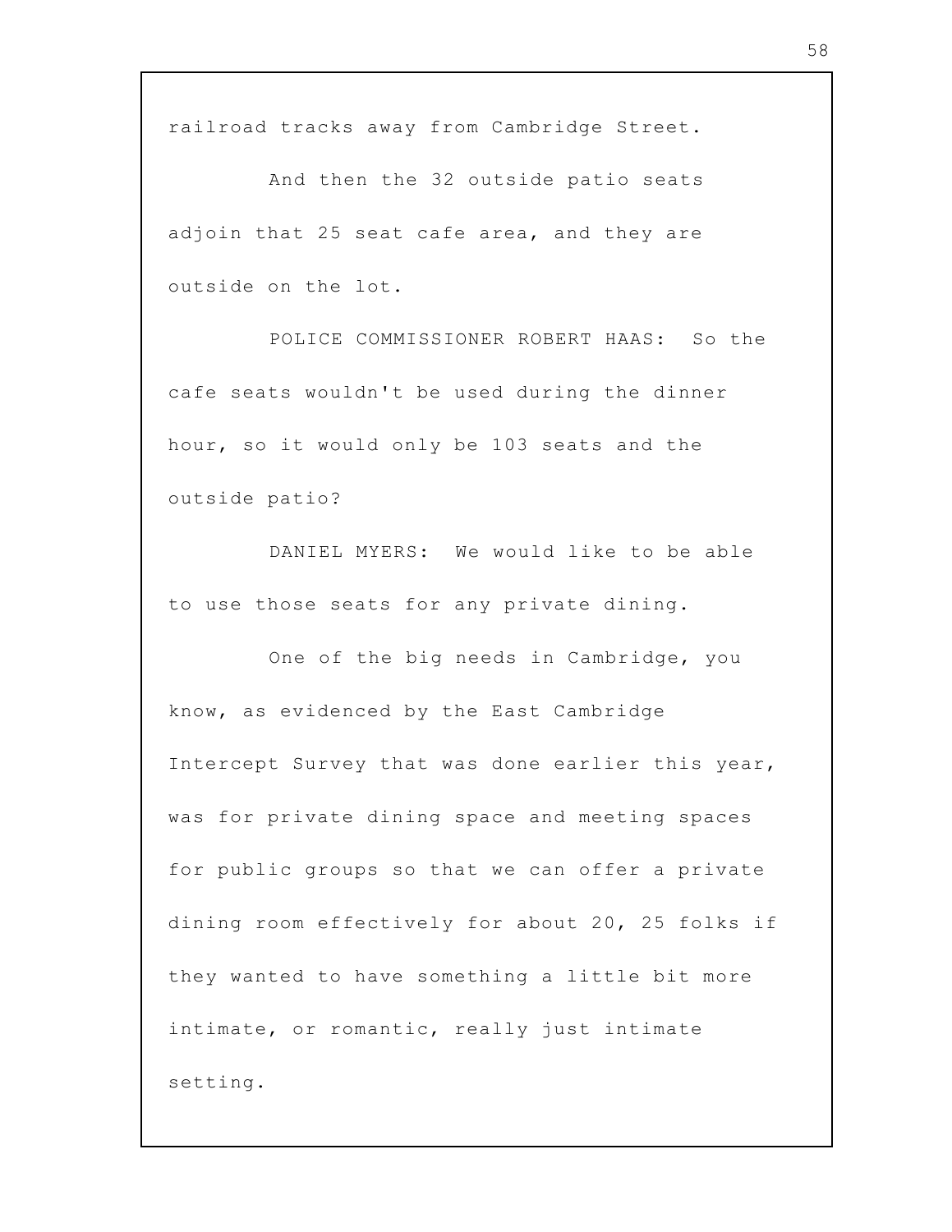POLICE COMMISSIONER ROBERT HAAS: In essence all 160 seats would come into play?

DANIEL MYERS: In the busiest of times, so during the summer months, yes.

CHAIR ANDREA JACKSON: Has construction already started on the space?

DANIEL MYERS: It has not. We hope to apply or submit our application for a building permit within a couple weeks, two or three weeks. From there, it would be a 14-week construction process, including the landlord's work as well as work. It'll likely be that long until opening depending on everything else and all the variables that winter has in store.

POLICE COMMISSIONER ROBERT HAAS: Attorney Crane, you mentioned that you made application for exemption for the required parking?

KEVIN CRANE: Yes.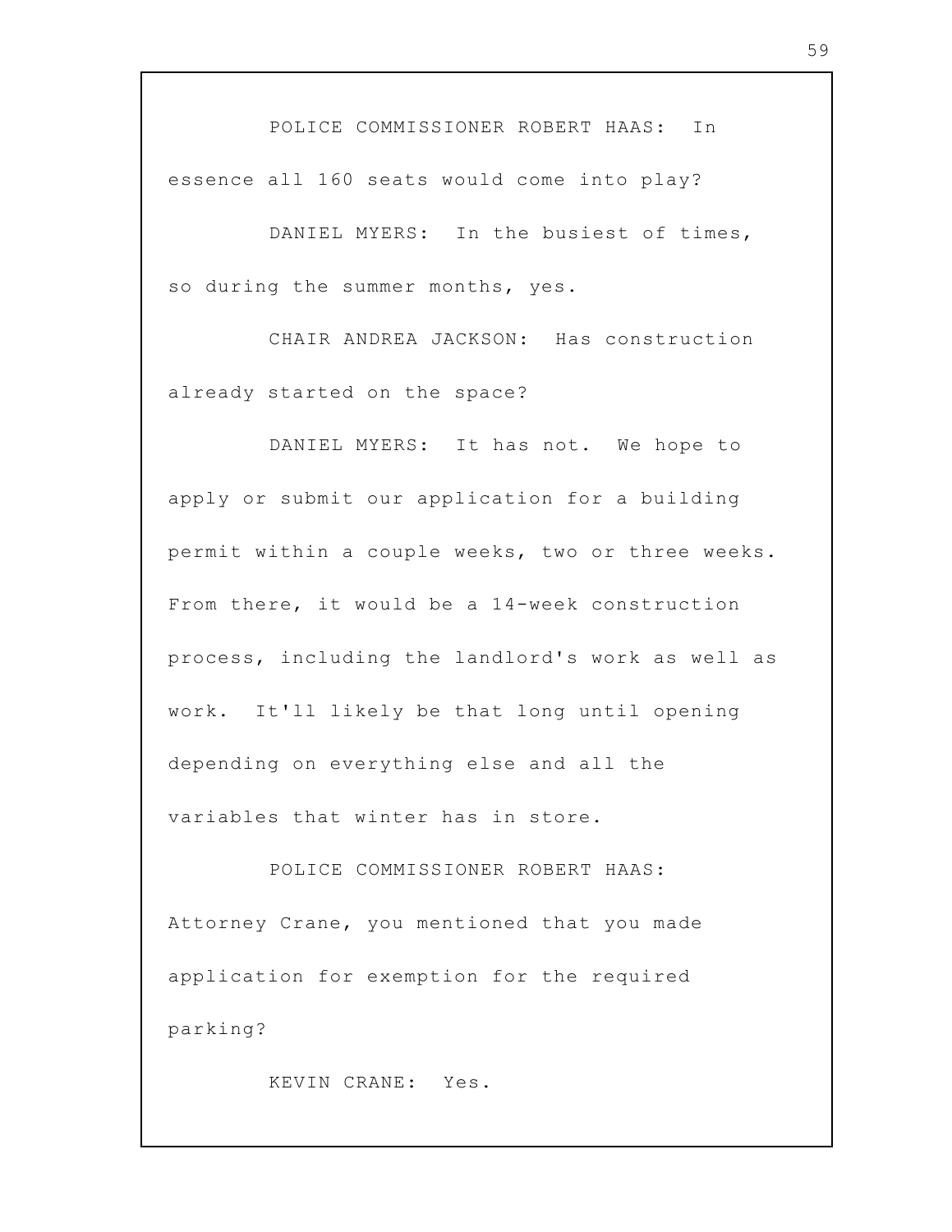POLICE COMMISSIONER ROBERT HAAS: So what parking is available in that area?

ATTY KEVIN CRANE: Well, most significantly, Commissioner, there's a public lot on Warren Street of 30 cars. It goes off at - there are meters there. It goes off at 6:00 at night. And it is extremely underused, utilized.

We had pictures taken during the night of that lot and if there's 30 spaces at most, there were probably 10 spaces that were occupied. So there's plenty of parking on that particular site.

And that really is the parking if someone's coming away. Also, if I might add, there's a T stop right in front of the building.

POLICE COMMISSIONER ROBERT HAAS: What is the requirement for a seating capacity of this size, what would be the parking requirement?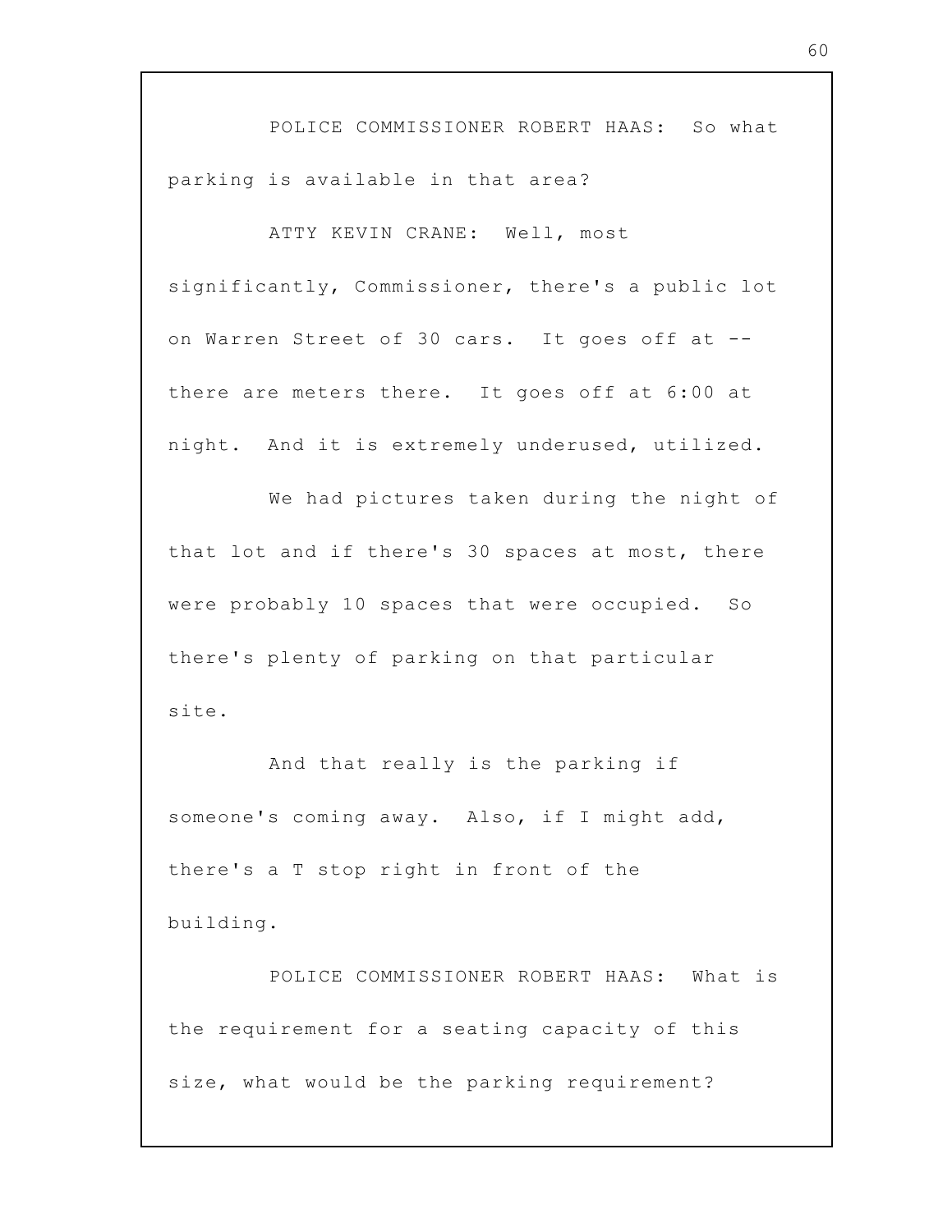ATTY KEVIN CRANE: Parking requirement is one space per five seats, so it would've been 32 seats with the first four exempt, so 28 spaces.

POLICE COMMISSIONER ROBERT HAAS: And the reason for the exemption is because you can't count on all those parking spaces being available for the exclusive use of the restaurant on Warren Street?

ATTY KEVIN CRANE: Well, it is a public space, so we couldn't say that they are ours. But within the special permit process, the BZA considers that in their decision.

ASSISTANT FIRE CHIEF GERARD MAHONEY: Where are you at with respect to design phase for the renovations?

DANIEL MYERS: We just had a meeting right before this today where we're making some quite significant adjustments to our floor plan, and as I said, we're probably two weeks out from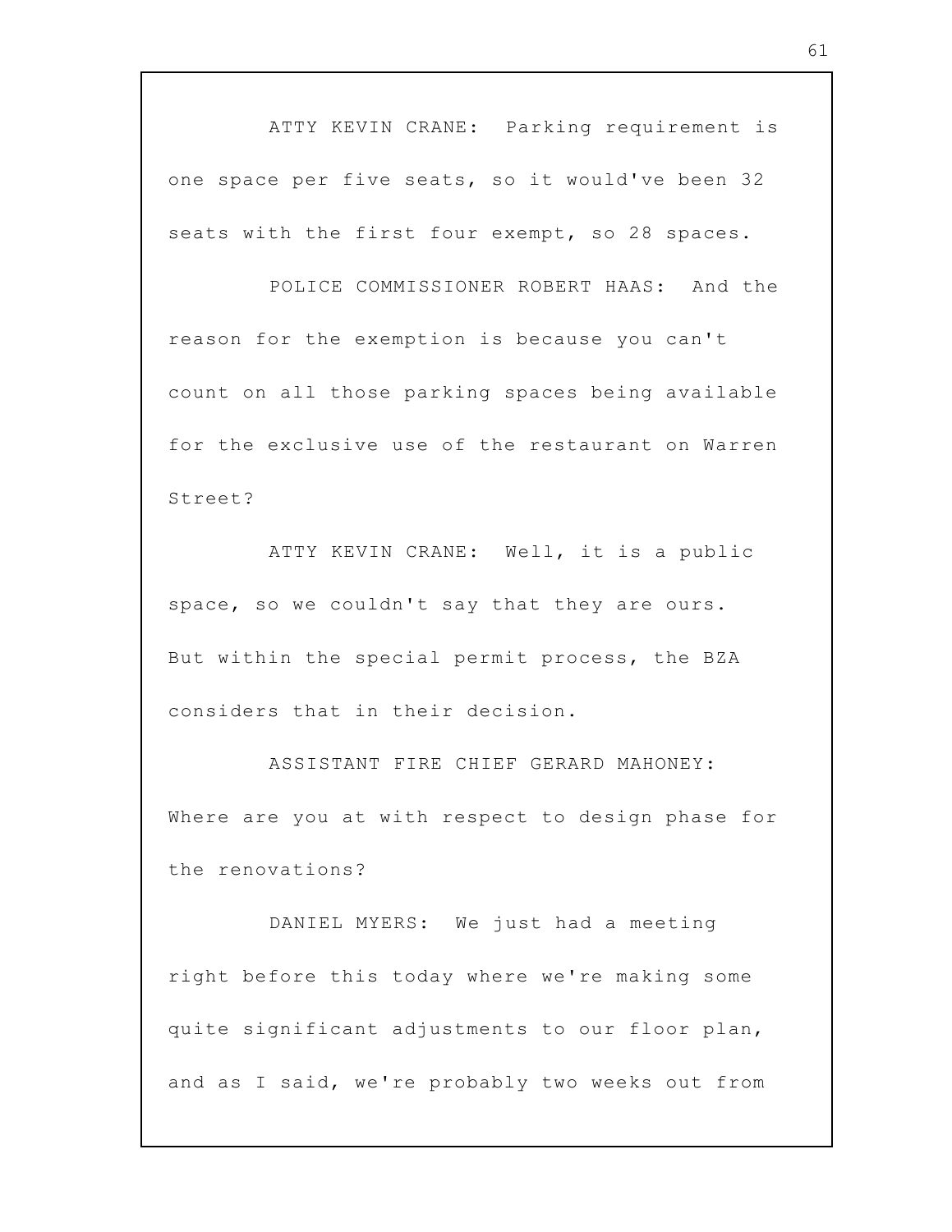having a submitable permit set.

I have taken those initial plans, which the floor plan itself, the layout that you have, the footprint is identical. We are just changing some seats and basically how you sit down.

We have taken those floor plans and had them reviewed by Larry with ADA, walked through them with Ranjit, myself personally, and I was just in touch with Officer Cahill.

ASSISTANT FIRE CHIEF GERARD MAHONEY: Captain Cahill.

DANIEL MYERS: Captain Cahill about Fire Prevention and setting up a meeting with the Fire Department about exactly just making sure we are dotting our i's and crossing our t's as we go through this process.

ASSISTANT FIRE CHIEF GERARD MAHONEY: Because one of my concerns being in the fire business is that the liquor store obviously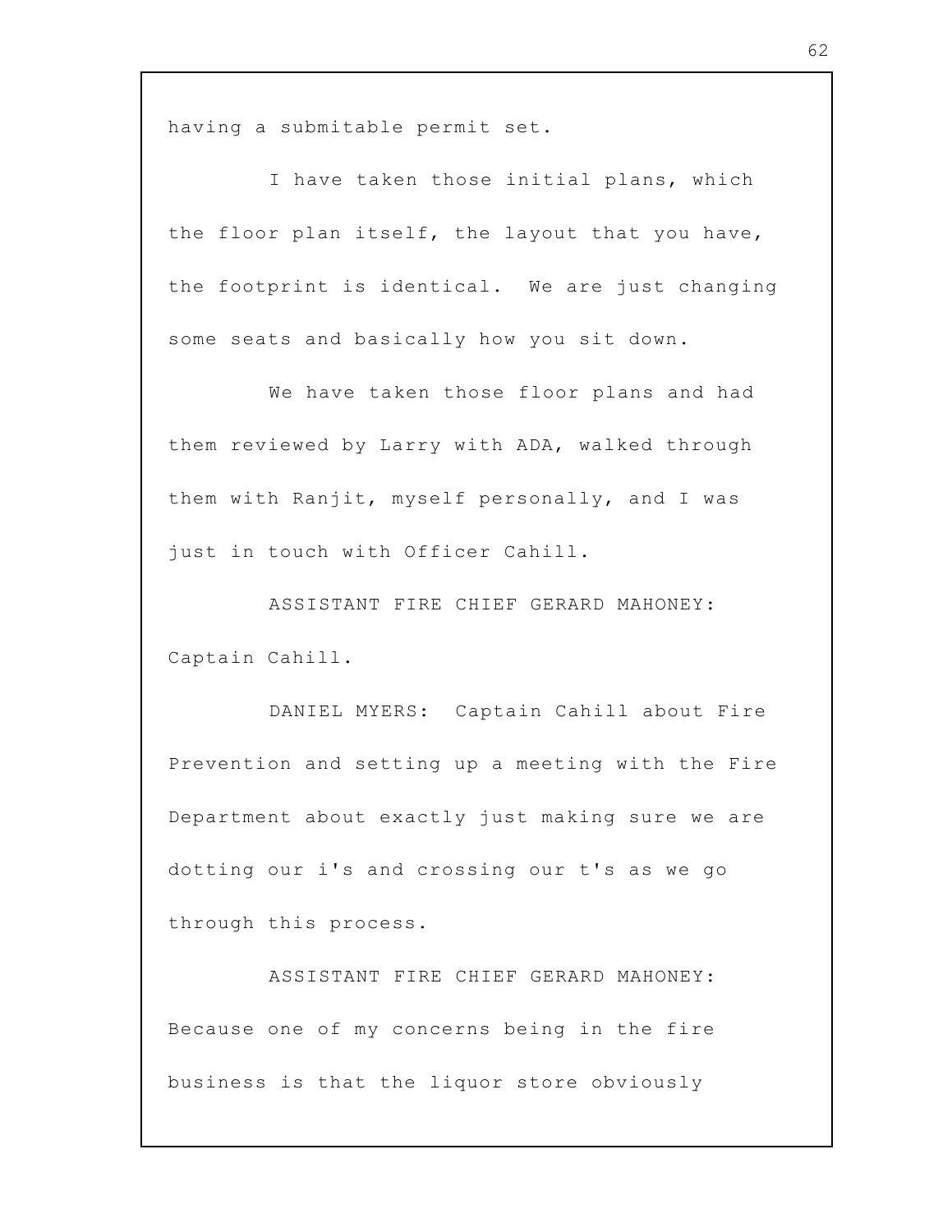doesn't have a commercial cooking and ventilation system.

Where are they proposing for the ventilation system?

Is it the rear wall? Side wall? Where is it?

DANIEL MYERS: At this point I believe there's a floor plan in the file at least that shows the kitchen in the center towards the rear of the building on the south side, that hood ventilation system will penetrate the back wall, go up the exterior of the building, and the ventilation equipment, the mechanicals of that, will be mounted on the rooftop.

We'll for certain be putting in the required fire-rated ceiling and separation. We'll also be putting in a rather costly acoustic separation for the tenants above, fire wrapping a few poles there as well.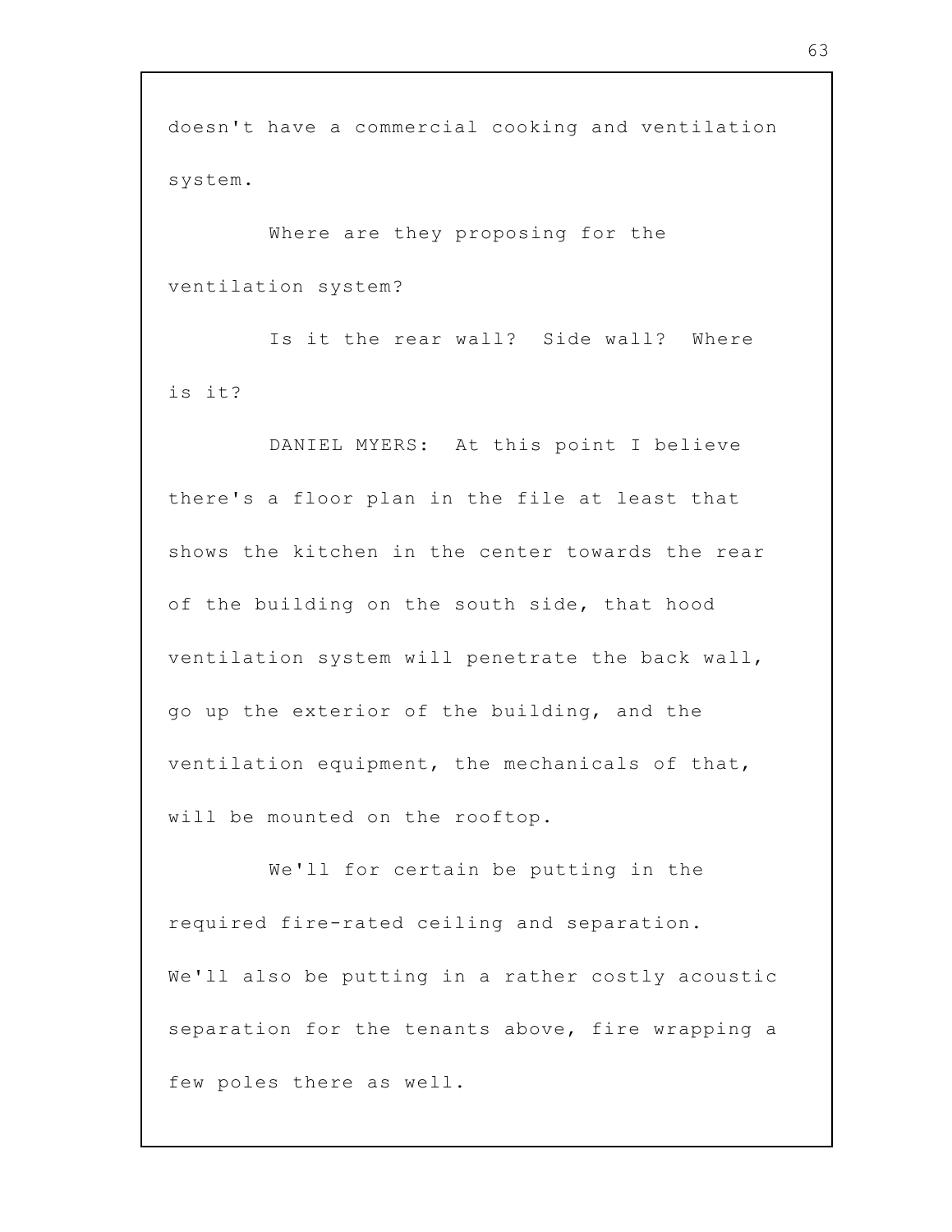ASSISTANT FIRE CHIEF GERARD MAHONEY: Thank you.

CHAIR ANDREA JACKSON: You are putting in a full kitchen?

DANIEL MYERS: Yeah, there will be a full open kitchen in the main dining room itself.

And there will be some prep space downstairs that will be noncooking whatsoever. No heat application in any way. Just basically somewhere for us to wash some vegetables and receive orders and such.

We went through these plans as well with Buddy Packer, P-A-C-K-E-R, who will be the health inspector for that district or is the health inspector for that area.

ASSISTANT FIRE CHIEF GERARD MAHONEY: This is the kitchen area right here?

DANIEL MYERS: Exactly.

ASSISTANT FIRE CHIEF GERARD MAHONEY: All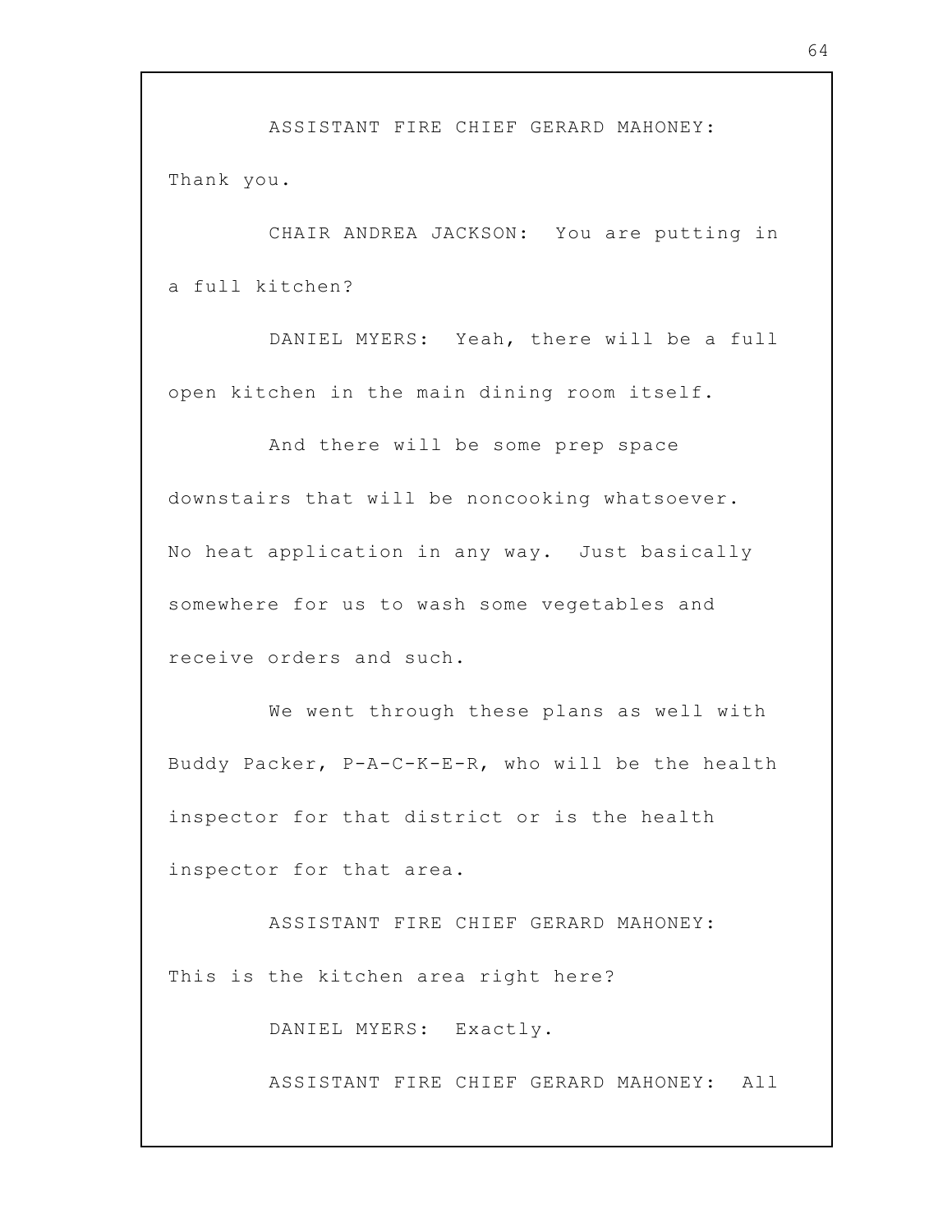right.

DANIEL MYERS: Some of the equipment will be mounted above the restrooms just in the rear and the duct work will go above those restrooms and out that back wall. Almost directly separate.

ASSISTANT FIRE CHIEF GERARD MAHONEY: Thank you.

CHAIR ANDREA JACKSON: Any questions? POLICE COMMISSIONER ROBERT HAAS: No other questions.

CHAIR ANDREA JACKSON: Any questions? ASSISTANT FIRE CHIEF GERARD MAHONEY: Answered everything I had.

CHAIR ANDREA JACKSON: Are there any members of the public that wish to be heard on this matter?

Sir, if you can please come forward.

ANTHONY CHESNAKAS: Hi.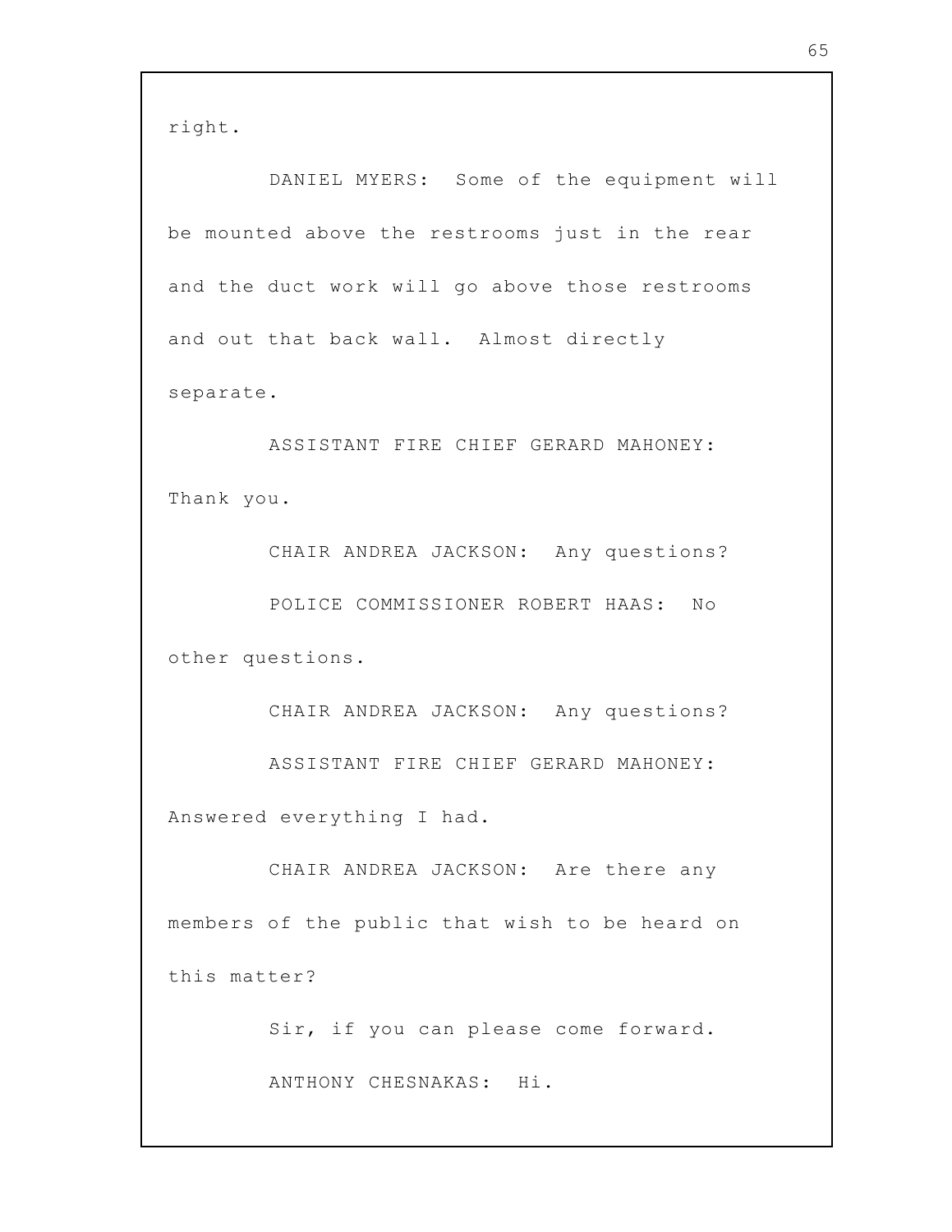CHAIR ANDREA JACKSON: Good evening.

ANTHONY CHESNAKAS: Good evening.

CHAIR ANDREA JACKSON: If you can please state your name for the record spelling your first name and last name.

ANTHONY CHESNAKAS: Sure. My name is Anthony, A-N-T-H-O-N-Y, Chesnakas,

 $C-H-E-S-N-A-K-A-S$ .

CHAIR ANDREA JACKSON: Go right ahead.

ANTHONY CHESNAKAS: First of all, before I start, I want to say I don't (sic) believe that these people are trying to do this in a heavily residential area. I have lived there 25 years, I live right in back on corner of Fulkerson and Thorndike Street. It is a condo or residence which is right in back of where a liquor store used to be. Very quite.

And that liquor was there 20 years closing at 11:00 at night. Now, it is a heavy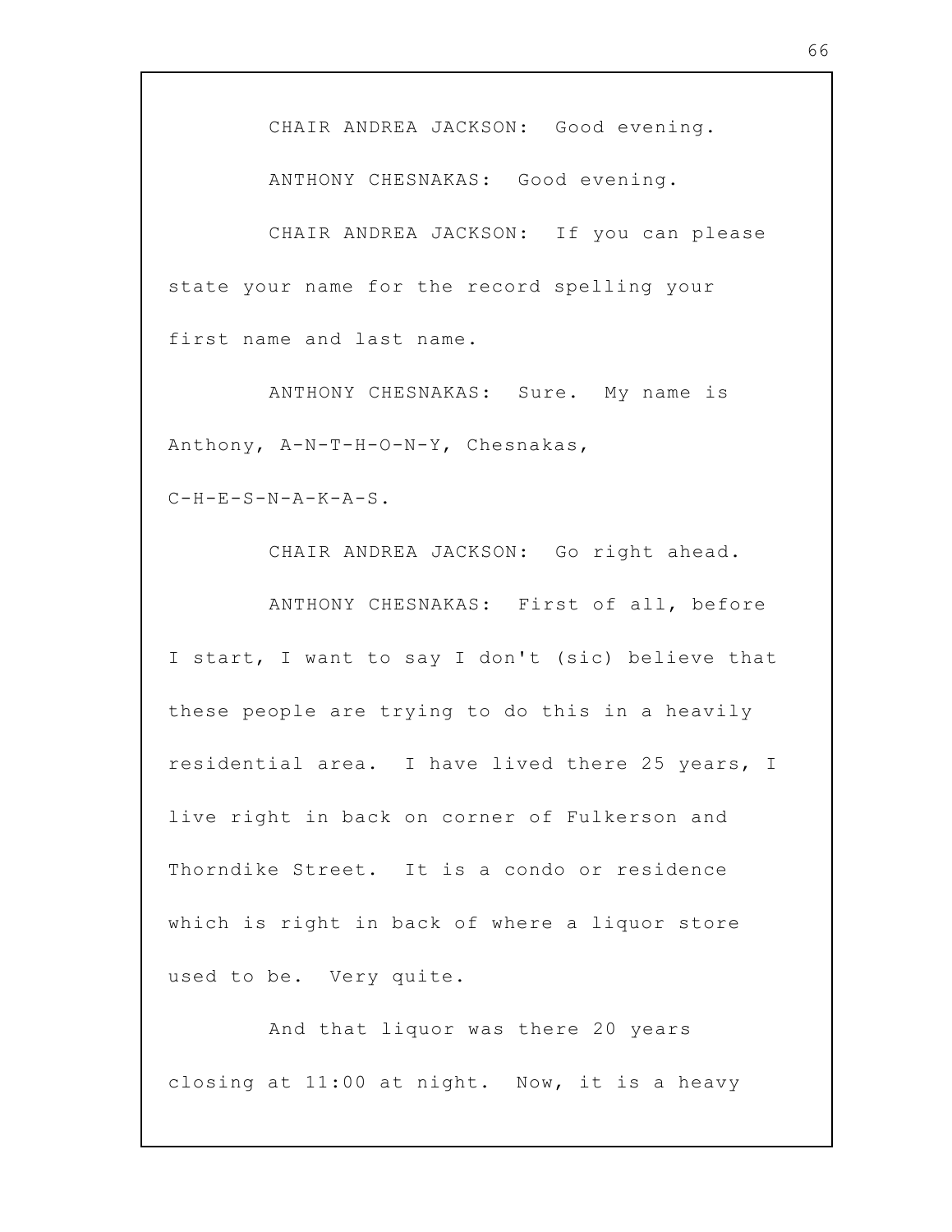residential area. Unlike the S&S Restaurant, which is in Inman Square about five blocks down, not residential at all, there's a bank in front of it, a bank in back of it and a toy store, hardware store across the street. Perfect spot for a large restaurant. And to try to shoehorn in a large restaurant that's going to make quite a bit of noise in a residential area will just be beyond belief.

Right on Max Ave next to this restaurant is a row of townhouses, and just above that, they put in a low-income complex there, either HUD or Just-A-Start, you know, mixed income people. It's wonderful.

But what I'm getting at is there are at least six children that live in there, school-age from 6, 7 to 12 years old, and of course they have to get the school bus and the like. Now, these children get up around 5:30 or so.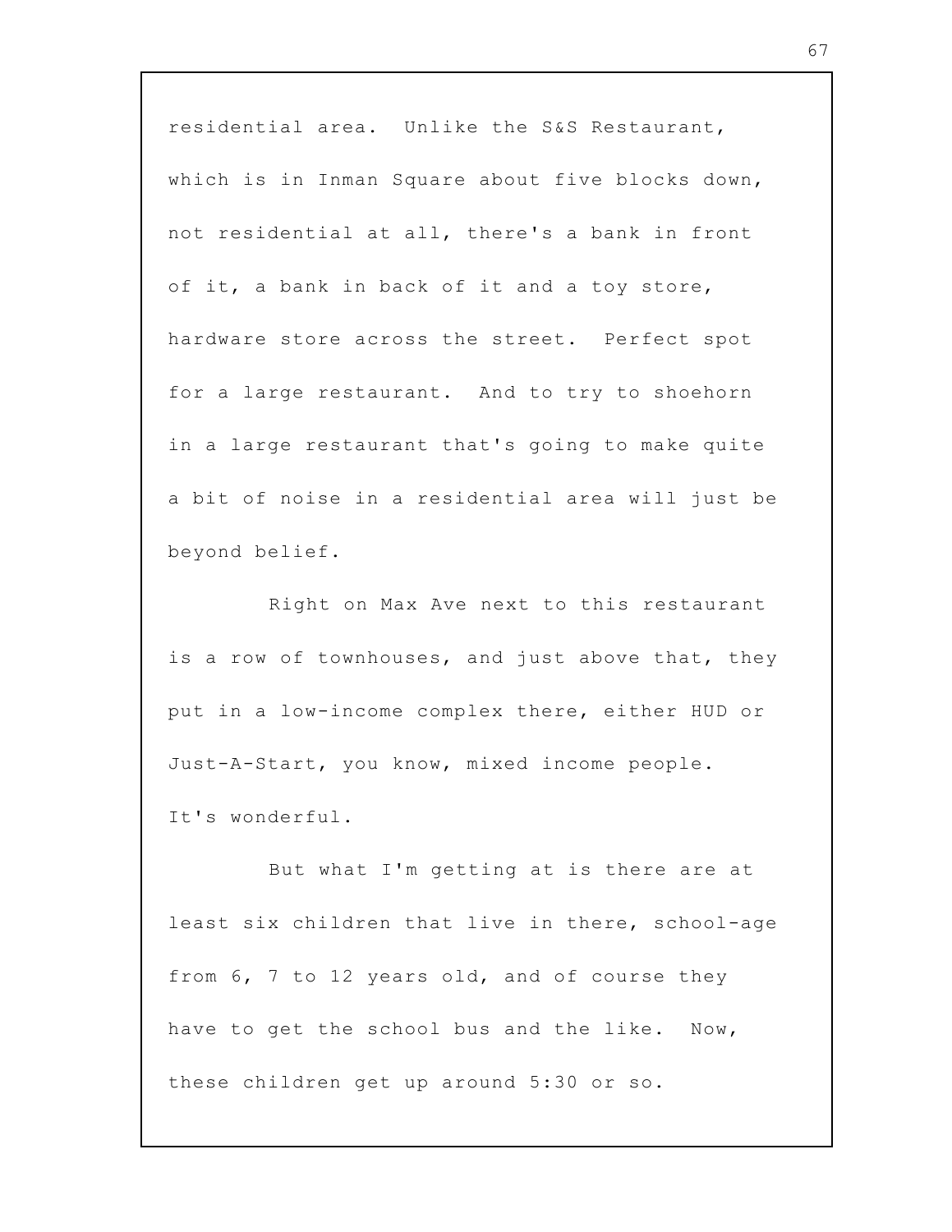Forget about parking on Warren Street. I know when I dine out, if it's raining, or in winter, you want a closer spot. Now, Max Ave is small. The officer knows about Max Ave. You know that they are going to try to park on Max Ave. That's No. 1.

Going further down the end of Max Ave there's a street that crosses it, and there's a little parking there, there's a low-income housing complex, but children play there in the summer.

Now, I want to make my statement on this. Although another tasteful restaurant in our neighborhood would be welcome, the proposed license will allow for an outdoor patio, I think he said 32 seats, with hard alcohol, to 1:00 in the morning, and of course, music, would severely impact the peace and quiet of our residential area. Largely residential.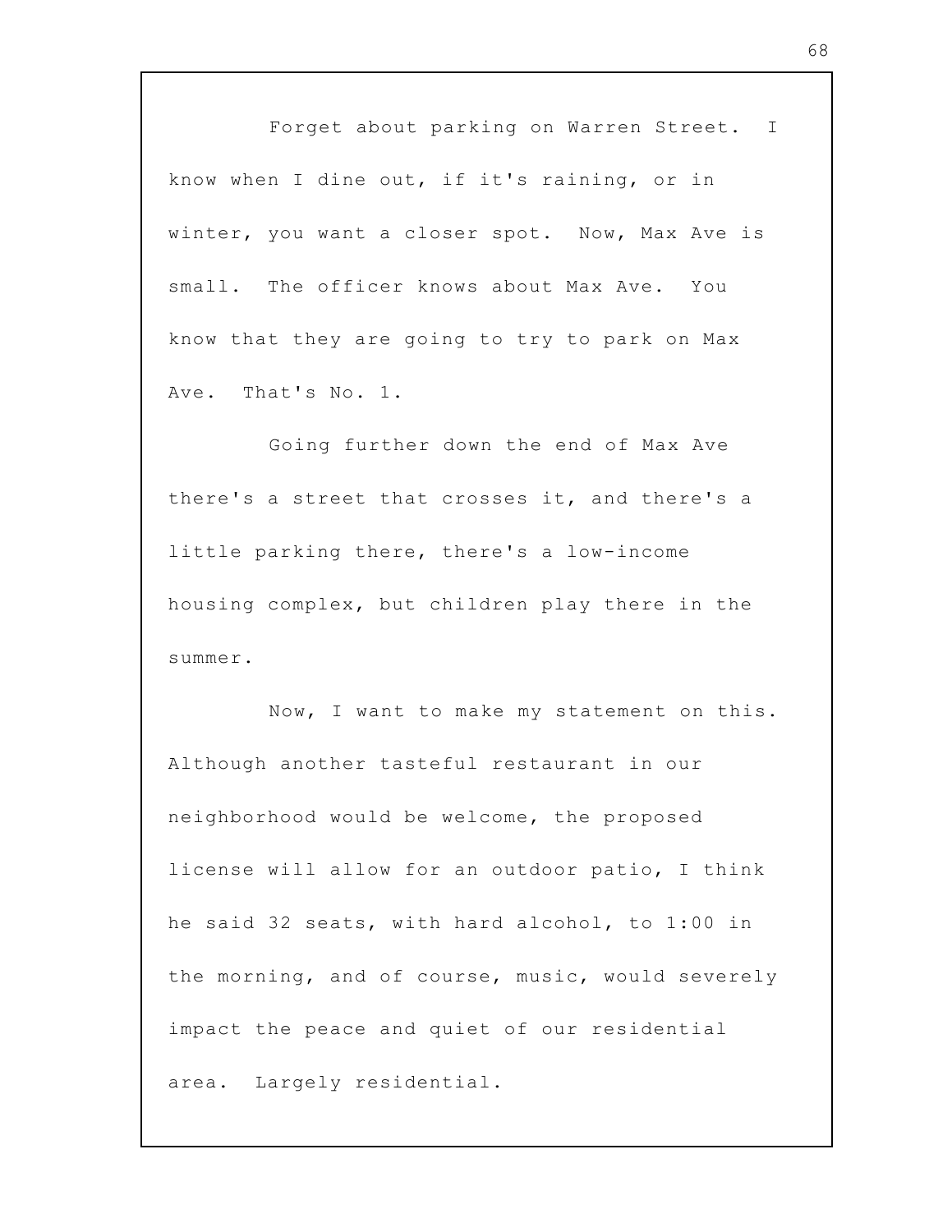I know at least five or six -- probably 500 people live in the area. I've lived there for 25 years. Nothing in the area is open now until 1:00 in the morning.

Nobody, you know, even at conversation level -- forget about conversation level. I'll get into that in a minute. Even at conversation level, such music and conversation would be disturbing and would interfere with my sleep and the sleep of my neighbors.

CHAIR ANDREA JACKSON: And are you referring specifically to the patio area?

ANTHONY CHESNAKAS: Yes. That's -- thank God you watered it down to 11:00. I would like to not see it there at all -- at least until 10.

When I go out to eat, I go 7, 8:00 at night, maybe 6, and get a nice glass of wine. But again, serving hard liquor until 11:00. Now, if someone goes out at 10:00 at night, they are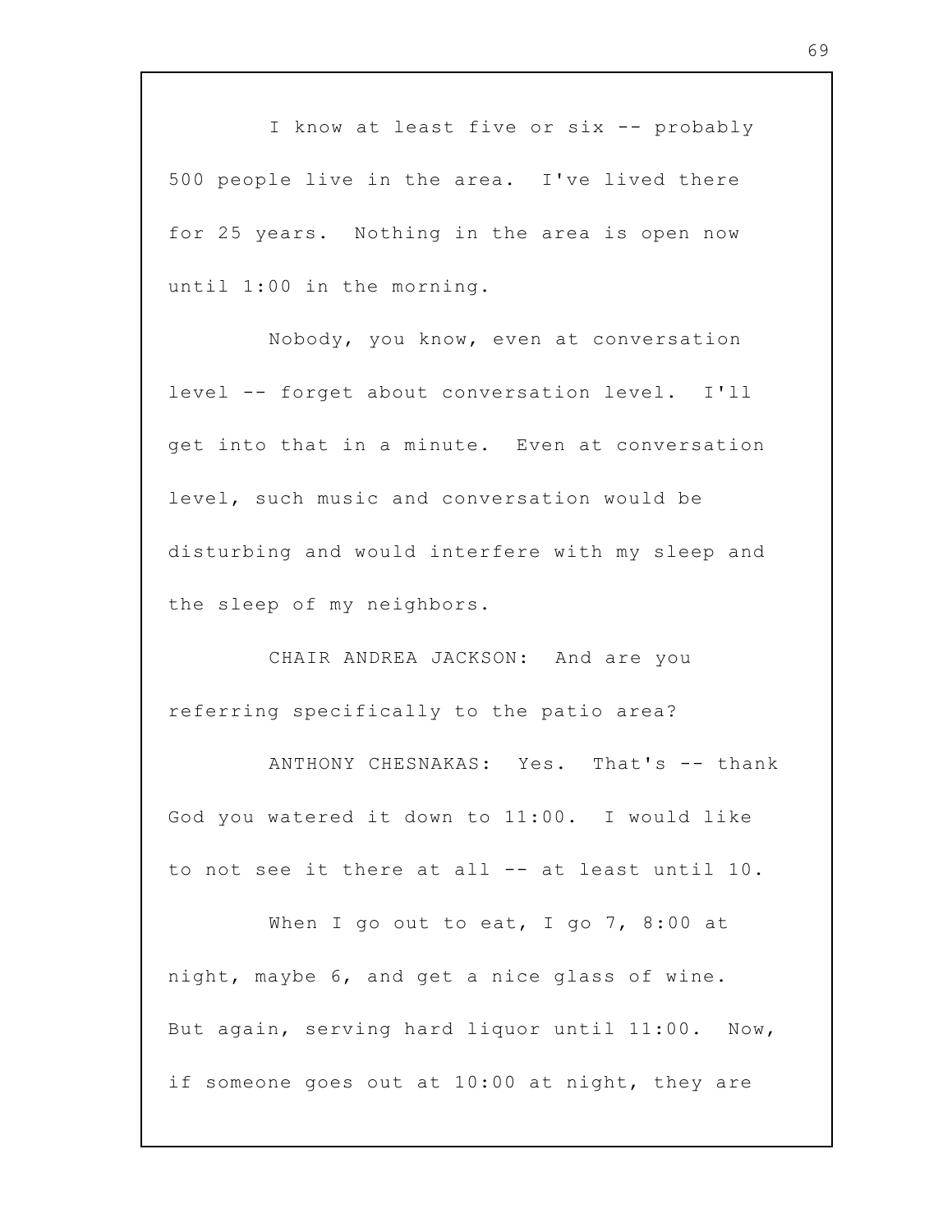not there for dinner. You know, the younger crowd probably wants a margarita or whatever. Forget about 11:00. Let's say they'll close at 11:00, of course they'll leave but they'll be stumbling to their cars at 11. And, you know, a lot of young people carry nips with them. So it will be a disaster for the area. Who goes out at 10:00 at night is people that like hard liquor.

I would love just a beer and wine license. I don't know if I'm gonna get that. But hard liquor is definitely a problem. And then, of course, the restaurant will allowed to stay open until 1:00 at night. Are you kidding me? Serving hard liquor. If somebody shows up at midnight, what do you think they're there for? To drink.

Now, in the winter, they will stumble out of the restaurant and of course they'll be revving their engines to warm up their car.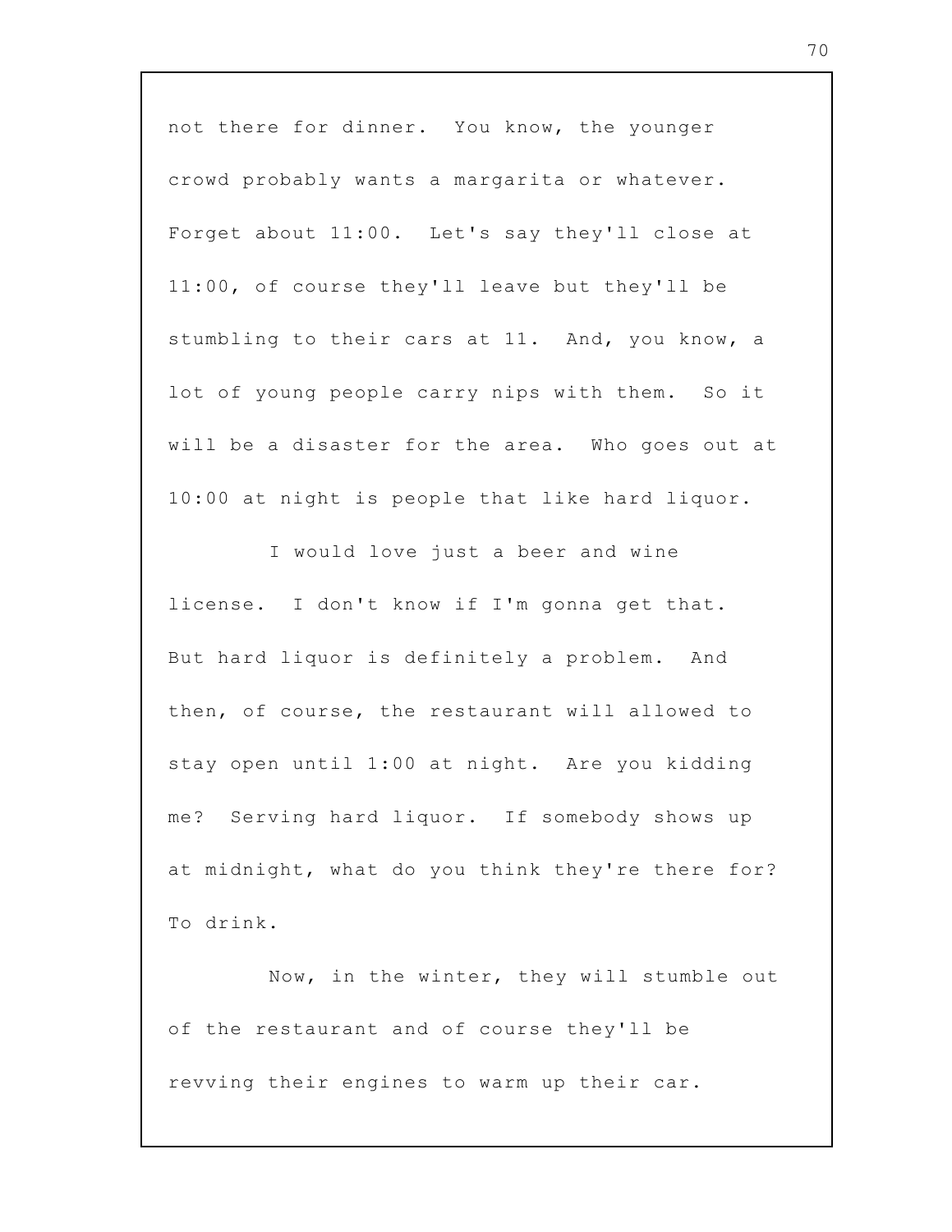My neighbors, I've talked to at least a dozen of them, all do not want this. On Thorndike Street, and of course the surrounding area, urge you to deny this petition or at least to restrict it to the proposed interior portion.

But again, I can't say this enough, their wanting to serve hard liquor seven days a week until 1:00 in the morning, I think the  $-$ - a young lady that she's from Boston, or works in Boston, now a lot of restaurants in Boston are fine, there's many, many, many of them. That's, I guess, where they belong. But we never had this in our area at all.

There was a liquor store there. I can think at least a dozen other businesses that could go in there and benefit the residents of the area.

Like sometimes I use, my washing machine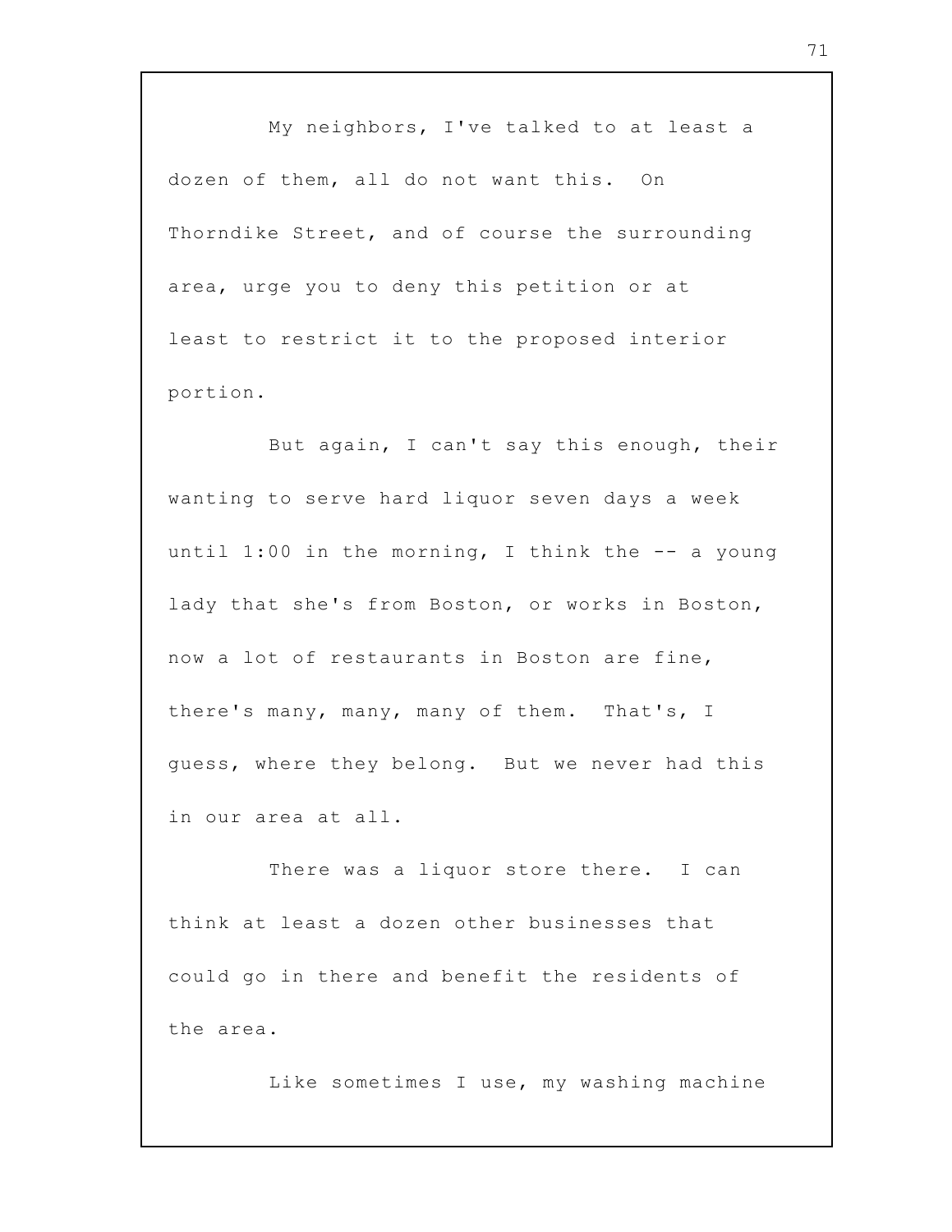broke down, the laundromat down the street. On weekends I have to wait for a machine and they only have like seven or eight. So a laundromat or something. I can name a dozen others. But again, it is heavy residential, unlike the S&S, you know, five six blocks, in Inman Square, there's a bank on the corner, a bank on the back of it and a toy store in the middle. No one, hardly anyone lives around there. Of course there's a fire station there too.

But again, to try to shoehorn in a large restaurant that's going to make quite a bit of noise and then requesting it until 1:00 in the morning.

CHAIR ANDREA JACKSON: So is your concern about the inside until 1:00 in the morning or the outside as well?

ANTHONY CHESNAKAS: Actually, both because people showing up at midnight, they are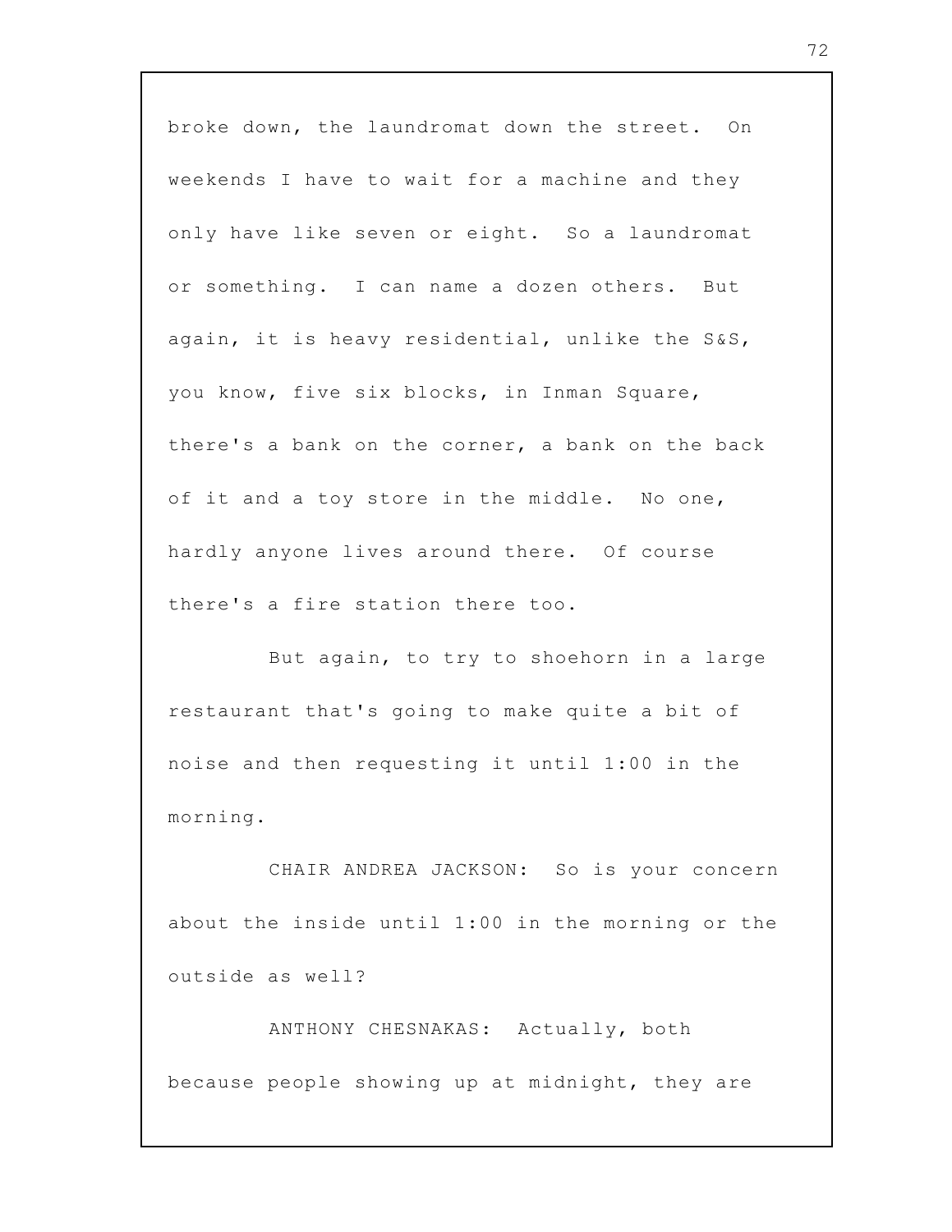not there to eat. They are there to drink. Let's face it. I never go out at midnight even when I was young. They're there to drink hard liquor.

And you know -- and I don't know if they are going to be restricted to two drinks. You know how many times it has been in the news some guy had four or five margaritas and leaving a restaurant and getting into an accident later on.

So come on, if you show up at midnight, you know what they're there for. Especially the younger crowds.

CHAIR ANDREA JACKSON: Are there any other establishments close by in the area that I believe serve alcohol, proposed establishments?

ANTHONY CHESNAKAS: There is one, a private Portuguese club that he mentioned on Warren Street, I think, where they filmed that movie in there. I forget. There's a club but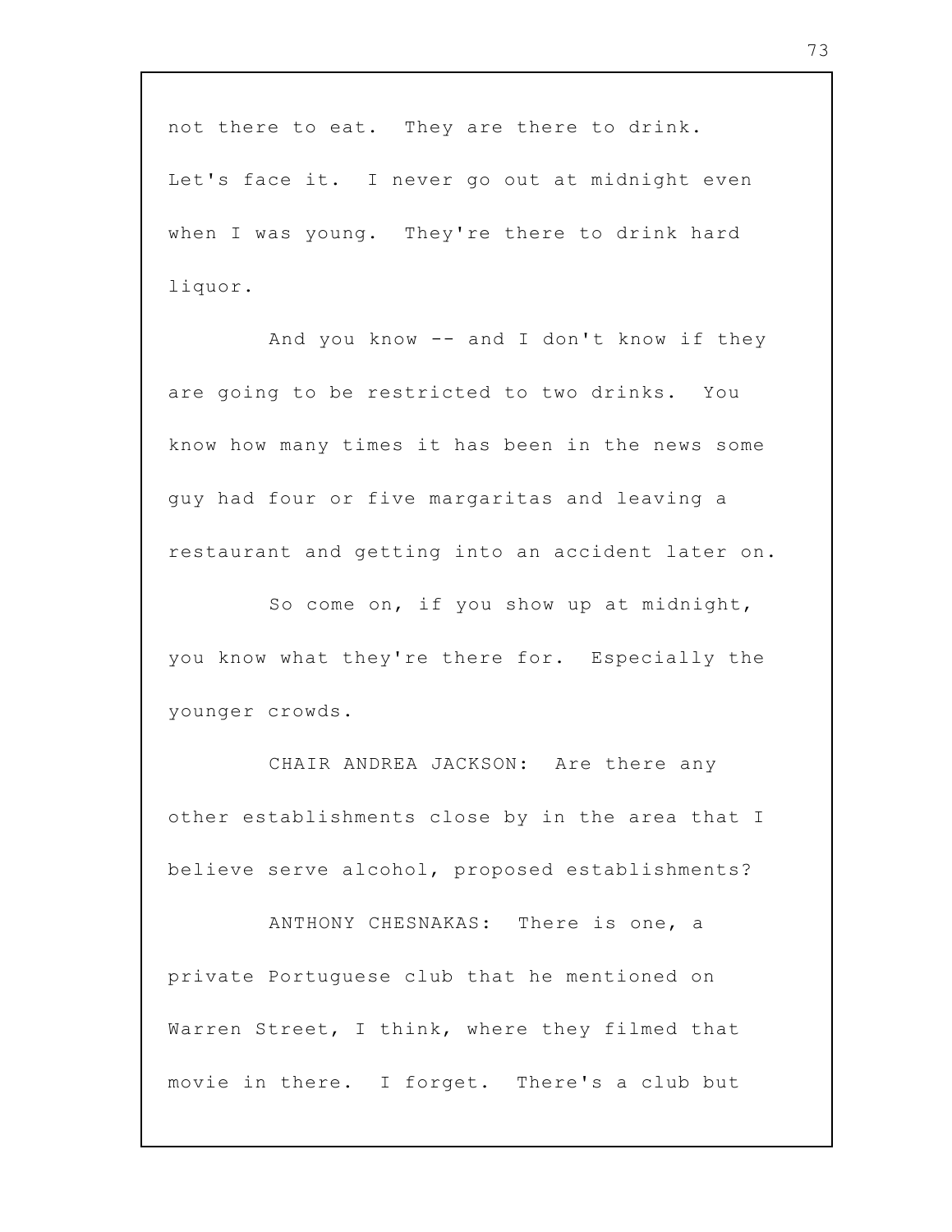that's private. Almost no noise at all. You have to be a member to go in.

About three blocks down where that laundromat is across the street there's a smaller restaurant. There's no parking. They have no parking. About 70 seats inside. I don't know what time they close. But there's never been a problem there. Mostly an older crowd that goes there. Again, they don't have any parking lot or parking, so it's just the locals that go there.

CHAIR ANDREA JACKSON: Now, you know there's not going to be any music outside, if I heard counsel correctly?

ATTY KEVIN CRANE: That's correct.

CHAIR ANDREA JACKSON: So there won't be any music outside.

ANTHONY CHESNAKAS: Again, I think - they want it until 11:00 at night, and that's the main thing, serving hard alcohol until 11:00.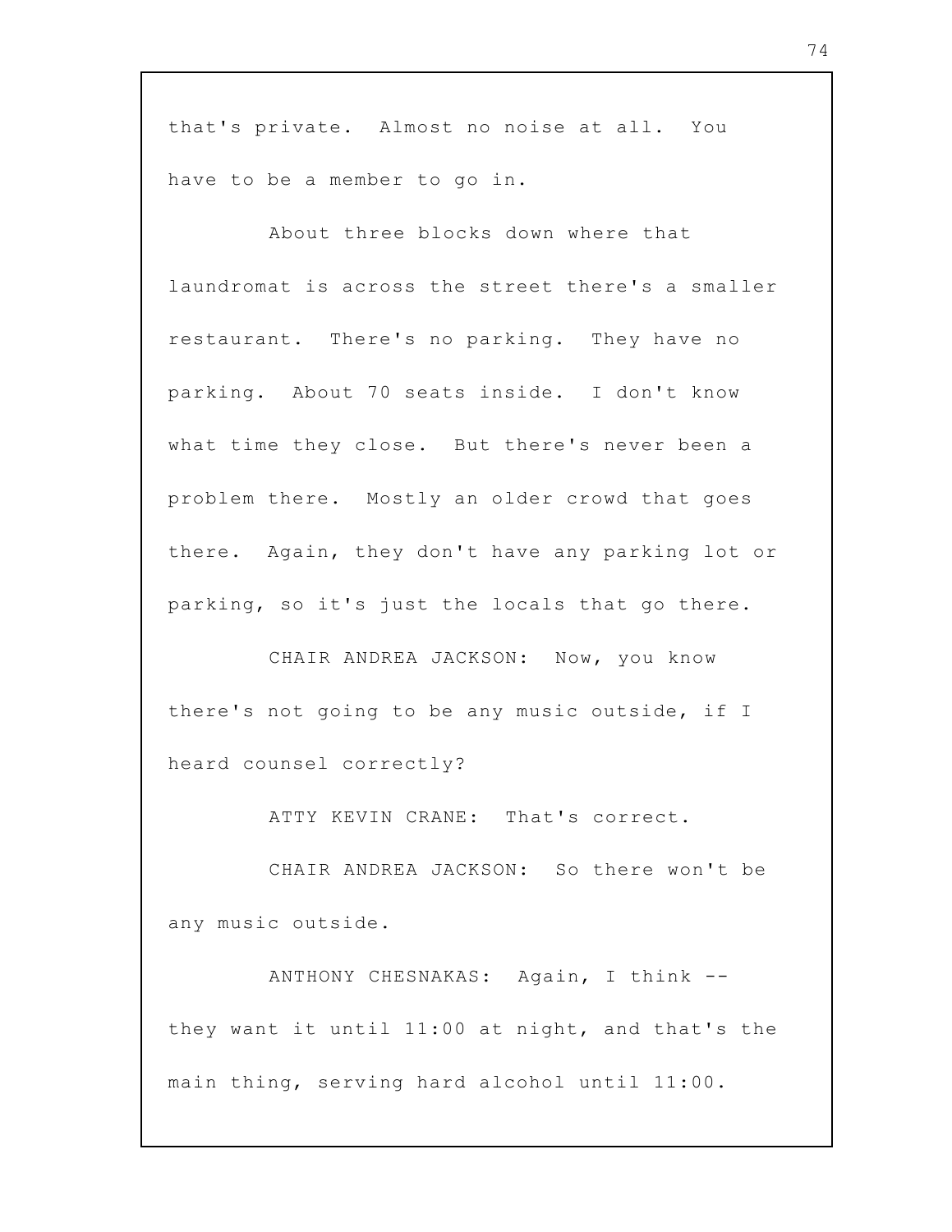They're saying something about conversation level, conversation level. You can forget about that. When men drink, they usually go two ways, very happy or very mad. When you are happy, what I'm guessing at, you laugh, laugher, or Hey, Joe, how are you doing? They're right on Cambridge Street. It is going to be way above conversation level if this patio is allowed.

So forget about conversation level with the patio. That's out.

CHAIR ANDREA JACKSON: So I know that you mentioned you -- your neighbors that you've talked to are opposed to this. Do you have anything in writing from them? Because I believe, Ms. Lint, if I'm correct when I looked through the file I only saw one letter in opposition.

EXECUTIVE DIRECTOR ELIZABETH LINT: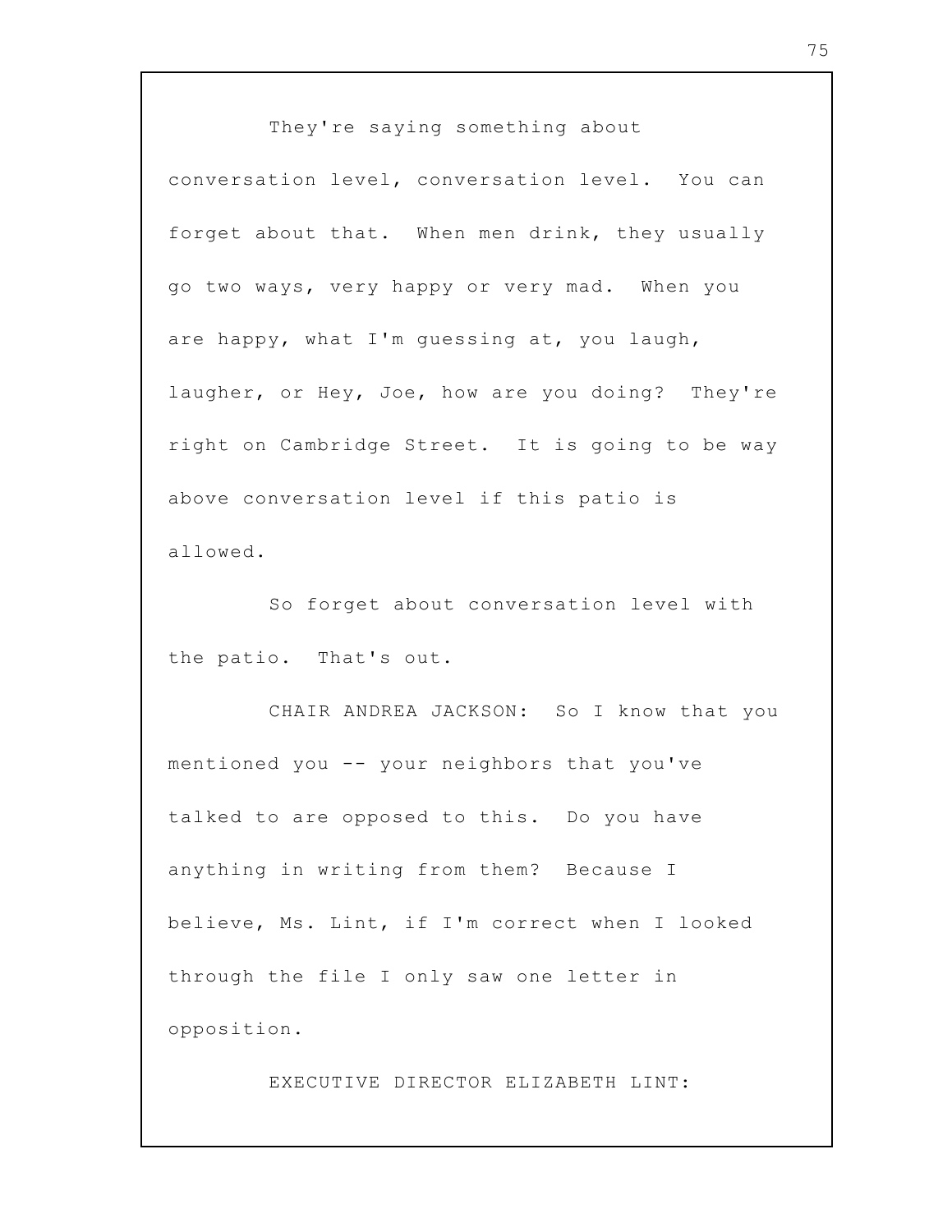Correct.

ANTHONY CHESNAKAS: Yes, I do. We drafted this letter together. This is Larry Young. He's an MIT professor. Professor of science and technology and --

CHAIR ANDREA JACKSON: I think that's the only letter.

ANTHONY CHESNAKAS: I'm sorry?

CHAIR ANDREA JACKSON: That's the only letter that we received.

ANTHONY CHESNAKAS: Oh, you have that on file? Okay, all right.

CHAIR ANDREA JACKSON: Yes.

ANTHONY CHESNAKAS: Well, the others I guess are just lazy or didn't hear about this, but now you have two, okay.

If you want, I don't know how the board works, canvass the area or send out a flyer, but I have talked to at least seven other neighbors,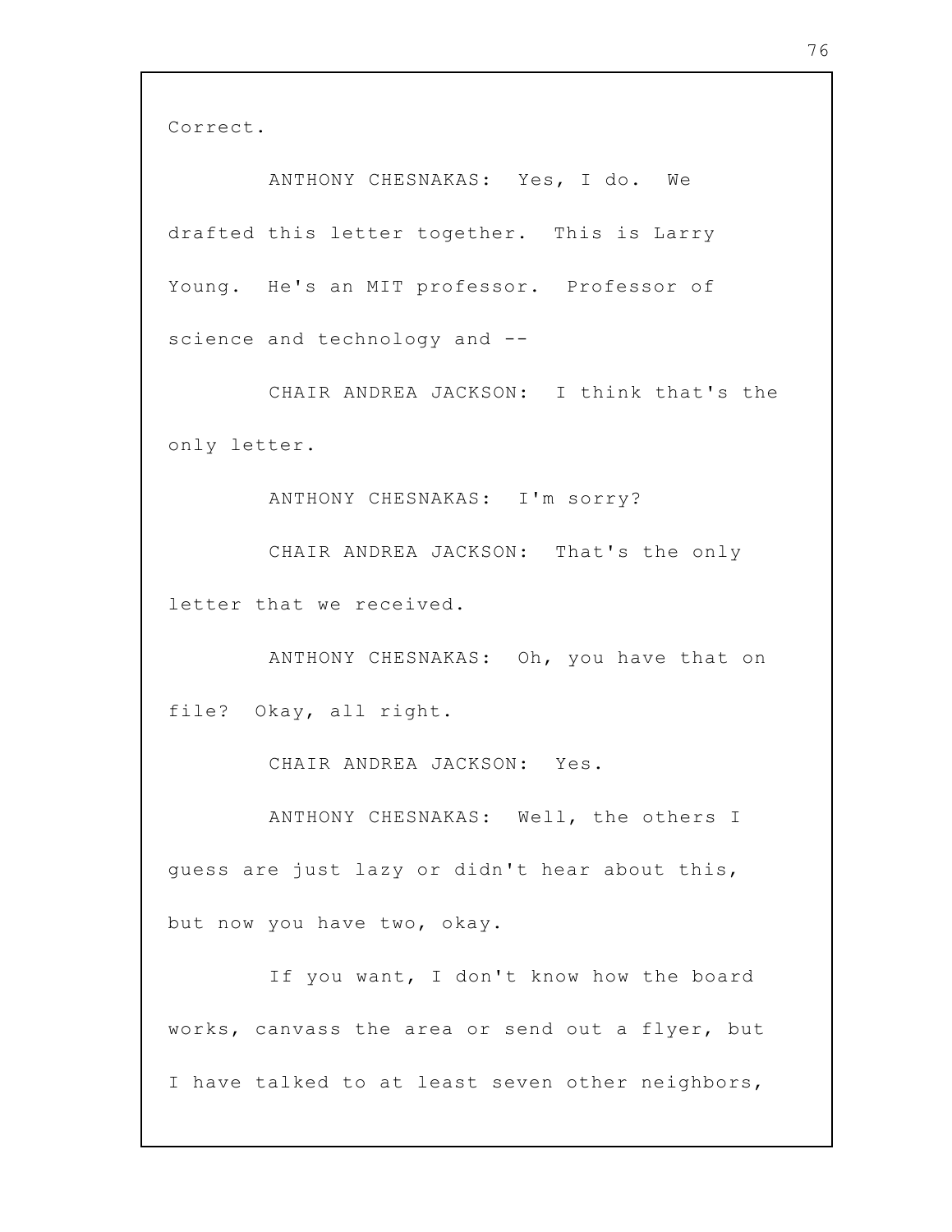not just in my building, across the street, three or four didn't even know this was going on.

So again, another thing is the children in the area, right in back of the restaurant is a low-income two-story housing project either put up by HUD or Just-A-Start.

Now, you know, this noise going on until 1:00 in the morning, I mean these people have to get up for school.

CHAIR ANDREA JACKSON: Thank you very much.

ANTHONY CHESNAKAS: Thank you, ma'am.

CHAIR ANDREA JACKSON: Counsel, I'll give you the opportunity to respond to that.

So what do you say in terms of the canvassing of the neighbors, making sure the people behind them have been adequately notified and had the opportunity to respond to your application.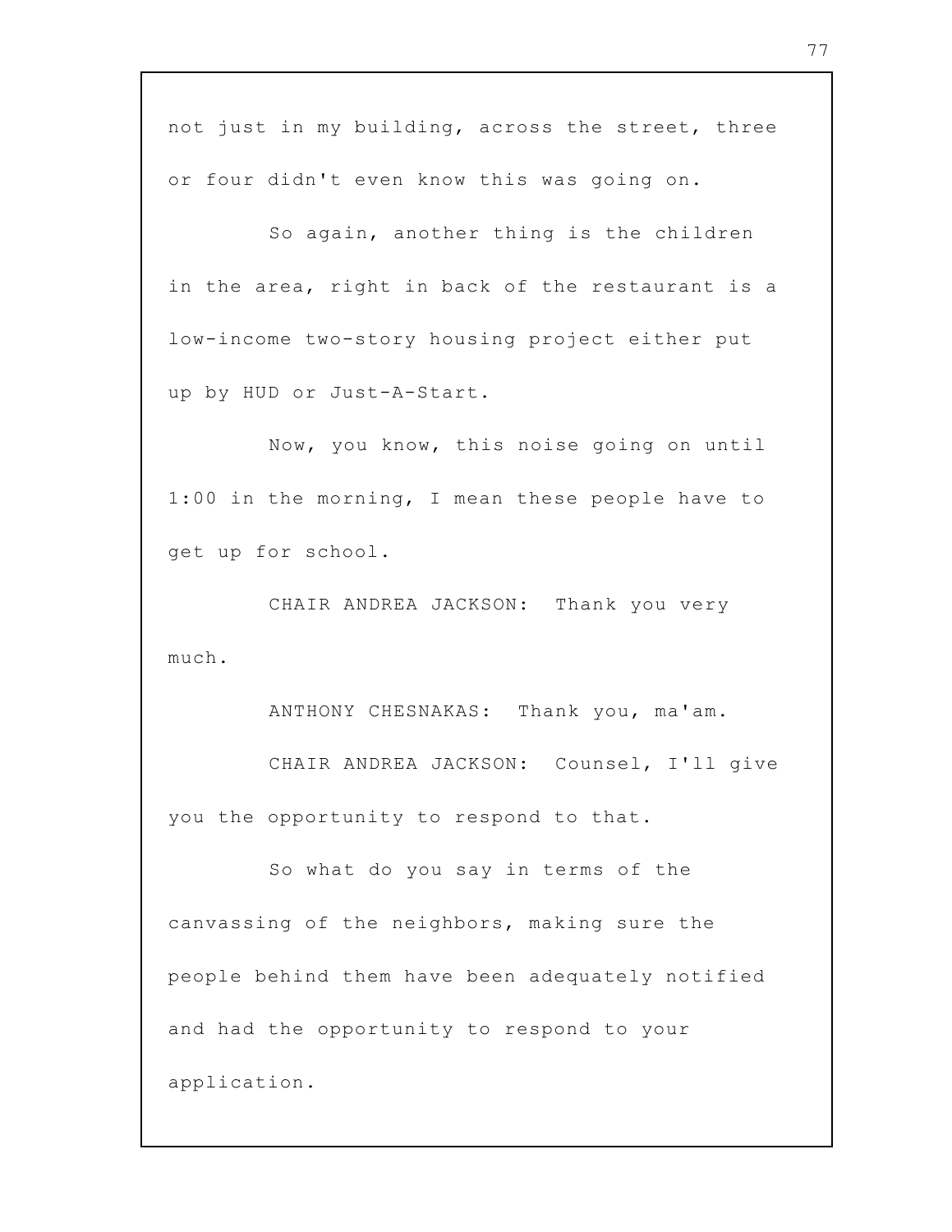ATTY KEVIN CRANE: We have notified everyone that we had to legally plus neighborhood meetings that my client has gone through, not just -- not just with this particular process but also in conjunction with the zoning process.

We had like 300, you saw them, the affidavits, you know, the certified mailings that had to be made, and I received a number of phone calls as a result of those mailings.

Every one of those was positive. People were a little confused as to why I was sending them a notice.

Some of them, quite frankly, Madam Chair, weren't picked up, for whatever reason. My client and I can't go down and sign for them at the post office.

So as far as receiving notice, they were sent the notice, but as I say, a number of them came back because people don't pick up their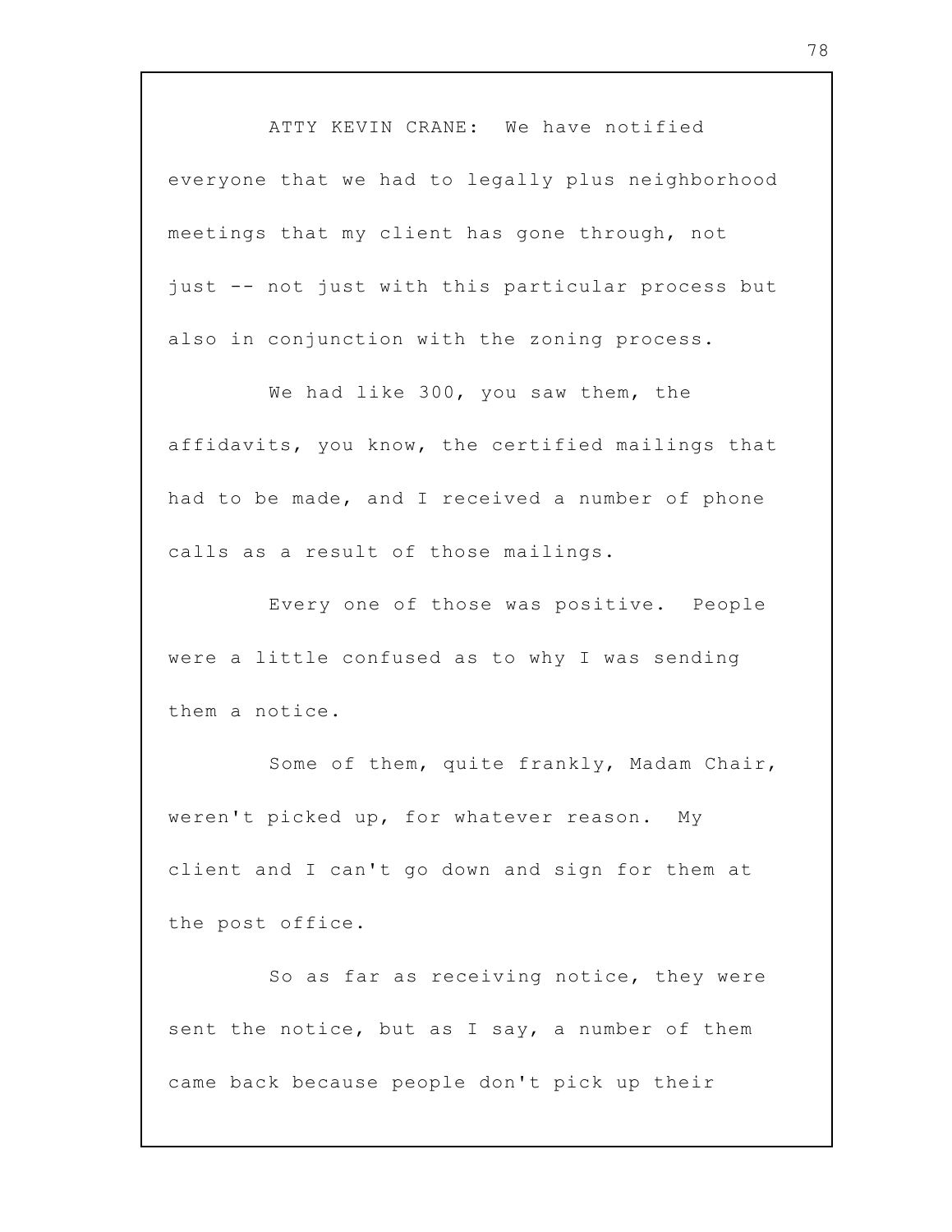certified mail for whatever reason.

As far as the outside patio is concerned, to say 11:00 would be the time, and there would be no music out there. As far as establishments in the neighborhood, I believe Puglieses has a license. Is it Lizzy's?

DANIEL MYERS: Lizzy's soon-to-be Lonestar.

ANTHONY CHESNAKAS: I'm sorry? What? ATTY KEVIN CRANE: Lizzy's. Lizzy's. ANTHONY CHESNAKAS: Yeah, that's been closed, sir, now for a few months. That's closed.

CHAIR ANDREA JACKSON: Please, sir. It is his opportunity to speak.

ANTHONY CHESNAKAS: I'm sorry.

CHAIR ANDREA JACKSON: That's okay.

ATTY KEVIN CRANE: I believe it is in the

process of reopening under a new management or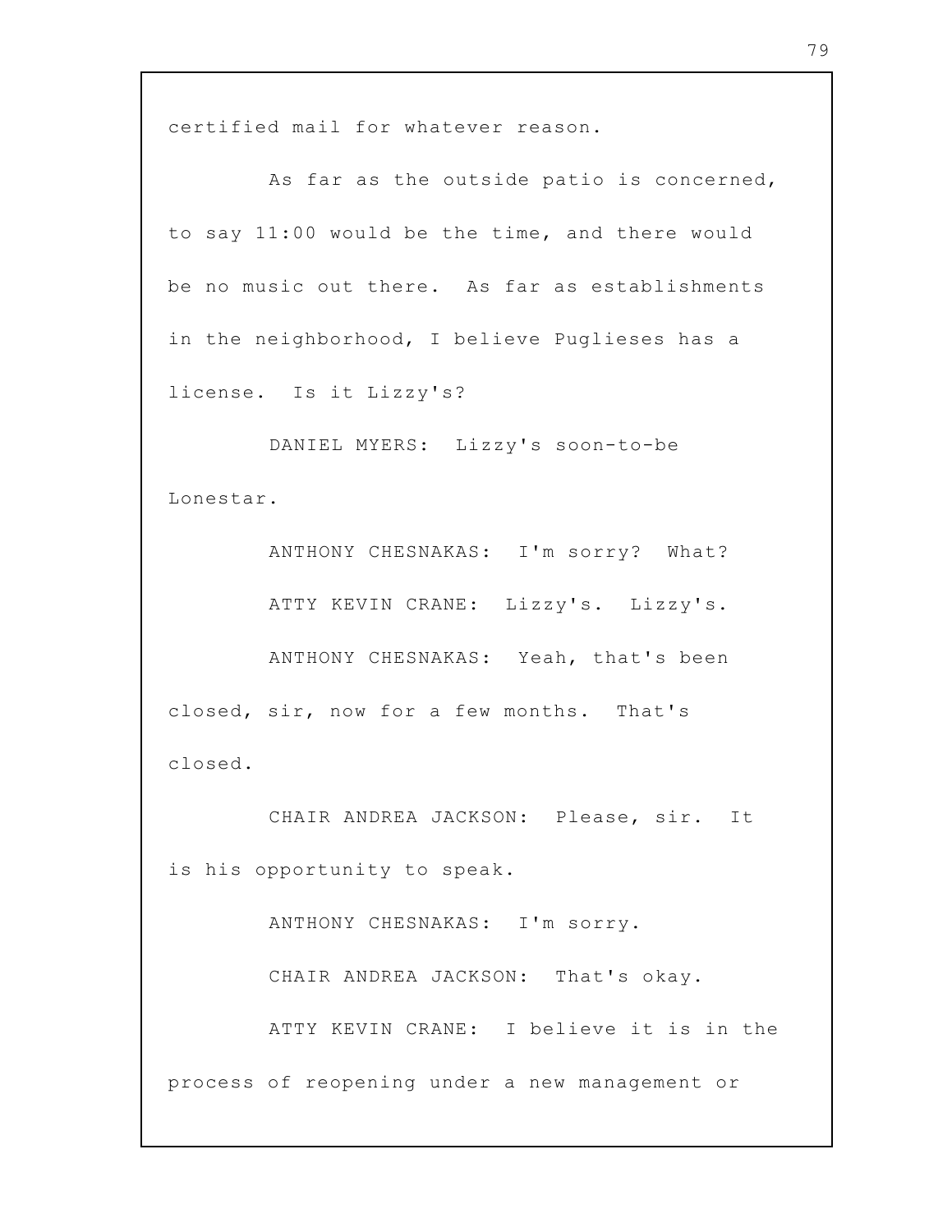new ownership.

Atwood Tavern is not that far away. Outdoor patio.

As far as comparison to Inman Square, you know, this -- Cambridge Street is a business district. It is zoned for business. Sure, there are residential uses on the street, okay? Just like in Inman Square, there are residential uses above many of the buildings around Inman Square and there are residential uses that abut Springfield Street, Tremont Street. They're right across the street. It is a very similar situation. I don't think you can draw a distinction between this location in Cambridge Street and the S&S location in Inman Square.

And finally, as far as the concern about someone showing up at midnight for a drink, this is not the orientation of this particular establishment.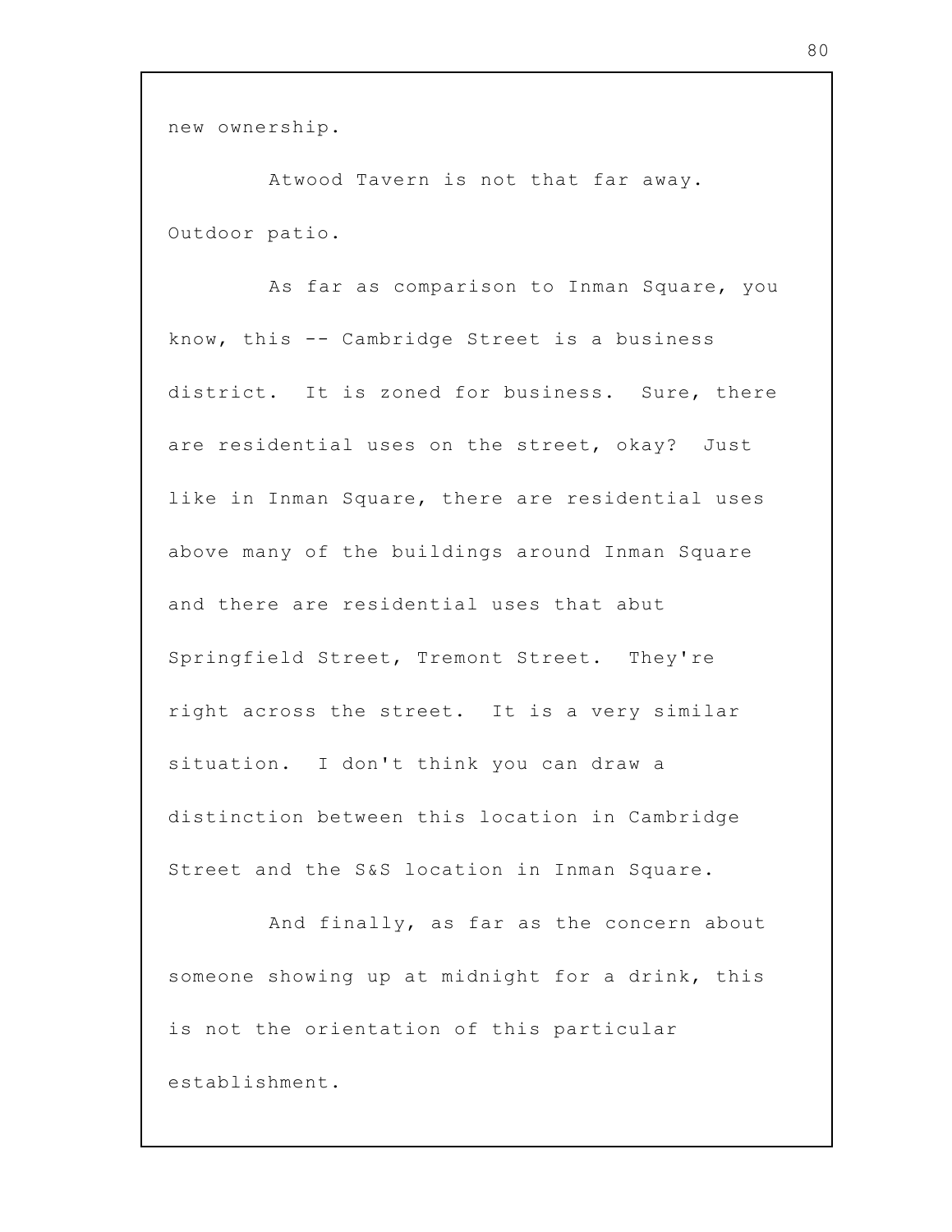You know, it is not like Joey Mac's, which used to be over at Warren Street. Yes, I would be concerned if that was the case.

That's not the case at all here.

You heard my client say as far as hard liquor is concerned, the projection is 8 percent of their sales.

DANIEL MYERS: If I may touch on that as well, our seating in the restaurant is set up, you know, this is a full build-out. We are not taking over a space that has a bar and we're just working with that.

We've designed this space from scratch where less than four percent of the seating is dedicated to bar patrons. There's no standing room. It is made so that there's seats for all of our guests.

One of the things we realized in traveling and training for this project, is that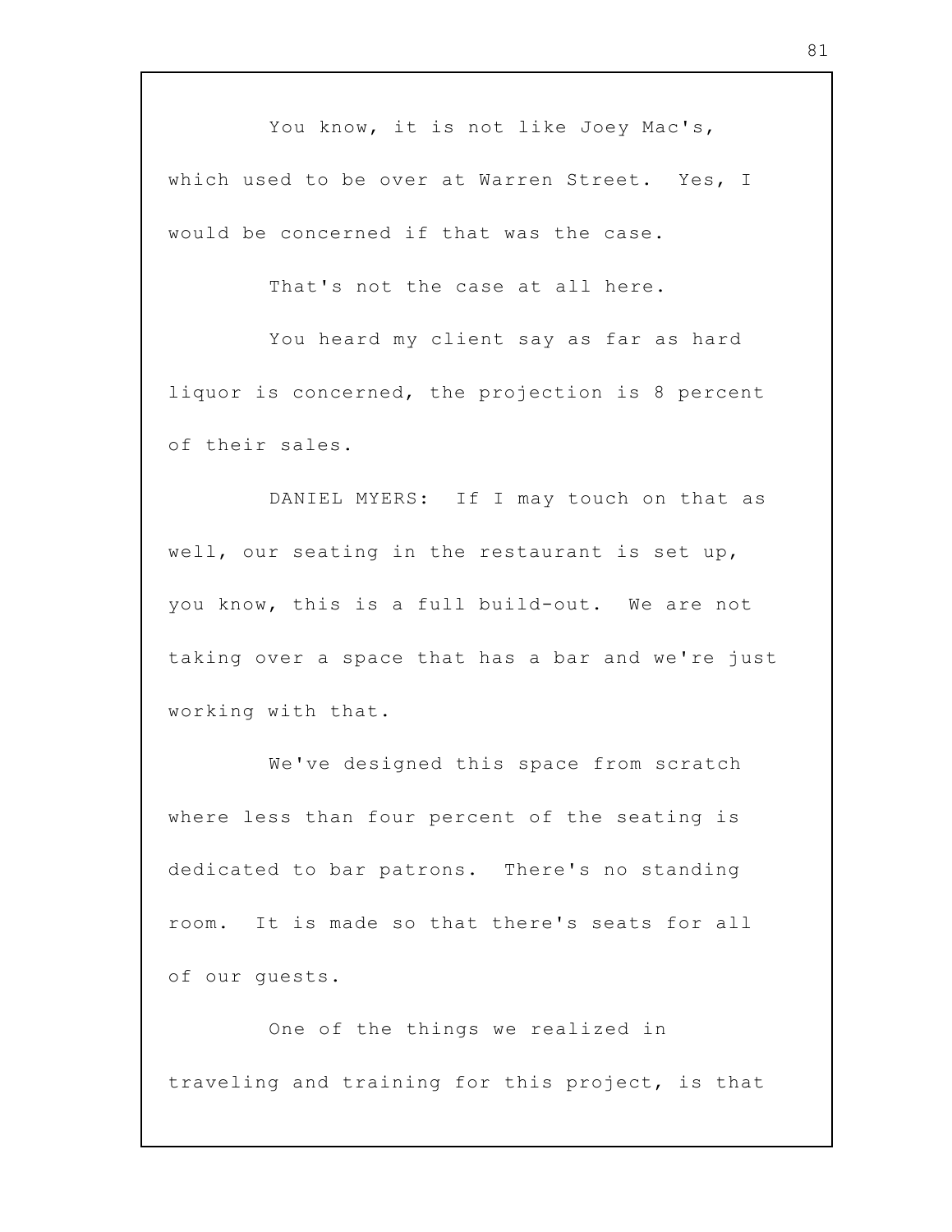when guests -- when folks in the world that do what we do, which is work in restaurants, and they get out of their shift at 11 p.m., at midnight, in Cambridge, which has seen an inundation, a large growth in the number of restaurants over the last ten years, there's nowhere to go get a decent bite of food after 10 p.m., and the reason that we're doing that is we're staying open for folks like us because we live in this neighborhood and if we get out even at 10:30, let alone midnight, there's simply nowhere for us to dine. There's nowhere to even have a cheeseburger unless you want go into Harvard Square.

So we are looking to build that and make it a place where folks can responsibly handle alcohol and also get a bite of food later in the evening.

CHAIR ANDREA JACKSON: How many seats did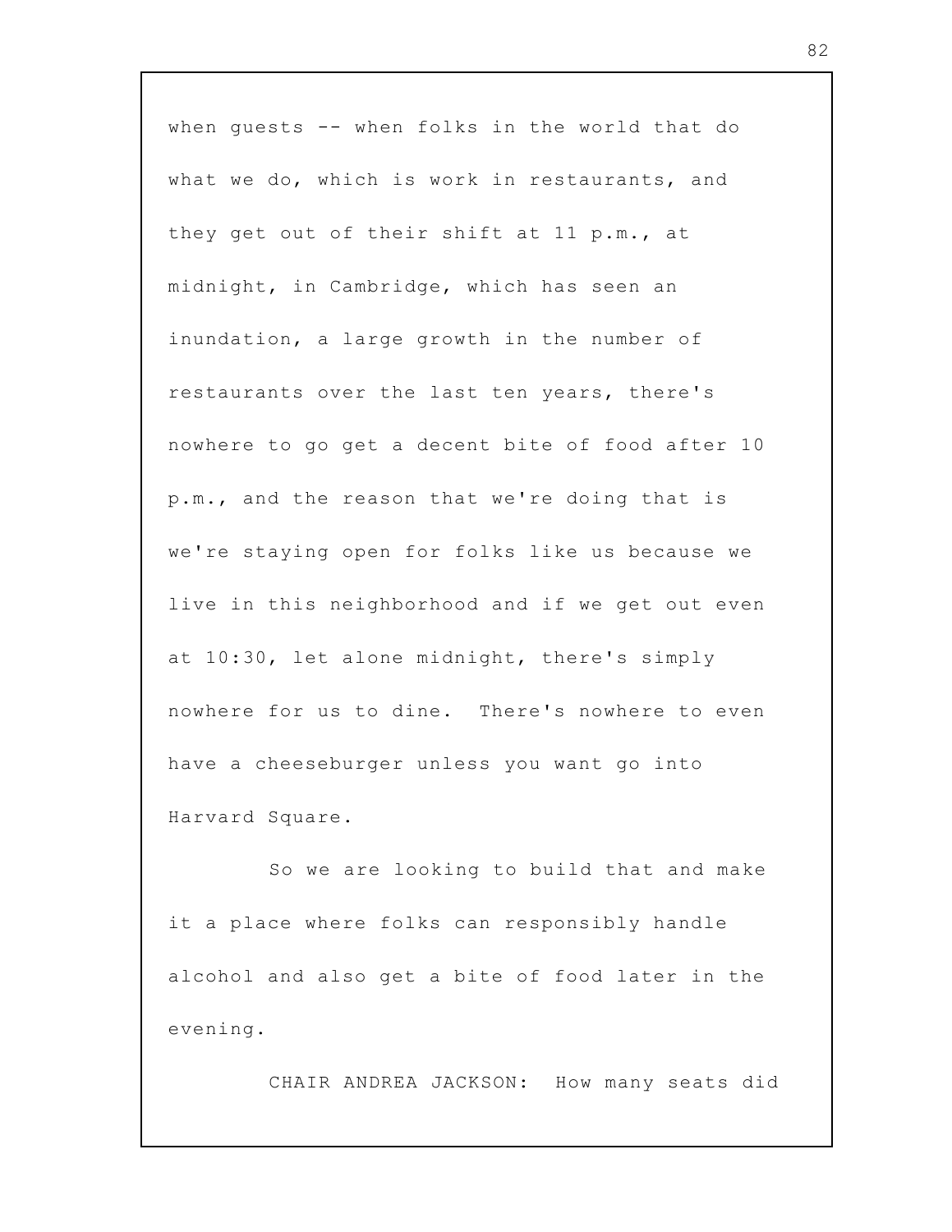you say would be at the bar? I know you said 103 seats inside. How many at the bar?

ATTY KEVIN CRANE: There's seven at the bar. And also with the no TV sets, now that indicates also you're not gonna have a crowd going in there just drinking watching the ball game.

CHAIR ANDREA JACKSON: Let me ask one final question, and you can say "no" and that's fine, but I thought I would at least throw it out there: Would you consider, in terms of the patio use, perhaps doing a 10:00 p.m. on week nights? So saying Thursday, Friday, Saturday keeping the patio until 11:00 and on the other nights 10:00 as a compromise? Just throwing it out there.

REBECCA THERIS: That's fine.

DANIEL MYERS: That's agreeable.

CHAIR ANDREA JACKSON: So using the patio Sunday night through Wednesday night until 10:00;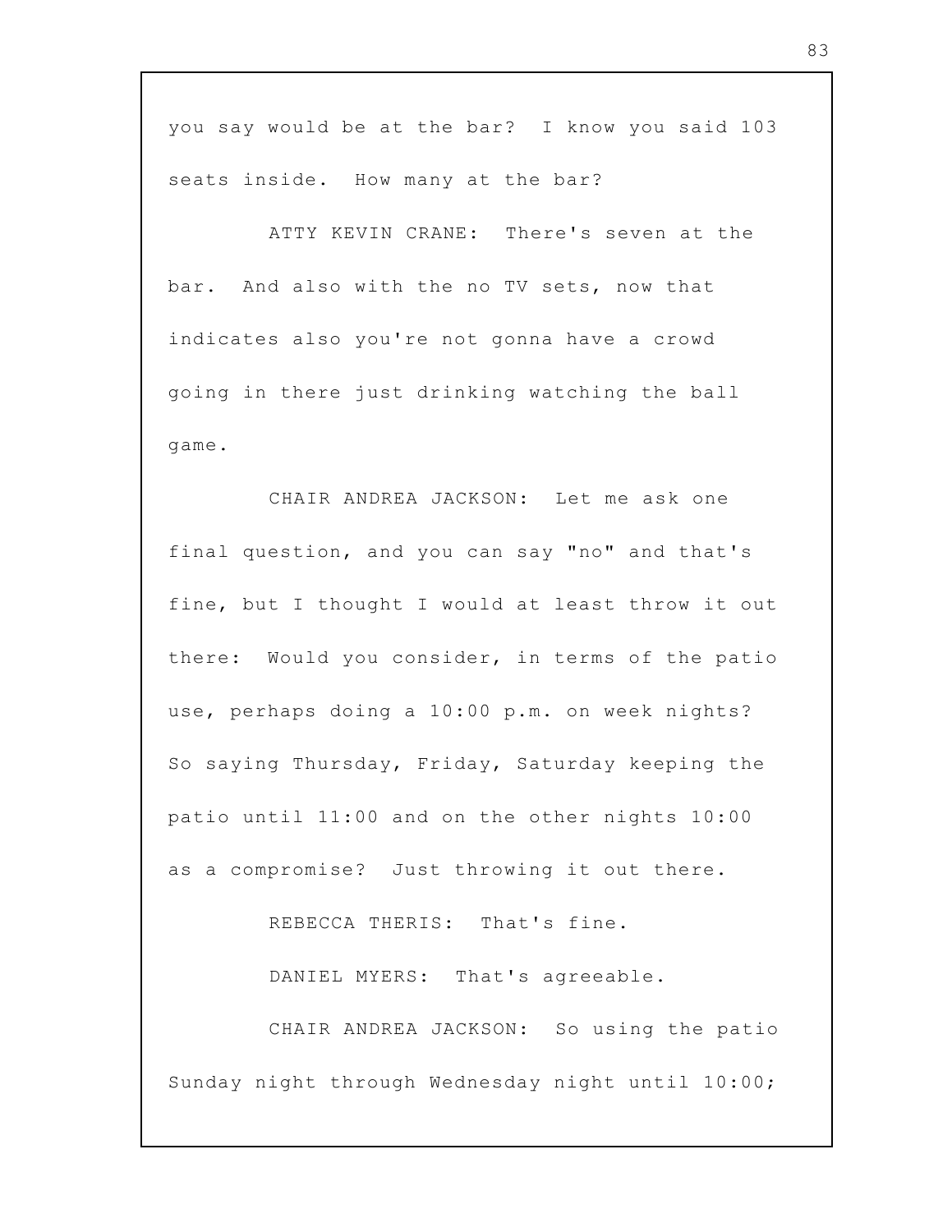Thursday, Friday, and Saturday night until 11:00?

DANIEL MYERS: The patio placement is also designed such that it is in the best-suited location of a 200-foot driveway to make it such that we're not impacting too much of our neighbors with noise.

Behind this building is a very large open parking lot dedicated to the NSTAR that also owns some type of power structure behind that. It is a very open valley. And we situated the patio on the opposite side of the residences on Max Ave and did a setback of 25, 30 feet from Cambridge Street, so it's in a quieter area so that the noise is secluded into that area, so that anything would travel kind've basically out towards what is the back side of St. Anthony's Parish.

There's a four-story brick building between our patio and residences on Max Ave of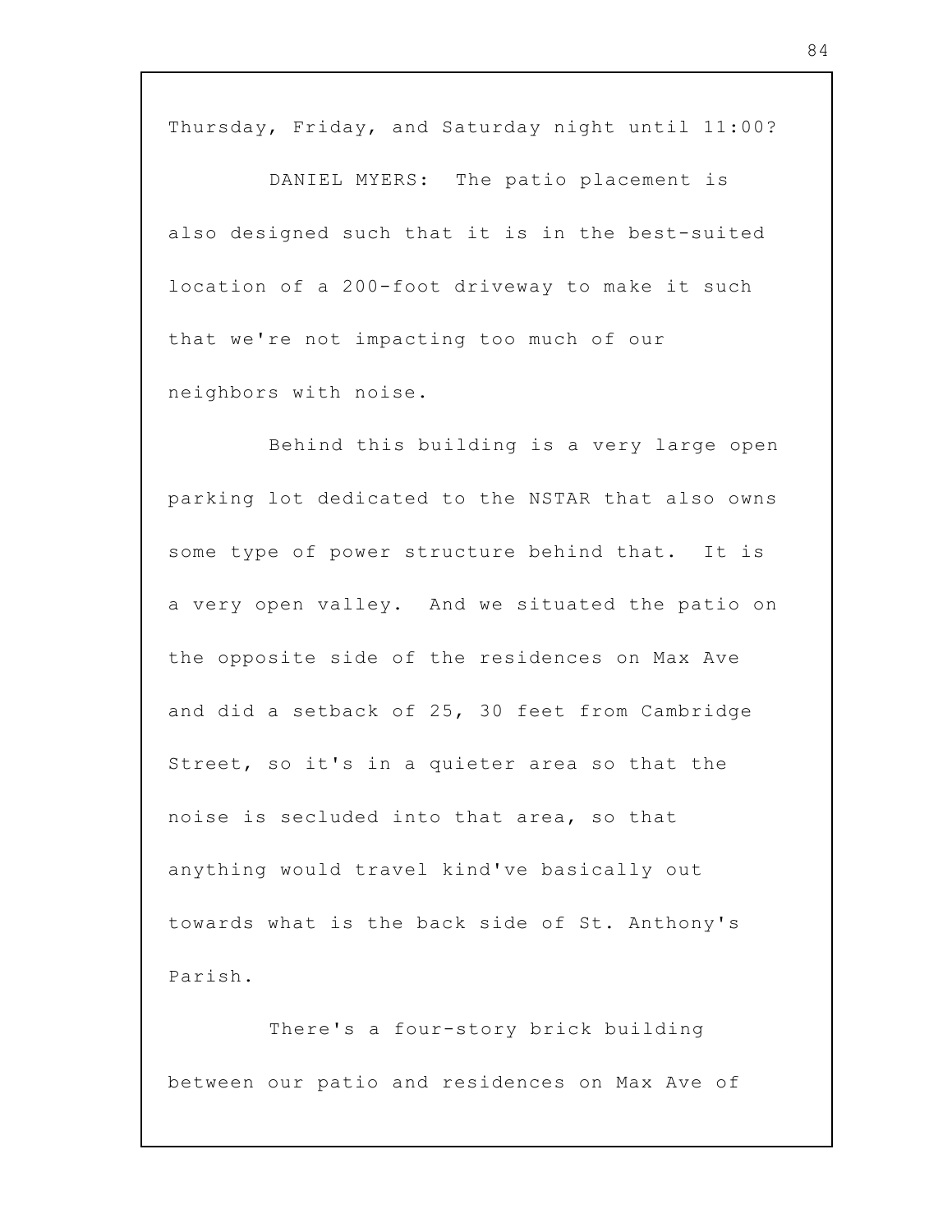whom we have spoken to all of them and not had the concerns that were brought up this evening.

CHAIR ANDREA JACKSON: Any questions?

POLICE COMMISSIONER ROBERT HAAS: No.

CHAIR ANDREA JACKSON: Any questions?

ASSISTANT FIRE CHIEF GERARD MAHONEY: Everything's been answered.

EXECUTIVE DIRECTOR ELIZABETH LINT: Background check?

CHAIR ANDREA JACKSON: Are they in order?

EXECUTIVE DIRECTOR ELIZABETH LINT: All the background checks are in order.

CHAIR ANDREA JACKSON: Thank you.

EXECUTIVE DIRECTOR ELIZABETH LINT: We have some letters in support.

I'll just summarize. From Vice Mayor Benzan wrote to express his support for Marc Sheehan in his request for a new liquor license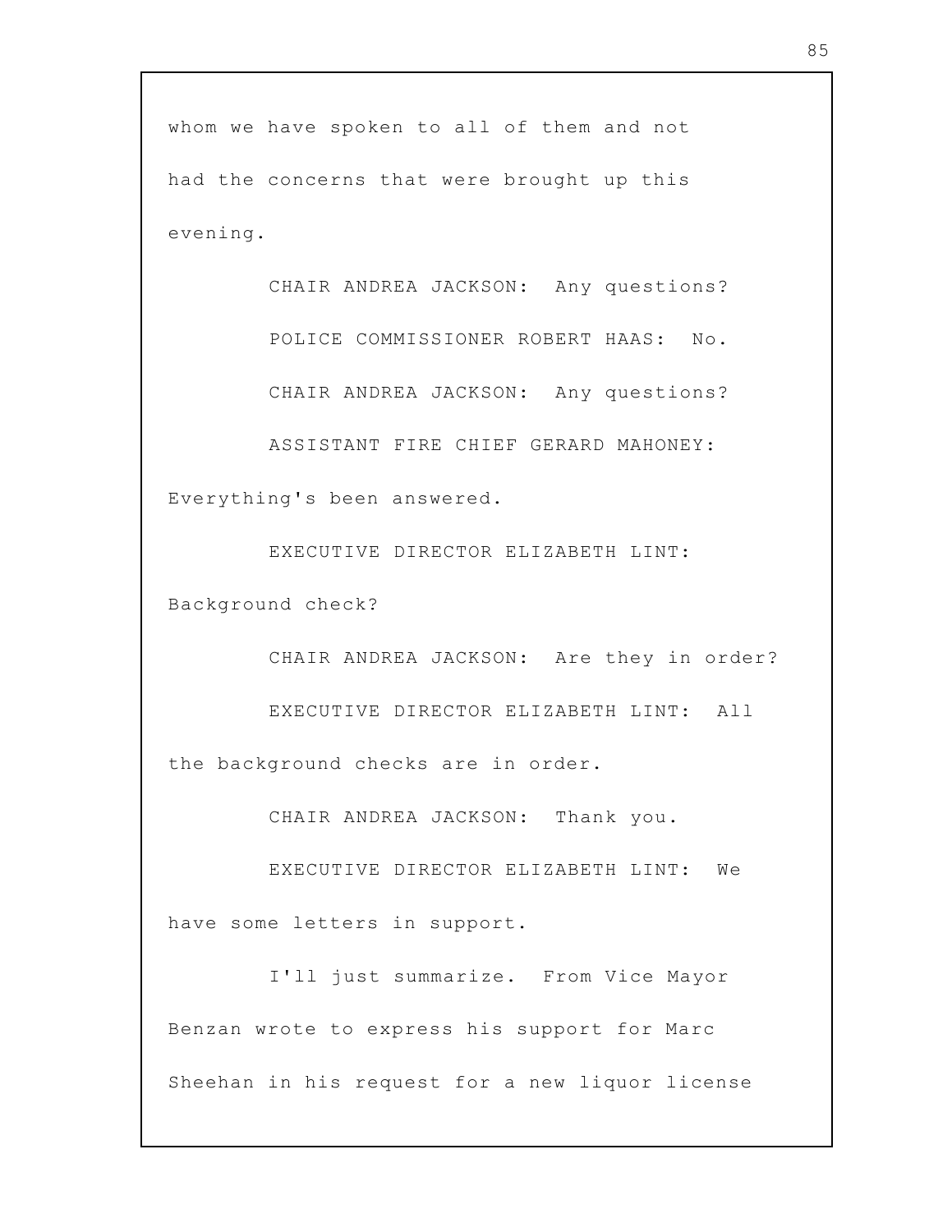at the Loyal Nine located at 660 Cambridge Street. Marc and his business partners, Daniel Myers, Rebecca Theris, and David Beller have taken on the admirable endeavor of revitalizing a previously vacant store. He goes on to say that aside from the aesthetic and cultural aspects of the restaurant, this is a group that is also concerned about our environment. As part of their eco-friendly consciousness, they will be installing bike racks on both sides of the building and actively encouraging guests to use public transportation.

The City of Cambridge is proud to have residents who seek to reinvigorate our neighborhoods and city squares. Community spaces such as these help contribute to the social, economic, cultural and environmental fabric of our neighborhood. He sees it as a huge addition to the social life of East Cambridge and urges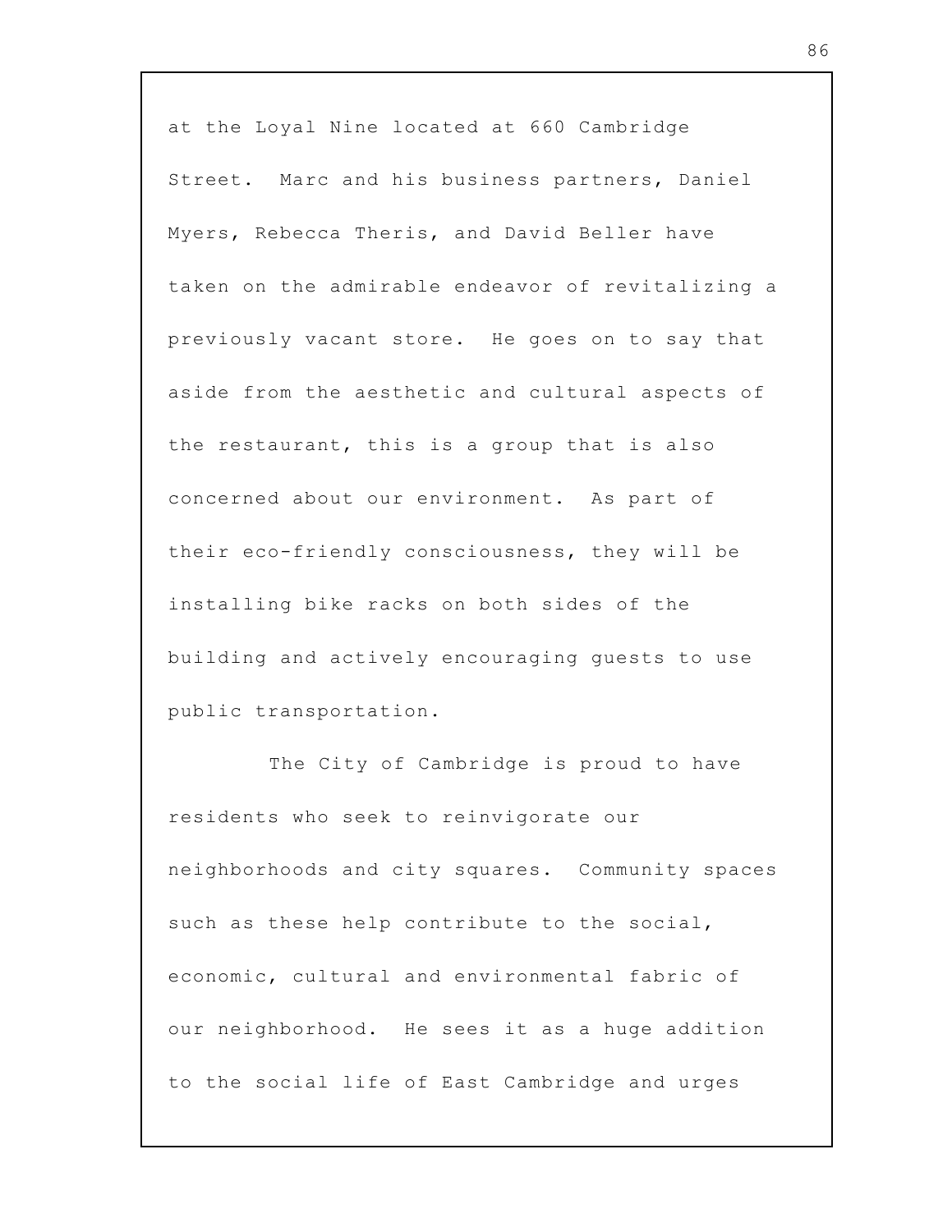you to support this.

I also have a letter from Councillor Toomey writing in support of the application.

The operators have been meeting with neighborhood groups and abutters for the past several weeks to inform them about their new endeavor at the location. It is my understanding that they have received a lot of positive feedback by residents interested in seeing this space become an active use once again.

This retail location has been vacant for a number of months and the vacancy has a negative impact on this area.

He hopes you find favor with the application.

And also I have a letter from the East Cambridge Business Association in support of the application.

They have reached out to East Cambridge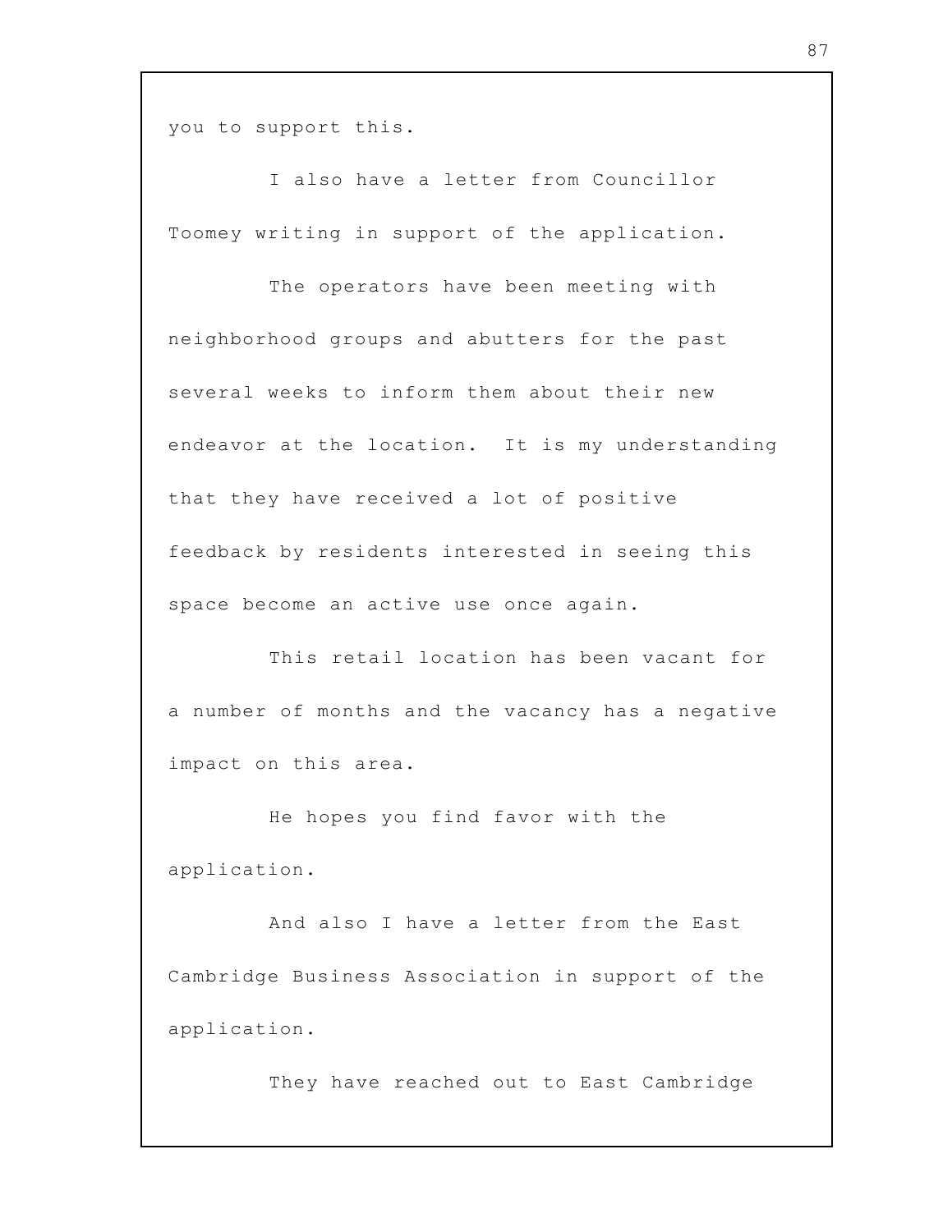Business Association, discussed their concept at a recent meeting. Since then they have reached out to abutters and others in the community and received positive support.

They believe it will improve the atmosphere in the area and again they hope you will find favorably with it.

We have a letter from Chris Yorty of Puritan who expresses his overwhelming support for the Dan Myers and the group behind Loyal Nine.

Multiple members of this team have been employees of Puritan & Company since we opened our doors almost two years ago and I firmly believe they will continue to provide the neighborly hospitality that many of the businesses give to our customers in Inman Square. And again, urges you to find favorably with them.

A resident of Jefferson Street, Amanda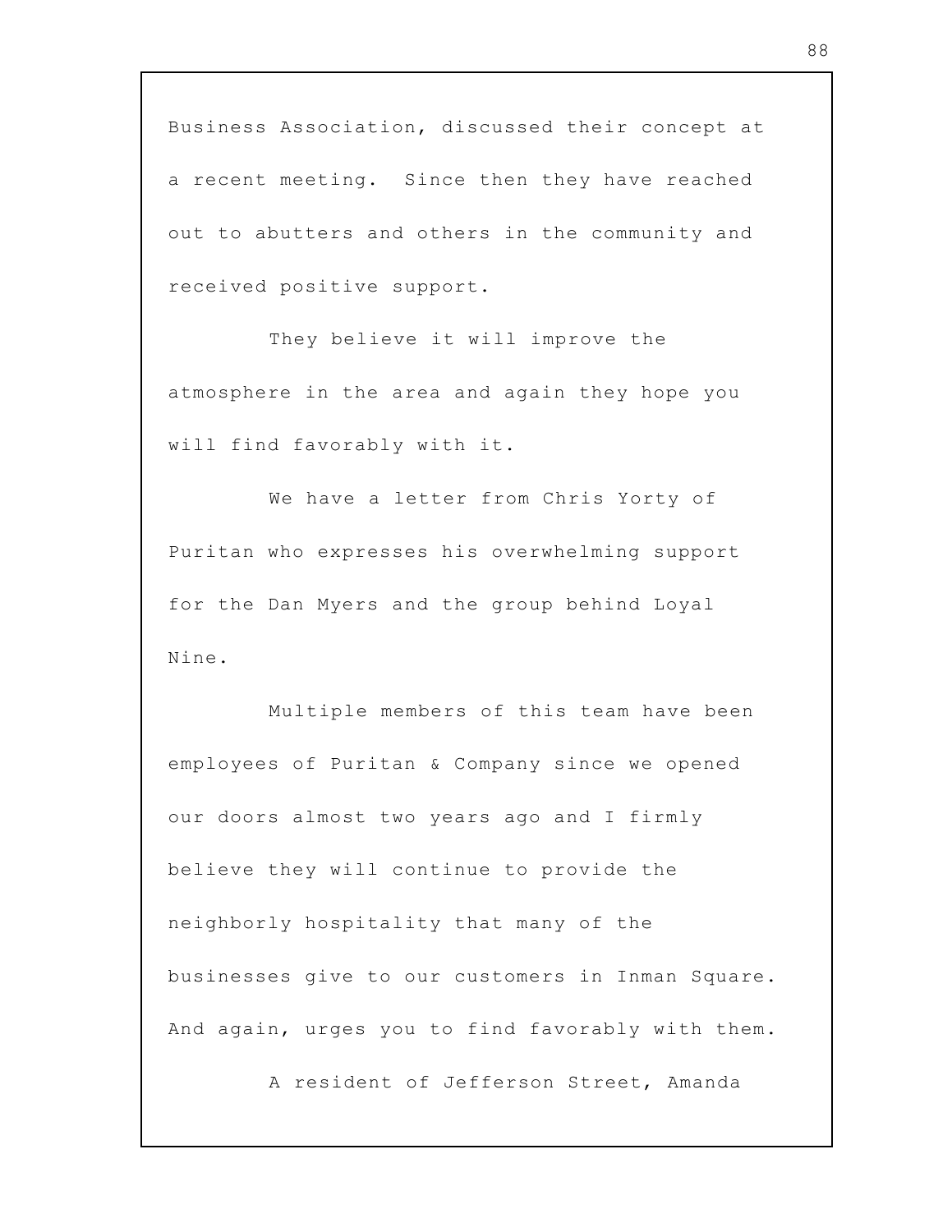Pillsbury, writes, as a homeowner and resident in support of the opening of Loyal Nine. She's excited about the reopening of 660 Cambridge Street as well as the continued revitalization of the neighborhood.

The location she believes will attract customers from the already vibrant Inman and Kendall Square area and bring more economic activity to the Wellington-Harrington and East Cambridge neighborhood.

Another resident, Josh Velazquez, believes the operation in area will create multiple advantages and opportunities for the community of East Cambridge that are very much needed.

After reviewing a proposed menu and being familiar with the operators of the establishment, I feel fully confident in the quality that the restaurant will provide patrons.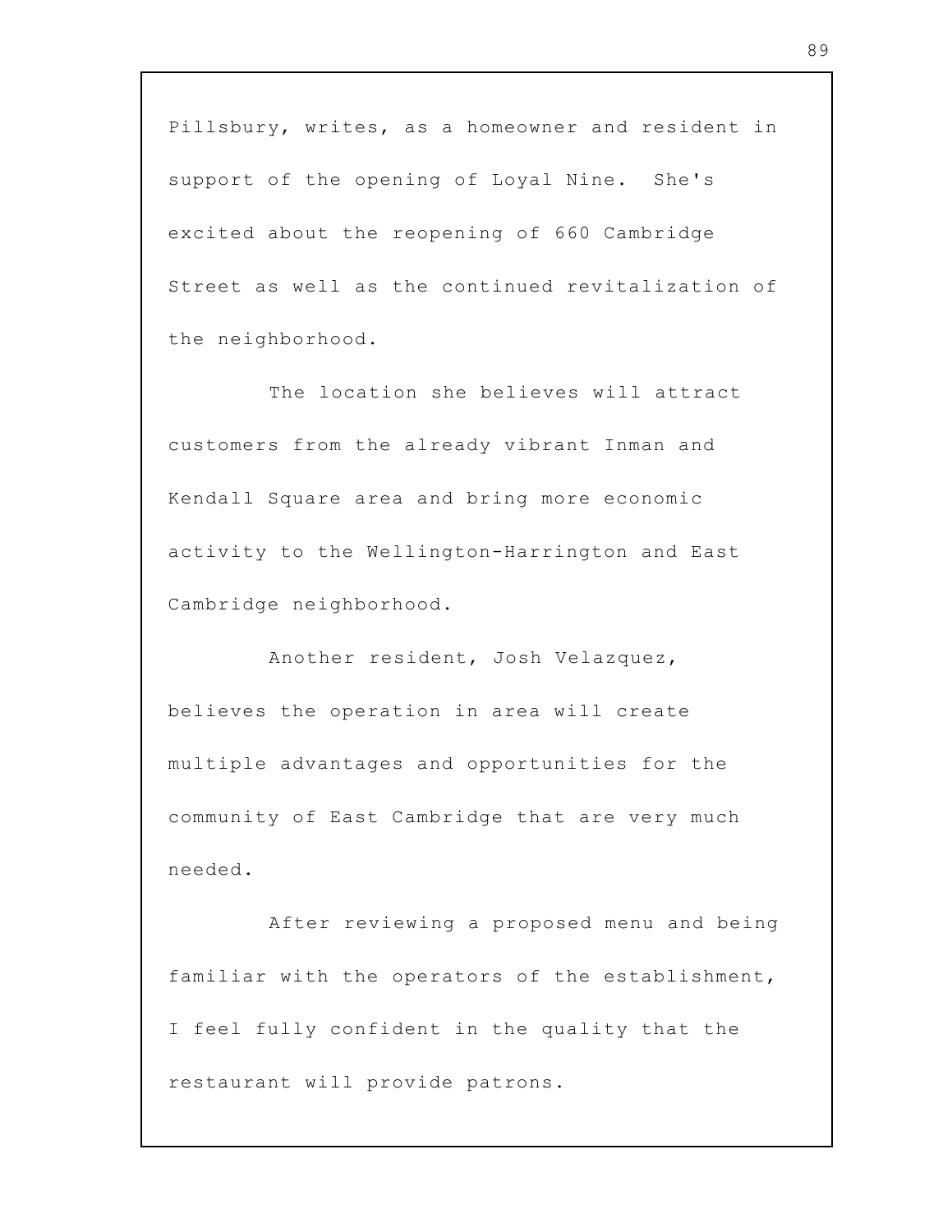Just trying to summarize just for the record.

Another resident, Paul Harsha, wrote in support of the proposed Loyal Nine Restaurant and Cafe. My household is very excited about having a new restaurant in the area, particularly one with a patio. I think will greatly add to the neighborhood fabric, making it more vibrant and enlivening what is currently a dead area of Cambridge Street.

And then the only letter in opposition, which was already alluded to, is from Laurence Young that had the same concerns as the prior gentleman.

CHAIR ANDREA JACKSON: Thank you.

Is there anyone else who would like to be heard in this matter? Seeing none --

ANTHONY CHESNAKAS: Could I make another statement or would I be allowed to do that,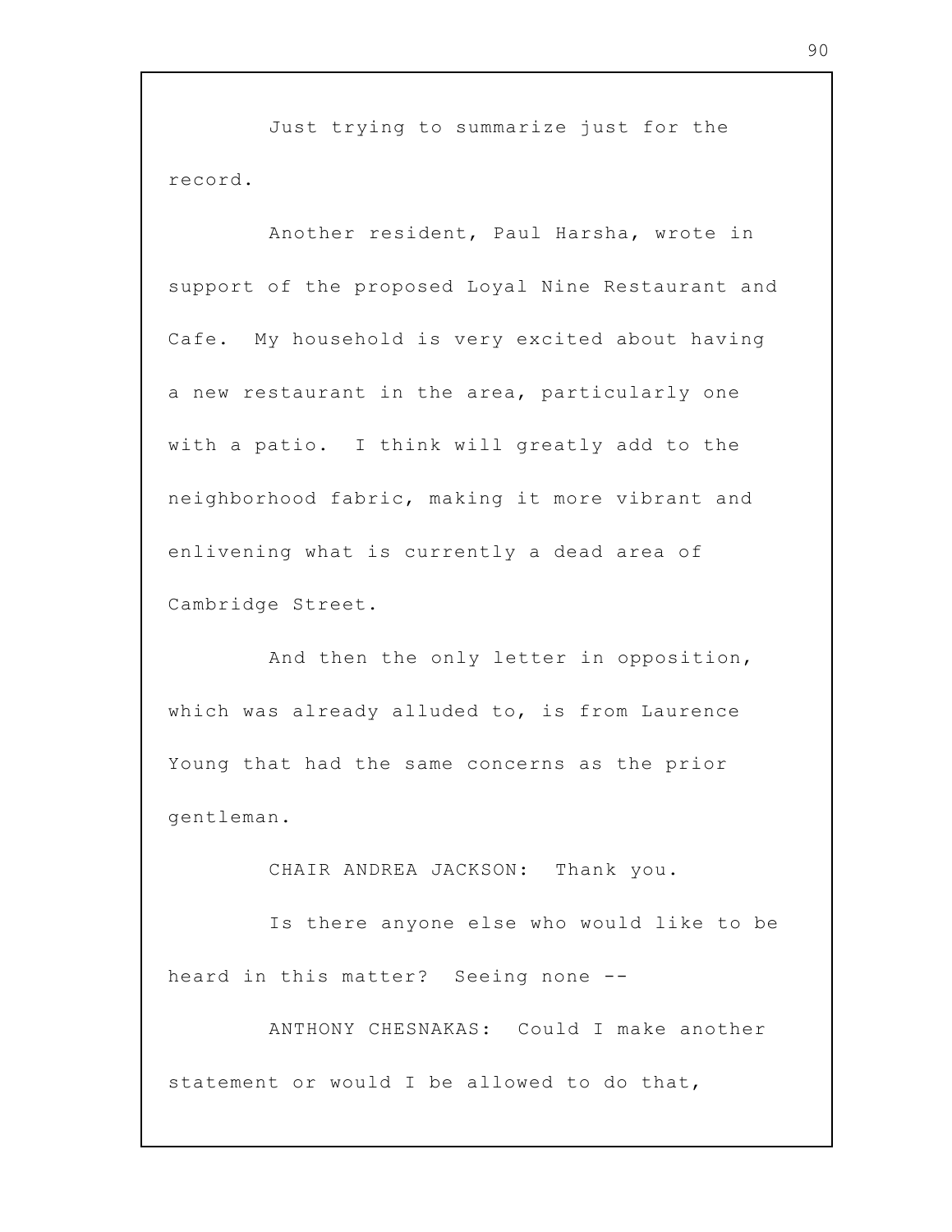ma'am?

CHAIR ANDREA JACKSON: I'll give you an opportunity to give me one more minute but you have to come to the front.

> ANTHONY CHESNAKAS: Now or later? CHAIR ANDREA JACKSON: Now.

ANTHONY CHESNAKAS: Of course most of those people wrote those letters, Tim Toomey doesn't even live there. He's not gonna have to put up with the noise. He lives about five blocks way.

Same thing with the East Cambridge Business Association, they don't live around there. They don't have to put up with that noise at all.

And again, I just want to say it's the current -- you know, the opening until 1:00 in the morning that's a real, real problem serving hard liquor.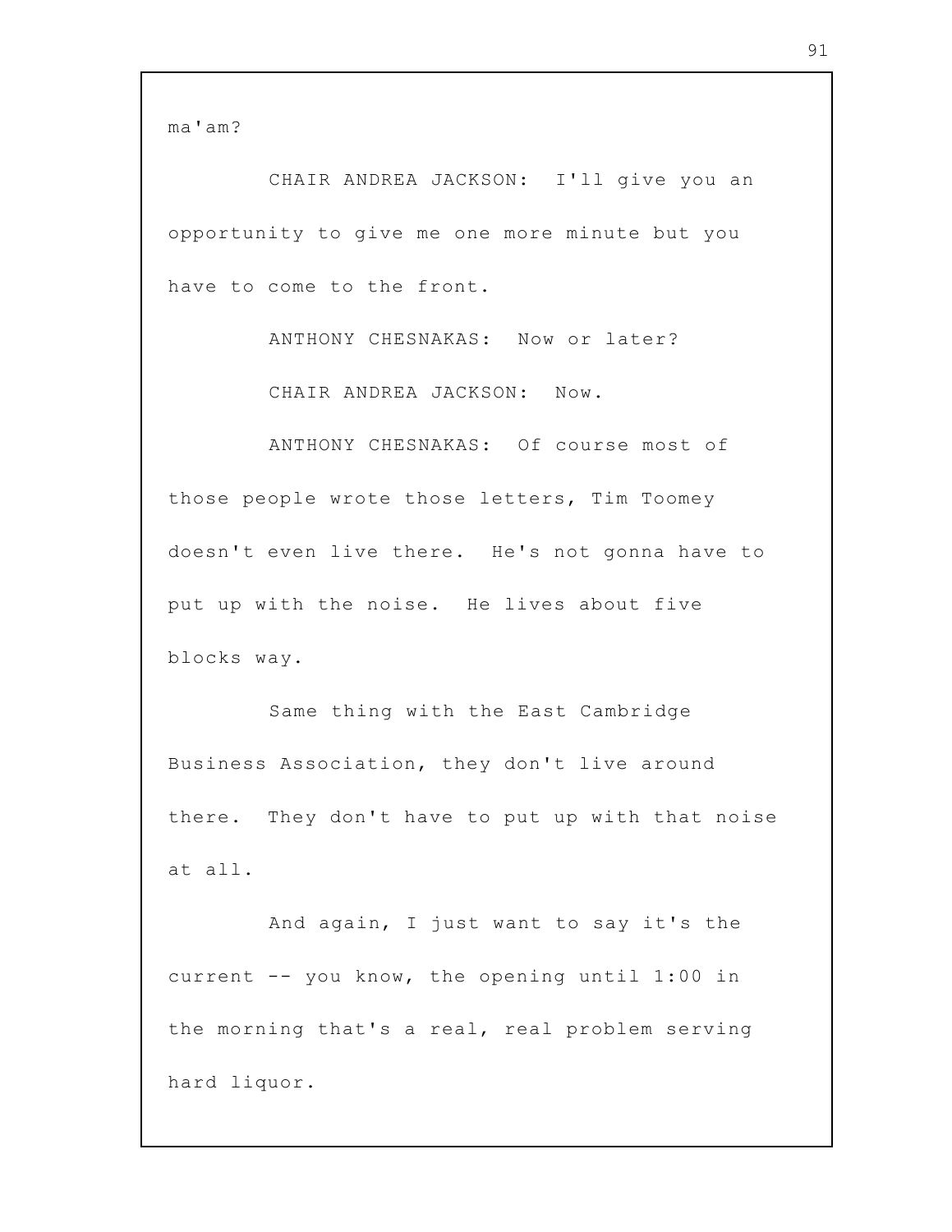Once word gets out --and I don't know how the drinks are going to be. Once words gets out that's available until 1:00 in the morning, that area's gonna have trouble.

Now, if this goes through, Mr. Young told me that -- Larry Young, the MIT professor, will be moving out, I'll be moving out, and you know what happens to a neighborhood when people start to move out, what it turns into.

These are letters of support. These people don't live around there. Thank you, ma'am.

CHAIR ANDREA JACKSON: Thank you.

ASSISTANT FIRE CHIEF GERARD MAHONEY: I make a motion that the application be approved as the agreement with the Chairwoman and the applicants for the patio to be restricted to 10:00 p.m. on Sunday through Wednesday evenings, until 11 p.m. on Thursday through Saturday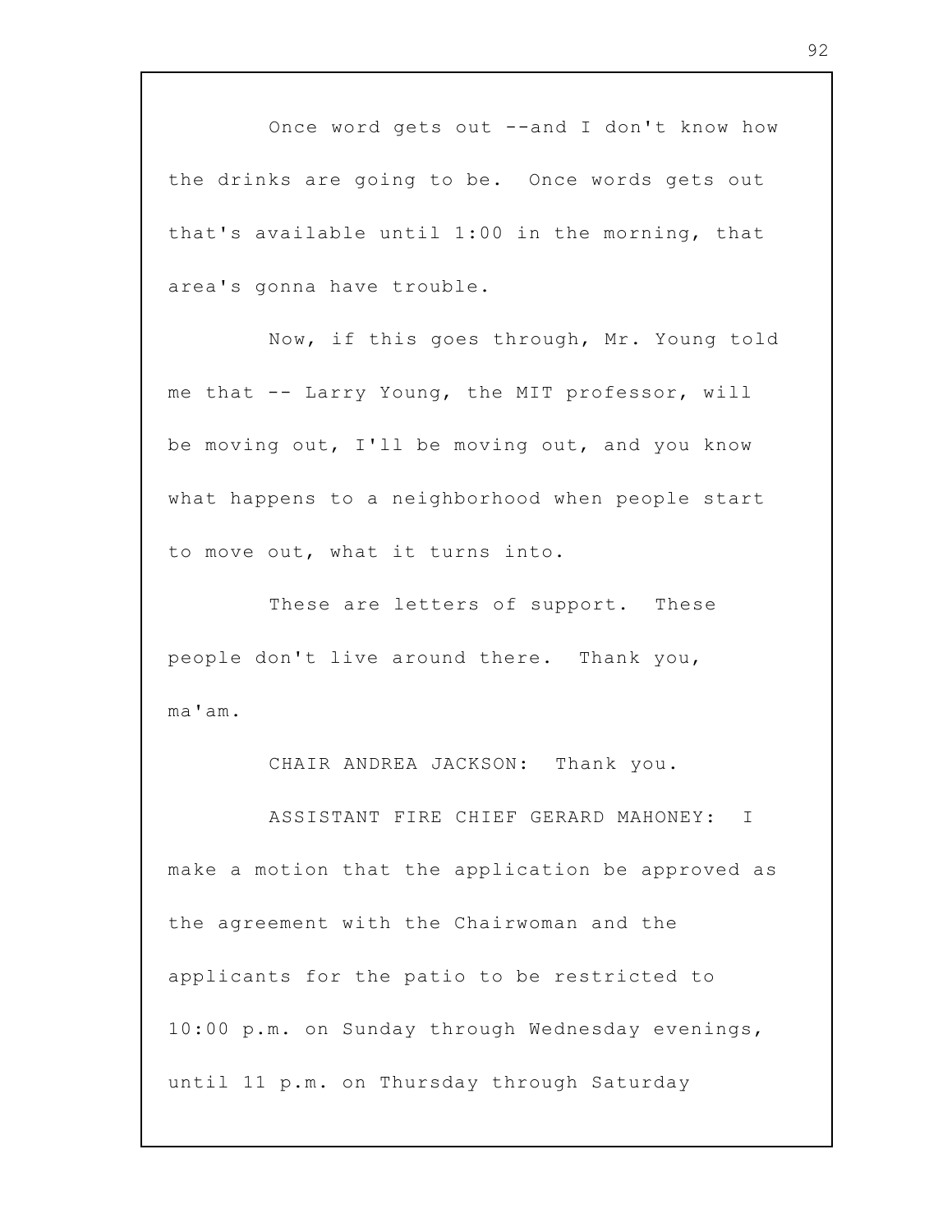evenings.

CHAIR ANDREA JACKSON: With the current seating as noted.

ASSISTANT FIRE CHIEF GERARD MAHONEY: Exactly.

CHAIR ANDREA JACKSON: And if I could make a friendly amendment to the motion, that we bring it back -- when are you slated to think about opening?

DANIEL MYERS: I didn't say, but at the earliest would be around March, but there are a lot of variables we do not know.

CHAIR ANDREA JACKSON: So my friendly amendment would be that we put it on for a six-month review after opening to see if there are any issues with the neighborhood.

ASSISTANT FIRE CHIEF GERARD MAHONEY: Certainly.

CHAIR ANDREA JACKSON: At least that way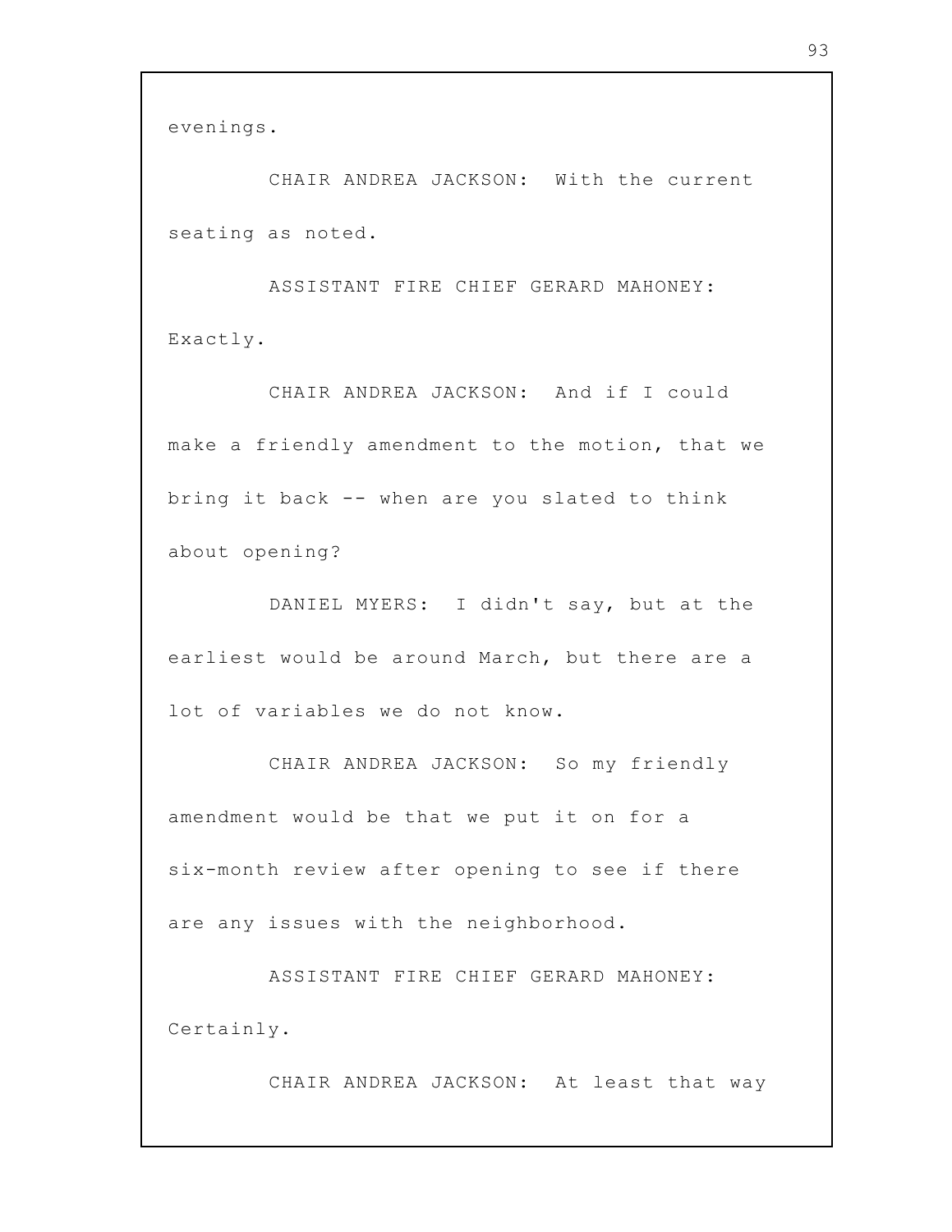any issues with the neighborhood can be addressed.

ATTY KEVIN CRANE: That's fine.

EXECUTIVE DIRECTOR ELIZABETH LINT: With the Sunday hours, because they are advertised as 5 to 11 seven days per week. Dan mentioned that there would be brunch on Sunday, so that would have to be clarified.

CHAIR ANDREA JACKSON: In terms of the hours?

EXECUTIVE DIRECTOR ELIZABETH LINT: Yes. ASSISTANT FIRE CHIEF GERARD MAHONEY: What would you open at Sundays? 10?

DANIEL MYERS: 10 a.m.

CHAIR ANDREA JACKSON: So that needs to be modified. You just have to be clear that whatever hours are approved are the hours of operation.

DANIEL MYERS: Certainly.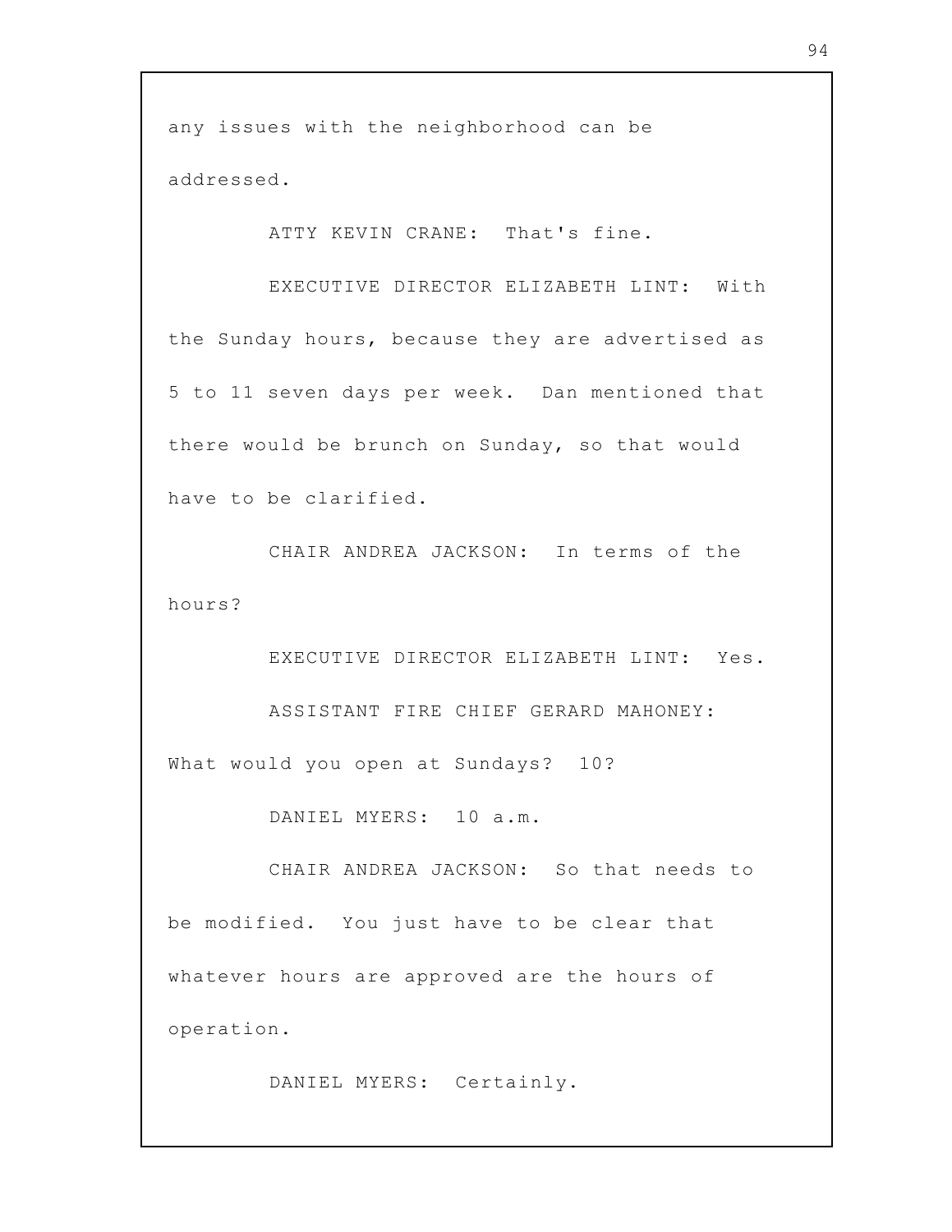EXECUTIVE DIRECTOR ELIZABETH LINT: So what would the Sunday hours be?

ASSISTANT FIRE CHIEF GERARD MAHONEY: 10 a.m. to 1 a.m.?

DANIEL MYERS: Yeah, correct.

CHAIR ANDREA JACKSON: So there's been a motion made with a friendly amendment.

We covered background. 21 Proof would be a requirement if approved.

Is there a second on the motion and the friendly amendment?

That just leaves you.

POLICE COMMISSIONER ROBERT HAAS: Second. CHAIR ANDREA JACKSON: Thank you.

All those in favor signify by saying aye.

POLICE COMMISSIONER ROBERT HAAS: Aye.

CHAIR ANDREA JACKSON: Aye.

ASSISTANT FIRE CHIEF GERARD MAHONEY:

Aye.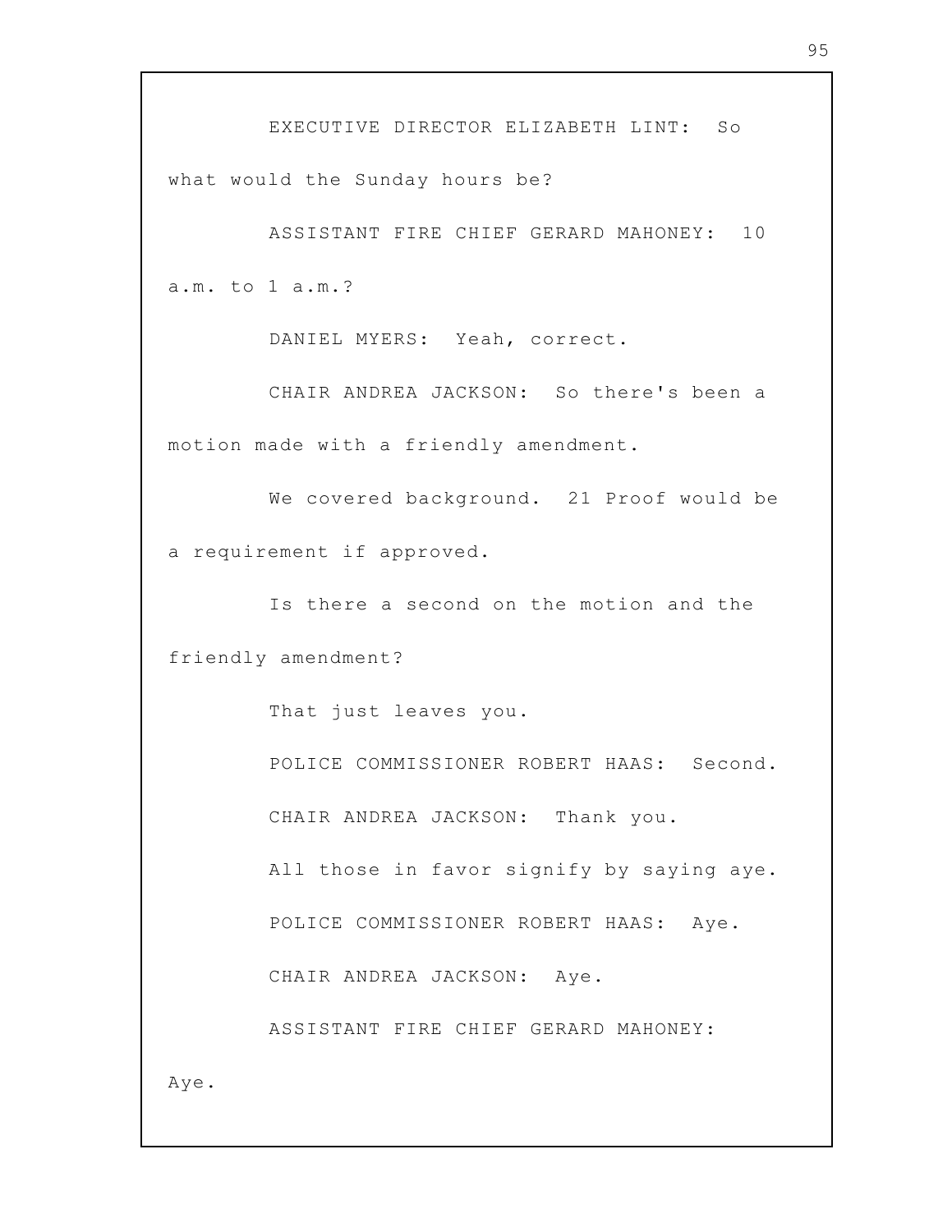APPLICATION - CHEW, INC.

- - -

EXECUTIVE DIRECTOR ELIZABETH LINT: Application: Chew, Inc., Adam Melonas, has applied for a common victualler license to be exercised at 279 Western Avenue. Said license, if granted, would allow food and nonalcoholic beverages to be served, and consumed on said premises with a seating capacity of 58.

The proposed hours of operation are 5 p.m. to 11 p.m. seven days per week.

CHAIR ANDREA JACKSON: Good evening. ADAM MELONAS: Good evening.

CHAIR ANDREA JACKSON: If you could please state your name for the record spelling your first name and last name.

ADAM MELONAS: Of course. My name is Adam, A-D-A-M, Melonas, M-E-L-O-N-A-S.

CHAIR ANDREA JACKSON: Can you tell us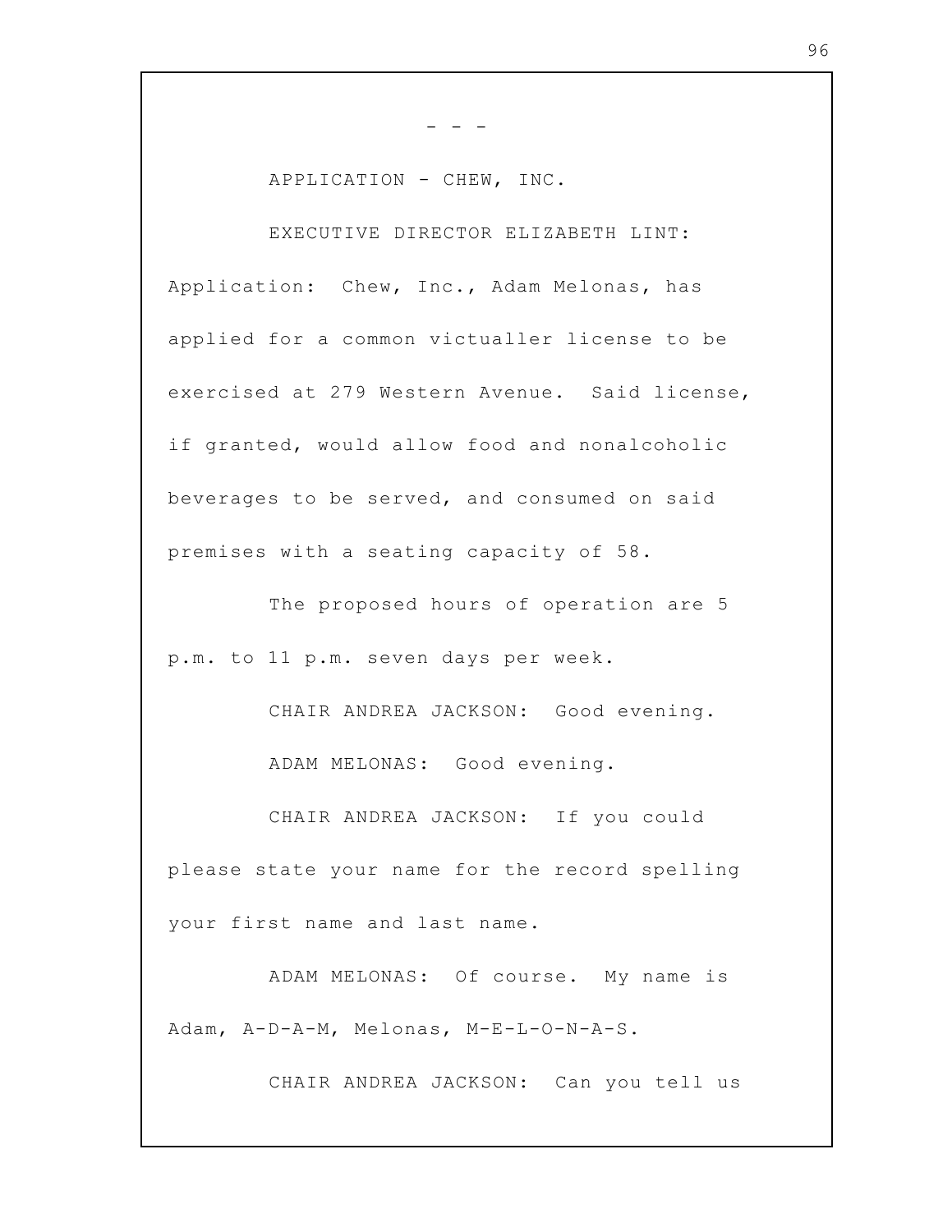what you are proposing?

ADAM MELONAS: So the business itself is, it's a -- so I'm a chef. It's all about food innovation and designing new dishes for new restaurants.

The business itself, I'm hoping to open probably one -- probably in the next six months open up a restaurant which has only set menus. No liquor. No wine. That kinda thing.

CHAIR ANDREA JACKSON: So you are looking to open in six months?

ADAM MELONAS: It's going to take a long time to get it started up. We're doing a lot of menu innovation at the moment. So there will be a lot of menu testing and things like that.

So, obviously, I'd look to get this license activated as soon as possible.

POLICE COMMISSIONER ROBERT HAAS: So what did you describe the cuisine as?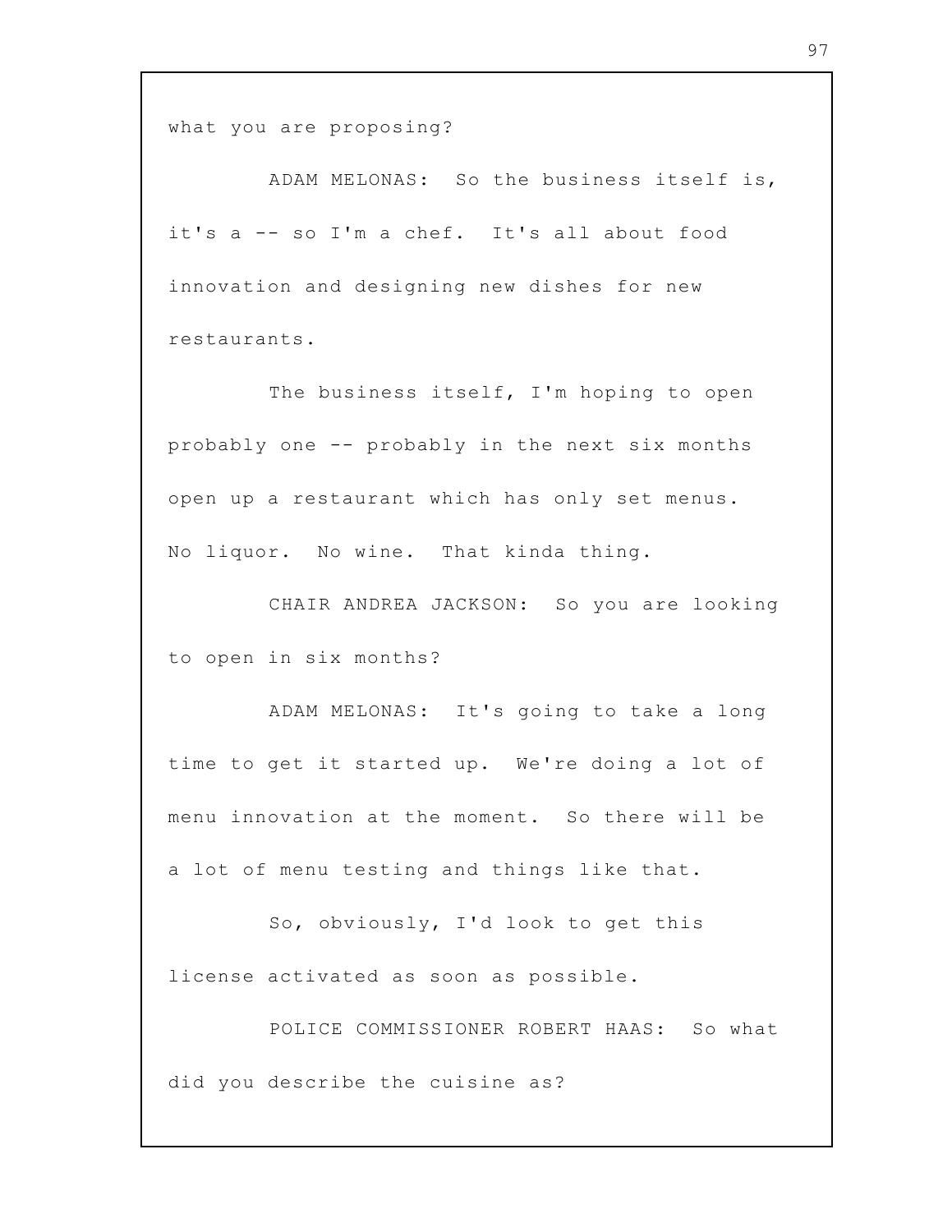ADAM MELONAS: It would be technically considered as progressive cuisine. I think in America you call it molecular gastronomy.

In short it is about basically intelligent cooking. It's about understanding your ingredients and maximizing the potential of each ingredient.

CHAIR ANDREA JACKSON: So in between now and six months from now, what is it that you will be doing in the establishment because I know I have driven by and I've walked by.

ADAM MELONAS: So there's a couple of different models. The first one is we want to be developing what will be the dishes for the menu, and second, a big part of the business is working with other restaurants around the country innovating dishes and food products that are healthier and more sustainable.

So in the meantime, obviously, if I were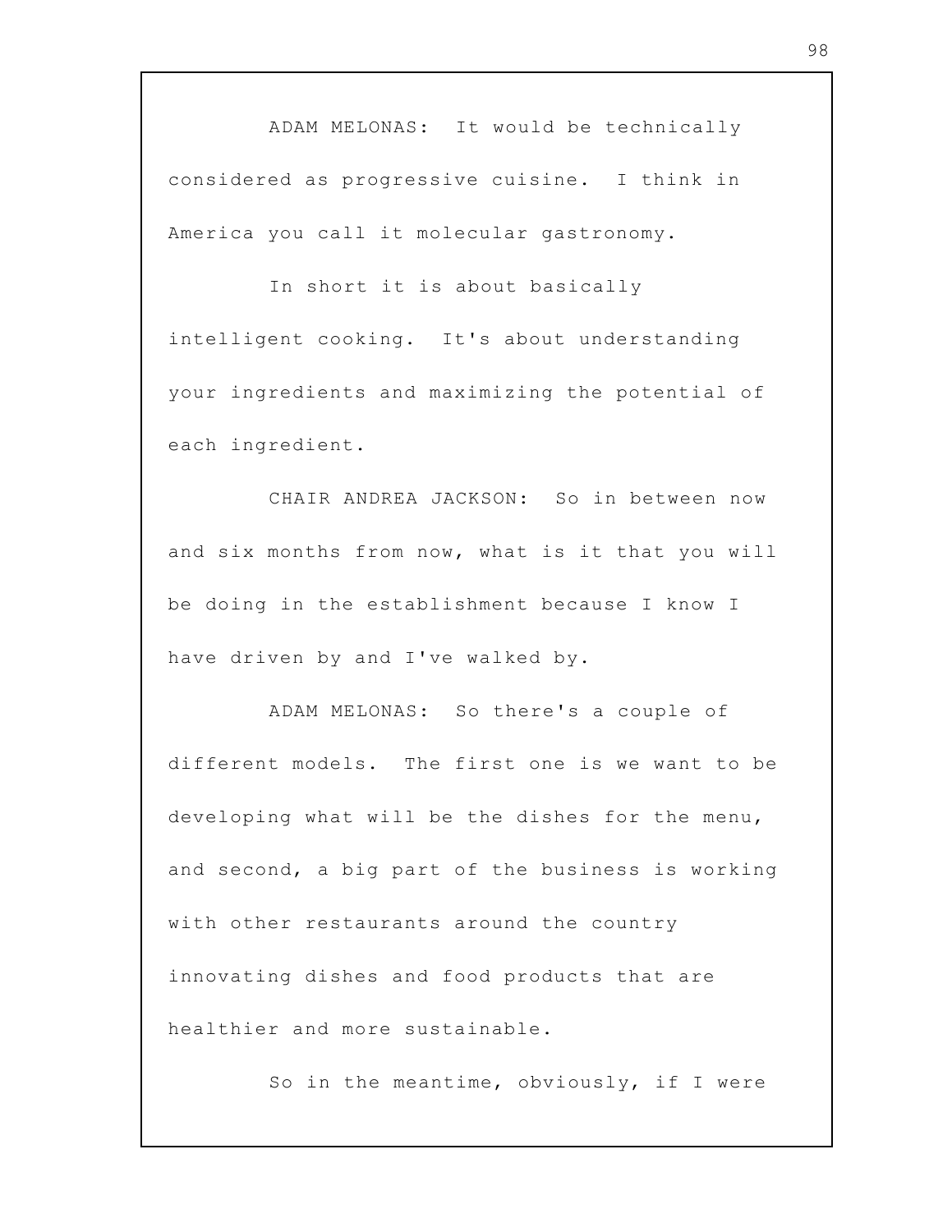granted this license, it would be menu tastings and things like that.

CHAIR ANDREA JACKSON: And for the license you are looking to be open seven days per week 5 p.m. to 11 p.m.?

ADAM MELONAS: That's correct.

CHAIR ANDREA JACKSON: Again, you said it is menu tasting in between that time or --

ADAM MELONAS: Yeah. Or even once we think we've got a number of dishes that we like, then, obviously, we would like to open up on an infrequent basis until that point to be able to test out the validity of those particular dishes.

CHAIR ANDREA JACKSON: And you said open on an infrequent basis?

ADAM MELONAS: Yes.

CHAIR ANDREA JACKSON: But you understand that if this is approved and we approve for the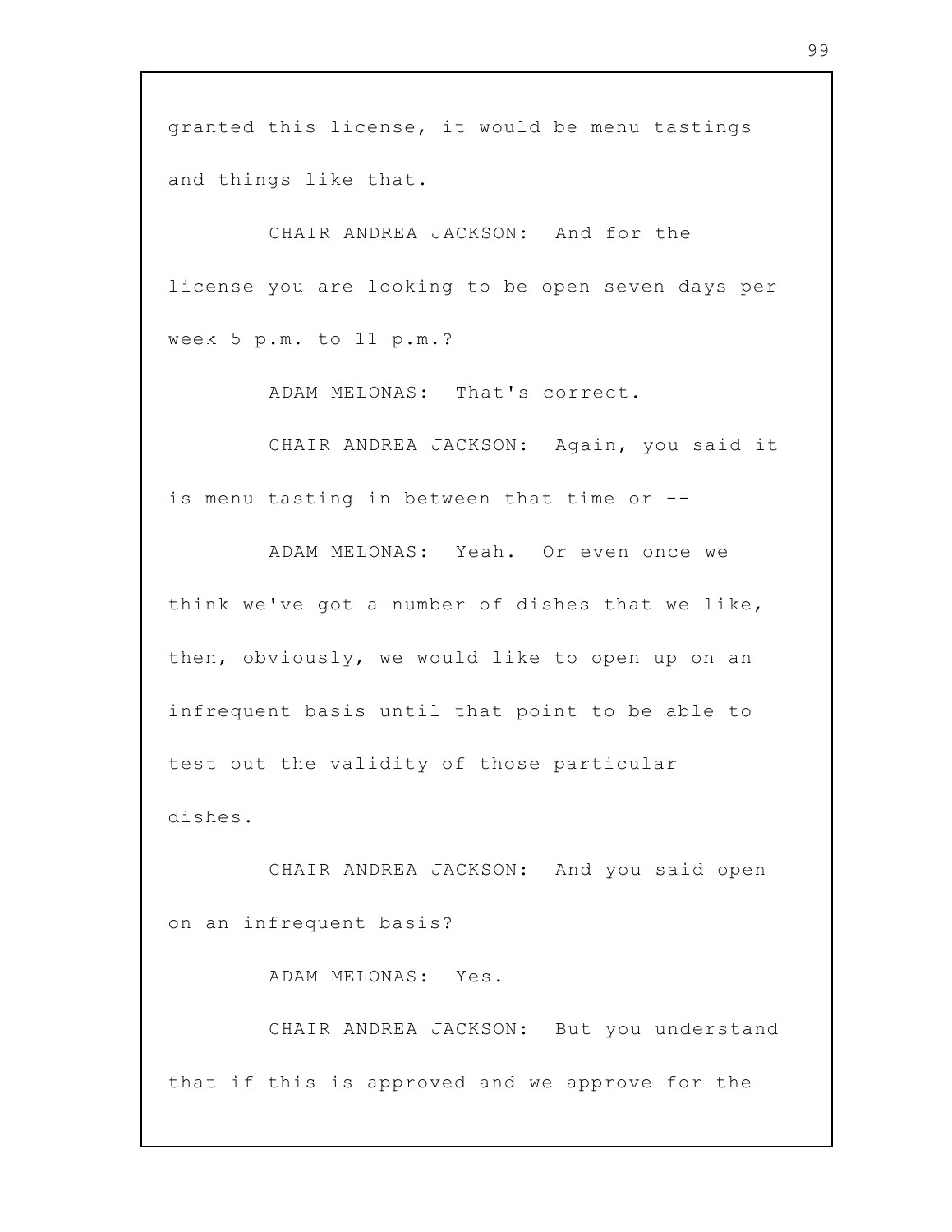hours as stated, those are the hours that you have to be open.

ADAM MELONAS: Those hours we'll definitely be open.

CHAIR ANDREA JACKSON: Open and to serve the public, though.

ADAM MELONAS: We would have to closely define that, yeah.

CHAIR ANDREA JACKSON: What do you mean by "closely define that"?

ADAM MELONAS: So in the next six months then, during this development phase, the establishment would be open, but it wouldn't be open necessarily to people walking in off the street to be able to come in and sit down and eat.

CHAIR ANDREA JACKSON: So if the license is granted, it has to be open to the public.

So you are saying it wouldn't necessarily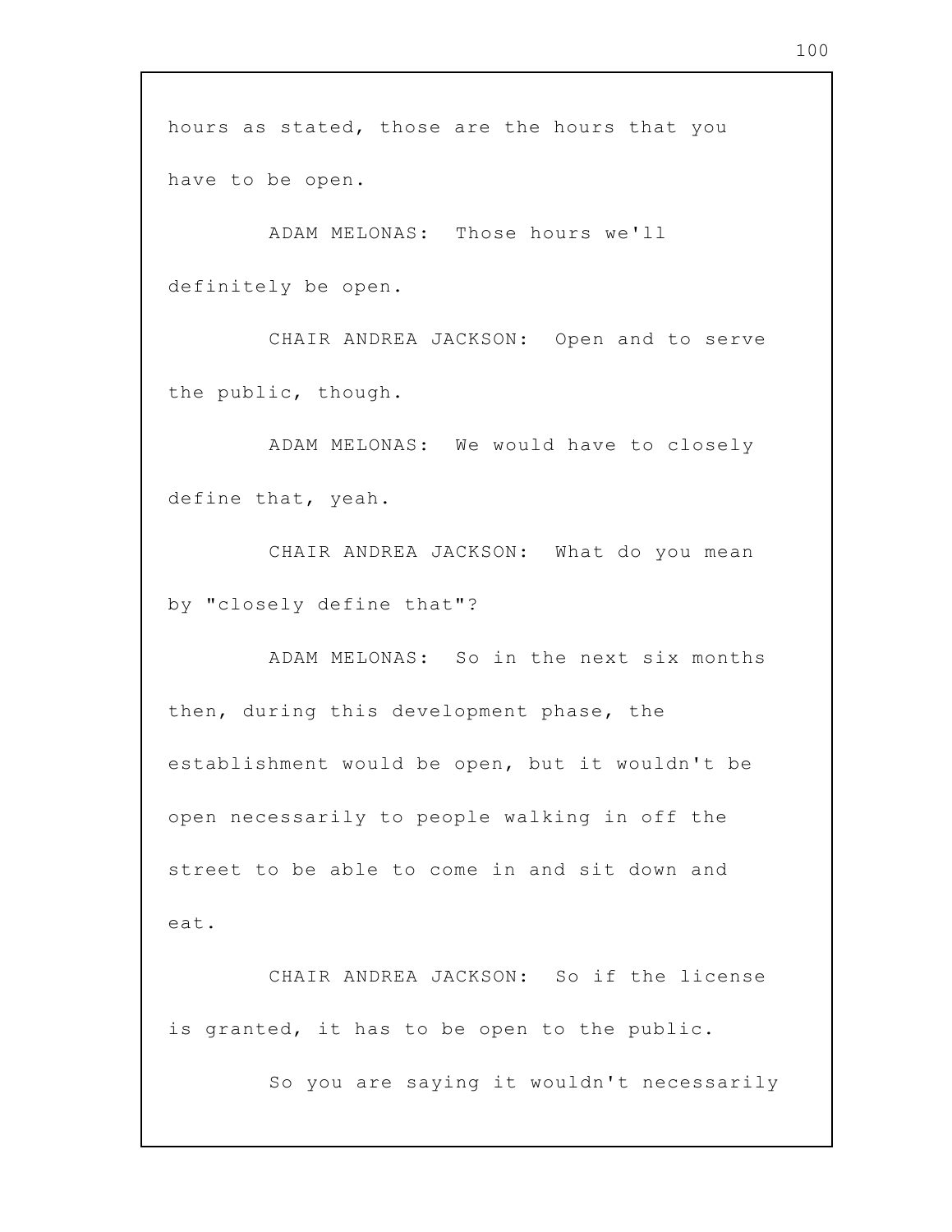be open to the public seven days a week 5 to 11?

ADAM MELONAS: Considering it is a restaurant that needs reservations. So you couldn't walk in like most -- like every other restaurant like in every other country. You can't walk in of the street. Sometimes we'll require three or six months to get a seat.

CHAIR ANDREA JACKSON: So I know a few weeks ago the chief investigator for the License Commission stopped into the establishment and noticed that there were bottles of alcohol over to the side as if the bar was set up, can you speak to that?

ADAM MELONAS: Yes. There will be absolutely no liquor or alcohol served to anyone.

This is -- these are for my own use, and obviously the employees that are there as well.

It's not a drinking establishment. It's an end-of-the-day thing for obviously people over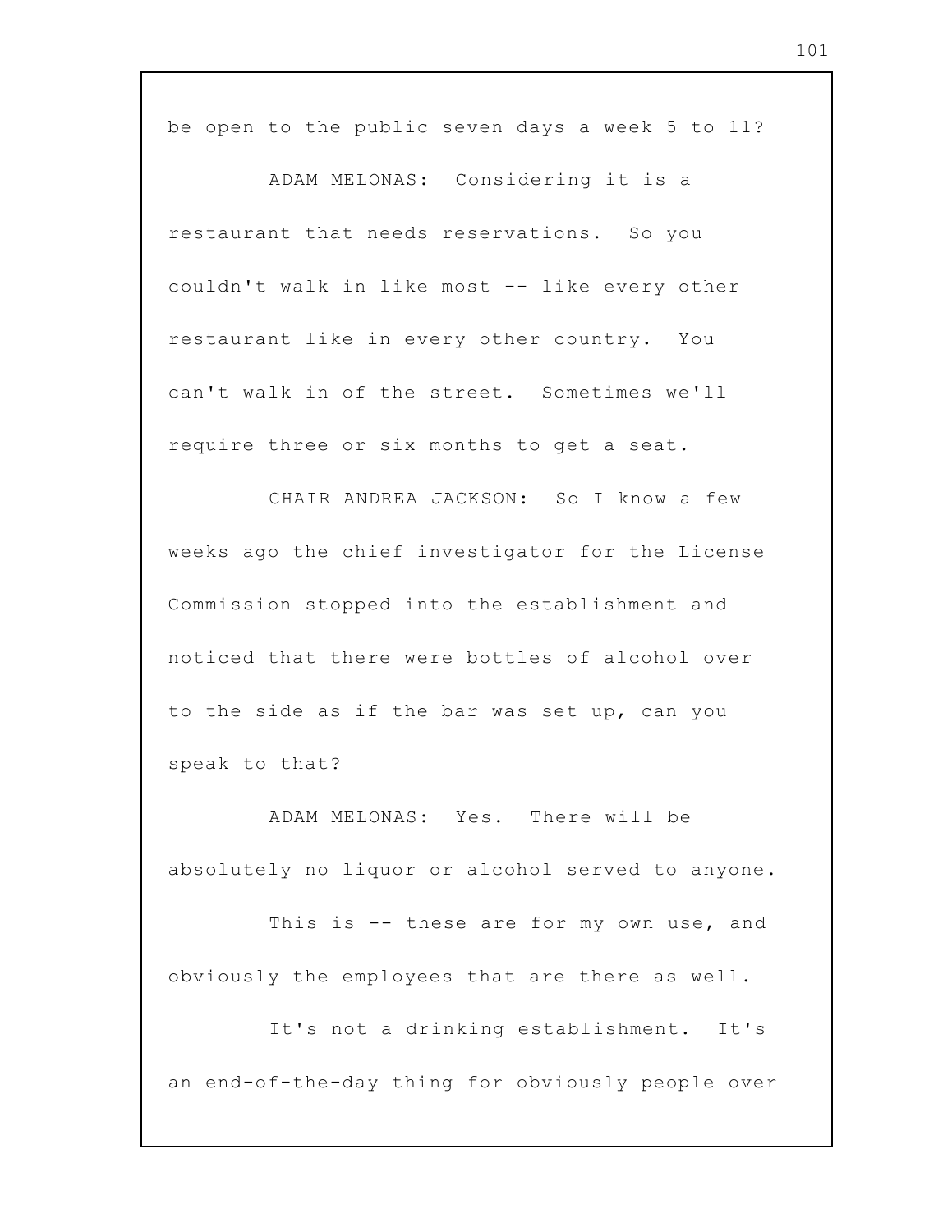21.

CHAIR ANDREA JACKSON: That is in violation, am I correct, Ms. Lint, of 138?

EXECUTIVE DIRECTOR ELIZABETH LINT: I believe it is, 138.

ADAM MELONAS: It is not being sold.

CHAIR ANDREA JACKSON: It doesn't matter. State law prohibits sales, storage transportation, et cetera, you have to have a license for it if it is on premise, so you can't store it, and I believe that's what Investigator Boyer said to whomever it was that she spoke to, I'm not sure if it was you, that the alcohol can't even been stored there.

ADAM MELONAS: So it can be removed by tomorrow, that's fine.

POLICE COMMISSIONER ROBERT HAAS: You are not going to use any alcohol in your cooking at all?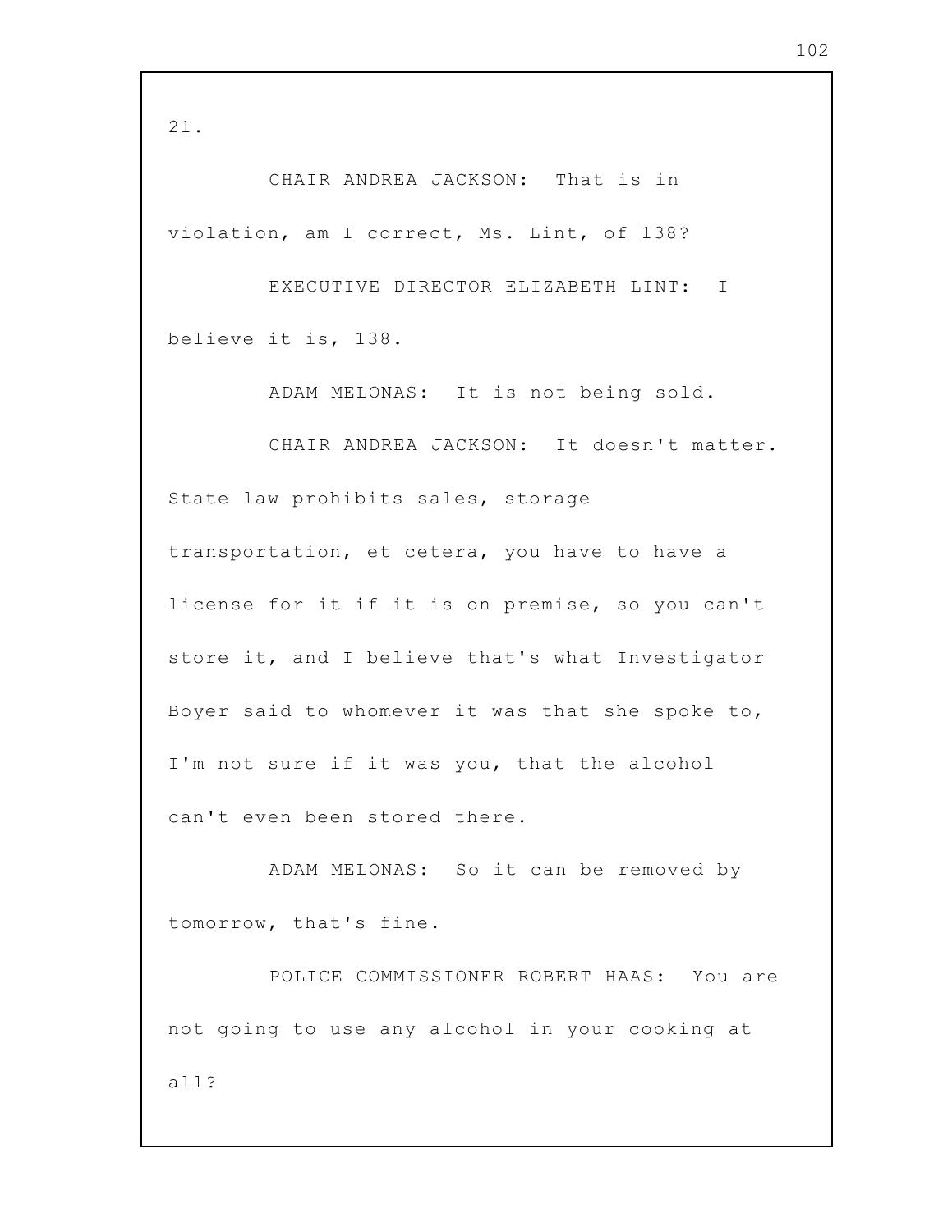ADAM MELONAS: Very, very rarely basically, if not at all.

EXECUTIVE DIRECTOR ELIZABETH LINT: You can have it for cooking purpose.

CHAIR ANDREA JACKSON: You can have it for cooking purposes. You can't have four bottles of Jack Daniels and three bottles of vodka.

ADAM MELONAS: You don't necessarily need alcohol to cook.

POLICE COMMISSIONER ROBERT HAAS: I am thinking if you are doing this kind of cooking that I imagine you will use some alcohol to either enhance or --

ADAM MELONAS: I can tell you that the notion of cooking with alcohol and those big heavy, rich sauces and things like that, that's definitely something of the past.

What I do, it's about manipulation of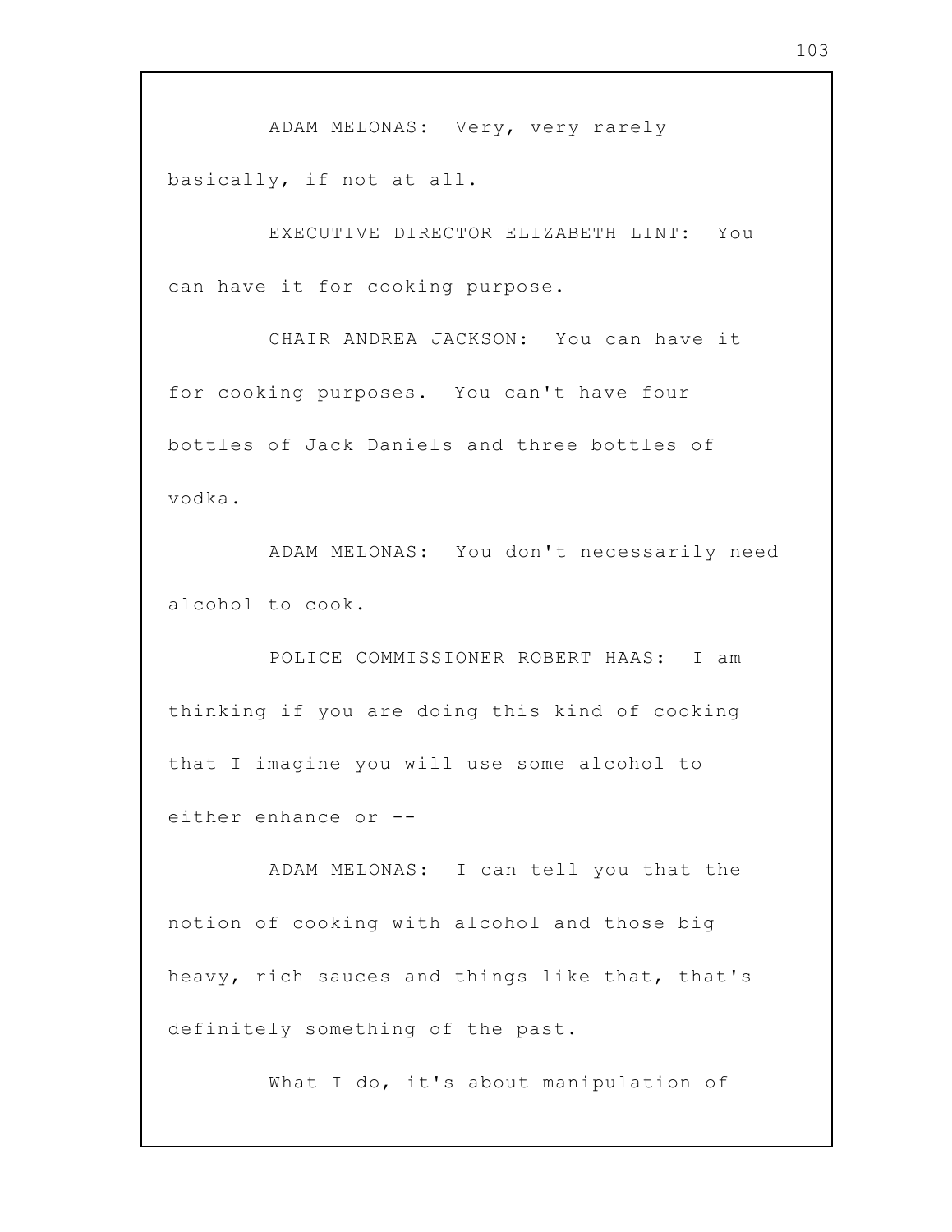particular ingredients and understanding those ingredients, so it's not utilizing alcohols within sauces or cooking. It's about utilizing specific ingredients and understanding those ingredients.

CHAIR ANDREA JACKSON: So at the end the day, will the alcohol that's there be removed?

ADAM MELONAS: Yes, it will.

CHAIR ANDREA JACKSON: Do we have abutter notifications?

ADAM MELONAS: We did send those out.

EXECUTIVE DIRECTOR ELIZABETH LINT: I don't have the green cards. I just --

ADAM MELONAS: I wasn't aware I needed that.

EXECUTIVE DIRECTOR ELIZABETH LINT: You should have received green cards back to whoever you sent.

ADAM MELONAS: My assistant put this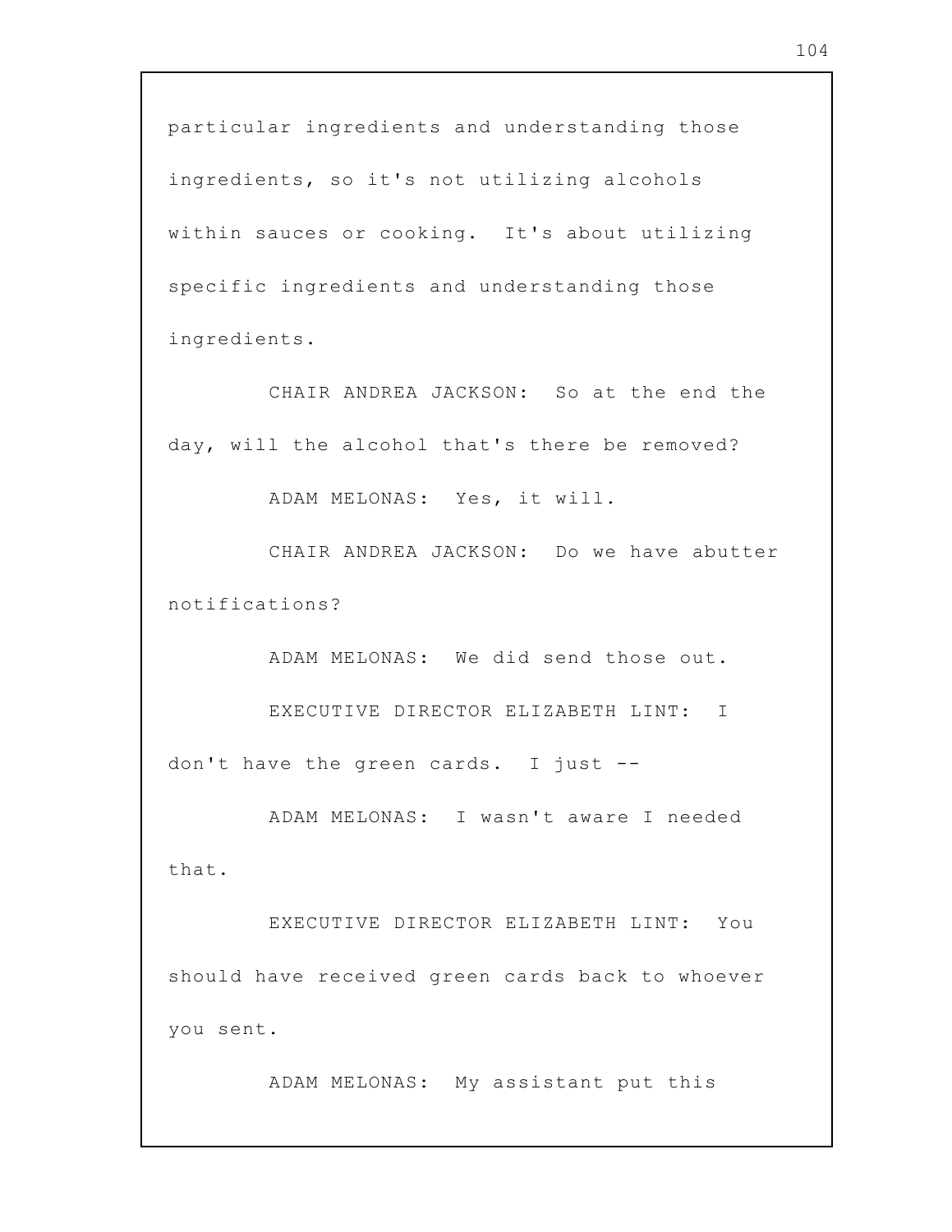together. We have photocopies of them. Is it these ones? EXECUTIVE DIRECTOR ELIZABETH LINT: No, I have that. ADAM MELONAS: Is it these? ASSISTANT FIRE CHIEF GERARD MAHONEY: No. She's got those. CHAIR ANDREA JACKSON: Show him one from the other files. (Indicating.) ADAM MELONAS: So, no, I don't have those with me. EXECUTIVE DIRECTOR ELIZABETH LINT: You need those. CHAIR ANDREA JACKSON: You understand we need to have those green cards in the office? ADAM MELONAS: That's fine. Can I send them here tomorrow? EXECUTIVE DIRECTOR ELIZABETH LINT: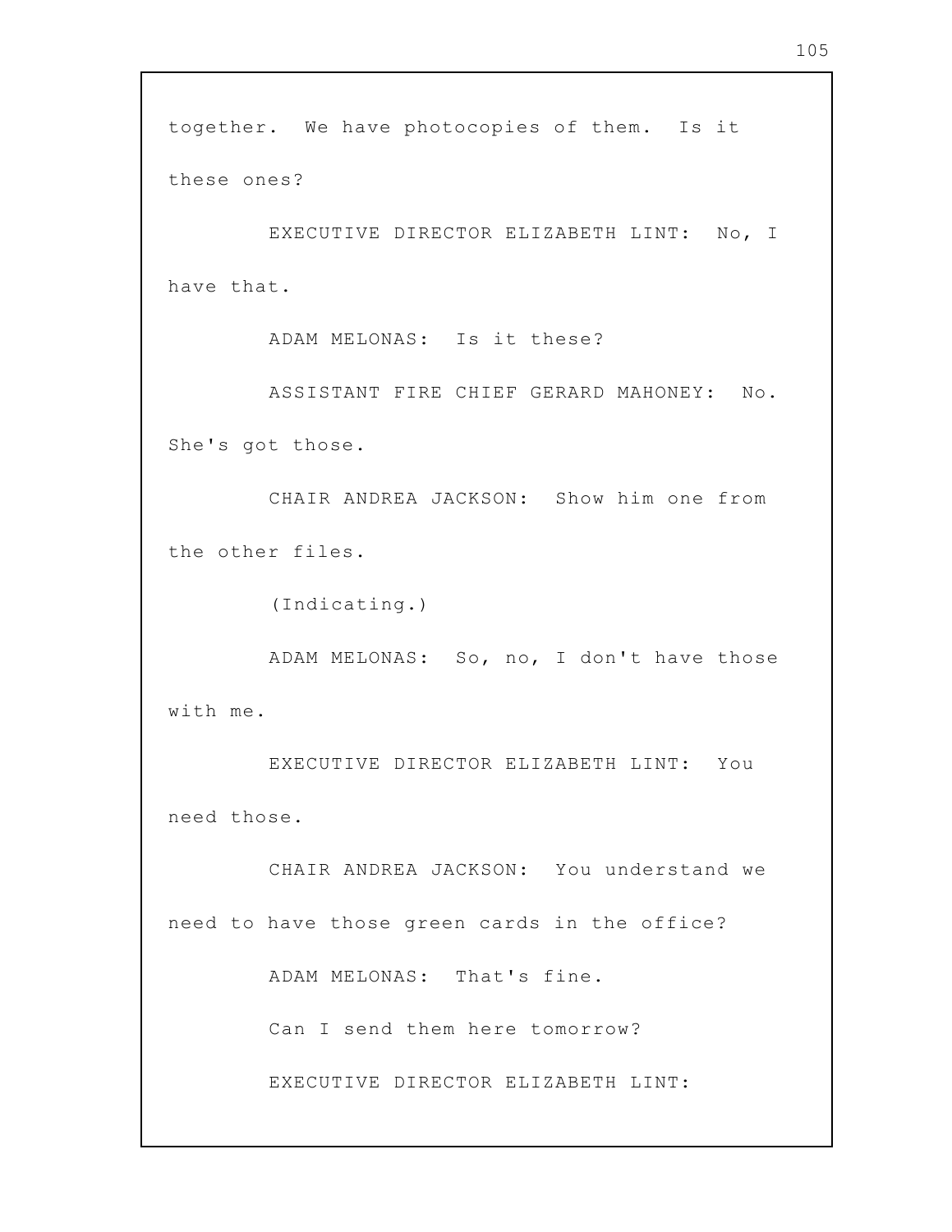CHAIR ANDREA JACKSON: I'm still struggling with the hours of operation and who is going to be able to come in to eat.

I will see if any of my colleagues have any other questions before I go back to mine.

ASSISTANT FIRE CHIEF GERARD MAHONEY: I'm puzzled by that myself.

POLICE COMMISSIONER ROBERT HAAS: I have no other questions besides that one.

CHAIR ANDREA JACKSON: We need you to go back and explain to us the whole concept in terms of when you are going to be open, the hours of operation, and if this is truly, in fact, open to the public. That's the concept we are struggling with.

ADAM MELONAS: Let me give you an example.

So the restaurant that I opened up in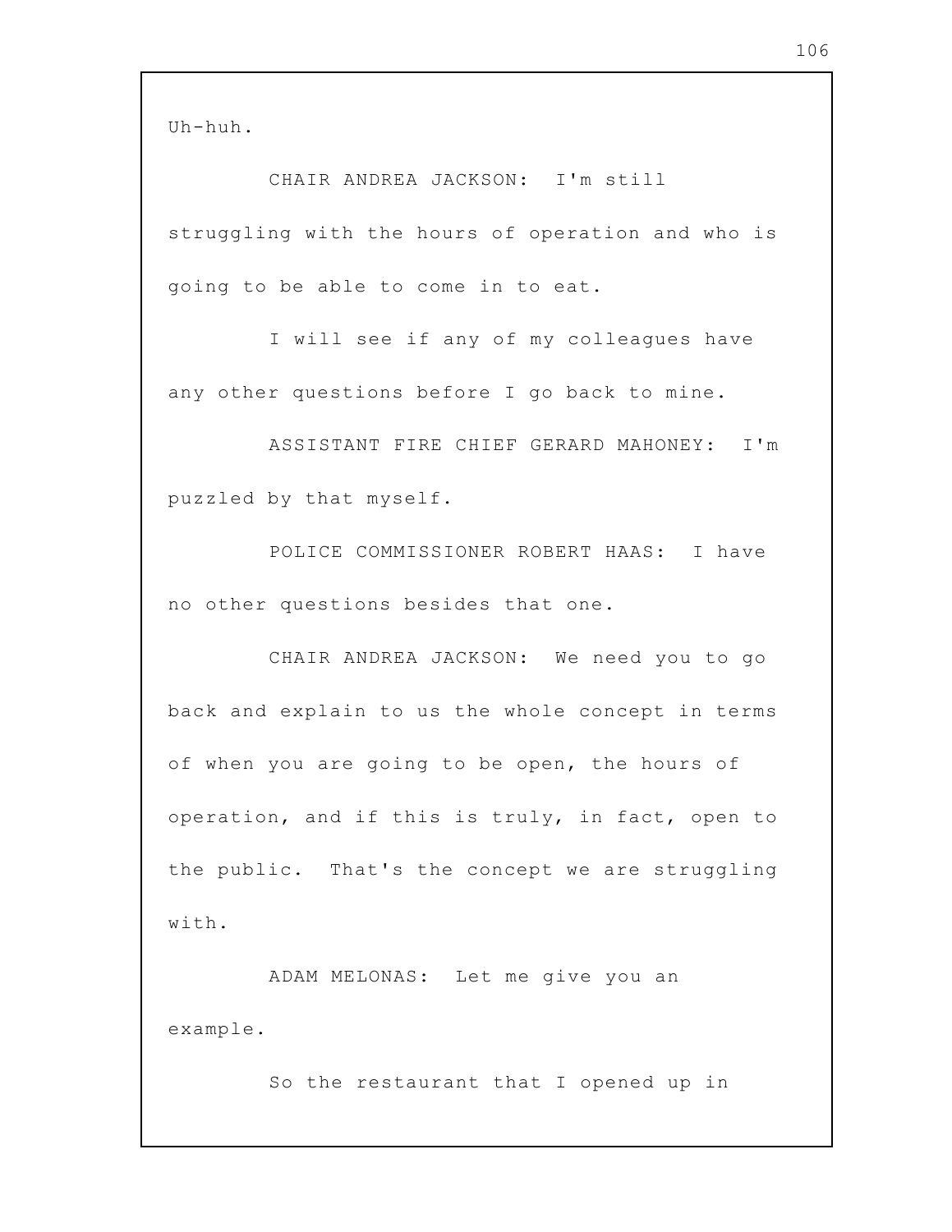Dubai, it took me nine months to create the menu, not through inefficiency but through the fact that the particular type of cooking that I do takes a very long time to develop what these particular techniques are because these techniques don't exist today.

So throughout this next period, I am -obviously I'm in there innovating, I've got food scientists and I've got chefs in there every single day creating these things, obviously, with myself.

And the idea is that once we believe that we have particular dishes that we feel that people will obviously, hopefully, love, then that will be the period during these next six months where the establishment -- where I will be looking to open the establishment utilizing social media to allow people to understand that we have a menu that's being put together until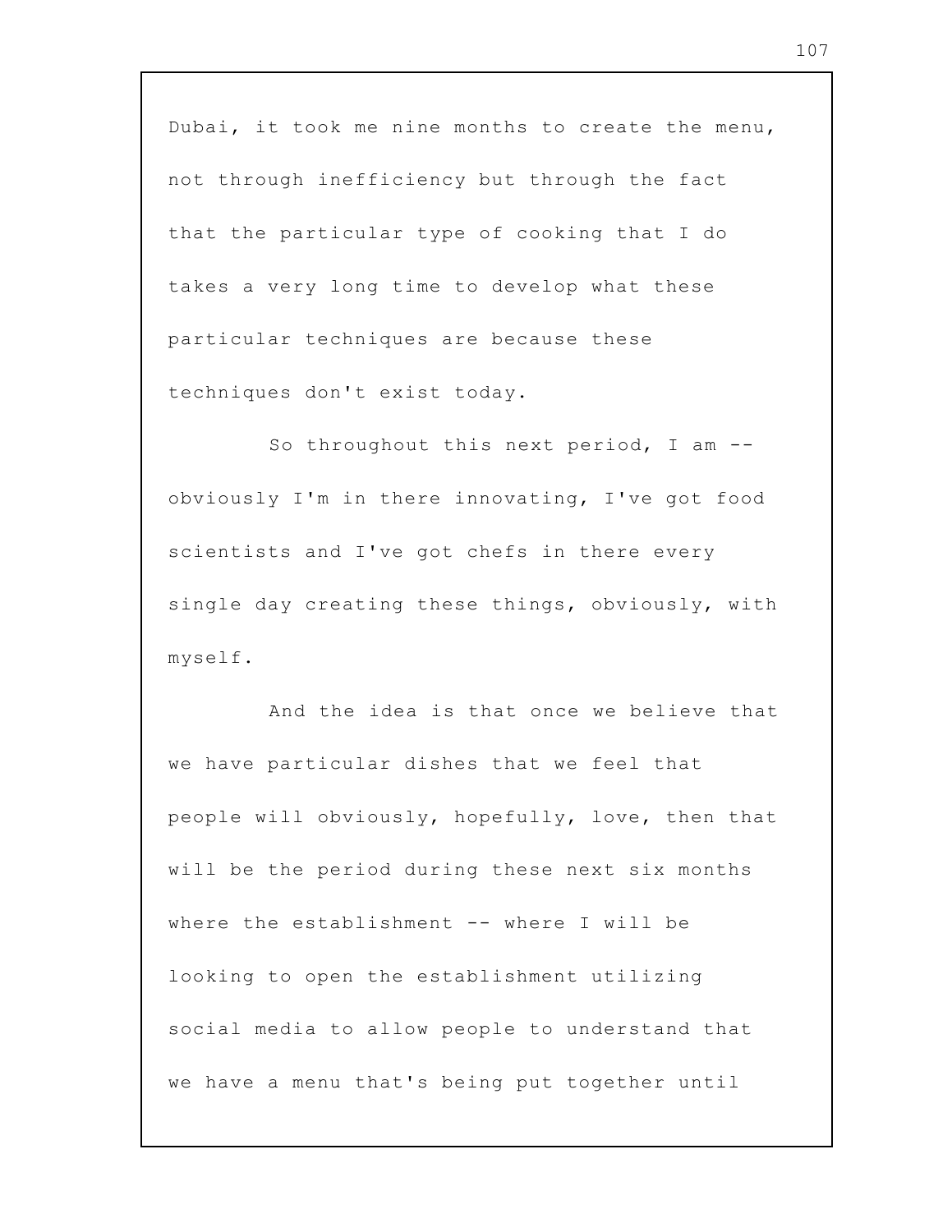that six-month mark.

If we aren't able to open the doors in the next six months, then (a) we can't test it, and it's also going to be on this kind of infrequent basis between now and then.

ASSISTANT FIRE CHIEF GERARD MAHONEY: It sounds like you are, for lack a better term, like a test kitchen type of thing or am I oversimplifying it?

ADAM MELONAS: No, no, I think it's probably a good analogy. I think to help you understand, every restaurant that I have had in the five countries I have had restaurants have always had a test kitchen associated with the main kitchen. This is kind've one and the same in the fact that we are not actually -- the doors are not officially open yet, although we finished construction two and a half, three months ago. So effectively it is a test kitchen, which is a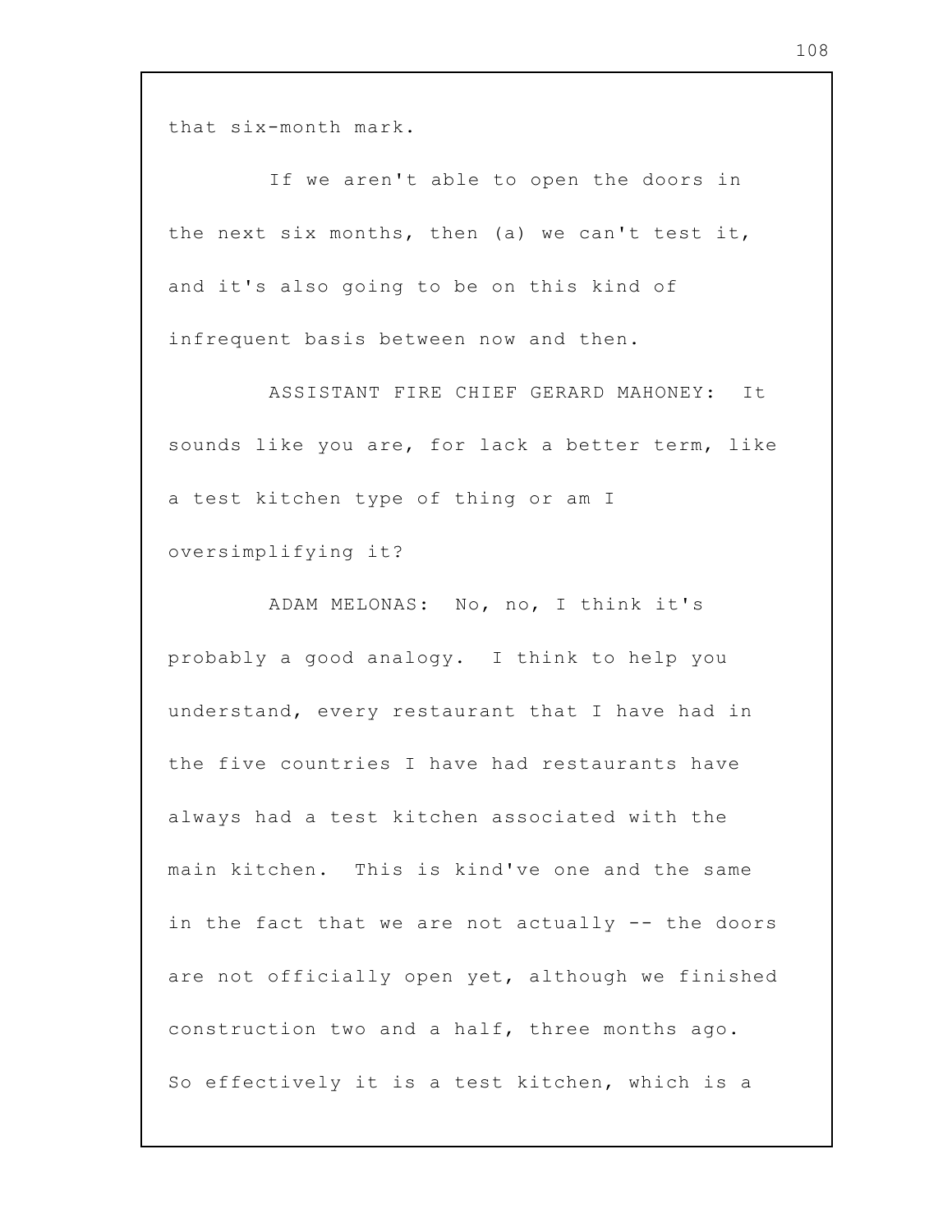kitchen, so it's kind've one and the same.

POLICE COMMISSIONER ROBERT HAAS: So you've developed some menus already, I understand, because of your past experience, why wouldn't you be able to run a kitchen as you just proposed with a test kitchen that you could on occasion test with your patrons different menu samplings because the problem you have is, if you are doing this infrequently, it sounds to me there could be periods of time when you will be closed to the public while you are doing this - developing these menus and then at times you will be open.

Well, the CV license doesn't allow for that. That's the problem. So you may have been able to do that in other countries, but our license doesn't allow for infrequent openings, so I'm wondering if there's an opportunity for you to take some of your menu that's already proven,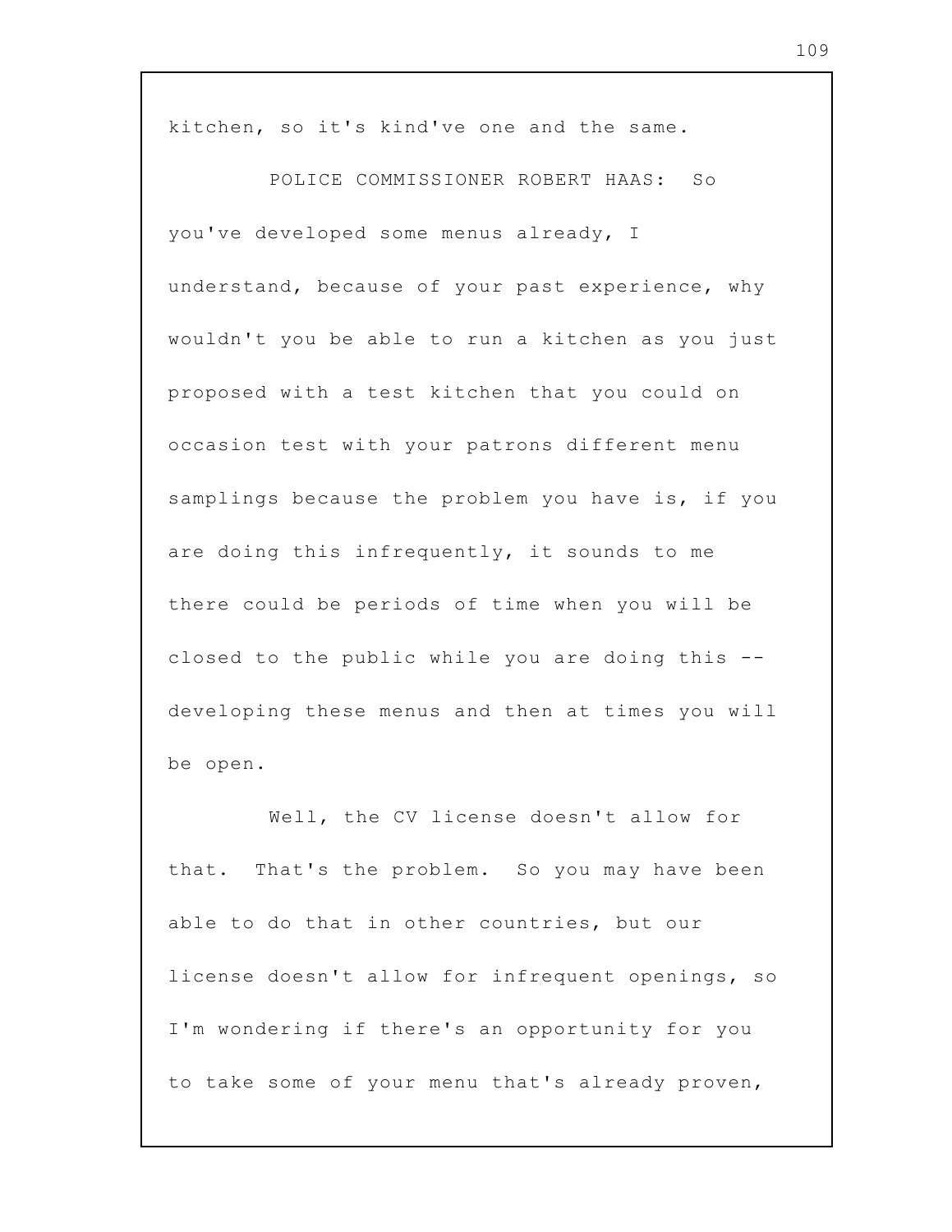use that as your base menu to bring patrons into the restaurant and at the same time do your test kitchen to develop these other --

ADAM MELONAS: The problem -- and I'll give you another very good example. The problem is distraction.

So there was a chef who I was working for a period of time, he was the No. 1 chef in the world, and he said that the day that the consumer coming to his restaurant would delay progression of food or hold him back from doing what he wanted to do because he was too distracted, he would rather close the restaurant than be distracted or have food not progress as fast.

So in this particular model, I also say that I will never serve something in a restaurant that I haven't created in that restaurant.

So, yes, I can bring back one of the thousands dishes that I have created in my past,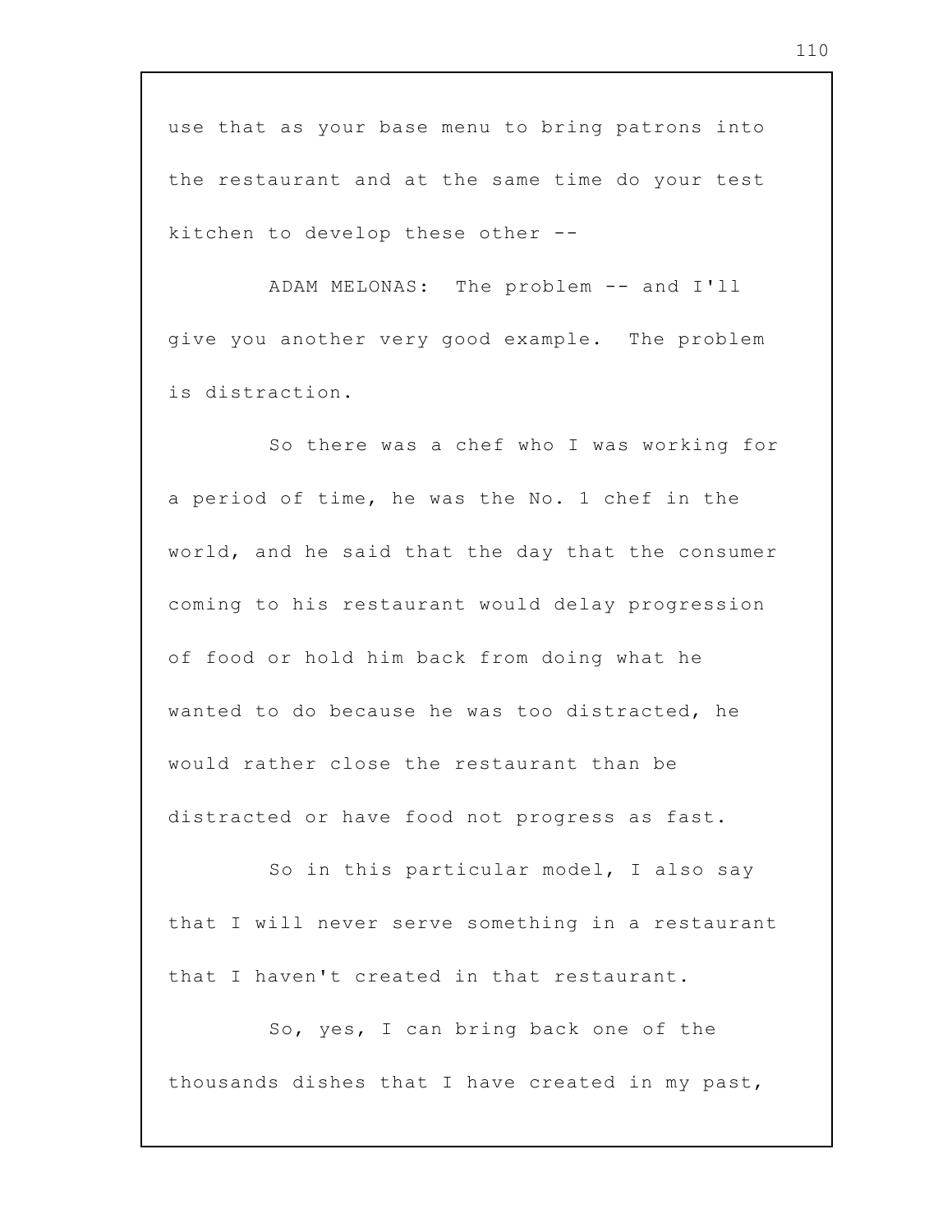but those are old.

So the objective is, is that everything that we do there has to be brand-new created there at that particular location.

So there is, obviously, there's an extended period of time, and as I mentioned before, there was a nine-month period before I could even open the doors in Dubai of the seven-star hotel.

POLICE COMMISSIONER ROBERT HAAS: But your concept doesn't fit with the constraints of the license, that's the problem.

I'm trying to figure out how you can try to accomplish that and still be able to work on your concepts, so, you know, unless I'm wrong, I don't know how you could -- we can approve a license where it will allow that flexibility.

ADAM MELONAS: Right. So then the options, what would they be?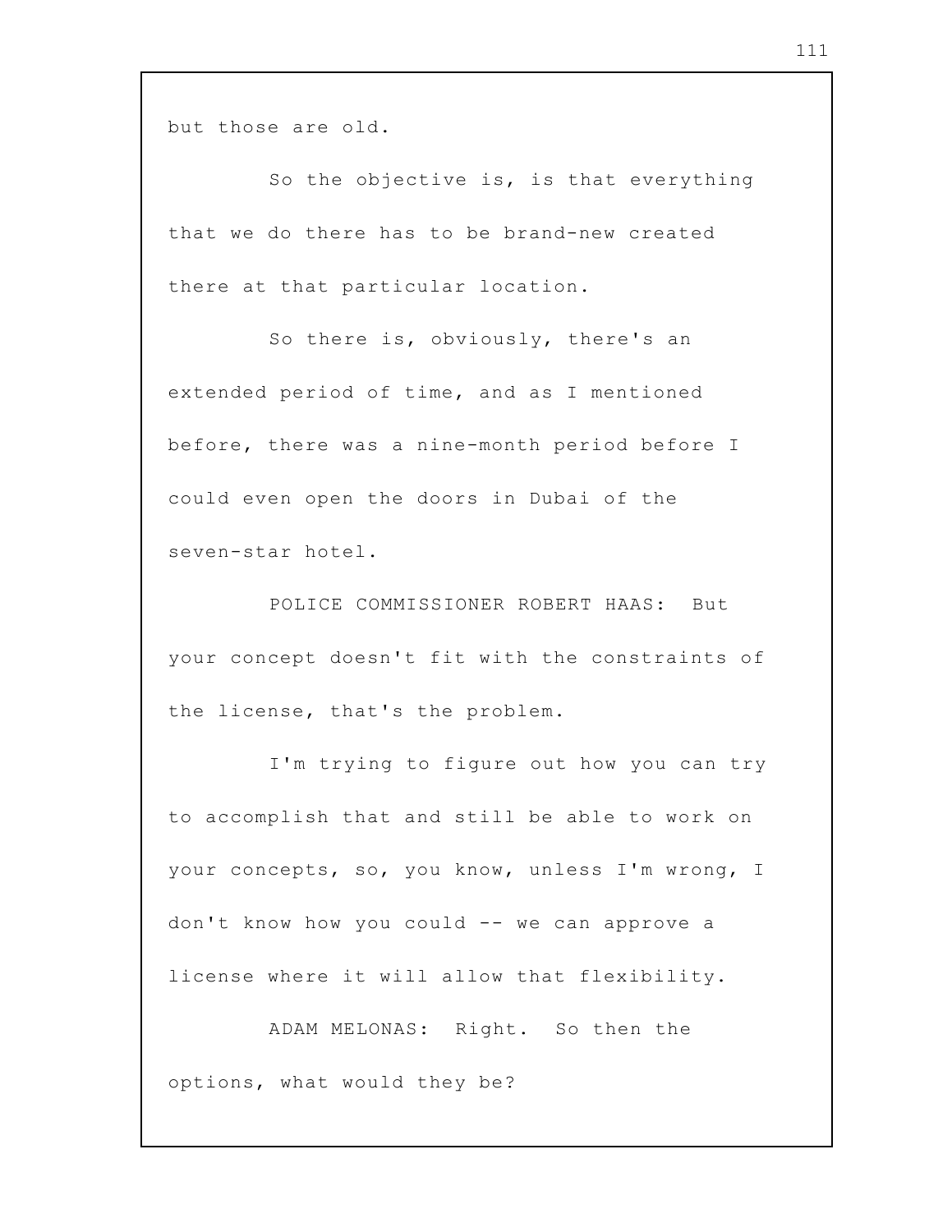POLICE COMMISSIONER ROBERT HAAS: One option would be, as you initially stated, having a regular kitchen with an associated test kitchen where you do have a base menu where you could be open for the hours that you are advertising.

You can change your hours for now and then come back and modify your hours later when you are ready to ramp up your menu. But whatever you advertise, you have to be open for your hours. And right now you might go to a modified set of hours with a base menu with a notion that maybe you will hire one chef, do your base menu while you and the other chefs are developing new menus in some associated kitchen, and every once in awhile, allow your patrons to sample. I mean, that's one way of doing it.

I just don't know how you are gonna be able to run solely a test kitchen and then when you are ready to open to the public.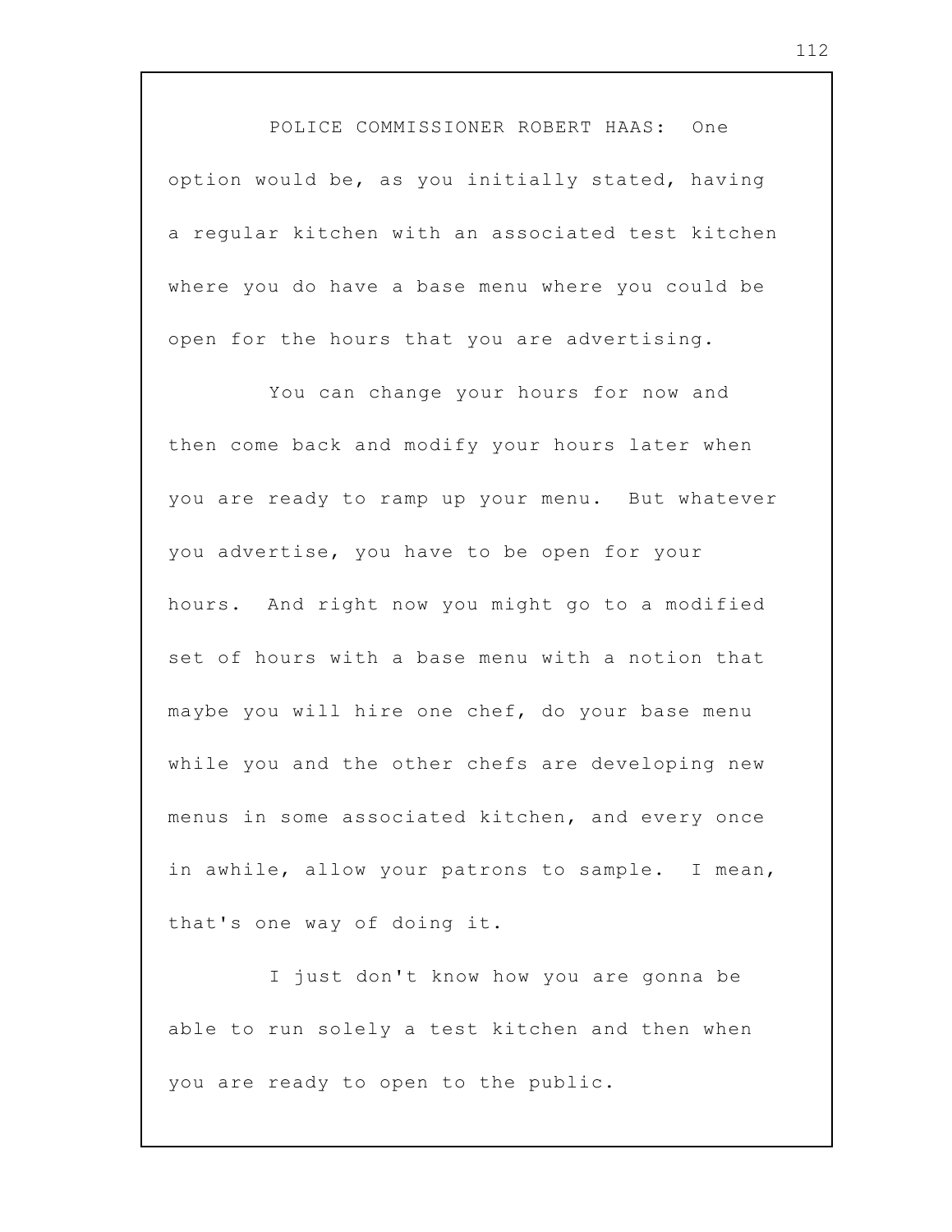ADAM MELONAS: Is there a limit to that? I mean, is it absurd to say that only one day per week? Is there a license for one day per week restaurant?

POLICE COMMISSIONER ROBERT HAAS: I think you can be open as many hours or days you want, right? You have to be open that time.

So if you decided you want to do three days a week for a specific period of time initially, and you wanted to do weekends, and then with the idea at some point in time, once you develop your menu, then you come back to the Commission and reapply for a new set of hours. You can do that.

But you have to be open for whatever hours you get a license for.

ADAM MELONAS: Okay, which I think is the challenging part. That's not something that I need to --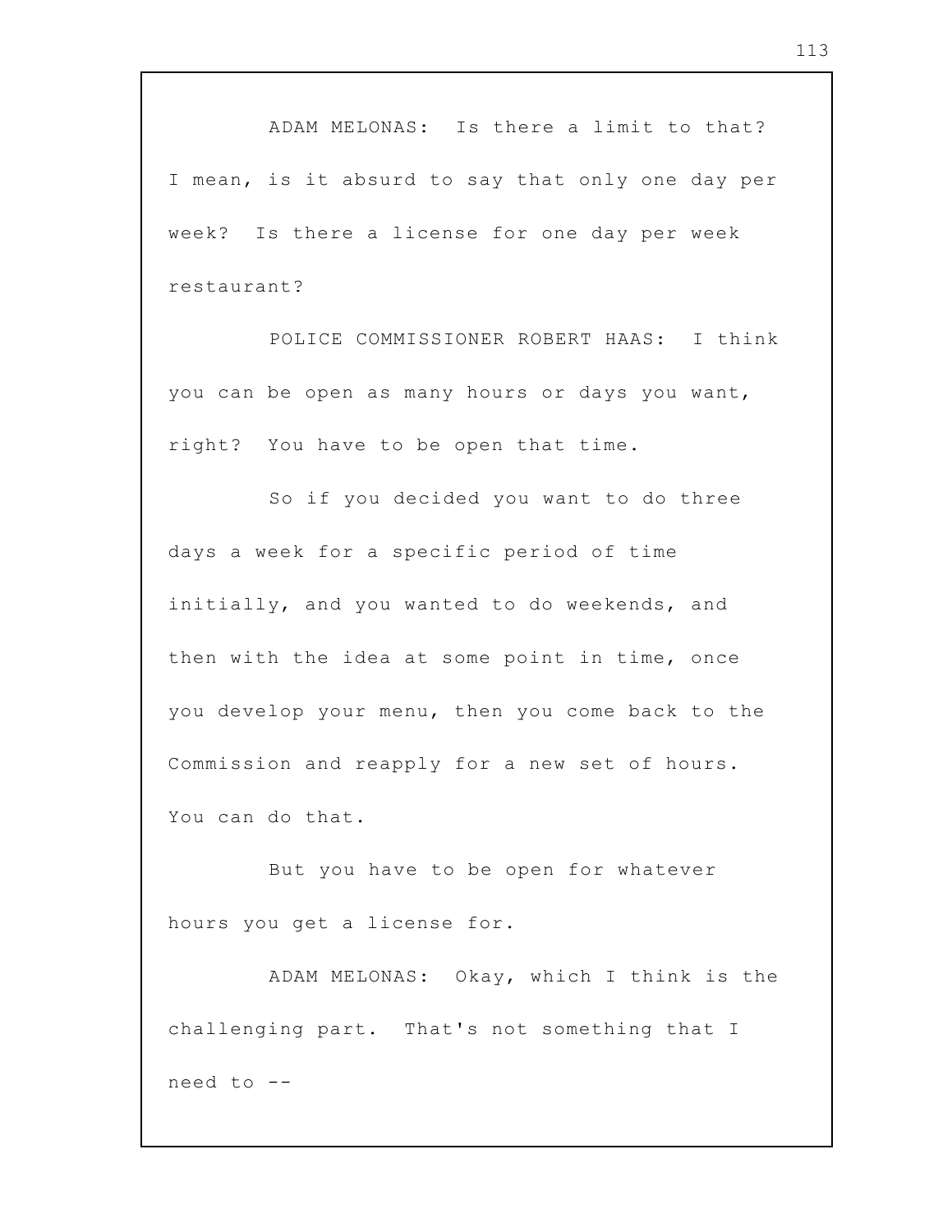POLICE COMMISSIONER ROBERT HAAS: I mean, you can work all week long and weekends do your samplings, right, and then spend the next week working on your menu again and then reopening.

I don't know if you can survive that way financially. That's something you have to figure out.

ADAM MELONAS: That part is fine. As I mentioned, a bigger part of the business is designing these things and scaling them across the world at the moment.

Okay, so is that something that we need to decide obviously right now?

POLICE COMMISSIONER ROBERT HAAS: You don't have to.

CHAIR ANDREA JACKSON: We can continue this matter.

I would just like to hear a little more about your background, if you don't mind, and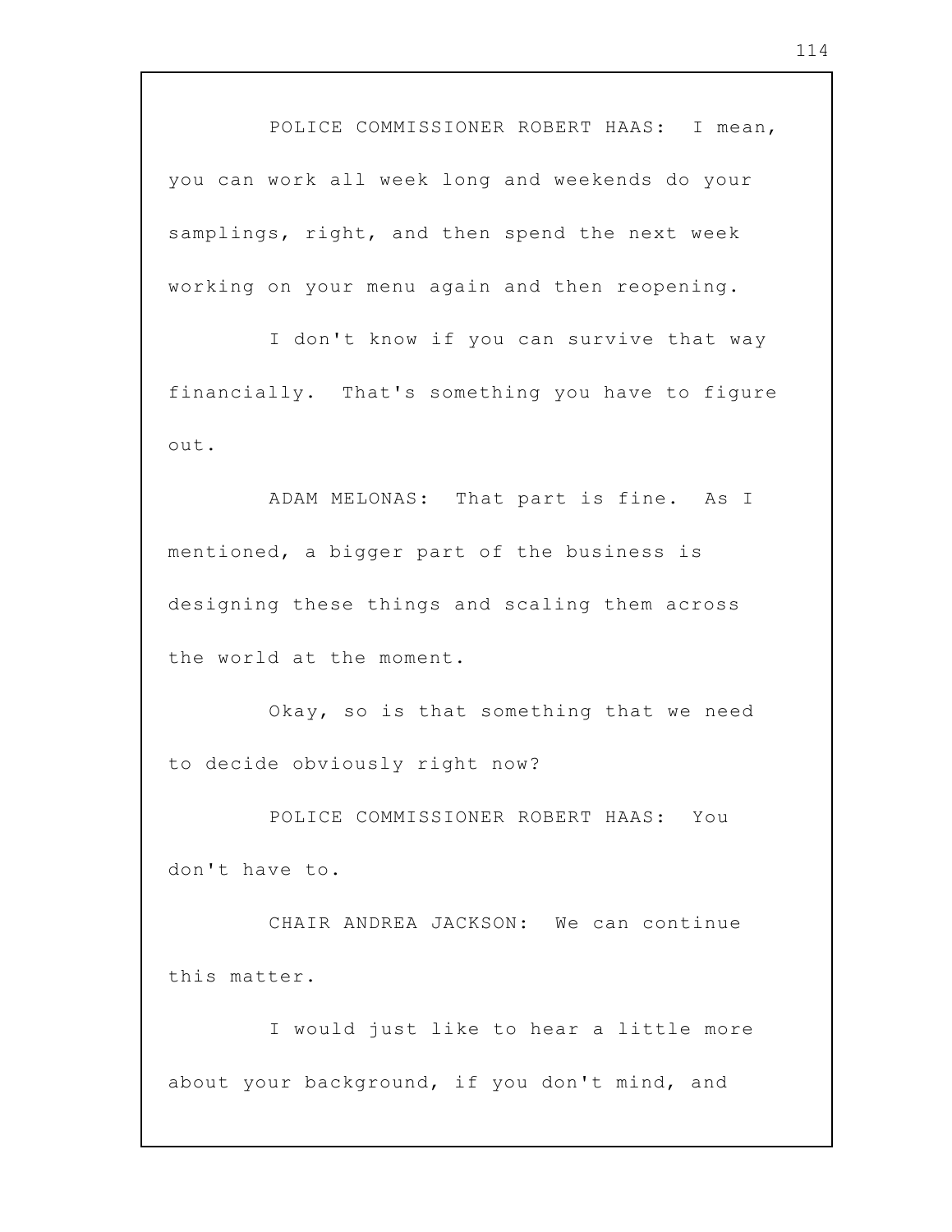then go back to hours.

So I would like to hear -- because I know when I looked through the file, there wasn't a lot of information.

Tell me a little about your background. That would be helpful.

ADAM MELONAS: So I'm a chef of 18 years. I started cooking when I was

14-years-and-nine-months old professionally.

Obviously, given my accent, I'm Australian, left school early, started my apprenticeship with a Hyatt Hotel, left Australia when I was 18 because I figured I had more questions than I could have find answers.

So I left, moved to London became executive chef of a fine dining restaurant in Notting Hill by 19-years-old.

Left London at 21, headed to Dubai, executive chef for a fine dining restaurant in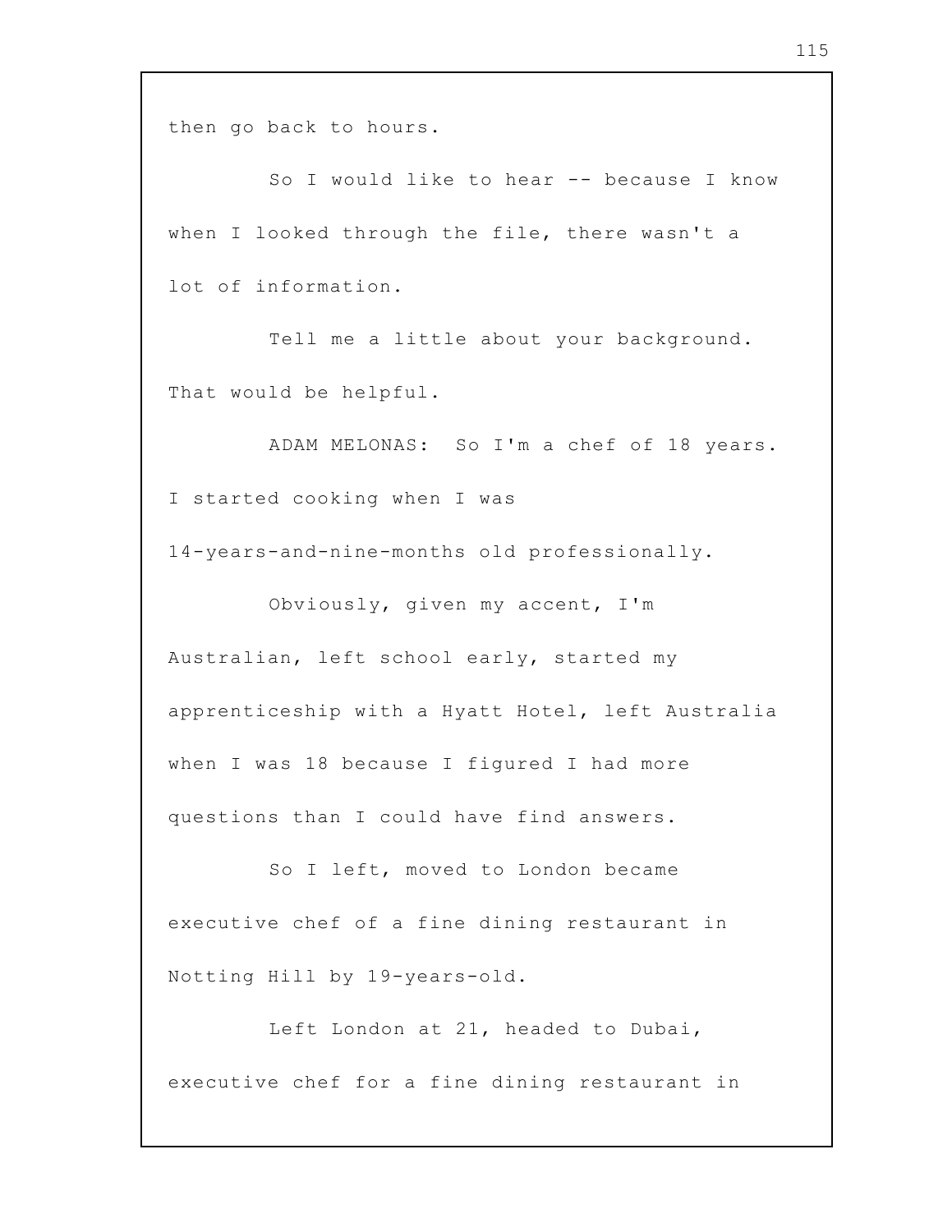the Shangri-La in Dubai, then took an internal transfer, the Shangri-La Group wanted to create the No. 1 restaurant in Asia, so I moved to Shanghai for a couple years, and then the back to Dubai to the seven-star hotel as executive chef of the fine dining restaurant.

Then took an opportunity with No. 1 chef in the world to take over an innovation lab in Spain, and took over the innovation lab in Spain and did that for four years.

And then I was approached by an American businessman to create to see if I was interested in creating a company here in the US to remove the bad stuff from candy, it is a consumer package goods company, so we started a company four years ago. Took 50 percent of the sugar out of candy, increased protein, increased fiber and made them all real, natural, ended up selling those products in 34,000 stores nationwide.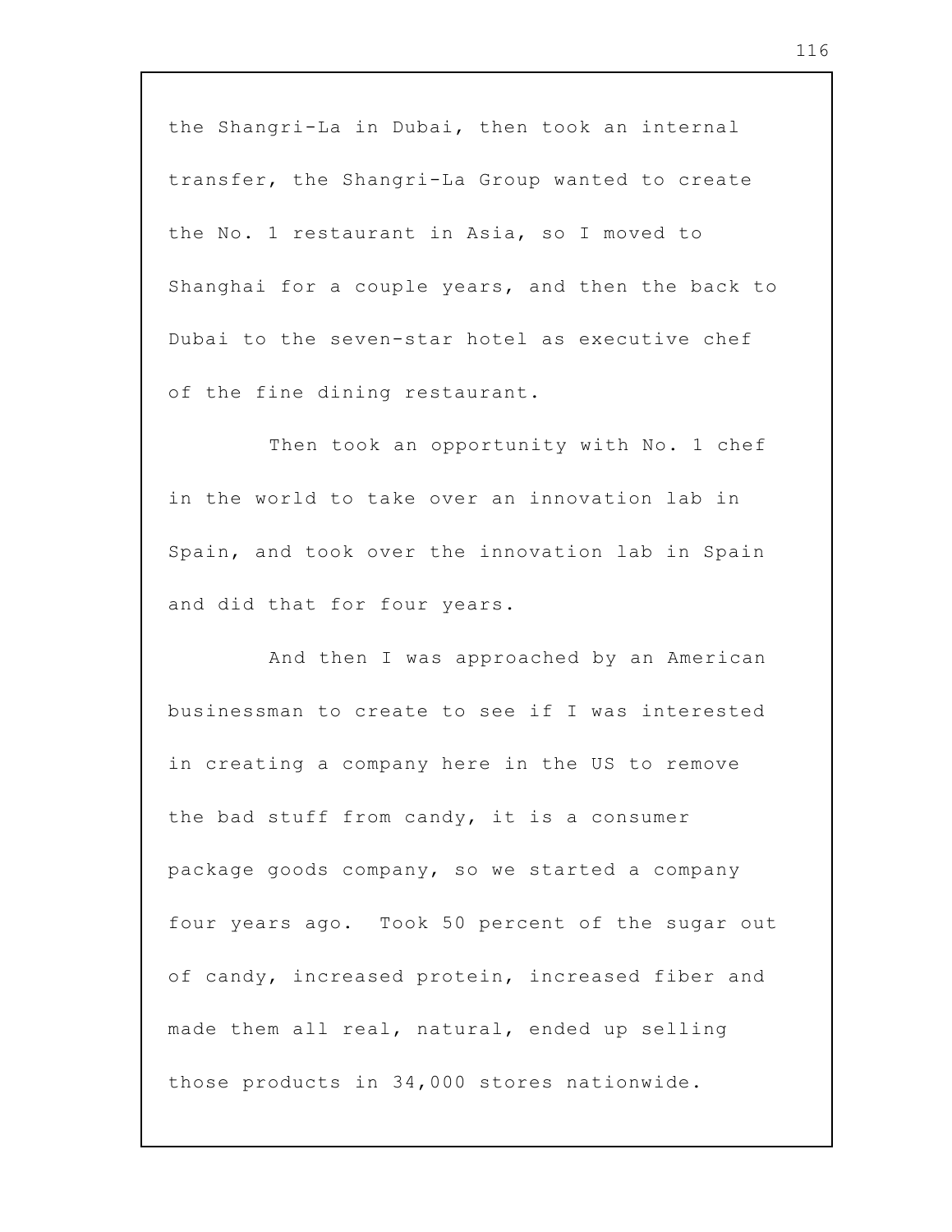Then back in October last year

incorporated this company with the mission and endeavor to (a) create brand-new dishes and (b) make them healthier and more sustainable for the planet. Now I'm sitting here today.

CHAIR ANDREA JACKSON: How did you find this location?

ADAM MELONAS: This particular location was strategically chosen because of its proximity to Harvard and MIT, also another couple of organizations I work with, like IDO and UV Studio down the road.

Proximity is, obviously, very important with convenience, so I was hoping to get a high level of cross-pollination between these particular intelligent establishments and my own business because the companies I've had before would always involve intellects from many varied fields to obviously have an impact with the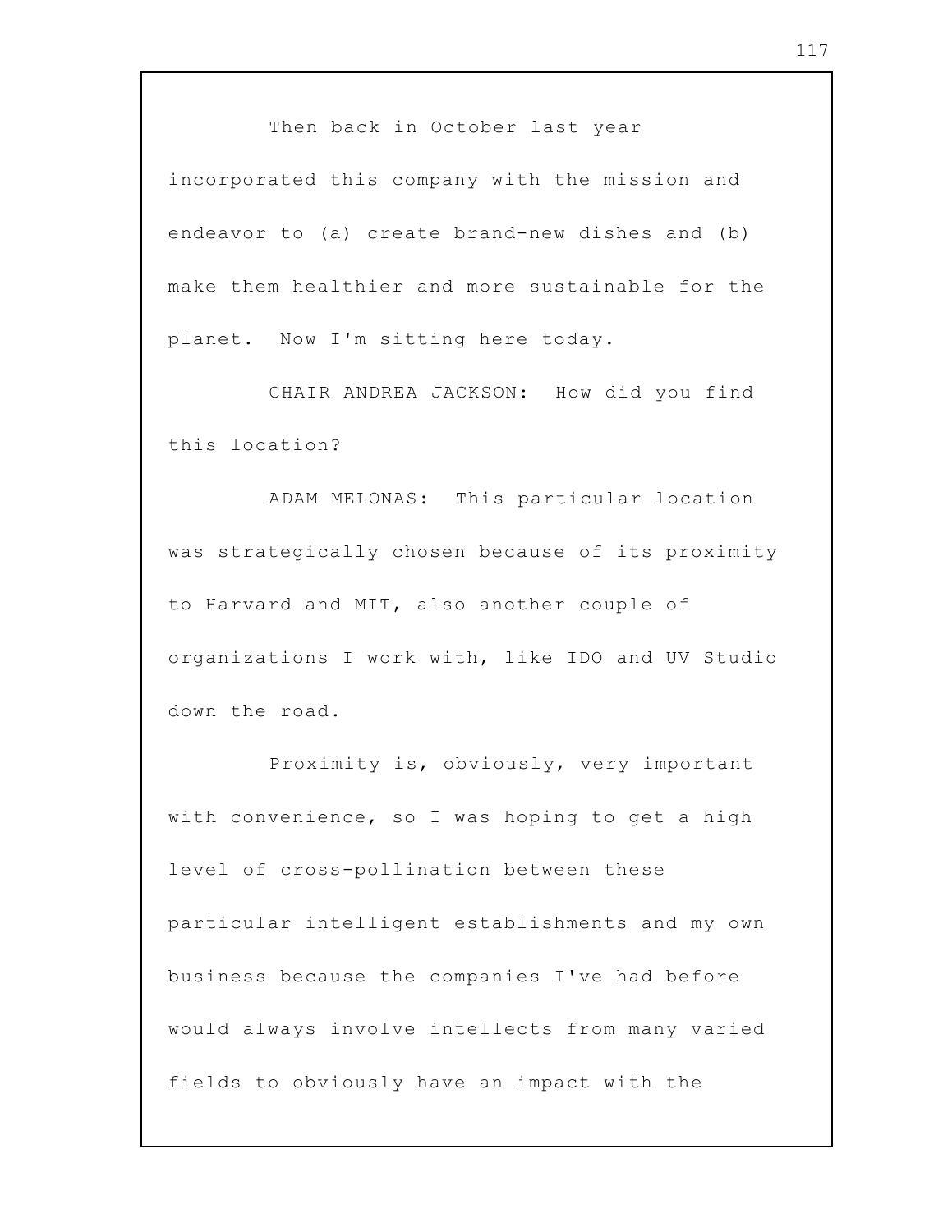food.

CHAIR ANDREA JACKSON: So based on everything that I have heard this evening -- and before I do that, are there any members of the public that wish to be heard in this matter.

Sir, if you could come forward.

Feel free to have a seat.

JAMES LIN: My name is James Lin, L-I-N last name.

I own a property right next to the restaurant, 275 Western Avenue. Today I come here to -- what's the parking situation. All the neighbors, if that open to the public, the parking would be big trouble. According go to the -- Western Avenue, only probably four or five meter parking. Other than that all the permit parking, so by the time you open to the public, all the neighbors probably have no parking space. And plus they gonna have 60 seat or something.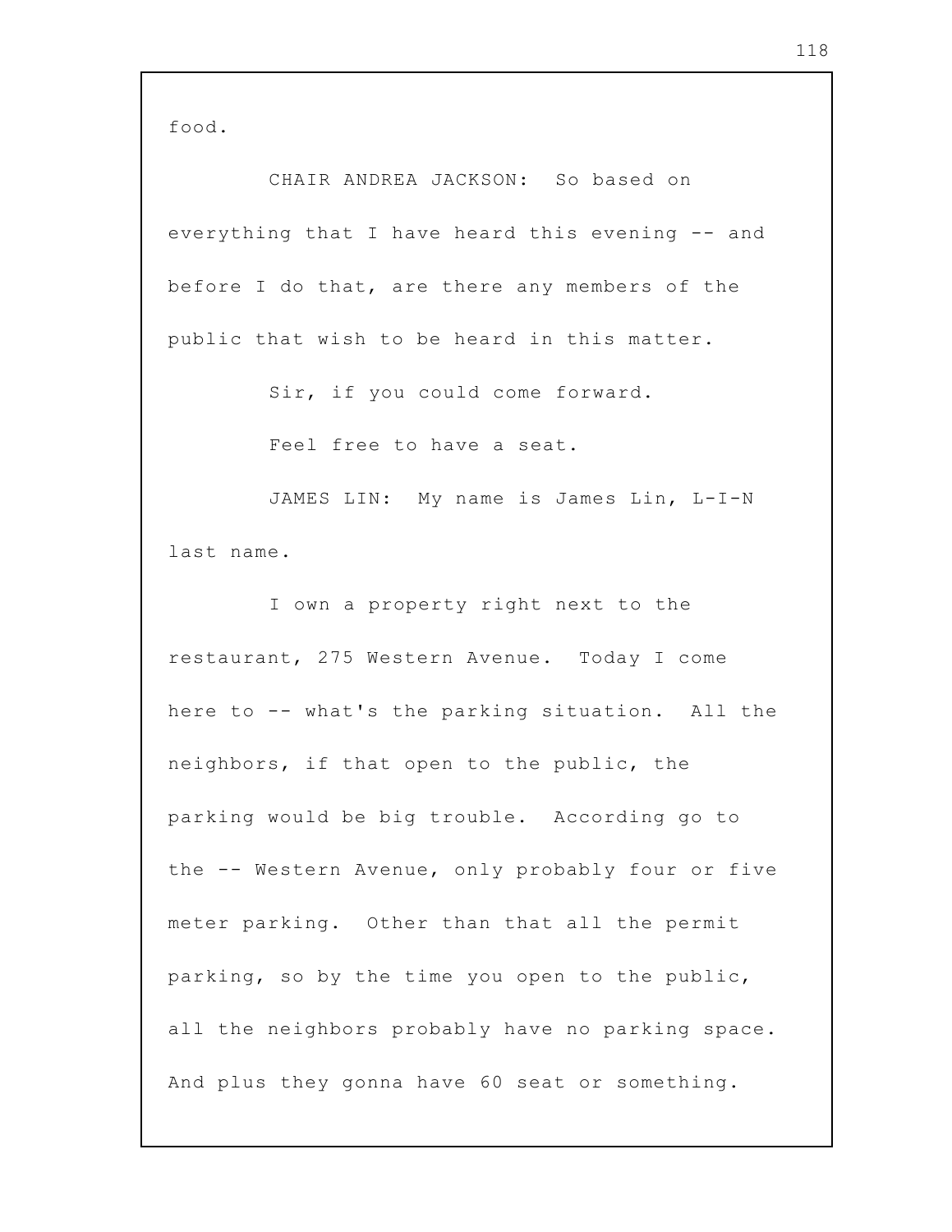So ten car or 11 car, hard to find parking space. Even right now, it's 8:00, myself, if I driving up there, I could not find any parking spots in that area.

CHAIR ANDREA JACKSON: Do you live next door to --

JAMES LIN: I don't live there. Sometimes I got to go there.

CHAIR ANDREA JACKSON: So your concern is about the parking?

JAMES LIN: Parking in the neighborhood. Otherwise the whole -- Western Avenue got to change from the permit parking to the meter parking, that would be one of the issues. And the second, I talking to a couple of my neighbor, too bad they did not show up. Last couple weeks ago they were here, but instead they did not show up. The restaurant there, we thought that only open for a party or a catering, not a daily open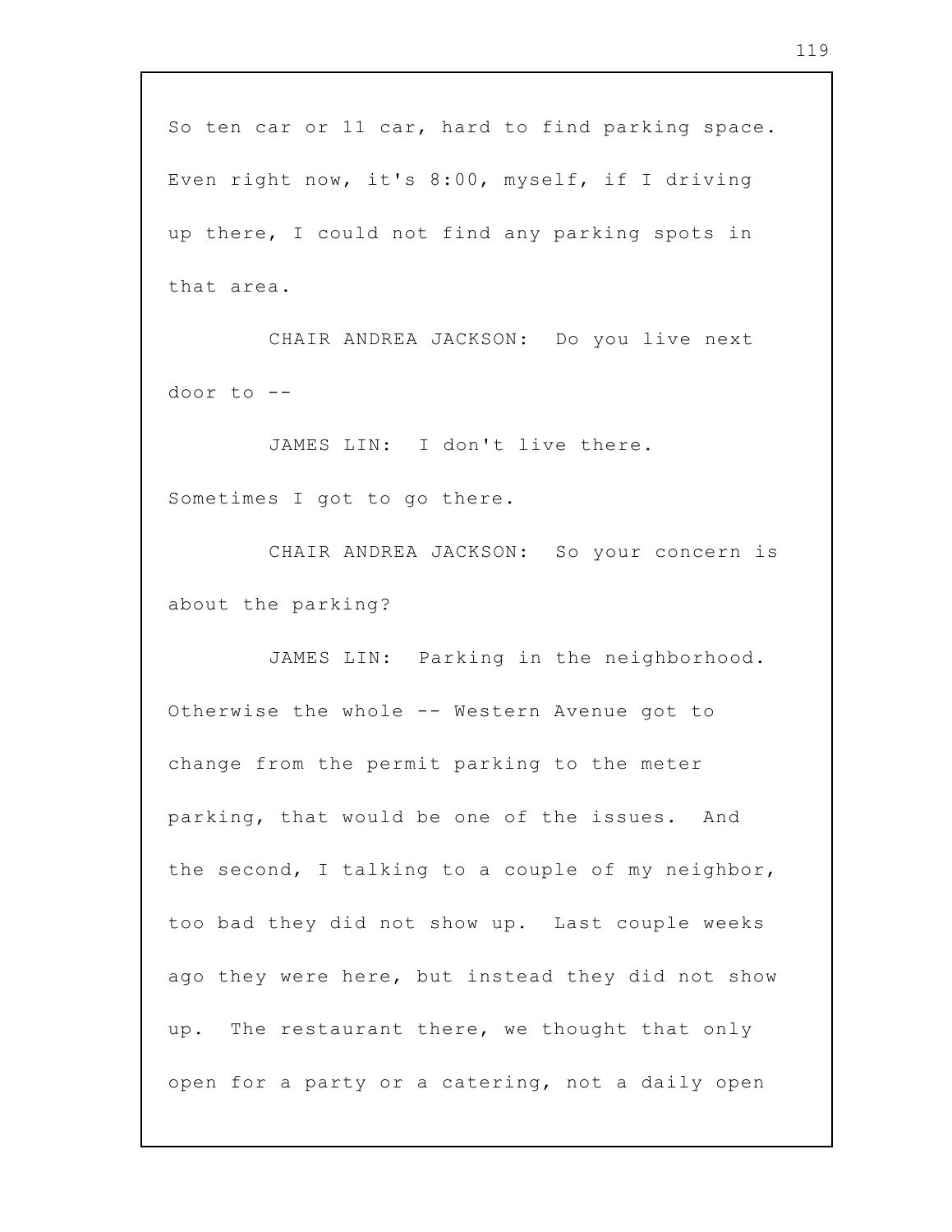restaurant, like if they have a party, somebody hire the parking, and party place, so they have a party gathering. I find out it's become the restaurant. So that's something different. We need to know more detail about that.

CHAIR ANDREA JACKSON: You thought initially it was going to be catering for parties and not a sit-down restaurant that was open seven days a week?

JAMES LIN: That's correct.

ASSISTANT FIRE CHIEF GERARD MAHONEY: What was in the space prior?

ADAM MELONAS: It was actually sitting vacant for the last three years.

EXECUTIVE DIRECTOR ELIZABETH LINT: Ebony Club.

CHAIR ANDREA JACKSON: The Ebony Club and next door was the -- I don't know if you know what was. I think it was the Ebony Club and then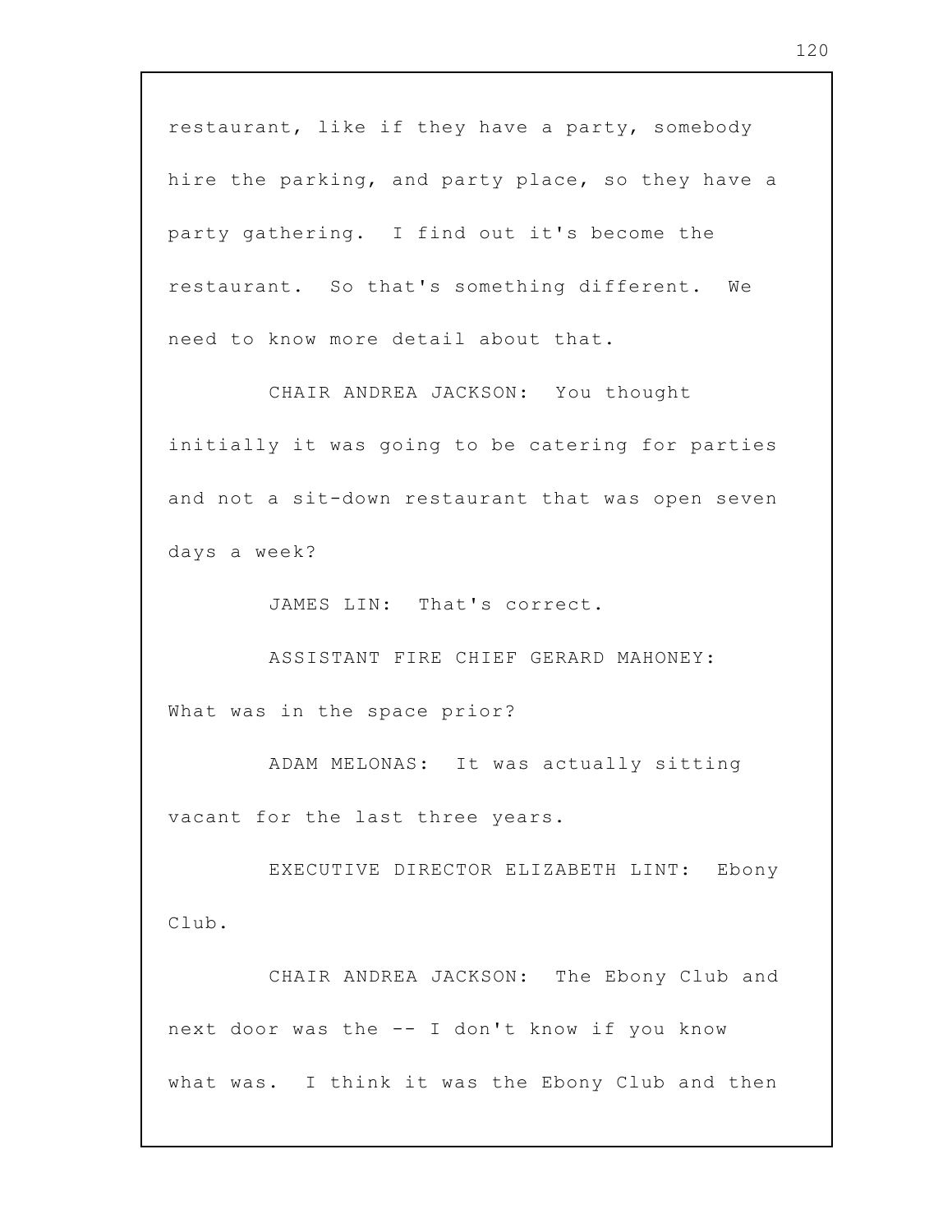also the laundromat.

EXECUTIVE DIRECTOR ELIZABETH LINT: And they did that whole rebuild.

ADAM MELONAS: It's been vacant for three years.

EXECUTIVE DIRECTOR ELIZABETH LINT: And there was an application before the board I think two years ago for -- and that never happened.

JAMES LIN: Always a neighbor bar over there, so not many people there, so a quiet, nice neighbor. If open up to the public as a restaurant, I just worry about it will be very crowded there and the parking. Thank you very much. That's what I can say.

CHAIR ANDREA JACKSON: Thank you very much.

ASSISTANT FIRE CHIEF GERARD MAHONEY: Thank you.

CHAIR ANDREA JACKSON: Anyone else who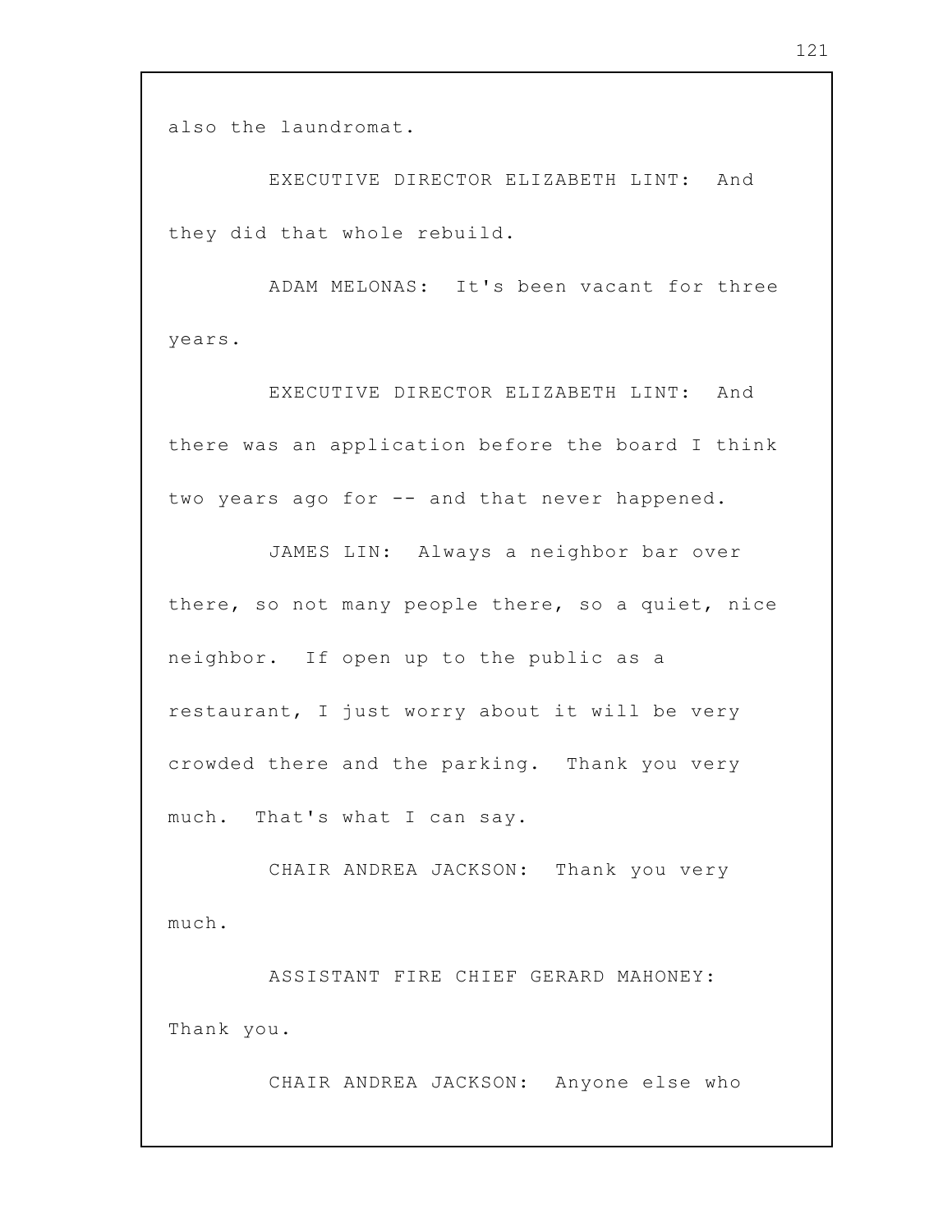wishes to be heard in this matter?

MARC LEVY: I'm Marc Levy, M-A-R-C L-E-V-Y. I hadn't heard about this before tonight but just looking at your past, it just sounds like it will be an exciting opportunity for Cambridge, just part of the innovation that makes Cambridge really special but off on a direction that I don't think Cambridge is especially known for. Lots of great restaurants but actually innovation in food is sort've an exciting way to go, so I hope that the parking gets worked out.

CHAIR ANDREA JACKSON: Thank you.

So based on what I heard this evening, I think I would like to make a motion that we continue this matter just so I can kind of look at the regs, do some research and checking around to see how we can make this work for your type of business. So I don't want to give a date that we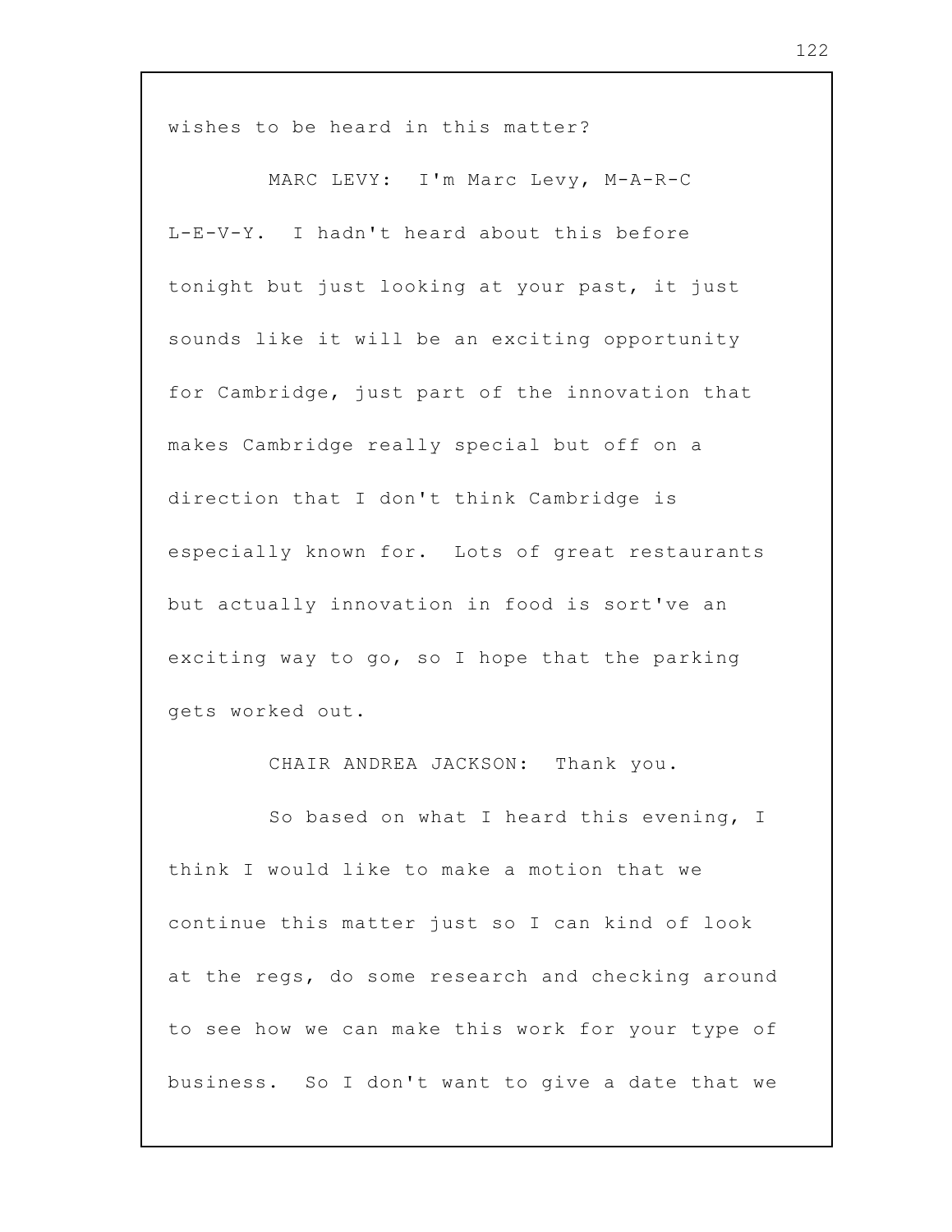continue it by. We would let you know. I make a motion that we continue this matter.

ASSISTANT FIRE CHIEF GERARD MAHONEY: Second.

CHAIR ANDREA JACKSON: All those in favor signify by saying aye.

POLICE COMMISSIONER ROBERT HAAS: Aye.

ASSISTANT FIRE CHIEF GERARD MAHONEY:

Aye.

CHAIR ANDREA JACKSON: We are going to continue and we'll let you know when it is back on.

ADAM MELONAS: Thank you. Appreciate that.

- - -

APPLICATION: CRYSTAL LUNCH, INC. D/B/A CAN TAB LOUNGE AND THIRD RAIL

EXECUTIVE DIRECTOR ELIZABETH LINT:

Application: Crystal Lunch, Inc., d/b/a Can Tab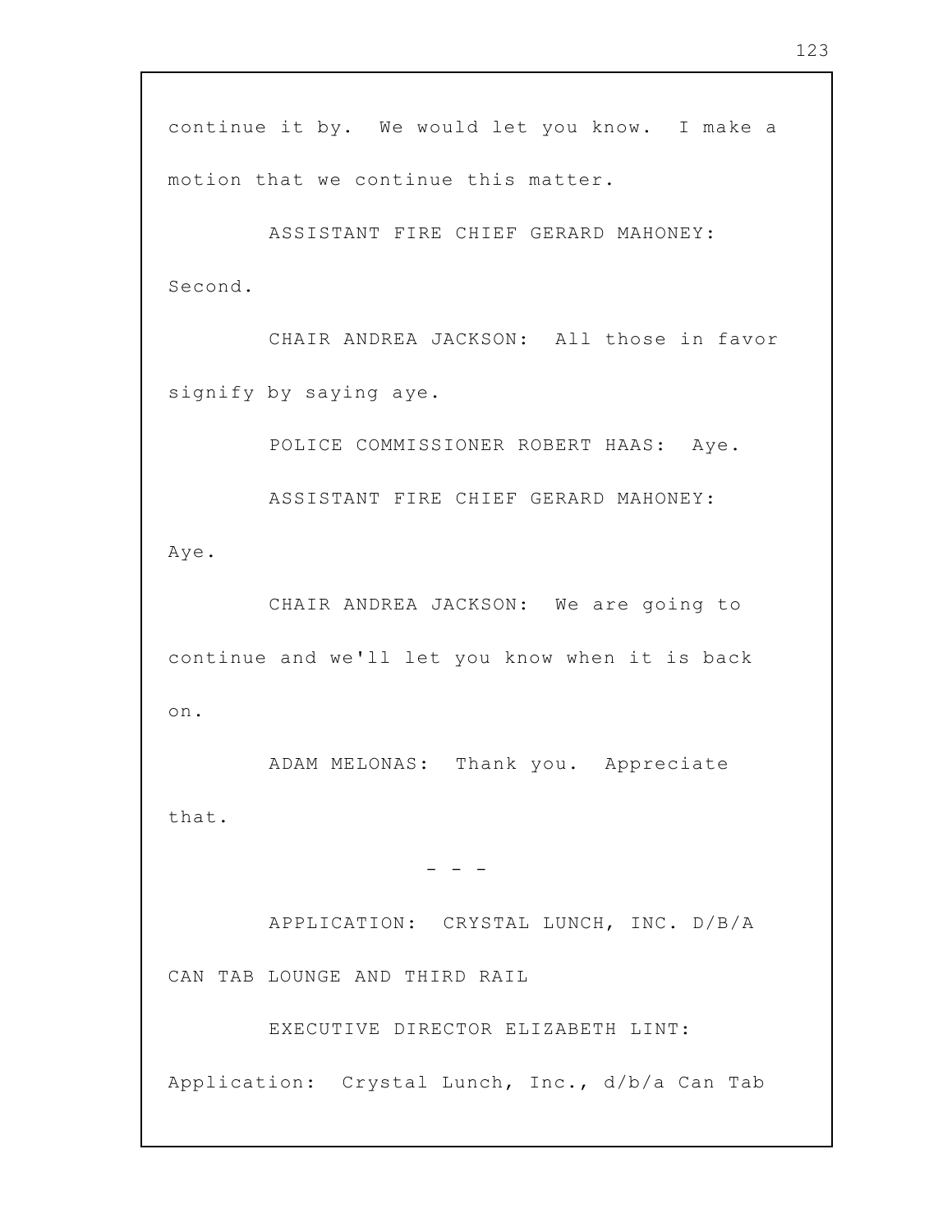Lunge, Third Rail, Stephen Ramsey, manager, holder of an all alcoholic beverages restaurant license at 738 Massachusetts Avenue has applied for a change of officers/directors and transfer of stock.

CHAIR ANDREA JACKSON: Is there anyone here for this application?

Seeing none, let's go to the next item.

- - -

APPLICATION - A.W. CHEN, INC. D/B/A PATTY CHEN'S DUMPLING ROOM

EXECUTIVE DIRECTOR ELIZABETH LINT:

Application: A.W. Chen, Inc., d/b/a Patty Chen's Dumpling Room, Marc Shulman, manager, has applied for a common victualer license to exercised at 970 Main Street. Said license, if granted, would allow food and nonalcoholic beverages to be sold, served and consumed on said premises with a seating capacity of 30.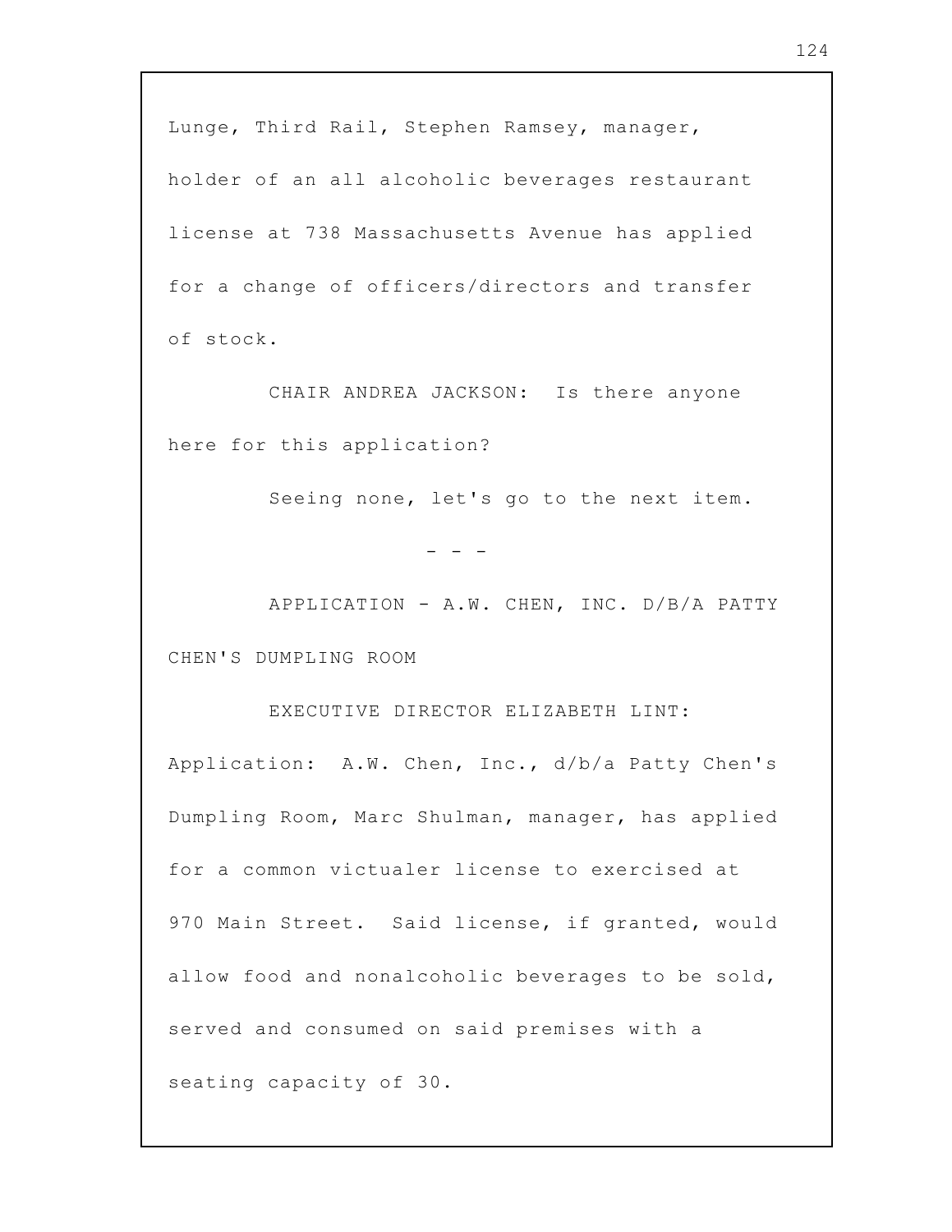The proposed hours of operation are 11:30 a.m. to 12 a.m. seven days per week.

ATTY ERICA TENNYSON: Good evening, Madam Chair and Commissioners. My name Erica Tennyson, E-R-I-C-A. T, as in Tom, E-N-N-Y-S-O-N. With me is Marc Shulman, M-A-R-C S-H-U-L-M-A-N, who is the owner and manager of the restaurant. We are here about Patty Chen's Dumpling Room, which opened last year. Certainly in operation.

We are not asking for any changes to the outward facing restaurant. What we are talking about is -- it opened last year under the Pao Tse Sim name.

MARC SHULMAN: P-A-O T-S-E S-I-M.

ATTY. ERICA TENNYSON: Three words Pao Tse Sim Incorporated. That is the corporation that owned and operated Pupu Hot Pot, P-U-P-U. And that was owned by Patty's parents and Patty Chen, that's the entity that opened this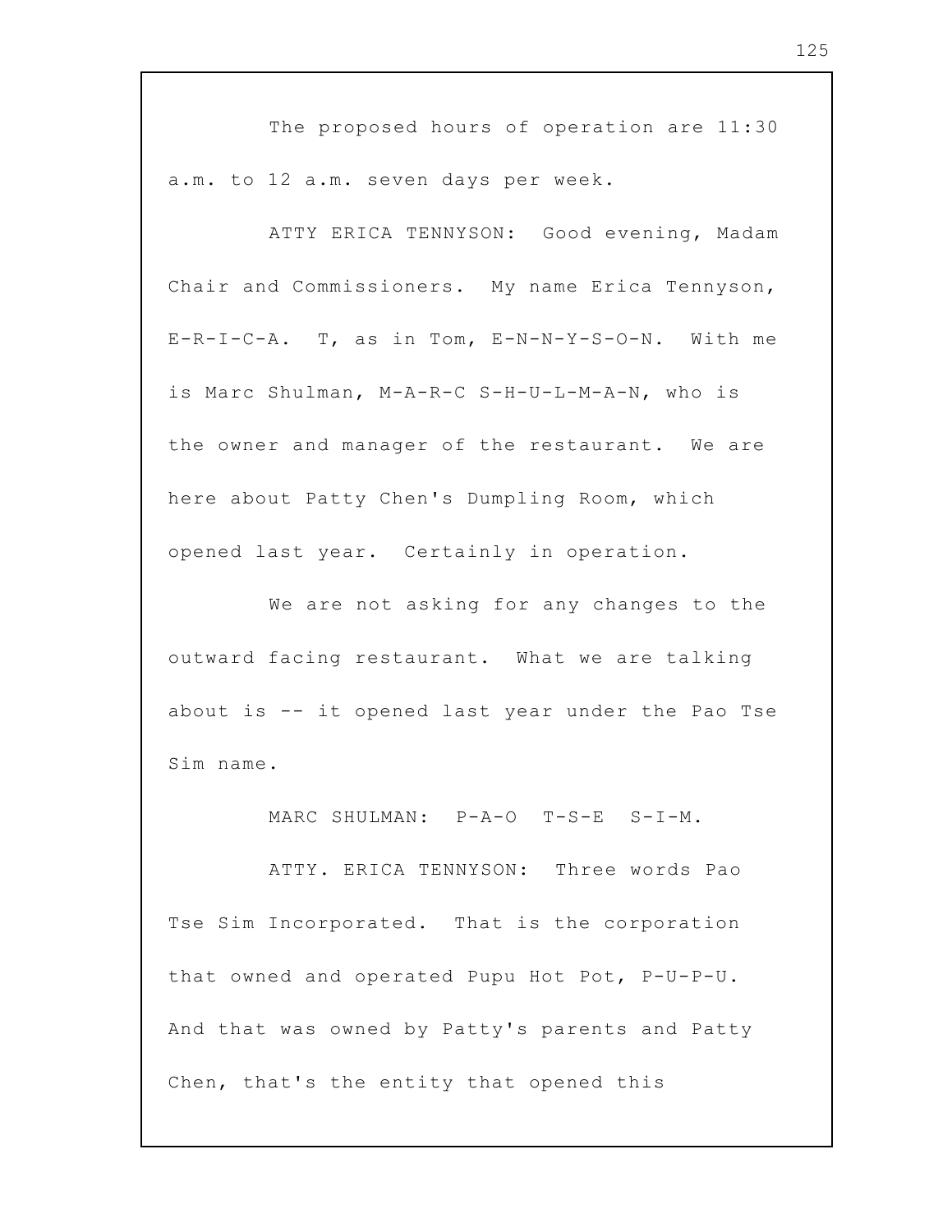restaurant and basically when Patty Chen took over the Pupu Hot Pot space. Marc has been involved as the manager and effectively owner. Marc and Patty are married. But we are just trying to formalize the transition to the A.W. Chen ownership, which is a corporation owned by Marc and then Patty as his wife.

We already have the lease in A.W. Chen's names, the worker's comp is in the A.W. Chen name, and I think all the bank accounts are in the A.W. Chen name and the common vic license is the last step to formalize the transaction.

But as I said, it is really just a corporate formality and not -- it won't change the operation of the restaurant in any way.

The hours are the same and the seating is the same and the people involved are the same.

CHAIR ANDREA JACKSON: Why the change?

MARC SHULMAN: Well, Mr. Chen he was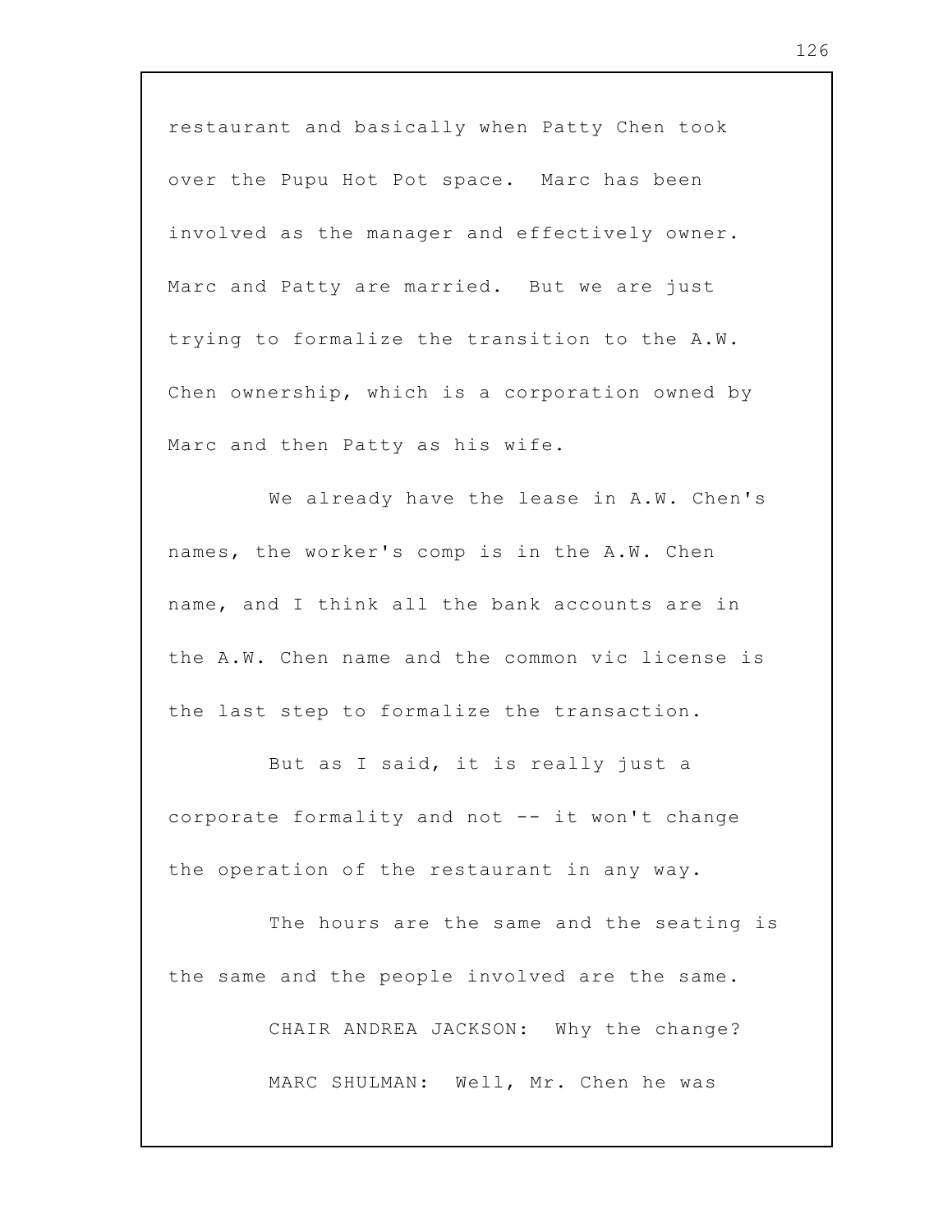diagnosed with early on-stage Alzheimer's. Stephen decided he wanted to move his family to Houston and Richard doesn't want to be involved in the restaurant business, so Patty was left holding the cards and me, being her husband, I wanted to pick up the pieces and fix whatever was broken.

So we came up with a better concept that would streamline it. The landlord was very excited to revitalize the space that was just losing a lot of its luster after 20 years.

ATTY ERICA TENNYSON: The restaurant changed from Pupu Hot Pot to Patty Chen's Dumpling Room and now we are just basically finalizing that change on a corporate level.

Because those people are no long per involved in the restaurant they shouldn't -- that shouldn't be the entity that's holding it and effectively they are not.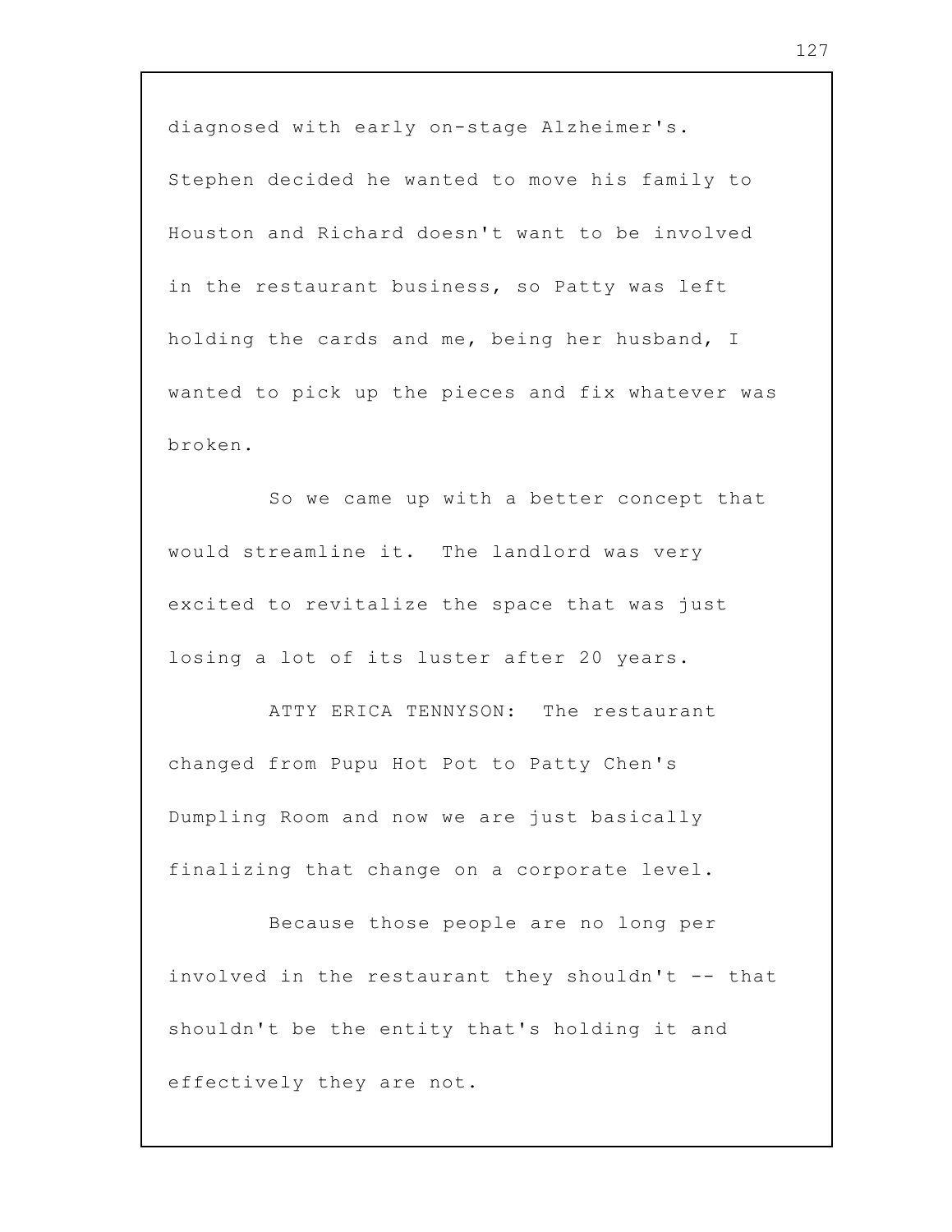CHAIR ANDREA JACKSON: And nothing else has changed? Hours of operation, seating capacity, everything is still the same?

ATTY ERICA TENNYSON: The menu, everything is the same.

CHAIR ANDREA JACKSON: Any questions? POLICE COMMISSIONER ROBERT HAAS: No. CHAIR ANDREA JACKSON: Any questions? ASSISTANT FIRE CHIEF GERARD MAHONEY: No. CHAIR ANDREA JACKSON: Are there any members of the public that wish to be heard in this matter?

Seeing none I make a motion that we accept the application for CV in the name of A.W. Chen, Inc., doing business as Patty Chen's Dumping Room.

ASSISTANT FIRE CHIEF GERARD MAHONEY: Second.

CHAIR ANDREA JACKSON: All those in favor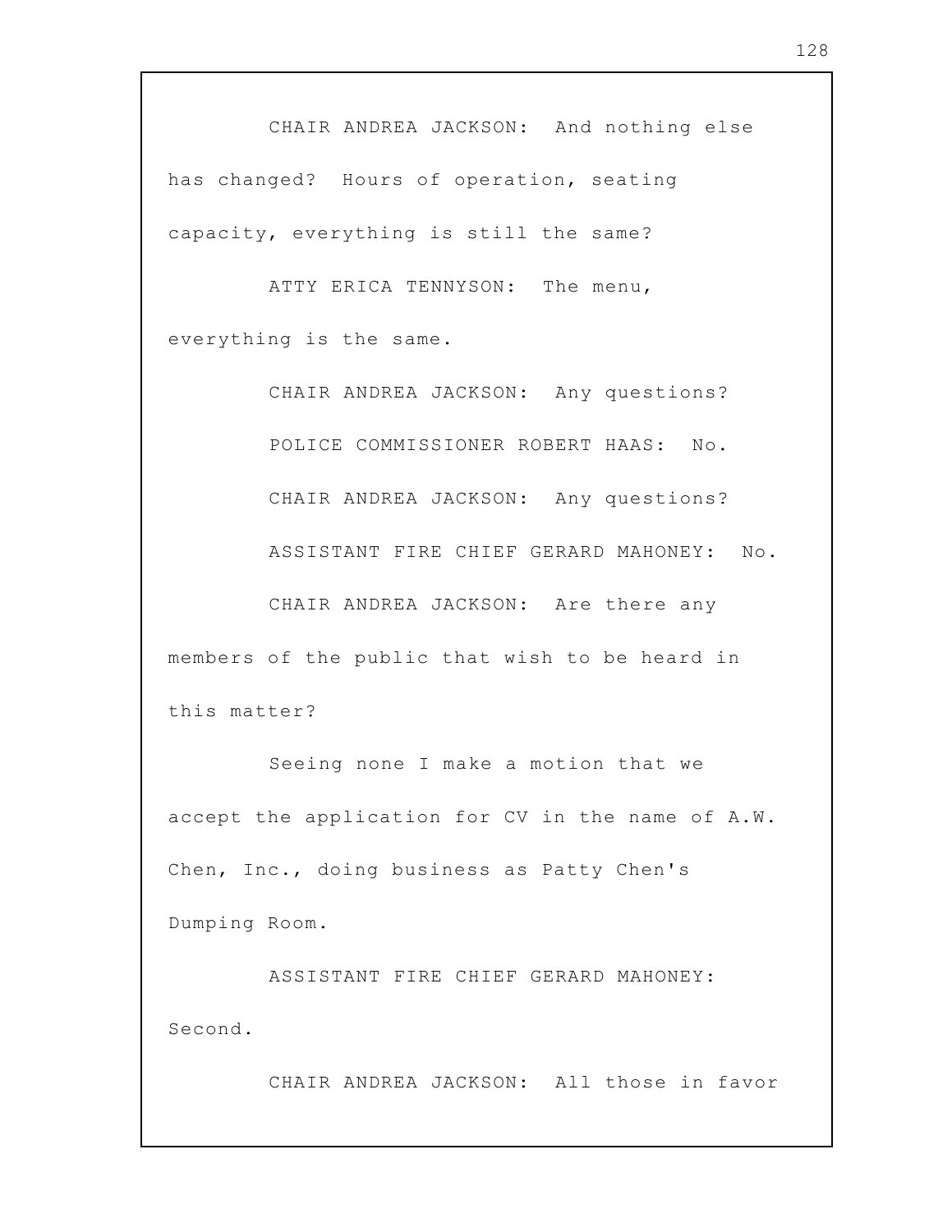```
signify by saying aye.
```
ASSISTANT FIRE CHIEF GERARD MAHONEY: Aye.

CHAIR ANDREA JACKSON: Aye.

POLICE COMMISSIONER ROBERT HAAS: Aye.

CHAIR ANDREA JACKSON: You are all set.

Excuse me, gentlemen, are you here for a particular matter?

GEORGE DELANEY: I think we came late. We wanted to see the 660 Cambridge Street proposal.

CHAIR ANDREA JACKSON: It's already been heard.

GEORGE DELANEY: Yeah, that's what we thought, okay.

Did it get approved?

CHAIR ANDREA JACKSON: It did with modifications in terms of what was advertised.

GEORGE DELANEY: Are they going to do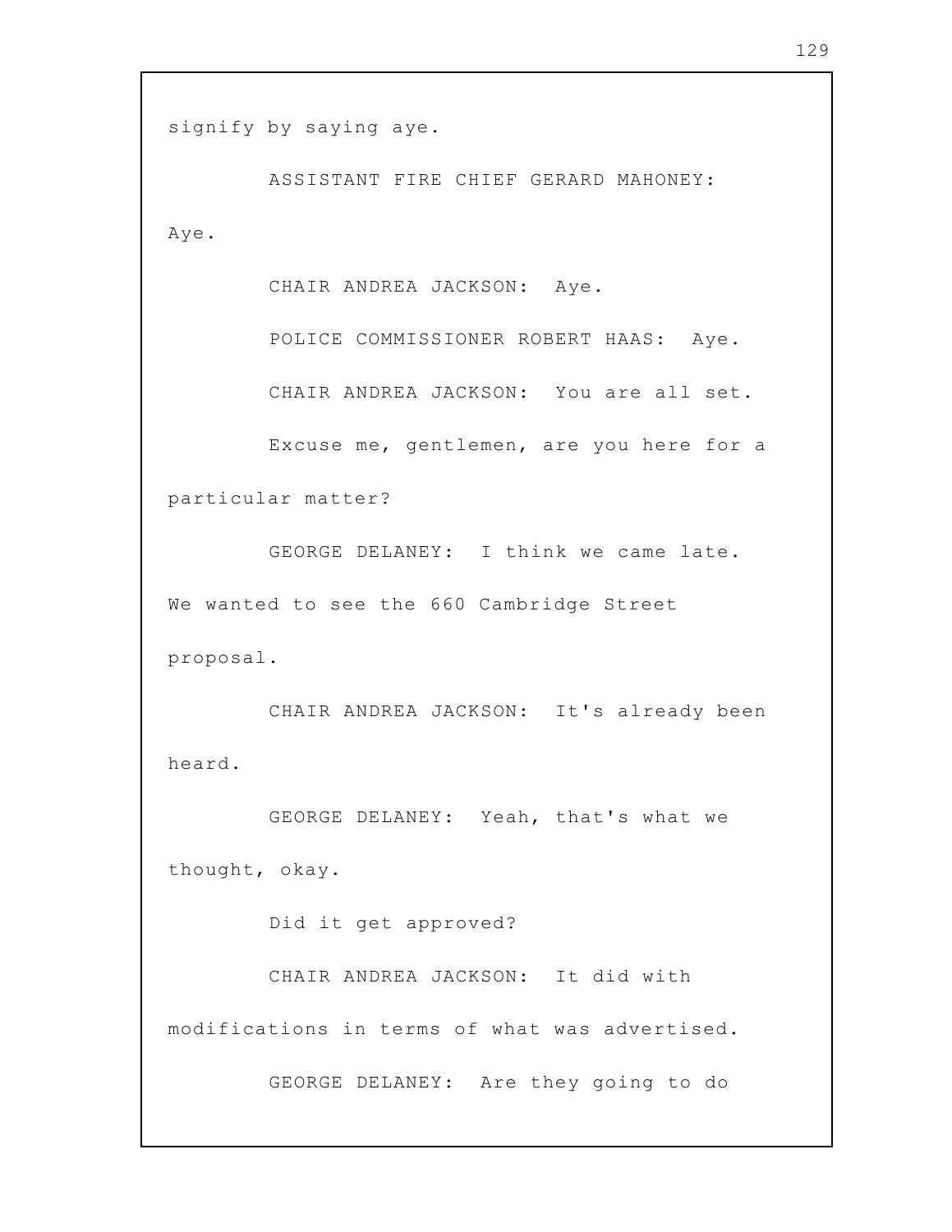breakfast?

CHAIR ANDREA JACKSON: I'm sorry, if you can please come forward and have you identify yourselves for the record. You made an effort to be here, at least --

GEORGE DELANEY: I'm George Delaney, D-E-L-A-N-E-Y. I'm president of Delaney Properties. I own 12 apartments on Lambert Street, which is very near 660 Cambridge Street so I was just interested to see if I could testify in support of this because as landlords and business owners we are trying to help revitalize the community and any kind of good restaurant, you know, we would like to be in support of that. 3.

The hours in the notice were 8 a.m., so we are wondering if there's going to be a breakfast service or why they were going to be open at that time.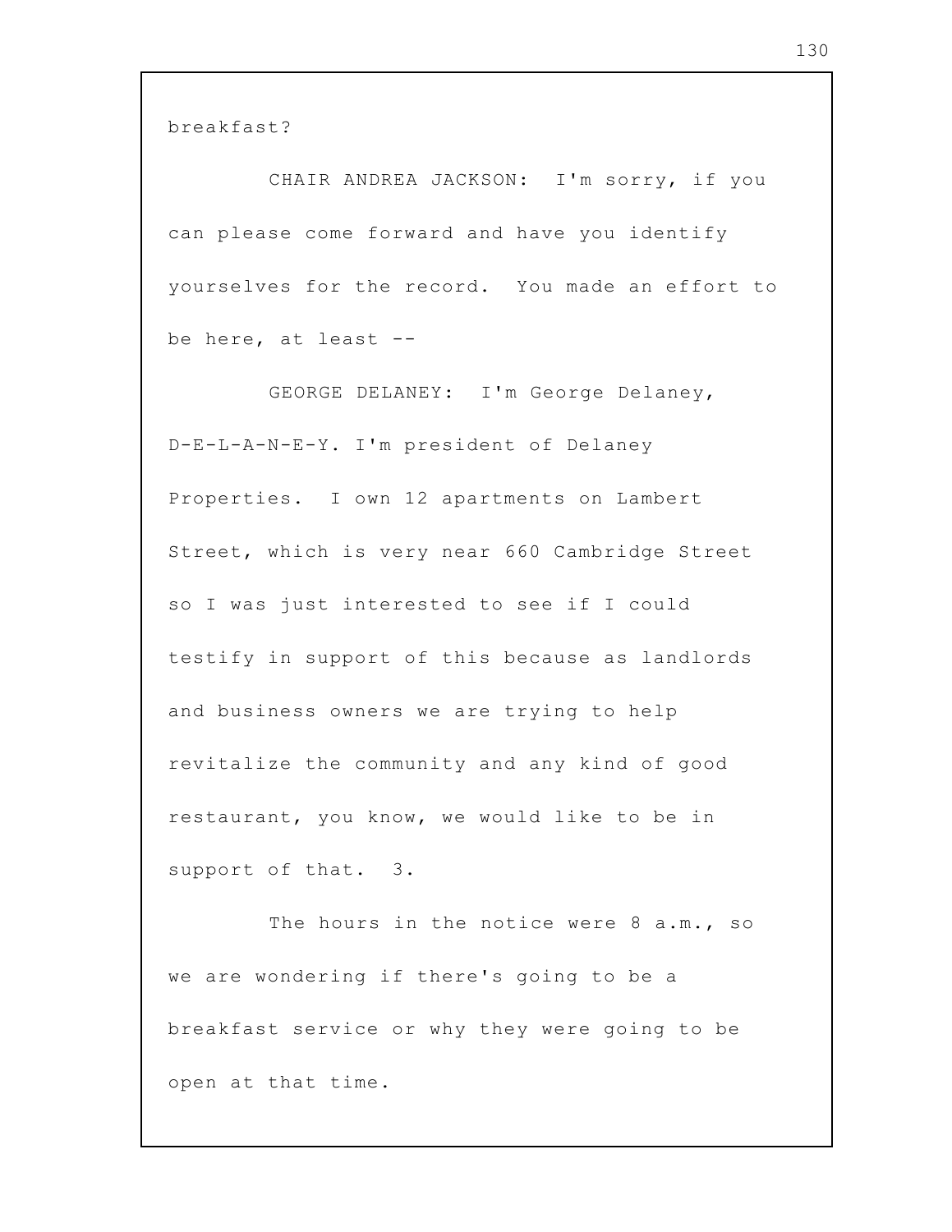CHAIR ANDREA JACKSON: There is

breakfast, is that correct?

EXECUTIVE DIRECTOR ELIZABETH LINT: The cafe.

ASSISTANT FIRE CHIEF GERARD MAHONEY: Cafe and brunch on Sundays.

GEORGE DELANEY: Okay, great. So given that, I know the matter is closed but if you could just perhaps record that we're in support of this and we think it's a great asset to bring to the community.

CHAIR ANDREA JACKSON: Great. Thank you for coming in.

GEORGE DELANEY: Thanks for the opportunity.

APPEAL - ABEL TEKLESELASSA EXECUTIVE DIRECTOR ELIZABETH LINT: Appeal: Abel Tekleselassa, Hackney license

- - -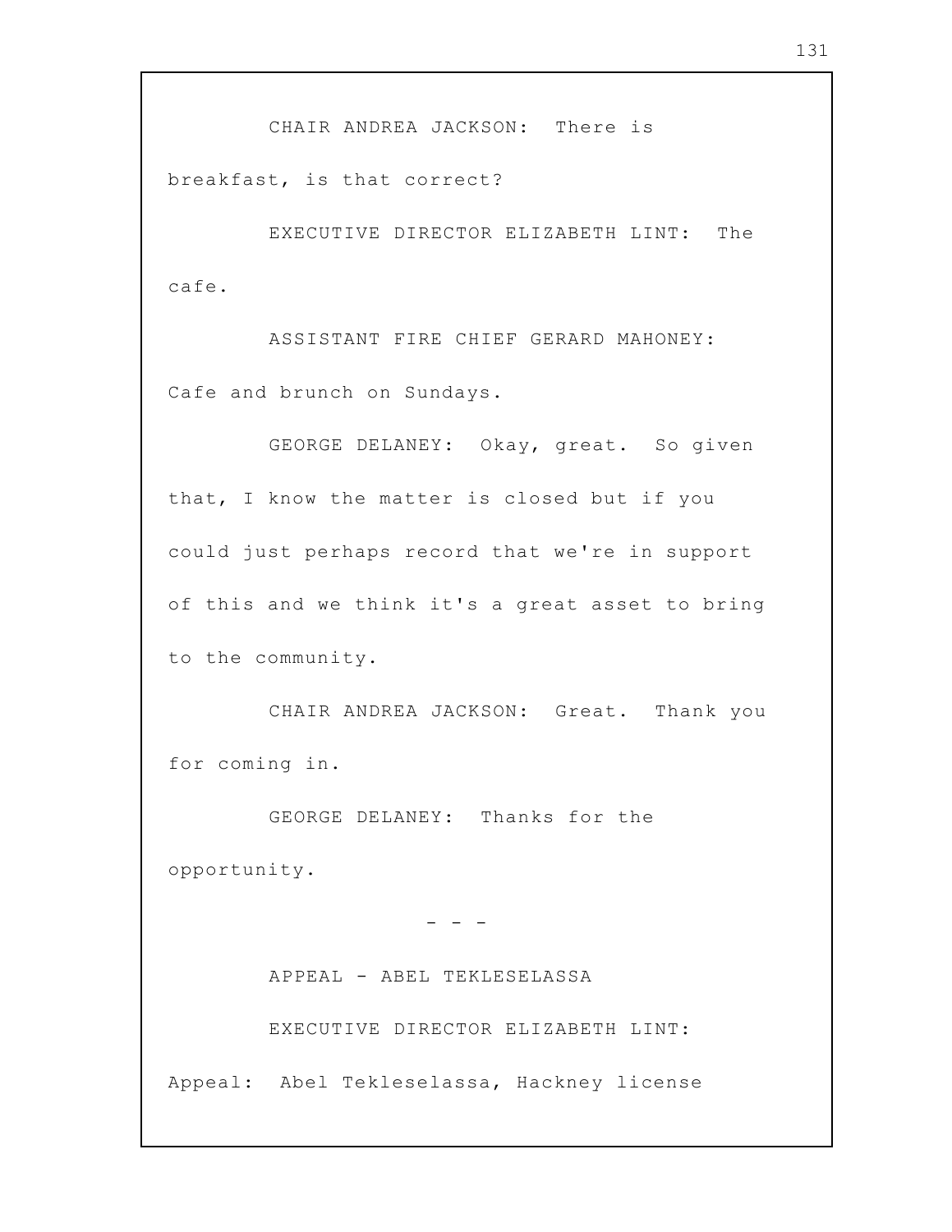29907, due to a fine imposed by the Hackney officer and upheld by Executive Director.

CHAIR ANDREA JACKSON: Good evening.

ABEL TEKLESELASSA: My name is Abel --

CHAIR ANDREA JACKSON: Spell your name for me and you have to say is slow enough so we can take it.

ABEL TEKLESELASSA: A-B-E-L  $T-F-K-T-E-R-A-F-T-P-A-S-S-A$ .

So my understanding is that you are here this evening because you were initially issued a citation in the amount of \$300, which was subsequently reduced to \$200 as a result of picking up a passenger, as I understand the allegations, picking up a passenger, texting while driving.

EXECUTIVE DIRECTOR ELIZABETH LINT: Would you like me to give the basic facts?

CHAIR ANDREA JACKSON: Yes.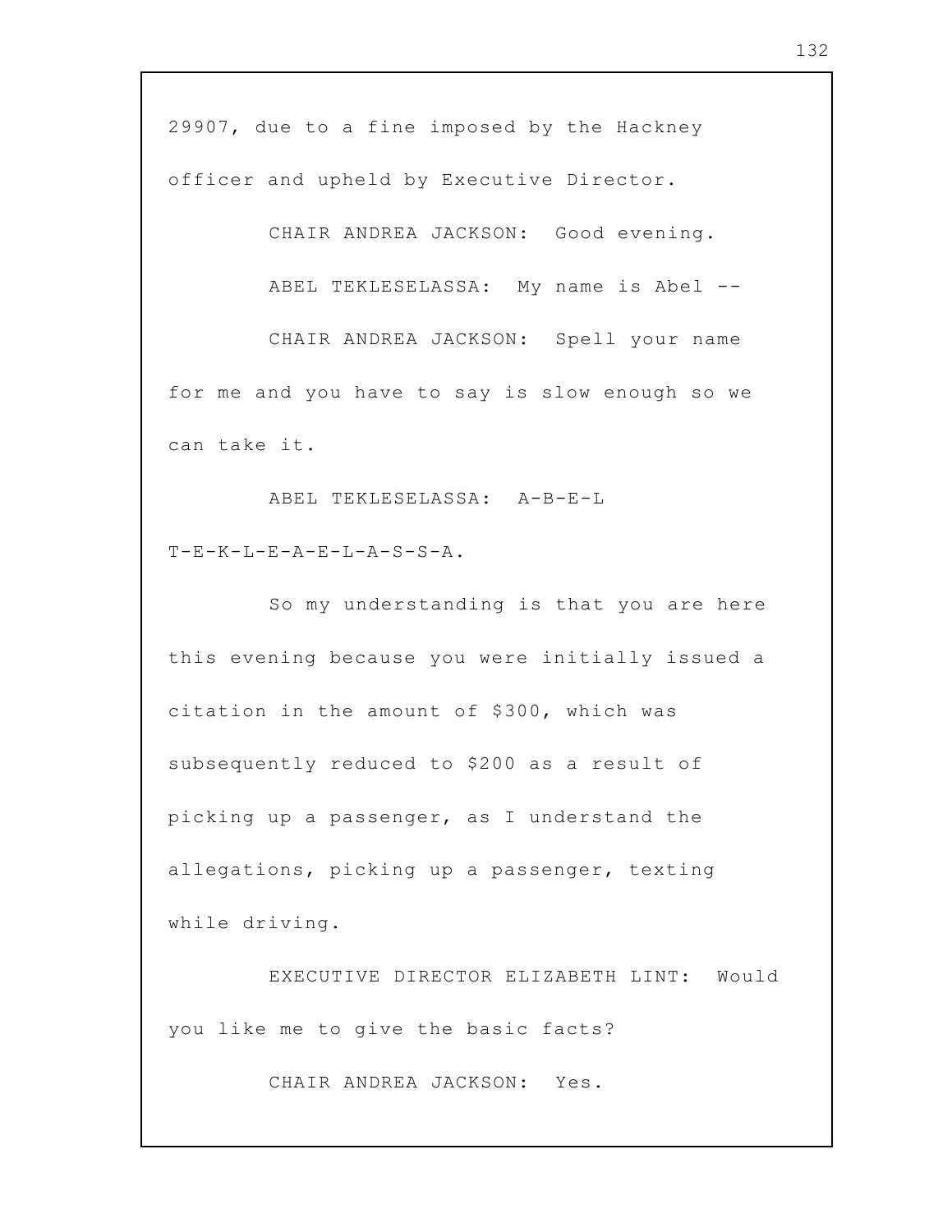EXECUTIVE DIRECTOR ELIZABETH LINT: So on July 28, 2014, Officer Arcos (phonetic) received a complaint from an individual who had taken Mr. Tekleselassa's cab at approximately 2 p.m.

She stated it was a very hot day and the cab had no air conditioning on. She stated that when she asked the driver to turn it on, she was told it was broken.

She went onto say that he spent the entire trip texting from a phone in his lap, and in addition, once at her designation, she gave the driver two, ten dollar bills and was told that he didn't have an any change.

When she said she would pay by credit card, she was told that's fine but it would cost more, and then she was told that the machine was broken.

Officer Arcos conducted an investigation of the incident. He's determined that this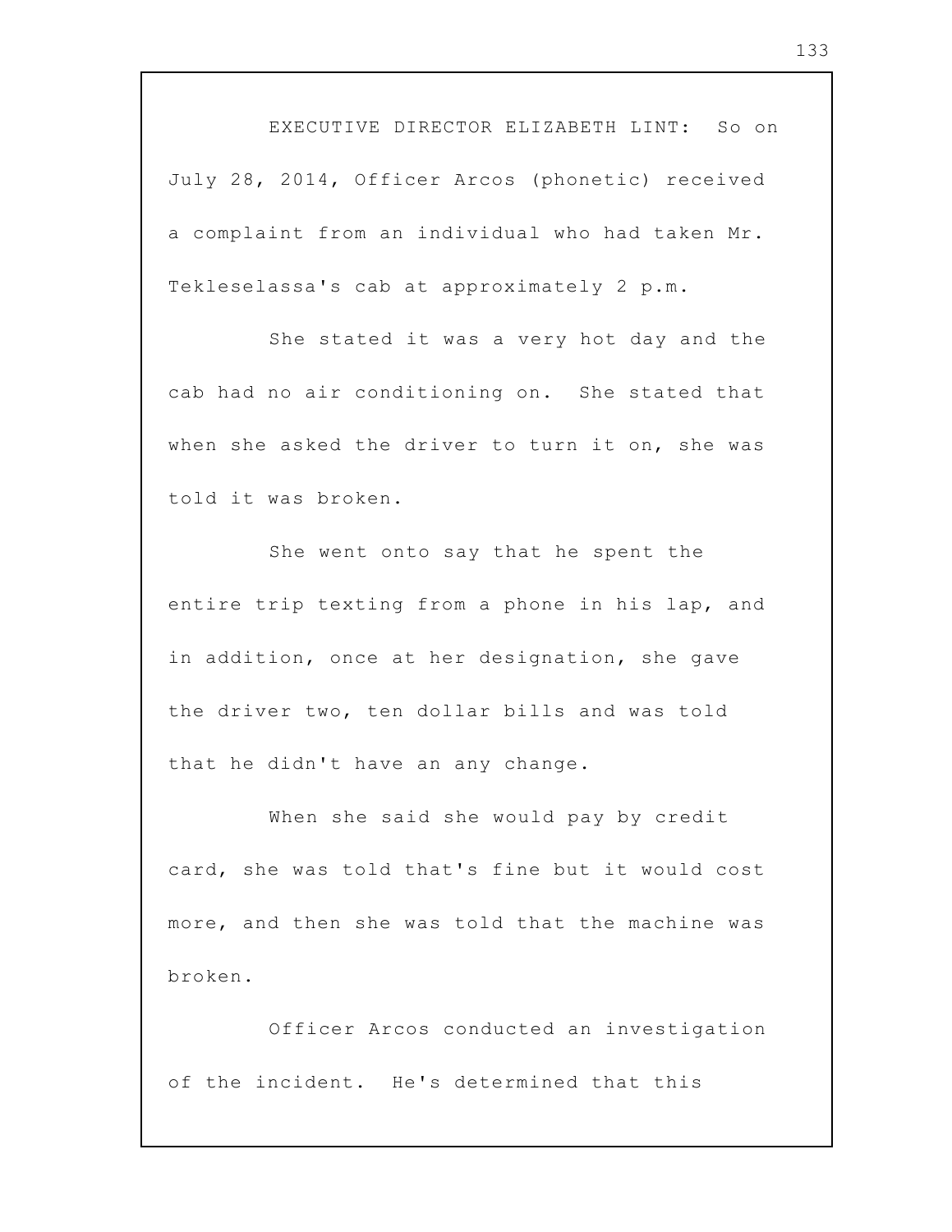driver does have "cash only" signs on his cab, so he did not find him in violation for not taking the credit card.

However, in order to determine if he was the driver involved with this complaint, he asked to see the waybill and was told that he didn't have one, and in fact, that he never has one.

That is a violation of the rules and regulations of the Hackney division.

In addition Officer Arcos asked about the fare, at first he denied it was him, and it wasn't until a second interview that he admitted to Officer Arcos that it was him.

He then fined him \$300 for failing to have change for a \$20, texting while driving, refusing to turn on the air condition and not having a waybill.

That was appealed to me.

We held an appeal hearing on August 19,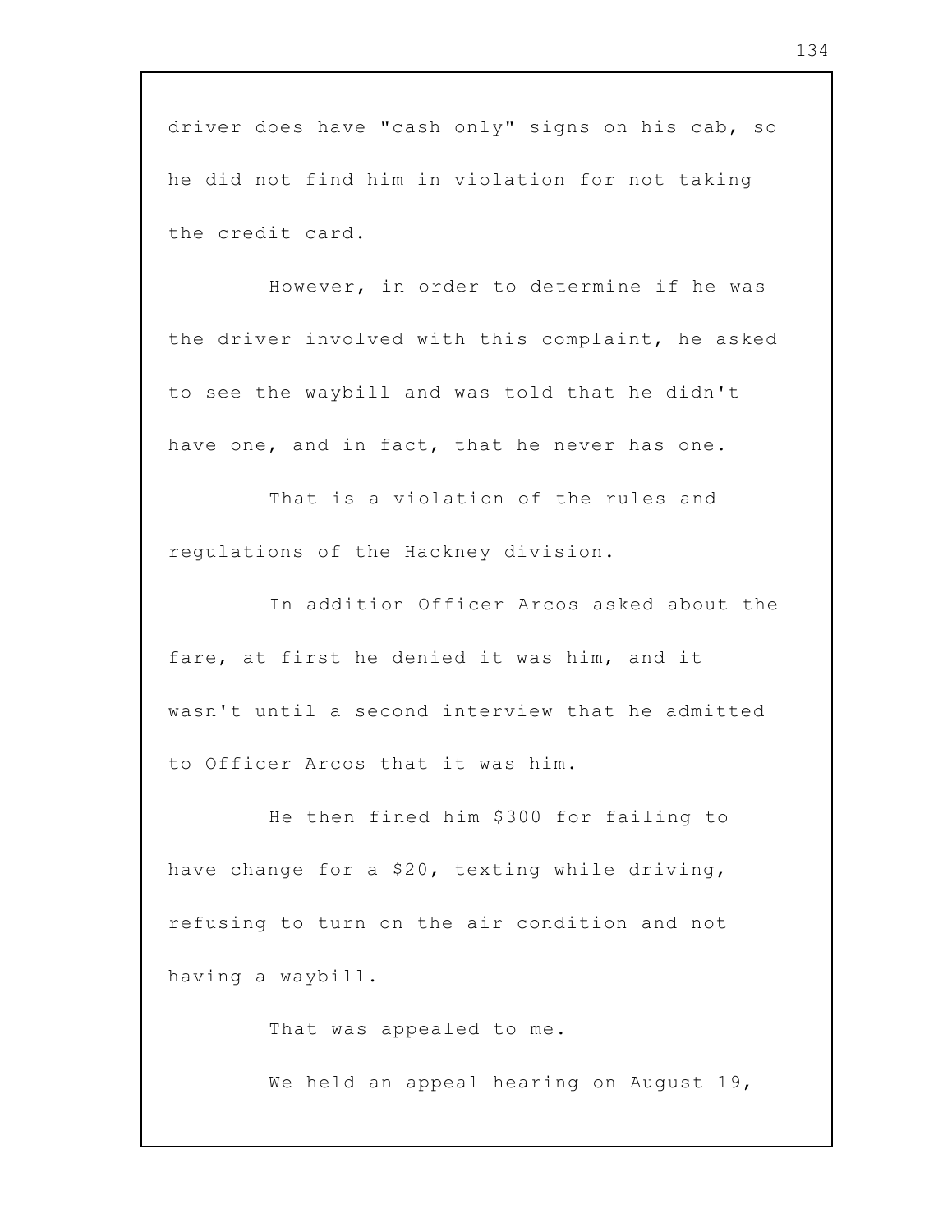2014. At this time Mr. Tekleselassa could not offer any explanation as to what had transpired other than to tell me that it wasn't true.

He admitted that he did not have a waybill, he said that the air conditioning was on, he wasn't texting, and that the woman gave him a ten dollar bill and five dollar bill and he did not have any coins to give her back.

Mr. Tekleselassa has only been driving since 2012 and has not had any incidents or complaints in that time. It was for that reason that I reduced the fine to \$200.

I explained to him that it was imperative to have a waybill with him at all times, and he understood that, but he also told me that he never used waybills.

CHAIR ANDREA JACKSON: What is the basis of your appeal?

ABEL TEKLESELASSA: Because I --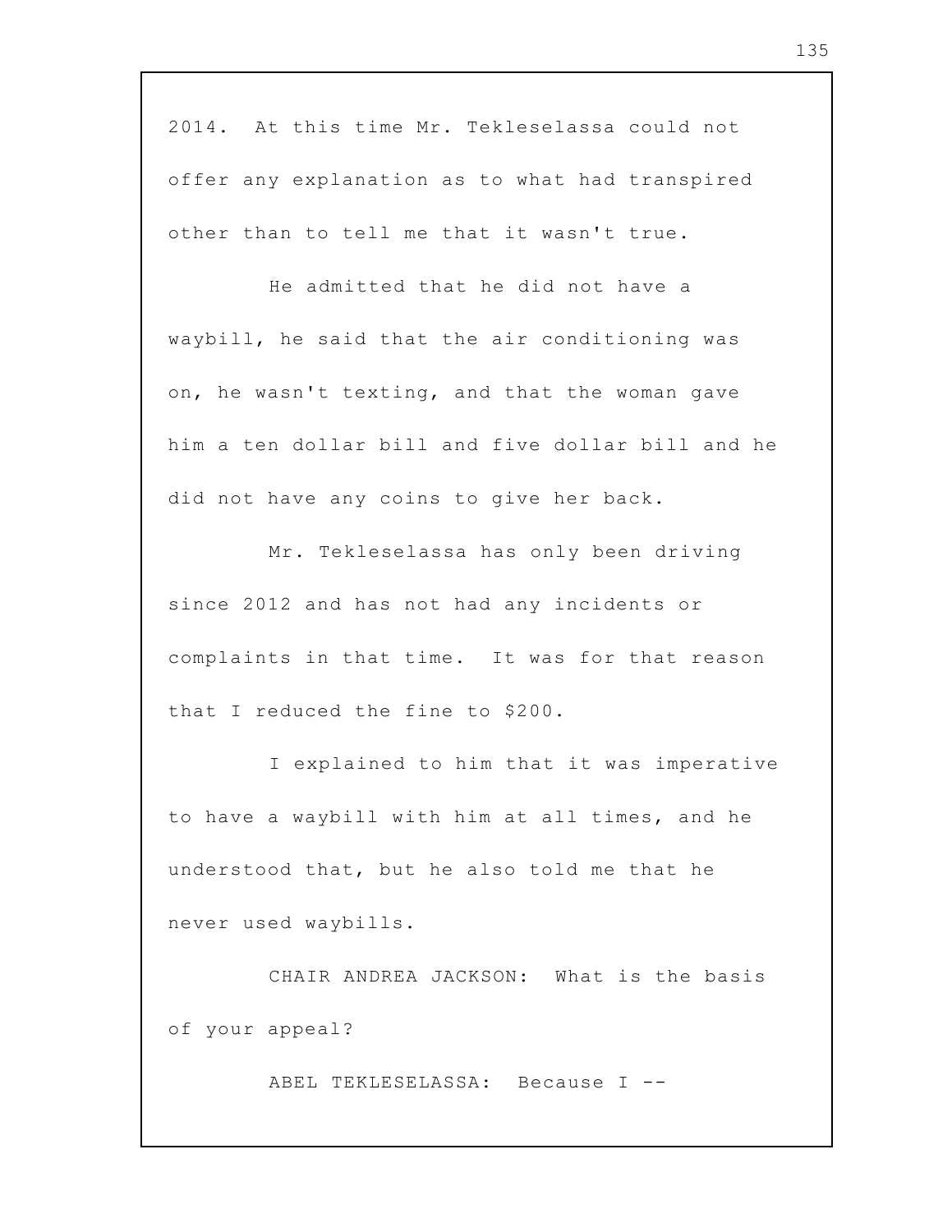something I never did it before. I didn't do it for the customer, and even driving and texting, usually when I use the GPS, I use my phone, I put my phone right here on my legs. So the texting, I never been texting. Even if I have a customer inside my cab, I never answer my phone. And I haven't -- I have been like driving like for two years and I never have any complaints or anything from customers.

And also the bill, the credit card machine, she said it's broken, my cab they don't have any credit card machine at all. They have only the cash price on the window. But she claim like she have -- the machine she said is broken.

And the second thing is she give me \$15, she said \$20, and then the fare come to \$14.17. I told her, I don't have a bill, I don't have a quarter to give you. So even when I went, when we start the trip, she like having a hard time,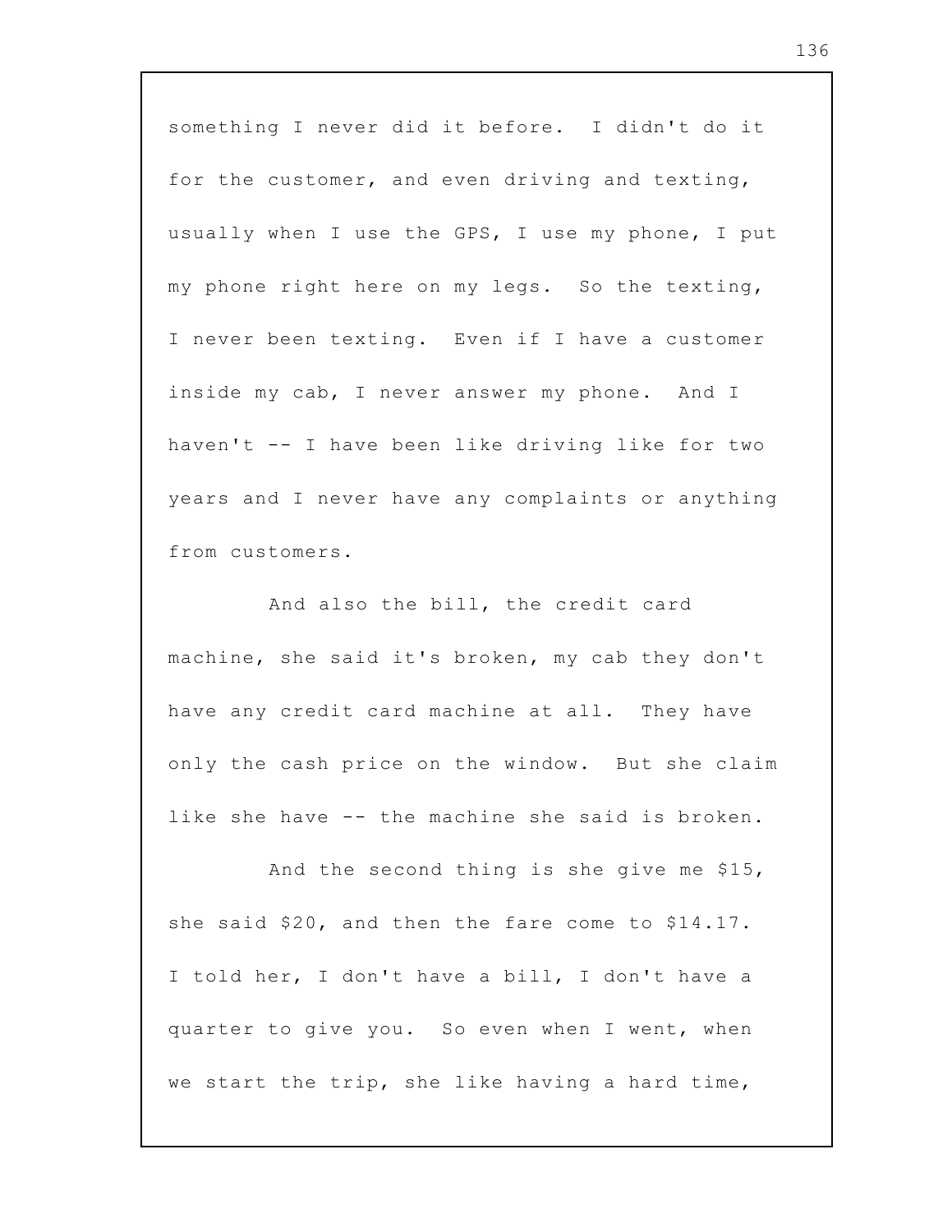she was having, I think, a bad day, she was in a rush, it was like about 3:00, so there's traffic, and she was trying to give me hard time. She was trying to yell at me.

And then finally she start like, okay, I'm going to put you in trouble. She just repeat this. And also, I give her receipt. If she want to prove it, she can bring the receipt, the one I gave her.

CHAIR ANDREA JACKSON: So you said you keep your phone on your lap to use your GPS. So you needed your GPS to go from --

ABEL TEKLESELASSA: No, I didn't use GPS that day. I always put my phone right here on my legs.

CHAIR ANDREA JACKSON: So you are saying that you weren't using your phone at all?

ABEL TEKLESELASSA: No, I never, I never use it.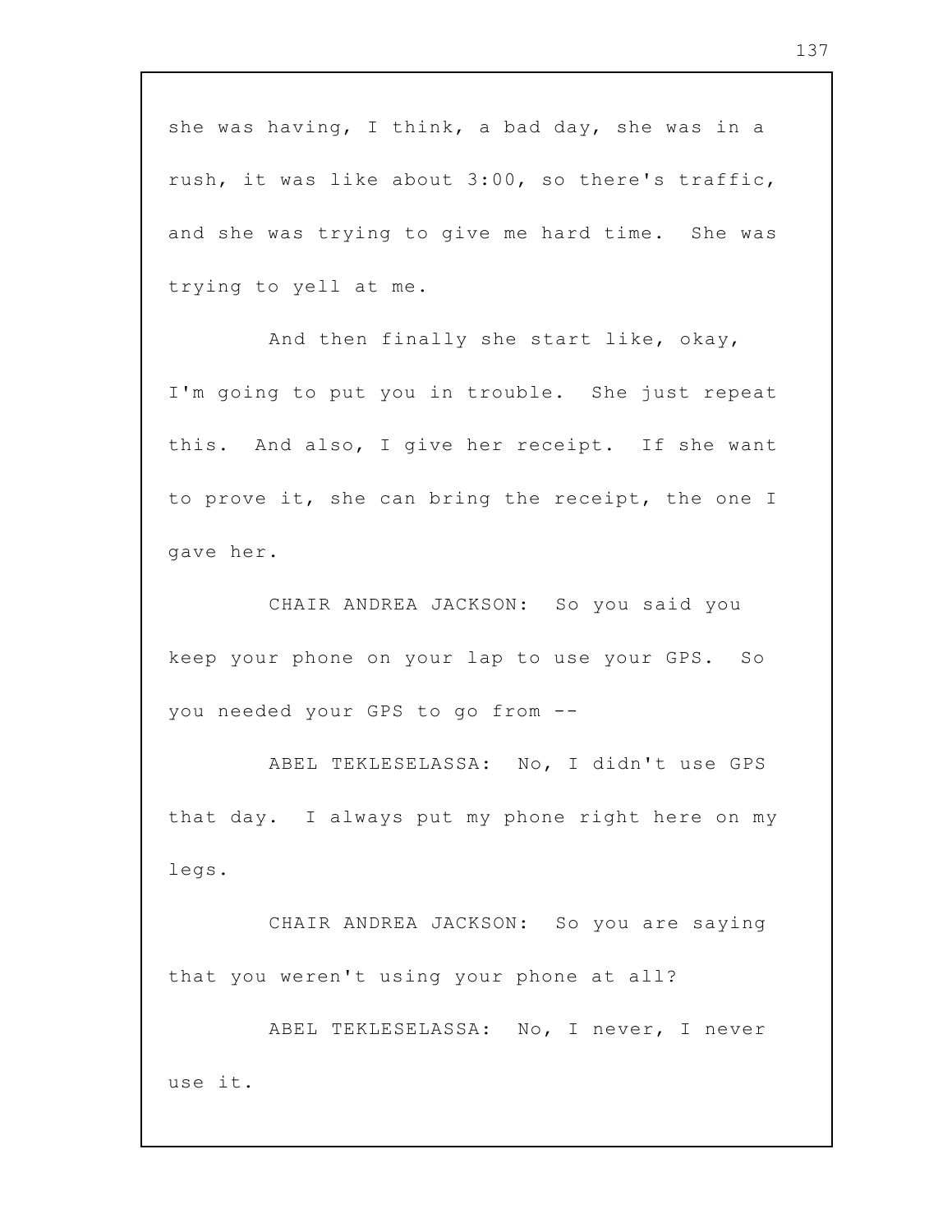CHAIR ANDREA JACKSON: So why do you think she would say that your phone was on your lap and you were texting the whole way?

ABEL TEKLESELASSA: When we started the trip, like it was like about 3:00, around 3:00, there's traffic, she wasn't happy, and she was like determined to go fast and to use some other directions and she started like telling me she want to pay credit card. I said, ma'am, I don't have credit card machine. And but she said the credit card machine is broken. The car is very new. Even if somebody inside and not out, even if there's no customer inside the cab, it's always on, the AC is on. The officer already saw. The AC always on. But she just keeping telling me like, okay, I'm going to put you in trouble. I'm going to put you in trouble. She was trying to yell at me.

CHAIR ANDREA JACKSON: Do you understand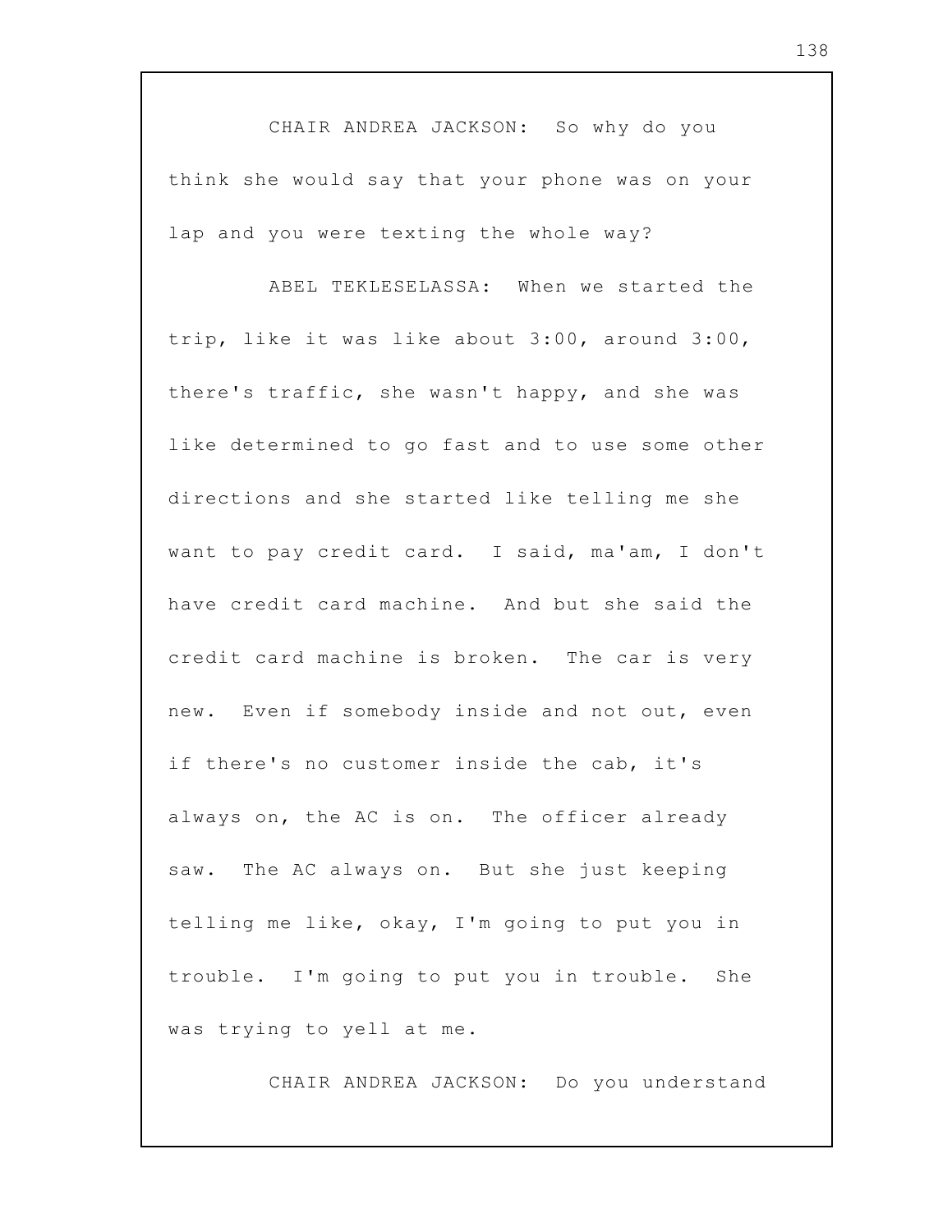that she says that the fare was \$12.40 and that she gave you two tens and you said you didn't have change for it.

ABEL TEKLESELASSA: No. There's no \$12.40 fares. She give me \$15, \$10 and \$5, and the fare come to fourteen seventeen cents.

CHAIR ANDREA JACKSON: What type of receipt did you give her?

ABEL TEKLESELASSA: The blank receipt.

CHAIR ANDREA JACKSON: The blank receipt?

ABEL TEKLESELASSA: Yes, she ask me for a blank receipt and I give her blank receipt.

ASSISTANT FIRE CHIEF GERARD MAHONEY: She asked for a blank receipt?

ABEL TEKLESELASSA: She asked for a blank receipt.

CHAIR ANDREA JACKSON: Ms. Lint, what were the charges, so to speak, that he was the fine was based on?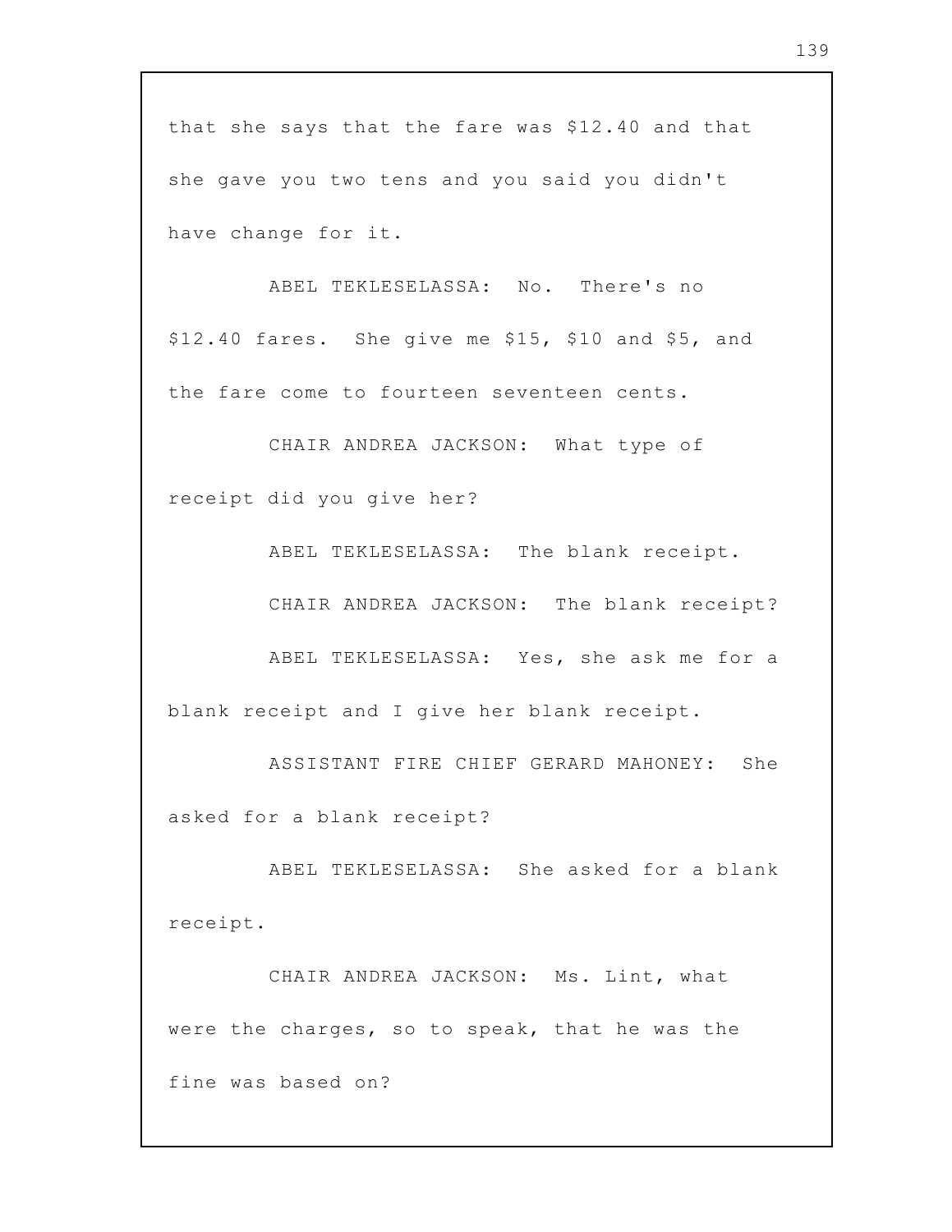EXECUTIVE DIRECTOR ELIZABETH LINT: Not having a waybill, not having change, and texting while driving and refusing to turn on the air conditioner.

CHAIR ANDREA JACKSON: I'm looking through, and I note that Officer Arcos said he checked and the air conditioner was working.

ABEL TEKLESELASSA: The officer, when he came over, before he asked me, the air conditioner is working, he saw it is on.

CHAIR ANDREA JACKSON: What is the current status of your driver's license? Is it active?

ABEL TEKLESELASSA: Yeah, it's active.

CHAIR ANDREA JACKSON: Do you have any outstanding fines you haven't paid yet?

ABEL TEKLESELASSA: No, I don't.

CHAIR ANDREA JACKSON: Why would the status of your license then be active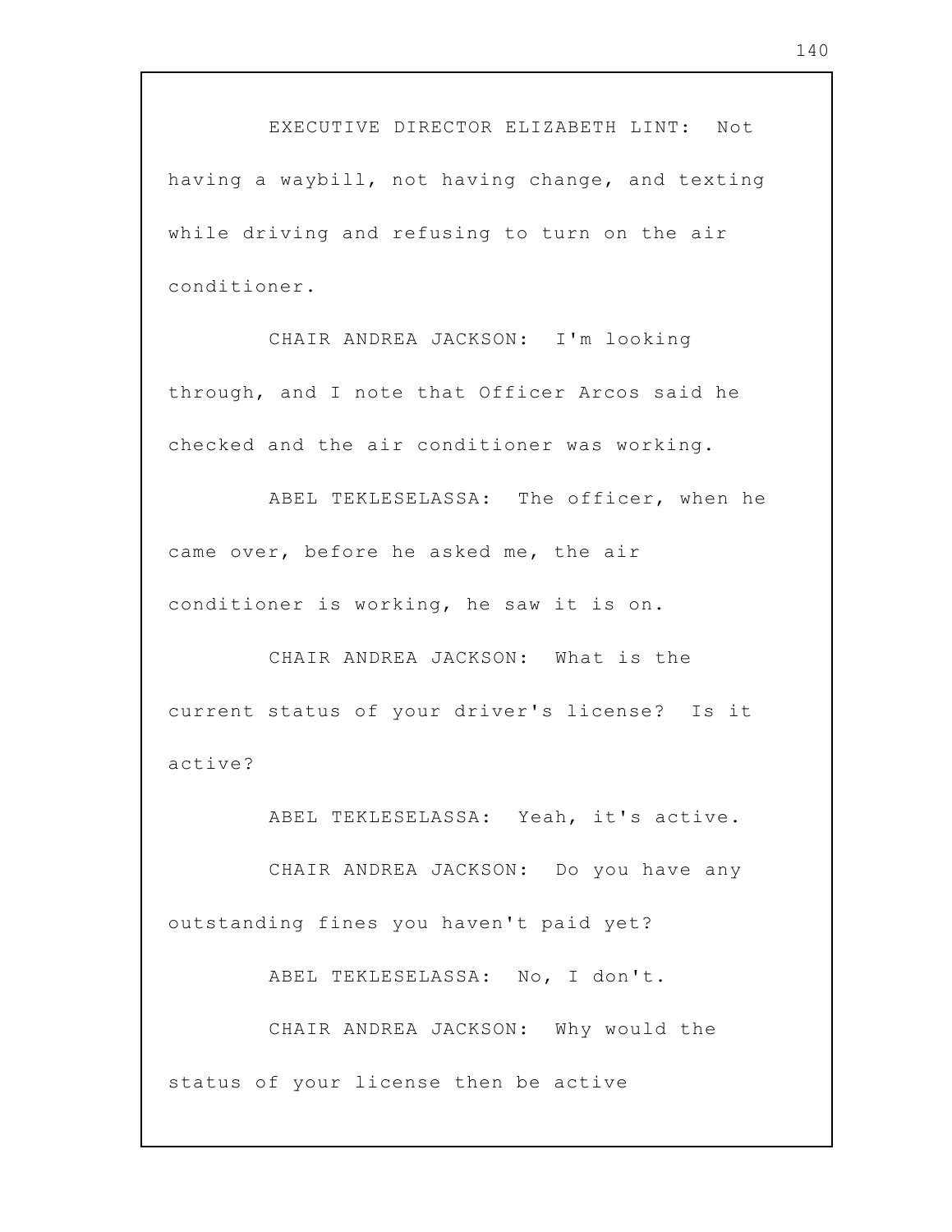nonrenewable?

POLICE COMMISSIONER ROBERT HAAS: Do you have parking tickets?

ABEL TEKLESELASSA: Probably. Boston.

POLICE COMMISSIONER ROBERT HAAS: So you have to take care of your parking tickets if you want to renew your license again. It seems to be expired.

ASSISTANT FIRE CHIEF GERARD MAHONEY: This has been since January 30, 2014. It is now September 30, 2014.

ABEL TEKLESELASSA: From the Cambridge? EXECUTIVE DIRECTOR ELIZABETH LINT: No.

ASSISTANT FIRE CHIEF GERARD MAHONEY: It says Everett.

ABEL TEKLESELASSA: I already paid them. CHAIR ANDREA JACKSON: You said you already paid it?

ABEL TEKLESELASSA: I already paid it.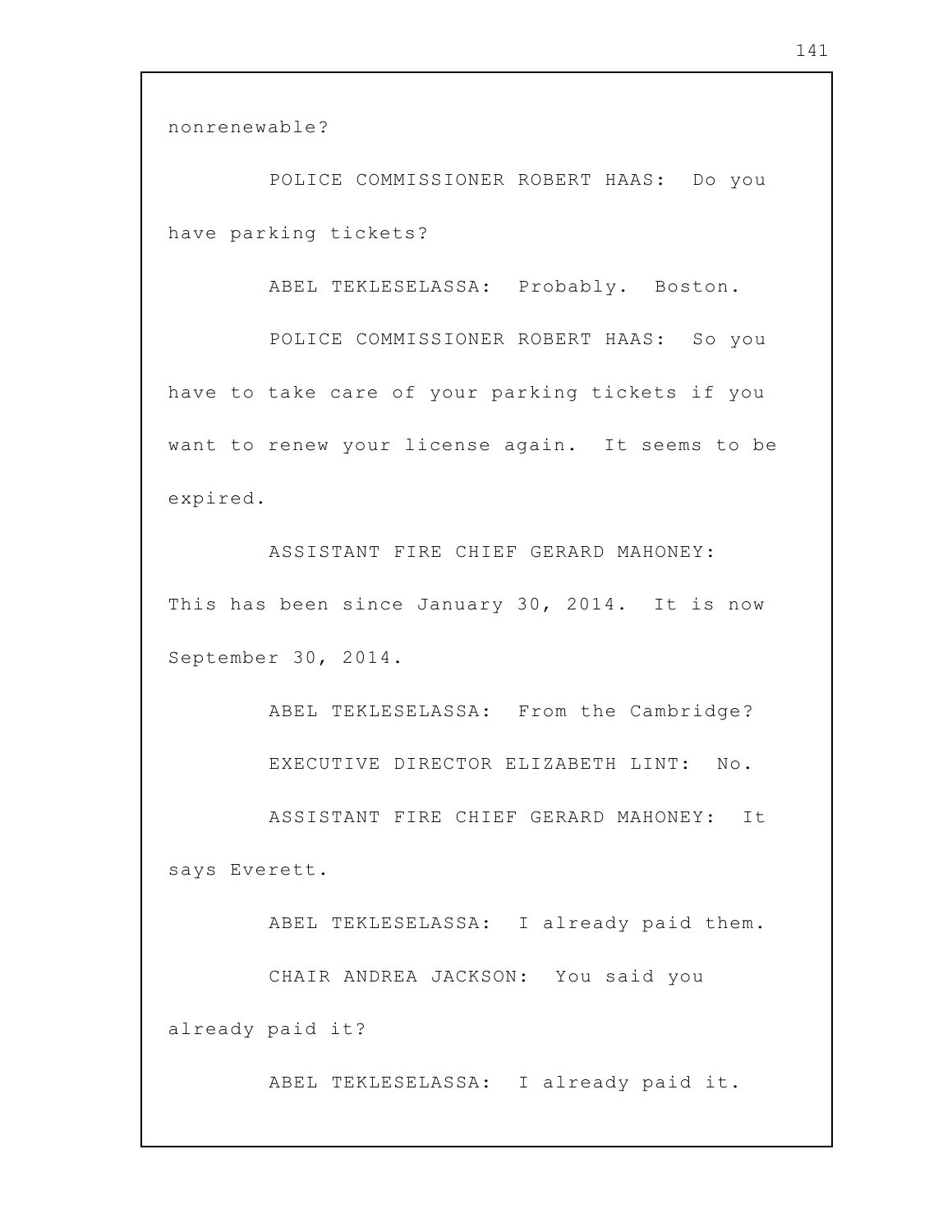CHAIR ANDREA JACKSON: When did you pay it?

ABEL TEKLESELASSA: I think it's almost last year.

EXECUTIVE DIRECTOR ELIZABETH LINT: This was run in February unless you have an updated one.

ASSISTANT FIRE CHIEF GERARD MAHONEY: This is run September 18.

EXECUTIVE DIRECTOR ELIZABETH LINT: I don't have that one. He didn't give me that one.

CHAIR ANDREA JACKSON: It was run September 18. And it could've been paid last year because it just says an incident date, January of this year.

I have no other questions.

Do you?

POLICE COMMISSIONER ROBERT HAAS: No.

CHAIR ANDREA JACKSON: I make a motion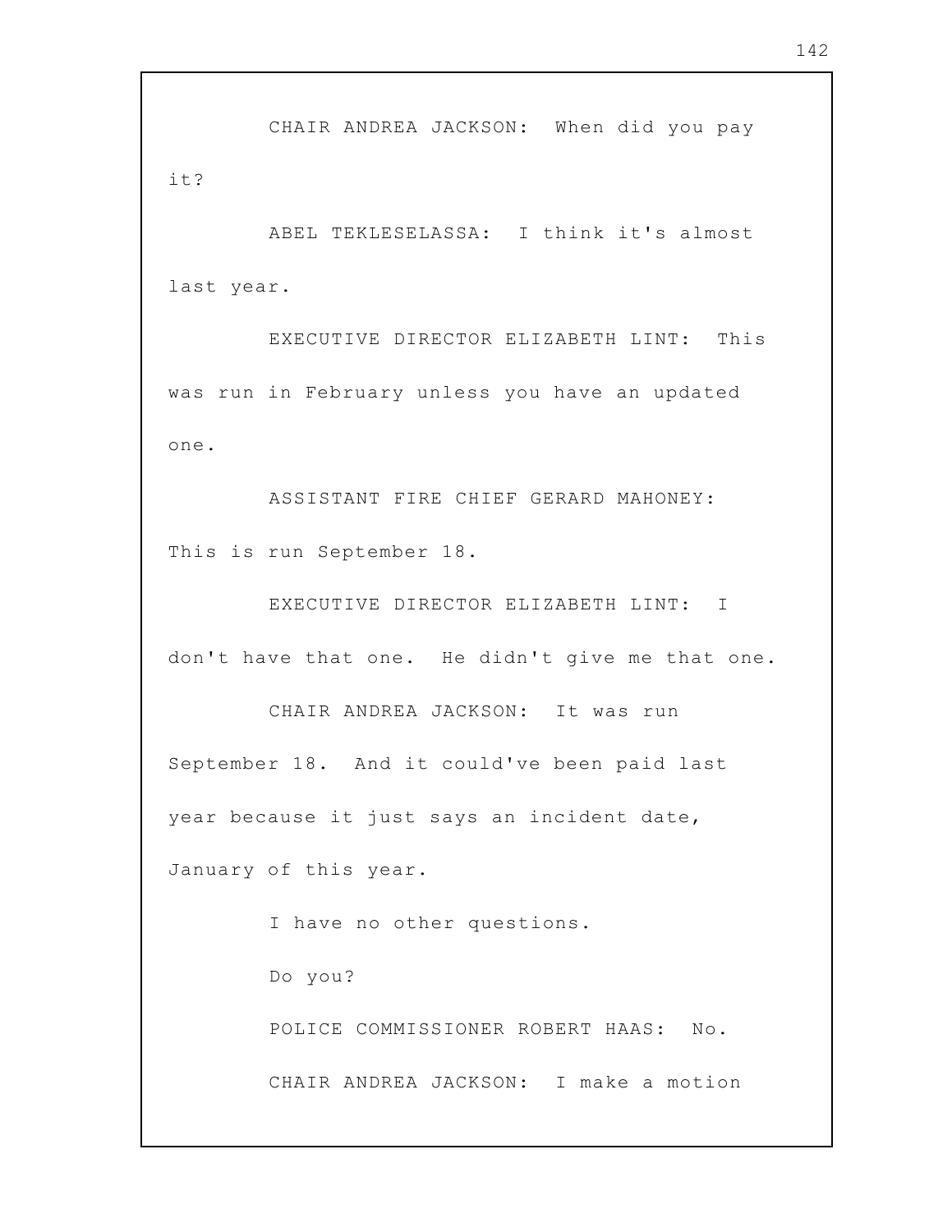that we the fine stands as-is at \$200. Is there a second?

ASSISTANT FIRE CHIEF GERARD MAHONEY: Second.

CHAIR ANDREA JACKSON: All those in favor signify by saying aye.

POLICE COMMISSIONER ROBERT HAAS: Aye. CHAIR ANDREA JACKSON: So the fine stands as-is. You have a right to appeal that as well. ABEL TEKLESELASSA: Okay. CHAIR ANDREA JACKSON: You are all set. ABEL TEKLESELASSA: So I'm going to

receive by mail?

CHAIR ANDREA JACKSON: I make a motion that we adjourn.

EXECUTIVE DIRECTOR ELIZABETH LINT: No. CHAIR ANDREA JACKSON: I always forget the ratifications.

- - -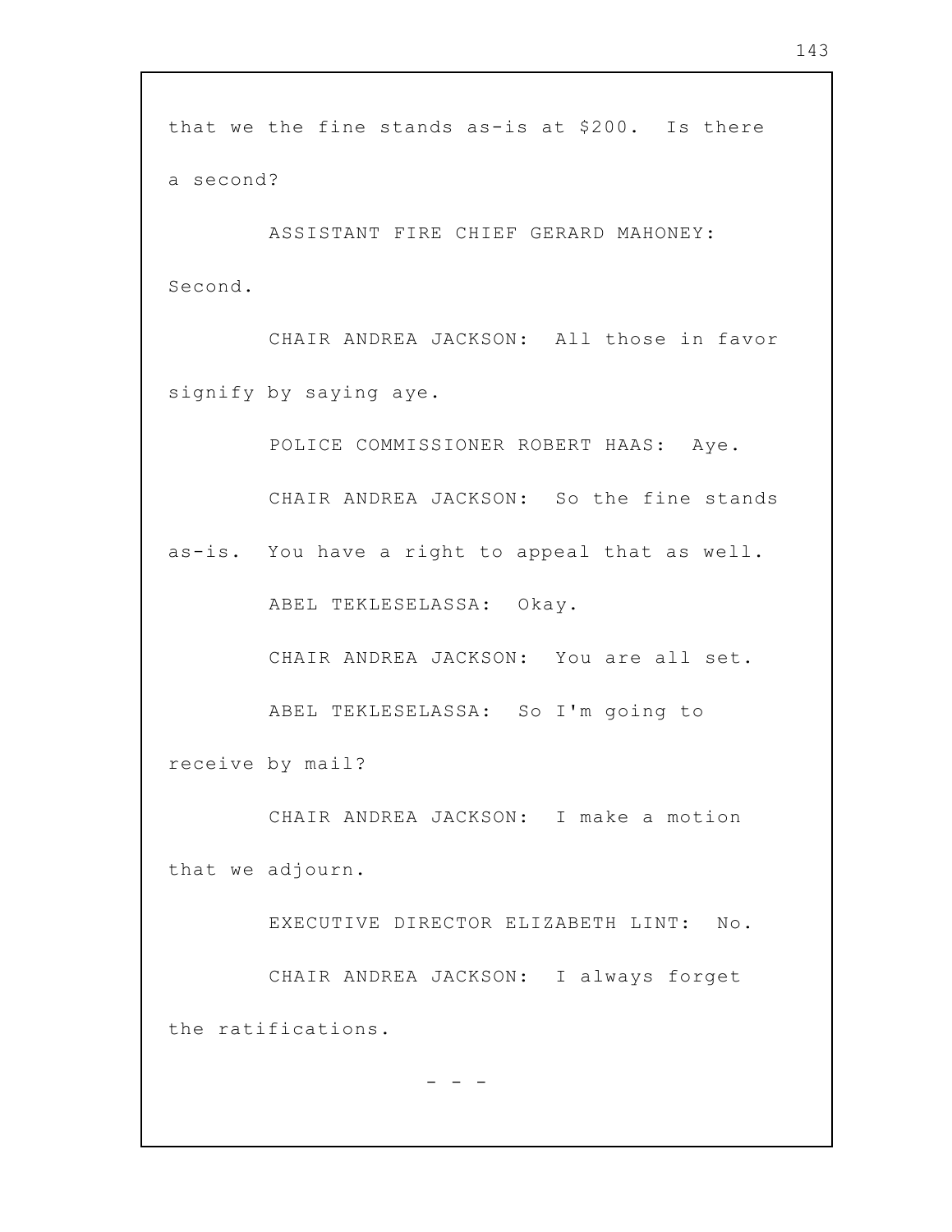RATIFICATIONS

EXECUTIVE DIRECTOR ELIZABETH LINT: They are all refinances. Medallion 73, 75, 103, 175, 77, 80, 12, 30, 93, 1, 62, 118.

CHAIR ANDREA JACKSON: All refinances? EXECUTIVE DIRECTOR ELIZABETH LINT: All refinances.

POLICE COMMISSIONER ROBERT HAAS: All paperwork is in order?

EXECUTIVE DIRECTOR ELIZABETH LINT: Yes.

POLICE COMMISSIONER ROBERT HAAS: Make a motion to accept.

ASSISTANT FIRE CHIEF GERARD MAHONEY: Second.

CHAIR ANDREA JACKSON: All in favor signify by saying aye.

POLICE COMMISSIONER ROBERT HAAS: Aye.

ASSISTANT FIRE CHIEF GERARD MAHONEY:

Aye.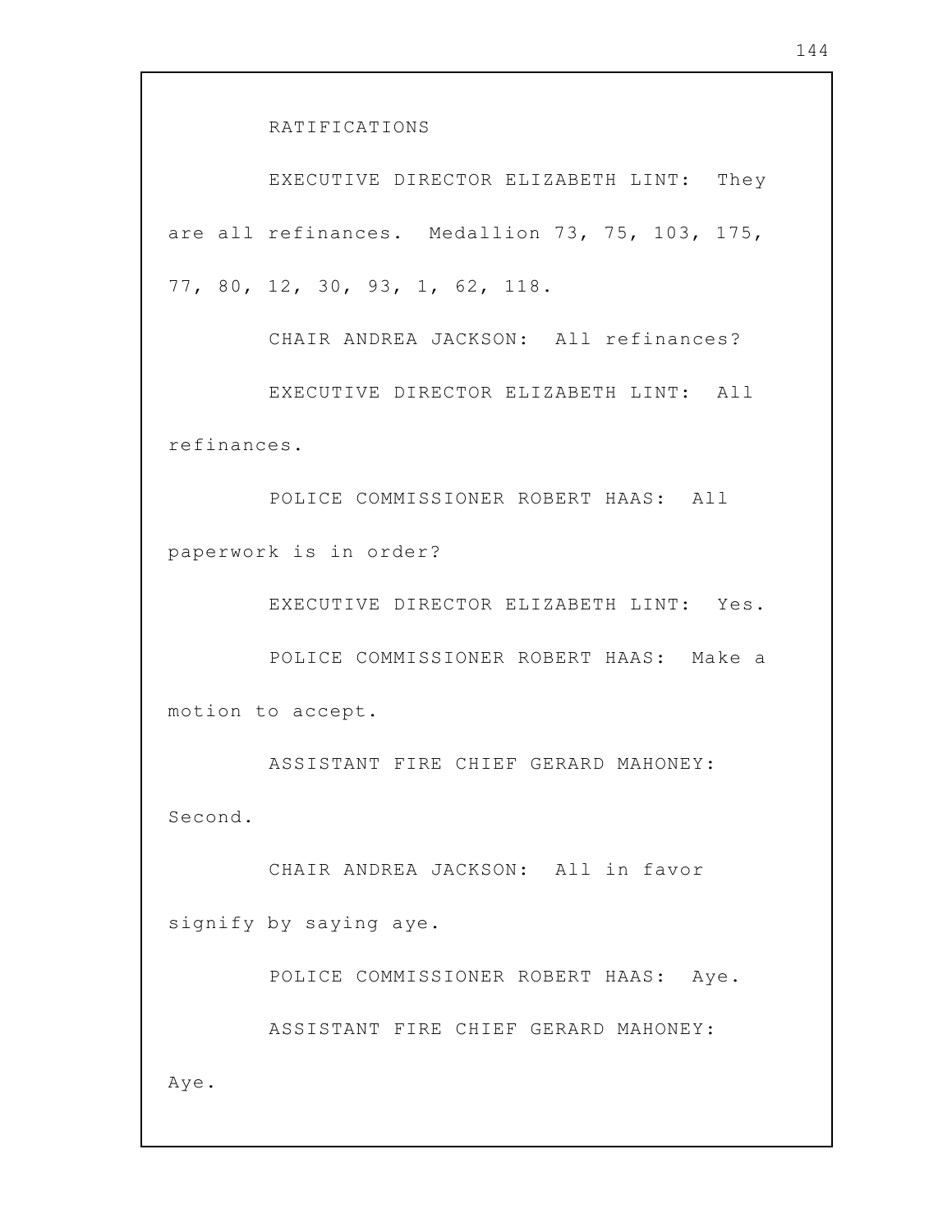CHAIR ANDREA JACKSON: I make a motion that we adjourn.

POLICE COMMISSIONER ROBERT HAAS: Second.

CHAIR ANDREA JACKSON: All those in favor signify by saying aye.

ASSISTANT FIRE CHIEF GERARD MAHONEY:

Aye.

POLICE COMMISSIONER ROBERT HAAS: Aye.

(The hearing was adjourned).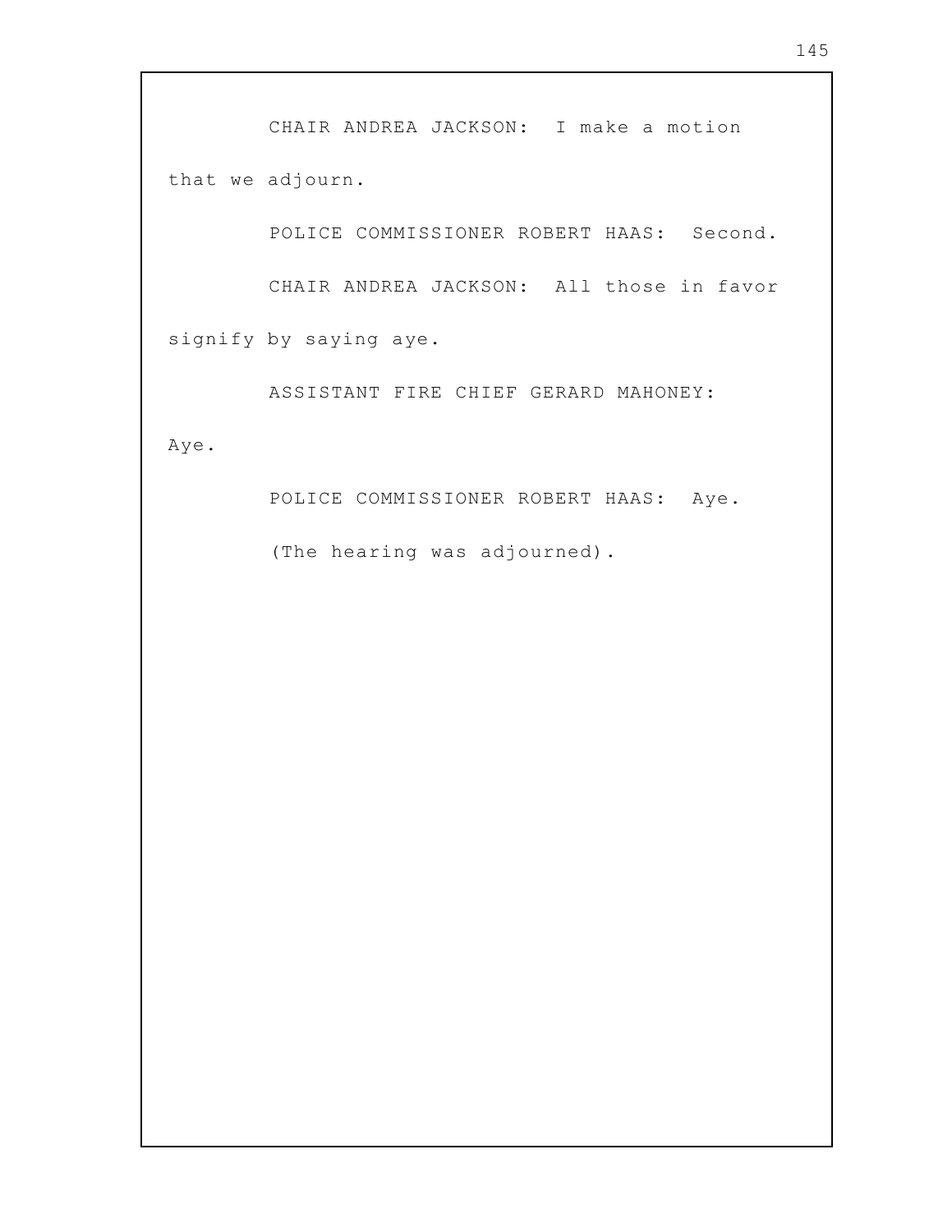## ERRATA SHEET

INSTRUCTIONS: After reading the transcript, note any change or correction and the reason therefor on this sheet. Sign and date this errata sheet.

PAGE LINE

| CHANGE: |  |
|---------|--|
| REASON: |  |
| CHANGE: |  |
| REASON: |  |
| CHANGE: |  |
| REASON: |  |
| CHANGE: |  |
| REASON: |  |
| CHANGE: |  |
| REASON: |  |
| CHANGE: |  |
| REASON: |  |

I have read the foregoing transcript, and except for any corrections or changes noted above, I hereby subscribe to the transcript as an accurate record of the statement(s) made by me.

\_\_\_\_\_\_\_\_\_\_\_\_\_\_\_\_

\_\_\_\_\_\_\_\_\_\_\_

\_\_\_\_\_\_\_\_\_\_\_\_\_\_\_\_\_\_\_\_\_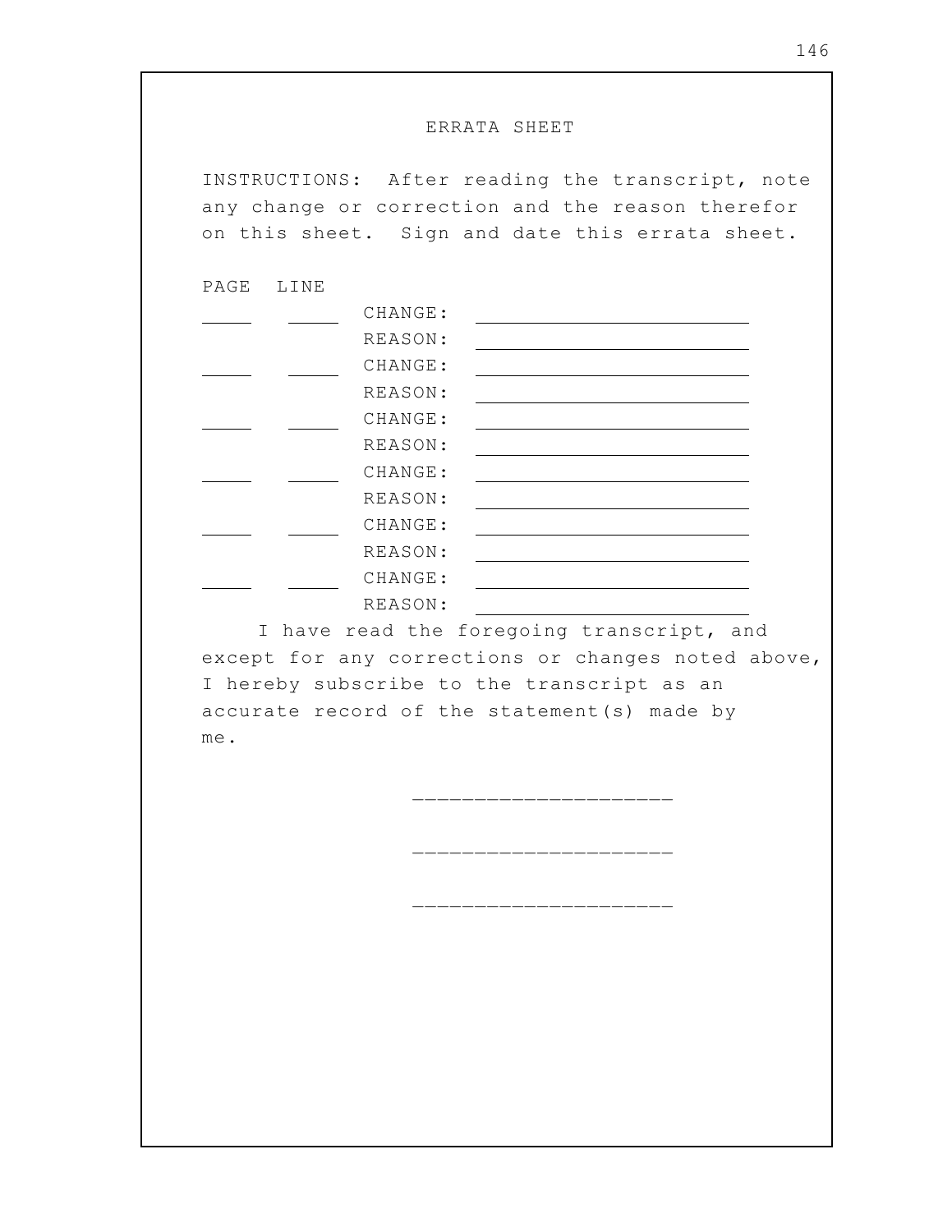## CERTIFICATION

Commonwealth of Massachusetts Norfolk, ss.

I, Jill Kourafas, Certified Shorthand Reporter, in and for the Commonwealth of Massachusetts, do hereby certify that the hearing herein before set forth is a true and accurate record of the proceedings with the exception that some statements may not appear due to heavy accents, unclear speaking, rapid and overlapping speaking, private conversations, those speaking too softly or incoherently, not identifying themselves and proper names/places will be spelled phonetically if not spelled while on the record.

This record may not to be quoted from, or used in any formal proceeding, as this is not sworn testimony, administered by a notary public, and such record is strictly the inhouse minutes prepared for the Cambridge Licensing Board and is solely under the control and direction of the Cambridge Licensing Board.

Jill Kourafas Certified Shorthand Reporter - License No. 14903

\_\_\_\_\_\_\_\_\_\_\_\_\_\_\_\_\_\_\_\_\_\_\_\_\_\_\_\_\_\_\_

THE FOREGOING CERTIFICATION OF THIS TRANSCRIPT DOES NOT APPLY TO ANY REPRODUCTION OF THE SAME IN ANY RESPECT UNLESS UNDER THE DIRECT CONTROL AND/OR DIRECTION OF THE CERTIFYING REPORTER.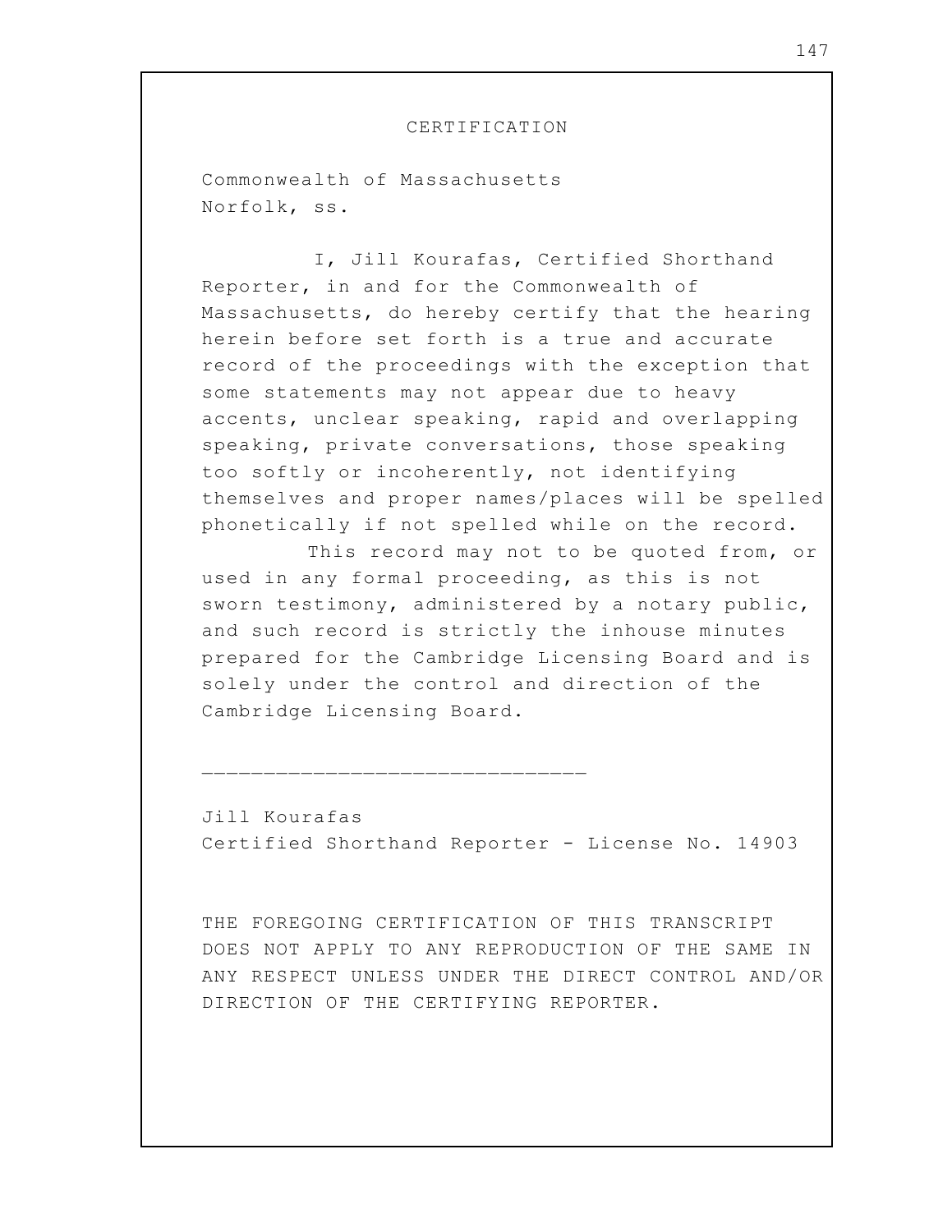| $\frac{5}{2}$           | $68:6$ ,           | 53:1,                 | $1281$ [1] -             | $19$ [2] -        |
|-------------------------|--------------------|-----------------------|--------------------------|-------------------|
| $$10$ [1] -             | 95:4,              | 53:5,                 | 26:7                     | 2:10,             |
| 139:5                   | 110:8,<br>116:3,   | 54:3,<br>$54:5$ ,     | $131$ [1] -              | 134:19            |
| $$12.40$ [2]            | 116:7,             | 70:5,                 | 3:6                      | 19-years-         |
| $-139:1$ ,              | 144:4              | 82:3,                 | $138 [2] -$              | $old [1] -$       |
| 139:5                   | $10 [10] -$        | 92:19,                | $102:3$ ,                | 115:17            |
| $$14.17$ [1]            | 2:6, 28:5,         | $94:6$ ,              | 102:5                    | 1990 $[1]$ -      |
| $-136:16$               | 54:3,              | 96:11,                | $14 [2] -$<br>2:8, 34:16 | 41:14             |
| $$15 [2] -$             | $54:7$ ,           | 99:5,                 | 14-week                  | 1998 $[2] -$      |
| 136:15,                 | 60:10,             | 101:1,                |                          | $17:15$ ,<br>18:3 |
| 139:5                   | $69:15$ ,          | 119:1                 | $[1] -$<br>59:10         | $1:00$ [9] -      |
| $$20$ [2] -             | $82:7$ ,           | $118$ [1] -           | 14-years-                | $68:16$ ,         |
| $134:15$ ,              | 94:13,             | 144:4                 | and-nine-                | $69:4$ ,          |
| 136:16                  | $94:14$ ,          | $11:00$ [10]          | months $[1]$             | 70:13,            |
| $$200$ [3] -            | 95:3               | $-66:19,$             | $-115:9$                 | 71:9,             |
| 132:13,                 | $100$ [1] -        | $69:14$ ,             | $144$ [1] -              | 72:13,            |
| 135:12,                 | 10:14              | 69:18,                | 3:7                      | $72:16$ ,         |
| 143:1                   | $101$ [1] -        | 70:3,                 | 14903 $[1]$              | 77:8,             |
| $$300 [2] -$            | 5:10               | $70:4$ ,              | $-147:14$                | 91:17,            |
| 132:12,                 | $103$ [5] -        | 74:18,                | $15 [3] -$               | 92:3              |
| 134:14                  | $43:17$ ,          | $74:19$ ,             | $20:4$ ,                 |                   |
| \$330,000               | $57:16$ ,          | 79:3,                 | $40:16$ ,                | $\overline{2}$    |
| $[1]$ -                 | $58:7$ ,           | $83:14$ ,             | 46:13                    | $2 [1] -$         |
| 42:10                   | $83:1$ ,           | 84:1                  | $150$ [1] -              | 133:4             |
| $\mathbf 0$             | 144:3              | 11:30 $[1]$           | 8:11                     | $20 [4] -$        |
|                         | $104$ [1] -        | $-125:1$              | 160 $[4]$ -              | 28:9,             |
| $02139$ [1]             | 37:19              | $12 [5] -$            | 37:7,                    | 58:16,            |
| $-1:14$                 | 10:00 [6]          | $42:6$ ,<br>$67:17$ , | 43:7,                    | 66:18,            |
| 02199 [1]               | $-69:19,$          | 125:2,                | 43:10,                   | 127:11            |
| $-5:11$                 | $70:8$ ,<br>83:12, | 130:8,                | 59:2                     | $200 - foot$      |
|                         | 83:14,             | 144:4                 | $175 [2] -$              | $[1] - 84:4$      |
| $\overline{\mathsf{I}}$ | 83:19,             | $123$ [1] -           | 38:11,                   | $2002$ [1] -      |
| $1 [10] -$              | 92:18              | 2:17                  | 144:3                    | 29:17             |
| 23:11,                  | $10:30$ [1]        | $124$ [1] -           | $18 [4] -$               | $2012$ [1] -      |
| 23:14,                  | $-82:11$           | 3:4                   | 115:7,                   | 135:10            |
| 37:8,                   | $11 [13] -$        | $128$ [1] -           | 115:13,                  | 2012/2013         |
| 53:12,                  | 51:9,              | 43:13                 | $142:9$ ,                | $[1] - 42:2$      |
|                         |                    |                       |                          |                   |
|                         |                    |                       | 142:13                   |                   |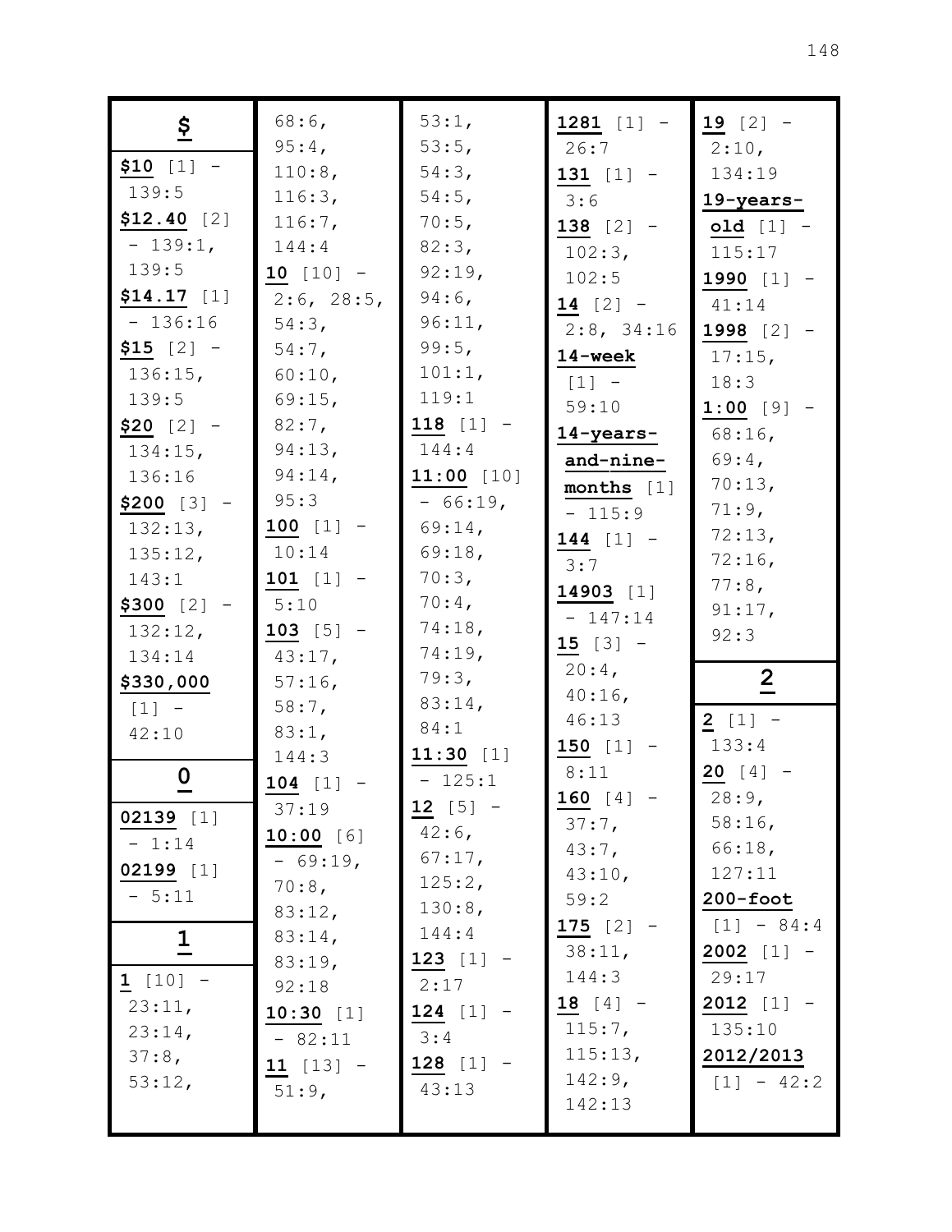| $2014 [8] -$<br>1:15, 4:2, | $28 [2] -$<br>$61:3$ , | $\overline{4}$     | 600 $[1] -$<br>7:19    | $\overline{8}$     |
|----------------------------|------------------------|--------------------|------------------------|--------------------|
| $4:15$ ,                   | 133:2                  | $4 [3] -$          | 617.786.               | $8 [6] -$          |
| 5:13,                      | 29907 [2]              | 8:13,              | <b>7783</b> [1]        | 37:8,              |
| 133:2,                     | $-3:6$                 | 53:19,             | 1:19                   | 53:12,             |
| 135:1,                     | 132:1                  | 54:8<br>40 $[1]$ - | 62 $[1]$ -             | 53:18,<br>$57:5$ , |
| 141:10,                    | $\overline{3}$         | 5:12               | 144:4                  | $81:6$ ,           |
| 141:11                     |                        | 400 $[1]$ -        | 660 $[5]$ -            | 130:16             |
| $2067$ [1]<br>14:11        | $3 [1] -$              | 7:4                | 41:12,                 | 80 $[2] -$         |
| $21$ [7] -                 | 130:15                 | 420 $[1]$ -        | 86:1,                  | $28:8$ ,           |
| 11:12,                     | $30 [10] -$            | 7:4                | 89:3,<br>129:10,       | 144:4              |
| 12:9,                      | 1:15, 4:2,             |                    | 130:9                  | 831 $[2]$ -        |
| 12:11,                     | $4:15$ ,               | $\overline{5}$     | 660-674                | 1:14, 4:16         |
| $40:9$ ,                   | 60:5,<br>60:9,         | $5 [7] -$          | $[1] - 37:6$           | $8:00$ [2] -       |
| 95:8,                      | 84:12,                 | 2:4, 54:3,         | 6:00 $[1]$ -           | 69:16              |
| 102:1,                     | 124:19,                | $94:6$ ,           | 60:6                   | 119:2              |
| 115:18                     | 141:10,                | 96:10,             | $6:04$ [2] -           | $\overline{9}$     |
| $23$ [1] -                 | 141:11,                | 99:5,              | 1:16, 4:15             |                    |
| 5:13                       | 144:4                  | 101:1,             |                        | 93 $[1]$ -         |
| 23rd [1]                   | 300 $[1]$ -            | 139:5              | $\overline{2}$         | 144:4              |
| 6:12                       | 78:6                   | 50 $[4]$ -         | $7 [3] -$              | 96 $[1]$ -         |
| $25$ [10] -<br>$27:19$ ,   | 32 $[6]$ -             | 8:10,              | $5:4$ ,                | 2:15               |
| $28:4$ ,                   | 37:7,                  | 8:11,<br>116:16    | 67:17,                 | 970 $[1]$ -        |
| 43:13,                     | 43:8,                  | 500 $[2]$ -        | 69:16                  | 124:16             |
| 53:17,                     | 43:11,                 | 5:10, 69:2         | $70$ [1] -             | ${\bf A}$          |
| 57:17,                     | 58:2,<br>61:2,         | $58$ [1] -         | 74:6                   |                    |
| 58:3,                      | 68:16                  | 96:9               | $73$ [1] -             | $a.m [11] -$       |
| $58:16$ ,                  | 34,000 [1]             | $5:30$ [1] -       | 144:3                  | 37:8,              |
| 66:13,                     | $-116:19$              | 67:19              | $738$ [1] -            | 53:12,<br>53:18,   |
| 69:3,                      | 37 $[1] -$             |                    | 124:3                  | $54:7$ ,           |
| 84:12                      | 2:13                   | $\frac{6}{1}$      | $75 [1] -$             | $94:14$ ,          |
| $26 [1] -$                 | $3:00$ [3] -           | $6 [2] -$          | 144:3                  | $95:4$ ,           |
| 2:12                       | 137:2,                 | 67:17,             | $75/25$ [1]<br>$-57:3$ | 125:2,             |
| $275$ [1] -                | 138:5                  | 69:17              | 77 $[1]$ -             | 130:16             |
| 118:11                     |                        | 60 $[1]$ -         | 144:4                  | $A.W [8] -$        |
| $279$ [1] -                |                        | 118:19             |                        | 3:3,               |
| 96:6                       |                        |                    |                        | 124:10,            |
|                            |                        |                    |                        |                    |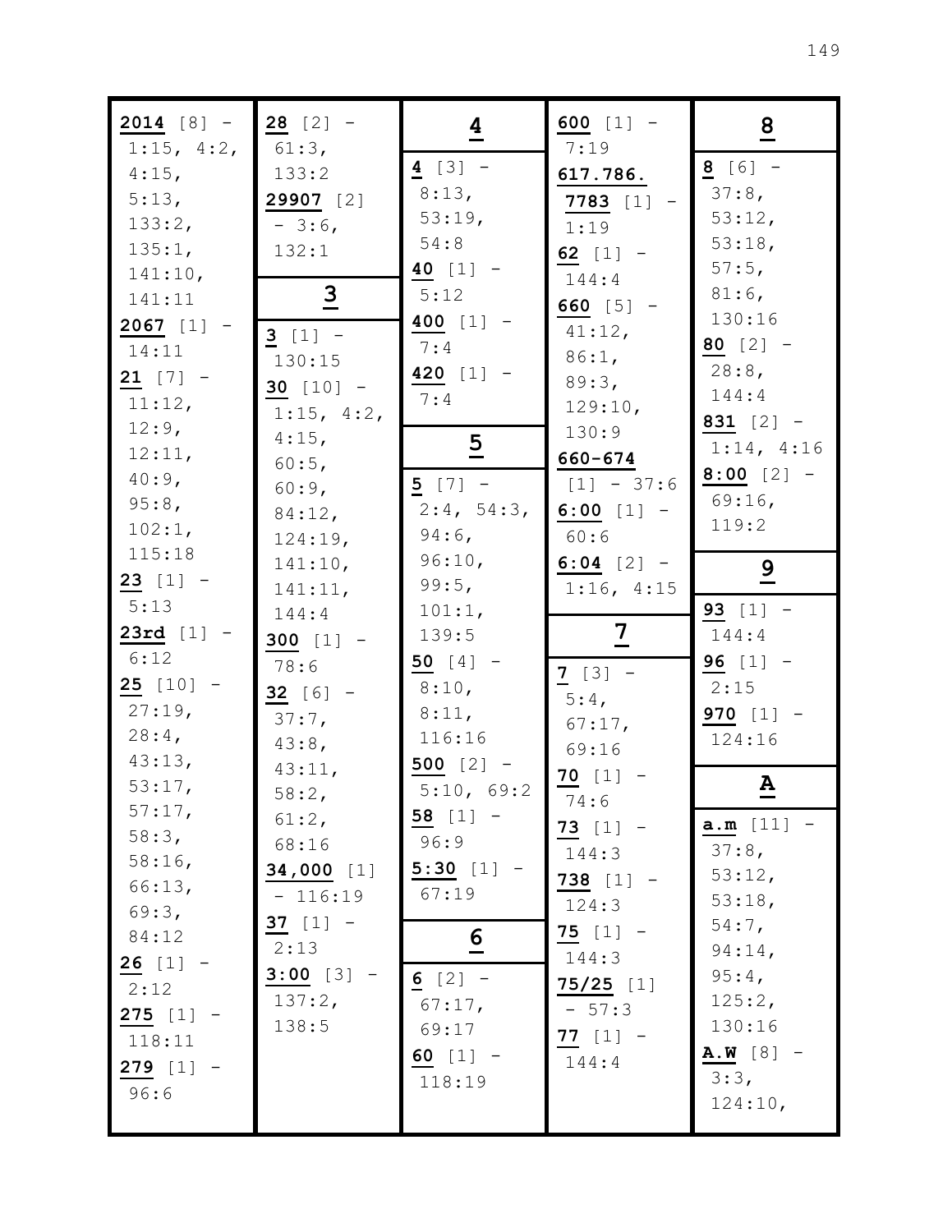| 124:13,              | 106:4,              | $-48:8$             | 62:7               | 115:7,              |
|----------------------|---------------------|---------------------|--------------------|---------------------|
| $126:5$ ,            | 108:2,              | accident            | Adam $[2]$ -       | 117:8,              |
| 126:8,               | 109:5,              | $[1] - 73:9$        | $96:4$ ,           | 120:13,             |
| 126:9,               | 109:16,             | accomplish          | 96:18              | 121:4,              |
| 126:11,              | 111:14,             | $[1]$ -             | <b>ADAM</b> [39]   | 123:13              |
| 128:14               | 112:18              | 111:14              | $-96:13,$          | add $[3]$ -         |
| Abel $[2]$ -         | absolutely          | according           | $96:17$ ,          | $28:16$ ,           |
| 131:19,              | $[3] -$             | $[1]$ -             | 96:18,             | $60:14$ ,           |
| 132:4                | 27:12,              | 118:14              | 97:2,              | 90:7                |
| <b>ABEL</b> [23]     | 35:1,               | accounts            | 97:12,             | added $[2]$         |
| $-3:5,$              | 101:15              | $\lceil 1 \rceil$ - | 98:1,              | $-15:9,$            |
| 131:17,              | absurd $[1]$        | 126:10              | 98:12,             | 27:14               |
| 132:4,               | $-113:2$            | accurate            | 99:6,              | Addendum            |
| 132:8,               | abut $[1]$ -        | $\lceil 2 \rceil$ - | 99:9,              | $[2] -$             |
| 135:19,              | 80:10               | 146:12,             | 99:17,             | 51:19,              |
| 137:13,              | abutter             | 147:5               | 100:3,             | 52:6                |
| 137:18,              | $\lceil 1 \rceil$ - | acoustic            | $100:7$ ,          | addition            |
| 138:4,               | 104:9               | $\lceil 1 \rceil$ - | 100:11,            | $\lceil 3 \rceil$ - |
| 139:4,               | abutters            | 63:17               | 101:2,             | 86:18,              |
| 139:9,               | $[3] -$             | acoustics           | 101:14,            | 133:11,             |
| 139:11,              | 35:3,               | $[1] - 6:4$         | $102:6$ ,          | 134:10              |
| 139:15,              | 87:5, 88:3          | acted [1]           | 102:15,            | address             |
| 140:8,               | abutting            | $-18:6$             | 103:1,             | $[3] -$             |
| $140:14$ ,           | $[1]$ -             | activated           | 103:9,             | 28:18,              |
| 140:17,              | 41:13               | $[1] -$             | 103:15,            | 30:19,              |
| $141:4$ ,            | AC $[2]$ -          | 97:17               | 104:8,             | 38:13               |
| 141:12,              | $138:14$ ,          | active [4]          | 104:11,            | addressed           |
| 141:16,              | 138:15              | $-87:10$ ,          | 104:14,            | $[1] - 94:2$        |
| 141:19,              | academic            | 140:13,             | 104:19,            | adequately          |
| 142:3,               | $[1] - 8:4$         | $140:14$ ,          | 105:5,             | $[1] -$             |
| 143:10,<br>143:12    | accent [1]          | 140:19              | 105:11,            | 77:17               |
|                      | $-115:10$           | actively            | 105:17,            | adjoin [1]          |
| ability              | accents             | $[1] -$             | 106:17,<br>108:10, | $-58:3$             |
| $[1] - 41:3$         | $[1] -$             | 86:11               | $110:4$ ,          | adjourn             |
| able $[10]$          | 147:6               | activity            | 111:18,            | $[2] -$             |
| $-56:19,$            | accept [2]          | $[1] - 89:9$        | 113:1,             | 143:15,             |
| 58:9,                | $-128:14,$          | $actual$ [1]        | 113:17,            | 145:2               |
| 99:12,<br>$100:15$ , | 144:12              | $-54:13$            | 114:8,             | adjourned)          |
|                      | access [1]          | $ADA [1] -$         |                    | $[1] -$             |
|                      |                     |                     |                    |                     |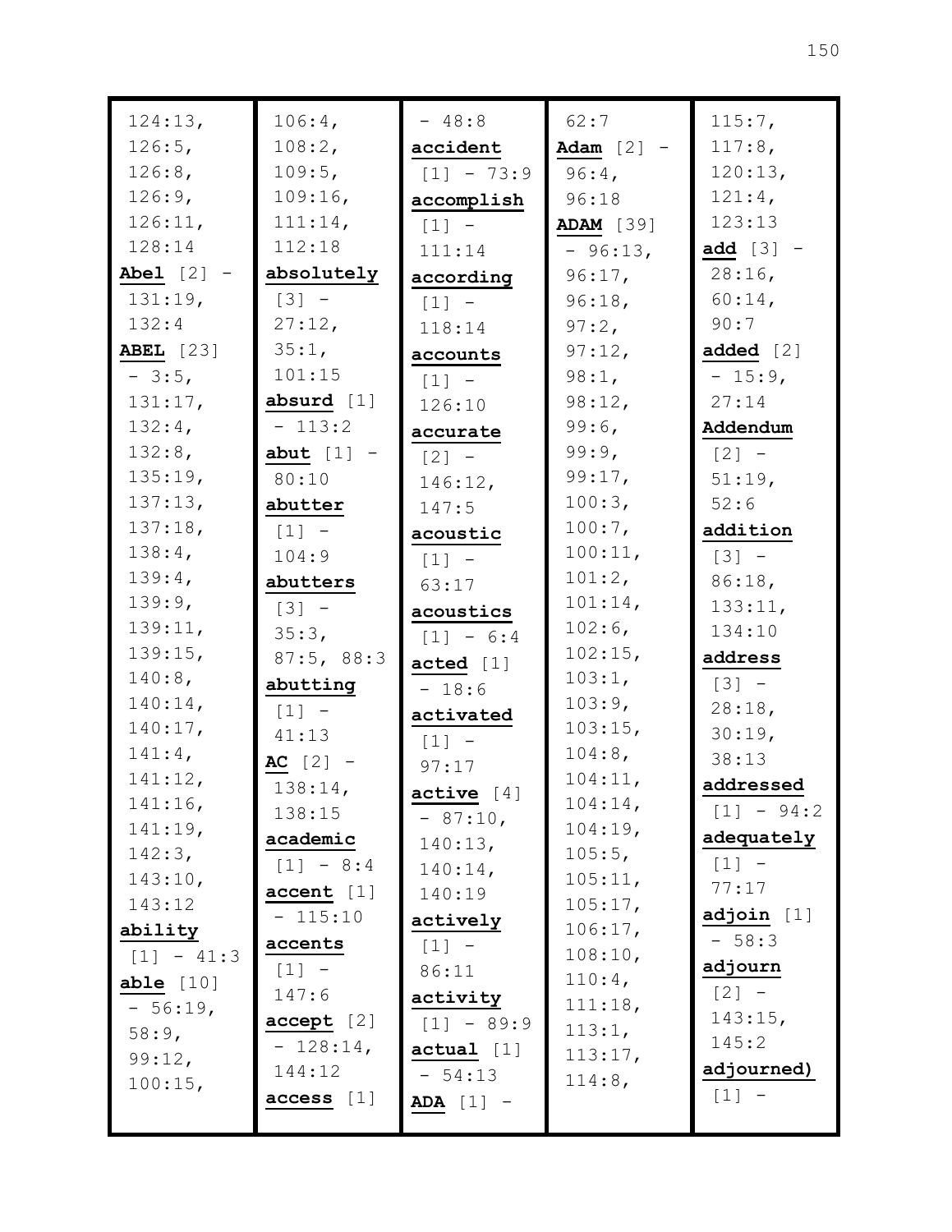| 145:9        | affidavit       | 92:16              | 10:13,          | alone $[1]$  |
|--------------|-----------------|--------------------|-----------------|--------------|
| adjustment   | $[2] -$         | ahead $[2]$        | 14:10,          | $-82:11$     |
| $s [1] -$    | 35:4, 38:2      | $-27:5,$           | 20:3,           | alter $[1]$  |
| 61:18        | affidavits      | 66:9               | $26:7$ ,        | $-26:18$     |
| administer   | $[2] -$         | $\min_{g}$ [1]     | 37:5,           | alteration   |
| $ed [1] -$   | 38:3, 78:7      | $-57:2$            | 124:2           | $[4]$ -      |
| 147:10       | afford $[4]$    | air $[6]$ -        | alcohols        | $26:9$ ,     |
| administra   | $-47:7$ ,       | $133:6$ ,          | $[1] -$         | 27:11,       |
| tive $[3]$ - | $47:13$ ,       | 134:16,            | 104:2           | 29:1, 36:7   |
| $15:6$ ,     | 48:4, 52:9      | 135:5,             | $allay$ [1]     | altogether   |
| 15:12,       | afterwards      | 140:3,             | $-51:11$        | $[3] -$      |
| 18:9         | $[1] -$         | $140:7$ ,          | allegation      | 22:18,       |
| admirable    | 39:17           | 140:9              | $s [1] -$       | 22:19,       |
| $[1] - 86:4$ | age $[1]$ -     | ALBERT [5]         | 132:15          | 57:4         |
| admitted     | 67:16           | $-5:15,$           | allow $[10]$    | Alzheimer'   |
| $[2] -$      | agenda $[1]$    | 6:7, 6:19,         | $-52:4$         | $s$ [1] -    |
| 134:12,      | $-27:9$         | 7:11, 10:4         | $52:7$ ,        | 127:1        |
| 135:4        | AGENDA [4]      | Albert [1]         | $68:15$ ,       | Amanda [1]   |
| adopted      | $-2:1$ ,        | $-5:15$            | $96:7$ ,        | $-88:19$     |
| $[1] - 52:1$ | $2:2$ , $3:1$ , | alcohol            | 107:18,         | amendment    |
| advancemen   | 3:2             | $[16] -$           | 109:14,         | $[4]$ -      |
| $t [1] -$    | ago [11] -      | $12:7$ ,           | 109:17,         | 93:7,        |
| 56:14        | $16:7$ ,        | 56:11,             | 111:17,         | 93:14,       |
| advantages   | 23:6,           | 56:14,             | 112:15,         | 95:7,        |
| $[1]$ -      | $42:4$ ,        | 57:10,             | 124:17          | 95:11        |
| 89:13        | 47:10,          | $68:16$ ,          | allowed         | America      |
| advertise    | 55:18,          | 73:15,             | $[3] -$         | $[1] - 98:3$ |
| $[1]$ -      | 88:14,          | 74:19,             | 70:12,          | American     |
| 112:9        | 101:9,          | 82:17,             | 75:9,           | $[2] -$      |
| advertised   | 108:18,         | 101:11,            | 90:19           | $48:6$ ,     |
| $[2] -$      | 116:16,         | 101:15,            | alluded         | 116:11       |
| $94:5$ ,     | 119:17,         | 102:13,<br>102:18, | $[2] -$         | amount $[1]$ |
| 129:18       | 121:8           | 103:10,            | 45:18,          | $-132:12$    |
| advertisin   | agreeable       | 103:13,            | 90:12           | analogy      |
| $g [1] -$    | $[1] -$         | 103:16,            | almost $[4]$    | $[1] -$      |
| 112:5        | 83:17           | 104:7              | $-65:5,$        | 108:11       |
| aesthetic    | agreement       | alcoholic          | 74:1,           | AND $[2]$ -  |
| $[1] - 86:6$ | $[2] -$         | $[6] -$            | 88:14,<br>142:3 | $2:17$ ,     |
|              | 47:3,           |                    |                 | 123:17       |
|              |                 |                    |                 |              |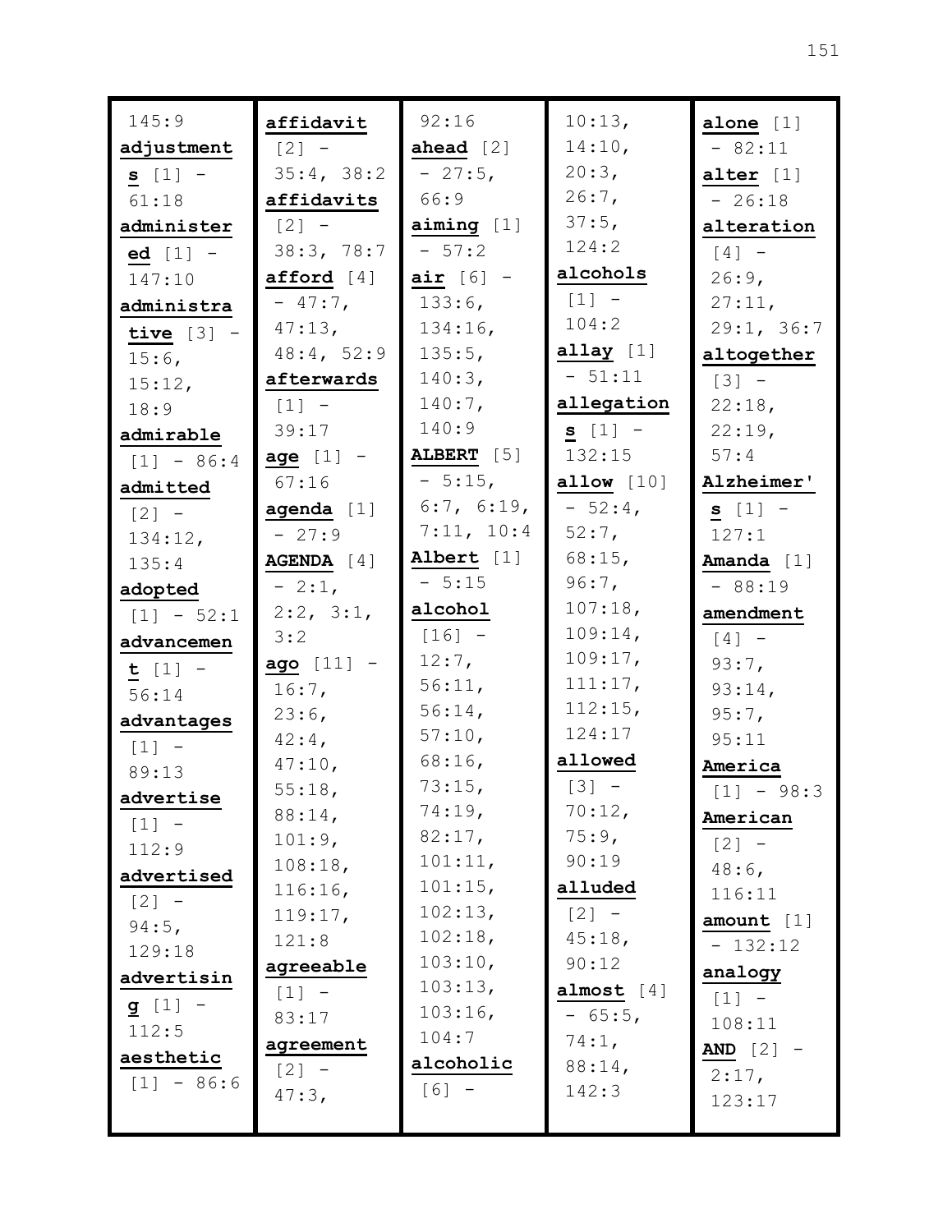| $AND/OR$ [1]  | 19:12,    | 38:9,     | 90:15,    | $120:6$ ,  |
|---------------|-----------|-----------|-----------|------------|
| $-147:17$     | 19:15,    | $40:1$ ,  | 91:2,     | 120:17,    |
| Anderson      | 20:9,     | 43:10,    | $91:6$ ,  | 121:15,    |
| $[1] -$       | $20:14$ , | $52:16$ , | 92:13,    | 121:19,    |
| 35:10         | 20:17,    | 53:3,     | 93:2,     | 122:13,    |
| <b>ANDREA</b> | $21:4$ ,  | $53:6$ ,  | $93:6$ ,  | $123:5$ ,  |
| $[206] -$     | 21:9,     | $54:16$ , | 93:13,    | 123:10,    |
| 1:7, 4:10,    | 21:19,    | 55:1,     | 93:19,    | $124:6$ ,  |
| 5:14, 6:3,    | $22:4$ ,  | 55:4,     | $94:9$ ,  | 126:18,    |
| 6:17, 7:7,    | $22:7$ ,  | 56:10,    | 94:15,    | 128:1,     |
| 9:3, 9:6,     | 22:12,    | 57:9,     | $95:6$ ,  | $128:6$ ,  |
| 9:9, 9:17,    | 23:18,    | 57:12,    | $95:14$ , | 128:8,     |
| 10:1,         | $24:1$ ,  | $59:5$ ,  | 95:17,    | 128:10,    |
| $10:5$ ,      | $24:5$ ,  | 64:3,     | 96:12,    | 128:19,    |
| 10:17,        | 24:8,     | 65:9,     | $96:14$ , | $129:4$ ,  |
| 11:4,         | 24:12,    | 65:12,    | 96:19,    | $129:6$ ,  |
| 11:16,        | $24:16$ , | 65:15,    | 97:10,    | 129:12,    |
| 12:8,         | 25:2,     | 66:1,     | 98:8,     | 129:17,    |
| 12:13,        | 25:5,     | 66:3,     | 99:3,     | 130:2,     |
| $12:16$ ,     | 25:13,    | 66:9,     | 99:7,     | 131:1,     |
| 13:1,         | 25:18,    | 69:11,    | 99:15,    | 131:12,    |
| 13:3,         | 26:13,    | 72:15,    | 99:18,    | 132:3,     |
| 13:5,         | 26:19,    | 73:13,    | 100:5,    | 132:5,     |
| 13:10,        | $27:8$ ,  | 74:11,    | 100:9,    | 132:19,    |
| 13:16,        | 29:3,     | 74:15,    | 100:17,   | 135:17,    |
| 14:2,         | 29:14,    | 75:12,    | 101:8,    | 137:10,    |
| 15:1,         | 30:11,    | $76:6$ ,  | 102:2,    | $137:16$ , |
| 15:16,        | $30:14$ , | 76:9,     | 102:7,    | 138:1,     |
| 16:3,         | 31:2,     | 76:13,    | 103:5,    | 138:19,    |
| 16:13,        | 32:3,     | 77:10,    | $104:6$ , | 139:7,     |
| 17:3,         | 32:7,     | 77:13,    | 104:9,    | 139:10,    |
| $17:7$ ,      | 32:11,    | 79:14,    | 105:8,    | 139:17,    |
| 17:12,        | 34:17,    | 79:17,    | 105:15,   | 140:5,     |
| 17:17,        | 35:15,    | 82:19,    | 106:2,    | 140:11,    |
| 18:2,         | 35:18,    | 83:8,     | 106:11,   | 140:15,    |
| 18:8,         | 36:2,     | 83:18,    | 114:16,   | 140:18,    |
| 18:12,        | 36:12,    | 85:4,     | $117:6$ , | 141:17,    |
| 18:15,        | 36:17,    | $85:6$ ,  | 118:2,    | 142:1,     |
| 19:7,         | 37:13,    | 85:11,    | 119:5,    | 142:12,    |
|               | 38:5,     | 85:14,    | 119:9,    | 142:19,    |
|               |           |           |           |            |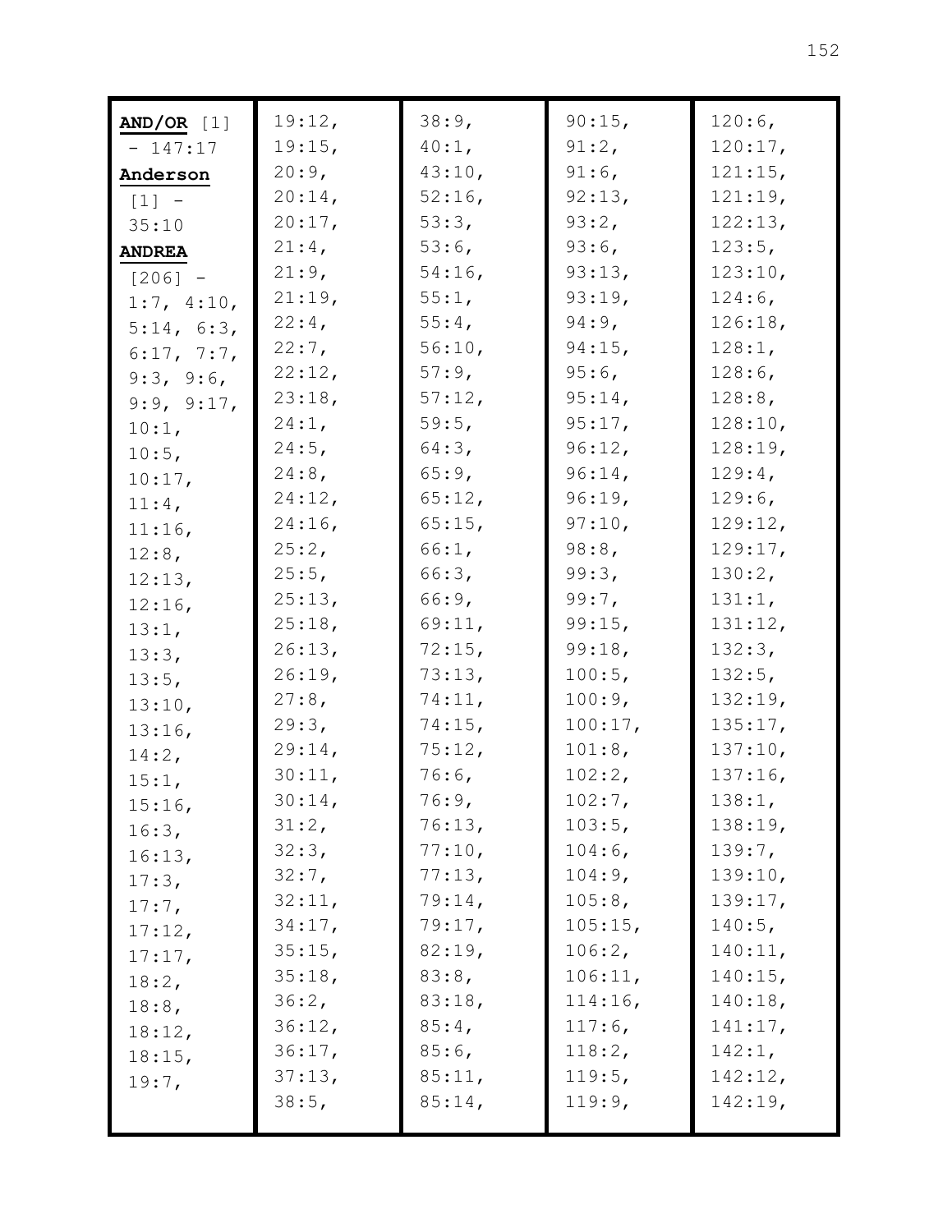| 143:5,        | $[3] -$             | $d [1] -$         | $n [24] -$        | 124:10        |
|---------------|---------------------|-------------------|-------------------|---------------|
| 143:8,        | $52:16$ ,           | 31:12             | 5:9,              | applicatio    |
| 143:11,       | 65:14,              | Antonio           | 10:11,            | $ns [1] -$    |
| 143:14,       | 85:8                | $[1] - 56:2$      | $14:8$ ,          | 8:5           |
| 143:17,       | answers             | ANY $[2]$ -       | 20:1,             | applied       |
| $144:5$ ,     | $\lceil 1 \rceil$ - | $147:16$ ,        | 22:5,             | $[9] -$       |
| 144:15,       | 115:14              | 147:17            | 22:8,             | 5:11,         |
| 145:1,        | <b>ANTHONY</b>      | apartments        | 26:5,             | 10:15,        |
| 145:4         | $[25] -$            | $[1] -$           | 37:2,             | 14:12,        |
| Andrea $[1]$  | 6:1,                | 130:8             | $37:4$ ,          | $20:4$ ,      |
| $-4:19$       | 24:14,              | <b>APPEAL</b> [2] | 53:12,            | $26:8$ ,      |
| <b>ANDREW</b> | 24:19,              | $-3:5,$           | 59:8,             | 37:5,         |
| $[15] -$      | 25:3,               | 131:17            | 59:17,            | 96:5,         |
| 10:18,        | $44:8$ ,            | Appeal [1]        | $64:9$ ,          | 124:3,        |
| $11:6$ ,      | 65:19,              | $-42:15$          | 77:19,            | 124:14        |
| 14:3,         | 66:2,               | appeal $[4]$      | 87:3,             | APPLY $[1]$   |
| 26:11,        | $66:6$ ,            | $-131:19,$        | 87:15,            | $-147:16$     |
| 26:14,        | 66:7,               | 134:19,           | 87:18,            | apply [3]     |
| $27:4$ ,      | 66:10,              | 135:18,           | 92:15,            | $-8:2$        |
| 27:12,        | 69:13,              | 143:9             | 96:4,             | 21:5, 59:8    |
| 30:19,        | 72:18,              | appealed          | 121:7,            | applying      |
| 31:3,         | $73:16$ ,           | $[1] -$           | 123:19,           | $[1] -$       |
| 32:14,        | 74:17,              | 134:18            | $124:7$ ,         | 37:10         |
| 34:13,        | 76:2,               | Appeals           | 124:13,           | appointmen    |
| 35:2,         | 76:8,               | $[2] -$           | 128:14            | $t [1] -$     |
| 35:7,         | 76:11,              | 42:12,            | <b>APPLICATIO</b> | 21:3          |
| 35:13,        | 76:14,              | 45:1              | $N$ [17] -        | appreciate    |
| 36:18         | 77:12,              | appear [2]        | 2:3, 2:5,         | $[2] - 4:8$ , |
| Andrew [2]    | 79:9,               | $-42:11,$         | 2:7, 2:9,         | 123:13        |
| $-10:19,$     | 79:11,              | 147:6             | 2:11,             | apprentice    |
| 26:11         | 79:16,              | Applebee's        | 2:13,             | ship $[1]$ -  |
| annual [2]    | 90:18,              | $[1] - 48:7$      | $2:14$ ,          | 115:12        |
| $-5:18$ ,     | 91:5, 91:7          | applicant         | 2:16, 3:3,        | approached    |
| 6:9           | Anthony             | $[1] -$           | 5:6, 10:8,        | $[1] -$       |
| answer $[3]$  | $[1] - 66:7$        | 37:10             | $14:5$ ,          | 116:11        |
| $-11:14,$     | Anthony's           | applicants        | 19:17,            | approve       |
| $52:15$ ,     | $[1] -$             | $[1]$ -           | 26:2,             | $[7] -$       |
| 136:6         | 84:16               | 92:17             | 96:2,             | 9:13,         |
| answered      | anticipate          | applicatio        | 123:16,           | 13:11,        |
|               |                     |                   |                   |               |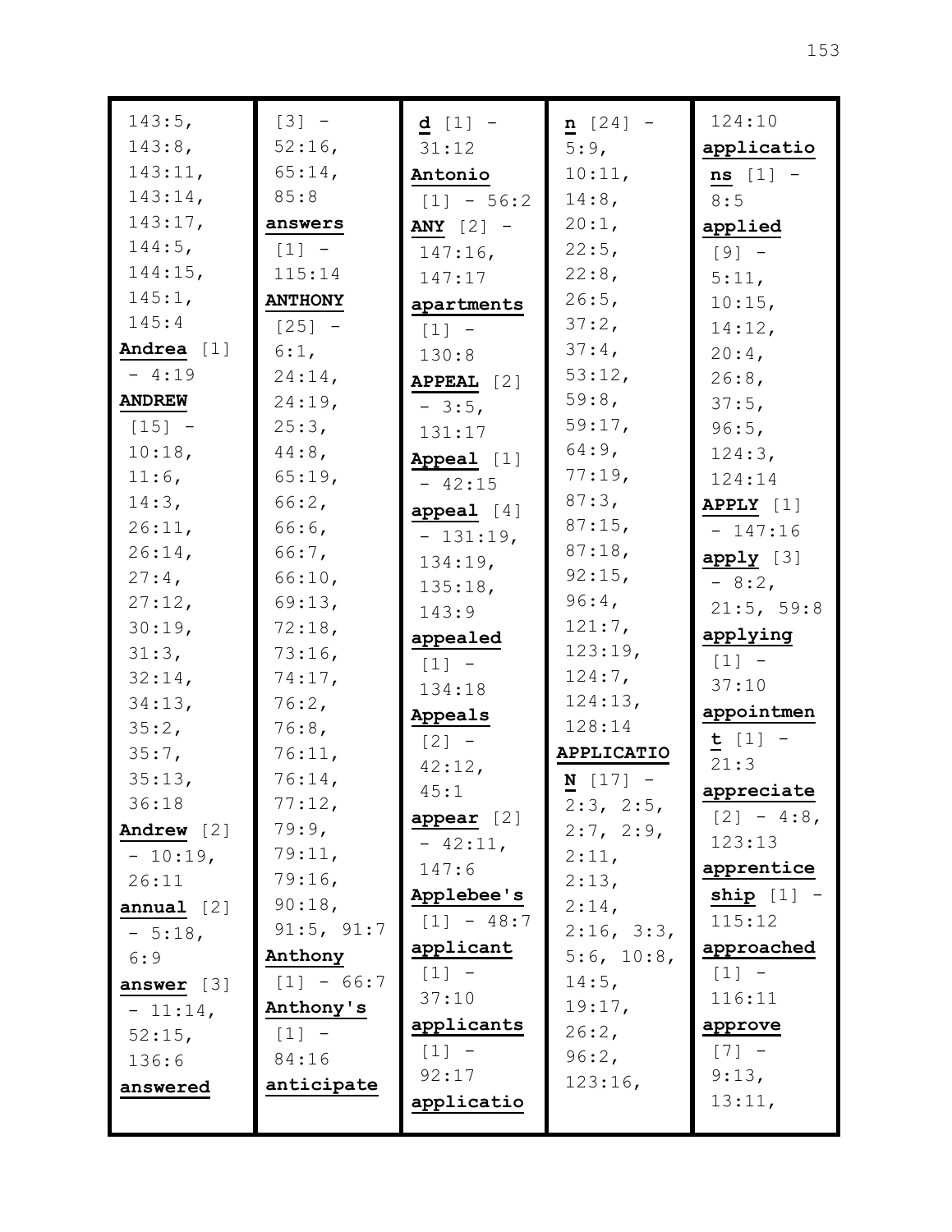| 18:19,      | 68:19,                              | asset $[1]$         | $85:7$ ,   | 87:17,            |
|-------------|-------------------------------------|---------------------|------------|-------------------|
| $25:6$ ,    | 69:2,                               | $-131:10$           | 92:14,     | $88:1$ ,          |
| $36:6$ ,    | 69:3,                               | Assistant           | 93:4,      | 91:13             |
| 99:19,      | $69:12$ ,                           | $[1] - 5:1$         | 93:17,     | <b>ASSOCIATIO</b> |
| 111:16      | $70:7$ ,                            | assistant           | 94:12,     | $N$ [2] $-$       |
| approved    | $71:4$ ,                            | $\lceil 1 \rceil$ - | 95:3,      | 2:4, 5:7          |
| $[6] -$     | 71:14,                              | 104:19              | 95:18,     | assume $[1]$      |
| $42:16$ ,   | 71:18,                              | <b>ASSISTANT</b>    | $105:6$ ,  | $-31:9$           |
| $92:15$ ,   | 73:14,                              | $[57] -$            | 106:7,     | $AT [1] -$        |
| $94:17$ ,   | 76:18,                              | 1:9, 9:7,           | $108:6$ ,  | 1:13              |
| $95:9$ ,    | $77:4$ ,                            | $9:15$ ,            | 120:11,    | atmosphere        |
| 99:19,      | 84:13,                              | $10:2$ ,            | 121:17,    | $[1] - 88:6$      |
| 129:16      | 84:14,                              | $13:4$ ,            | 123:3,     | attend [1]        |
| Arcos [5]   | 87:13,                              | 13:14,              | 123:8,     | $-7:4$            |
| $-133:2$ ,  | $88:6$ ,                            | 13:19,              | 128:9,     | attendance        |
| 133:18,     | $89:8$ ,                            | 19:5,               | 128:17,    | $[1]$ -           |
| 134:10,     | 89:12,                              | 19:9.               | 129:2,     | 38:15             |
| 134:13,     | $90:6$ ,                            | $24:6$ ,            | 131:5,     | attended          |
| 140:6       | 90:9,                               | 25:11,              | 139:13,    | $[1] -$           |
| area $[39]$ | 119:4                               | $25:16$ ,           | $141:9$ ,  | 50:12             |
| $-43:14$ ,  | area's [1]                          | 29:18,              | 141:14,    | attorney          |
| $45:14$ ,   | $-92:4$                             | $30:4$ ,            | $142:8$ ,  | $[3] -$           |
| $45:15$ ,   | areas $[2]$                         | 32:9,               | 143:3,     | 37:17,            |
| 46:1,       | $-46:11,$                           | 33:19,              | 144:13,    | $47:5$ ,          |
| $46:14$ ,   | 51:19                               | 34:7,               | 144:18,    | 59:16             |
| 49:3,       | article                             | 34:11,              | 145:6      | attract           |
| 49:18,      | $\begin{bmatrix} 1 \end{bmatrix}$ - | 35:19,              | associated | $[1] - 89:6$      |
| 51:5,       | 30:17                               | 36:10,              | $[3] -$    | <b>ATTY</b> [43]  |
| 51:9,       | as-is $[2]$                         | 36:15,              | 108:14,    | $-10:18$ ,        |
| 56:19,      | $-143:1,$                           | 53:11,              | 112:3,     | 11:6,             |
| 57:3,       | 143:9                               | 54:11,              | 112:14     | 14:3,             |
| $57:17$ ,   | Asia $[1]$ -                        | 61:13,              | Associatio | $14:15$ ,         |
| 58:3,       | 116:3                               | 62:10,              | $n$ [11] - | $15:4$ ,          |
| 60:2,       | aside $[1]$                         | $62:17$ ,           | 5:9, 5:17, | 16:1,             |
| $64:15$ ,   | $-86:6$                             | $64:1$ ,            | 6:8, 7:9,  | 18:5,             |
| $64:17$ ,   | aspect $[1]$                        | $64:16$ ,           | $7:14$ ,   | 18:10,            |
| 66:13,      | $-44:12$                            | 64:19,              | 9:14,      | 19:13,            |
| 67:1,       | aspects                             | $65:7$ ,            | 43:3,      | 26:11,            |
| $67:8$ ,    | $[1] - 86:6$                        | 65:13,              | 50:11,     | 26:14,            |
|             |                                     |                     |            |                   |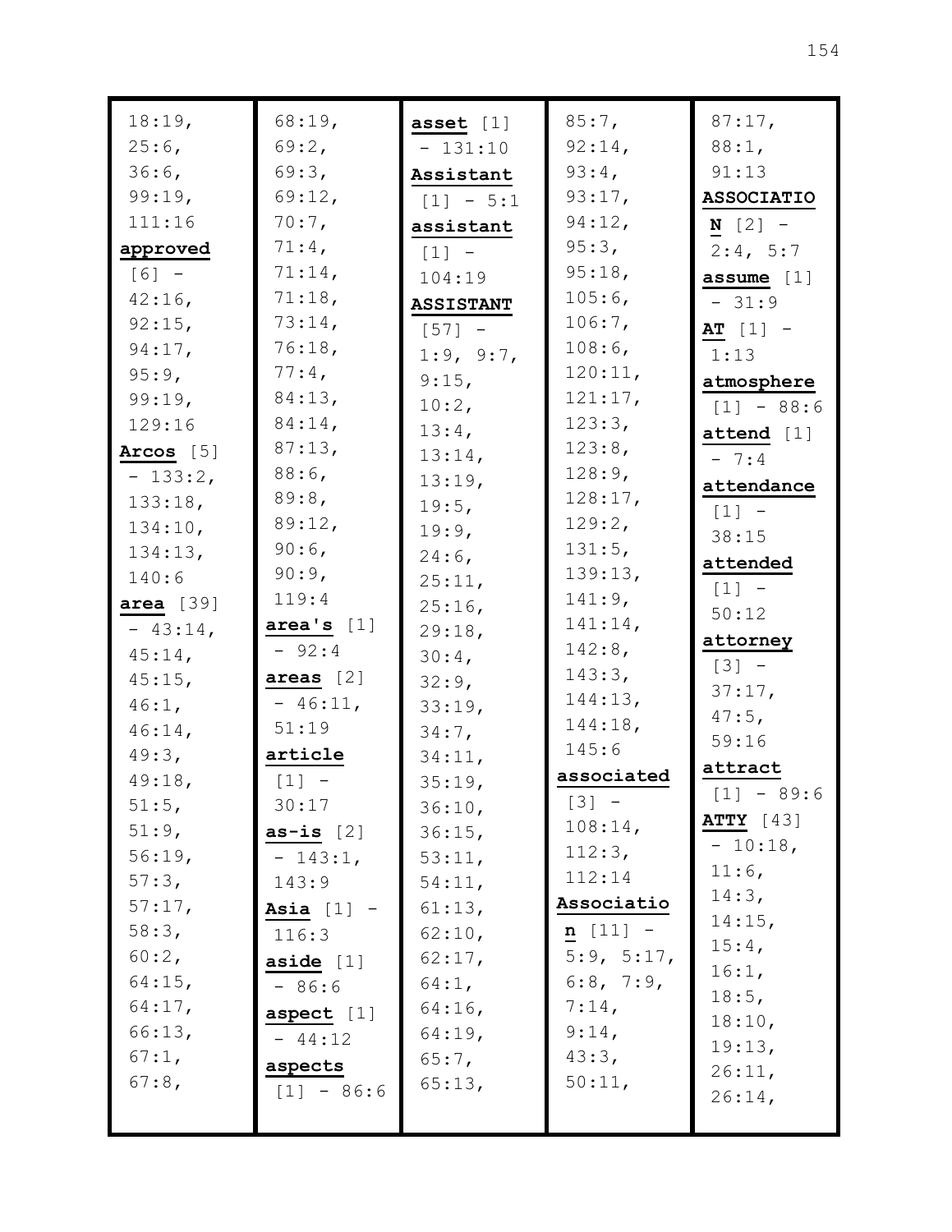| $27:4$ ,        | $-134:19$    | 112:15           | $\overline{B}$      | 32:12,              |
|-----------------|--------------|------------------|---------------------|---------------------|
| 27:12,          | Australia    | aye [35] -       |                     | 33:2,               |
| 30:19,          | $[1] -$      | 9:18,            | baby $[1]$ -        | 33:4,               |
| 31:3,           | 115:12       | 9:19,            | 29:12               | 33:8,               |
| $32:14$ ,       | Australian   | 10:1,            | background          | 33:9,               |
| 34:13,          | $[1]$ -      | 10:3,            | $[10] -$            | 36:8,               |
| 35:2,           | 115:11       | 13:17,           | 11:17,              | 43:19,              |
| 35:7,           | Authority    | 13:18,           | 13:9,               | $44:1$ ,            |
| 35:13,          | $[1] - 43:2$ | 14:1,            | 17:11,              | 49:19,              |
| 36:18,          | available    | 19:8,            | 21:13,              | 81:11,              |
| 37:14,          | $[3] -$      | 19:10,           | 44:12,              | 81:15,              |
| 38:14,          | $60:2$ ,     | 19:11,           | 85:10,              | 83:1,               |
| 40:12,          | 61:6, 92:3   | 25:14,           | 85:13,              | 83:2,               |
| 43:12,          | Ave $[7]$ -  | 25:15,           | $95:8$ ,            | $83:4$ ,            |
| 44:11,          | 67:10,       | 25:17,           | 114:19,             | 101:12,             |
| $46:15$ ,       | 68:3,        | 36:13,           | 115:5               | 121:9               |
| 53:7,           | $68:4$ ,     | 36:14,           | background          | <b>Bar</b> $[2]$ -  |
| 53:10,          | $68:6$ ,     | $36:16$ ,        | $s [1] -$           | 5:3, 39:17          |
| 57:15,          | $68:7$ ,     | 95:15,           | 41:10               | bar-                |
| 60:3,           | 84:11,       | $95:16$ ,        | bad $[4]$ -         | oriented            |
| 61:1,           | 84:19        | 95:17,           | $6:4$ ,             | $\lceil 1 \rceil$ - |
| 61:9,           | Avenue [9]   | 95:19,           | 116:14,             | 49:19               |
| 74:14,<br>78:1, | $-1:14,$     | 123:6,           | 119:16,             | bartender           |
| 79:10,          | $4:17$ ,     | 123:7,           | 137:1               | $[2] -$             |
| 79:18,          | 5:10,        | 123:9,           | balancing           | 12:1, 41:2          |
| 83:3,           | 14:11,       | 129:1,           | $[1]$ -             | base $[4]$ -        |
| 94:3,           | $96:6$ ,     | 129:3,           | 49:14               | 110:1,              |
| 125:3,          | 118:11,      | 129:4,<br>129:5, | ball $[1]$ -        | 112:4,              |
| 125:15,         | 118:15,      | $143:6$ ,        | 83:6                | 112:11,             |
| 127:12,         | 119:12,      | 143:7,           | band $[1]$ -        | 112:12              |
| 128:4           | 124:3        | 144:16,          | 21:17               | based $[4]$         |
| Atwood [1]      | award [3]    | 144:17,          | bank $[5]$ -        | $-8:9$              |
| $-80:2$         | $-7:17,$     | 144:19,          | 67:3,               | 118:2,              |
| Auburn [1]      | 8:6, 8:7     | $145:5$ ,        | $67:4$ ,            | 122:14,             |
| $-37:19$        | aware $[2]$  | 145:7,           | $72:7$ ,            | 139:19              |
| audio $[1]$     | $-11:11,$    | 145:8            | 126:10              | <b>Basement</b>     |
| $-4:4$          | 104:14       |                  | <b>bar</b> $[19]$ - | $[2] -$             |
|                 | awhile $[2]$ |                  | $7:2$ , $12:3$ ,    | 1:13, 4:17          |
| August [1]      | $-51:14,$    |                  | 26:10,              | bases $[1]$         |
|                 |              |                  |                     |                     |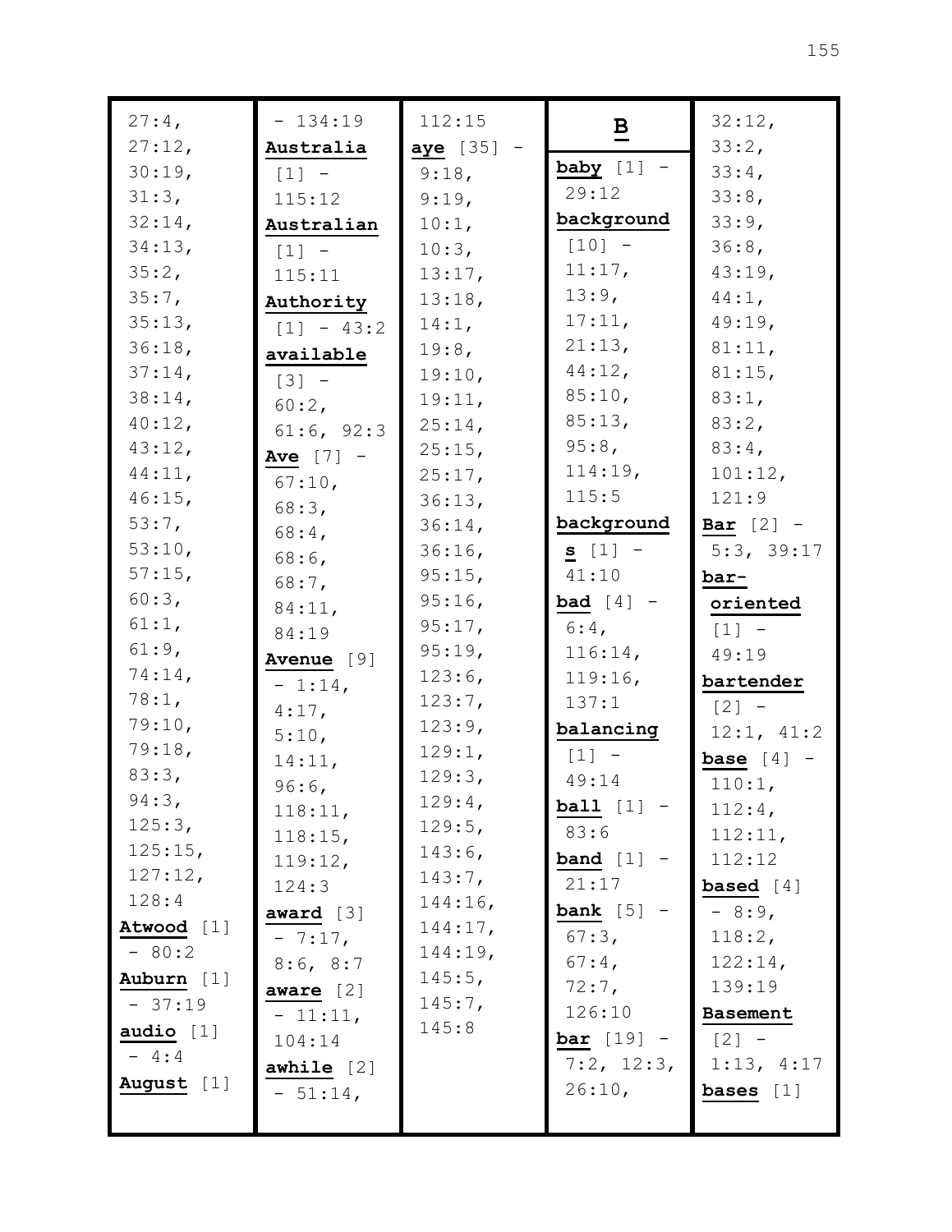| $-42:19$                             | 89:12               | 20:3,        | 39:10,              | 147:12                            |
|--------------------------------------|---------------------|--------------|---------------------|-----------------------------------|
| basic $[1]$                          | Beller $[2]$        | $26:7$ ,     | 43:7,               | <b>BOARD</b> $[1]$                |
| $-132:18$                            | $-38:15$ ,          | $37:6$ ,     | $45:4$ ,            | $-1:6$                            |
| basis $[4]$                          | 86:3                | $40:6$ ,     | $49:4$ ,            | bookkeepin                        |
| $-99:12,$                            | belong $[1]$        | 96:8,        | 58:17,              | $g [1] -$                         |
| 99:16,                               | $-71:13$            | 124:2,       | $67:8$ ,            | 29:11                             |
| 108:5,                               | below $[2]$         | 124:17       | 72:12               | bordering                         |
| 135:17                               | $-37:12,$           | beyond [1]   | bite $[2]$ -        | $[1] -$                           |
| BCA $[1]$ -                          | 44:13               | $-67:9$      | $82:7$ ,            | 49:14                             |
| 56:9                                 | benefit             | big $[5]$ -  | 82:17               | borrowed                          |
| became $[3]$                         | $[1]$ -             | 30:2,        | blank $[6]$         | $[1] - 48:5$                      |
| $-12:1,$                             | 71:17               | 58:11,       | $-139:9,$           | Boston [9]                        |
| 35:12,                               | Benzan $[1]$        | $98:15$ ,    | 139:10,             | $-5:10,$                          |
| 115:15                               | $-85:18$            | $103:16$ ,   | 139:12,             | 31:8,                             |
| become $[2]$                         | Bertucci's          | 118:14       | $139:14$ ,          | 39:8,                             |
| $-87:10,$                            | $[1] - 48:7$        | bigger [2]   | 139:15              | 40:18,                            |
| 120:3                                | best $[1]$ -        | $-21:18$ ,   | block $[1]$         | $45:9$ ,                          |
| becoming                             | 84:3                | 114:9        | $-4:13$             | 71:10,                            |
| $[1] - 12:2$                         | best-               | bike $[1]$ - | blocks [5]          | 71:11,                            |
| beer $[4]$ -                         | suited $[1]$        | 86:10        | $-46:9,$            | 141:4                             |
| $40:7$ ,                             | $-84:3$             | biking $[1]$ | $67:2$ ,            | bottle $[1]$                      |
| 47:13,                               | better $[2]$        | $-44:16$     | $72:6$ ,            | $-6:13$                           |
| 56:12,                               | $-108:7$ ,          | bill $[4]$ - | 74:3,               | bottles                           |
| 70:9                                 | 127:8               | $135:7$ ,    | 91:11               | $[3]$ –                           |
| $begin{bmatrix} 1 & - \end{bmatrix}$ | between             | 136:10,      | blown $[1]$         | 101:11,                           |
| 48:4                                 | $[6] -$             | 136:17       | $-48:12$            | 103:7                             |
| begin [1]                            | $80:14$ ,           | bills $[1]$  | Blvd $[1]$          | bottom [1]                        |
| $-54:7$                              | 84:19,              | $-133:12$    | 5:12                | $-55:7$                           |
| <b>behind</b> [5]                    | 98:8,               | Bird $[1]$ - | board $[4]$         | bought $[1]$                      |
| $-33:9,$                             | 99:8,               | 39:15        | $-39:1,$            | $-28:3$                           |
| 77:17,                               | 108:5,              | BISTRO [2]   | 45:17,              | Boyer [1]                         |
| $84:7$ ,                             | 117:15              | $-2:5,$      | 76:17,<br>121:7     | $-102:12$                         |
| $84:9$ ,                             | beverage            | 10:8         |                     | $\boldsymbol{\texttt{brand}}$ [2] |
| 88:10                                | $\lceil 2 \rceil$ - | Bistro $[2]$ | <b>Board</b> $[6]$  | $-111:3,$                         |
| belief $[1]$                         | 39:7, 57:3          | $-10:11,$    | $-42:11,$<br>42:15, | 117:3                             |
| $-67:9$                              | beverages           | 11:1         | $45:1$ ,            | brand-new                         |
| believes                             | $[9] -$             | $bit [9] -$  | 48:1,               | $[2] -$                           |
| $[2] -$                              | 10:13,              | 17:13,       | 147:11,             | 111:3,                            |
| 89:6,                                | 14:10,              | 33:17,       |                     | 117:3                             |
|                                      |                     |              |                     |                                   |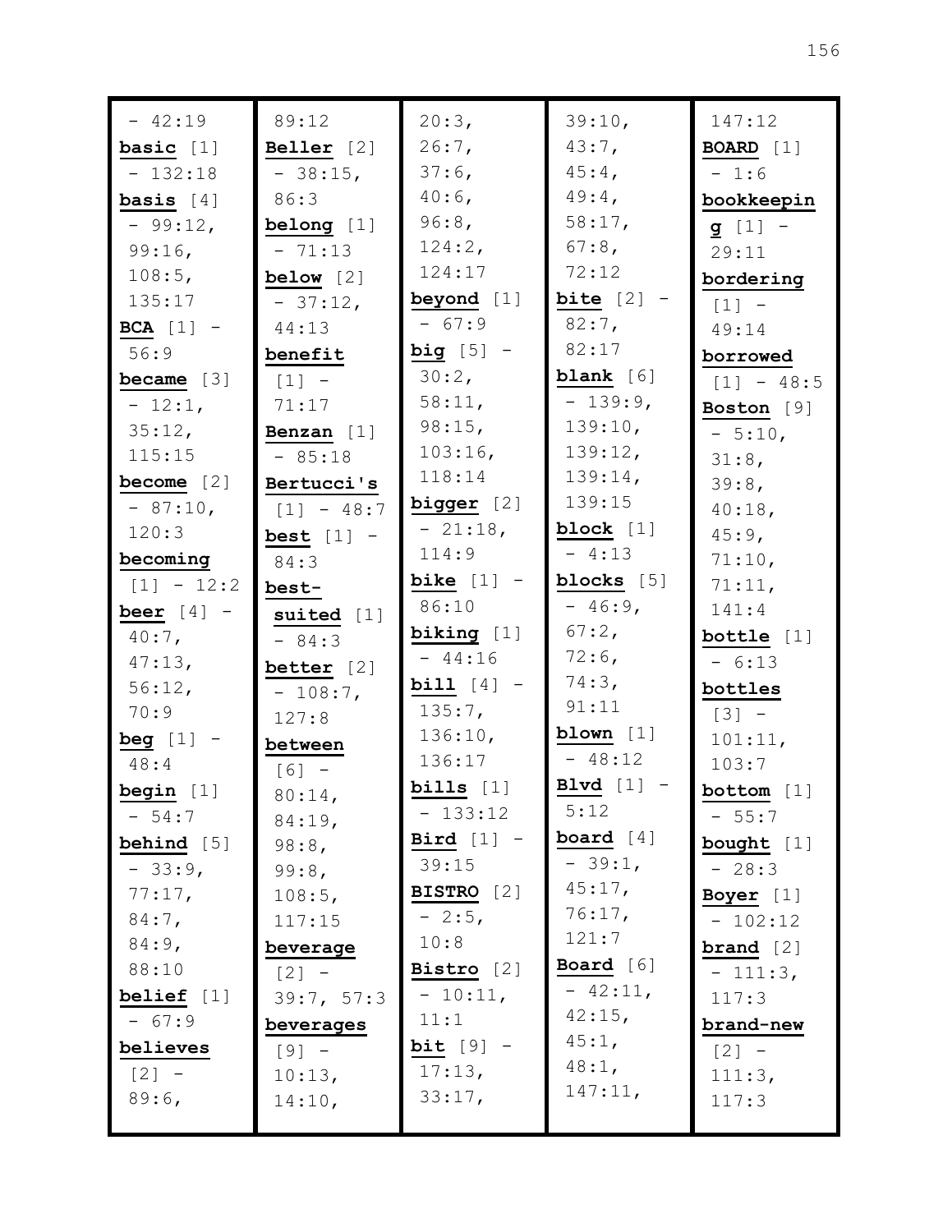| breakfast    | build $[3]$     | 67:18           | 130:12              | cafe $[11]$  |
|--------------|-----------------|-----------------|---------------------|--------------|
| $[4]$ -      | $-42:10,$       | busier [1]      | <b>BUSINESS</b>     | $-43:14$ ,   |
| 53:13,       | 81:10,          | $-30:9$         | $[2] - 2:4$         | 45:18,       |
| 130:1,       | 82:15           | busiest         | 5:6                 | 46:3,        |
| 130:18,      | build-out       | $[1] - 59:3$    | businesses          | $46:12$ ,    |
| 131:2        | $[2] -$         | <b>Business</b> | $[5] -$             | 53:17,       |
| Brian $[1]$  | 42:10,          | $[11]$ $-$      | 7:15,               | 53:18,       |
| $-30:17$     | 81:10           | 5:9, 5:16,      | 7:19,               | 57:17,       |
| brick $[1]$  | Building        | 6:8, 7:9,       | $8:16$ ,            | 58:3,        |
| $-84:18$     | $[2] -$         | $7:14$ ,        | $71:16$ ,           | $58:6$ ,     |
| bring $[7]$  | 1:13, 4:16      | $9:14$ ,        | 88:17               | 131:4,       |
| $-15:13,$    | building        | 43:3,           | businessma          | 131:6        |
| 89:8,        | $[14] -$        | 50:11,          | $n [1] -$           | Cahill [3]   |
| 93:8,        | $41:16$ ,       | 87:17,          | 116:12              | $-62:9$      |
| 110:1,       | $42:4$ ,        | 88:1,           | buy $[1]$ -         | 62:11,       |
| 110:18,      | $42:6$ ,        | 91:13           | 48:6                | 62:12        |
| 131:10,      | $43:16$ ,       | business        | Byrne $[2]$         | CAMBRIDGE    |
| 137:8        | 55:14,          | $[24] -$        | $-35:9$             | $[2] - 1:1,$ |
| broke $[1]$  | 56:5,           | 8:1, 8:2,       | <b>BZA</b> $[2]$ -  | 1:3          |
| $-72:1$      | 59:8,           | 8:10, 9:1,      | $43:4$ ,            | Cambridge    |
| broken [6]   | $60:16$ ,       | 19:3,           | 61:11               | $[45] -$     |
| $-127:7$ ,   | 63:10,          | 25:8,           |                     | 1:14,        |
| 133:8,       | 63:12,          | 36:8,           | $\overline{C}$      | 11:12,       |
| 133:17,      | 77:1,           | 38:19,          |                     | 12:17,       |
| 136:11,      | $84:7$ ,        | 48:11,          | $C-H-E-S-N-$        | 23:5,        |
| 136:14,      | $84:18$ ,       | $48:15$ ,       | $A-K-A-S$           | 26:8,        |
| 138:11       | 86:11           | 54:14,          | $[1] - 66:8$        | 31:8,        |
| broker $[1]$ | buildings       | 62:19,          | $C-R-A-N-E$         | 37:6,        |
| $-47:11$     | $[1] - 80:9$    | 80:5,           | $[1] -$             | 38:1,        |
| brought      | Bukowski        | $80:6$ ,        | 37:16               | 41:12,       |
| $[2] -$      | $[5] -$         | 86:2,           | cab $[6]$ -         | 43:2,        |
| $55:16$ ,    | 26:5,           | $97:2$ ,        | 133:4,              | 43:3,        |
| 85:2         | 27:3,           | $97:6$ ,        | 133:6,              | $46:14$ ,    |
| brunch $[3]$ | 29:6            | 98:15,          | 134:1,              | 49:3,        |
| $-54:6$      | 31:7, 36:9      | 114:9,          | $136:6$ ,           | $49:6$ ,     |
| $94:7$ ,     | <b>BUKOWSKI</b> | 117:17,         | 136:11,             | 50:10,       |
| 131:6        | $[2] -$         | 122:19,         | 138:13              | 50:11,       |
| Buddy $[1]$  | 2:12, 26:2      | $127:4$ ,       | $\texttt{Cafe}$ [1] | 50:12,       |
| $-64:13$     | bus $[1]$ -     | 128:15,         | 90:5                | 50:16,       |
|              |                 |                 |                     |              |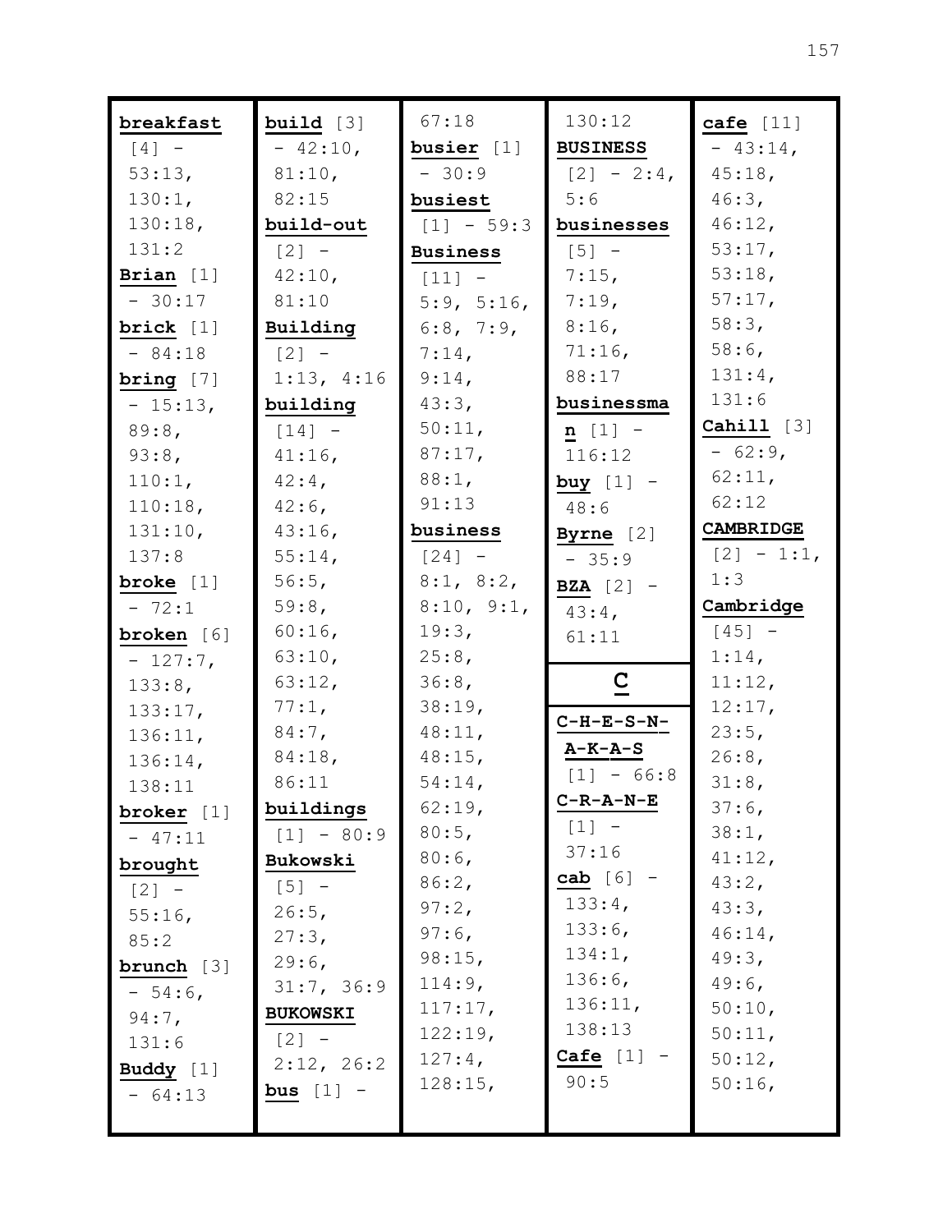| 51:13,            | canvassing          | $104:17$ ,          | $[1] - 41:5$                        | 147:17          |
|-------------------|---------------------|---------------------|-------------------------------------|-----------------|
| 58:1,             | $[1]$ -             | $105:16$ ,          | ceremony                            | cetera $[1]$    |
| 58:11,            | 77:16               | 127:5               | $[1] - 8:13$                        | $-102:9$        |
| 58:12,            | cap $[2]$ -         | care $[2]$ -        | certain                             | <b>CHAIR</b>    |
| $75:7$ ,          | 52:5, 52:6          | $27:6$ ,            | $\begin{bmatrix} 2 \end{bmatrix}$ - | $[206] -$       |
| 80:5,             | capacity            | 141:6               | 7:18,                               | 1:7, 4:10,      |
| 80:14,            | $\lceil 5 \rceil$ - | career $[1]$        | 63:15                               | 5:14, 6:3,      |
| $82:4$ ,          | $18:7$ ,            | $-39:5$             | certainly                           | 6:17, 7:7,      |
| 84:12,            | $60:18$ ,           | carry $[1]$         | $[6] -$                             | 9:3, 9:6,       |
| 86:1,             | 96:9,               | $-70:6$             | 31:14,                              | 9:9, 9:17,      |
| 86:13,            | 124:19,             | cars $[2]$ -        | 31:19,                              | 10:1,           |
| 86:19,            | 128:3               | $60:5$ , 70:5       | 32:1,                               | $10:5$ ,        |
| 87:17,            | capacity's          | case $[3]$ -        | $47:7$ ,                            | 10:17,          |
| 87:19,            | $[1] -$             | 31:13,              | 93:18,                              | $11:4$ ,        |
| 89:3,             | 32:17               | 81:3, 81:4          | 94:19                               | 11:16,          |
| 89:10,            | capital             | cash $[3]$ -        | Certainly                           | 12:8,           |
| 89:14,            | $[1] - 48:8$        | $7:2$ ,             | $[1] -$                             | 12:13,          |
| 90:10,            | capped [1]          | 134:1,              | 125:9                               | 12:16,          |
| 91:12,            | $-51:19$            | 136:13              | certificat                          | 13:1,           |
| 122:6,            | captain             | categories          | ion $[1]$ -                         | 13:3,           |
| 122:7,            | $[2] -$             | $[2] - 8:8$         | 40:7                                | 13:5,           |
| 122:8,            | 62:11,              | 8:9                 | <b>CERTIFICAT</b>                   | 13:10,          |
| 129:10,           | 62:12               | catering            | $ION [2] -$                         | 13:16,          |
| 130:9,            | <b>CAPTURING</b>    | $\lceil 3 \rceil$ - | 147:1,                              | $14:2$ ,        |
| 141:12,           | $[1] - 1:18$        | 52:8,               | 147:16                              | 15:1,           |
| 147:11,<br>147:12 | car $[4]$ -         | 119:19,             | certified                           | 15:16,          |
|                   | 70:19,              | 120:7               | $[5] -$                             | 16:3,           |
| Cambridges        | 119:1,              | ceiling             | 11:9,                               | 16:13,          |
| $ide [1] -$       | 138:11              | $[1] -$             | 40:10,                              | 17:3,           |
| 10:14             | card $[7]$ -        | 63:16               | 78:7, 79:1                          | $17:7$ ,        |
| CAN $[2]$ -       | 133:15,             | $cell [1] -$        | Certified                           | 17:12,          |
| 2:17,             | 134:3,              | 4:8                 | $[2] -$                             | 17:17,<br>18:2, |
| 123:17            | 136:10,             | Center $[1]$        | 147:3,                              | $18:8$ ,        |
| candy $[2]$       | 136:12,             | $-56:2$             | 147:14                              | 18:12,          |
| $-116:14,$        | 138:9,              | center $[1]$        | certify                             | 18:15,          |
| 116:17            | 138:10,             | $-63:9$             | $[1] -$                             | $19:7$ ,        |
| canvass           | 138:11              | cents $[1]$         | 147:4                               | 19:12,          |
| $[1] -$           | cards $[4]$         | $-139:6$            | CERTIFYING                          | 19:15,          |
| 76:18             | $-104:13,$          | ceramics            | $[1] -$                             |                 |
|                   |                     |                     |                                     |                 |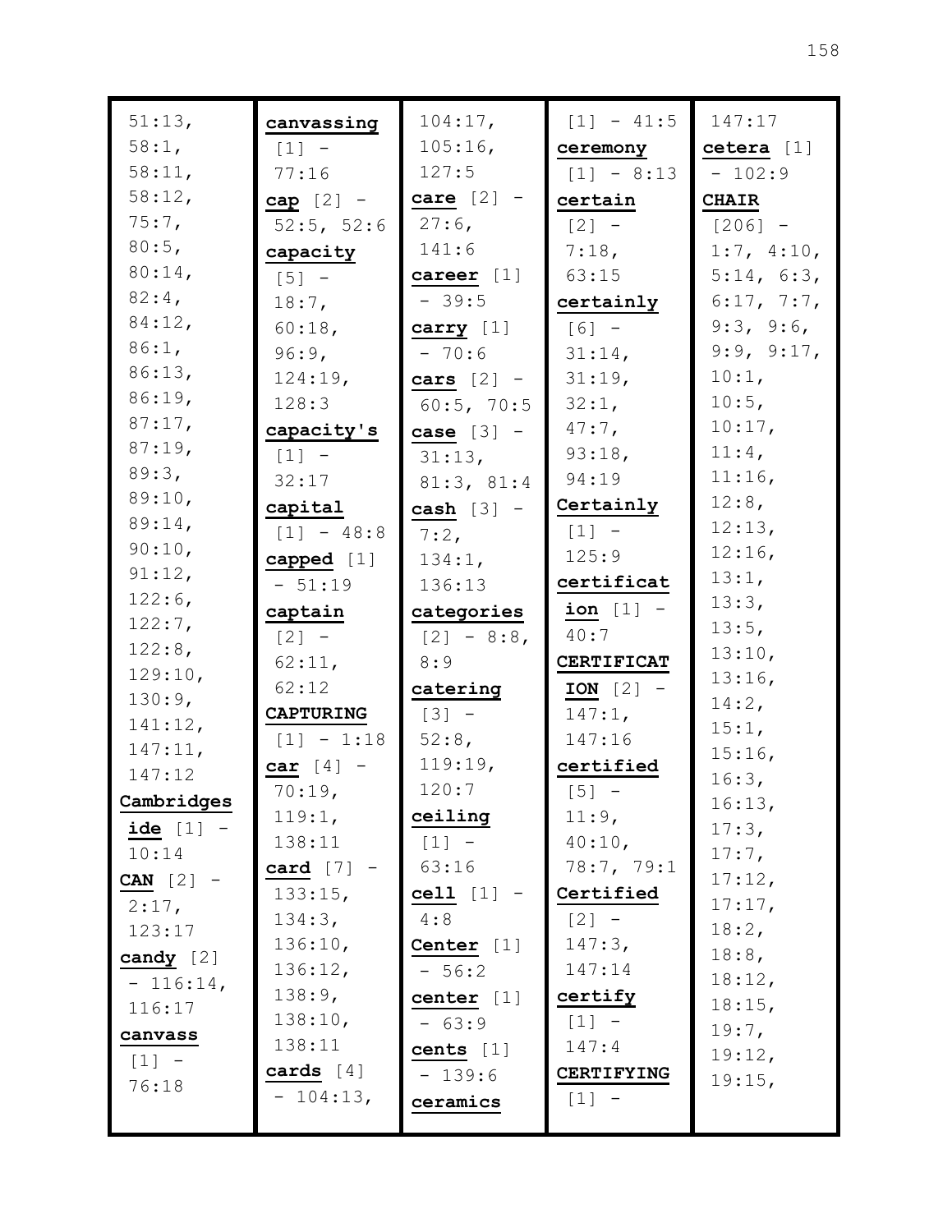| 20:9,     | 43:10,    | $91:6$ ,  | 121:15,    | 143:11,        |
|-----------|-----------|-----------|------------|----------------|
| $20:14$ , | $52:16$ , | 92:13,    | 121:19,    | $143:14$ ,     |
| 20:17,    | 53:3,     | $93:2$ ,  | 122:13,    | 143:17,        |
| $21:4$ ,  | $53:6$ ,  | $93:6$ ,  | $123:5$ ,  | $144:5$ ,      |
| 21:9,     | $54:16$ , | 93:13,    | 123:10,    | $144:15$ ,     |
| 21:19,    | $55:1$ ,  | 93:19,    | $124:6$ ,  | 145:1,         |
| $22:4$ ,  | $55:4$ ,  | $94:9$ ,  | 126:18,    | 145:4          |
| $22:7$ ,  | 56:10,    | $94:15$ , | 128:1,     | Chair $[8]$    |
| 22:12,    | $57:9$ ,  | $95:6$ ,  | $128:6$ ,  | $-4:18$ ,      |
| 23:18,    | 57:12,    | $95:14$ , | $128:8$ ,  | $37:15$ ,      |
| $24:1$ ,  | 59:5,     | 95:17,    | 128:10,    | 41:7,          |
| $24:5$ ,  | 64:3,     | 96:12,    | 128:19,    | $46:15$ ,      |
| $24:8$ ,  | 65:9,     | $96:14$ , | $129:4$ ,  | $48:1$ ,       |
| $24:12$ , | 65:12,    | 96:19,    | $129:6$ ,  | 52:11,         |
| $24:16$ , | $65:15$ , | 97:10,    | 129:12,    | 78:13,         |
| 25:2,     | $66:1$ ,  | 98:8      | 129:17,    | 125:4          |
| 25:5,     | 66:3,     | 99:3,     | 130:2,     | Chairwoman     |
| 25:13,    | 66:9,     | 99:7,     | 131:1,     | $[1]$ –        |
| 25:18,    | 69:11,    | 99:15,    | 131:12,    | 92:16          |
| 26:13,    | 72:15,    | 99:18,    | 132:3,     | challengin     |
| 26:19,    | 73:13,    | 100:5,    | 132:5,     | $g [1] -$      |
| 27:8,     | 74:11,    | 100:9,    | 132:19,    | 113:18         |
| 29:3,     | $74:15$ , | 100:17,   | 135:17,    | <b>CHANG'S</b> |
| 29:14,    | 75:12,    | 101:8,    | 137:10,    | $[4] - 2:5$    |
| 30:11,    | $76:6$ ,  | 102:2,    | $137:16$ , | 2:6, 10:8,     |
| $30:14$ , | $76:9$ ,  | $102:7$ , | 138:1,     | 10:9           |
| 31:2,     | 76:13,    | 103:5,    | 138:19,    | Chang's        |
| 32:3,     | 77:10,    | $104:6$ , | 139:7,     | $[7] -$        |
| 32:7,     | 77:13,    | 104:9,    | 139:10,    | 10:11,         |
| 32:11,    | 79:14,    | 105:8,    | 139:17,    | 10:12,         |
| 34:17,    | 79:17,    | 105:15,   | 140:5,     | 11:1,          |
| 35:15,    | 82:19,    | 106:2,    | 140:11,    | 11:8,          |
| 35:18,    | 83:8,     | 106:11,   | 140:15,    | 11:14,         |
| 36:2,     | 83:18,    | 114:16,   | 140:18,    | 11:19,         |
| 36:12,    | 85:4,     | $117:6$ , | 141:17,    | 13:13          |
| 36:17,    | $85:6$ ,  | 118:2,    | 142:1,     | change         |
| 37:13,    | 85:11,    | 119:5,    | 142:12,    | $[32] -$       |
| 38:5,     | 85:14,    | 119:9,    | 142:19,    | 10:15,         |
| 38:9,     | 90:15,    | 120:6,    | 143:5,     | 11:5,          |
| $40:1$ ,  | 91:2,     | 120:17,   | 143:8,     |                |
|           |           |           |            |                |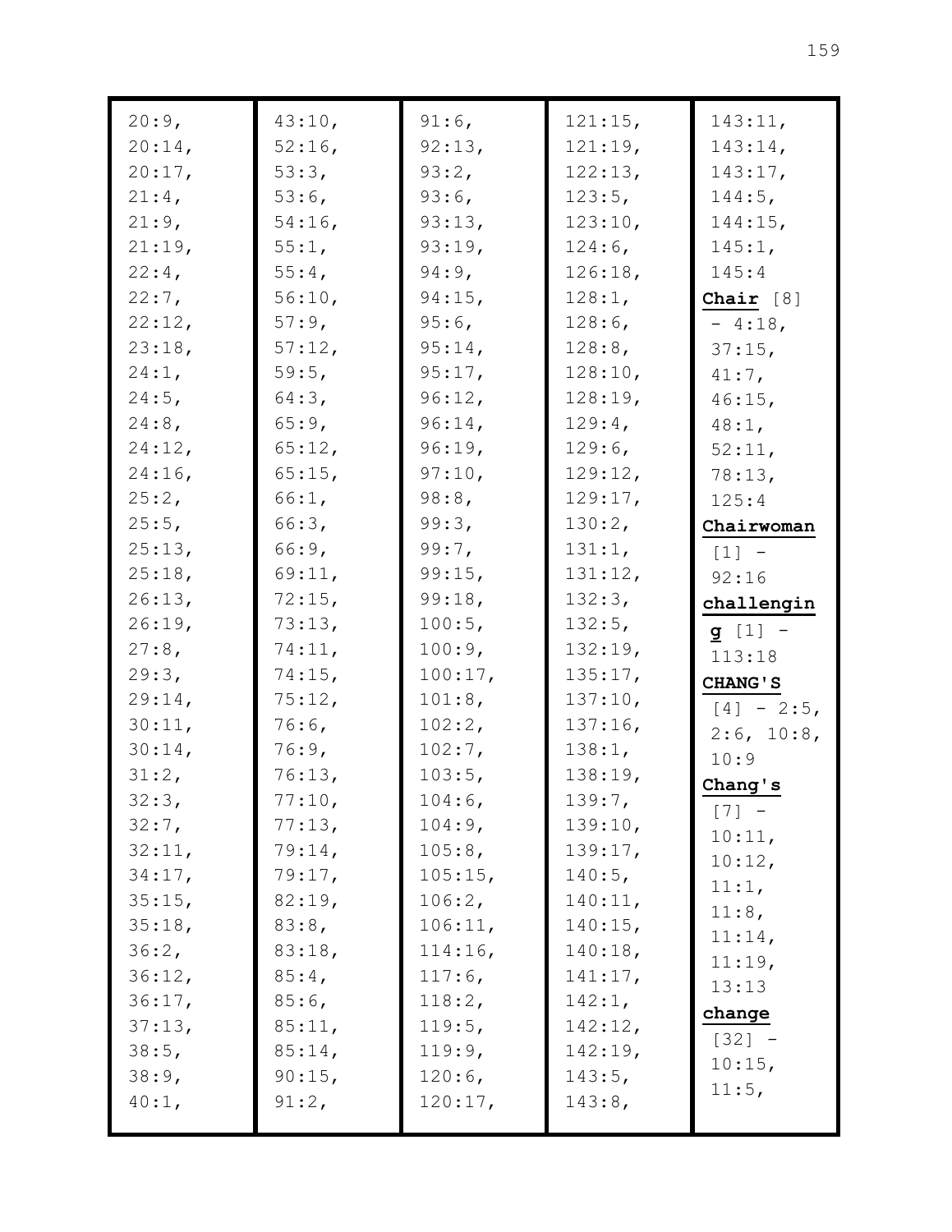| 13:12,     | 127:13,             | chef $[11]$      | $[24] -$          | 13:19,           |
|------------|---------------------|------------------|-------------------|------------------|
| 14:12,     | 128:2               | $-31:6$ ,        | 6:1,              | 19:5,            |
| 14:13,     | changes             | 45:13,           | $24:14$ ,         | 19:9,            |
| 15:2,      | $[5]$ –             | 97:3,            | $24:19$ ,         | $24:6$ ,         |
| 15:5,      | 15:16,              | $110:7$ ,        | 25:3,             | 25:11,           |
| 15:12,     | 18:11,              | 110:8,           | $44:8$ ,          | 25:16,           |
| 17:2,      | 32:19,              | 112:12,          | 65:19,            | 29:18,           |
| 17:3,      | 125:10,             | $115:7$ ,        | 66:2,             | 30:4,            |
| 17:18,     | 146:11              | $115:16$ ,       | 66:6,             | $32:9$ ,         |
| 18:19,     | changing            | 115:19,          | 66:10,            | 33:19,           |
| 19:1,      | $[1] - 62:4$        | 116:5,           | 69:13,            | $34:7$ ,         |
| 26:9,      | Channel             | 116:7            | 72:18,            | 34:11,           |
| 26:16      | $[1] - 8:12$        | chefs $[2]$      | 73:16,            | 35:19,           |
| 27:10,     | charge $[2]$        | $-107:9$ ,       | $74:17$ ,         | 36:10,           |
| 27:13,     | $-9:1$ ,            | 112:13           | 76:2,             | 36:15,           |
| 28:11,     | 12:3                | Chen $[8]$ -     | $76:8$ ,          | 53:11,           |
| 28:12,     | charges             | 124:13,          | 76:11,            | 54:11,           |
| $36:6$ ,   | $\lceil 1 \rceil$ - | 125:19,          | 76:14,            | 61:13,           |
| $112:6$ ,  | 139:18              | 126:1,           | 77:12,            | 62:10,           |
| 119:13,    | charities           | $126:6$ ,        | 79:9,             | $62:17$ ,        |
| $124:4$ ,  | $[1] - 7:10$        | 126:9,           | 79:11,            | $64:1$ ,         |
| 126:14,    | charity             | 126:11,          | $79:16$ ,         | $64:16$ ,        |
| 126:18,    | $[5]$ -             | 126:19,          | $90:18$ ,         | $64:19$ ,        |
| 127:15,    | 5:11,               | 128:15           | 91:5, 91:7        | $65:7$ ,         |
| 133:13,    | 5:18, 6:9,          | CHEN $[2]$       | CHEW $[2]$ -      | 65:13,           |
| 134:15,    | 6:15, 9:13          | 3:3,             | 2:15, 96:2        | $85:7$ ,         |
| 139:3,     | check $[1]$         | 124:10           | chew $[1]$ -      | 92:14,           |
| $140:2$ ,  | $-85:10$            | Chen's $[5]$     | 96:4              | $93:4$ ,         |
| 146:2      | checked             | $-124:13,$       | Chicago           | 93:17,           |
| CHANGE [6] | $[1] -$             | 125:8,           | $[1]$             | 94:12,           |
| $-146:4$ , | 140:7               | 126:8,           | 39:14             | 95:3,            |
| 146:5,     | checking            | 127:13,          | Chief $[1]$       | 95:18,           |
| $146:6$ ,  | $[1] -$             | 128:15           | $-5:1$            | $105:6$ ,        |
| $146:7$ ,  | 122:17              | CHEN'S $[2]$     | <b>CHIEF</b> [57] | 106:7,           |
| 146:8,     | checks $[1]$        | $-3:4$ ,         | $-1:9$ ,          | 108:6,           |
| 146:9      | $-85:13$            | 124:11           | 9:7, 9:15,        | 120:11,          |
| changed    | cheeseburg          | Chesnakas        | $10:2$ ,          | 121:17,          |
| $[3] -$    | er $[1]$ -          | $[1] - 66:7$     | $13:4$ ,          | 123:3,           |
| 35:9,      | 82:13               | <b>CHESNAKAS</b> | 13:14,            | 123:8,<br>128:9, |
|            |                     |                  |                   |                  |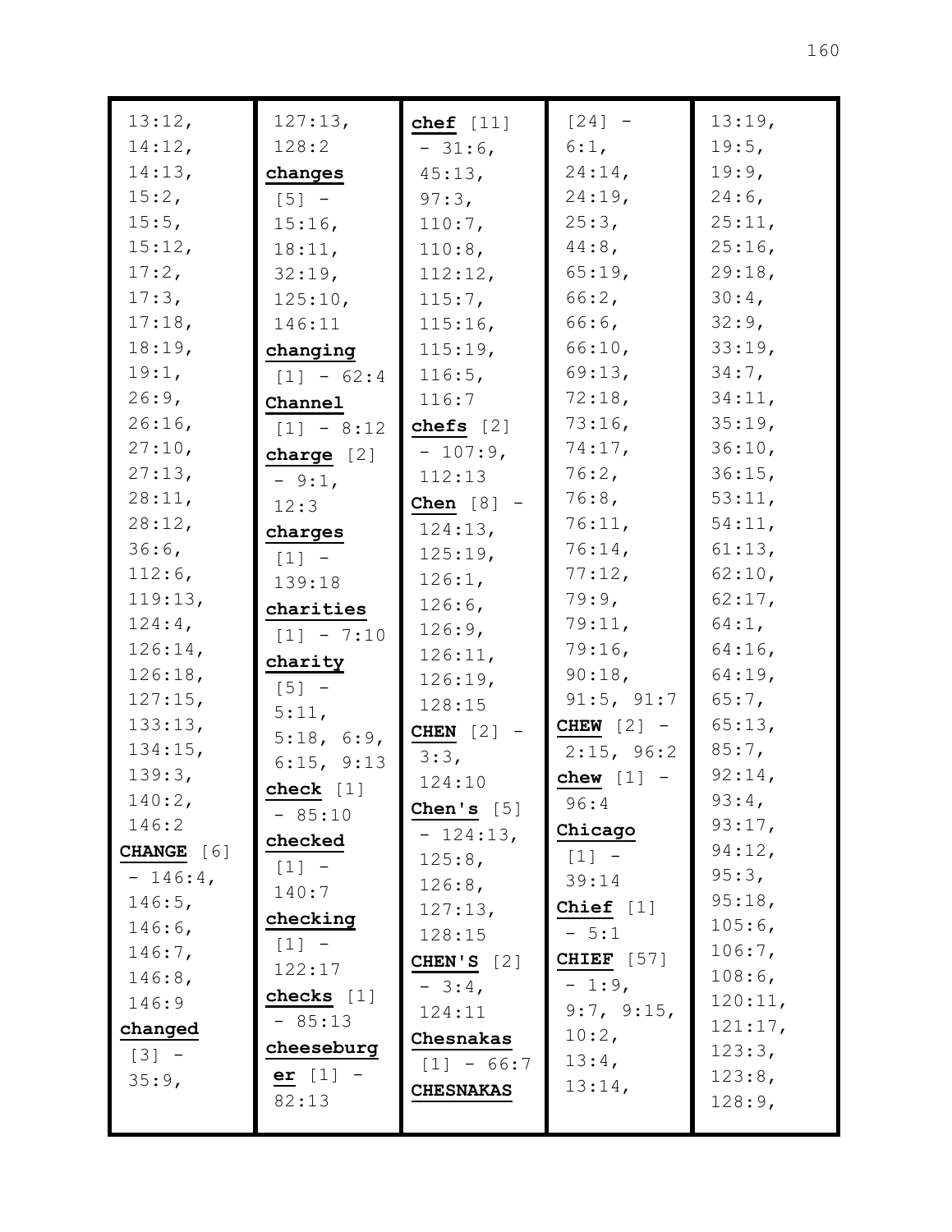| 128:17,      | $-39:12$          | 49:9,        | 120:17,            | 1:8, 7:8,            |
|--------------|-------------------|--------------|--------------------|----------------------|
| 129:2,       | CITY $[1]$ -      | 50:12        | 120:19             | 9:5, 9:19,           |
| 131:5,       | 1:3               | close $[7]$  | coffee [2]         | 13:2,                |
| 139:13,      | $City$ [1] -      | $-53:1$ ,    | $-45:19,$          | 13:18,               |
| 141:9,       | 86:13             | 54:1,        | 53:13              | 16:19,               |
| 141:14,      | $city$ [2] -      | $54:8$ ,     | $coins$ [1]        | $17:5$ ,             |
| 142:8,       | $39:16$ ,         | 70:3,        | $-135:8$           | 18:14,               |
| 143:3,       | 86:15             | $73:14$ ,    | colleagues         | 19:11,               |
| 144:13,      | claim $[1]$       | $74:7$ ,     | $[1]$ -            | 22:13,               |
| 144:18,      | $-136:13$         | 110:13       | 106:5              | 22:17,               |
| 145:6        | clarified         | closed       | Colonial           | 23:1,                |
| chief $[1]$  | $[1] - 94:8$      | $[12] -$     | $[1] - 45:9$       | 23:15,               |
| $-101:9$     | clarify           | 34:12,       | coming $[7]$       | 24:3,                |
| children     | $[1] - 43:7$      | 34:13,       | $-40:4$            | 25:15,               |
| $[4]$ -      | class $[2]$       | $34:14$ ,    | 44:18,             | $32:6$ ,             |
| $67:16$ ,    | $-11:12,$         | 34:18,       | 50:3,              | $35:16$ ,            |
| $67:19$ ,    | 12:7              | 41:19,       | 50:5,              | $36:14$ ,            |
| 68:10,       | clean $[1]$       | 42:1,        | $60:14$ ,          | 53:8,                |
| 77:3         | $-46:6$           | 46:5,        | 110:10,            | 58:5,                |
| China $[2]$  |                   | 51:9,        | 131:13             | 59:1,                |
| $-10:11,$    | clear $[1]$       | 79:12,       | commercial         | 59:15,               |
| 11:1         | $-94:16$          | 79:13,       | $[2] -$            | 60:1,                |
| CHINA [2]    | client $[6]$      | 109:11,      | $49:14$ ,          | 60:17,               |
| $-2:5$ ,     | $-38:4$           | 131:8        | 63:1               | 61:4,                |
| 10:8         | $49:1$ ,          | closely      | COMMISSION         | 65:10,               |
| ChokeSafe    | 51:8,             | $[3] -$      | $[3] - 1:1,$       | $85:5$ ,             |
| $[1] - 40:9$ | 78:3,             | 45:13,       | 1:4, 1:6           | 95:13,               |
| choose $[2]$ | 78:15,            | 100:7,       | Commission         | 95:16,               |
| $-8:5, 8:8$  | 81:5              | 100:10       | $[8] -$            | 97:18,               |
| chosen $[1]$ | client's          | closer $[1]$ | $4:14$ ,           | 102:17,              |
| $-117:9$     | $[2] -$<br>49:17, | $-68:3$      | $37:15$ ,          | 103:11,              |
| Chris $[1]$  | 50:3              | closing      | $47:1$ ,           | 106:9,               |
| $-88:8$      | clients           | $[1] -$      | 51:14,             | 109:2,               |
| Cicerone     | $[7]$ -           | 66:19        | 52:2,              | 111:10,              |
| $[1] - 40:7$ | 38:8,             | club $[2]$ - | 52:12,             | 112:1,               |
| citation     | 42:19,            | 73:17,       | 101:10,            | 113:5,               |
| $[1] -$      | $47:7$ ,          | 73:19        | 113:13             | 114:1,               |
| 132:12       | 47:12,            | Club $[3]$ - | COMMISSION         | 114:14,<br>$123:7$ , |
| cities $[1]$ | 48:10,            | 120:16,      | <b>ER</b> $[52]$ – | 128:7,               |
|              |                   |              |                    |                      |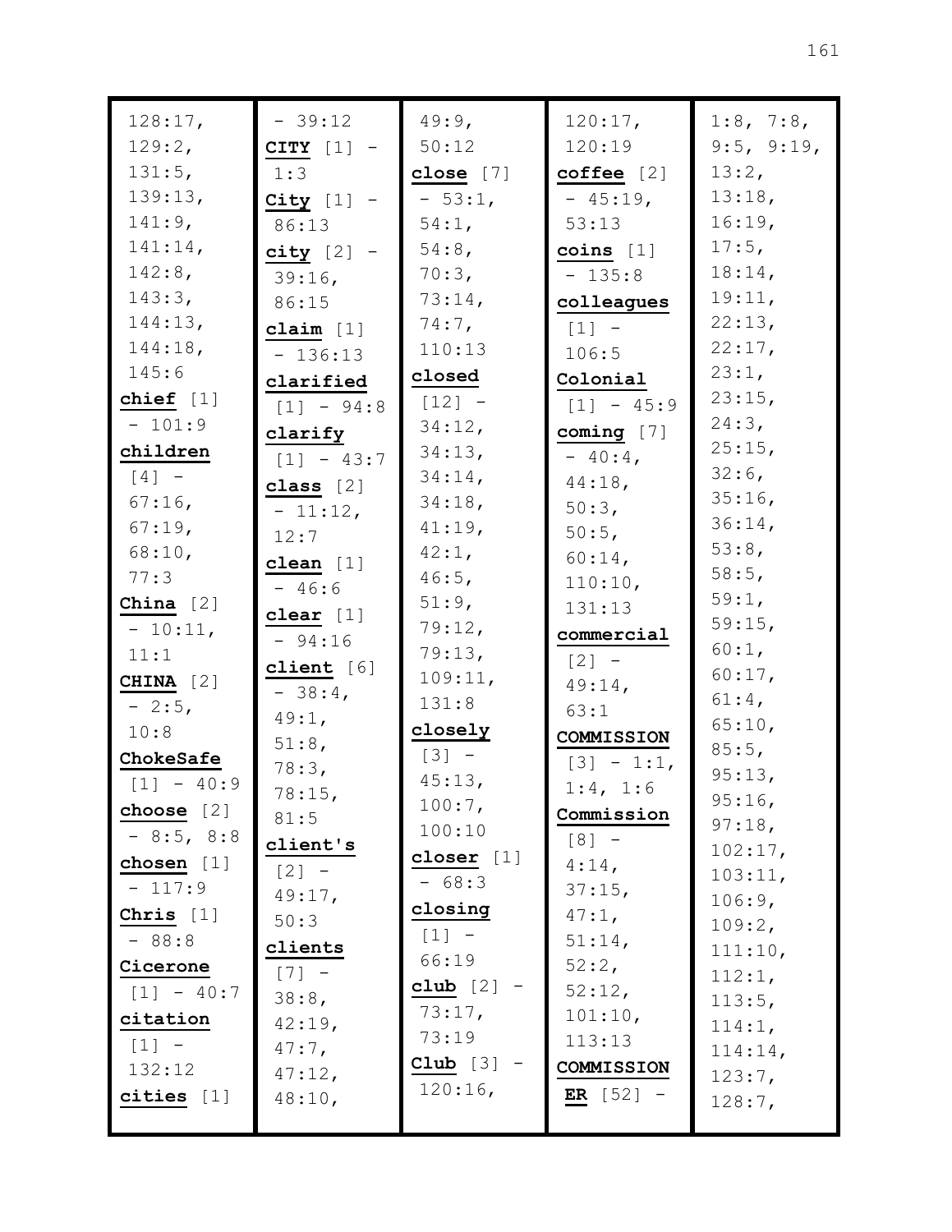| 129:5,            | 126:9               | 83:15               | 90:13               | consciousn           |
|-------------------|---------------------|---------------------|---------------------|----------------------|
| 141:2,            | companies           | concept             | conclusion          | $\textbf{ess}$ [1] - |
| 141:5,            | $\lceil 1 \rceil$ - | $[8] -$             | $[1]$ -             | 86:9                 |
| 142:18,           | 117:17              | 55:15,              | 51:12               | consider             |
| 143:7,            | Company             | 56:15,              | condition           | $[1] -$              |
| 144:8,            | $[3] -$             | 56:17,              | $[1]$ -             | 83:11                |
| 144:11,           | 39:18,              | 88:1,               | 134:16              | considered           |
| 144:17,           | $42:5$ ,            | 106:12,             | conditione          | $\lceil 2 \rceil$ -  |
| 145:3,            | 88:13               | 106:15,             | $r [3] -$           | 30:15,               |
| 145:8             | company             | 111:11,             | $140:4$ ,           | 98:2                 |
| Commission        | $\lceil 4 \rceil$ - | 127:8               | $140:7$ ,           | considerin           |
| er $[3]$ -        | 116:13,             | concepts            | 140:10              | $g [1] -$            |
| $4:19$ ,          | 116:15,             | $[1]$ -             | conditioni          | 101:2                |
| 14:16,            | 117:2               | 111:15              | $ng [2] -$          | considers            |
| 60:4              | comparison          | conceptual          | 133:6,              | $[1]$ -              |
| Commission        | $[1] - 80:4$        | $1y$ [1] -          | 135:5               | 61:12                |
| $ers [3] -$       | complaint           | 56:15               | condo $[1]$         | consist              |
| $4:18$ ,          | $[2] -$             | concern             | $-66:15$            | $\lceil 1 \rceil$ -  |
| 10:19,            | 133:3,              | $\lceil 5 \rceil$ – | conducted           | 57:15                |
| 125:4             | 134:5               | 52:18,              | $[1] -$             | consistent           |
| commitment        | complaints          | $55:6$ ,            | 133:18              | $1y$ [1] -           |
| $[1] -$           | $[2] -$             | 72:15,              | Conference          | 46:11                |
| 49:12             | 135:11,             | 80:16,              | $[2] -$             | constraint           |
| common [3]        | 136:8               | 119:9               | 1:13, 4:17          | $s [1] -$            |
| $-96:5,$          | complement          | concerned           | confident           | 111:11               |
| 124:15,           | $[2] -$             | $[9] -$             | $\lceil 1 \rceil$ - | constructi           |
| 126:11            | $56:19$ ,           | 41:10,              | 89:18               | on $[4]$ -           |
| Commonweal        | 57:7                | 41:12,              | confused            | $42:9$ ,             |
| <b>th</b> $[2]$ – | completion          | 43:1,               | $[1] -$             | 59:5,                |
| 147:2,            | $[3] -$             | 43:5,               | 78:11               | 59:10,               |
| 147:4             | $34:8$ ,            | 51:5,               | congratula          | 108:18               |
| community         | 34:9,               | 79:2,<br>81:3,      | tions $[1]$         | consulting           |
| $[5] -$           | 34:19               | 81:6, 86:8          | $-24:1$             | $[1] - 31:4$         |
| 86:15,            | complex             |                     | conjunctio          | consumed             |
| 88:3,             | $[2] -$             | concerns            | $n [4] -$           | $[2] -$              |
| 89:14,            | 67:12,              | $[4] -$<br>51:11,   | 42:18,              | 96:8,                |
| 130:13,           | 68:10               | $62:18$ ,           | 46:19,              | 124:18               |
| 131:11            | compromise          | 85:2,               | 51:17,              | consumer             |
| $comp [1] -$      | $[1] -$             |                     | 78:5                |                      |
|                   |                     |                     |                     |                      |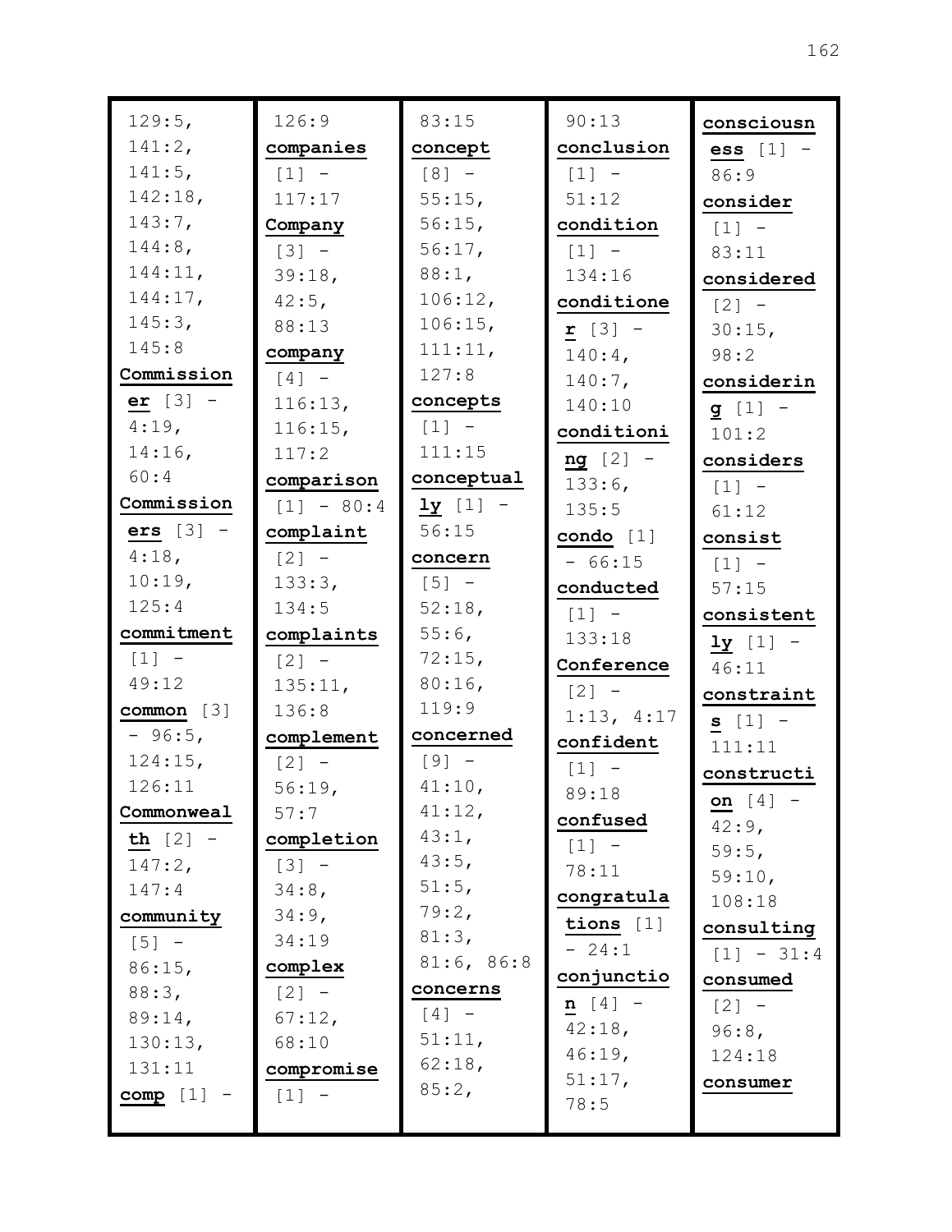| $\begin{bmatrix} 2 \end{bmatrix}$ - | 75:10         | 23:17,       | 77:13               | 72:9,             |
|-------------------------------------|---------------|--------------|---------------------|-------------------|
| 110:9,                              | conversati    | 30:13,       | count [1]           | $91:7$ ,          |
| 116:14                              | onal $[1]$ -  | $54:15$ ,    | $-61:6$             | 96:17             |
| continue                            | 44:13         | 54:19,       | counter             | covered           |
| $[6] -$                             | conversati    | 74:14,       | $\lceil 3 \rceil$ - | $[1] - 95:8$      |
| 88:15,                              | ons $[1]$ -   | 75:16,       | $46:2$ ,            | Craig $[1]$       |
| 114:16,                             | 147:7         | $95:5$ ,     | 53:14,              | $-27:17$          |
| 122:16,                             | $\cosh$ [1] - | $99:6$ ,     | 53:16               | <b>CRANE</b> [23] |
| $123:1$ ,                           | 103:10        | 102:3,       | counter-            | $-37:14,$         |
| 123:2,                              | cooking       | 120:10,      | service             | $38:7$ ,          |
| 123:11                              | $[10] -$      | 131:2        | $[1] - 46:2$        | $38:14$ ,         |
| continued                           | 63:1,         | Correct      | countries           | 40:12,            |
| $[2] - 5:4$                         | 98:5,         | $[1] - 76:1$ | $\lceil 2 \rceil$ - | $41:7$ ,          |
| 89:4                                | 102:18,       | correction   | 108:13,             | 43:12,            |
| contribute                          | $103:4$ ,     | $[1]$ -      | 109:16              | $44:11$ ,         |
| $[1]$ -                             | $103:6$ ,     | 146:2        | country             | $46:15$ ,         |
| 86:16                               | 103:12,       | correction   | $\lceil 2 \rceil$ - | 53:2,             |
| control                             | 103:16,       | $s [1] -$    | $98:16$ ,           | 53:5,             |
| $\lceil 2 \rceil$ -                 | 104:3,        | 146:11       | 101:5               | 53:7,             |
| 47:18,                              | 107:3,        | correctly    | couple              | 53:10,            |
| 147:11                              | 115:8         | $[1]$ -      | $[11] -$            | $57:15$ ,         |
| Control                             | corner $[2]$  | 74:13        | 21:12,              | 59:19,            |
| $[2] -$                             | $-66:14$ ,    | $cost$ [2] - | 22:3,               | 60:3,             |
| 40:10                               | 72:7          | $48:19$ ,    | $42:4$ ,            | 61:1,             |
| <b>CONTROL</b>                      | corners       | 133:15       | 47:10,              | $61:9$ ,          |
| $\lceil 1 \rceil$ -                 | $[1]$ -       | costly [1]   | 50:14,              | 74:14,            |
| 147:17                              | 52:13         | $-63:17$     | 59:9,               | 78:1,             |
| convenienc                          | corporate     | $costs$ [1]  | 98:12,              | 79:10,            |
| $e [1] -$                           | $[2] -$       | $-48:3$      | 116:4,              | 79:18,            |
| 117:14                              | 126:14,       | could've     | 117:10,             | 83:3, 94:3        |
| conversati                          | 127:15        | $[1] -$      | 119:15,             | Crane $[2]$       |
| on $[9] -$                          | corporatio    | 142:13       | 119:16              | $-37:16$ ,        |
| 37:12,                              | $n [2] -$     | Councillor   | course $[9]$        | 59:16             |
| 69:5,                               | 125:16,       | $[1] - 87:2$ | $-67:17$ ,          | create $[6]$      |
| $69:6$ ,                            | 126:6         | counsel      | 68:17,              | $-46:7$ ,         |
| $69:7$ ,                            | correct       | $[4] -$      | $70:4$ ,            | 89:12,            |
| 69:8,                               | $[13] -$      | 38:5,        | 70:12,              | 107:1,<br>116:2,  |
| 75:2,                               | $18:4$ ,      | 57:12,       | 70:18,              | 116:12,           |
| 75:8,                               | $21:8$ ,      | 74:13,       | 71:3,               |                   |
|                                     |               |              |                     |                   |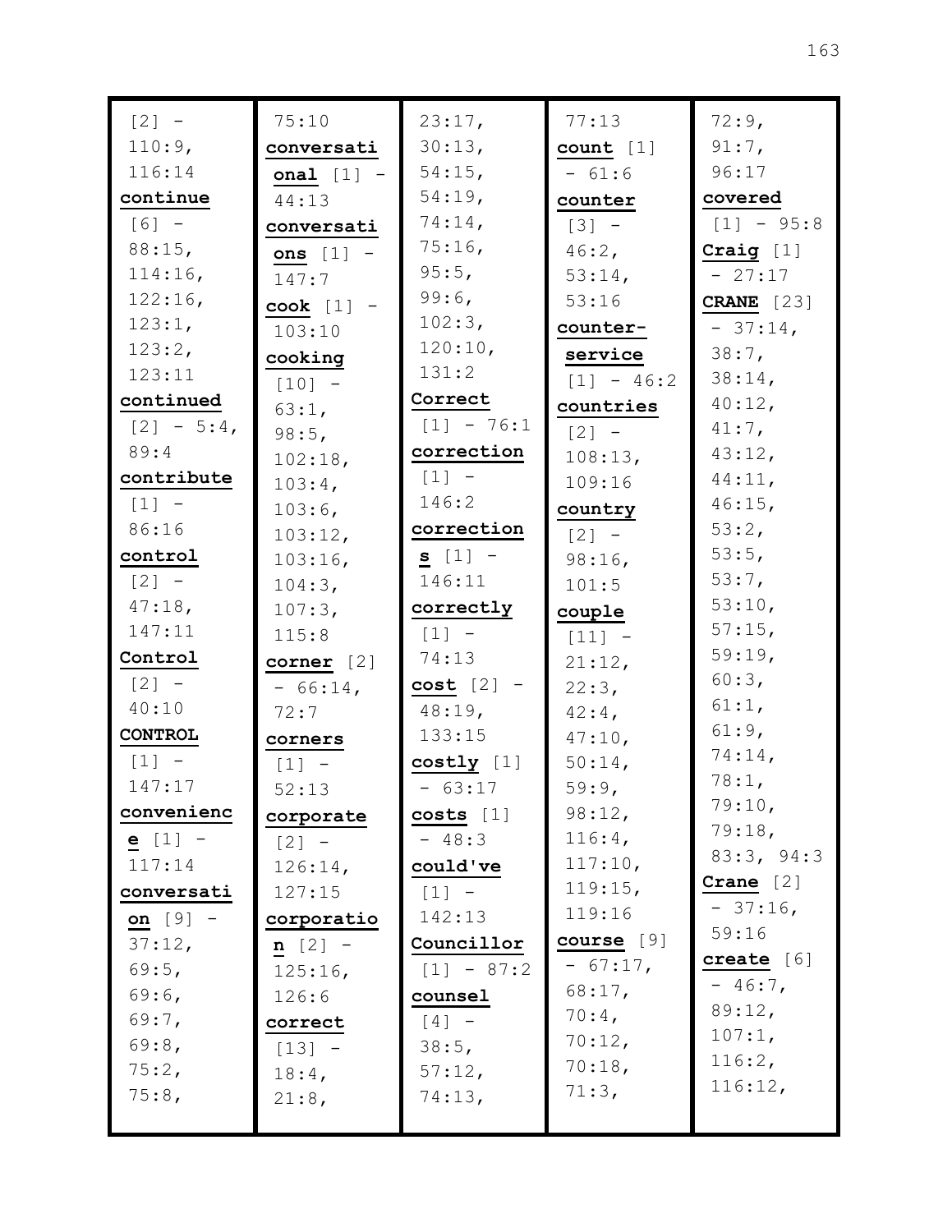| 117:3               | $[1] -$             | customer                     | 124:10               | 64:5,           |
|---------------------|---------------------|------------------------------|----------------------|-----------------|
| created             | 117:15              | $[3] -$                      | $d/b/a$ [6]          | 64:18,          |
| $\lceil 3 \rceil$ - | crosses             | 136:2,                       | $-10:12,$            | 65:2,           |
| 110:17,             | $[1] - 68:8$        | 136:5,                       | $14:9$ ,             | $79:7$ ,        |
| 110:19,             | crossing            | 138:13                       | $20:1$ ,             | $81:8$ ,        |
| 111:3               | $[1] -$             | customers                    | $26:5$ ,             | 83:17,          |
| creating            | 62:15               | $\lceil 3 \rceil$ -          | 123:19,              | $84:2$ ,        |
| $[3] -$             | crowd [3]           | $88:17$ ,                    | 124:13               | 93:10,          |
| $21:16$ ,           | $-70:2$             | $89:7$ ,                     | $\texttt{daily}$ [2] | $94:14$ ,       |
| 107:10,             | 74:8,83:5           | 136:9                        | $-30:10,$            | 94:19,          |
| 116:13              | Crowd [2]           | $CV [2] -$                   | 119:19               | 95:5            |
| credit $[7]$        | $-40:10$            | $109:14$ ,                   | Dan $[4]$ -          | Danielle        |
| $-133:14,$          | crowded             | 128:14                       | $38:18$ ,            | $[4]$ -         |
| 134:3,              | $[1]$ -             |                              | $45:3$ ,             | $10:15$ ,       |
| 136:10,             | 121:13              | $\overline{D}$               | 88:10,               | 11:3,           |
| 136:12,             | crows [1]           | D'Avignon                    | 94:6                 | $11:7$ ,        |
| 138:9,              | $-73:12$            | $[1] -$                      | Daniel [3]           | 13:12           |
| 138:10,             | <b>CRYSTAL</b>      | 28:13                        | $-37:4$              | <b>DANIELLE</b> |
| 138:11              | $\lceil 2 \rceil$ - | D'Avignon'                   | 38:10,               | $[4]$ -         |
| <b>CRIMSON</b>      | $2:16$ ,            | $s [1] -$                    | 86:2                 | 11:18,          |
| $[2] - 2:9$         | 123:16              | 28:4                         | <b>DANIEL</b>        | 12:10,          |
| 19:17               | Crystal             | $D - ' - A - V - I -$        | $[28] -$             | 12:15,          |
| Crimson             | $[1]$ -             | <b>G-N-O-N</b>               | 38:10,               | 12:18           |
| $\lceil 4 \rceil$ - | 123:19              | $[1] -$                      | 39:2,                | Daniels         |
| $20:1$ ,            | cuff $[1]$ -        | 27:17                        | $40:3$ ,             | $[1] -$         |
| 20:12,              | 31:11               | $D-E-L-A-N-$                 | $45:6$ ,             | 103:7           |
| 20:15,              | $c$ uisine          |                              | 53:16,               | DATE $[1]$ -    |
| 25:7                | $[2] -$             | $E-Y$ [1] -                  | $54:15$ ,            | 1:15            |
| criteria            | 97:19,              | 130:7                        | 54:19,               | date $[4]$ -    |
| $[6] -$             | 98:2                | $D/B/A$ [12]                 | 55:3,                | $42:16$ ,       |
| $46:16$ ,           | cultural            | $-2:6$ ,                     | 55:8,                | 122:19,         |
| $46:17$ ,           | $[2] -$             | $2:8$ , $2:10$ ,<br>$2:12$ , | 56:13,               | 142:14,         |
| 49:2,               | $86:6$ ,            |                              | 57:11,               | 146:3           |
| $49:16$ ,           | 86:17               | 2:17, 3:4,                   | 58:9,                | David $[3]$     |
| 50:7, 52:1          | current             | 10:9,<br>$14:6$ ,            | 59:3,                | $-8:12,$        |
| cross $[1]$         | $[3] -$             |                              | $59:7$ ,             | 38:15,          |
| $-117:15$           | 91:17,              | 19:17,<br>26:2,              | $61:16$ ,            | 86:3            |
| cross-              | 93:2,               | 123:16,                      | 62:12,               | day-to-day      |
| pollination         | 140:12              |                              | 63:7,                | $[1] - 30:5$    |
|                     |                     |                              |                      |                 |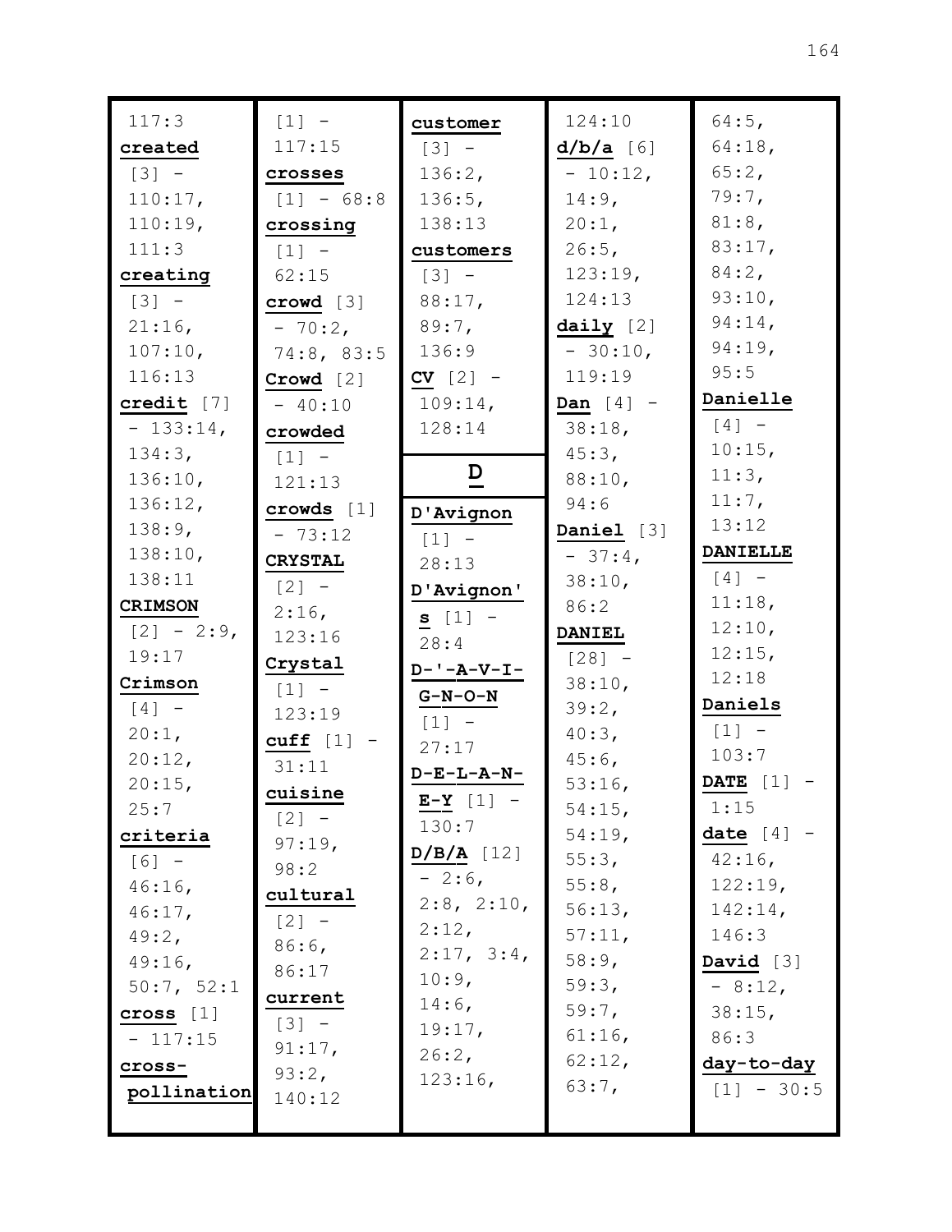| days [11]    | 84:8                    | 29:1,        | developing   | 147:11              |
|--------------|-------------------------|--------------|--------------|---------------------|
| $-16:7$ ,    | define [2]              | 38:18,       | $[3] -$      | <b>DIRECTION</b>    |
| $37:9$ ,     | $-100:8$ ,              | 97:19        | 98:14,       | $\lceil 1 \rceil$ - |
| 71:8,        | 100:10                  | design [1]   | 109:12,      | 147:17              |
| $94:6$ ,     | definitely              | $-61:14$     | 112:13       | directions          |
| 96:11,       | $[3] -$                 | designatio   | developmen   | $[1] -$             |
| 99:4,        | 70:11,                  | $n [1] -$    | $t [1] -$    | 138:8               |
| 101:1,       | $100:4$ ,               | 133:11       | 100:12       | directly            |
| 113:6,       | 103:18                  | designed     | diagnosed    | $[1] - 65:5$        |
| 113:9,       | <b>DELANEY</b>          | $[2]$ -      | $[1] -$      | director            |
| 120:9,       | $[6] -$                 | 81:13,       | 127:1        | $[2] -$             |
| 125:2        | 129:9,                  | 84:3         | Dietrich     | 28:14,              |
| daytime      | 129:14,                 | designing    | $[1] - 4:5$  | 39:7                |
| $[2] -$      | 129:19,                 | $[2] -$      | different    | <b>DIRECTOR</b>     |
| 45:17,       | $130:6$ ,               | $97:4$ ,     | $[5] - 8:8$  | $[48] -$            |
| 46:4         | 131:7,                  | 114:10       | 39:12,       | 1:10, 4:7,          |
| dead $[1]$ - | 131:14                  | destinatio   | 98:13,       | 4:11, 5:8,          |
| 90:9         | Delaney                 | $n [1] -$    | 109:7,       | 6:5,                |
| death $[1]$  | $[2] -$                 | 44:17        | 120:4        | 10:10,              |
| $-15:7$      | 130:6,                  | detail [1]   | dine $[2]$ - | 13:8,               |
| decent $[1]$ | 130:7                   | $-120:5$     | $68:2$ ,     | $14:7$ ,            |
| $-82:7$      | delay [1]               | details      | 82:12        | 16:10,              |
| decide [1]   | $-110:10$               | $[1] - 41:8$ | dining $[7]$ | 17:19,              |
| $-114:13$    | DENAPOLI                | determine    | $-58:10,$    | 19:19,              |
| decided      | $[5]$ –                 | $[1] -$      | 58:14,       | 24:11,              |
| $[2] -$      | 5:15, 6:7,              | 134:4        | $58:16$ ,    | $26:4$ ,            |
| 113:8,       | 6:19,                   | determined   | 64:6,        | 35:5,               |
| 127:2        | 7:11, 10:4              | $[3] -$      | 115:16,      | 35:11,              |
| decision     | Denapoli                | 34:2,        | 115:19,      | 37:3,               |
| $[1] -$      | $[1] - 5:16$            | 133:19,      | 116:6        | 75:19,              |
| 61:12        | denied $[1]$            | 138:7        | dinner $[5]$ | 85:9,               |
| decision/    | $-134:11$               | develop      | $-7:2,$      | 85:12,              |
| appeal $[1]$ | $\frac{deny}{dx}$ [1] - | $[3] -$      | 54:2,        | 85:15,              |
| $-42:17$     | 71:4                    | $107:4$ ,    | 58:6, 70:1   | $94:4$ ,            |
| decisions    | Department              | 110:3,       | DIRECT [1]   | 94:11,              |
| $[1] - 30:3$ | $[1] -$                 | 113:12       | $-147:17$    | 95:1,               |
| dedicated    | 62:14                   | developed    | direction    | 96:3,               |
| $[2] -$      | describe                | $[1] -$      | $[2] -$      | 102:4,              |
| 81:15,       | $[3] -$                 | 109:3        | 122:8,       | 103:3,              |
|              |                         |              |              |                     |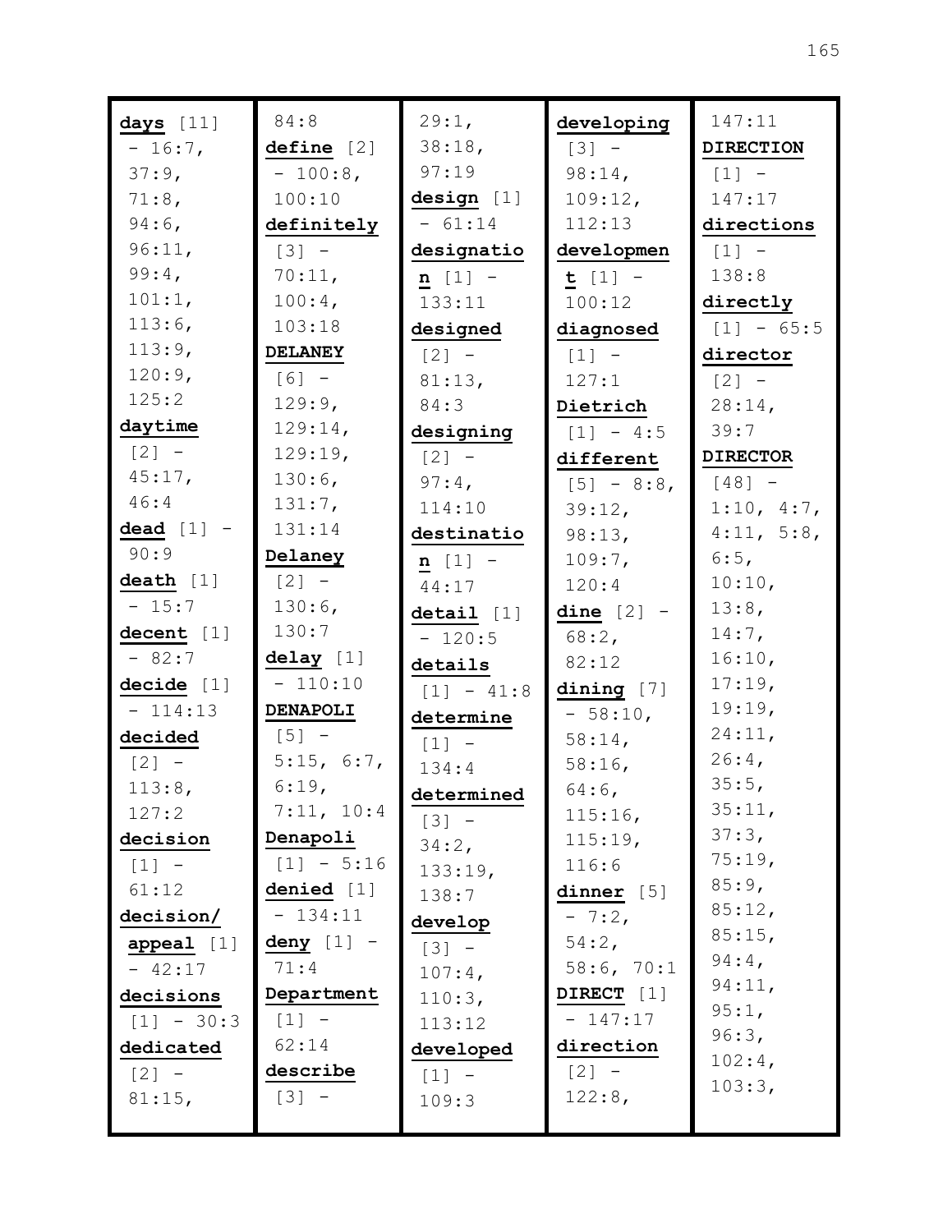| 104:12,                  | $97:4$ ,            | 19:14            | $[1] - 64:8$ | 134:1,              |
|--------------------------|---------------------|------------------|--------------|---------------------|
| $104:16$ ,               | 98:14,              | DOES $[1]$ -     | downtown     | 134:5               |
| 105:3,                   | 98:17,              | 147:16           | $[1] - 39:8$ | driver's            |
| 105:13,                  | 99:10,              | dollar [3]       | Doyle's      | $\lceil 1 \rceil$ - |
| 105:19,                  | 99:14,              | $-133:12,$       | $[3] -$      | 140:12              |
| 120:15,                  | 107:13,             | 135:7            | 23:4,        | driveway            |
| 121:2,                   | 110:19,             | done $[4]$ -     | 23:7,        | $[1] - 84:4$        |
| 121:6,                   | 117:3               | 32:13,           | 47:16        | driving             |
| 123:18,                  | dispensati          | $32:15$ ,        | dozen [3]    | $[7]$ -             |
| 124:12,                  | on $[1]$ -          | 55:4,            | $-71:2,$     | 119:2,              |
| 131:3,                   | 44:2                | 58:13            | $71:16$ ,    | 132:16,             |
| 131:18,                  | distinctio          | door $[3]$ -     | 72:4         | $134:15$ ,          |
| 132:17,                  | $n [1] -$           | $4:12$ ,         | drafted      | 135:9,              |
| 133:1,                   | 80:14               | $119:6$ ,        | $[1] - 76:3$ | 136:2,              |
| 140:1,                   | distracted          | 120:18           | drain $[1]$  | 136:7,              |
| 141:13,                  | $\lceil 2 \rceil$ - | doors $[4]$      | $-48:16$     | 140:3               |
| $142:5$ ,                | 110:12,             | $-88:14,$        | draw $[1]$ - | Dubai $[5]$         |
| 142:10,                  | 110:14              | 108:2,           | 80:13        | $-107:1,$           |
| 143:16,                  | distractio          | 108:16,          | Drechsler    | 111:8,              |
| 144:2,                   | $n [1] -$           | 111:8            | $[1] - 35:9$ | 115:18,             |
| $144:6$ ,<br>144:10      | 110:6               | dotting          | drink $[5]$  | 116:1,              |
|                          | district            | $[1]$ -          | $-70:16$ ,   | 116:5               |
| Director                 | $[2] -$             | 62:15            | 73:1,        | duct $[1]$ -        |
| $[1] -$<br>132:2         | $64:14$ ,           | down $[16]$      | 73:3,        | 65:4                |
| directors                | 80:6                | $-6:10,$         | 75:3,        | due $[2]$ -         |
|                          | disturbing          | 31:13,           | 80:17        | 132:1,              |
| $[1] - 17:1$             | $[1] - 69:9$        | 31:17,           | drinking     | 147:6               |
| disaster<br>$[1] - 70:7$ | division            | 48:16,           | $[3] -$      | Dumping             |
|                          | $[1] -$             | $62:5$ ,         | $44:6$ ,     | $[1] -$             |
| disciplina               | 134:9               | 67:2,            | $83:6$ ,     | 128:16              |
| $ry$ [1] -               | Dixon $[2]$         | $68:7$ ,         | 101:18       | Dumpling            |
| 5:3                      | $-14:9,$            | 69:14,           | drinks $[2]$ | $[3] -$             |
| discussed                | 18:1                | 72:1,            | $-73:6$      | 124:14,             |
| $[1] - 88:1$             | doctor's            | 74:3,            | 92:2         | 125:8,              |
| discussing               | $[1] - 21:2$        | 78:15,           | driven $[1]$ | 127:14              |
| $[1] -$                  | documents           | 100:15,          | $-98:11$     | <b>DUMPLING</b>     |
| 31:12                    | $[3]$ –             | 117:12,<br>120:8 | driver $[4]$ | $[2] - 3:4$         |
| dishes $[9]$             | 15:14,              | downstairs       | $-133:7,$    | 124:11              |
| $-45:10,$                | 16:2,               |                  | 133:12,      | Dunster             |
|                          |                     |                  |              |                     |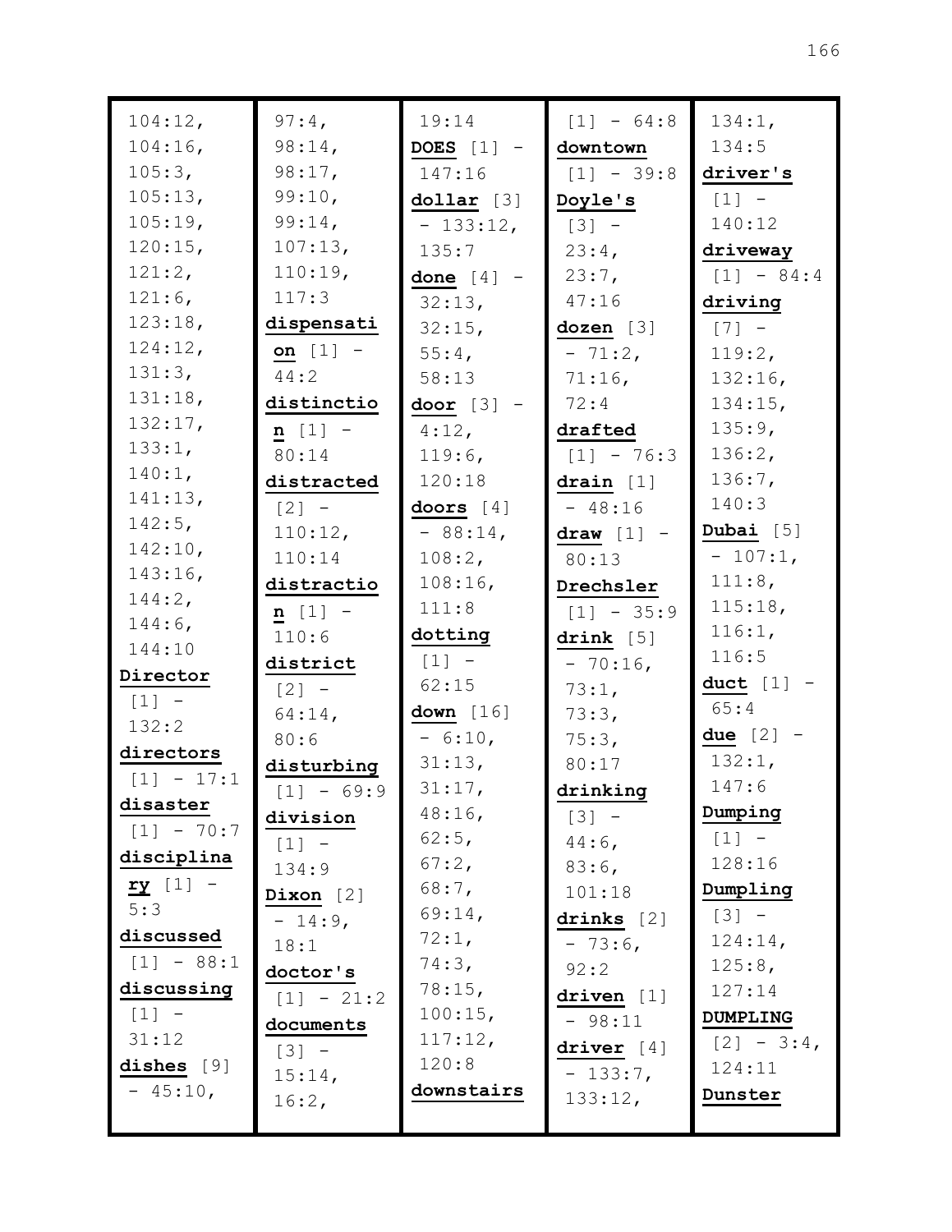| $[2] -$          | 91:12          | eight $[3]$      | 85:15,            | encouragin   |
|------------------|----------------|------------------|-------------------|--------------|
| 20:4, 25:2       | eat $[4]$ -    | $-7:13,$         | $94:4$ ,          | $g [1] -$    |
| during [9]       | $69:16$ ,      | 23:6, 72:3       | 94:11,            | 86:11        |
| $-6:14,$         | 73:1,          | either $[4]$     | 95:1,             | end $[5]$ -  |
| 7:2, 7:3,        | $100:16$ ,     | $-57:9$          | 96:3,             | $12:7$ ,     |
| 46:3,            | 106:4          | 67:12,           | $102:4$ ,         | 12:11,       |
| $58:6$ ,         | Ebony $[3]$    | $77:5$ ,         | 103:3,            | 68:7,        |
| 59:4,            | $-120:15,$     | 103:14           | 104:12,           | 101:19,      |
| $60:8$ ,         | 120:17,        | electrical       | 104:16,           | 104:6        |
| 100:12,          | 120:19         | $[1] - 34:4$     | 105:3,            | end-of-the   |
| 107:15           | $e$ co $[1]$ - | Elephant         | 105:13,           | $-day$ [1] - |
|                  | 86:9           | $[5]$ -          | 105:19,           | 101:19       |
| E                | $eco-$         | 14:8,            | 120:15,           | endeavor     |
| $E-N-N-Y-S-$     | friendly       | $14:9$ ,         | 121:2,            | $[3] -$      |
| $O-N$ [1] -      | $[1] - 86:9$   | 14:17,           | 121:6,            | $86:4$ ,     |
| 125:5            | economic       | 19:2, 19:3       | 123:18,           | $87:7$ ,     |
| $E-R-I-C-A$      | $[2] -$        | <b>ELEPHANT</b>  | 124:12,           | 117:3        |
| $[1] -$          | 86:17,         | $[4] - 2:7$      | 131:3,            | ended $[1]$  |
| 125:5            | 89:8           | $2:8$ , 14:5,    | 131:18,           | $-116:18$    |
| earliest         | educate        | 14:6             | 132:17,<br>133:1, | engines      |
| $[1]$ -          | $[1] - 7:14$   | <b>ELIZABETH</b> | 140:1,            | $[1] -$      |
| 93:11            | educated       | $[48] -$         | 141:13,           | 70:19        |
| early $[2]$      | $[1] - 8:18$   | 1:10, 4:7,       | $142:5$ ,         | enhance      |
| $-115:11,$       | educationa     | 4:11, 5:8,       | 142:10,           | $[1] -$      |
| 127:1            | $1 [1] -$      | 6:5,             | 143:16,           | 103:14       |
| east $[1]$ -     | 7:16           | 10:10,           | 144:2,            | enlivening   |
| 43:1             | Edwin $[1]$    | 13:8,            | 144:6,            | $[1] - 90:9$ |
| <b>East</b> [13] | $-5:12$        | $14:7$ ,         | 144:10            | entail $[1]$ |
| $-43:3,$         | effectivel     | 16:10,           | emailed           | $-21:16$     |
| $46:14$ ,        | $y [4] -$      | 17:19,           | $[1] - 56:4$      | entertainm   |
| 50:10,           | $58:16$ ,      | 19:19,           | emphasis          | ent $[7]$ -  |
| 50:11,           | 108:19,        | 24:11,           | $[1] -$           | 20:5,        |
| 50:15,           | 126:3,         | $26:4$ ,         | 49:19             | $21:6$ ,     |
| 58:12,           | 127:19         | 35:5,            | employees         | $25:7$ ,     |
| 86:19,           | effects        | 35:11,           | $[3] -$           | 25:9,        |
| $87:16$ ,        | $[1] -$        | 37:3,            | 8:11,             | 37:11,       |
| 87:19,           | 15:15          | 75:19,<br>85:9,  | 88:13,            | $44:6$ ,     |
| 89:9,            | effort [1]     |                  | 101:17            | 44:11        |
| 89:14,           | $-130:4$       | 85:12,           |                   | entire $[1]$ |
|                  |                |                  |                   |              |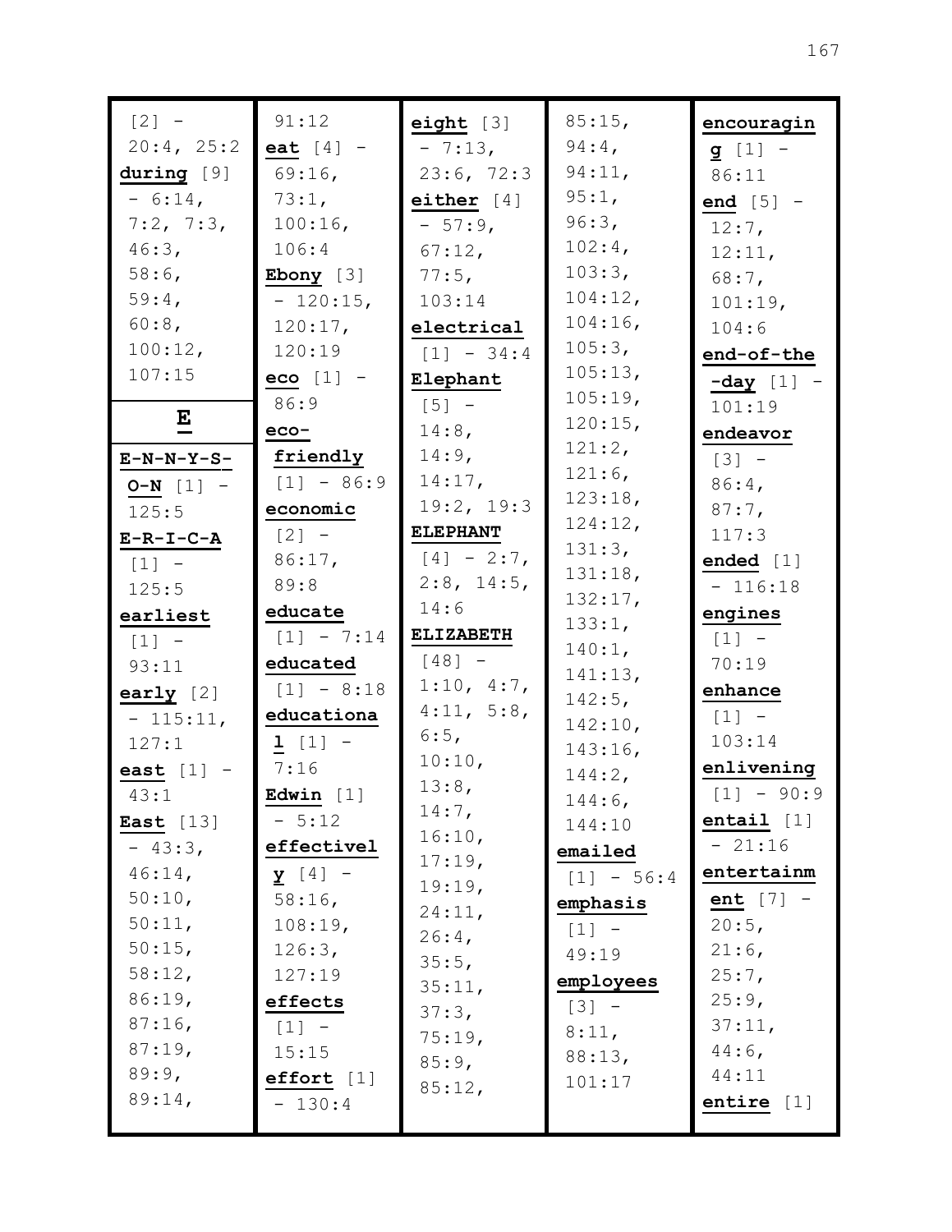| $-133:10$    | $\mathbf{y}$ [2] - | 37:13,      | 106:18,                             | 75:19,               |
|--------------|--------------------|-------------|-------------------------------------|----------------------|
| entity $[2]$ | $28:16$ ,          | $37:14$ ,   | 110:5                               | 85:9,                |
| $-125:19,$   | 33:5               | 52:2,       | except [1]                          | 85:12,               |
| 127:18       | establishm         | 66:1,       | $-146:11$                           | 85:15,               |
| entrances    | ent $[12]$ -       | 66:2,       | exception                           | $94:4$ ,             |
| $[1] -$      | $23:16$ ,          | 82:18,      | $[1]$ -                             | 94:11,               |
| 32:16        | 29:19,             | 85:3,       | 147:5                               | 95:1,                |
| environmen   | 30:6,              | 96:12,      | $excess$ [2]                        | 96:3,                |
| $t [1] -$    | $44:6$ ,           | 96:13,      | $-47:6$                             | $102:4$ ,            |
| 86:8         | 80:19,             | 118:3,      | 47:12                               | 103:3,               |
| environmen   | 89:17,             | 122:14,     | excited                             | 104:12,              |
| $tal [1] -$  | 98:10,             | 125:3,      | $\begin{bmatrix} 3 \end{bmatrix}$ - | $104:16$ ,           |
| 86:17        | 100:13,            | 132:3,      | 89:3,                               | 105:3,               |
| equipment    | 101:10,            | 132:11      | 90:5,                               | 105:13,              |
| $[3] -$      | 101:18,            | evenings    | 127:10                              | 105:19,              |
| 33:12,       | $107:16$ ,         | $[3] -$     | exciting                            | 120:15,              |
| 63:13,       | 107:17             | 54:10,      | $[2] -$                             | 121:2,               |
| 65:2         | establishm         | 92:18,      | $122:5$ ,                           | $121:6$ ,            |
| era $[2]$ -  | $ents [5] -$       | 93:1        | 122:11                              | 123:18,              |
| $45:9$ ,     | $22:14$ ,          | event $[6]$ | exclusive                           | 124:12,              |
| 56:16        | 73:14,             | $-5:13,$    | $[1] - 61:7$                        | 131:3,               |
| ERICA $[4]$  | 73:15,             | 5:19,       | excuse [1]                          | 131:18,              |
| $-125:3$ ,   | $79:4$ ,           | 6:10,       | $-129:7$                            | 132:17,              |
| 125:15,      | 117:16             | $6:14$ ,    | <b>EXECUTIVE</b>                    | 133:1,               |
| 127:12,      | estate $[1]$       | 6:16, 8:15  | $[48] -$                            | 140:1,               |
| 128:4        | $-28:4$            | Everett     | 1:10, 4:7,                          | 141:13,<br>$142:5$ , |
| Erica $[1]$  | et $[1] -$         | $[1] -$     | 4:11, 5:8,                          | 142:10,              |
| $-125:4$     | 102:9              | 141:15      | 6:5,                                | 143:16,              |
| ERRATA [1]   | evening            | evidenced   | 10:10,                              | 144:2,               |
| $-146:1$     | $[23] -$           | $[1] -$     | 13:8,                               | $144:6$ ,            |
| errata $[1]$ | 5:14,              | 58:12       | $14:7$ ,                            | 144:10               |
| $-146:3$     | $10:6$ ,           | exactly     | 16:10,                              | executive            |
| especially   | 10:17,             | $[4]$ -     | 17:19,                              | $\lceil 3 \rceil$ -  |
| $[2] -$      | 10:18,             | 21:10,      | 19:19,                              | 115:16,              |
| 73:11,       | 11:5,              | $62:14$ ,   | 24:11,                              | 115:19,              |
| 122:9        | 14:15,             | $64:18$ ,   | $26:4$ ,                            | 116:5                |
| essence      | $20:7$ ,           | 93:5        | 35:5,                               | Executive            |
| $[1] - 59:2$ | 21:5,              | example     | 35:11,                              | $[1] -$              |
| essentiall   | 26:11,             | $[2] -$     | 37:3,                               |                      |
|              |                    |             |                                     |                      |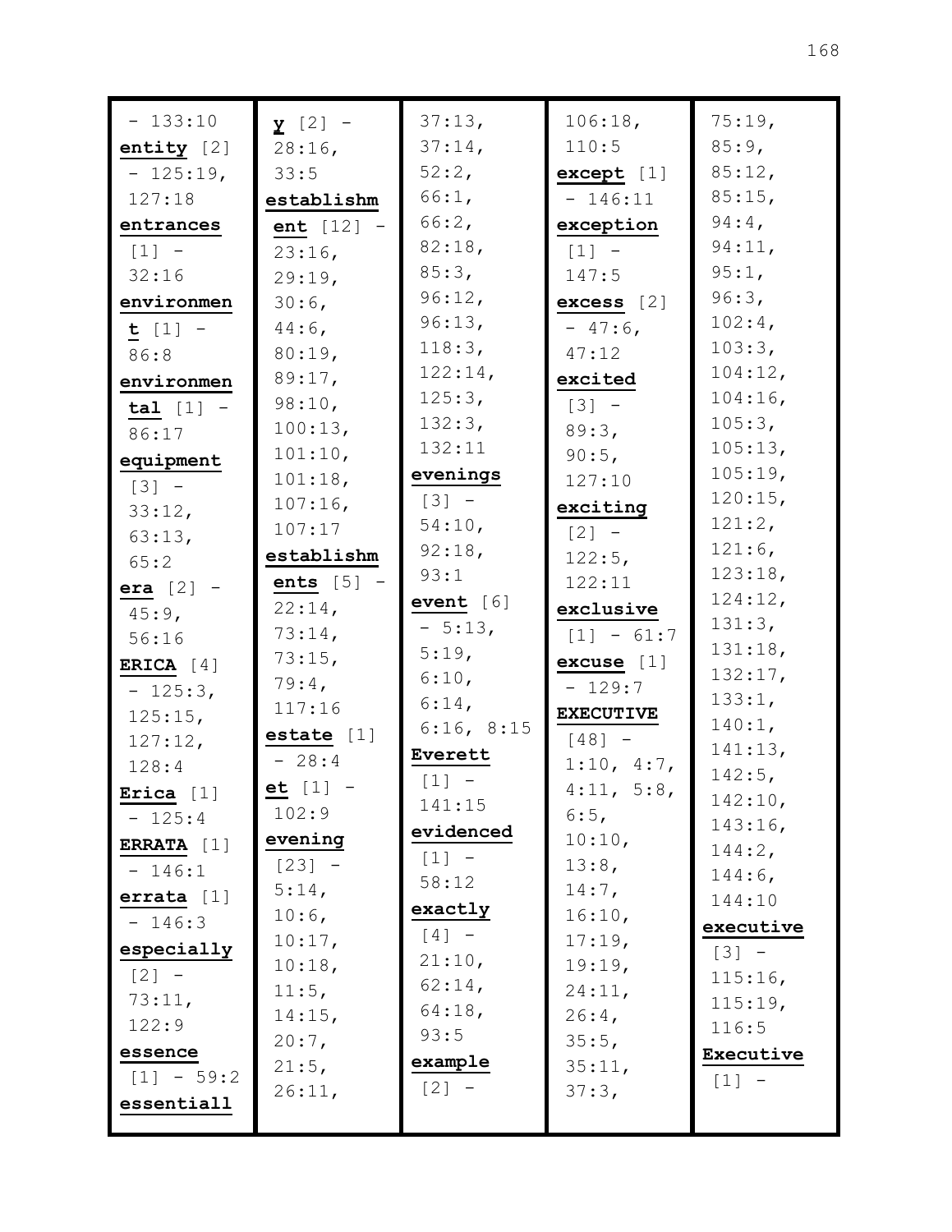| 132:2        | 39:11,              | 50:8         | 8:16, 9:1,          | farms $[1]$  |
|--------------|---------------------|--------------|---------------------|--------------|
| exempt [1]   | 40:13,              | extremely    | $15:7$ ,            | $-45:14$     |
| $-61:3$      | 109:4               | $[1] - 60:7$ | 127:2               | fast $[2]$ - |
| exemption    | experience          |              | <b>FAMILY</b> $[2]$ | $110:14$ ,   |
| $[2] -$      | <b>d</b> $[2]$ –    | $\mathbf{F}$ | $-2:4, 5:6$         | 138:7        |
| 59:17,       | 11:7, 11:8          | fabric $[2]$ | fan $[1]$ -         | favor $[12]$ |
| 61:5         | expired             | $-86:17$ ,   | 6:6                 | $-9:17$ ,    |
| exercised    | $[1] -$             | 90:8         | $far [23] -$        | 13:16,       |
| $[2] -$      | 141:8               | face $[1]$ - | 27:12,              | $19:7$ ,     |
| $96:6$ ,     | explain             | 73:2         | 28:10,              | 25:13,       |
| 124:15       | $\lceil 4 \rceil$ - | facelift     | 28:12,              | 36:12,       |
| exhausted    | $27:7$ ,            | $[1]$ -      | 32:5,               | 87:14,       |
| $[1]$ -      | 56:10,              | 32:15        | 32:8,               | 95:15,       |
| 46:18        | 57:13,              | facing [2]   | 32:10,              | 123:5,       |
| exist [1]    | 106:12              | $-33:3,$     | 35:2,               | 128:19,      |
| $-107:6$     | explained           | 125:11       | 41:9,               | 143:5,       |
| existed      | $[1] -$             | fact $[4]$ - | 41:11,              | 144:15,      |
| $[1] - 42:3$ | 135:13              | 106:14,      | 42:13,              | 145:4        |
| existence    | explanatio          | $107:2$ ,    | 43:1,               | favorably    |
| $[1] - 7:13$ | $n [1] -$           | $108:16$ ,   | 43:5,               | $[2] -$      |
| existing     | 135:2               | 134:7        | 45:1,               | $88:7$ ,     |
| $[5]$ -      | expound             | facts $[1]$  | 46:15,              | 88:18        |
| 15:10,       | $[1] - 45:4$        | $-132:18$    | 48:19,              | featuring    |
| 46:18,       | express             | failing      | $50:7$ ,            | $[1] -$      |
| 48:3,        | $[1] -$             | $[1]$ -      | 78:17,              | 45:10        |
| $48:9$ ,     | 85:18               | 134:14       | 79:2,               | February     |
| 48:11        | expresses           | familiar     | 79:4,               | $[1]$ -      |
| exits $[1]$  | $[1] - 88:9$        | $[1]$ -      | 80:2,<br>$80:4$ ,   | 142:6        |
| $-32:16$     | expressing          | 89:17        | 80:16,              | feedback     |
| expect [1]   | $[1] -$             | Family $[6]$ | 81:5                | $[1] - 87:9$ |
| $-18:11$     | 50:19               | $-5:9,$      | fare $[5]$          | feet $[1]$ - |
| expecting    | extended            | 5:16, 6:7,   | $46:1$ ,            | 84:12        |
| $[1] - 57:4$ | $[1] -$             | 7:9, 7:14,   | 134:11,             | few $[7]$ -  |
| expensive    | 111:6               | 9:13         | 136:16,             | $16:7$ ,     |
| $[1] -$      | exterior            | family [9]   | 139:1,              | 29:3,        |
| 48:18        | $[1] -$             | $-7:15,$     | 139:6               | $46:9$ ,     |
| experience   | 63:12               | 7:18, 8:1,   | fares $[1]$         | 55:10,       |
| $[4]$ $-$    | extraordin          | 8:2, 8:10,   | $-139:5$            | 63:19,       |
| 38:19,       | ary $[1]$ -         |              |                     | 79:12,       |
|              |                     |              |                     |              |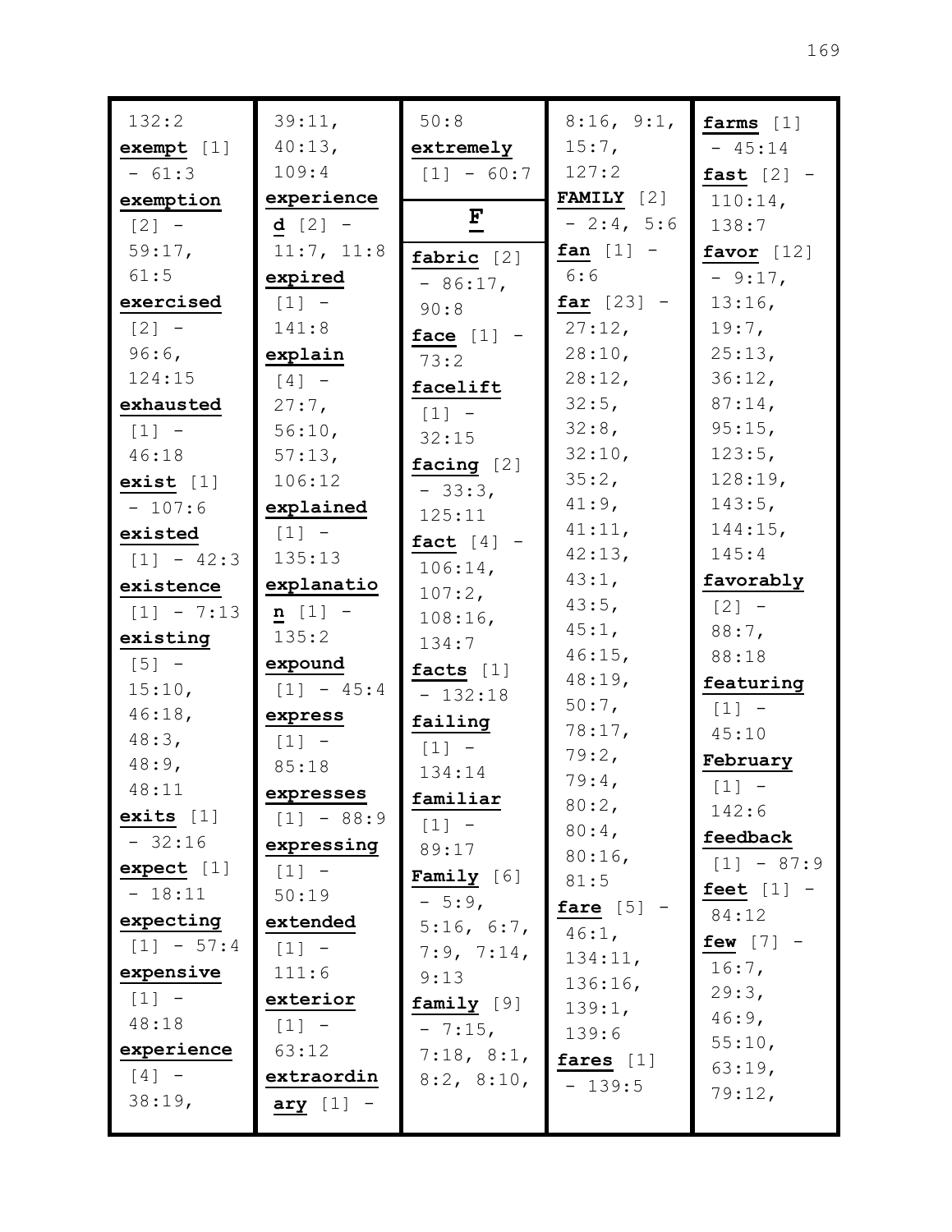| 101:8<br>143:1,<br>65:13,<br>$y$ [1] -                                | firm $[1]$ - |
|-----------------------------------------------------------------------|--------------|
| 143:8<br>$85:7$ ,<br>114:6<br>fiber $[1]$                             | 35:8         |
| 92:14,<br>$-116:17$<br>fined $[1]$<br><b>FINBAR</b>                   | firmly [1]   |
| 93:4,<br>$-134:14$<br>fields $[1]$<br>$[16] -$                        | $-88:14$     |
| 93:17,<br>$20:7$ ,<br>fines $[1]$<br>$-117:19$                        | first $[14]$ |
| 94:12,<br>20:11,<br>$-140:16$<br>fifth $[1]$                          | $-27:6$      |
| 95:3,<br>20:13,<br>finished<br>$-23:16$                               | $27:9$ ,     |
| 95:18,<br>20:16<br>$[1]$ -<br>figure $[2]$                            | 28:19,       |
| 105:6,<br>21:1,<br>108:17<br>$-111:13,$                               | $41:17$ ,    |
| 106:7,<br>21:8,<br>FIRE $[57]$<br>114:6                               | 41:18,       |
| 108:6,<br>21:11,<br>$-1:9$ ,<br>figured                               | $45:16$ ,    |
| 120:11,<br>22:2,<br>9:7, 9:15,<br>$\begin{bmatrix} 1 \end{bmatrix}$ - | $46:17$ ,    |
| 121:17,<br>$22:6$ ,<br>10:2,<br>115:13                                | $54:8$ ,     |
| 123:3,<br>22:9,<br>13:4,<br>Filarmonic                                | 61:3,        |
| 123:8,<br>22:16,<br>13:14,<br><b>a</b> $[1]$ -                        | 66:5,        |
| 128:9,<br>22:19,<br>13:19,<br>56:1                                    | 66:10,       |
| 128:17,<br>23:3,<br>19:5,<br>file $[5]$ -                             | 96:16,       |
| 129:2,<br>23:17,<br>19:9,<br>50:9,                                    | 98:13,       |
| 131:5,<br>23:19,<br>$24:6$ ,<br>63:8,                                 | 134:11       |
| 139:13,<br>25:19<br>25:11,<br>75:17,                                  | fit $[1]$ -  |
| 141:9,<br>Finbar $[2]$<br>25:16,<br>76:12,                            | 111:11       |
| $141:14$ ,<br>$-20:8$ ,<br>29:18,<br>115:3                            | five $[12]$  |
| 142:8,<br>20:11<br>$30:4$ ,<br>files $[1]$                            | $-8:8$       |
| 143:3,<br>fine $[17]$<br>32:9,<br>$-105:9$                            | 11:19,       |
| 144:13,<br>$-13:9,$<br>33:19,<br>$filmed$ [1]                         | 49:10,       |
| 144:18,<br>71:11,<br>$34:7$ ,<br>$-73:18$                             | 61:2,        |
| 145:6<br>83:10,<br>34:11,<br>$final$ [1]                              | 67:2,        |
| fire $[5]$<br>83:16,<br>35:19,<br>$-83:9$                             | 69:1,        |
| $41:14$ ,<br>94:3,<br>36:10,<br>finalists                             | $72:6$ ,     |
| $62:18$ ,<br>$102:16$ ,<br>36:15,<br>$[2] - 8:5$                      | 73:8,        |
| 63:16<br>105:17,<br>53:11,<br>8:8                                     | 91:10,       |
| 63:18,<br>114:8,<br>54:11,<br>finalizing                              | 108:13,      |
| 72:10<br>115:16,<br>61:13,<br>$\lceil 1 \rceil$ -                     | 118:15,      |
| Fire $[2]$<br>115:19,<br>62:10,<br>127:15                             | 135:7        |
| 62:12,<br>116:6,<br>62:17,                                            | five-year    |
| finally<br>62:13<br>132:1,<br>64:1,                                   | $[1] -$      |
| $[2] -$<br>fire-rated<br>133:15,<br>$64:16$ ,<br>80:16                | 49:10        |
| $[1]$ -<br>135:12,<br>$64:19$ ,<br>137:5                              | fix $[1]$ -  |
| 63:16<br>139:19,<br>65:7,<br>financiall                               | 127:6        |
|                                                                       |              |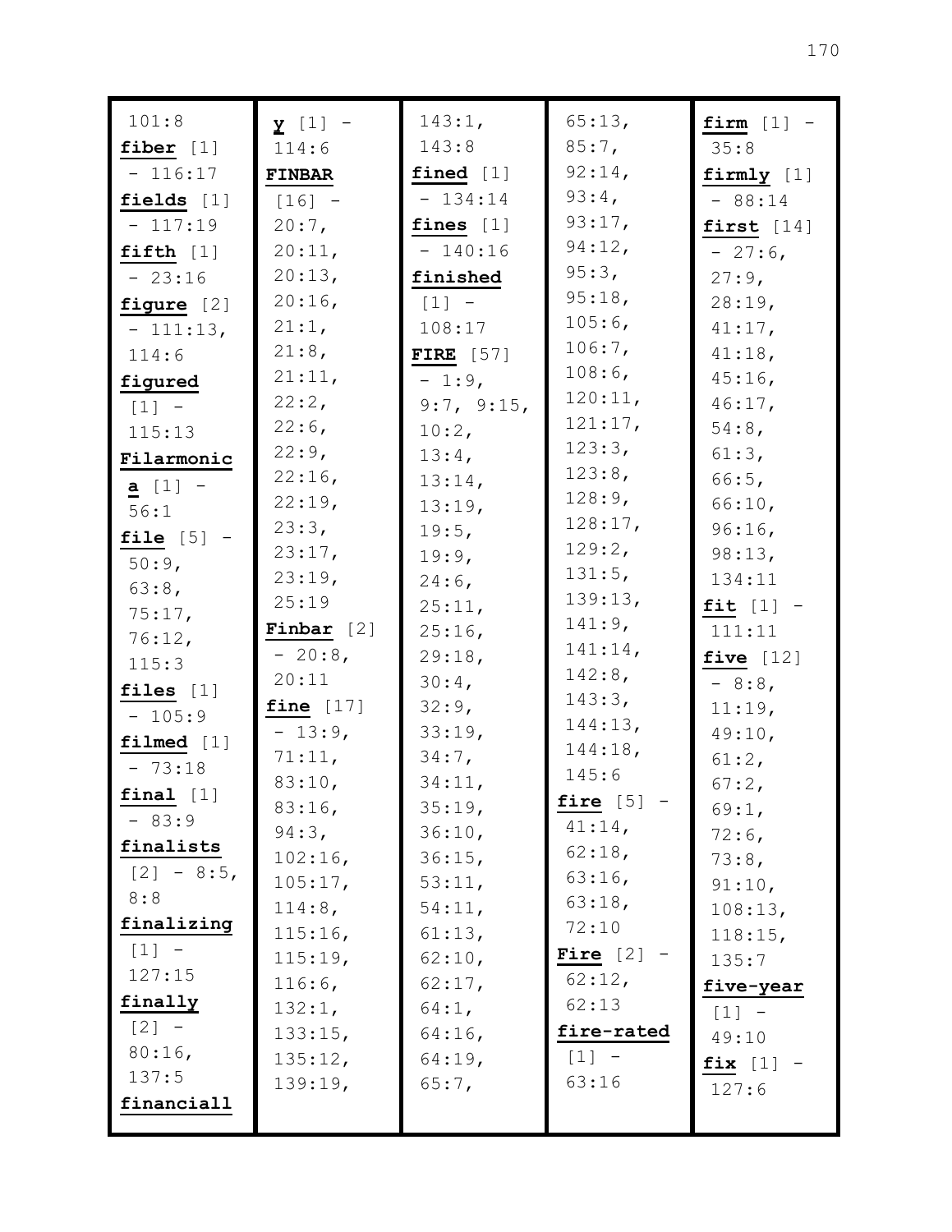| flexibilit   | 122:10,             | forward             | 39:15               | 57:4,                 |
|--------------|---------------------|---------------------|---------------------|-----------------------|
| $y$ [1] -    | 124:17              | $\lceil 5 \rceil$ – | Frank $[1]$         | $64:4$ ,              |
| 111:17       | food-               | 11:13,              | $-47:10$            | $64:5$ ,              |
| floor $[6]$  | oriented            | 24:17,              | frankly             | 81:10                 |
| $-41:17,$    | $[1] - 52:8$        | 65:18,              | $\lceil 2 \rceil$ - | $full-$               |
| 41:18,       | food-to-            | 118:6,              | 31:10,              | service               |
| 61:18,       | beverage            | 130:3               | 78:13               | $[1] - 43:6$          |
| $62:3$ ,     | $[1] - 57:3$        | four $[15]$         | free $[2]$ -        | fully $[1]$           |
| 62:6, 63:8   | footprint           | $-22:16$ ,          | 9:1, 118:7          | $-89:18$              |
| flow $[1]$ - | $[1] - 62:4$        | 22:17,              | French $[1]$        | furniture             |
| 33:6         | foregoing           | 22:19,              | $-27:18$            | $\lceil 1 \rceil$ -   |
| flyer $[1]$  | $\lceil 1 \rceil$ - | $38:16$ ,           | Friday $[4]$        | 33:13                 |
| $-76:18$     | 146:10              | $41:16$ ,           | $-23:19,$           | future [1]            |
| focus $[1]$  | <b>FOREGOING</b>    | 52:13,              | $54:4$ ,            | $-31:6$               |
| $-45:16$     | $[1]$ -             | 61:3,               | 83:13,              |                       |
| focused      | 147:16              | 73:8,               | 84:1                | $\mathbf{G}$          |
| $[1] -$      | forget [7]          | 77:2,               | friendly            | $G-R-I-F-F-$          |
| 56:17        | $-68:1$ ,           | 81:14,              | $[5] -$             | $I-N$ [1] -           |
| folks $[4]$  | $69:6$ ,            | 84:18,              | 86:9,               | 20:13                 |
| $-58:16$     | 70:3,               | 103:6,              | 93:7,               |                       |
| 82:1,        | 73:19,              | 116:10,             | 93:13,              | $gain$ [1] -<br>39:11 |
| $82:9$ ,     | 75:3,               | 116:16,             | 95:7,               |                       |
| 82:16        | 75:10,              | 118:15              | 95:11               | $gala$ $[1]$ -        |
| food $[17]$  | 143:17              | four-story          | front [6]           | 8:15                  |
| $-45:8$      | forgive             | $[2] -$             | $-41:2$ ,           | game $[1]$ -          |
| $45:16$ ,    | $[1] - 35:3$        | $41:16$ ,           | 42:11,              | 83:7                  |
| 49:19,       | formal [1]          | 84:18               | 44:19,              | gastronomy            |
| $52:8$ ,     | $-147:9$            | fourteen            | $60:15$ ,           | $[1] - 98:3$          |
| 55:18,       | formality           | $[1] -$             | 67:3, 91:4          | gathering             |
| 57:3,        | $[1] -$             | 139:6               | Front $[1]$         | $[3] -$               |
| $82:7$ ,     | 126:14              | fourth [1]          | $-47:4$             | 55:11,                |
| 82:17,       | formalize           | $-50:7$             | fronts $[1]$        | 55:12,                |
| 96:7,        | $\lceil 2 \rceil$ - | Foxboro             | $-49:7$             | 120:3                 |
| 97:3,        | 126:5,              | $[1] -$             | Fulkerson           | general               |
| 98:17,       | 126:12              | 23:12               | $[1] -$             | $[3] -$               |
| 107:8,       | former $[1]$        | France $[1]$        | 66:14               | $4:14$ ,              |
| 110:11,      | $-50:1$             | $-40:15$            | $full [6] -$        | 29:11,                |
| 110:14,      | forth $[1]$         | Francisco           | $43:6$ ,            | 39:7                  |
| 118:1,       | $-147:5$            | $[1] -$             | 56:17,              | generate              |
|              |                     |                     |                     |                       |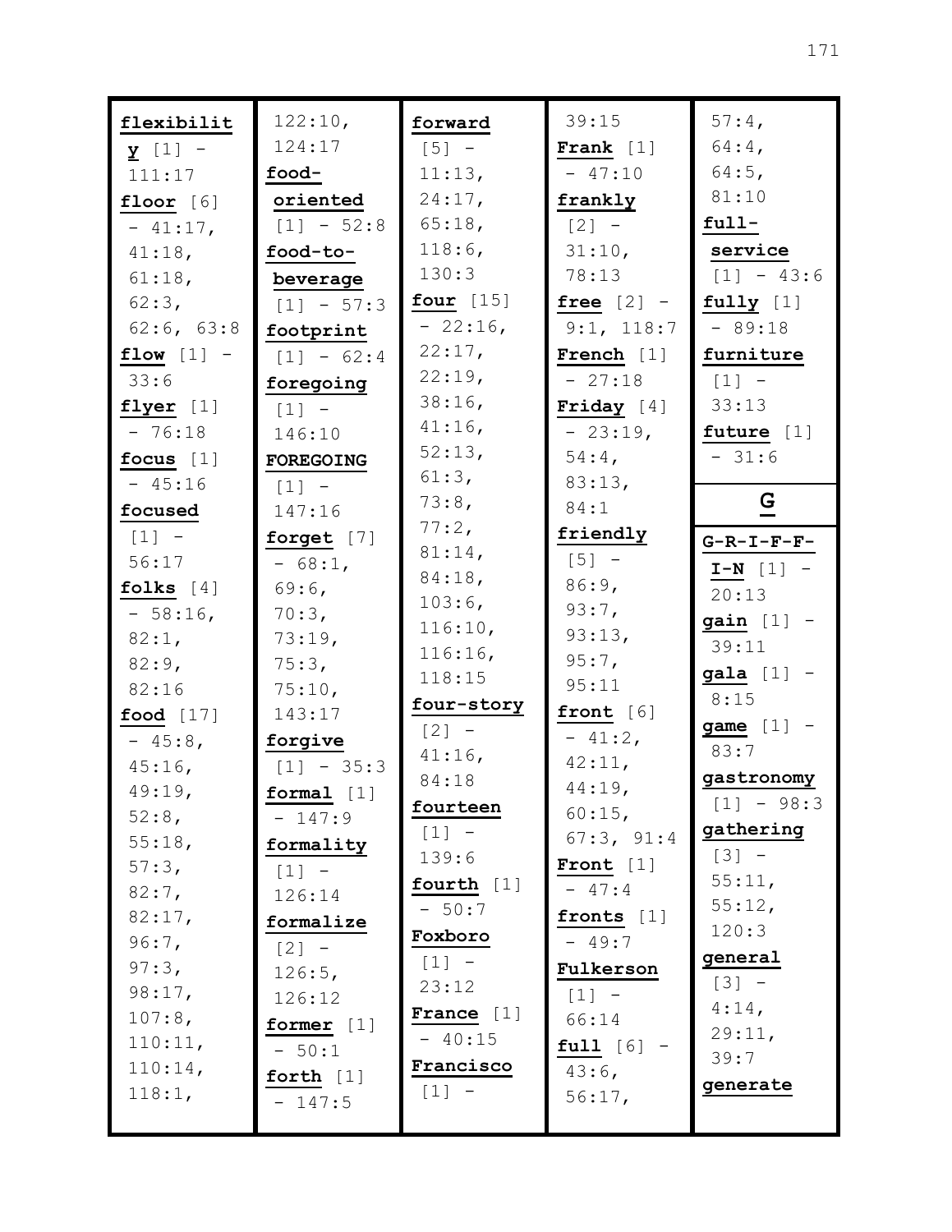| $[1] - 50:2$  | 36:10,            | 14:13,       | granted       | 22:19,       |
|---------------|-------------------|--------------|---------------|--------------|
| gentleman     | 36:15,            | 14:18,       | $[4]$ -       | 23:3,        |
| $[1] -$       | 53:11,            | 19:1         | $96:7$ ,      | 23:17,       |
| 90:14         | 54:11,            | get-         | 99:1,         | 23:19,       |
| gentlemen     | 61:13,            | together     | 100:18,       | 25:19        |
| $[1] -$       | 62:10,            | $[1] -$      | 124:16        | Griffin      |
| 129:7         | 62:17,            | 55:12        | granting      | $[2] -$      |
| GEORGE [6]    | 64:1,             | given [3]    | $[2]$ -       | 20:8,        |
| $-129:9$ ,    | $64:16$ ,         | $-8:19,$     | $46:16$ ,     | 20:12        |
| 129:14,       | 64:19,            | 115:10,      | 51:18         | Grill $[1]$  |
| 129:19,       | $65:7$ ,          | 131:7        | $great [8]$   | $-48:7$      |
| 130:6,        | 65:13,            | $glad [1] -$ | $-10:6$ ,     | ground [1]   |
| 131:7,        | 85:7,             | 52:15        | 13:10,        | $-17:10$     |
| 131:14        | 92:14,            | glass [1]    | $16:4$ ,      | group $[4]$  |
| George [1]    | $93:4$ ,          | $-69:17$     | 19:15,        | $-33:4$      |
| $-130:6$      | 93:17,            | God $[1]$ -  | 122:9,        | $45:7$ ,     |
| <b>GERARD</b> | 94:12,            | 69:14        | 131:7,        | 86:7,        |
| $[60] -$      | 95:3,             | gonna [9]    | 131:10,       | 88:10        |
| 1:9, 9:7,     | 95:18,            | $-8:13,$     | 131:12        | GROUP [2]    |
| 9:15,         | 105:6,            | 11:12,       | greatly       | $-2:7$ ,     |
| 10:2,         | 106:7,            | 12:11,       | $[1] - 90:7$  | 14:6         |
| $13:4$ ,      | 108:6,            | 70:10,       | green [3]     | Group $[4]$  |
| 13:14,        | 120:11,           | 83:5,        | $-104:13,$    | $-14:8$ ,    |
| 13:19,        | 121:17,           | 91:9,        | $104:17$ ,    | 14:18,       |
| 17:11,        | 123:3,            | $92:4$ ,     | 105:16        | 19:2,        |
| $17:14$ ,     | 123:8,            | 112:17,      | $green$ [1] - | 116:2        |
| $18:4$ ,      | 128:9,            | 118:19       | 40:14         | groups [2]   |
| 19:5,         | 128:17,           | goods [1]    | GRIFFIN       | $-58:15,$    |
| 19:9,         | 129:2,            | $-116:15$    | $[15] -$      | 87:5         |
| $24:6$ ,      | 131:5,            | Gordon $[1]$ | $20:7$ ,      | growth $[1]$ |
| 25:11,        | 139:13,           | $-28:1$      | 20:11,        | $-82:5$      |
| 25:16,        | 141:9,            | Gordon's     | 20:16         | guess $[2]$  |
| 29:18,        | 141:14,           | $[2] -$      | 21:1,         | $-71:13,$    |
| $30:4$ ,      | 142:8,            | 6:12, 7:5    | 21:8,         | 76:15        |
| 32:9,         | 143:3,<br>144:13, | GPS $[4]$ -  | 21:11,        | guessing     |
| 33:19,        | 144:18,           | 136:3,       | 22:2,         | $[1] - 75:5$ |
| 34:7,         | 145:6             | 137:11,      | $22:6$ ,      | guests [3]   |
| 34:11,        | Gerard $[4]$      | 137:12,      | 22:9,         | $-81:17$ ,   |
| 35:19,        | $-5:1,$           | 137:13       | 22:16,        | 82:1,        |
|               |                   |              |               |              |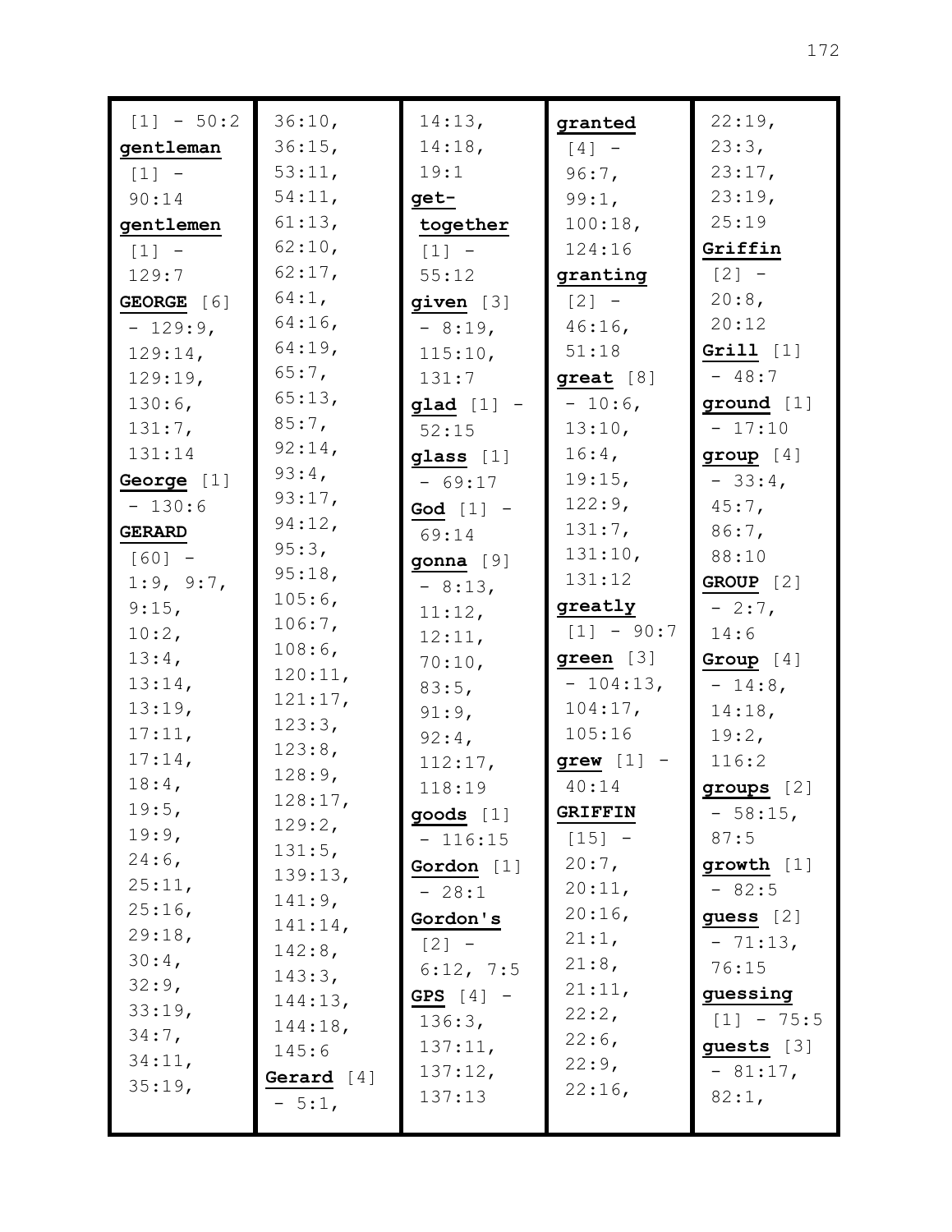| 86:11            | 103:11,        | 27:15,       | 82:14,                | 81:5,          |
|------------------|----------------|--------------|-----------------------|----------------|
| $guy$ [1] -      | 106:9,         | 27:19,       | 117:10                | $90:17$ ,      |
| 73:8             | 109:2,         | 28:3,        | <b>HAWKINS</b>        | 118:3,         |
|                  | 111:10,        | 31:6, 36:8   | $[7] -$               | 118:5,         |
| $\mathbf H$      | 112:1,         | HANK $[2]$ - | $14:15$ ,             | 122:1,         |
| Haas $[1]$ -     | 113:5,         | 2:11, 26:2   | 14:17,                | 122:3,         |
| 4:19             | 114:1,         | happy $[4]$  | $15:4$ ,              | 122:14,        |
|                  | 114:14,        | $-27:7$      | 16:1,                 | 128:11,        |
| <b>HAAS</b> [52] | 123:7,         | $75:4$ ,     | 18:5,                 | 129:13         |
| $-1:8$ ,         | 128:7,         | $75:5$ ,     | 18:10,                | hearing        |
| 7:8, 9:5,        | 129:5,         | 138:6        | 19:13                 | $[4]$ -        |
| 9:19,            | 141:2,         | hard $[14]$  | Hawkins               | $4:15$ ,       |
| 13:2,            | 141:5,         | $-44:10,$    | $[1] -$               | 134:19,        |
| 13:18,           | 142:18,        | $68:16$ ,    | 14:17                 | $145:9$ ,      |
| 16:19,           | 143:7,         | 69:18,       | headed $[1]$          | 147:4          |
| $17:5$ ,         | $144:8$ ,      | $70:8$ ,     | $-115:18$             | <b>HEARING</b> |
| 18:14,           | 144:11,        | 70:11,       | $\textbf{health}$ [2] | $[2] - 1:1,$   |
| 19:11,           | 144:17,        | $70:14$ ,    | $-64:13,$             | 1:4            |
| 22:13,           | 145:3,         | 71:8,        | 64:14                 | Hearing        |
| 22:17,           | 145:8          | 73:3,        | healthier             | $[1] - 4:4$    |
| 23:1,<br>23:15,  | Hackney        | 74:19,       | $\lceil 2 \rceil$ -   | heat $[1]$ -   |
| 24:3,            | $[3] -$        | 81:5,        | 98:18,                | 64:9           |
| 25:15,           | 131:19,        | 91:19,       | 117:4                 | heavily        |
| $32:6$ ,         | 132:1,         | 119:1,       | hear $[7]$ -          | $[1]$ -        |
| $35:16$ ,        | 134:9          | 136:19,      | 6:1, 27:6,            | 66:12          |
| $36:14$ ,        | <b>HACKNEY</b> | 137:3        | $44:9$ ,              | heavy $[4]$    |
| 53:8,            | $[1] - 3:6$    | hardly $[1]$ | $44:10$ ,             | $-66:19,$      |
| 58:5,            | half $[1]$     | $-72:9$      | 76:15,                | 72:5,          |
| 59:1,            | 108:18         | hardware     | 114:18,               | 103:17,        |
| 59:15,           | Hampton        | $[1] - 67:5$ | 115:2                 | 147:6          |
| 60:1,            | $[1] -$        | harm $[1]$ - | heard $[17]$          | held $[6]$ -   |
| 60:17,           | 23:14          | 49:17        | $-9:10,$              | 27:15,         |
| $61:4$ ,         | hand $[1]$     | Harrington   | $13:6$ ,              | 27:18,         |
| 65:10,           | 57:19          | $[1] - 89:9$ | $18:16$ ,             | 55:11,         |
| $85:5$ ,         | handle $[1]$   | Harsha $[1]$ | $24:9$ ,              | 56:1,          |
| 95:13,           | $-82:16$       | $-90:3$      | 36:3,                 | 57:10,         |
| $95:16$ ,        | Hank $[7]$ -   | Harvard      | 51:3,                 | 134:19         |
| 97:18,           | 26:5,          | $[3] -$      | $65:16$ ,             | $help [4] -$   |
| 102:17,          | 26:12,         | $47:17$ ,    | 74:13,                | $6:6$ ,        |
|                  |                |              |                       |                |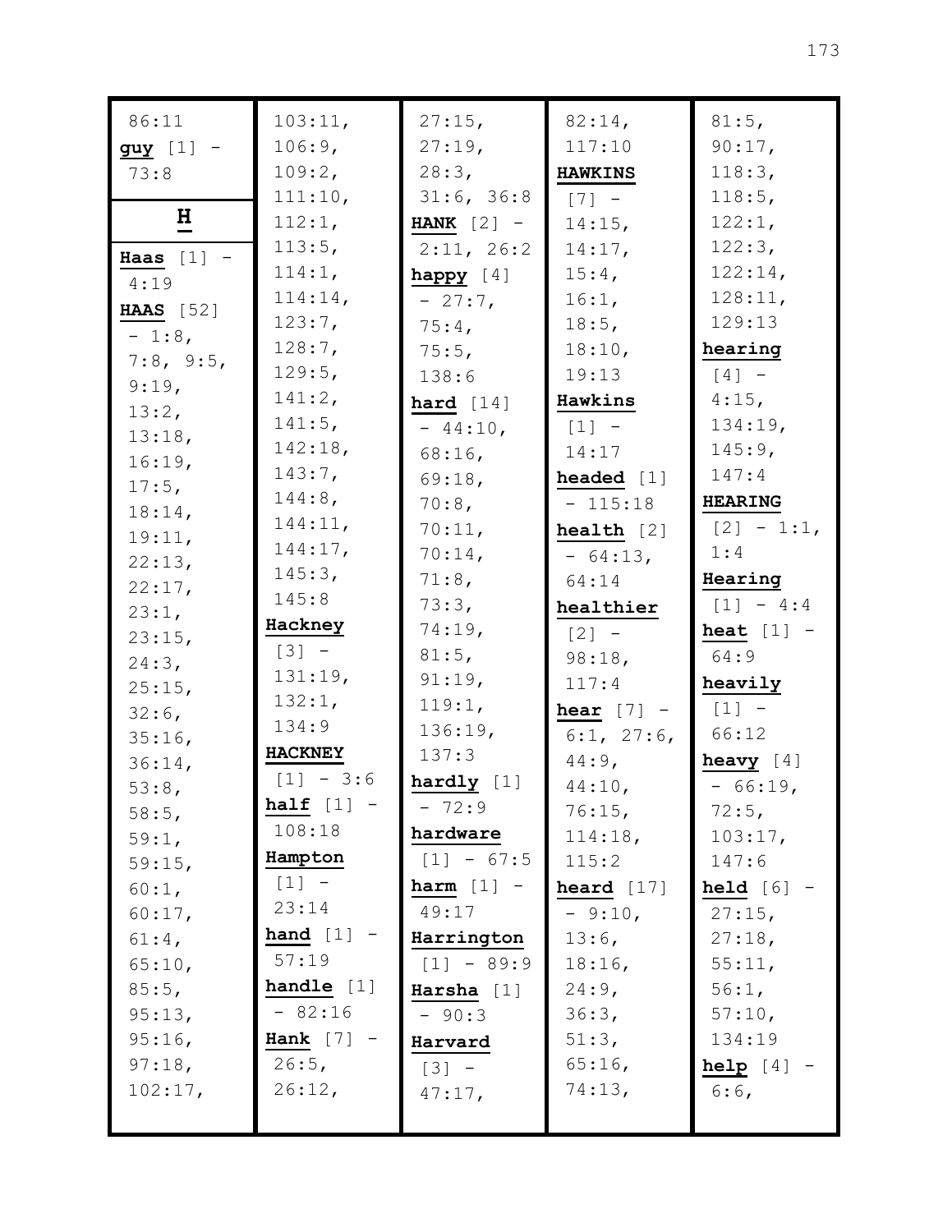| $86:16$ ,               | 110:11                  | 117:14           | 112:11,             | Hyatt [1]      |
|-------------------------|-------------------------|------------------|---------------------|----------------|
| 108:11,                 | holder [5]              | hospitalit       | $113:6$ ,           | $-115:12$      |
| 130:12                  | $-10:13,$               | $y$ [1] -        | 113:13,             |                |
| helped [1]              | 14:10,                  | 88:16            | 113:16,             | $\overline{1}$ |
| $-39:16$                | 20:3,                   | hostess          | 115:1,              | i's $[1]$ -    |
| helpful                 | $26:6$ ,                | $[1] - 33:7$     | 125:1,              | 62:15          |
| $[1]$ -                 | 124:2                   | $Hot [3] -$      | 126:16,             | $ideal [3] -$  |
| 115:6                   | holding                 | $125:17$ ,       | 128:2,              | 33:9,          |
| helps $[1]$             | $[3] -$                 | 126:2,           | 130:16              | $107:12$ ,     |
| $-30:7$                 | 6:11,                   | 127:13           | House $[1]$         | 113:11         |
| hereby $[2]$            | 127:5,                  | hot $[1]$ -      | $-23:13$            | identical      |
| $-146:11,$              | 127:18                  | 133:5            | house $[2]$         | $[1] - 62:4$   |
| 147:4                   | Holland                 | hotel [2]        | $-22:10$ ,          | identify       |
| herein $[1]$            | $[1]$ -                 | $-111:9,$        | 41:2                | $[1] -$        |
| $-147:5$                | 47:10                   | 116:5            | household           | 130:3          |
| hi $[1]$ -              | homeowner               | Hotel [3]        | $[1] - 90:5$        | identifyin     |
| 65:19                   | $[1] - 89:1$            | $-5:13,$         | housing             | $g [1] -$      |
| $\textbf{HiFi}$ $[1]$ - | honor [1]               | $23:14$ ,        | $[2] -$             | 147:7          |
| 47:8                    | $-7:15$                 | 115:12           | 68:10,              | IDO $[1]$ -    |
| high $[2]$ -            | honored                 | hour $[3]$ -     | 77:5                | 117:11         |
| $27:18$ ,               | $[1] - 8:17$            | $50:6$ ,         | Houston             | imagine        |
| 117:14                  | hood $[1]$ -            | 54:1, 58:7       | $[1] -$<br>127:3    | $[1]$ -        |
| $Hill [1] -$            | 63:10                   | hours $[27]$     | HUD $[2]$ -         | 103:13         |
| 115:17                  | hope $[3]$ -            | $-37:8$          | $67:12$ ,           | imminent       |
| hire $[2]$ -            | $59:7$ ,                | 54:12,           | 77:6                | $[2] -$        |
| 112:12,                 | $88:6$ ,                | 54:13,           | huge $[1]$ -        | 31:14,         |
| 120:2                   | 122:11                  | $94:5$ ,         | 86:18               | 32:1           |
| hired $[1]$             | hoped $[1]$<br>$-31:12$ | 94:10,<br>94:17, | hundred             | impect [3]     |
| $-31:6$                 | hopefully               | 95:2,            | $\lceil 1 \rceil$ - | $-68:18,$      |
| historical              | $[3] -$                 | 96:10,           | 50:14               | 87:13,         |
| $\frac{1y}{1}$ [1] -    | $44:15$ ,               | 100:1,           | Hungry $[2]$        | 117:19         |
| 56:18                   | 51:10,                  | 100:3,           | $-40:19,$           | impacting      |
| history                 | 107:14                  | 106:3,           | 41:1                | $[1] - 84:5$   |
| $[1] -$<br>56:18        | hopes $[1]$             | 106:13,          | Huntington          | imperative     |
| hold $[4]$ -            | $-87:14$                | 112:5,           | $[1] - 5:10$        | $[1] -$        |
| 5:19,                   | hoping $[3]$            | $112:6$ ,        | husband             | 135:13         |
| 6:10,                   | $-53:18$ ,              | 112:7,           | $[1] -$             | important      |
| 7:15,                   | $97:6$ ,                | 112:10,          | 127:5               | $[2] -$        |
|                         |                         |                  |                     |                |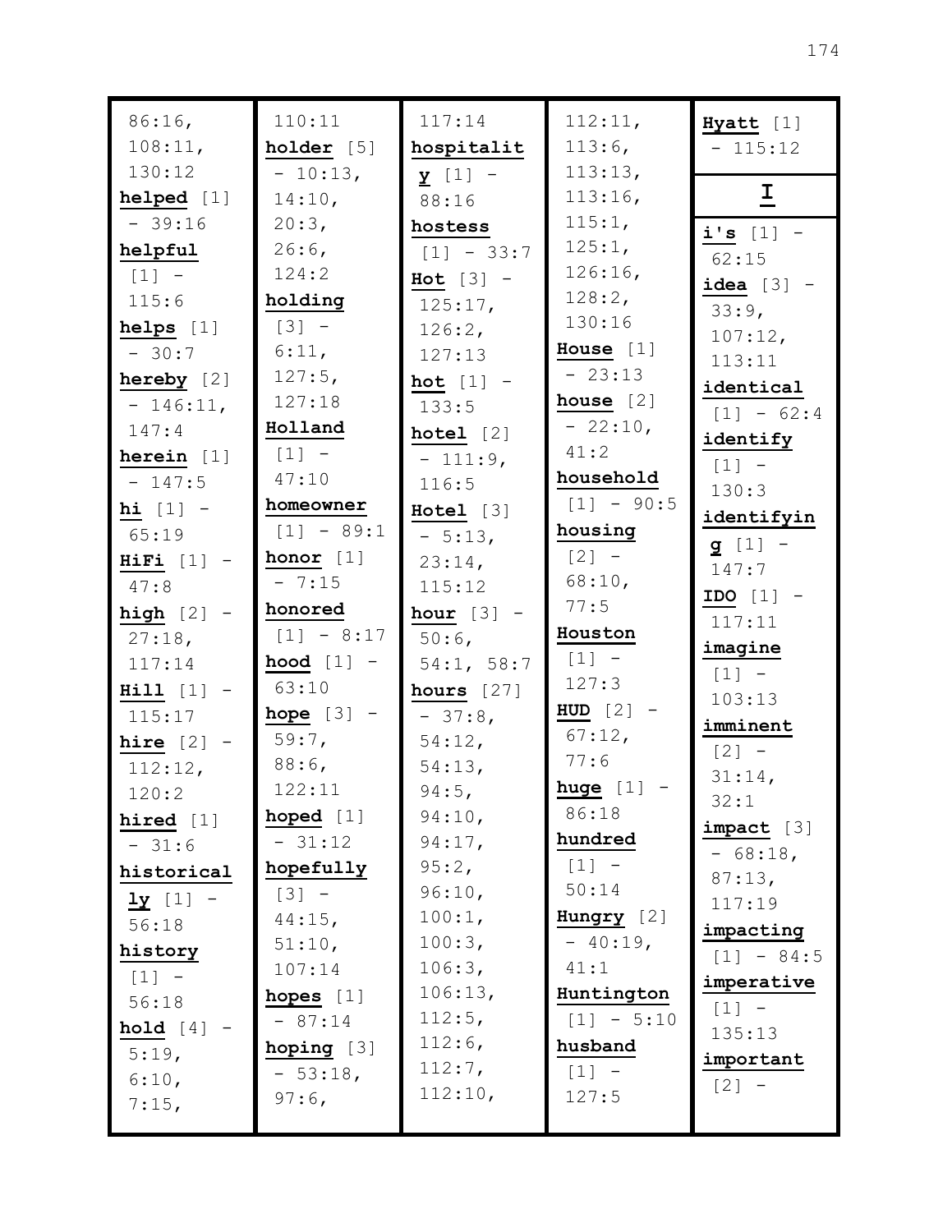| 124:13,<br>117:13<br>$48:15$ ,<br>informatio<br>$[2] -$<br>128:15<br>116:17<br>imposed<br>98:17,<br>$n [2] -$<br>$[1] -$<br>incident<br>independen<br>107:8<br>$56:7$ ,<br>132:1<br>$[2] -$<br>$t [1] -$<br>innovation<br>115:4<br>133:19,<br>$[6] -$<br>improve<br>8:3<br>infrequent<br>142:14<br>$[2] -$<br>$97:4$ ,<br>INDEX $[2]$<br>$\lceil 4 \rceil$ -<br>33:6, 88:5<br>incidents<br>$97:14$ ,<br>$-2:1, 3:1$<br>99:12,<br>116:8,<br>$[1] -$<br>$IN [2] -$<br>99:16,<br>indicate<br>135:10<br>116:9,<br>$1:4$ ,<br>108:5,<br>$[3] -$<br>$122:6$ ,<br>include<br>147:16<br>109:17<br>$44:4$ ,<br>122:10<br>$[6] -$<br>inactive<br>infrequent<br>49:11,<br>20:5,<br>inquired<br>$[4]$ -<br>50:17<br>$1y [1] -$<br>$21:6$ ,<br>$[1] - 47:1$<br>$46:19$ ,<br>109:9<br>indicates<br>25:9,<br>inside<br>$47:2$ ,<br>$[1] - 83:5$<br>ingredient<br>37:11,<br>$47:9$ ,<br>$[11] -$<br>indicating<br>$[1] - 98:7$<br>$42:9$ ,<br>47:15<br>$37:7$ ,<br>$[1] -$<br>ingredient<br>43:11<br>43:13,<br>INC $[10]$ -<br>105:10<br>$s [5] -$<br>includes<br>43:18,<br>$1:18$ ,<br>indication<br>$98:6$ ,<br>43:19,<br>$[1] - 43:8$<br>2:11,<br>$[1] - 51:2$<br>104:1,<br>$57:16$ ,<br>2:16, 3:3,<br>including<br>individual<br>104:2,<br>72:16,<br>5:7, 10:9,<br>$[3] -$<br>$[2] -$<br>$104:4$ ,<br>$74:6$ ,<br>26:2,<br>40:18,<br>27:17,<br>104:5<br>83:2,<br>96:2,<br>$41:16$ ,<br>133:3<br>inhouse<br>136:6,<br>59:11<br>123:16,<br>industry<br>$[1] -$<br>138:12,<br>124:10<br>incoherent<br>147:10<br>$[3] -$<br>138:13<br><b>Inc</b> $[15]$ -<br>$1y$ [1] -<br>$11:7$ ,<br>initial<br>inspector<br>5:9,<br>147:7<br>39:5,<br>$[1] - 62:2$<br>$[2] -$<br>10:11,<br>income $[4]$<br>39:11<br>Inman [8]<br>$64:14$ ,<br>11:1,<br>$-67:12,$<br>inefficien<br>$-67:2,$<br>64:15<br>$14:9$ ,<br>67:13,<br>$cy [1] -$<br>$72:6$ ,<br>inspired<br>26:5,<br>68:9, 77:5<br>107:2<br>$80:4$ ,<br>$[1] - 45:9$<br>26:12,<br>Incorporat<br>80:8,<br>info $[1]$ -<br>27:15,<br>installing<br>ed $[1]$ -<br>80:9,<br>17:8<br>27:19,<br>$[1] -$<br>125:16<br>80:15,<br>inform [2]<br>28:3,<br>86:10<br>incorporat<br>88:17,<br>$-56:5,$<br>31:7,<br>instead<br>89:7<br>$ed [1] -$<br>87:6<br>36:8,<br>$[1] -$<br>117:2<br>$Inn [1] -$<br>informal<br>$96:4$ ,<br>119:17<br>23:14<br>increased<br>$[1]$ - | 56:16 | 123:19, | $[3] -$ | 55:12 | innovating |
|--------------------------------------------------------------------------------------------------------------------------------------------------------------------------------------------------------------------------------------------------------------------------------------------------------------------------------------------------------------------------------------------------------------------------------------------------------------------------------------------------------------------------------------------------------------------------------------------------------------------------------------------------------------------------------------------------------------------------------------------------------------------------------------------------------------------------------------------------------------------------------------------------------------------------------------------------------------------------------------------------------------------------------------------------------------------------------------------------------------------------------------------------------------------------------------------------------------------------------------------------------------------------------------------------------------------------------------------------------------------------------------------------------------------------------------------------------------------------------------------------------------------------------------------------------------------------------------------------------------------------------------------------------------------------------------------------------------------------------------------------------------------------------------------------------------------------------------------------------------------------------------------------------------------------------------------------------------------------------------------------------------------------------------------------------------------------------------------------------------------------------------------------------------------------------------------------------------------------------------------------------------------------------------|-------|---------|---------|-------|------------|
|                                                                                                                                                                                                                                                                                                                                                                                                                                                                                                                                                                                                                                                                                                                                                                                                                                                                                                                                                                                                                                                                                                                                                                                                                                                                                                                                                                                                                                                                                                                                                                                                                                                                                                                                                                                                                                                                                                                                                                                                                                                                                                                                                                                                                                                                                      |       |         |         |       |            |
|                                                                                                                                                                                                                                                                                                                                                                                                                                                                                                                                                                                                                                                                                                                                                                                                                                                                                                                                                                                                                                                                                                                                                                                                                                                                                                                                                                                                                                                                                                                                                                                                                                                                                                                                                                                                                                                                                                                                                                                                                                                                                                                                                                                                                                                                                      |       |         |         |       |            |
|                                                                                                                                                                                                                                                                                                                                                                                                                                                                                                                                                                                                                                                                                                                                                                                                                                                                                                                                                                                                                                                                                                                                                                                                                                                                                                                                                                                                                                                                                                                                                                                                                                                                                                                                                                                                                                                                                                                                                                                                                                                                                                                                                                                                                                                                                      |       |         |         |       |            |
|                                                                                                                                                                                                                                                                                                                                                                                                                                                                                                                                                                                                                                                                                                                                                                                                                                                                                                                                                                                                                                                                                                                                                                                                                                                                                                                                                                                                                                                                                                                                                                                                                                                                                                                                                                                                                                                                                                                                                                                                                                                                                                                                                                                                                                                                                      |       |         |         |       |            |
|                                                                                                                                                                                                                                                                                                                                                                                                                                                                                                                                                                                                                                                                                                                                                                                                                                                                                                                                                                                                                                                                                                                                                                                                                                                                                                                                                                                                                                                                                                                                                                                                                                                                                                                                                                                                                                                                                                                                                                                                                                                                                                                                                                                                                                                                                      |       |         |         |       |            |
|                                                                                                                                                                                                                                                                                                                                                                                                                                                                                                                                                                                                                                                                                                                                                                                                                                                                                                                                                                                                                                                                                                                                                                                                                                                                                                                                                                                                                                                                                                                                                                                                                                                                                                                                                                                                                                                                                                                                                                                                                                                                                                                                                                                                                                                                                      |       |         |         |       |            |
|                                                                                                                                                                                                                                                                                                                                                                                                                                                                                                                                                                                                                                                                                                                                                                                                                                                                                                                                                                                                                                                                                                                                                                                                                                                                                                                                                                                                                                                                                                                                                                                                                                                                                                                                                                                                                                                                                                                                                                                                                                                                                                                                                                                                                                                                                      |       |         |         |       |            |
|                                                                                                                                                                                                                                                                                                                                                                                                                                                                                                                                                                                                                                                                                                                                                                                                                                                                                                                                                                                                                                                                                                                                                                                                                                                                                                                                                                                                                                                                                                                                                                                                                                                                                                                                                                                                                                                                                                                                                                                                                                                                                                                                                                                                                                                                                      |       |         |         |       |            |
|                                                                                                                                                                                                                                                                                                                                                                                                                                                                                                                                                                                                                                                                                                                                                                                                                                                                                                                                                                                                                                                                                                                                                                                                                                                                                                                                                                                                                                                                                                                                                                                                                                                                                                                                                                                                                                                                                                                                                                                                                                                                                                                                                                                                                                                                                      |       |         |         |       |            |
|                                                                                                                                                                                                                                                                                                                                                                                                                                                                                                                                                                                                                                                                                                                                                                                                                                                                                                                                                                                                                                                                                                                                                                                                                                                                                                                                                                                                                                                                                                                                                                                                                                                                                                                                                                                                                                                                                                                                                                                                                                                                                                                                                                                                                                                                                      |       |         |         |       |            |
|                                                                                                                                                                                                                                                                                                                                                                                                                                                                                                                                                                                                                                                                                                                                                                                                                                                                                                                                                                                                                                                                                                                                                                                                                                                                                                                                                                                                                                                                                                                                                                                                                                                                                                                                                                                                                                                                                                                                                                                                                                                                                                                                                                                                                                                                                      |       |         |         |       |            |
|                                                                                                                                                                                                                                                                                                                                                                                                                                                                                                                                                                                                                                                                                                                                                                                                                                                                                                                                                                                                                                                                                                                                                                                                                                                                                                                                                                                                                                                                                                                                                                                                                                                                                                                                                                                                                                                                                                                                                                                                                                                                                                                                                                                                                                                                                      |       |         |         |       |            |
|                                                                                                                                                                                                                                                                                                                                                                                                                                                                                                                                                                                                                                                                                                                                                                                                                                                                                                                                                                                                                                                                                                                                                                                                                                                                                                                                                                                                                                                                                                                                                                                                                                                                                                                                                                                                                                                                                                                                                                                                                                                                                                                                                                                                                                                                                      |       |         |         |       |            |
|                                                                                                                                                                                                                                                                                                                                                                                                                                                                                                                                                                                                                                                                                                                                                                                                                                                                                                                                                                                                                                                                                                                                                                                                                                                                                                                                                                                                                                                                                                                                                                                                                                                                                                                                                                                                                                                                                                                                                                                                                                                                                                                                                                                                                                                                                      |       |         |         |       |            |
|                                                                                                                                                                                                                                                                                                                                                                                                                                                                                                                                                                                                                                                                                                                                                                                                                                                                                                                                                                                                                                                                                                                                                                                                                                                                                                                                                                                                                                                                                                                                                                                                                                                                                                                                                                                                                                                                                                                                                                                                                                                                                                                                                                                                                                                                                      |       |         |         |       |            |
|                                                                                                                                                                                                                                                                                                                                                                                                                                                                                                                                                                                                                                                                                                                                                                                                                                                                                                                                                                                                                                                                                                                                                                                                                                                                                                                                                                                                                                                                                                                                                                                                                                                                                                                                                                                                                                                                                                                                                                                                                                                                                                                                                                                                                                                                                      |       |         |         |       |            |
|                                                                                                                                                                                                                                                                                                                                                                                                                                                                                                                                                                                                                                                                                                                                                                                                                                                                                                                                                                                                                                                                                                                                                                                                                                                                                                                                                                                                                                                                                                                                                                                                                                                                                                                                                                                                                                                                                                                                                                                                                                                                                                                                                                                                                                                                                      |       |         |         |       |            |
|                                                                                                                                                                                                                                                                                                                                                                                                                                                                                                                                                                                                                                                                                                                                                                                                                                                                                                                                                                                                                                                                                                                                                                                                                                                                                                                                                                                                                                                                                                                                                                                                                                                                                                                                                                                                                                                                                                                                                                                                                                                                                                                                                                                                                                                                                      |       |         |         |       |            |
|                                                                                                                                                                                                                                                                                                                                                                                                                                                                                                                                                                                                                                                                                                                                                                                                                                                                                                                                                                                                                                                                                                                                                                                                                                                                                                                                                                                                                                                                                                                                                                                                                                                                                                                                                                                                                                                                                                                                                                                                                                                                                                                                                                                                                                                                                      |       |         |         |       |            |
|                                                                                                                                                                                                                                                                                                                                                                                                                                                                                                                                                                                                                                                                                                                                                                                                                                                                                                                                                                                                                                                                                                                                                                                                                                                                                                                                                                                                                                                                                                                                                                                                                                                                                                                                                                                                                                                                                                                                                                                                                                                                                                                                                                                                                                                                                      |       |         |         |       |            |
|                                                                                                                                                                                                                                                                                                                                                                                                                                                                                                                                                                                                                                                                                                                                                                                                                                                                                                                                                                                                                                                                                                                                                                                                                                                                                                                                                                                                                                                                                                                                                                                                                                                                                                                                                                                                                                                                                                                                                                                                                                                                                                                                                                                                                                                                                      |       |         |         |       |            |
|                                                                                                                                                                                                                                                                                                                                                                                                                                                                                                                                                                                                                                                                                                                                                                                                                                                                                                                                                                                                                                                                                                                                                                                                                                                                                                                                                                                                                                                                                                                                                                                                                                                                                                                                                                                                                                                                                                                                                                                                                                                                                                                                                                                                                                                                                      |       |         |         |       |            |
|                                                                                                                                                                                                                                                                                                                                                                                                                                                                                                                                                                                                                                                                                                                                                                                                                                                                                                                                                                                                                                                                                                                                                                                                                                                                                                                                                                                                                                                                                                                                                                                                                                                                                                                                                                                                                                                                                                                                                                                                                                                                                                                                                                                                                                                                                      |       |         |         |       |            |
|                                                                                                                                                                                                                                                                                                                                                                                                                                                                                                                                                                                                                                                                                                                                                                                                                                                                                                                                                                                                                                                                                                                                                                                                                                                                                                                                                                                                                                                                                                                                                                                                                                                                                                                                                                                                                                                                                                                                                                                                                                                                                                                                                                                                                                                                                      |       |         |         |       |            |
|                                                                                                                                                                                                                                                                                                                                                                                                                                                                                                                                                                                                                                                                                                                                                                                                                                                                                                                                                                                                                                                                                                                                                                                                                                                                                                                                                                                                                                                                                                                                                                                                                                                                                                                                                                                                                                                                                                                                                                                                                                                                                                                                                                                                                                                                                      |       |         |         |       |            |
|                                                                                                                                                                                                                                                                                                                                                                                                                                                                                                                                                                                                                                                                                                                                                                                                                                                                                                                                                                                                                                                                                                                                                                                                                                                                                                                                                                                                                                                                                                                                                                                                                                                                                                                                                                                                                                                                                                                                                                                                                                                                                                                                                                                                                                                                                      |       |         |         |       |            |
|                                                                                                                                                                                                                                                                                                                                                                                                                                                                                                                                                                                                                                                                                                                                                                                                                                                                                                                                                                                                                                                                                                                                                                                                                                                                                                                                                                                                                                                                                                                                                                                                                                                                                                                                                                                                                                                                                                                                                                                                                                                                                                                                                                                                                                                                                      |       |         |         |       |            |
|                                                                                                                                                                                                                                                                                                                                                                                                                                                                                                                                                                                                                                                                                                                                                                                                                                                                                                                                                                                                                                                                                                                                                                                                                                                                                                                                                                                                                                                                                                                                                                                                                                                                                                                                                                                                                                                                                                                                                                                                                                                                                                                                                                                                                                                                                      |       |         |         |       |            |
|                                                                                                                                                                                                                                                                                                                                                                                                                                                                                                                                                                                                                                                                                                                                                                                                                                                                                                                                                                                                                                                                                                                                                                                                                                                                                                                                                                                                                                                                                                                                                                                                                                                                                                                                                                                                                                                                                                                                                                                                                                                                                                                                                                                                                                                                                      |       |         |         |       |            |
|                                                                                                                                                                                                                                                                                                                                                                                                                                                                                                                                                                                                                                                                                                                                                                                                                                                                                                                                                                                                                                                                                                                                                                                                                                                                                                                                                                                                                                                                                                                                                                                                                                                                                                                                                                                                                                                                                                                                                                                                                                                                                                                                                                                                                                                                                      |       |         |         |       |            |
|                                                                                                                                                                                                                                                                                                                                                                                                                                                                                                                                                                                                                                                                                                                                                                                                                                                                                                                                                                                                                                                                                                                                                                                                                                                                                                                                                                                                                                                                                                                                                                                                                                                                                                                                                                                                                                                                                                                                                                                                                                                                                                                                                                                                                                                                                      |       |         |         |       |            |
|                                                                                                                                                                                                                                                                                                                                                                                                                                                                                                                                                                                                                                                                                                                                                                                                                                                                                                                                                                                                                                                                                                                                                                                                                                                                                                                                                                                                                                                                                                                                                                                                                                                                                                                                                                                                                                                                                                                                                                                                                                                                                                                                                                                                                                                                                      |       |         |         |       |            |
|                                                                                                                                                                                                                                                                                                                                                                                                                                                                                                                                                                                                                                                                                                                                                                                                                                                                                                                                                                                                                                                                                                                                                                                                                                                                                                                                                                                                                                                                                                                                                                                                                                                                                                                                                                                                                                                                                                                                                                                                                                                                                                                                                                                                                                                                                      |       |         |         |       |            |
|                                                                                                                                                                                                                                                                                                                                                                                                                                                                                                                                                                                                                                                                                                                                                                                                                                                                                                                                                                                                                                                                                                                                                                                                                                                                                                                                                                                                                                                                                                                                                                                                                                                                                                                                                                                                                                                                                                                                                                                                                                                                                                                                                                                                                                                                                      |       |         |         |       |            |
|                                                                                                                                                                                                                                                                                                                                                                                                                                                                                                                                                                                                                                                                                                                                                                                                                                                                                                                                                                                                                                                                                                                                                                                                                                                                                                                                                                                                                                                                                                                                                                                                                                                                                                                                                                                                                                                                                                                                                                                                                                                                                                                                                                                                                                                                                      |       |         |         |       |            |
|                                                                                                                                                                                                                                                                                                                                                                                                                                                                                                                                                                                                                                                                                                                                                                                                                                                                                                                                                                                                                                                                                                                                                                                                                                                                                                                                                                                                                                                                                                                                                                                                                                                                                                                                                                                                                                                                                                                                                                                                                                                                                                                                                                                                                                                                                      |       |         |         |       |            |
|                                                                                                                                                                                                                                                                                                                                                                                                                                                                                                                                                                                                                                                                                                                                                                                                                                                                                                                                                                                                                                                                                                                                                                                                                                                                                                                                                                                                                                                                                                                                                                                                                                                                                                                                                                                                                                                                                                                                                                                                                                                                                                                                                                                                                                                                                      |       |         |         |       |            |
|                                                                                                                                                                                                                                                                                                                                                                                                                                                                                                                                                                                                                                                                                                                                                                                                                                                                                                                                                                                                                                                                                                                                                                                                                                                                                                                                                                                                                                                                                                                                                                                                                                                                                                                                                                                                                                                                                                                                                                                                                                                                                                                                                                                                                                                                                      |       |         |         |       |            |
|                                                                                                                                                                                                                                                                                                                                                                                                                                                                                                                                                                                                                                                                                                                                                                                                                                                                                                                                                                                                                                                                                                                                                                                                                                                                                                                                                                                                                                                                                                                                                                                                                                                                                                                                                                                                                                                                                                                                                                                                                                                                                                                                                                                                                                                                                      |       |         |         |       |            |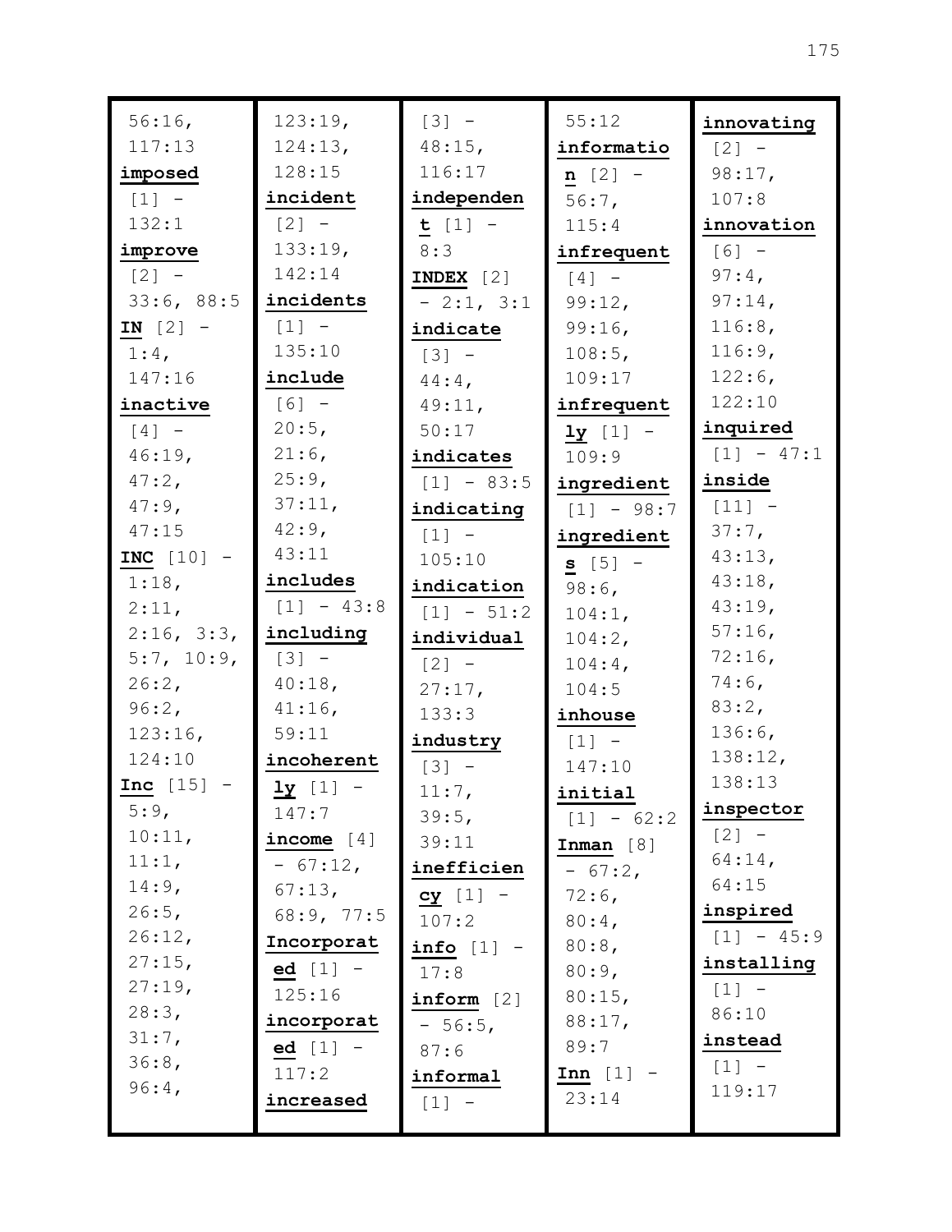| institutio        | 58:18        | $-20:1$        | 6:17, 7:7,         | 22:12,           |
|-------------------|--------------|----------------|--------------------|------------------|
| $ns$ [1] -        | introduce    | Irish $[3]$    | 9:3, 9:6,          | 23:18,           |
| 8:4               | $[1] - 38:8$ | $-20:12$ ,     | 9:9, 9:17,         | 24:1,            |
| <b>INSTRUCTIO</b> | inundation   | 20:15,         | 10:1,              | $24:5$ ,         |
| $NS$ [1] -        | $[1] - 82:5$ | 25:7           | 10:5,              | $24:8$ ,         |
| 146:2             | investigat   | Isabel [1]     | 10:17,             | 24:12,           |
| intellects        | ion $[1]$ -  | $-10:12$       | $11:4$ ,           | $24:16$ ,        |
| $[1] -$           | 133:18       | issuance       | 11:16,             | 25:2,            |
| 117:18            | investigat   | $[1] - 52:5$   | 12:8,              | 25:5,            |
| intelligen        | or $[1]$ -   | issue $[2]$    | 12:13,             | 25:13,           |
| $t [2] -$         | 101:9        | $-44:19$ ,     | 12:16,             | 25:18,           |
| 98:5,             | Investigat   | 49:16          | 13:1,              | 26:13,           |
| 117:16            | or $[1]$ -   | issued $[1]$   | 13:3,              | 26:19,           |
| Intercept         | 102:11       | $-132:11$      | 13:5,              | 27:8,            |
| $[1] -$           | invite $[1]$ | issues $[3]$   | 13:10,             | 29:3,            |
| 58:13             | $-56:7$      | $-93:16$ ,     | 13:16,             | 29:14,           |
| interest          | invited      | 94:1,          | 14:2,              | 30:11,           |
| $[1] -$           | $[1]$ -      | 119:14         | 15:1,              | $30:14$ ,        |
| 16:17             | 55:13        | $it'11$ [1]    | 15:16,             | 31:2,            |
| interested        | involve      | $-59:12$       | 16:3,              | 32:3,            |
| $[4] - 9:2$       | $[1] -$      | item $[1]$ -   | 16:13,             | 32:7,            |
| 87:9,             | 117:18       | 124:8          | 17:3,              | 32:11,           |
| 116:12,           | involved     | itself [6]     | $17:7$ ,<br>17:12, | 34:17,<br>35:15, |
| 130:10            | $[7]$ -      | $-7:3,$        | 17:17,             | 35:18,           |
| interfere         | 7:10,        | $46:4$ ,       | 18:2,              | 36:2,            |
| $[1] - 69:9$      | 29:13,       | 62:3,          | $18:8$ ,           | 36:12,           |
| interior          | 126:3,       | $64:6$ ,       | 18:12,             | 36:17,           |
| $[3] -$           | 126:17,      | 97:2, 97:6     | 18:15,             | 37:13,           |
| 32:15,            | 127:3,       |                | 19:7,              | 38:5,            |
| 33:14,            | 127:17,      | $\overline{a}$ | 19:12,             | 38:9,            |
| 71:5              | 134:5        | Jack $[1]$ -   | 19:15,             | $40:1$ ,         |
| internal          | involvemen   | 103:7          | 20:9,              | 43:10,           |
| $[1] -$           | $t [1] -$    | Jackson        | 20:14,             | 52:16            |
| 116:1             | 29:5         | $[1] - 4:19$   | 20:17,             | 53:3,            |
| interview         | IRISH $[2]$  | <b>JACKSON</b> | $21:4$ ,           | $53:6$ ,         |
| $[1] -$           | $-2:9,$      | $[206] -$      | 21:9,              | $54:16$ ,        |
| 134:12            | 19:17        | 1:7, 4:10,     | 21:19,             | 55:1,            |
| intimate          | irish [1]    | 5:14, 6:3,     | 22:4,              | 55:4,            |
| [2]               |              |                | 22:7,              | 56:10,           |
|                   |              |                |                    |                  |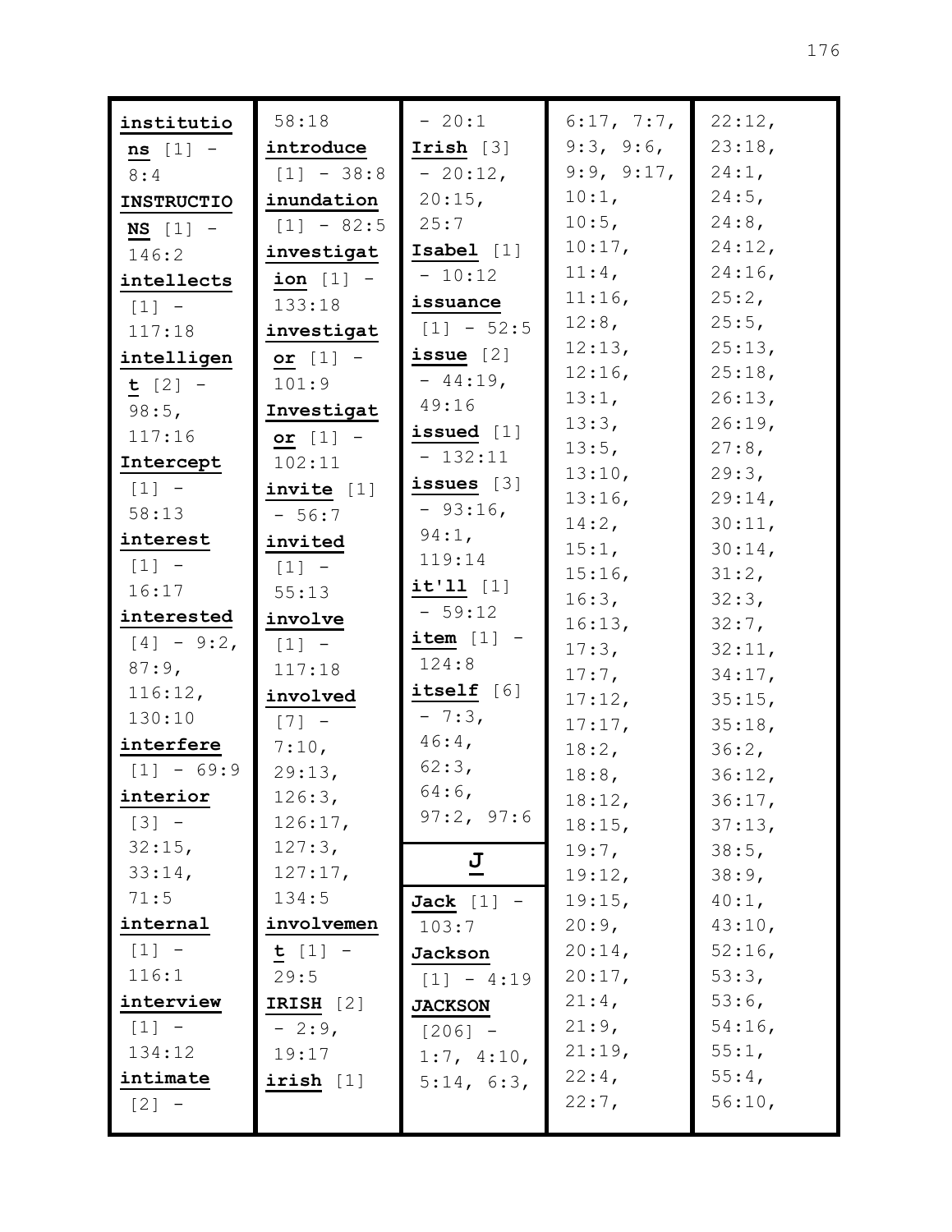| 57:9,     | $95:6$ ,  | 128:6,     | $-118:8$ ,   | 77:6                |
|-----------|-----------|------------|--------------|---------------------|
| 57:12,    | 95:14,    | 128:8,     | 119:7,       |                     |
| 59:5,     | 95:17,    | 128:10,    | 119:11,      | K                   |
| 64:3,     | 96:12,    | 128:19,    | 120:10,      | Karen [2]           |
| 65:9,     | $96:14$ , | 129:4,     | 121:9        | $-20:2$ ,           |
| 65:12,    | 96:19,    | $129:6$ ,  | James $[1]$  | 20:19               |
| 65:15,    | 97:10,    | 129:12,    | $-118:8$     | $keep [1] -$        |
| 66:1,     | 98:8,     | 129:17,    | January      | 137:11              |
| 66:3,     | 99:3,     | 130:2,     | $[2] -$      | keeping             |
| 66:9,     | 99:7,     | 131:1,     | 141:10,      | $[2] -$             |
| 69:11,    | 99:15,    | 131:12,    | 142:15       | 83:13,              |
| 72:15,    | 99:18,    | 132:3,     | Jefferson    | 138:15              |
| 73:13,    | 100:5,    | 132:5,     | $[1] -$      | Kendall             |
| 74:11,    | 100:9,    | 132:19,    | 88:19        | $[1] - 89:8$        |
| 74:15,    | 100:17,   | 135:17,    | $Jill [2] -$ |                     |
| 75:12,    | 101:8,    | 137:10,    | 147:3,       | Kennedy's           |
| $76:6$ ,  | 102:2,    | 137:16,    | 147:14       | $[5]$ -             |
| 76:9,     | $102:7$ , | 138:1,     | Joe $[1]$ -  | 20:2,               |
| 76:13,    | 103:5,    | 138:19,    | 75:6         | 22:9,               |
| 77:10,    | $104:6$ , | 139:7,     | Joe's [1]    | 22:10,              |
| 77:13,    | 104:9,    | 139:10,    | $-48:7$      | 23:13,<br>25:8      |
| 79:14,    | 105:8,    | 139:17,    | Joey [1] -   |                     |
| 79:17,    | 105:15,   | $140:5$ ,  | 81:1         | <b>KENNEDY'S</b>    |
| 82:19,    | 106:2,    | 140:11,    | joining      | $[2] -$             |
| 83:8,     | 106:11,   | 140:15,    | $[1]$ -      | 2:10,               |
| 83:18,    | 114:16,   | 140:18,    | 39:18        | 19:18               |
| 85:4,     | $117:6$ , | 141:17,    |              | <b>KEVIN</b> $[24]$ |
| $85:6$ ,  | 118:2,    | 142:1,     | $Josh$ [1]   | $-37:14,$           |
| 85:11,    | 119:5,    | 142:12,    | 89:11        | $37:16$ ,           |
| $85:14$ , | 119:9,    | 142:19,    | judge [1]    | $38:7$ ,            |
| 90:15,    | $120:6$ , | $143:5$ ,  | $-35:12$     | 38:14,              |
| 91:2,     | 120:17,   | $143:8$ ,  | judges [1]   | 40:12,              |
| $91:6$ ,  | 121:15,   | 143:11,    | $-8:3$       | $41:7$ ,            |
| 92:13,    | 121:19,   | $143:14$ , | $July [3] -$ | 43:12,              |
| 93:2,     | 122:13,   | 143:17,    | $34:16$ ,    | 44:11,              |
| $93:6$ ,  | 123:5,    | $144:5$ ,  | 42:12,       | 46:15,              |
| 93:13,    | 123:10,   | 144:15,    | 133:2        | 53:2,               |
| 93:19,    | $124:6$ , | 145:1,     | Just-A-      | 53:5,               |
| $94:9$ ,  | 126:18,   | 145:4      | Start $[2]$  | 53:7,               |
| 94:15,    | 128:1,    | JAMES [5]  | $-67:13,$    | 53:10,              |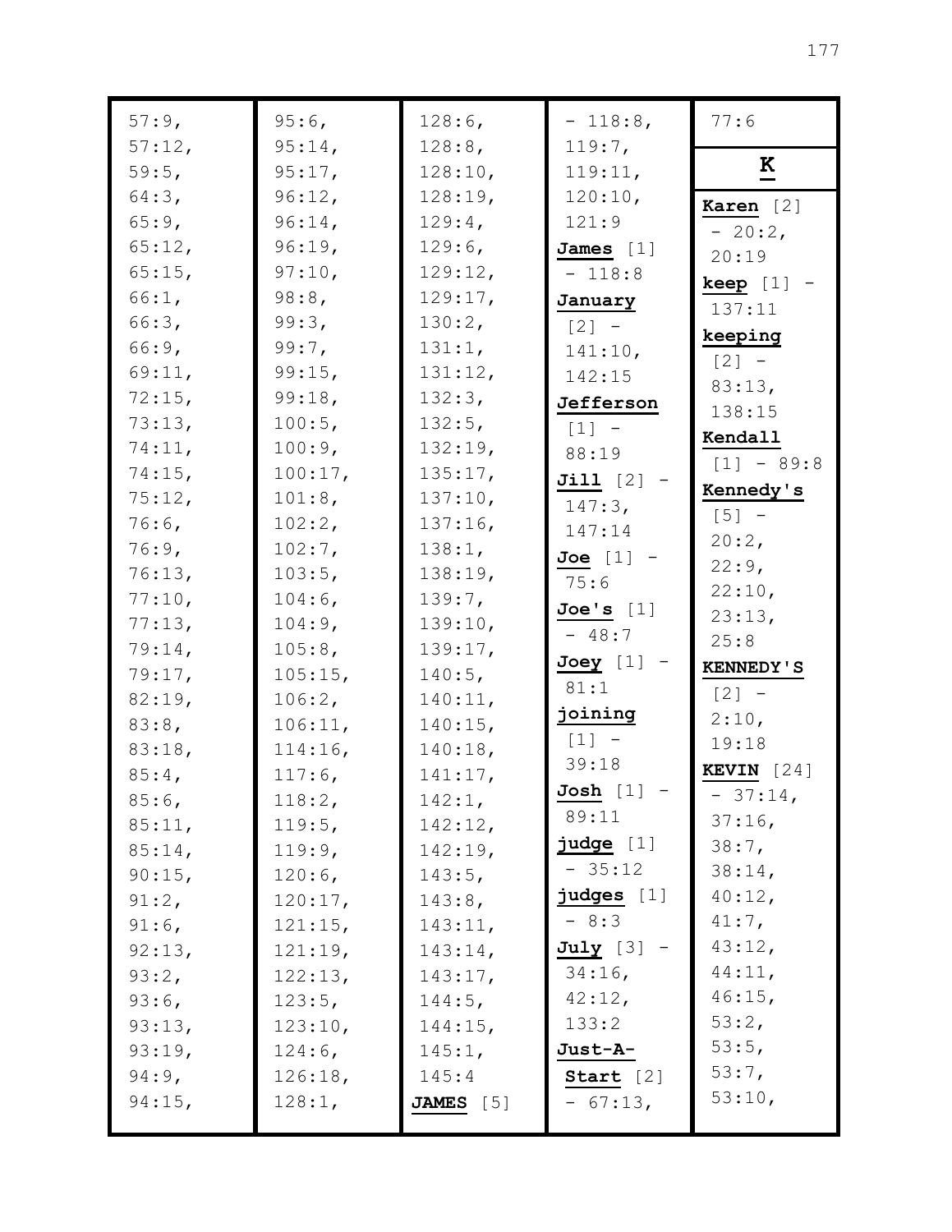| 57:15,              | $64:4$ ,                | landlord            | 126:12,        | 93:19,             |
|---------------------|-------------------------|---------------------|----------------|--------------------|
| 59:19,              | $64:6$ ,                | $[4]$ -             | $142:4$ ,      | 130:5              |
| 60:3,               | $64:17$ ,               | 16:9,               | 142:13         | <b>leave</b> $[3]$ |
| 61:1,               | 108:8,                  | 16:16,              | late $[1]$ -   | $-43:13,$          |
| 61:9,               | $108:14$ ,              | $47:17$ ,           | 129:9          | 56:2, 70:4         |
| 74:14,              | 108:15,                 | 127:9               | $l$ augh $[1]$ | leaves $[1]$       |
| 78:1,               | 108:19,                 | landlord's          | $-75:5$        | $-95:12$           |
| 79:10,              | 109:1,                  | $\lceil 1 \rceil$ - | laugher        | leaving            |
| 79:18,              | 109:5,                  | 59:11               | $[1] - 75:6$   | $[1] - 73:8$       |
| 83:3, 94:3          | 109:6,                  | landlords           | laundromat     | $left [ 6]$ -      |
| Kevin $[2]$         | 110:3,                  | $[1] -$             | $[4]$ -        | 33:5,              |
| $-37:16$ ,          | 112:3,                  | 130:11              | 72:1,          | 115:11,            |
| 45:18               | 112:14,                 | $lap [3] -$         | 72:3,          | 115:12,            |
| kid $[1]$ -         | 112:18                  | 133:10,             | $74:4$ ,       | 115:15,            |
| 45:15               | known $[1]$             | 137:11,             | 121:1          | 115:18,            |
| kidding             | $-122:9$                | 138:3               | Laurence       | 127:4              |
| $\lceil 1 \rceil$ - | knows $[1]$             | large [6]           | $[1] -$        | legally            |
| 70:13               | $-68:4$                 | $-8:11,$            | 90:12          | $[1] - 78:2$       |
| $\text{kind}$ [8]   | Kourafas                | $67:6$ ,            | $law [1] -$    | $legs$ [2] -       |
| 7:10,               | $[2] -$                 | $67:7$ ,            | 102:8          | $136:4$ ,          |
| 33:14,              | 147:3,                  | 72:11,              | layout [1]     | 137:15             |
| 34:19,              | 147:14                  | 82:5, 84:7          | $-62:3$        | Les $[2]$ -        |
| 57:3,               |                         | largely             | $lazy [1] -$   | $39:8$ ,           |
| 103:12,             | $\overline{\mathbf{r}}$ | $[1] -$             | 76:15          | 40:18              |
| $108:4$ ,           | $L-E-V-Y$               | 68:19               | learn [1]      | LESLEY [7]         |
| 122:16,             | $[1]$ -                 | Larry $[3]$         | $-39:10$       | $-14:15,$          |
| 130:13              | 122:3                   | $-62:7$ ,           | $lease [2]$    | $14:16$ ,          |
| kind've             | <b>lab</b> $[2]$ -      | 76:3, 92:6          | $-49:9$        | $15:4$ ,           |
| $[3] -$             | 116:8,                  | last [13]           | 126:8          | 16:1,              |
| 84:15,              | 116:9                   | $-27:1$ ,           | least $[11]$   | 18:5,              |
| 108:15,             | lack [1]                | 66:5,               | $-63:8$        | 18:10,             |
| 109:1               | 108:7                   | $82:6$ ,            | $67:16$ ,      | 19:13              |
| <b>kinda</b> $[2]$  | $\mathtt{lady}$ [1]     | 96:16,              | 69:1,          | Lesley $[1]$       |
| $-45:18$ ,          | 71:10                   | 117:1,              | 69:15,         | $-14:16$           |
| 97:9                | Lambert                 | 118:9,              | 71:1,          | less $[1]$ -       |
| kitchen             | $[1] -$                 | 119:16,             | 71:5,          | 81:14              |
| $[17] -$            | 130:8                   | 120:14,             | 71:16,         | letter [8]         |
| 33:12,              | Land $[1]$              | 125:9,              | 76:19,         | $-75:17,$          |
| 63:9,               | 5:12                    | 125:12,             | 83:10,         | 76:3,              |
|                     |                         |                     |                |                    |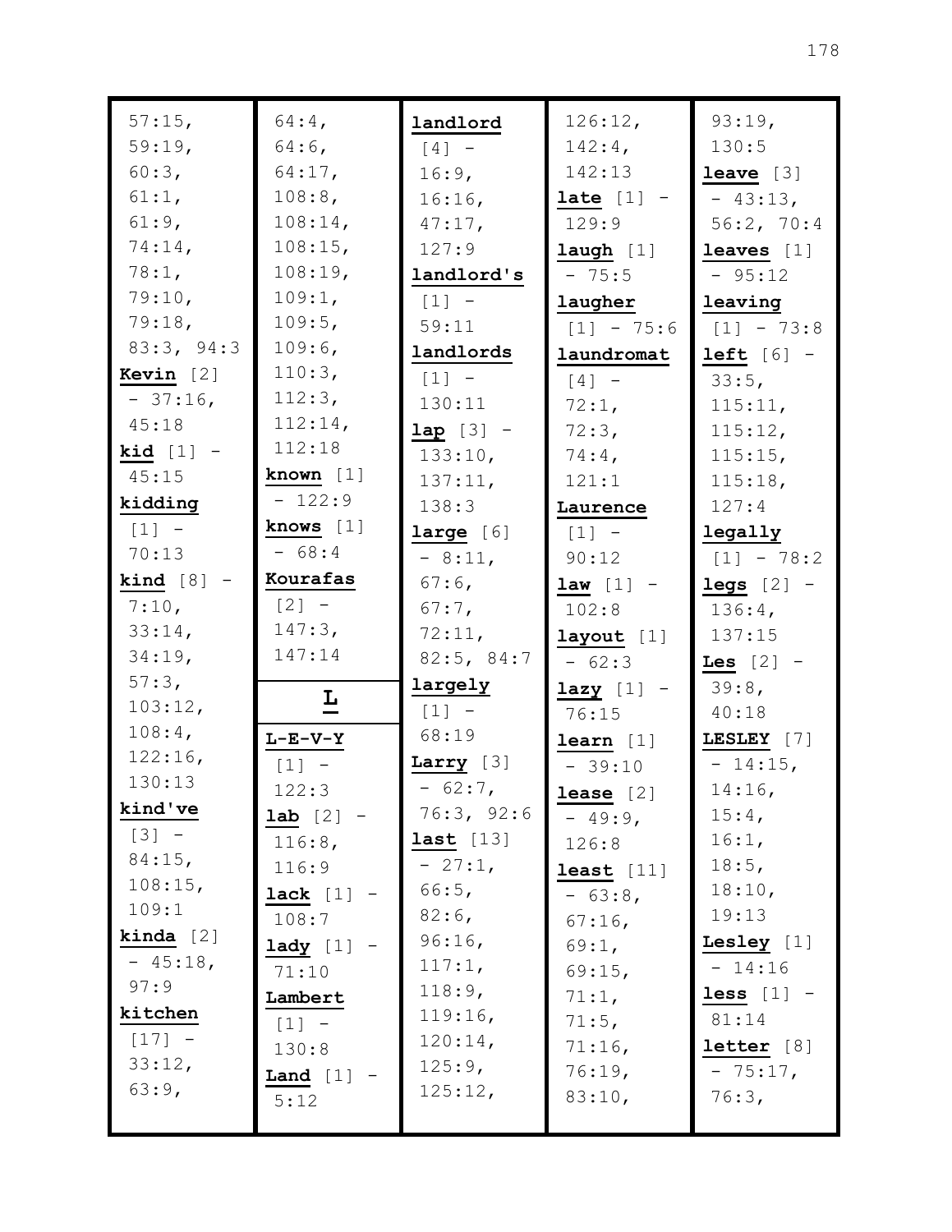| $76:7$ ,       | license    | 96:5,                 | $-54:5$ ,    | 95:1,        |
|----------------|------------|-----------------------|--------------|--------------|
| 76:10,         | $[61] -$   | $96:6$ ,              | 59:12        | 96:3,        |
| 87:2,          | $5:12$ ,   | 97:17,                | limit [1]    | $102:4$ ,    |
| $87:16$ ,      | 5:18, 6:9, | 99:1,                 | $-113:1$     | 103:3,       |
| 88:8,          | $6:15$ ,   | 99:4,                 | LIN $[6]$ -  | 104:12,      |
| 90:11          | 9:13,      | 100:17,               | 118:8,       | $104:16$ ,   |
| letters        | $10:14$ ,  | 102:10,               | $119:7$ ,    | 105:3,       |
| $[4]$ -        | 12:14,     | 109:14,               | 119:11,      | 105:13,      |
| 50:9,          | 14:11,     | 109:17,               | 120:10,      | 105:19,      |
| $85:16$ ,      | 15:13,     | 111:12,               | 121:9        | 120:15,      |
| $91:8$ ,       | 16:17,     | 111:17,               | Lin $[1]$ -  | 121:2,       |
| 92:10          | $20:4$ ,   | 113:3,                | 118:8        | $121:6$ ,    |
| level [11]     | $20:5$ ,   | $113:16$ ,            | LINE $[1]$ - | 123:18,      |
| $-37:12$ ,     | $21:6$ ,   | 124:3,                | 146:4        | 124:12,      |
| 44:13,         | $25:7$ ,   | $124:15$ ,            | $line [1]$ - | 131:3,       |
| $69:6$ ,       | $26:7$ ,   | 124:16,               | 15:13        | 131:18,      |
| 69:8,          | $37:6$ ,   | 126:11,               | lines [1]    | 132:17,      |
| 75:2,          | 37:11,     | 131:19,               | $-55:16$     | 133:1,       |
| $75:8$ ,       | 39:3,      | 140:12,               | LINT $[48]$  | $140:1$ ,    |
| 75:10,         | $46:17$ ,  | 140:19,               | $-1:10,$     | 141:13,      |
| 117:15,        | $47:2$ ,   | 141:7                 | 4:7, 4:11,   | $142:5$ ,    |
| 127:15         | $47:4$ ,   | licenses              | 5:8, 6:5,    | 142:10,      |
| LEVY $[1]$ -   | $47:8$ ,   | $[3] -$               | 10:10,       | $143:16$ ,   |
| 122:2          | $47:14$ ,  | 46:18,                | 13:8,        | 144:2,       |
| Levy $[1]$ -   | $47:15$ ,  | $47:2$ ,              | $14:7$ ,     | $144:6$ ,    |
| 122:2          | $47:19$ ,  | 51:18                 | 16:10,       | 144:10       |
| Liberty        | 48:3,      | Licensing             | 17:19,       | Lint $[4]$ - |
| $[1] - 45:8$   | $48:6$ ,   | $[2] -$               | 19:19,       | $16:6$ ,     |
| License        | $48:9$ ,   | 147:11,               | 24:11,       | 75:16,       |
| $[5] -$        | 48:11,     | 147:12                | $26:4$ ,     | 102:3,       |
| $4:14$ ,       | 48:17,     | $\text{life}$ $[1]$ - | 35:5,        | 139:17       |
| 46:19,         | 52:10,     | 86:19                 | 35:11,       | liquor       |
| 51:14,         | 54:12,     | lighter               | 37:3,        | $[20] -$     |
| 101:9,         | 54:13,     | $[1] - 46:1$          | 75:19,       | 12:14,       |
| 147:14         | 56:14,     | lights $[1]$          | 85:9,        | 15:13,       |
| <b>LICENSE</b> | 57:10,     | $-46:5$               | 85:12,       | $44:2$ ,     |
| $[4] - 1:1,$   | 68:15,     | Likely $[1]$          | 85:15,       | 48:17,       |
| 1:4, 1:6,      | 70:10,     | $-54:8$               | $94:4$ ,     | 57:5,        |
| 3:6            | 79:6,      | linkely [2]           | 94:11,       | 62:19,       |
|                | 85:19,     |                       |              |              |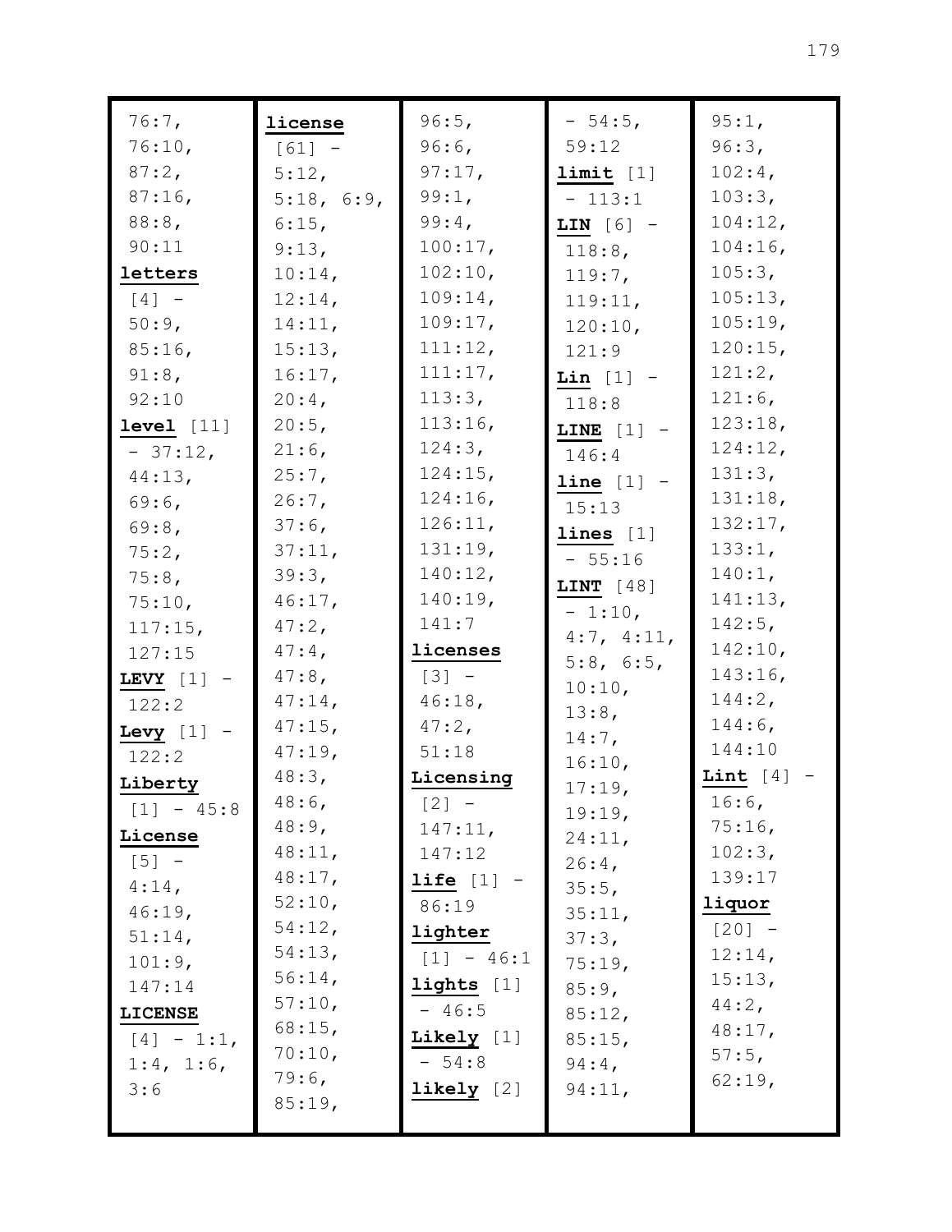| 66:16,       | 119:7              | 80:15,                  | 99:4,              | $-123:19$                |
|--------------|--------------------|-------------------------|--------------------|--------------------------|
| 66:18,       | <b>lived</b> $[2]$ | $84:4$ ,                | 107:17,            | lunch [1]                |
| 69:18,       | $-66:13,$          | $87:7$ ,                | 122:4,             | $-46:1$                  |
| 70:8,        | 69:2               | 87:11,                  | 140:5              | LUNCH $[2]$              |
| 70:11,       | liven [1]          | $89:6$ ,                | LOPEZ $[3]$        | $-2:16$ ,                |
| 70:14,       | $-49:17$           | 111:4,                  | $-17:11,$          | 123:16                   |
| 71:8,        | lives $[2]$        | 117:7,                  | $17:14$ ,          | Lunge $[1]$              |
| 71:15,       | $-72:9$ ,          | 117:8                   | 18:4               | $-124:1$                 |
| $73:4$ ,     | 91:10              | locations               | $Lopez$ [5]        | luster $[1]$             |
| $81:6$ ,     | Lizzy's            | $[2] -$                 | $-14:14,$          | $-127:11$                |
| 85:19,       | $[4]$ -            | 21:12,                  | 14:19,             |                          |
| 91:19,       | 79:6,              | 31:7                    | 17:9,              | $\underline{\mathbf{M}}$ |
| 97:9,        | $79:7$ ,           | Lombardi                | 18:5, 19:2         |                          |
| 101:15       | 79:10              | $[2] -$                 | losing [1]         | $M-E-L-O-N-$             |
| Liquors      | LLC $[10]$ -       | 1:13, 4:16              | $-127:11$          | $A-S [1] -$              |
| $[2] -$      | 2:9, 2:13,         | London $[2]$            | LOUNGE [2]         | 96:18                    |
| 6:13, 7:5    | $2:15$ ,           | $-115:15,$              | $-2:17,$           | ma' am [4]               |
| list $[1]$ - | 19:17,             | 115:18                  | 123:17             | $-77:12,$                |
| 28:16        | $20:1$ ,           | Lonestar                | love $[2]$ -       | 91:1,                    |
| listed $[4]$ | 20:12,             | $[1] - 79:8$            | $70:9$ ,           | 92:12,                   |
| $-15:18$ ,   | $25:7$ ,           | $\textbf{look}$ $[2]$ - | 107:14             | 138:9                    |
| 16:16,       | 37:2,              | $97:16$ ,               | $low [3] -$        | Mac's $[1]$              |
| 17:17,       | 37:4,              | 122:16                  | $67:12$ ,          | $-81:1$                  |
| 39:3         | 38:17              | $looked [3]$            | 68:9, 77:5         | machine                  |
| live $[15]$  | local [1]          | $-16:5,$                | low-income         | $[8] -$                  |
| $-20:5,$     | $-45:11$           | 75:16                   | $[3] -$            | 71:19,                   |
| $21:6$ ,     | locals [1]         | 115:3                   | $67:12$ ,          | 72:2,                    |
| 22:4,        | $-74:10$           | looking                 | 68:9, 77:5         | 133:16,                  |
| 25:9,        | located            | $[14] -$                | $\text{Logal}$ [5] | 136:11,<br>136:12,       |
| 38:11,       | $[5] -$            | 11:13,                  | $-45:6$ ,          | 136:14,                  |
| $46:9$ ,     | 23:2,              | 21:5,                   | 86:1,              | 138:10,                  |
| 66:14,       | 37:19,             | 22:1,                   | 88:10,             | 138:11                   |
| $67:16$ ,    | $43:14$ ,          | 46:11,                  | 89:2, 90:4         | $mod [1] -$              |
| 69:2,        | 55:7, 86:1         | 46:13,                  | LOYAL $[2]$        | 75:4                     |
| 82:10,       | location           | $54:6$ ,                | $-2:13,$           |                          |
| $91:9$ ,     | $[11] -$           | 56:19,                  | 37:2               | Madam $[7]$              |
| 91:13,       | 12:17,             | $57:6$ ,                | $1$ oyal $[1]$     | $-37:14,$                |
| 92:11,       | 41:11,             | 82:15,                  | $-37:4$            | $41:7$ ,                 |
| 119:5,       | $80:14$ ,          | 97:10,                  | Lunch $[1]$        | $46:15$ ,                |
|              |                    |                         |                    |                          |
|              |                    |                         |                    |                          |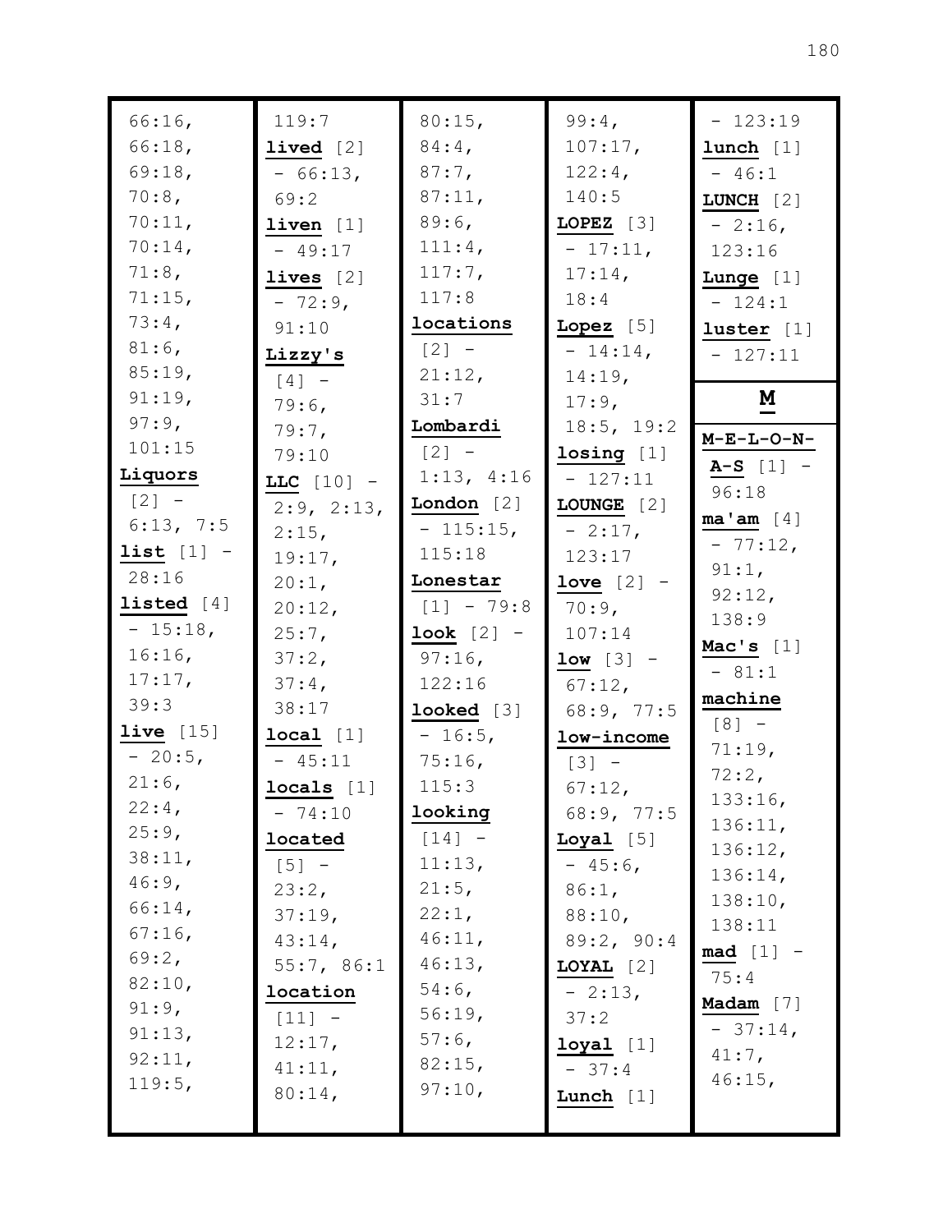| 48:1,                | 94:12,              | managed             | $[1] - 29:9$          | Massachuse     |
|----------------------|---------------------|---------------------|-----------------------|----------------|
| 52:11,               | 95:3,               | $[1] - 39:4$        | manipulati            | tts $[7]$ -    |
| 78:13,               | 95:18,              | management          | on $[1]$ -            | $1:14$ ,       |
| 125:3                | $105:6$ ,           | $[1]$ -             | 103:19                | 1:14, 8:1,     |
| <b>MAHONEY</b>       | 106:7,              | 79:19               | ManRay [1]            | 14:11,         |
| $\lceil 57 \rceil$ - | 108:6               | Manager             | $-47:2$               | 124:3,         |
| 1:9, 9:7,            | 120:11,             | $\lceil 1 \rceil$ - | Marc $[7]$ -          | 147:2,         |
| $9:15$ ,             | 121:17,             | 40:11               | $85:18$ ,             | 147:4          |
| $10:2$ ,             | 123:3,              | manager             | 86:2,                 | master [1]     |
| 13:4,                | 123:8,              | $[28] -$            | 122:2,                | $-8:13$        |
| 13:14,               | 128:9,              | 10:12,              | 124:14,               | match [1]      |
| 13:19,               | 128:17,             | 10:15,              | $125:6$ ,             | $-16:6$        |
| $19:5$ ,             | 129:2,              | 11:2,               | $126:4$ ,             | material       |
| 19:9,                | 131:5,              | 11:5,               | 126:7                 | $[1] - 9:2$    |
| $24:6$ ,             | 139:13,             | 12:2,               | MARC $[5]$ -          | matter         |
| 25:11,               | $141:9$ ,           | 12:3,               | $122:2$ ,             | $[20] -$       |
| $25:16$ ,            | 141:14,             | 13:12,              | $125:6$ ,             | 5:2, 5:3,      |
| 29:18,               | $142:8$ ,           | 14:10,              | 125:14,               | 9:11,          |
| $30:4$ ,             | 143:3,              | 14:13,              | 126:19                | $13:6$ ,       |
| 32:9,                | 144:13,             | 14:19,              | $\texttt{marc}$ [1] - | 18:17,         |
| 33:19,               | 144:18,             | 17:2,               | 126:2                 | 24:9,          |
| $34:7$ ,             | 145:6               | $17:4$ ,            | March [1]             | $27:6$ ,       |
| 34:11,               | Mahoney             | 17:18,              | $-93:11$              | 36:4,          |
| 35:19,               | $[1] - 5:1$         | 18:1,               | margarita             | 37:18,         |
| 36:10,               | $\text{mail}$ [2] - | 19:1,               | $[1] - 70:2$          | 65:17,         |
| $36:15$ ,            | 79:1,               | 20:2,               | margaritas            | 90:17,         |
| 53:11,               | 143:13              | 20:19,              |                       | $102:7$ ,      |
| 54:11,               | mailings            | $26:6$ ,            | $[1] - 73:8$          | 114:17,        |
| 61:13,               | $[2] -$             | 26:17,              | Maria $[1]$           | 118:5,         |
| 62:10,               | 78:7, 78:9          | 29:11,              | $-10:12$              | 122:1,         |
| $62:17$ ,            | Main $[1]$ -        | 37:5,               | Mark $[2]$            | 122:16,        |
| 64:1,                | 124:16              | 39:4,               | $38:16$ ,             | 123:2,         |
| $64:16$ ,            | $main [3] -$        | 39:7,               | 45:13                 | 128:12,        |
| $64:19$ ,            | $64:6$ ,            | 39:13,              | mark [1]              | 129:8,         |
| 65:7,                | 74:19,              | 124:1,              | 108:1                 | 131:8          |
| 65:13,               | 108:15              | 124:14,             | married               | <b>MATTERS</b> |
| 85:7,                | majority            | 125:7,              | $[1] -$               | $[2] - 2:2$    |
| $92:14$ ,            | $[2] -$             | 126:3               | 126:4                 | 3:2            |
| 93:4,                | 28:2, 30:1          | managing            | Mass $[2]$ -          | matters        |
| 93:17,               |                     |                     | 4:17, 5:11            |                |
|                      |                     |                     |                       |                |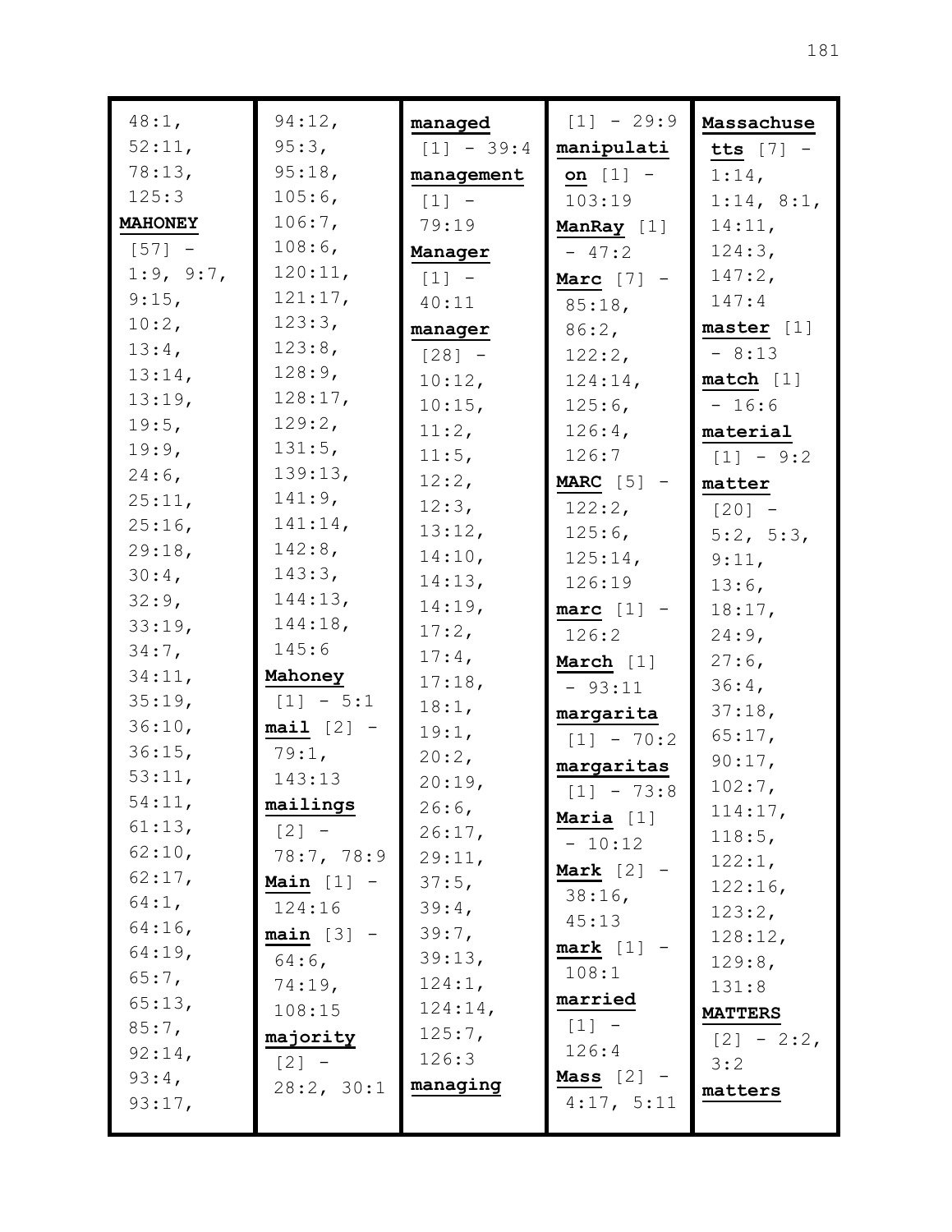| $[1] - 38:2$        | $[6] -$        | 105:5,         | mentioned   | meter [2]                           |
|---------------------|----------------|----------------|-------------|-------------------------------------|
| Max $[7]$ -         | $46:7$ ,       | 105:11,        | $[7] -$     | $-118:16,$                          |
| 67:10,              | $58:14$ ,      | 105:17,        | 22:15,      | 119:13                              |
| 68:3,               | $61:16$ ,      | 106:17,        | 59:16,      | meters [1]                          |
| $68:4$ ,            | 62:13,         | 108:10,        | 73:17,      | $-60:6$                             |
| 68:5,               | 87:4, 88:2     | $110:4$ ,      | 75:13,      | $mic [1] -$                         |
| $68:7$ ,            | meetings       | 111:18,        | $94:6$ ,    | 21:12                               |
| 84:11,              | $[2] -$        | 113:1,         | 111:6,      | Michael                             |
| 84:19               | 50:13,         | 113:17,        | 114:9       | $\begin{bmatrix} 2 \end{bmatrix}$ - |
| maximizing          | 78:3           | 114:8,         | menu [21]   | 1:13, 4:16                          |
| $[1] - 98:6$        | Melonas        | 115:7,         | $-45:5$ ,   | Michelin                            |
| Mayor [1]           | $[2] -$        | 117:8,         | 45:8,       | $[1]$ -                             |
| $-85:17$            | $96:4$ ,       | 120:13,        | 45:10,      | 39:14                               |
| $\text{mean}$ [3] - | 96:18          | 121:4,         | 89:16,      | Michelin-                           |
| 6:14, 7:3,          | <b>MELONAS</b> | 123:13         | $97:14$ ,   | starred                             |
| 57:7                | $[38] -$       | member [1]     | 97:15,      | $\lceil 1 \rceil$ -                 |
| meals $[1]$         | 96:13,         | $-74:2$        | 98:14,      | 39:14                               |
| $-57:1$             | 96:17,         | <b>MEMBERS</b> | 99:1,       | Mick $[2]$ -                        |
| mean $[5]$ -        | 97:2,          | $[1] - 1:6$    | 99:8,       | $23:9$ ,                            |
| $77:8$ ,            | 97:12,         | members        | 107:1,      | 23:11                               |
| 100:9,              | 98:1,          | $[10] -$       | 107:19,     | middle [1]                          |
| 112:15,             | 98:12,         | 9:10,          | 109:7,      | $-72:8$                             |
| 113:2,              | 99:6,          | 13:5,          | 109:19,     | midnight                            |
| 114:1               | 99:9,          | 15:11,         | 110:1,      | $[7] -$                             |
| meantime            | 99:17,         | 18:16,         | 112:4,      | 70:15,                              |
| $[1]$ -             | 100:3,         | $24:8$ ,       | 112:8,      | 72:19,                              |
| 98:19               | 100:7,         | 36:3,          | 112:11,     | 73:2,                               |
| mechanical          | 100:11,        | 65:16,         | 112:12,     | 73:10,                              |
| $s [1] -$           | 101:2,         | 88:12,         | 113:12,     | 80:17,                              |
| 63:13               | 101:14,        | 118:4,         | $114:4$ ,   | $82:4$ ,                            |
| Medallion           | $102:6$ ,      | 128:11         | 128:4       | 82:11                               |
| $[1] -$             | 102:15,        | Members        | menus $[5]$ | mid [4]                             |
| 144:3               | 103:1,         | $[4]$ -        | $-31:5,$    | $-31:13,$                           |
| median [1]          | 103:9,         | $14:16$ ,      | 97:8,       | 46:18,                              |
| $-107:18$           | 103:15,        | 37:15,         | 109:3,      | 60:14,                              |
| meet $[2]$ -        | 104:8,         | $48:1$ ,       | 109:12,     | 112:10                              |
| 46:12,              | 104:11,        | 52:12          | 112:14      | <b>MILLER</b>                       |
| 46:16               | 104:14,        | men $[1]$      | $met [2] -$ | $[13] -$                            |
| meeting             | 104:19,        | 75:3           | 52:6, 55:9  | 26:11,                              |
|                     |                |                |             |                                     |
|                     |                |                |             |                                     |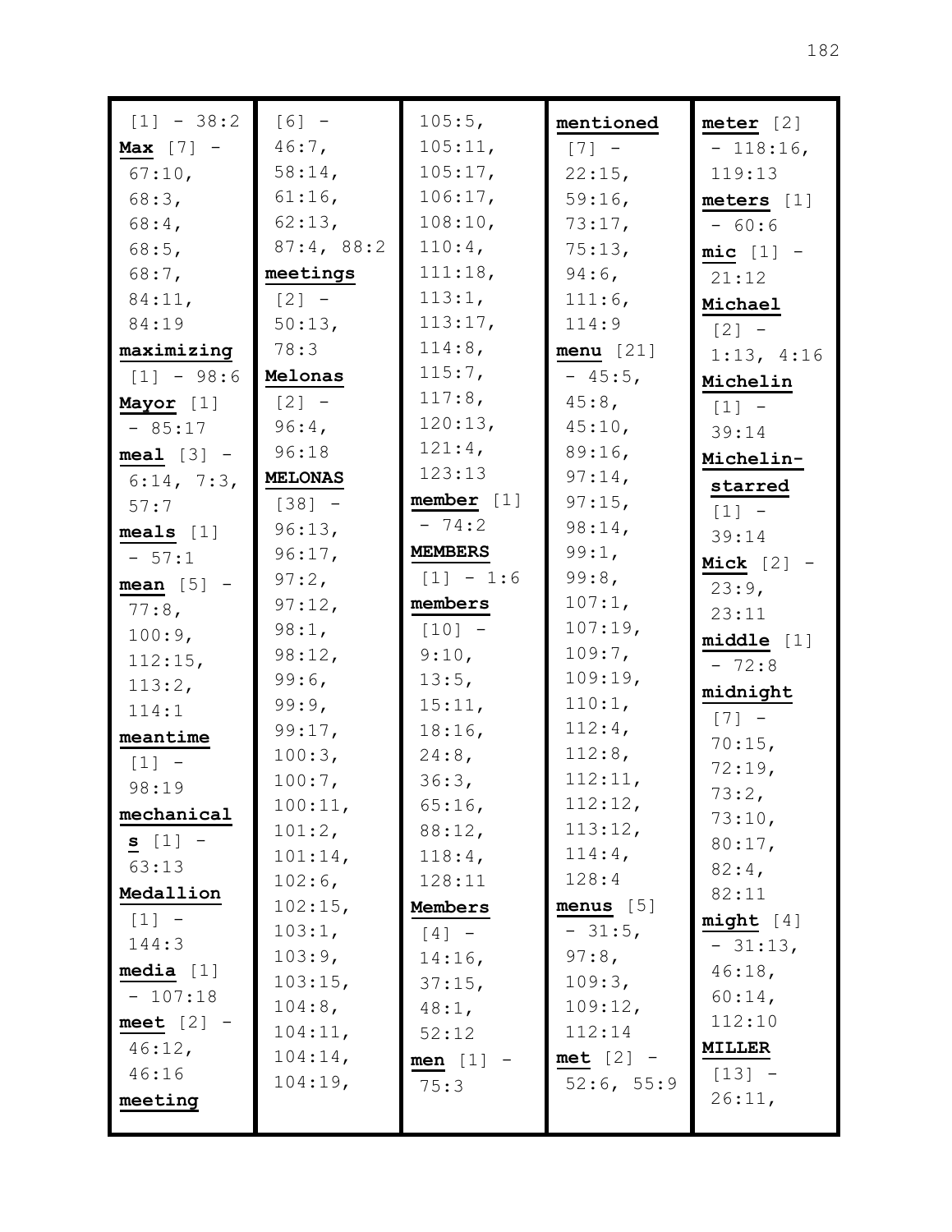| 26:12,                              | model [3]    | 59:4,               | 41:1         | multiple   |
|-------------------------------------|--------------|---------------------|--------------|------------|
| 26:14,                              | $-48:11,$    | 79:12,              | motion       | $[2] -$    |
| $27:4$ ,                            | $48:15$ ,    | 87:12,              | $[16] -$     | 88:12,     |
| 27:12,                              | 110:15       | $97:7$ ,            | 9:12,        | 89:13      |
| 30:19,                              | models [1]   | 97:11,              | 13:11,       | Murphy [2] |
| 31:3,                               | $-98:13$     | 98:9,               | 18:18,       | $-20:2$ ,  |
| 32:14,                              | modificati   | 100:11,             | $25:6$ ,     | 20:19      |
| 34:13,                              | ons $[1]$ -  | 101:7,              | 36:5,        | music [14] |
| 35:2,                               | 129:18       | 107:1,              | 92:15,       | $-20:5,$   |
| 35:7,                               | modified     | $107:15$ ,          | 93:7,        | $21:6$ ,   |
| 35:13,                              | $[3]$ -      | 108:3,              | $95:7$ ,     | 21:14,     |
| 36:18                               | 16:8,        | 108:18              | 95:10,       | $21:15$ ,  |
| Miller [1]                          | $94:16$ ,    | Morgans             | 122:15,      | 22:5,      |
| $-26:12$                            | 112:10       | $\lceil 2 \rceil$ - | 123:2,       | 25:9,      |
| $mind [3] -$                        | modify [1]   | 23:9,               | 128:13,      | 37:11,     |
| 21:10,                              | $-112:7$     | 23:11               | 142:19,      | 44:12,     |
| 50:17,                              | molecular    | morning             | 143:14,      | $51:6$ ,   |
| 114:19                              | $[1] - 98:3$ | $[8] -$             | 144:12,      | 68:17,     |
| $mine [2] -$                        | $mom [1] -$  | 68:17,              | 145:1        | $69:8$ ,   |
| $49:1$ ,                            | 52:7         | 69:4,               | Mount $[2]$  | 74:12,     |
| 106:6                               | mom-and-     | 71:9,               | $-37:19,$    | 74:16,     |
| minute [2]                          | $pop [1] -$  | 72:14,              | 42:5         | 79:4       |
| $-69:7$                             | 52:7         | 72:16,              | mounted      | MYERS [29] |
| 91:3                                | moment [3]   | 77:8,               | $[2] -$      | $-38:10,$  |
| minutes                             | $-31:11,$    | 91:18,              | $63:14$ ,    | 39:2,      |
| $\begin{bmatrix} 1 \end{bmatrix}$ - | 97:14,       | 92:3                | 65:3         | 40:3,      |
| 147:10                              | 114:11       | $most [8] -$        | move $[3]$ - | $45:6$ ,   |
| missed [1]                          |              | 39:6,               | 33:4,        | 53:16,     |
| $-51:16$                            | money $[1]$  | 40:18,              | 92:9,        | 54:15,     |
| mission                             | $-48:6$      | $41:4$ ,            | 127:2        | 54:19,     |
| $[2] -$                             | month [3]    | $46:2$ ,            | moved $[2]$  | 55:3,      |
| 7:13,                               | $-93:15,$    | 60:3,               | $-115:15,$   | 55:8,      |
| 117:2                               | 108:1,       | 60:9,               | 116:3        | 56:13,     |
| $MIT [3] -$                         | 111:7        | 91:7,               | movie $[1]$  | 57:11,     |
| $76:4$ ,                            | months       | 101:4               | $-73:19$     | 58:9,      |
| $92:6$ ,                            | $[16] -$     | mostly [1]          | moving [2]   | 59:3,      |
| 117:10                              | 22:3,        | $-74:8$             | $-92:7$      | $59:7$ ,   |
| mixed [1]                           | 34:14,       | Mother [2]          | Moya $[1]$ - | $61:16$ ,  |
| $-67:13$                            | 47:10,       | $-40:19,$           | 10:12        | 62:12,     |
|                                     | 55:18,       |                     |              |            |
|                                     |              |                     |              |            |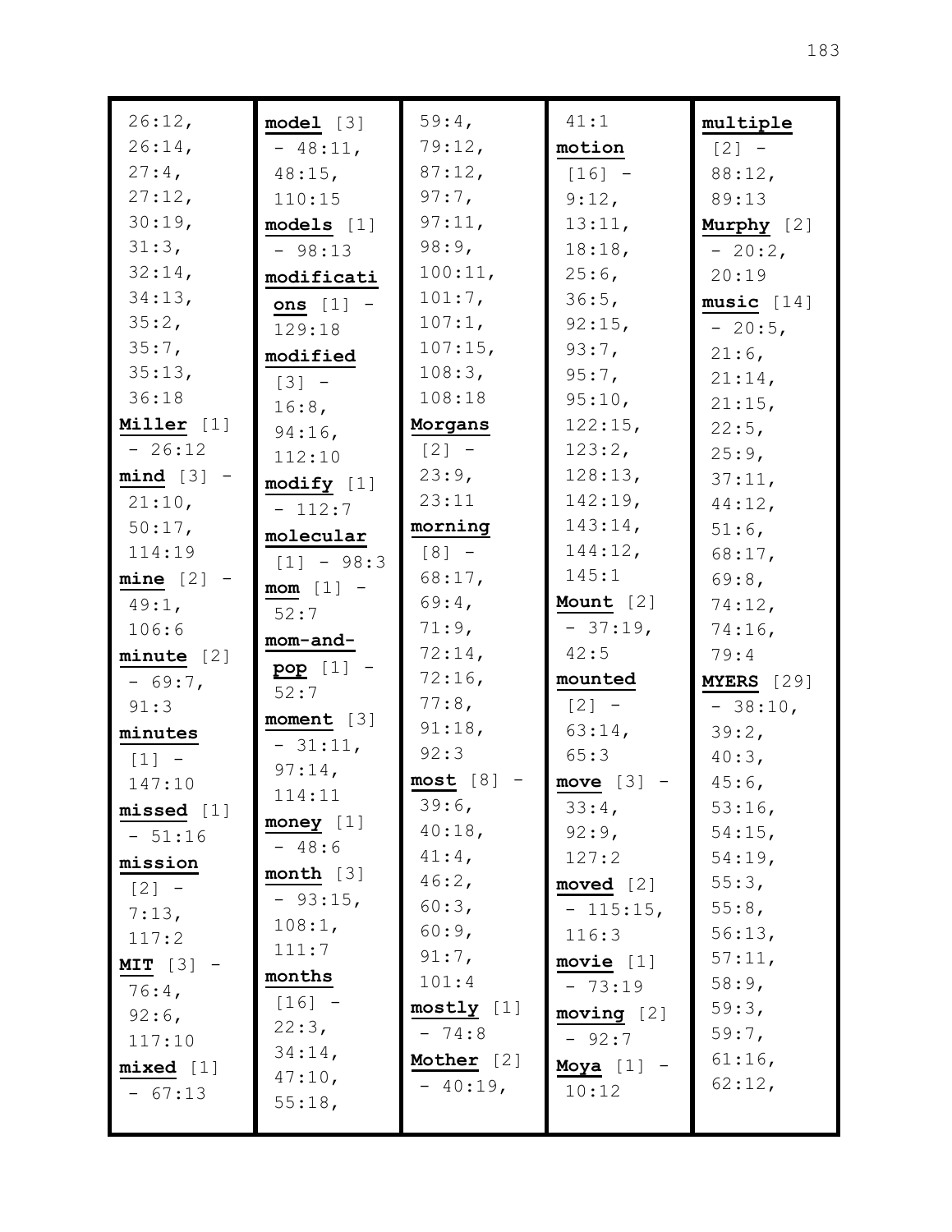| 63:7,                    | 118:8,             | 49:3,        | 68:14,       | 136:5,       |
|--------------------------|--------------------|--------------|--------------|--------------|
| $64:5$ ,                 | 118:9,             | 103:9,       | 78:2,        | 136:6,       |
| 64:18,                   | 125:4,             | 105:14,      | 79:5,        | 136:8,       |
| 65:2,                    | 125:13,            | $105:16$ ,   | 82:10,       | 137:18       |
| $79:7$ ,                 | 126:10,            | 106:11,      | 86:18,       | $new [19] -$ |
| 81:8,                    | 126:11,            | 113:19,      | $87:5$ ,     | 11:2,        |
| 83:17,                   | 128:14,            | 114:12,      | 89:5,        | 15:9,        |
| $84:2$ ,                 | $132:4$ ,          | 120:5        | 89:10,       | $26:16$ ,    |
| 93:10,                   | 132:5              | needed [3]   | $90:8$ ,     | 27:14,       |
| 94:14,                   | nameless           | $-89:15$ ,   | 92:8,        | 37:5,        |
| 94:19,                   | $[1]$ -            | 104:14,      | $93:16$ ,    | $46:17$ ,    |
| 95:5                     | 35:14              | 137:12       | 94:1,        | 51:18,       |
| Myers [5]                | names $[1]$        | Needham      | 119:11       | 79:19,       |
| $-37:4$                  | $-126:9$           | $[1] - 23:9$ | neighborho   | 80:1,        |
| 38:10,                   | names/             | needs [3]    | $ods [1] -$  | 85:19,       |
| $45:4$ ,                 | places $[1]$       | $-58:11,$    | 86:15        | $87:6$ ,     |
| 86:3,                    | $-147:8$           | 94:15,       | neighborly   | $90:6$ ,     |
| 88:10                    | nationwide         | 101:3        | $[1] -$      | $97:4$ ,     |
|                          | $[1] -$            | negative     | 88:16        | 111:3,       |
| $\underline{\mathbf{N}}$ | 116:19             | $[1]$ -      | neighbors    | 112:13,      |
|                          |                    |              |              | 113:13,      |
|                          |                    | 87:12        | $[9] -$      |              |
| name $[29]$              | natural            | neighbor     | 52:18,       | 117:3,       |
| $-5:15,$                 | $[1] -$            | $[5] -$      | 69:10,       | 138:12       |
| 12:14,                   | 116:18             | $51:4$ ,     | 71:1,        | news $[1]$ - |
| $20:7$ ,<br>20:11,       | nature $[2]$       | 51:11,       | 75:13,       | 73:7         |
| 20:13,                   | $-18:9$ ,<br>33:13 | 119:15,      | 76:19,       | newsletter   |
| 24:18,                   |                    | 121:9,       | $77:16$ ,    | $[1] - 8:19$ |
| 27:1,                    | $near [2] -$       | 121:11       | $84:6$ ,     | Newton $[2]$ |
| 35:8,                    | $31:6$ ,           | neighborho   | 118:13,      | $-23:8$      |
| 37:15,                   | 130:9              | $od [22] -$  | 118:18       | 23:10        |
| $45:6$ ,                 | necessaril         | 43:1,        | never $[13]$ | next [11]    |
| 57:10,                   | $y [4] -$          | $44:15$ ,    | $-71:13,$    | $-67:10,$    |
| 66:4,                    | $30:16$ ,          | 44:17,       | 73:2,        | 97:7,        |
| 66:5,                    | 100:14,            | 45:2,        | $74:7$ ,     | 100:11,      |
| 66:6,                    | 100:19,            | $46:8$ ,     | 110:16,      | $107:7$ ,    |
| $72:4$ ,                 | 103:9              | $48:14$ ,    | 121:8,       | 107:15,      |
| 96:15,                   | $need$ [11]        | 49:13,       | 134:7,       | 108:3,       |
| 96:16,                   | $-20:17,$          | 55:11,       | 135:16,      | 114:3,       |
| 96:17,                   | 24:17,             | 56:3,        | 136:1,       | 118:10,      |
|                          | 41:3,              |              |              |              |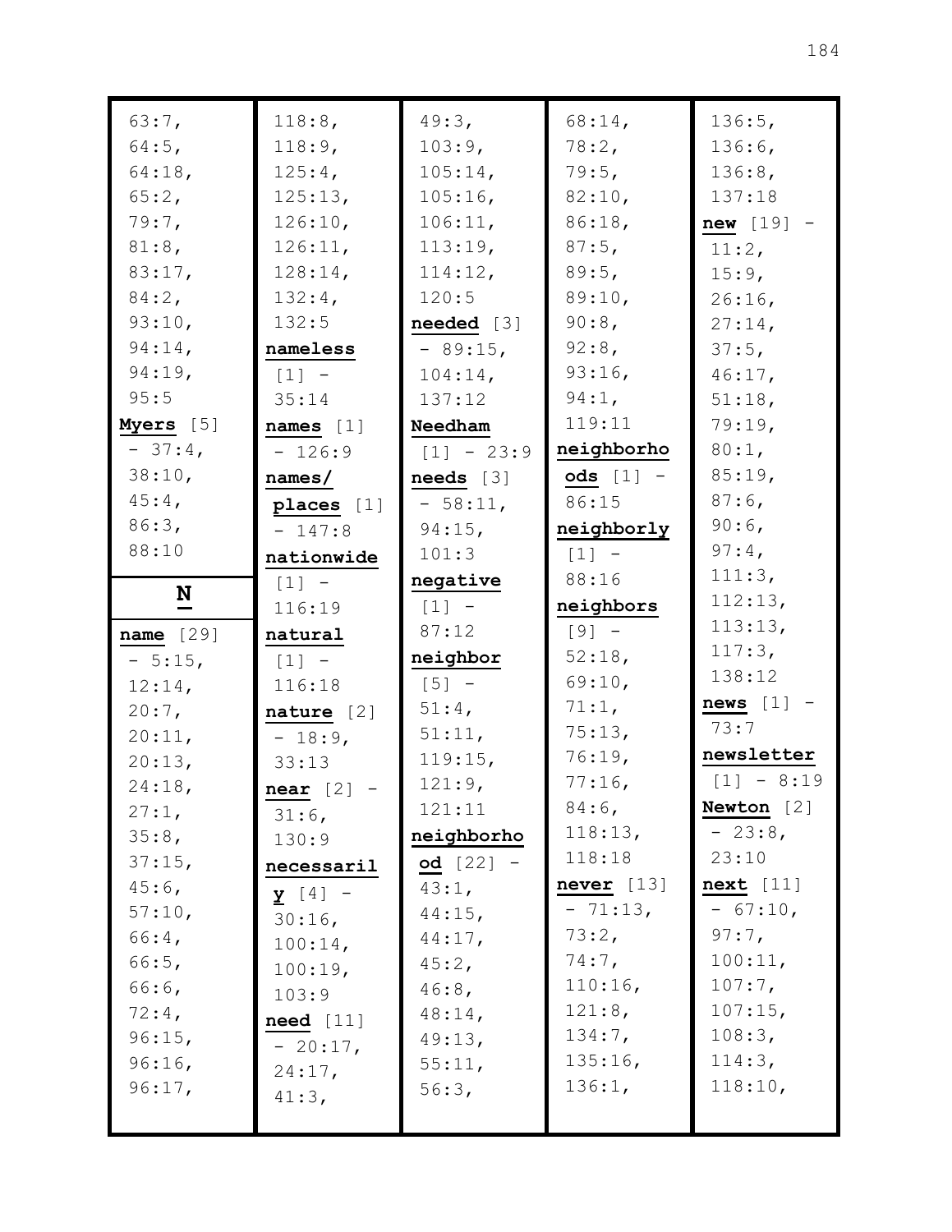| 119:5,              | 111:7                              | nonenterta          | 101:11              | obviously         |
|---------------------|------------------------------------|---------------------|---------------------|-------------------|
| 120:18,             | $nips [1] -$                       | inner [1]           | notificati          | $[14] -$          |
| 124:8               | 70:6                               | $-52:9$             | ons $[1]$ -         | $62:19$ ,         |
| $nice [2] -$        | $\boldsymbol{\mathtt{nobody}}$ [2] | nonprofit           | 104:10              | $97:16$ ,         |
| $69:17$ ,           | $-27:14,$                          | $[1] - 7:12$        | notified            | 98:19,            |
| 121:10              | 69:5                               | nonrenewab          | $[2] -$             | 99:11,            |
| nicely [1]          | noise [8]                          | <b>le</b> $[1]$ -   | 77:17,              | 101:17,           |
| $-35:8$             | $-67:8$                            | 141:1               | 78:1                | 101:19,           |
| night [13]          | 72:13,                             | Norfolk             | notion [2]          | $107:8$ ,         |
| $-36:19,$           | 74:1,                              | $[1]$               | $-103:16$ ,         | 107:10,           |
| $51:6$ ,            | $77:7$ ,                           | 147:2               | 112:11              | 107:14,           |
| $60:7$ ,            | $84:6$ ,                           | Norwood             | Notting             | 111:5,            |
| $60:8$ ,            | 84:14,                             | $\lceil 1 \rceil$ - | $[1]$ -             | 114:13,           |
| 66:19,              | 91:10,                             | 23:14               | 115:17              | 115:10,           |
| 69:17,              | 91:14                              | NOT $[1]$ -         | nowhere             | 117:13,           |
| 69:19,              | nominated                          | 147:16              | $\lceil 3 \rceil$ - | 117:19            |
| $70:8$ ,            | $\lceil 2 \rceil$ -                | notary [1]          | $82:7$ ,            | occasion          |
| 70:13,              | 7:18, 8:2                          | $-147:10$           | 82:12               | $[1]$ -           |
| 74:18,              | nomination                         | $note [3] -$        | $NSTAR$ [1]         | 109:7             |
| 83:19,              | $s [1] -$                          | $42:19$ ,           | $-84:8$             | occupied          |
| 84:1                | 7:19                               | $140:6$ ,           | number              | $[1] -$           |
| $nights$ [4]        | nonalcohol                         | 146:2               | $[12] -$            | 60:10             |
| $-21:13,$           | ic $[2] -$                         | noted [2]           | 38:2,               | October           |
| $53:4$ ,            | $96:7$ ,                           | $-93:3,$            | 42:13,              | $[8] - 5:4$       |
| 83:12,              | 124:17                             | 146:11              | 49:5,               | 5:13,             |
| 83:14               | nonbar [1]                         | nothing             | 50:9,               | 6:10,             |
| <b>Nine</b> $[6]$ - | $-52:8$                            | $[5] - 9:8$         | 50:13,              | 6:12,             |
| $37:4$ ,            | noncooking                         | 23:4,               | 50:15,              | $12:7$ ,          |
| $45:6$ ,            | $[1] - 64:8$                       | 33:12,              | 50:18,              | 12:12,            |
| 86:1,               | none $[9]$ -                       | 69:3,               | 78:8,               | $17:15$ ,         |
| 88:11,              | 9:12,                              | 128:1               | 78:18,              | 117:1             |
| 89:2, 90:4          | 13:7,                              | notice $[5]$        | 82:5,               | OF $[6]$ -        |
| NINE $[2]$ -        | 18:18,                             | $-35:3,$            | 87:12,              | 1:3, 2:1,         |
| 2:13, 37:2          | 24:10,                             | 78:12,              | 99:10               | 3:1,              |
| $nine [2] -$        | 25:5,                              | 78:17,              |                     | $147:16$ ,        |
| $107:1$ ,           | 36:5,                              | 78:18,              | $\overline{0}$      | $147:16$ ,        |
| 111:7               | 90:17,                             | 130:16              | objective           | 147:17            |
| $\verb nine-month $ | 124:8,                             | noticed             | $[1]$ -             | off-the-          |
| $[1] -$             | 128:13                             | $[1]$ -             | 111:2               | $\text{cuff}$ [1] |
|                     |                                    |                     |                     |                   |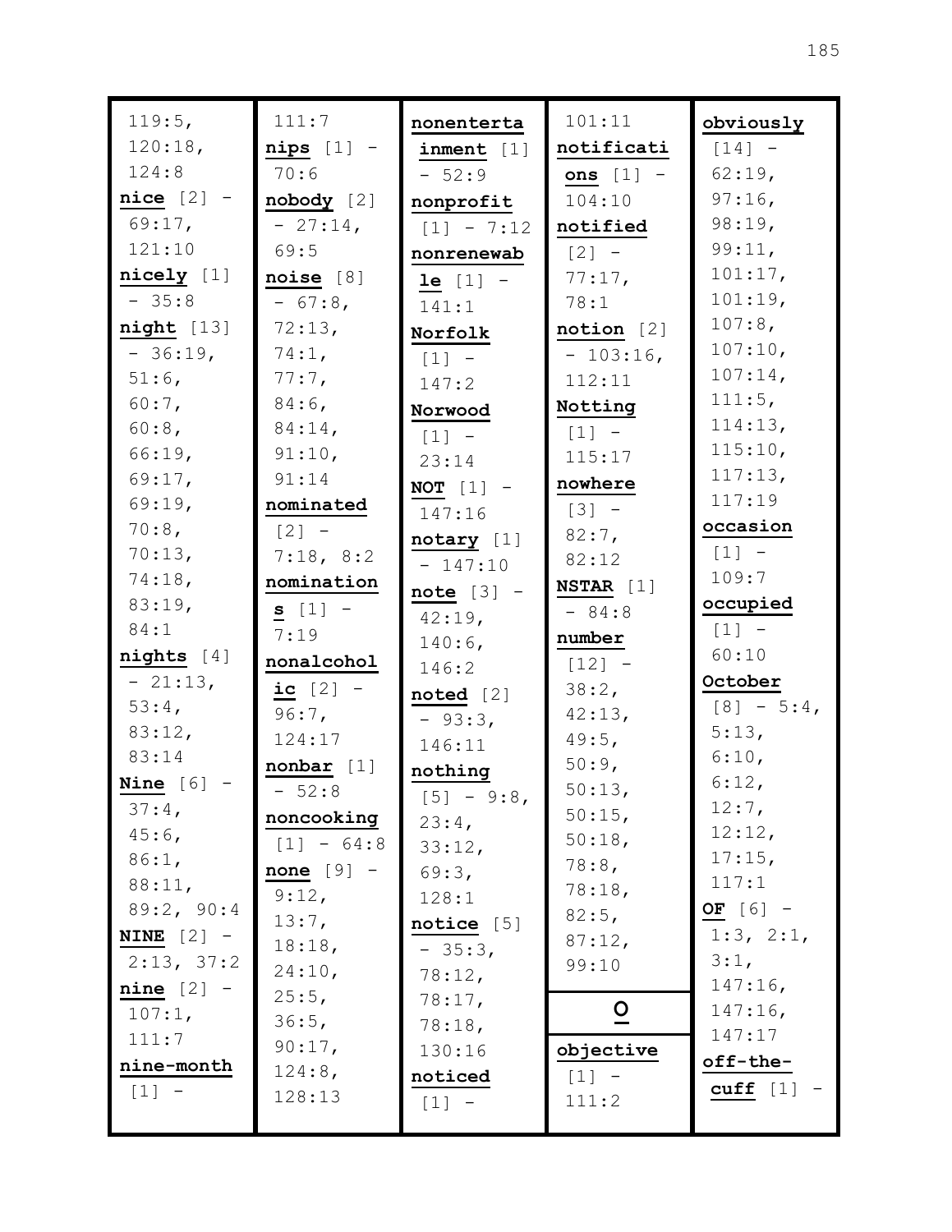| 31:11                 | 15:9,               | 92:2,        | 113:2,       | 106:13,    |
|-----------------------|---------------------|--------------|--------------|------------|
| offer [3]             | 15:19,              | 99:9,        | 113:3,       | 106:14,    |
| $-54:6$               | $17:1$ ,            | 107:12,      | 119:14,      | 107:17,    |
| $58:15$ ,             | 27:13,              | 112:14,      | $134:7$ ,    | 108:2,     |
| 135:2                 | 28:12               | 113:11,      | 137:8,       | 108:17,    |
| office $[4]$          | officers/           | 133:11       | $142:7$ ,    | 109:13,    |
| $-15:18$ ,            | directors           | one $[42] -$ | 142:11       | 111:8,     |
| 37:18,                | $\lceil 1 \rceil$ - | 4:13,        | ones $[1]$ - | 112:5,     |
| $78:16$ ,             | 124:4               | $17:14$ ,    | 105:2        | $112:9$ ,  |
| 105:16                | OFFICIAL            | 22:15,       | open $[49]$  | 112:19,    |
| offsetice/            | $[1] - 1:18$        | $25:6$ ,     | $-4:12,$     | $113:6$ ,  |
| director              | officially          | 31:8,        | 21:12,       | $113:7$ ,  |
| $[1] -$               | $\lceil 3 \rceil$ - | 47:10,       | 23:18,       | 113:15,    |
| 14:13                 | $31:6$ ,            | $51:4$ ,     | $33:16$ ,    | 118:13,    |
| officer               | 39:3,               | 51:13,       | 39:16,       | 118:17,    |
| $\lceil 4 \rceil$ -   | 108:17              | $52:16$ ,    | $46:6$ ,     | $119:19$ , |
| $68:4$ ,              | officials           | $54:1$ ,     | $46:7$ ,     | $120:8$ ,  |
| 132:2,                | $[1]$ -             | 56:2,        | 51:5,        | 121:11,    |
| 138:14,               | 50:19               | 57:13,       | $54:9$ ,     | 130:19     |
| 140:8                 | often [1]           | 58:11,       | $64:6$ ,     | opened [6] |
| Officer               | $-29:10$            | 61:2,        | 69:3,        | $-29:16$ , |
| $[6] -$               | $old [1] -$         | $62:18$ ,    | 70:13,       | 88:13,     |
| $62:9$ ,              | 45:9                | 72:8,        | $82:9$ ,     | 106:19,    |
| 133:2,                | $old [3] -$         | 73:16,       | $84:7$ ,     | $125:9$ ,  |
| 133:18,               | $67:17$ ,           | 75:17,       | 84:10,       | 125:12,    |
| 134:10,               | 111:1,              | 78:10,       | 94:13,       | 125:19     |
| 134:13,               | 115:9               | 81:18,       | $97:6$ ,     | opening    |
| 140:6                 | older [1]           | 83:8,        | $97:8$ ,     | $[6] -$    |
| $of \texttt{ficer}$ / | $-74:8$             | $90:6$ ,     | 97:11,       | 40:3,      |
| director              | ON $[2]$ -          | 91:3,        | 99:4,        | 59:12,     |
| $[6] -$               | 2:10,               | $97:7$ ,     | 99:11,       | 89:2,      |
| 15:3,                 | 19:18               | 98:13,       | 99:15,       | 91:17,     |
| $15:6$ ,              |                     | 105:8,       | 100:2,       | 93:9,      |
| 19:1,                 | on-stage            | 106:10,      | $100:4$ ,    | 93:15      |
| 26:9,                 | $[1] -$             | 108:15,      | 100:5,       | openings   |
| 27:10,                | 127:1               | 109:1,       | 100:13,      | $[1] -$    |
| 36:7                  | once $[9]$          | 110:18,      | $100:14$ ,   | 109:17     |
| officers              | 51:14,              | 112:1,       | 100:18,      | operate    |
| $[5]$ -               | 87:10,              | 112:12,      | 101:1,       | [1]        |
|                       | 92:1,               | 112:16,      |              |            |
|                       |                     |              |              |            |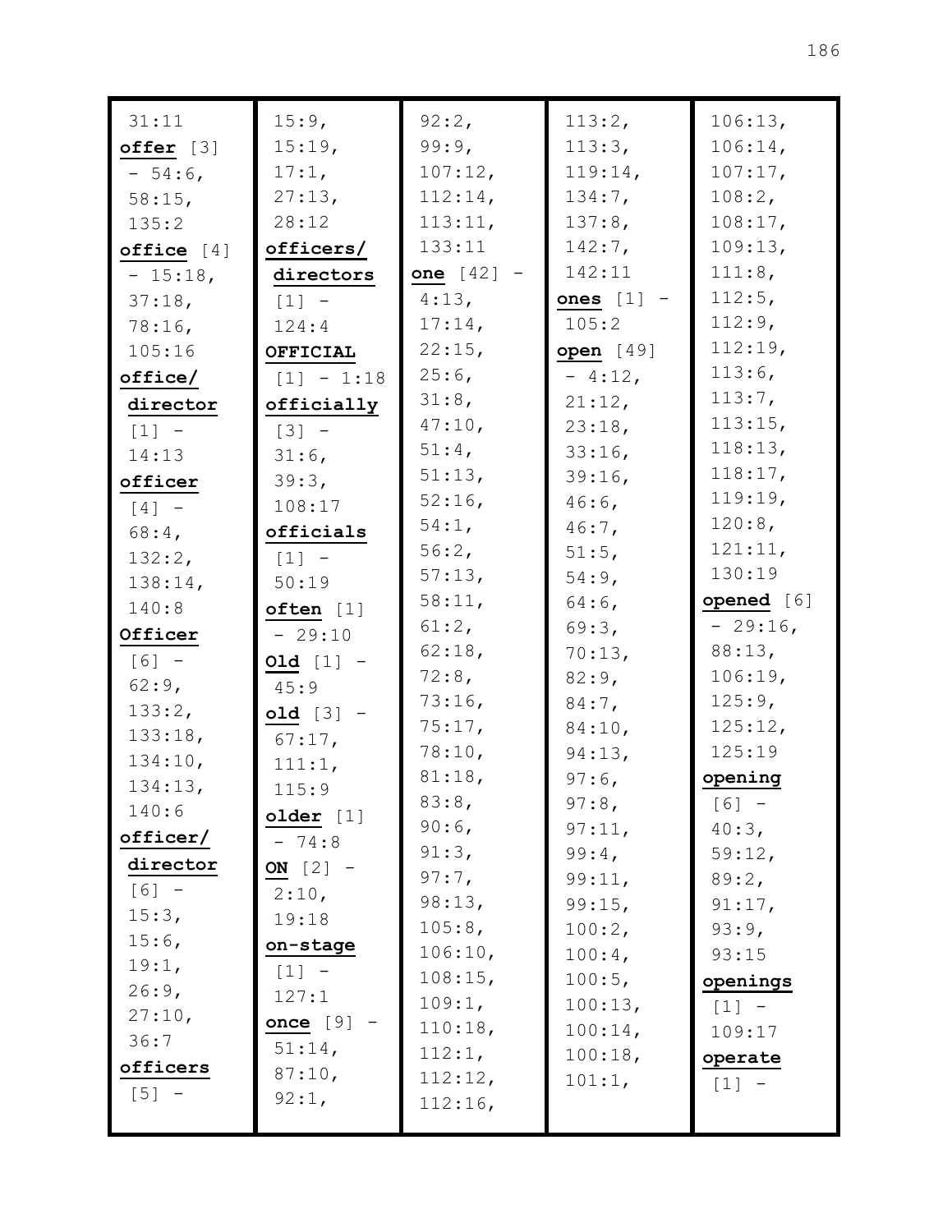| 53:18      | $87:4$ ,            | 144:9        | 80:3               | owned $[3]$     |
|------------|---------------------|--------------|--------------------|-----------------|
| operated   | 89:17               | orders $[1]$ | outreach           | $-125:17$ ,     |
| $[1] -$    | opportunit          | $-64:11$     | $[1] - 55:5$       | 125:18,         |
| 125:17     | ies $[1]$ -         | ordinance    | outside            | 126:6           |
| operating  | 89:13               | $[1] -$      | $[9]$ -            | owner [6]       |
| $[3] -$    | opportunit          | 42:13        | 43:8,              | $-20:16$        |
| 12:4,      | $\frac{y}{2}$ [9] - | organizati   | 44:18,             | 30:2,           |
| 37:8, 46:3 | $8:17$ ,            | on $[1]$ -   | 58:2,              | 30:18,          |
| operation  | $77:14$ ,           | 7:12         | $58:4$ ,           | $47:5$ ,        |
| $[18] -$   | 77:18,              | organizati   | $58:8$ ,           | 125:7,          |
| 15:15,     | 79:15,              | onal $[1]$ - | 72:17,             | 126:3           |
| 23:5,      | 91:3,               | 15:14        | 74:12,             | owners [8]      |
| 30:5,      | 109:18,             | organizati   | 74:16,             | $-17:14$ ,      |
| 43:5,      | 116:7,              | onally $[1]$ | 79:2               | 30:12,          |
| $46:4$ ,   | 122:5,              | $-15:15$     | outstandin         | $30:14$ ,       |
| 49:17,     | 131:15              | organizati   | $g [1] -$          | $38:15$ ,       |
| $50:5$ ,   | opposed             | ons $[1]$ -  | 140:16             | $38:16$ ,       |
| 54:1,      | $[2] -$             | 117:11       | outward            | $41:8$ ,        |
| 89:12,     | 33:8,               | organized    | $[1]$ -            | $41:16$ ,       |
| 94:18,     | 75:14               | $[1] - 35:8$ | 125:11             | 130:12          |
| 96:10,     | opposite            | orientatio   | overlappin         | ownership       |
| 106:3,     | $\lceil 1 \rceil$ - |              | $g [1] -$          | $[8]$ -         |
| 106:14,    | 84:11               | $n [3] -$    | 147:6              | 15:8,           |
| 125:1,     | opposition          | 45:2,        | override           | $18:6$ ,        |
| 125:9,     | $[3] -$             | $48:14$ ,    | $[1] - 52:6$       | 26:16,          |
| 126:15,    | 51:3,               | 80:18        | oversight          | 28:8,           |
| 128:2      | 75:18,              | oriented     | $[1] - 18:6$       | 31:9,           |
| operationa | 90:11               | $[5] -$      | oversimpli         | 31:15,          |
| 1 $[2]$ -  | option [1]          | 44:1,        | fying $[1]$        | 80:1,           |
| $18:6$ ,   | $-112:2$            | $44:5$ ,     | $-108:9$           | 126:6           |
| 18:11      | options             | $44:14$ ,    | overwhelmi         | owns $[2]$ -    |
| operations | $[2] -$             | 49:19,       | $ng [2] -$         | 30:8, 84:8      |
| $[5] -$    | 49:10,              | 52:8         | 43:4, 88:9         |                 |
| 45:17,     | 111:19              | otherwise    |                    | $\mathbf{P}$    |
| 50:3,      | order $[5]$         | $[1] -$      | own $[5]$ -        | $P-U-P-U$       |
| $52:7$ ,   | $-27:8$             | 119:12       | 22:14,             | $[1] -$         |
| 52:9, 54:9 | 85:11,              | outdoor      | 101:16,            | 125:17          |
| operators  | 85:13,              | $[2] -$      | 117:16,<br>118:10, | $P.F [10] -$    |
| $[2] -$    | 134:4,              | 68:15,       | 130:8              | $2:5$ , $2:6$ , |
|            |                     |              |                    |                 |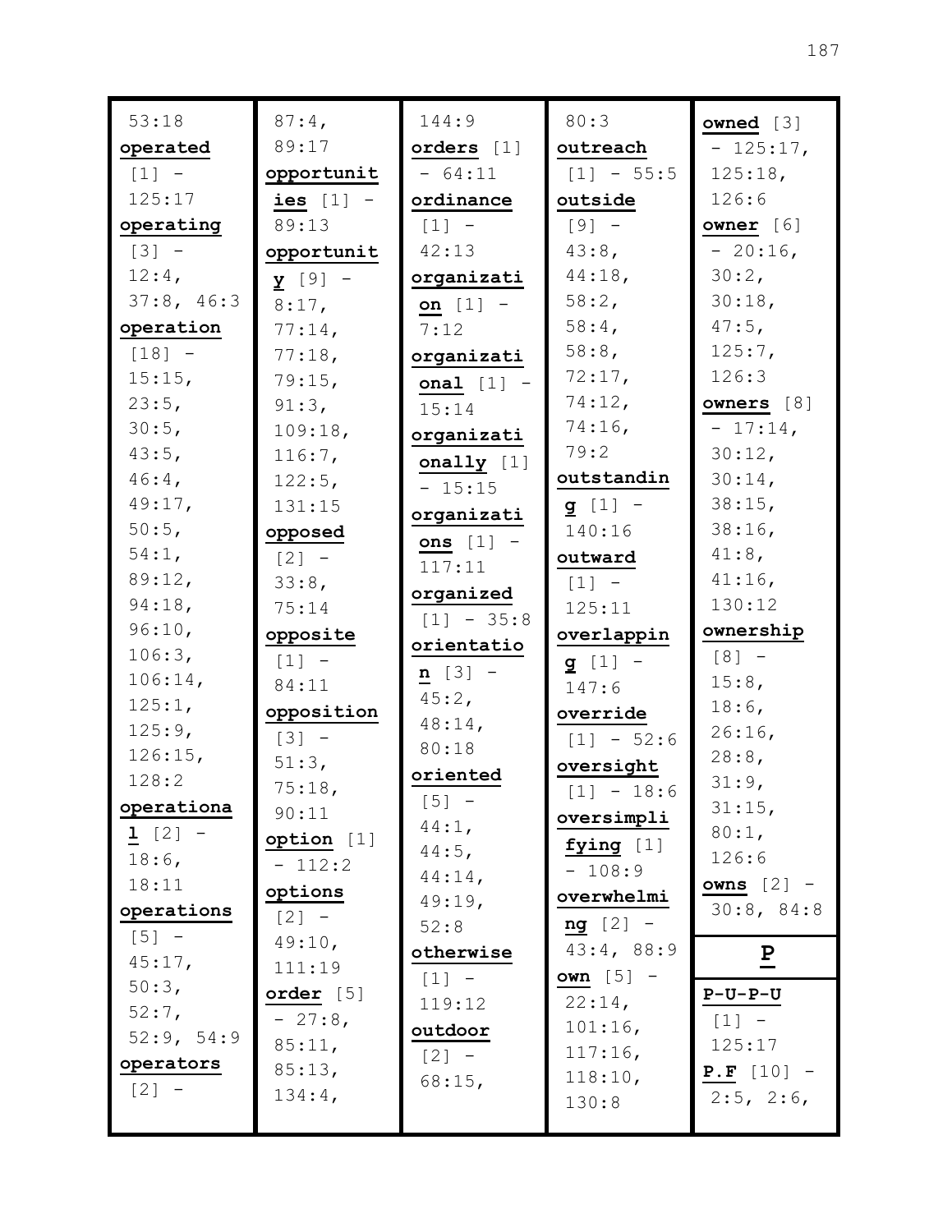| 10:9,               | 146:4               | 74:9,        | 51:1,        | 132:15       |
|---------------------|---------------------|--------------|--------------|--------------|
| 10:11,              | $paid [5]$ -        | 74:10,       | 52:12,       | passing      |
| 10:12,              | $140:16$ ,          | $84:8$ ,     | 60:11,       | $[1] - 28:1$ |
| 11:1,               | $141:16$ ,          | 118:12,      | $78:4$ ,     | $past [5] -$ |
| 11:8,               | 141:18,             | 118:14,      | 80:18,       | $87:5$ ,     |
| 11:14,              | 141:19,             | 118:16,      | 99:13,       | 103:18,      |
| 11:19,              | 142:13              | 118:17,      | 104:1,       | 109:4,       |
| 13:12               | panel [1]           | 118:18,      | 107:3,       | 110:19,      |
| $p.F [1] -$         | $-8:3$              | 119:1,       | 107:5,       | 122:4        |
| 10:8                | Pao $[2]$ -         | 119:3,       | 107:13,      | patio [25]   |
| $p.m [19] -$        | 125:12,             | 119:10,      | 110:15,      | $-37:7,$     |
| 51:9,               | PAO $[1]$ -         | 119:13,      | 117:8,       | 43:11,       |
| 53:1,               | 125:14              | 119:14,      | $117:16$ ,   | 51:5,        |
| 53:12,              | paperwork           | 120:2,       | 129:8        | 51:9,        |
| 53:19,              | $\lceil 2 \rceil$ - | 121:13,      | particular   | 52:17,       |
| 54:3,               | 16:11,              | 122:11,      | $1y$ [1] -   | 53:1,        |
| $54:5$ ,            | 144:9               | 141:3,       | 90:6         | 53:4,        |
| $54:8$ ,            | parents             | 141:6        | parties      | 53:9,        |
| 82:3,               | $[1]$ -             | part [10]    | $[1] -$      | 58:2,        |
| $82:8$ ,            | 125:18              | $-30:18,$    | 120:7        | 58:8,        |
| 83:12,              | Parish $[1]$        | 39:19,       | partner      | 68:15,       |
| 92:18,              | $-84:17$            | $44:19$ ,    | $[2]$ -      | 69:12,       |
| 92:19,              | park $[1]$ -        | 46:2,        | 12:4, 29:9   | 75:8,        |
| 96:11,              | 68:5                | 86:8,        | partnering   | 75:11,       |
| 99:5,               | parking             | 98:15,       | $[1] - 56:9$ | 79:2,        |
| 133:4               | $[31] -$            | 113:18,      | partners     | 80:3,        |
| package             | 42:13,              | 114:8,       | $[1] - 86:2$ | 83:11,       |
| $[4]$ -             | 59:18,              | 114:9,       | party [4]    | 83:14,       |
| 41:18,              | 60:2,               | 122:6        | $-119:19,$   | 83:18,       |
| 42:3,               | 60:11,              | partaking    | 120:1,       | 84:2,        |
| 50:1,               | 60:13,              | $[1] - 56:8$ | 120:2,       | 84:10,       |
| 116:15              | 60:19,              | particular   | 120:3        | 84:19,       |
| Packer [1]          | $61:1$ ,            | $[20] -$     | passed [3]   | $90:7$ ,     |
| $-64:13$            | $61:6$ ,            | 37:18,       | $-27:19,$    | 92:17        |
| <b>PACKER</b> [1]   | 68:1,               | 41:11,       | 34:4, 34:5   | patrons      |
| $-64:13$            | 68:9,               | 49:12,       | passenger    | $[5] -$      |
| <b>PAGE</b> $[3]$ – | 74:5,               | 49:13,       | $[2] -$      | 81:15,       |
| $2:2$ , $3:2$ ,     | $74:6$ ,            | $50:7$ ,     | 132:14,      | 89:19,       |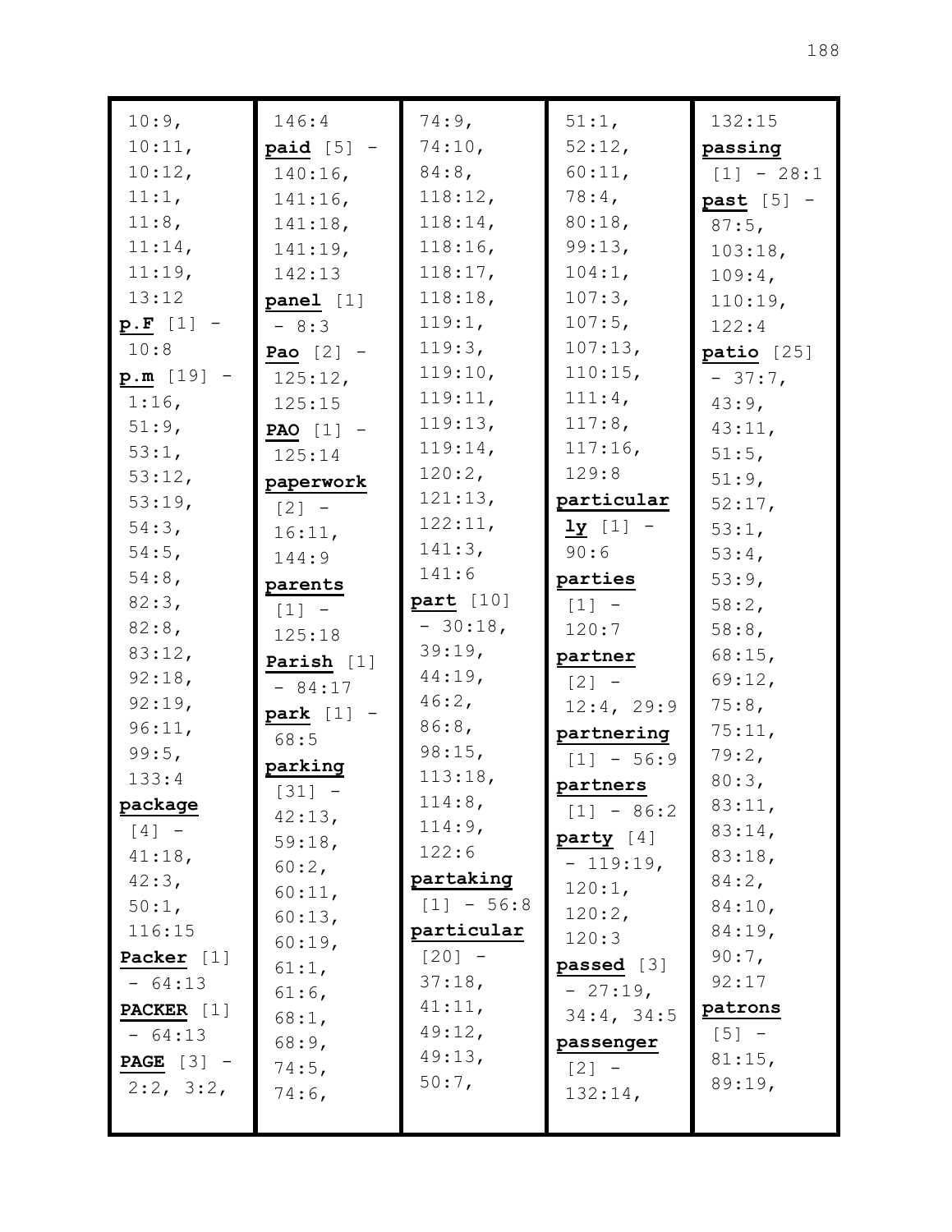| 109:7,             | 50:5,               | 28:8,               | $-51:15$     | 127:6        |
|--------------------|---------------------|---------------------|--------------|--------------|
| 110:1,             | 50:15,              | 28:9,               | petition     | picked [1]   |
| 112:15             | 66:12,              | $57:5$ ,            | $[2] -$      | $-78:14$     |
| <b>PATTY</b> $[2]$ | 67:13,              | $81:6$ ,            | 52:13,       | picking      |
| $-3:4$ ,           | 69:2,               | $81:14$ ,           | 71:4         | $[2] -$      |
| 124:10             | $70:6$ ,            | 116:16              | petitioner   | 132:14,      |
| Patty [9]          | 70:8,               | perfect             | $[1]$ -      | 132:15       |
| $-124:13,$         | 72:19,              | $[1] - 67:5$        | 37:17        | pictures     |
| 125:8,             | 77:8,               | perhaps             | petitions    | $[1] - 60:8$ |
| 125:18,            | 77:17,              | $\lceil 4 \rceil$ - | $[1] -$      | pieces $[2]$ |
| 126:1,             | 78:10,              | 54:10,              | 50:14        | $-21:16$ ,   |
| $126:4$ ,          | 78:19,              | 55:17,              | phase $[2]$  | 127:6        |
| $126:7$ ,          | $91:8$ ,            | 83:12,              | $-61:14,$    | Pillsbury    |
| 127:4,             | $92:8$ ,            | 131:9               | 100:12       | $[1] - 89:1$ |
| 127:13,            | 92:11,              | period [9]          | Phillip      | place [2]    |
| 128:15             | 100:14,             | $-7:3,$             | $[2] -$      | $-82:16$ ,   |
| Patty's            | 101:19,             | 40:5,               | 14:9, 18:1   | 120:2        |
| $[1]$ -            | $107:14$ ,          | 42:17,              | phone [10]   | Place $[1]$  |
| 125:18             | 107:18,             | $107:7$ ,           | $-4:8$ ,     | $-10:14$     |
| Paul $[1]$ -       | 121:10,             | 107:15,             | $78:8$ ,     | placed [1]   |
| 90:3               | 126:17,             | 110:8,              | 133:10,      | $-47:11$     |
| $pay [3] -$        | 127:16              | 111:6,              | 136:3,       | placement    |
| 133:14,            | $per [10] -$        | 111:7,              | $136:4$ ,    | $[1] - 84:2$ |
| $138:9$ ,          | 37:9,               | 113:9               | 136:6,       | places $[1]$ |
| 142:1              | 43:18,              | periods             | 137:11,      | $-23:5$      |
| peace [1]          | 61:2,               | $[1] -$             | 137:14,      | plan $[5]$ - |
| $-68:18$           | $94:6$ ,            | 109:10              | 137:17,      | $31:14$ ,    |
| peers [1]          | 96:11,              | permit [5]          | 138:2        | 43:18,       |
| $-8:17$            | 99:4,               | $-59:9$             | phonetic     | 61:18,       |
| penetrate          | 113:2,              | 61:11,              | $[1] -$      | 62:3, 63:8   |
| $[1] -$            | 113:3,              | 62:1,               | 133:2        | planet [1]   |
| 63:11              | 125:2,<br>127:16    | 118:16,             | phonetical   | $-117:5$     |
| people             |                     | 119:13              | $1y [1] -$   | Planning     |
| $[28] -$           | percent<br>$[10] -$ | permits             | 147:8        | $[4]$ -      |
| 7:4, 7:18,         | 27:15,              | $[1] - 34:4$        | photocopie   | 43:2,        |
| $44:16$ ,          | 27:19,              | personally          | $s [1] -$    | 50:10,       |
| $44:18$ ,          | $28:4$ ,            | $[2] -$             | 105:1        | 50:12,       |
| 49:18,             | 28:5,               | 55:8, 62:8          | pick $[2]$ - | 50:16        |
| 50:3,              |                     | peruse [1]          | 78:19,       | planning     |
|                    |                     |                     |              |              |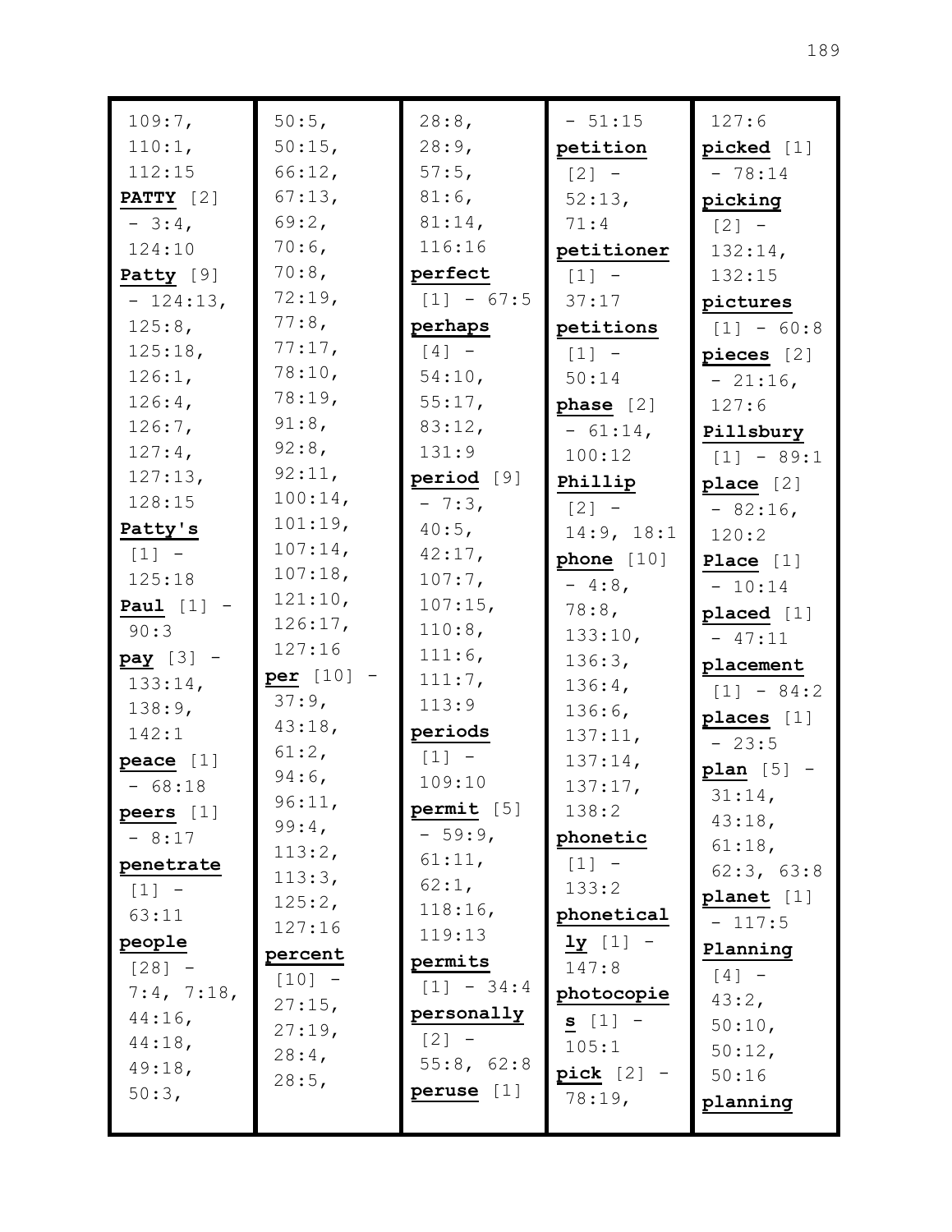| $[1] - 34:1$          | 9:5, 9:19, | 141:2,       | 97:17             | president  |
|-----------------------|------------|--------------|-------------------|------------|
| plans [3]             | 13:2,      | $141:5$ ,    | post $[1]$ -      | $[2] -$    |
| $-62:2$               | 13:18,     | 142:18,      | 78:16             | 30:2,      |
| $62:6$ ,              | 16:19,     | 143:7,       | Pot $[3]$ -       | 130:7      |
| 64:12                 | $17:5$ ,   | $144:8$ ,    | 125:17,           | Prevention |
| plateware             | 18:14,     | 144:11,      | 126:2,            | $[1]$ -    |
| $[1] - 41:5$          | 19:11,     | 144:17,      | 127:13            | 62:13      |
| play $[2]$ -          | 22:13,     | 145:3,       | potential         | previously |
| 59:2,                 | 22:17,     | 145:8        | $[1] - 98:6$      | $[6] -$    |
| 68:10                 | 23:1,      | Police [1]   | power $[1]$       | $27:15$ ,  |
| played [1]            | 23:15,     | $-4:19$      | $-84:9$           | $27:19$ ,  |
| $-29:7$               | 24:3,      | POLICY [1]   | pre $[1]$ -       | 28:3,      |
| playing               | 25:15,     | $-1:4$       | 7:2               | 42:3,      |
| $[1]$ -               | $32:6$ ,   | policy $[4]$ | pre-dinner        | 43:15,     |
| 37:11                 | 35:16      | $-51:17$ ,   | $[1] - 7:2$       | 86:5       |
| plenty [1]            | $36:14$ ,  | $52:4$ ,     | predecesso        | price [3]  |
| $-60:11$              | 53:8,      | 52:5,        | $rs$ [1] -        | $-47:6$    |
| plumbing              | 58:5,      | 52:13        | 45:7              | $47:12$ ,  |
| $[1] - 34:5$          | 59:1,      | pollinatio   | prefer $[1]$      | 136:13     |
| plus $[2]$ -          | 59:15,     | $n [1] -$    | $-29:2$           | prices [1] |
| $78:2$ ,              | 60:1,      | 117:15       | premise           | $-48:14$   |
| 118:19                | 60:17,     | $pop [1] -$  | $[5] -$           | private    |
| Poe $[4]$ -           | $61:4$ ,   | 52:7         | 26:10,            | $[8] -$    |
| $30:17$ ,             | 65:10,     | portion      | 27:11,            | 53:9,      |
| 31:3,                 | 85:5,      | $[2] -$      |                   | 53:10,     |
| 31:10,                | 95:13,     | 6:14, 71:6   | 33:1,<br>36:7,    | 58:10,     |
| 31:15                 | 95:16,     | Portuguese   | 102:10            | 58:14,     |
|                       | 97:18,     | $[1]$ -      |                   | 58:15,     |
| point [6]<br>$-17:2,$ | 102:17,    | 73:17        | premises          | 73:17,     |
| 47:10,                | 103:11,    | position     | $[5]$ -<br>26:18, | 74:1,      |
| $55:18$ ,             | 106:9,     | $[2] -$      | 29:1,             | 147:7      |
| 63:7,                 | 109:2,     | 20:15,       | 29:2,             | problem    |
| 99:12,                | 111:10,    | 28:6         | 96:9,             | $[8] -$    |
| 113:11                | 112:1,     | positive     | 124:18            | 70:11,     |
| poles $[1]$           | 113:5,     | $[3] -$      |                   | 74:8,      |
| $-63:19$              | 114:1,     | 78:10,       | prep [1]<br>64:7  | 91:18,     |
|                       | 114:14,    | 87:8, 88:4   |                   | 109:8,     |
| <b>POLICE</b>         | 123:7,     | possible     | prepared          | 109:15,    |
| $[52] -$              | 128:7,     | $[1] -$      | $[1] -$           | 110:4,     |
| 1:8, 7:8,             | 129:5,     |              | 147:11            |            |
|                       |            |              |                   |            |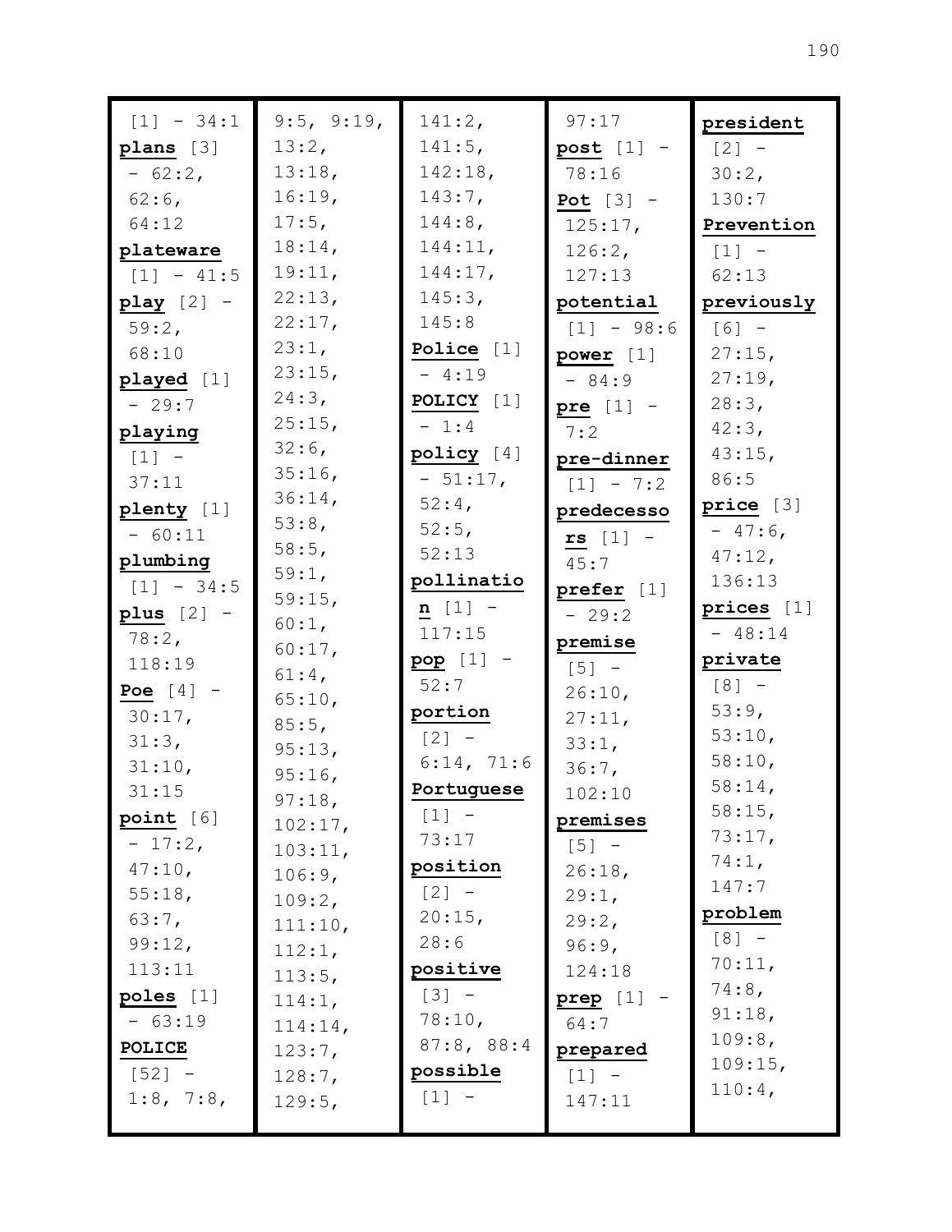| 110:5,              | progress              | Properties          | 63:3, 97:1          | 58:15,                            |
|---------------------|-----------------------|---------------------|---------------------|-----------------------------------|
| 111:12              | $[1]$ -               | $[1] -$             | protein             | $60:4$ ,                          |
| problems            | 110:14                | 130:8               | $\lceil 1 \rceil$ - | $61:9$ ,                          |
| $[1] - 30:8$        | progressio            | property            | 116:17              | $65:16$ ,                         |
| proceeded           | $n [1] -$             | $\lceil 2 \rceil$ – | proud $[1]$         | 86:12,                            |
| $[1] - 28:5$        | 110:10                | 49:10,              | $-86:13$            | $100:6$ ,                         |
| proceeding          | progressiv            | 118:10              | prove $[1]$         | 100:18,                           |
| $[1] -$             | $e [1] -$             | proposal            | $-137:8$            | 101:1,                            |
| 147:9               | 98:2                  | $\lceil 5 \rceil$ – | proven [1]          | 106:15,                           |
| proceeding          | prohibitiv            | $42:2$ ,            | $-109:19$           | 109:11,                           |
| $s [1] -$           | $e [1] -$             | $42:9$ ,            | provide             | 112:19,                           |
| 147:5               | 48:19                 | $51:1$ ,            | $[6] -$             | 118:5,                            |
| process             | prohibits             | $51:4$ ,            | 16:1,               | 118:13,                           |
| $[8] -$             | $[1] -$               | 129:11              | 19:13,              | 118:17,                           |
| 42:18,              | 102:8                 | propose             | 46:13,              | 121:11,                           |
| 46:10,              | project               | $\lceil 2 \rceil$ – | $49:14$ ,           | 128:11,<br>147:10                 |
| 59:11,              | $\lceil 2 \rceil$ -   | 26:18,              | $88:15$ ,           |                                   |
| 61:11,              | 77:5,                 | 51:8                | 89:19               | published                         |
| $62:16$ ,           | 81:19                 | proposed            | providing           | $[1] - 8:19$                      |
| $78:4$ ,            | projection            | $[13] -$            | $[1] - 45:5$        | Puglieses                         |
| 78:5,               | $[1] - 81:6$          | 11:2,               | Provisions          | $[1] - 79:5$                      |
| 79:19               | projection            | 14:19,              | $\lceil 1 \rceil$ - | punch $[1]$                       |
| products            | $s [1] -$             | 26:15,              | 39:15               | $-56:17$                          |
| $\lceil 2 \rceil$ – | 57:2                  | $26:16$ ,           | proximity           | Pupu $[3]$ -                      |
| 98:17,              | projects              | 54:18,              | $\lceil 2 \rceil$ - | 125:17,                           |
| 116:19              | $[1] - 41:4$          | 68:14,              | 117:9,              | 126:2,<br>127:13                  |
| profession          | prominentl            | $71:5$ ,            | 117:13              |                                   |
| ally $[1]$ -        | $\underline{y}$ [1] - | 73:15,<br>89:16,    | Public $[2]$        | purchase<br>$\lbrack 2 \rbrack$ - |
| 115:9               | 39:6                  | $90:4$ ,            | $-22:9$ ,           | $48:9$ ,                          |
| professor           | promoted              | 96:10,              | 23:13               | 48:10                             |
| $[3] -$             | $[1] - 12:4$          | 109:6,              | public              | purchased                         |
| 76:4, 92:6          | Proof $[5]$           | 125:1               | $[24] -$            | $[1] - 42:5$                      |
| program             | $-11:12,$             | proposing           | 9:10,               | Puritan                           |
| $[5]$ -             | $12:9$ ,              | $[6] -$             | $13:6$ ,            | $[4]$ -                           |
| 7:17, 8:6,          | 12:11,                | $28:7$ ,            | $18:16$ ,           | 39:18,                            |
| 8:7, 40:7,          | 40:9, 95:8            | 28:10,              | $24:9$ ,            | $40:2$ ,                          |
| 40:8                | proper [1]            | 28:15,              | 36:3,               | 88:9,                             |
| programs            | $-147:8$              | 53:1,               | 50:18,              | 88:13                             |
| $[1] - 40:9$        |                       |                     | 53:9,               |                                   |
|                     |                       |                     |                     |                                   |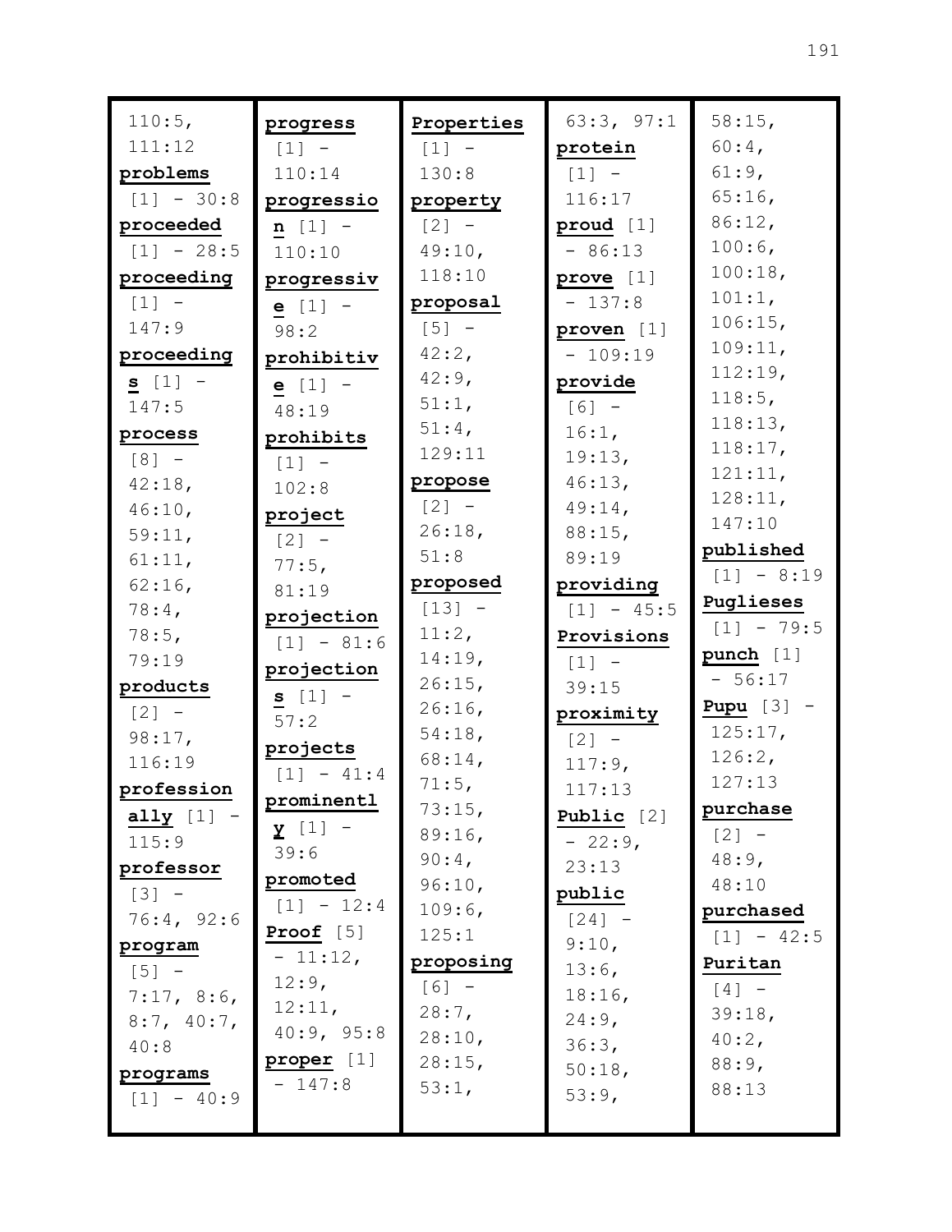| purpose            | quarterly        | quickly             | raining             | $30:16$ ,<br>146:10 |
|--------------------|------------------|---------------------|---------------------|---------------------|
| $[1]$ -            | $[1] - 8:19$     | $[1] - 50:4$        | $[1] - 68:2$        |                     |
| 103:4              | questionin       | quiet $[2]$         | $ramp [1]$ -        | reading<br>$[1] -$  |
| purposes           | $g [1] -$        | $-68:18,$<br>121:10 | 112:8               | 146:2               |
| $[1] -$<br>103:6   | 51:3             |                     | Ramsey [1]          | ready $[2]$         |
|                    | questions        | quieter             | $-124:1$            | $-112:8,$           |
| put [13] -         | $[33] -$         | $[1]$ -             | range $[1]$         | 112:19              |
| $33:6$ ,           | 7:7, 9:4,        | 84:13               | $-57:6$             | real $[5]$ -        |
| 67:12,<br>$77:5$ , | 9:6,             | quite [6]           | Ranjit $[1]$        | $41:3$ ,            |
| 91:10,             | 11:15,           | $-29:10,$           | $-62:8$             |                     |
| 91:14,             | 13:1,            | 61:18,              | rapid $[1]$         | $44:17$ ,<br>91:18, |
| 93:14,             | 13:3,            | 66:17,              | $-147:6$            | 116:18              |
| 104:19,            | 16:18,           | $67:7$ ,            | rarely $[1]$        | realized            |
| 107:19,            | 18:13,<br>22:12, | 72:12,<br>78:13     | $-103:1$            |                     |
| 136:3,             | $24:2$ ,         |                     | rated $[1]$         | $[1] -$<br>81:18    |
| $137:6$ ,          | $24:4$ ,         | quoted [2]          | $-63:16$            |                     |
| $137:14$ ,         | $24:5$ ,         | $-47:6$<br>147:9    | rather $[4]$        | really              |
| 138:16,            | 28:18,           |                     | $-44:5$ ,           | $[11] -$            |
| 138:17             | $29:4$ ,         | $\mathbf R$         | $44:17$ ,           | 21:15,<br>33:15,    |
| putting            | 32:4,            |                     | 63:17,              | 33:17,              |
| $[5] -$            | $32:7$ ,         | racks $[1]$         | 110:13              | 45:2,               |
| 22:5,              | 35:15,           | $-86:10$            | ratificati          | $45:16$ ,           |
| $22:7$ ,           | 35:17,           | radio [3]           | ons $[1]$ -         | $56:16$ ,           |
| $63:15$ ,          | 35:18,           | $-20:6$             | 143:18              | $57:4$ ,            |
| 63:17,             | 52:14,           | $21:7$ ,            | <b>RATIFICATI</b>   | 58:18,              |
| 64:3               | 55:15,           | 25:10               | ONS $[2]$ -         | 60:13,              |
| puzzled            | 56:7,            | Rail $[1]$          | 3:7, 144:1          | 122:7,              |
| $[1] -$            | 65:9,            | 124:1               | ratio [1]           | 126:13              |
| 106:8              | 65:11,           | RAIL $[2]$ -        | $-57:3$             | reapply             |
|                    | 65:12,           | $2:17$ ,            | rationale           | $[1] -$             |
| $\overline{Q}$     | $85:4$ ,         | 123:17              | $[1] - 52:4$        | 113:13              |
|                    | $85:6$ ,         | railroad            | $RE [1]$ -          | rear $[4]$          |
| quality            | 106:6,           | $[2] -$             | 1:4                 | 4:12,               |
| $[2] -$            | 106:10,          | $43:16$ ,           | reached             | 63:5,               |
| 50:17,             | 115:14,          | 58:1                | $[2] -$             | 63:9, 65:3          |
| 89:18              | 128:6,           | railroads           | 87:19,              | reason [6]          |
| quarter            | 128:8,           | $[1] -$             | 88:2                | $-61:5,$            |
| $[1] -$            | 142:16           | 41:13               | $\texttt{read}$ [2] | 78:14,              |
| 136:18             |                  |                     |                     |                     |
|                    |                  |                     |                     |                     |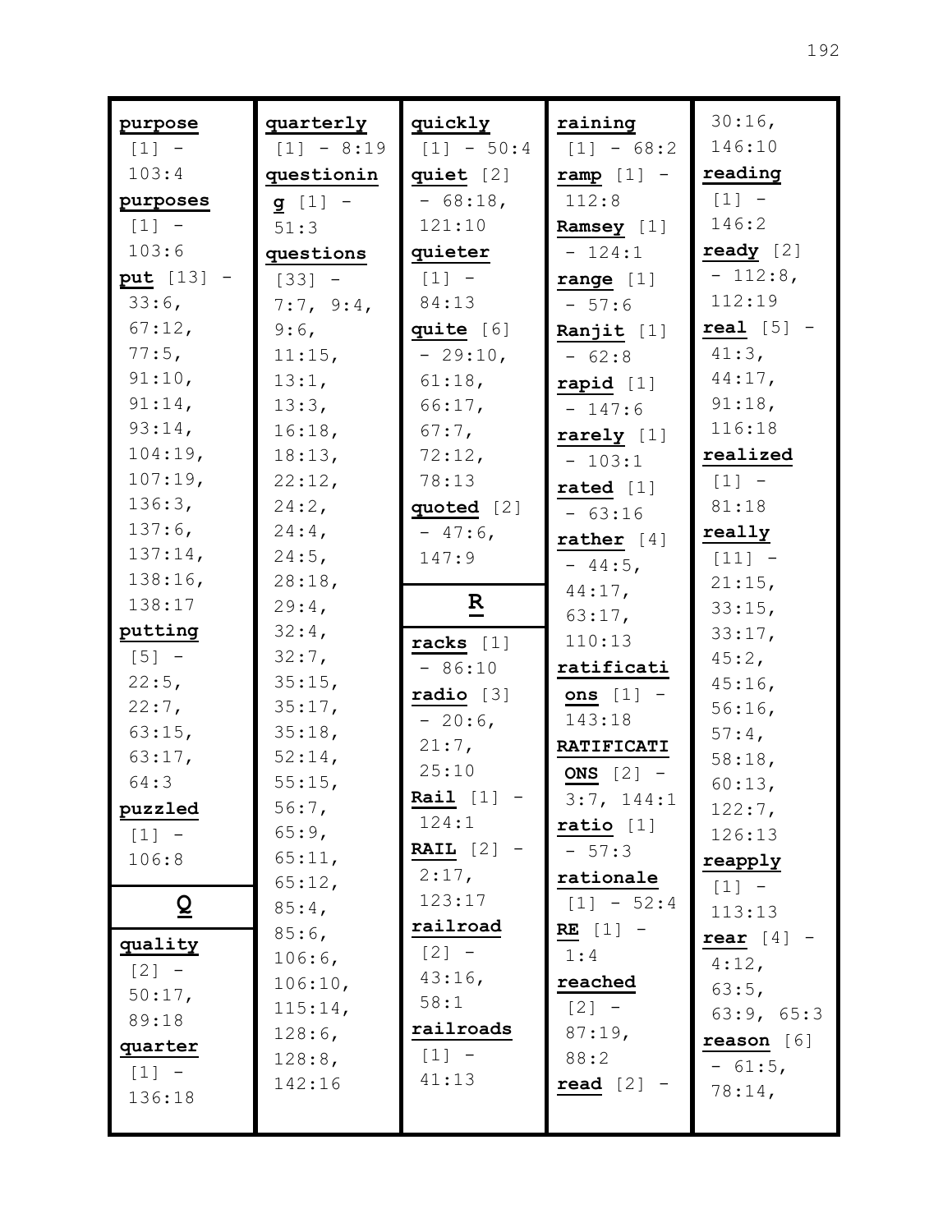| 79:1,              | $[2]$ -      | 96:15,       | 26:18               | remember                      |
|--------------------|--------------|--------------|---------------------|-------------------------------|
| 82:8,              | 64:11,       | 130:4,       | regards             | $[1] -$                       |
| 135:11,            | 143:13       | 131:9,       | $\lceil 2 \rceil$ - | 41:19                         |
| 146:2              | received     | 146:12,      | 16:15,              | remove [1]                    |
| <b>REASON</b> [6]  | $[6] -$      | $147:5$ ,    | 32:4                | $-116:13$                     |
| $-146:5$ ,         | 76:10,       | $147:8$ ,    | $regs [1]$ -        | removed                       |
| $146:6$ ,          | 78:8,        | $147:9$ ,    | 122:17              | $\lceil 2 \rceil$ -           |
| $146:7$ ,          | $87:8$ ,     | 147:10       | regular             | 102:15,                       |
| $146:8$ ,          | $88:4$ ,     | red $[1]$ -  | $[1]$ -             | 104:7                         |
| 146:9,             | 104:17,      | 7:5          | 112:3               | renderings                    |
| 146:10             | 133:2        | Redevelopm   | regulation          | $[1] -$                       |
| <b>REBECCA</b>     | receiving    | $ent [1] -$  | $S [4] -$           | 55:17                         |
| $[4]$ -            | $[1] -$      | 43:2         | 51:13,              | $r$ enew [1]                  |
| 38:12,             | 78:17        | reduced      | $51:15$ ,           | $-141:7$                      |
| 38:13,             | recent $[2]$ | $[2] -$      | 52:3,               | renovated                     |
| $40:14$ ,          | $-15:7$ ,    | 132:13,      | 134:9               | $\lceil 2 \rceil$ -           |
| 83:16              | 88:2         | 135:12       | reinvigora          | 42:6, 42:8                    |
| Rebecca            | recently     | refer $[1]$  | te $[1] -$          | renovation                    |
| $[3] -$            | $[2] -$      | $-51:13$     | 86:14               | $s [1] -$                     |
| 38:12,             | 40:19,       | referring    | relate $[1]$        | 61:15                         |
| 40:12,<br>86:3     | 41:4         | $[1] -$      | $-48:19$            | reopening                     |
|                    | recipient    | 69:12        | related             | $[3] -$                       |
| rebuild            | $[1] -$      | refinances   | $[2] -$             | 79:19,                        |
| $[1] -$<br>121:3   | 26:15        | $[3] -$      | 16:8,               | 89:3,                         |
|                    | recited      | 144:3,       | 52:17               | 114:4                         |
| rebuilt            | $[1] - 52:2$ | $144:5$ ,    | relationsh          | reorganiza                    |
| $[1] -$            | recites      | 144:7        | <u>ip</u> [1] -     | $\frac{\text{tion}}{\ }[1]$ - |
| 41:16              | $[1] - 52:1$ | reflect      | 20:14               | 15:10                         |
| receipt<br>$[9] -$ | $RECORD$ [1] | $[2] -$      | relief [1]          | repeat $[1]$                  |
| 137:7,             | $-1:18$      | 15:7,        | $-42:12$            | $-137:6$                      |
| 137:8,             | record       | 54:13        | relocate            | replace                       |
| 139:8,             | $[15] -$     | reflecting   | $[2] -$             | $[1] - 42:2$                  |
| 139:9,             | 14:19,       | $[1] - 16:2$ | 26:10,              | replacing                     |
| 139:10,            | 20:18,       | refusing     | 36:8                | $[1] - 50:1$                  |
| 139:12,            | 24:18,       | $[2] -$      | relocation          | Reporter                      |
| 139:14,            | 26:17,       | 134:16,      | $[1] -$             | $[2] -$                       |
| 139:16             | $27:1$ ,     | 140:3        | 32:12               | $147:4$ ,                     |
| receive            | $66:4$ ,     | regarding    | remain $[1]$        | 147:14                        |
|                    | 90:2,        | $[1] -$      | $-35:13$            |                               |
|                    |              |              |                     |                               |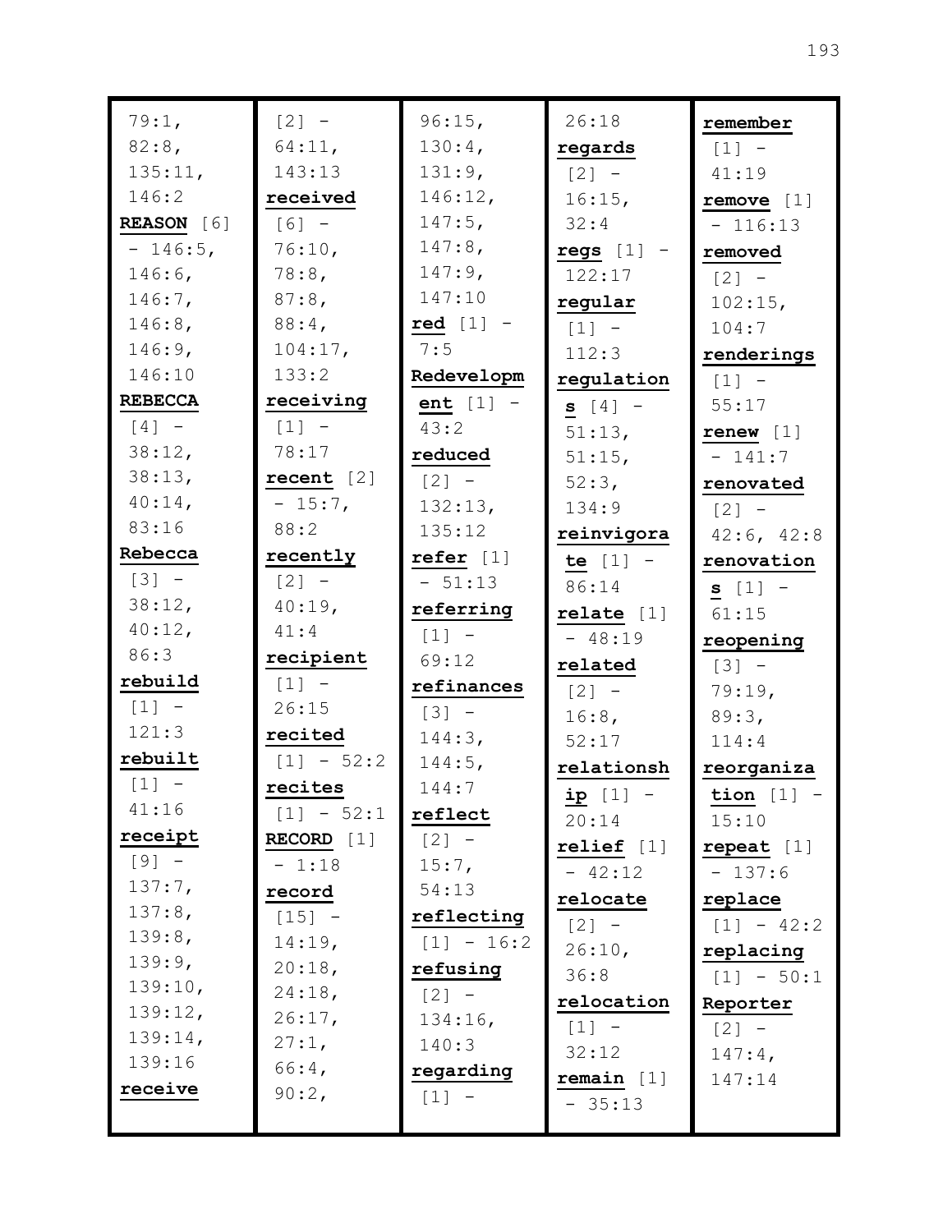| <b>REPORTER</b>  | 60:19,              | 80:10                               | 12:5,                | 90:6,               |
|------------------|---------------------|-------------------------------------|----------------------|---------------------|
| $[1]$ -          | 61:1, 95:9          | residents                           | 14:11,               | $97:8$ ,            |
| 147:17           | requiremen          | $[6] -$                             | $17:15$ ,            | 101:3,              |
| <b>REPORTERS</b> | ts $[1]$ -          | 55:2,                               | 18:3,                | 101:5,              |
| $[1] - 1:18$     | 42:14               | 55:13,                              | 18:11,               | 106:19,             |
| represent        | research            | $55:15$ ,                           | 20:3,                | 108:12,             |
| $[3] -$          | $\lceil 1 \rceil$ - | 71:17,                              | $26:7$ ,             | 110:2,              |
| 5:16, 6:7,       | 122:17              | $86:14$ ,                           | 31:4,                | 110:10,             |
| 37:17            | reservatio          | 87:9                                | 33:3,                | 110:13,             |
| representi       | $ns [1] -$          | resources                           | 33:8,                | $110:16$ ,          |
| $ng [4] -$       | 101:3               | $[1] - 48:8$                        | 33:9,                | 110:17,             |
| 11:1,            | residence           | <b>RESPECT</b>                      | 34:12,               | 113:4,              |
| 14:17,           | $\lceil 1 \rceil$ - | $\begin{bmatrix} 1 \end{bmatrix}$ - | $37:6$ ,             | $115:16$ ,          |
| 20:12,           | 66:15               | 147:17                              | 38:19,               | 115:19,             |
| 26:12            | residences          | respect                             | 39:5,                | 116:3,              |
| represents       | $\lceil 3 \rceil$ - | $[1]$ -                             | 39:11,               | $116:6$ ,           |
| $[1] - 47:5$     | 54:17,              | 61:14                               | 39:14,               | 118:11,             |
| REPRODUCTI       | 84:11,              | respond                             | $41:6$ ,             | 119:18,             |
| ON $[1]$ -       | 84:19               | $[2] -$                             | $43:6$ ,             | 120:1,              |
| 147:16           | resident            | $77:14$ ,                           | $44:5$ ,             | $120:4$ ,           |
| request          | $\lceil 5 \rceil$ - | 77:18                               | $44:14$ ,            | 120:8,              |
| $[1] -$          | $56:4$ ,            | responsibi                          | $46:4$ ,<br>$50:4$ , | 121:12,             |
| 85:19            | 88:19,              | $lity [1] -$                        | 53:19,               | 124:2,<br>$125:7$ , |
| requesting       | 89:1,               | 12:5                                | 54:9,                | 125:11,             |
| $[4]$ -          | 89:11,              | responsibl                          | 55:7,                | 126:1,              |
| 5:18,            | 90:3                | $\underline{y}$ [1] -               | 61:7,                | 126:15,             |
| 42:12,           | residentia          | 82:16                               | $67:6$ ,             | 127:4,              |
| $44:4$ ,         | $1 [12] -$          | Restaurant                          | $67:7$ ,             | 127:12,             |
| 72:13            | $42:6$ ,            | $[5] -$                             | 67:10,               | 127:17,             |
| require          | 49:15,              | $14:8$ ,                            | 68:13,               | 130:14              |
| $[1] -$          | 66:13,              | 14:18,                              | 70:12,               | restaurant          |
| 101:7            | 67:1,               | 19:2,                               | 70:18,               | -industry           |
| required         | 67:3,               | 67:1, 90:4                          | 72:12,               | $[1] - 39:5$        |
| $[2] -$          | $67:8$ ,            | <b>RESTAURANT</b>                   | 73:9,                | restaurant          |
| 59:17,           | 68:18,              | $[2] - 2:7$                         | 74:5,                | $s [12] -$          |
| 63:16            | 68:19,              | 14:6                                | $77:4$ ,             | 30:9,               |
| requiremen       | $72:5$ ,            | restaurant                          | 81:9,                | 39:4,               |
| $t [4] -$        | $80:7$ ,            | $[72] -$                            | 86:7,                | 40:15,              |
| $60:18$ ,        | 80:8,               | 10:14,                              | 89:19,               |                     |
|                  |                     |                                     |                      |                     |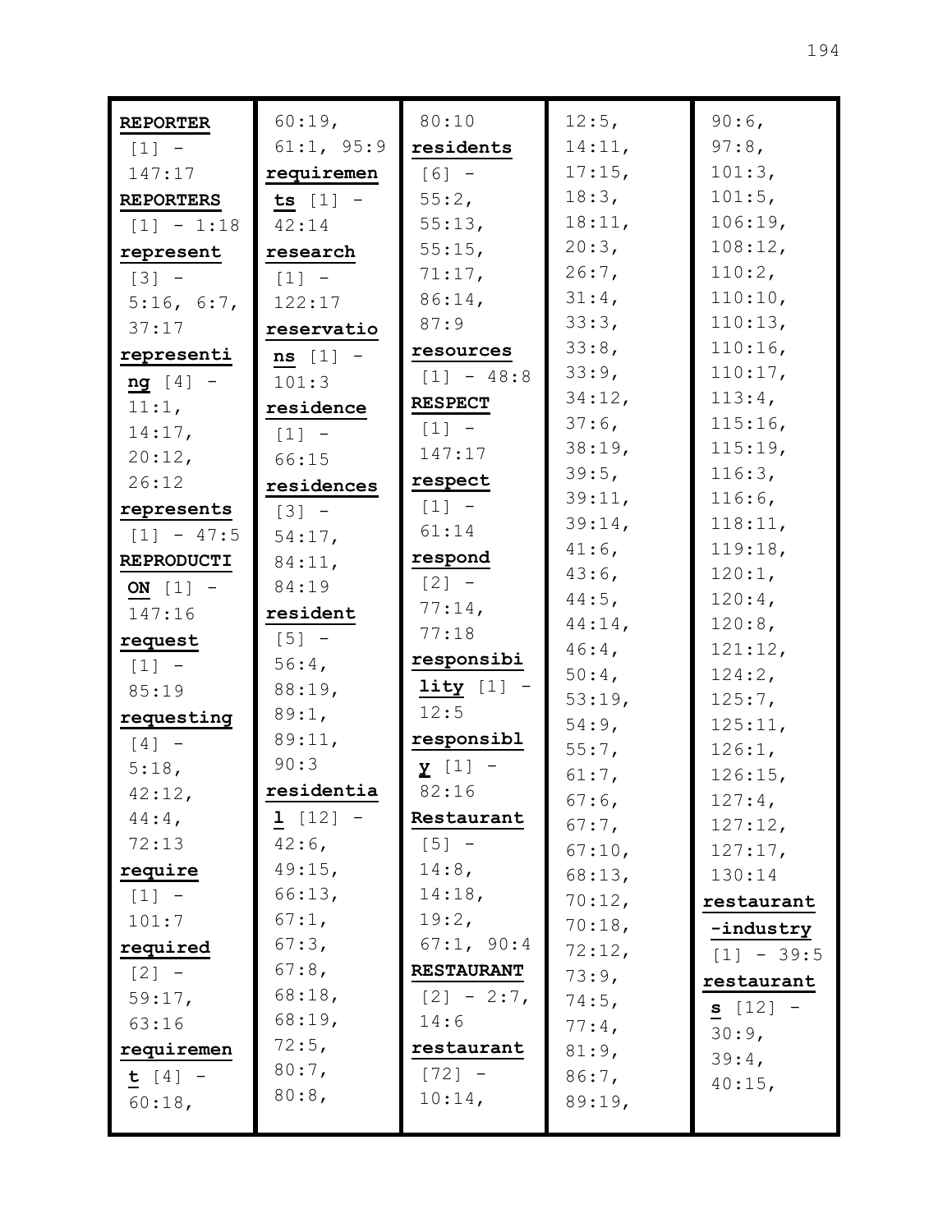| 40:17,                | 89:4                | 22:17,            | 145:8                      | 5:19, 6:11              |
|-----------------------|---------------------|-------------------|----------------------------|-------------------------|
| 54:18,                | revitalize          | 23:1,             | Robert $[1]$               | rules $[1]$             |
| 71:11,                | $\lceil 2 \rceil$ - | 23:15,            | $-4:19$                    | $-134:8$                |
| 82:2,                 | 127:10,             | 24:3,             | role $[2]$ -               | rum $[1]$ -             |
| $82:6$ ,              | 130:13              | 25:15,            | 29:19,                     | 56:18                   |
| $97:5$ ,              | revitalizi          | $32:6$ ,          | 30:5                       | run $[5]$ -             |
| $98:16$ ,             | $ng [1] -$          | 35:16,            | roles $[1]$                | $109:5$ ,               |
| 108:13,               | 86:4                | 36:14,            | $-29:6$                    | 112:18,                 |
| 122:9                 | revving             | 53:8,             | romantic                   | $142:6$ ,               |
| restrict              | $[1]$ -             | 58:5,             | $[1]$ -                    | $142:9$ ,               |
| $[1] - 71:5$          | 70:19               | 59:1,             | 58:18                      | 142:12                  |
| restricted            | $r$ hymes $[1]$     | 59:15,            | rooftop                    | runs $[1]$ -            |
| $\lceil 2 \rceil$ -   | $-27:3$             | 60:1,             | $\lceil 1 \rceil$ -        | 42:17                   |
| $73:6$ ,              | ribfest             | 60:17,            | 63:14                      | $rush [1]$ -            |
| 92:17                 | $[1] - 56:8$        | $61:4$ ,          | room $[7]$ -               | 137:2                   |
| restrooms             | $rich [2] -$        | 65:10,            | 6:4, 33:5,                 |                         |
| $\lceil 2 \rceil$ -   | $56:18$ ,           | 85:5,             | $33:6$ ,                   | $\overline{\mathbf{S}}$ |
| 65:3, 65:4            | 103:17              | 95:13,            | $46:6$ ,                   | $S&S$ [3] -             |
| result [2]            | Richard             | 95:16,            | 58:16,                     | $67:1$ ,                |
| $-78:9$               | $\lceil 1 \rceil$ - | 97:18,            | $64:6$ ,                   | $72:5$ ,                |
| 132:13                | 127:3               | 102:17,           | 81:16                      | 80:15                   |
| resumes               | right-hand          | 103:11,<br>106:9, | Room $[6]$ -               | $S - A - I - N - S -$   |
| $[1] - 41:9$          | $[1] -$             | 109:2,            | 1:13,                      | <b>B-U-R-Y</b>          |
| $\texttt{retail}$ [2] | 57:19               | 111:10,           | $4:17$ ,                   | $[1] - 11:3$            |
| $-41:17,$             | road $[4]$ -        | 112:1,            | 124:14,                    | $S - A - M - O - W -$   |
| 87:11                 | 31:13,              | 113:5,            | 125:8,                     | $S-K-L$ [1]             |
| returning             | 31:17,              | 114:1,            | 127:14,                    | $-27:2$                 |
| $[1] -$               | 117:12              | $114:14$ ,        | 128:16                     | $S-I-M$ [1]             |
| 39:16                 | <b>ROBERT</b>       | 123:7,            | ROOM $[2]$ -               | $-125:14$               |
| review $[2]$          | $[52] -$            | 128:7,            | $3:4$ ,                    | Safe $[1]$ -            |
| $-8:4$                | 1:8, 7:8,           | 129:5,            | 124:11                     | 12:10                   |
| 93:15                 | 9:5, 9:19,          | 141:2,            | Route $[2]$                | safer $[1]$             |
| reviewed              | 13:2,               | 141:5,            | $-23:11,$                  | $-49:18$                |
| $[1] - 62:7$          | 13:18,              | 142:18,           | 23:14                      | Sainsbury               |
| reviewing             | 16:19,              | 143:7,            | row $[2]$ -                | $[3] -$                 |
| $[1] -$               | $17:5$ ,            | 144:8,            | $8:14$ ,                   | $10:16$ ,               |
| 89:16                 | 18:14,              | 144:11,           | 67:11                      | 11:3,                   |
| revitaliza            | 19:11,              | 144:17,           | $\textbf{Royal} \quad [3]$ | 13:12                   |
| tion $[1]$ -          | 22:13,              | 145:3,            | $-5:12,$                   |                         |
|                       |                     |                   |                            |                         |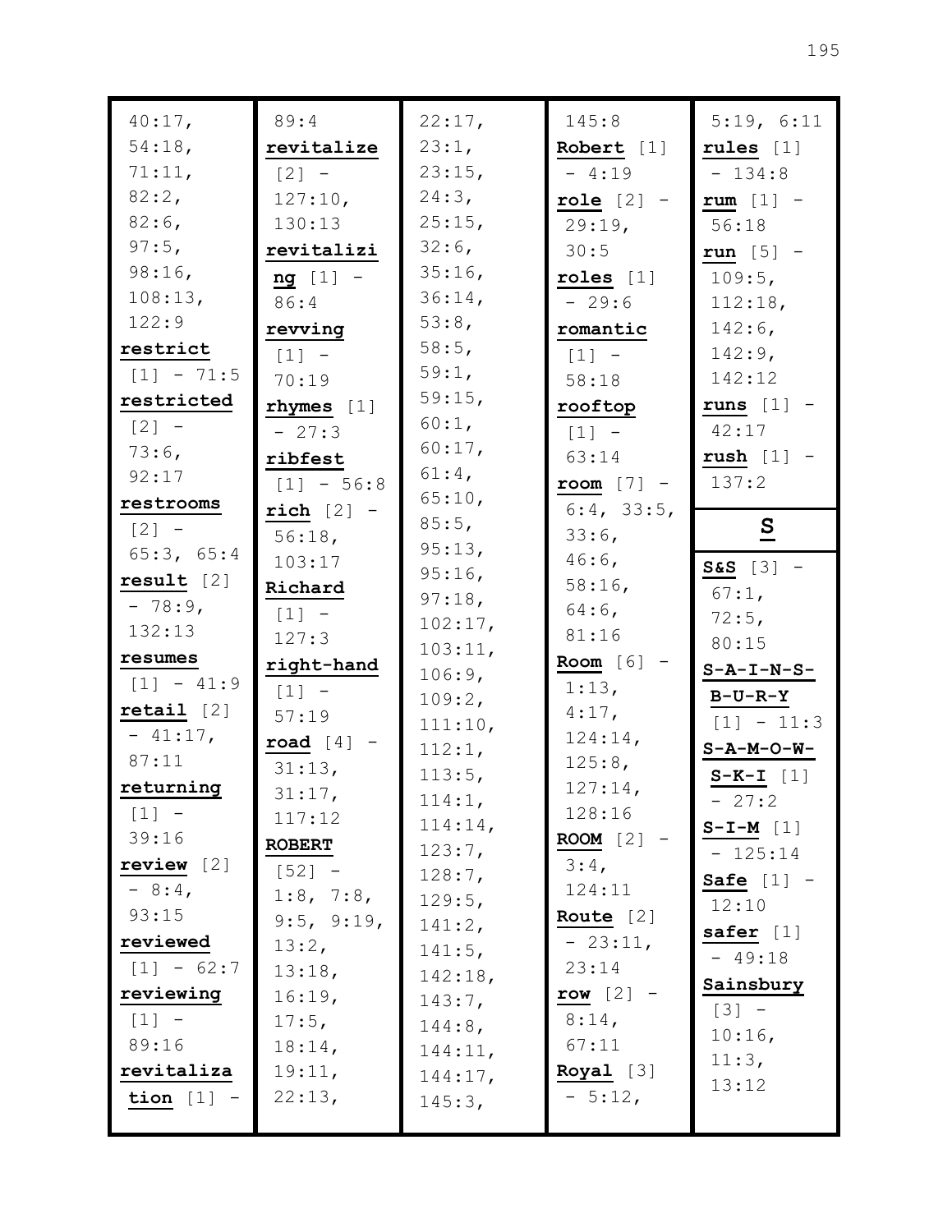| <b>SAINSBURY</b> | 109:8,       | scratch      | 61:2,              | secretary           |
|------------------|--------------|--------------|--------------------|---------------------|
| $[4]$ -          | 114:3        | $[1]$ -      | 61:3,              | $[1]$ -             |
| 11:18,           | San $[1]$ -  | 81:13        | $62:5$ ,           | 28:15               |
| 12:10,           | 39:15        | seasonal     | $68:16$ ,          | section             |
| 12:15,           | sandwiches   | $[1] - 37:7$ | $74:6$ ,           | $[1] - 49:3$        |
| 12:18            | $[1] - 46:1$ | seat $[5]$ - | $81:16$ ,          | see $[11]$ -        |
| sale $[1]$ -     | Santo [1]    | 53:17,       | 82:19,             | 16:13,              |
| 47:9             | $-56:1$      | 58:3,        | 83:2               | 24:13,              |
| sales $[4]$      | Saturday     | 101:7,       | secluded           | $30:17$ ,           |
| $-57:4$          | $[4]$ -      | 118:7,       | $[1] -$            | 69:15,              |
| $57:5$ ,         | $54:4$ ,     | 118:19       | 84:14              | 93:15,              |
| 81:7,            | 83:13,       | seating      | Second $[1]$       | 106:5,              |
| 102:8            | $84:1$ ,     | $[10] -$     | $-19:6$            | 116:12,             |
| SAME $[1]$ -     | 92:19        | 57:13,       | second             | 122:18,             |
| 147:16           | sauces $[2]$ | $57:15$ ,    | $[20] -$           | 129:10,             |
| Samowski         | $-103:17,$   | 60:18,       | 9:16,              | 130:10,             |
| $[6] -$          | 104:3        | 81:9,        | 13:15,             | 134:6               |
| $26:6$ ,         | saw $[4]$ -  | 81:14,       | 19:4,              | seeing              |
| 26:15,           | 75:17,       | 93:3,        | 20:13,             | $[10] -$            |
| 27:14,           | $78:6$ ,     | 96:9,        | 25:10,             | 9:12,               |
| $28:6$ ,         | 138:15,      | 124:19,      | 25:12,             | 13:7,               |
| 28:9,            | 140:10       | 126:16,      | 36:11,             | 18:18,              |
| 28:13            | scaling      | 128:2        | $49:2$ ,           | 24:10,              |
| <b>SAMOWSKI</b>  | $[1] -$      | seats [23]   | 95:10,             | 25:5,               |
| $[10] -$         | 114:10       | $-37:7$      | 95:13,             | 36:5,               |
| 27:2,            | school $[5]$ | 37:8,        | 98:15,             | $87:9$ ,            |
| $29:8$ ,         | $-27:18$     | $43:7$ ,     | 119:15,            | 90:17,              |
| 29:16,           | $67:16$ ,    | 43:8,        | 123:4,             | $124:8$ ,           |
| $30:1$ ,         | 67:18,       | 43:11,       | 128:18,            | 128:13              |
| $30:7$ ,         | 77:9,        | 43:17,       | 134:12,<br>136:15, | seek $[1]$ -        |
| 30:13,           | 115:11       | 44:1,        | 143:2,             | 86:14               |
| 34:3,            | school-age   | 46:13,       | $143:4$ ,          | seeking             |
| 34:9,            | $[1] -$      | $57:16$ ,    | 144:14,            | $[4] - 6:9$         |
| 34:16,           | 67:16        | 57:17,       | 145:3              | 6:15,               |
| 35:1             | science      | 58:2,        | Secretary          | $44:7$ ,            |
| sample $[1]$     | $[1] - 76:5$ | $58:6$ ,     |                    | 44:12               |
| $-112:15$        | scientists   | $58:7$ ,     | $[2] -$<br>15:17,  | sees $[1]$ -        |
| samplings        | $[1] -$      | 58:10,       | 15:18              | 86:18               |
| $[2] -$          | 107:9        | 59:2,        |                    | $\text{sell}$ [1] - |
|                  |              |              |                    |                     |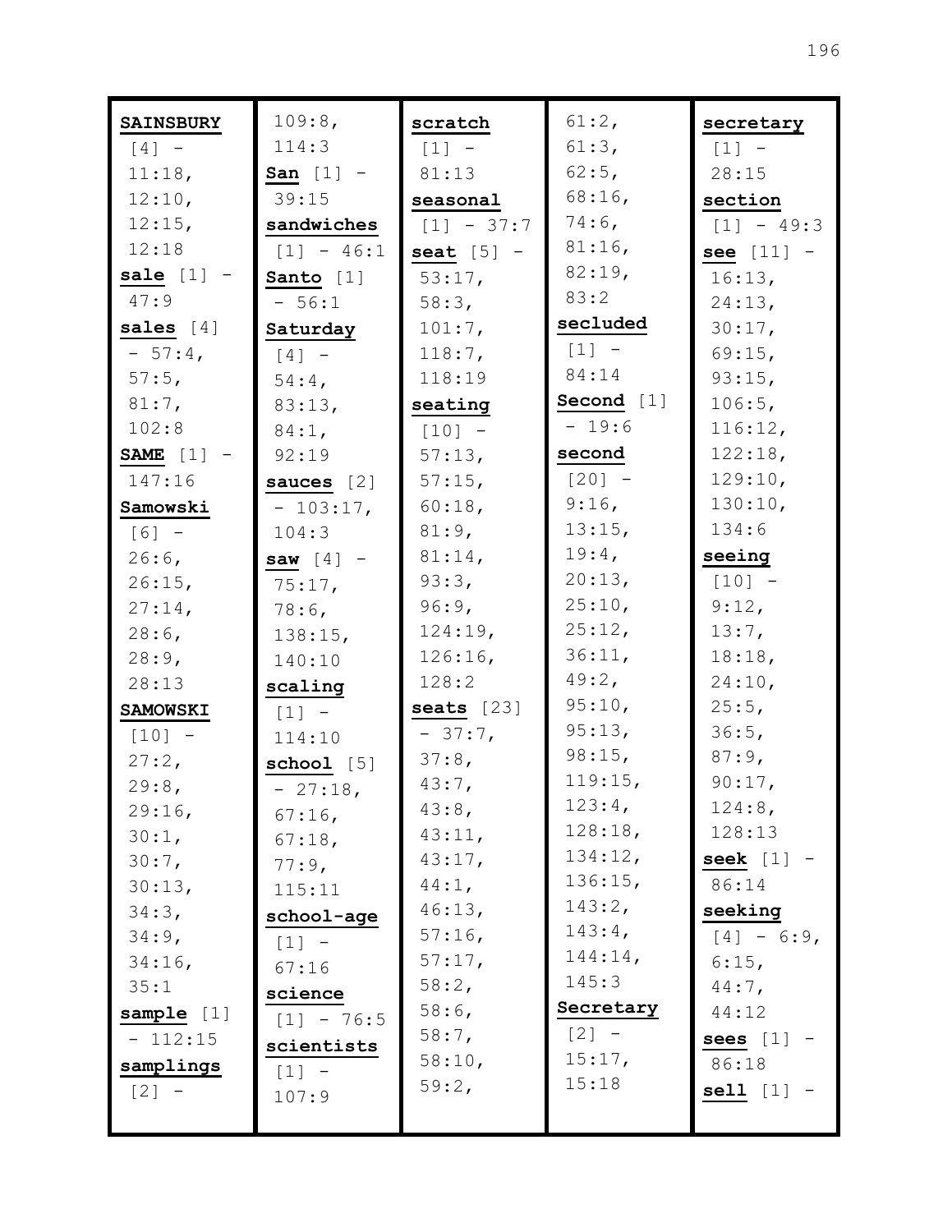| 28:5         | 55:18,       | 62:1,        | $[1] -$      | sheet $[2]$          |
|--------------|--------------|--------------|--------------|----------------------|
| selling      | 96:8,        | 81:9,        | 139:6        | $-146:3$             |
| $[1] -$      | 101:15,      | $97:8$ ,     | several      | shellfish            |
| 116:18       | 124:18       | 101:12,      | $[6] -$      | $[1]$ -              |
| seminars     | server $[3]$ | 112:11,      | 33:16,       | 45:11                |
| $[1] - 7:16$ | $-11:9,$     | 113:13,      | 39:4,        | shift $[1]$          |
| send $[3]$ - | 12:1, 41:2   | 129:6,       | 39:6,        | $-82:3$              |
| 76:18,       | servers      | 143:11,      | $40:8$ ,     | shoehorn             |
| 104:11,      | $[1]$ -      | 147:5        | $40:17$ ,    | $\lceil 2 \rceil$ -  |
| 105:18       | 11:10        | setback      | 87:6         | $67:6$ ,             |
| sending      | service      | $[1] -$      | severely     | 72:11                |
| $[1] -$      | $[6] -$      | 84:12        | $[1] -$      | short $[1]$          |
| 78:11        | $43:6$ ,     | sets $[2]$ - | 68:17        | $-98:4$              |
| sent $[2]$ - | 46:2,        | 44:3, 83:4   | Shanghai     | Shorthand            |
| 78:18,       | 53:14,       | setting      | $[1]$ -      | $[2] -$              |
| 104:18       | 53:17,       | $[2] -$      | 116:4        | 147:3,               |
| separate     | 54:2,        | 58:19,       | Shangri      | 147:14               |
| $[2] -$      | 130:18       | 62:13        | $[2] -$      | show $[4]$ -         |
| 38:3, 65:6   | serving      | seven $[15]$ | 116:1,       | 73:10,               |
| separation   | $[6] -$      | $-37:9,$     | 116:2        | 105:8,               |
| $[2] -$      | 45:19,       | 43:19,       | Shangri-La   | 119:16,              |
| $63:16$ ,    | 53:13,       | 53:3,        | $[2] -$      | 119:17               |
| 63:18        | 69:18,       | 71:8,        | 116:1,       | showing              |
| September    | $70:14$ ,    | 72:3,        | 116:2        | $[2] -$              |
| $[6] -$      | 74:19,       | 76:19,       | share $[1]$  | 72:19,               |
| 1:15, 4:2,   | 91:18        | 83:3,        | $-28:4$      | 80:17                |
| $4:15$ ,     | ServSafe     | $94:6$ ,     | shared [1]   | shows $[2]$          |
| 141:11,      | $[4] -$      | 96:11,       | $-45:10$     | $-63:9,$             |
| $142:9$ ,    | 11:10,       | 99:4,        | shareholde   | 70:14                |
| 142:13       | $12:7$ ,     | 101:1,       | $r$ [1] -    | Shulman              |
| Serve $[1]$  | 12:8, 40:9   | 111:9,       | 28:2         | $\lceil 2 \rceil$ -  |
| $-12:10$     | set $[16]$ - | 116:5,       | Sharon $[1]$ | 124:14,              |
| serve $[4]$  | 10:5,        | 120:8,       | $-23:11$     | 125:6                |
| $-71:8$ ,    | 14:2,        | 125:2        | Sheehan      | <b>SHULMAN</b>       |
| 73:15,       | 19:12,       | seven-star   | $[2] -$      | $[3] -$              |
| 100:5,       | $24:7$ ,     | $[2] -$      | $38:16$ ,    | 125:6,               |
| 110:16       | 25:18,       | 111:9,       | 85:19        | 125:14,              |
| served [5]   | 36:1,        | 116:5        | SHEET $[1]$  | 126:19               |
| $-7:5,$      | 36:17,       | seventeen    | $-146:1$     | $\texttt{sic}$ [1] - |
|              |              |              |              |                      |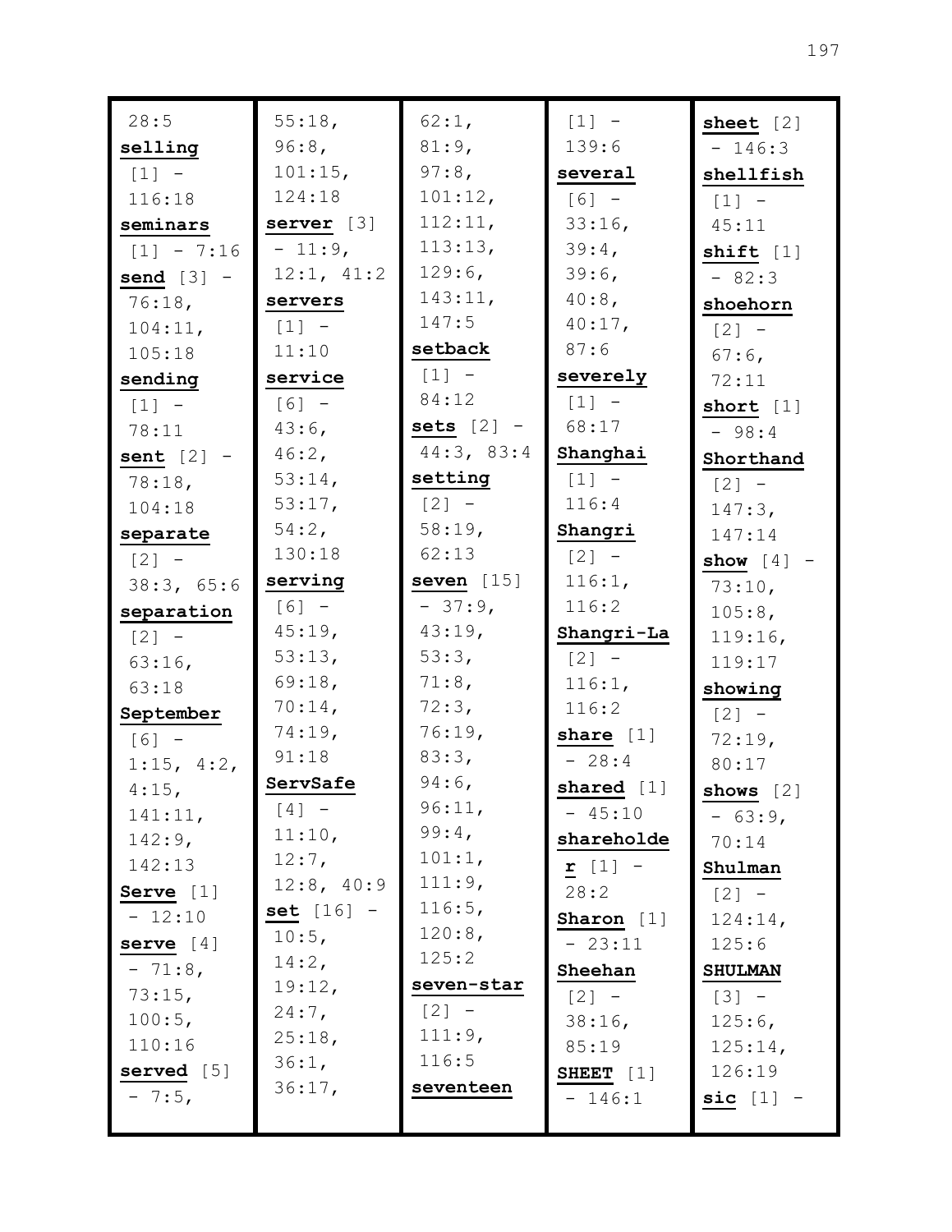| 66:11        | 25:14,       | situated     | slow $[1]$ - | sometimes    |
|--------------|--------------|--------------|--------------|--------------|
| side $[11]$  | 36:13,       | $[1] -$      | 132:6        | $[3] -$      |
| $-33:2,$     | 95:15,       | 84:10        | small [3]    | 71:19,       |
| 33:5,        | 123:6,       | situation    | $-8:10$ ,    | 101:6,       |
| 43:16,       | 129:1,       | $[3] -$      | $43:19$ ,    | 119:8        |
| 45:18,       | $143:6$ ,    | 33:15,       | 68:4         | somewhere    |
| $49:4$ ,     | 144:16,      | 80:13,       | smaller      | $[2] -$      |
| 57:19,       | 145:5        | 118:12       | $[1] - 74:4$ | $57:5$ ,     |
| 63:5,        | signs $[1]$  | $six [15]$ - | so-called    | 64:10        |
| 63:10,       | $-134:1$     | $34:3$ ,     | $[4]$ -      | Sonesta      |
| 84:11,       | $Sim [2] -$  | $34:6$ ,     | $43:14$ ,    | $[3] -$      |
| $84:16$ ,    | 125:13,      | 34:18,       | 51:19,       | 5:12,        |
| 101:12       | 125:16       | $67:16$ ,    | $52:7$ ,     | 5:19, 6:11   |
| sides $[1]$  | similar      | 69:1,        | 57:17        | Sons $[1]$ - |
| $-86:10$     | $[1]$ -      | $72:6$ ,     | social $[3]$ | 45:7         |
| $sign [2] -$ | 80:12        | 93:15,       | $-86:16$     | soon $[2]$ - |
| 11:13,       | $simply$ [3] | $97:7$ ,     | $86:19$ ,    | $79:7$ ,     |
| 78:15        | $-15:10,$    | 97:11,       | 107:18       | 97:17        |
| Sign $[1]$ - | 15:12,       | 98:9,        | softly $[1]$ | soon-to-be   |
| 146:3        | 82:11        | 100:11,      | $-147:7$     | $[1] - 79:7$ |
| signatures   | single [1]   | $101:7$ ,    | sold $[4]$ - | Sorriso      |
| $[2] -$      | $-107:10$    | $107:15$ ,   | 23:5,        | $[1] - 39:8$ |
| $50:14$ ,    | $sit$ [5] -  | 108:1,       | $42:4$ ,     | Sorry [1]    |
| 50:17        | 21:17,       | 108:3        | $102:6$ ,    | $-6:3$       |
| signed $[2]$ | 48:2,        | six-month    | 124:17       | sorry $[9]$  |
| $-49:9$ ,    | $62:5$ ,     | $[2] -$      | solely $[2]$ | $-6:4$       |
| 50:16        | 100:15,      | 93:15,       | $-112:18$ ,  | 22:11,       |
| significan   | 120:8        | 108:1        | 147:11       | $24:12$ ,    |
| $t [2] -$    | sit-down     | sixth $[4]$  | someone      | 27:5,        |
| $41:9$ ,     | $[1] -$      | $-5:17,$     | $[2] -$      | $44:8$ ,     |
| 61:18        | 120:8        | 6:8, 6:19,   | 69:19,       | 76:8,        |
| significan   | site [3]     | 8:14         | 80:17        | 79:9,        |
| $tly$ [2] -  | $46:9$ ,     | size $[2]$ - | Somerville   | 79:16,       |
| 42:7, 60:4   | 55:9,        | 8:9, 60:19   | $[2] -$      | 130:2        |
| signify      | 60:12        | slated [1]   | 38:11,       | sort $[2]$ - |
| $[11] -$     | sitting      | $-93:8$      | 39:17        | 33:9,        |
| 9:18,        | $[2] -$      | sleep [2]    | sometime     | 34:19        |
| 13:17,       | 117:5,       | $-69:9,$     | $[1] -$      | sort've      |
| 19:8,        | 120:13       | 69:10        | 31:17        | $[2] -$      |
|              |              |              |              |              |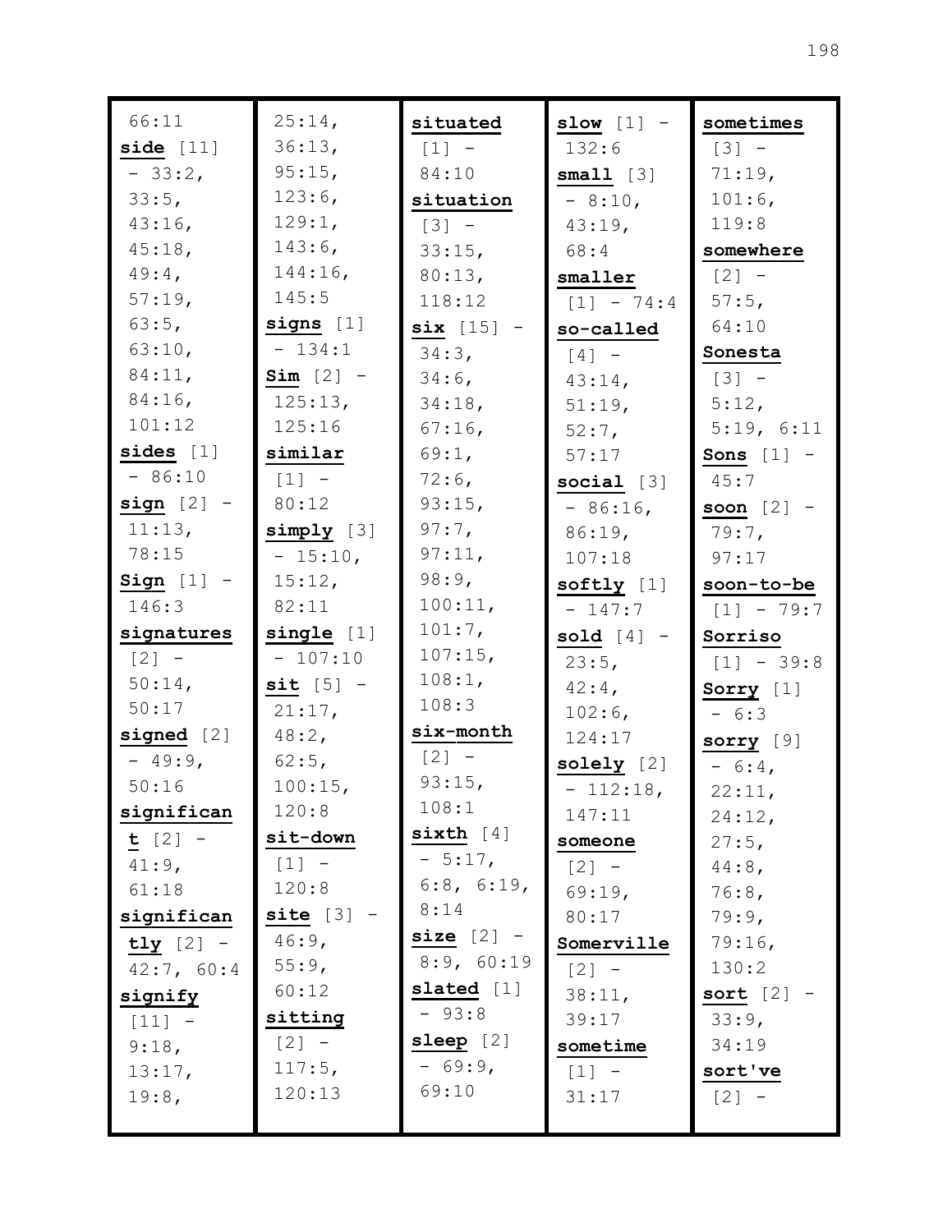| 33:13,           | speakers            | 133:9        | stability           | 11:19,      |
|------------------|---------------------|--------------|---------------------|-------------|
| 122:10           | $\lceil 1 \rceil$ - | s'poken [1]  | $[1] - 49:8$        | $17:15$ ,   |
| sounds $[3]$     | 51:10               | $-85:1$      | staff $[1]$         | 18:3,       |
| $-108:7$ ,       | speaking            | $spot [4] -$ | $-47:1$             | 59:6,       |
| 109:9,           | $[4]$ -             | $45:3$ ,     | STAFF $[1]$         | 97:13,      |
| 122:5            | 31:10,              | $49:12$ ,    | $-1:10$             | 115:8,      |
| south $[1]$      | $147:6$ ,           | 67:5, 68:3   | stage $[1]$         | 115:11,     |
| $-63:10$         | 147:7               | spots $[1]$  | $-127:1$            | $116:15$ ,  |
| space [22]       | special             | $-119:3$     | stages $[2]$        | $138:4$ ,   |
| $-21:17,$        | $\lceil 2 \rceil$ - | Springfiel   | $-34:2$             | 138:8       |
| 42:3,            | 61:11,              | $d [1] -$    | stake [2]           | starters    |
| $42:14$ ,        | 122:7               | 80:11        | $-31:10,$           | $[1] -$     |
| $45:19$ ,        | specialty           | spruce [1]   | 31:15               | 38:18       |
| $46:7$ ,         | $\lceil 1 \rceil$ - | $-33:17$     | stand $[1]$         | starting    |
| 53:9,            | 45:19               | Square       | $-33:7$             | $[2] -$     |
| 53:10,           | specific            | $[13] -$     | standing            | $34:8$ ,    |
| $55:9$ ,         | $\lceil 2 \rceil$ - | 20:2,        | $\lceil 1 \rceil$ - | 34:10       |
| 58:14,           | $104:4$ ,           | 22:11,       | 81:15               | State [2]   |
| $59:6$ ,         | 113:9               | 25:8,        | stands $[2]$        | $-15:19,$   |
| 61:2,            | specifical          | 47:17,       | $-143:1,$           | 39:15       |
| 61:10,           | $1y [2] -$          | $67:2$ ,     | 143:8               | state $[4]$ |
| $64:7$ ,         | $40:6$ ,            | $72:6$ ,     | star $[2]$ -        | $-24:17,$   |
| 81:11,           | 69:12               | $80:4$ ,     | 111:9,              | 66:4,       |
| 81:13,           | $spel1$ [2]         | $80:8$ ,     | 116:5               | 96:15,      |
| 87:10,           | $-27:1,$            | 80:9,        | starred             | 102:8       |
| 118:18,          | 132:5               | 80:15,       | $[1] -$             | State's     |
| 119:1,           | spelled             | 82:14,       | 39:14               | $[1]$ -     |
| 120:12,          | $[2] -$             | 88:17,       | start $[6]$         | 15:17       |
| 126:2,<br>127:10 | $147:8$ ,           | 89:8         | $-22:1,$            | statement   |
|                  | 147:8               | SQUARE [2]   | 22:2,               | $[2] -$     |
| spaces [6]       | spelling            | $-2:10,$     | 66:11,              | 68:12,      |
| $-58:14$ ,       | $[2] -$             | 19:18        | $92:8$ ,            | 90:19       |
| 60:9,            | 66:4,               | squares      | 136:19,             | statement(  |
| 60:10,<br>61:3,  | 96:15               | $[1] -$      | 137:5               | $s [1] -$   |
| $61:6$ ,         | spend [1]           | 86:15        | Start $[2]$         | 146:12      |
| 86:15            | $-114:3$            | $ss [1] -$   | $-67:13,$           | statements  |
|                  | spent [3]           | 147:2        | 77:6                | $[1] -$     |
| Spain $[2]$      | $-39:6$             | St $[1]$ -   | started             | 147:6       |
| $-116:9$         | 39:13,              | 84:16        | $[10] -$            | station     |
|                  |                     |              |                     |             |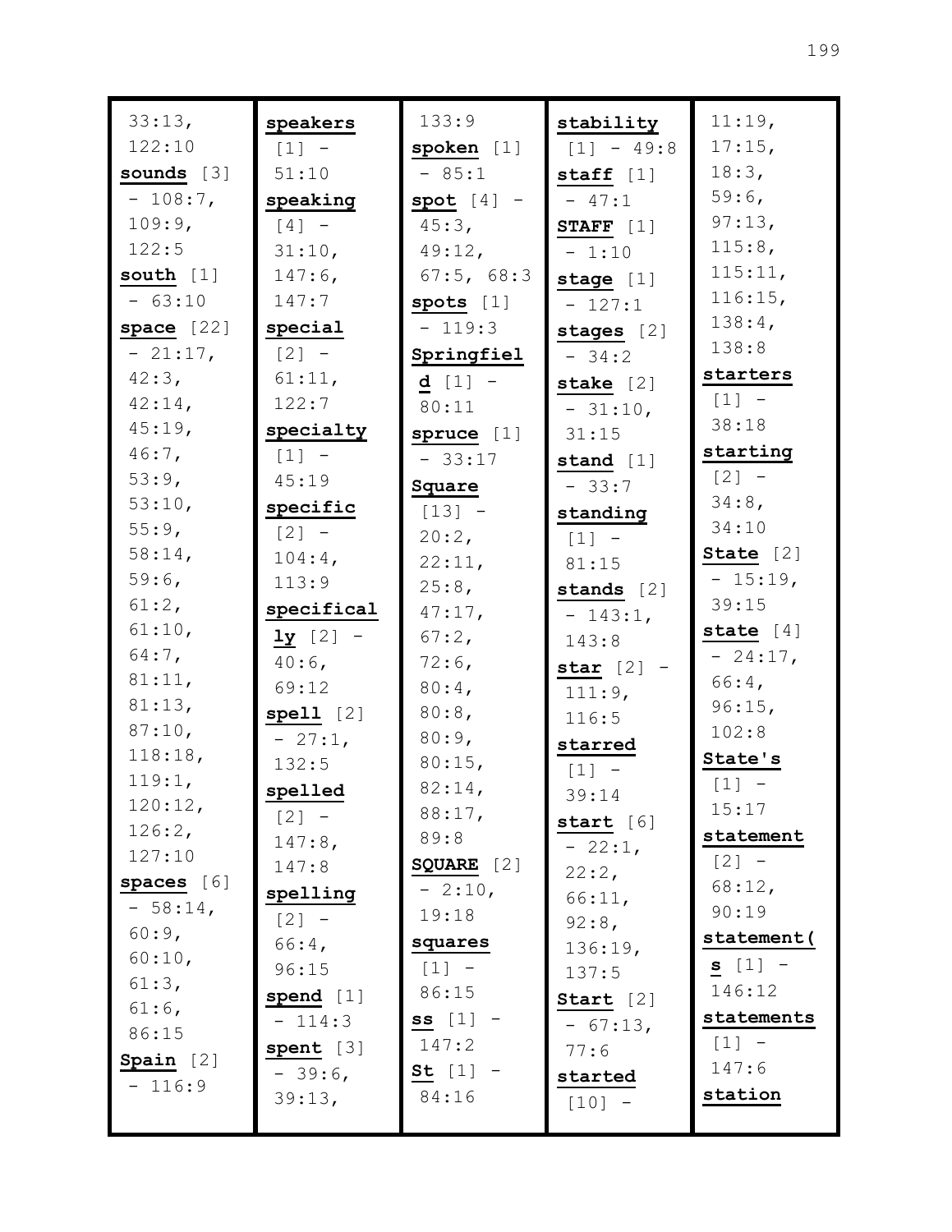| $[1] -$      | 28:11,       | streaming  | 129:10,      | stuff $[1]$             |
|--------------|--------------|------------|--------------|-------------------------|
| 72:10        | 36:6,        | $[3] -$    | 130:9        | $-116:14$               |
| status $[4]$ | 124:5        | $20:6$ ,   | street       | stumble                 |
| $-34:1$ ,    | stole $[1]$  | 21:7,      | $[11] -$     | $[1]$ -                 |
| $47:16$ ,    | $-48:5$      | 25:10      | $24:14$ ,    | 70:17                   |
| 140:12,      | stop $[1]$ - | streamline | 24:19,       | stumbling               |
| 140:19       | 60:15        | $[1] -$    | $67:5$ ,     | $[1] - 70:5$            |
| stay $[2]$ - | stopped      | 127:9      | $68:8$ ,     | style $[1]$             |
| $4:12$ ,     | $[1]$ -      | Street     | 72:1,        | $-46:2$                 |
| 70:13        | 101:10       | $[33] -$   | $74:4$ ,     | submit $[3]$            |
| staying      | storage      | $20:4$ ,   | 77:1,        | $-41:9$ ,               |
| $[6] -$      | $[2] -$      | 23:7,      | $80:7$ ,     | 52:11,                  |
| 17:1,        | 43:15,       | 23:9,      | 80:12,       | 59:8                    |
| 32:16        | 102:8        | 25:2,      | 100:15,      | submitable              |
| 32:17,       | store $[13]$ | 26:8,      | 101:6        | $[1] - 62:1$            |
| 50:5, 82:9   | $-41:18,$    | 37:7,      | strictly     | submitted               |
| step $[1]$ - | $42:3$ ,     | 37:19,     | $[2] -$      | $[1]$ -                 |
| 126:12       | $49:7$ ,     | 38:11,     | $15:6$ ,     | 43:18                   |
| Stephen      | $50:1$ ,     | 41:12,     | 147:10       | subscribe               |
| $[2] -$      | 59:14,       | $49:4$ ,   | structural   | $[1] -$                 |
| 124:1,       | 62:19,       | $49:6$ ,   | $[2] -$      | 146:11                  |
| 127:2        | 66:16        | 58:1,      | 32:19,       | subsequent              |
| steps $[1]$  | $67:4$ ,     | 60:5,      | 33:13        | $\frac{1y}{1}$ [1] -    |
| $-52:5$      | $67:5$ ,     | $61:8$ ,   | structure    | 132:13                  |
| still $[5]$  | 71:15,       | 66:15,     | $[4]$ -      | $sugar$ [1]             |
| $-20:19,$    | $72:8$ ,     | 68:1,      | $41:15$ ,    | $-116:16$               |
| 40:19,       | 86:5,        | 71:3,      | $57:16$ ,    | Suite [1]               |
| 106:2,       | 102:11       | 73:18,     | 57:18,       | $-5:10$                 |
| 111:14,      | stored [1]   | 75:7,      | 84:9         | suited $[1]$            |
| 128:3        | $-102:14$    | 80:5,      | struggling   | $-84:3$                 |
| stock $[11]$ | stores [1]   | 80:11,     | $[2] -$      | summarize               |
| $-14:12,$    | $-116:19$    | 80:15,     | 106:3,       | $[2] -$                 |
| 15:2,        | story $[3]$  | 81:2,      | 106:15       | 85:17,                  |
| 15:5,        | $-41:16,$    | 84:13,     | Studio [1]   | 90:1                    |
| 18:19,       | 77:5,        | 86:2,      | $-117:11$    |                         |
| 26:9,        | 84:18        | 88:19,     | study [1]    | summer $[2]$<br>$-59:4$ |
| 26:16,       | strategica   | 89:4,      | $-41:3$      | 68:11                   |
| 27:10,       | $11y$ [1] -  | 90:10,     | studying     |                         |
| 27:13,       | 117:9        | 124:16,    | $[1] - 41:5$ | Sunday [6]              |
|              |              |            |              |                         |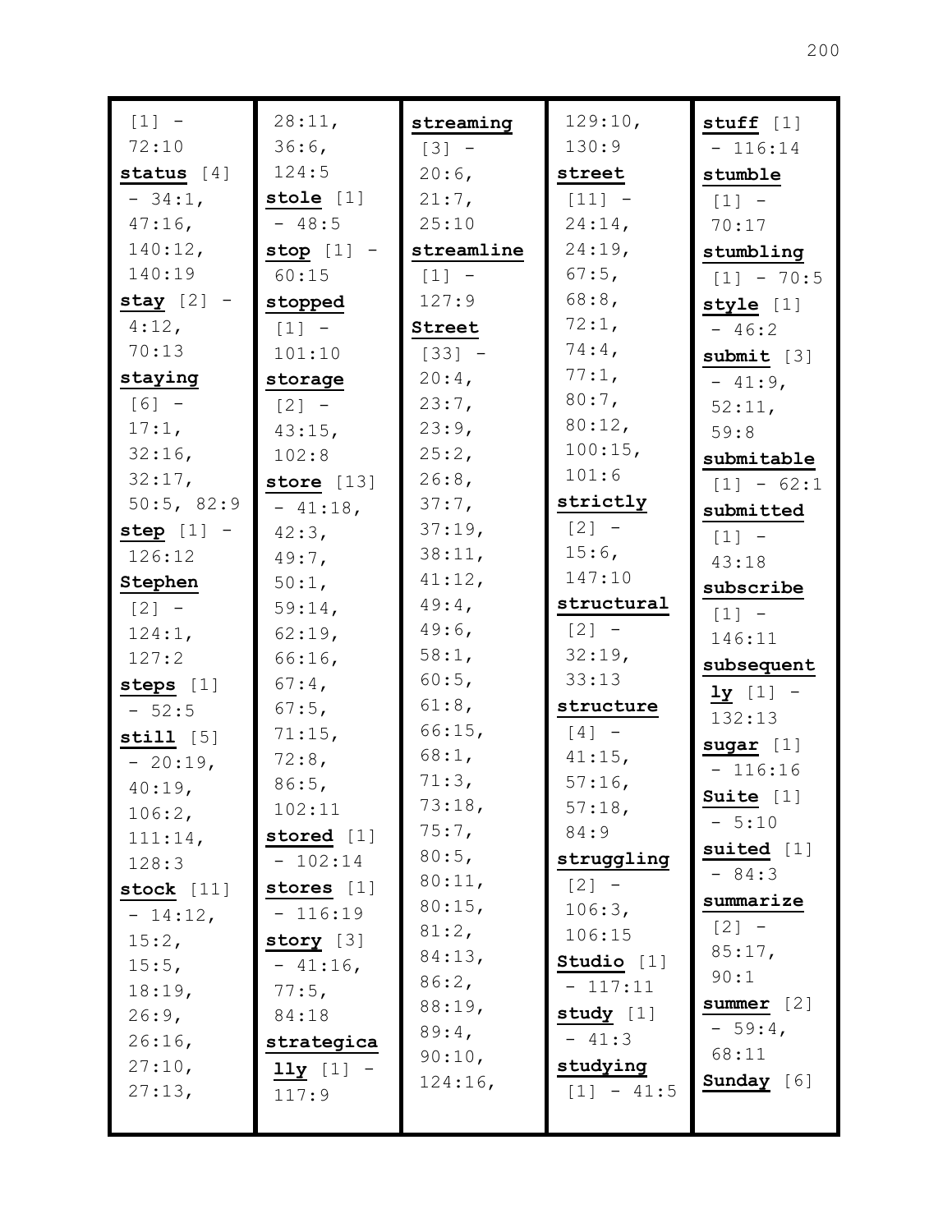| $-54:10,$    | surroundin                          | 62:15             | 88:12              | Tekleselas      |
|--------------|-------------------------------------|-------------------|--------------------|-----------------|
| 83:19,       | <b>g</b> $[2]$ –                    | <b>T-E-K-L-E-</b> | technicall         | $sa's [1] -$    |
| 92:18,       | $55:14$ ,                           | $A-E-L-A-S-$      | $y$ [1] -          | 133:4           |
| $94:5$ ,     | 71:3                                | $S - A [1] -$     | 98:1               | Temple [1]      |
| 94:7, 95:2   | Survey $[1]$                        | 132:9             | techniques         | $-5:3$          |
| Sundays      | $-58:13$                            | $T-H-E-R-I-$      | $[2] -$            | ten $[7]$ -     |
| $[3] -$      | survive                             | $S [1] -$         | $107:5$ ,          | $27:15$ ,       |
| $54:7$ ,     | $\lceil 1 \rceil$ -                 | 38:13             | 107:6              | 46:12,          |
| 94:13,       | 114:5                               | TAB $[2]$ -       | technology         | $49:9$ ,        |
| 131:6        | sustainabl                          | $2:17$ ,          | $[1] - 76:5$       | $82:6$ ,        |
| supervisor   | $e [2] -$                           | 123:17            | <b>TEKLESELAS</b>  | 119:1,          |
| $[1] - 12:2$ | 98:18,                              | Tab $[1]$ -       | <b>SA</b> $[22]$ – | 133:12,         |
| supplement   | 117:4                               | 123:19            | 3:5,               | 135:7           |
| $[1] - 57:7$ | Suzanne                             | table $[1]$       | 131:17,            | ten-year        |
| supplies     | $\begin{bmatrix} 2 \end{bmatrix}$ - | $-6:13$           | $132:4$ ,          | $[1] - 49:9$    |
| $[1] - 6:13$ | $26:6$ ,                            | tables $[1]$      | $132:8$ ,          | tenants         |
| supply [1]   | 26:14                               | $-7:6$            | 135:19,            | $[3] -$         |
| $-6:18$      | <b>SUZANNE</b>                      | tasteful          | 137:13,            | 55:13,          |
| support      | $[10] -$                            | $[1]$ -           | 137:18,            | 56:5,           |
| $[17] -$     | 27:2,                               | 68:13             | 138:4,             | 63:18           |
| $43:4$ ,     | 29:8,                               | tasting           | 139:4,             | <b>TENNYSON</b> |
| 50:8,        | 29:16,                              | $[1] - 99:8$      | 139:9,             | $[4]$ -         |
| 50:9,        | 30:1,                               | tastings          | 139:11,            | 125:3,          |
| 51:1,        | $30:7$ ,                            | $[1] - 99:1$      | 139:15,            | 125:15,         |
| $85:16$ ,    | 30:13,                              | Tavern $[4]$      | 140:8,             | 127:12,         |
| 85:18,       | 34:3,                               | $-26:5$           | $140:14$ ,         | 128:4           |
| 87:1,        | $34:9$ ,                            | 29:6              | 140:17,            | Tennyson        |
| 87:3,        | 34:16,                              | 36:9, 80:2        | $141:4$ ,          | $[1] -$         |
| 87:17,       | 35:1                                | TAVERN [2]        | 141:12,            | 125:4           |
| $88:4$ ,     | sworn $[1]$                         | $-2:12,$          | 141:16,            | tens $[1]$ -    |
| 88:9,        | $-147:10$                           | 26:3              | 141:19,            | 139:2           |
| 89:2,        | system [3]                          | Team $[4]$ -      | 142:3,             | term $[1]$ -    |
| $90:4$ ,     | $-63:2,$                            | 43:2,             | 143:10,            | 108:7           |
| 92:10,       | 63:4,                               | 50:10,            | 143:12             | terms $[8]$     |
| 130:11,      | 63:11                               | 50:12,            | Tekleselas         | $-15:18$ ,      |
| 130:15,      |                                     | 50:16             | <b>sa</b> $[3]$ –  | 52:17,          |
| 131:9        | $\overline{1}$                      | team $[2]$        | 131:19,            | $55:6$ ,        |
| supposedly   | t's [1]                             | 39:19,            | 135:1,             | 77:15,          |
| $[1] - 34:6$ |                                     |                   | 135:9              | 83:11,          |
|              |                                     |                   |                    |                 |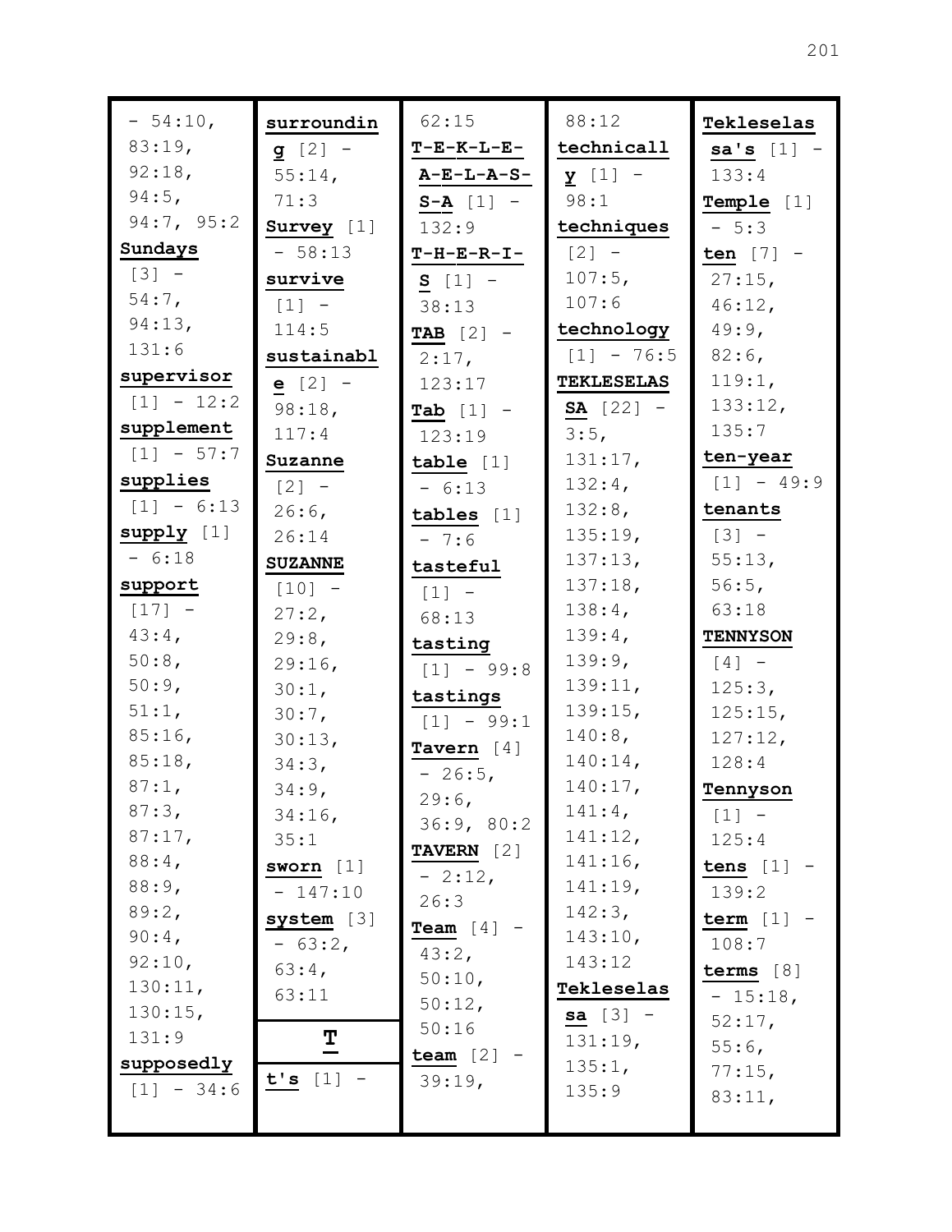| $94:9$ ,            | $14:6$ ,                            | thousands    | 91:8         | 21:2,                               |
|---------------------|-------------------------------------|--------------|--------------|-------------------------------------|
| 106:12,             | 19:18,                              | $[1] -$      | TIME $[1]$ - | 122:4                               |
| 129:18              | $147:16$ ,                          | 110:19       | 1:16         | took $[6]$ -                        |
| test $[10]$         | $147:16$ ,                          | three $[12]$ | TIPS $[3]$ - | $107:1$ ,                           |
| $-99:13,$           | 147:17,                             | $-12:18$ ,   | 11:9,        | 116:1,                              |
| 108:3,              | 147:17                              | 55:17,       | 11:10        | 116:7,                              |
| 108:8,              | themselves                          | 59:9,        | tired $[1]$  | 116:9,                              |
| 108:14,             | $\begin{bmatrix} 2 \end{bmatrix}$ - | 74:3,        | $-49:4$      | 116:16,                             |
| 108:19,             | 38:8,                               | 77:1,        | title $[1]$  | 126:1                               |
| 109:6,              | 147:8                               | 101:7,       | $-28:17$     | Toomey [2]                          |
| 109:7,              | thereafter                          | 103:7,       | titles $[1]$ | $-87:3,$                            |
| 110:2,              | $[1] -$                             | 108:18,      | $-28:16$     | 91:8                                |
| 112:3,              | 49:11                               | 113:8,       | TO $[1]$ -   | total $[1]$                         |
| 112:18              | therefor                            | 120:14,      | 147:16       | $-38:16$                            |
| testify             | $[1] -$                             | 121:4,       | today $[5]$  | touch [2]                           |
| $[1] -$             | 146:2                               | 125:15       | $-21:3,$     | $-62:9,$                            |
| 130:11              | THERIS [3]                          | throughout   | 61:17,       | 81:8                                |
| testimony           | $-38:12,$                           | $[4]$ -      | $107:6$ ,    | touched                             |
| $[1] -$             | $40:14$ ,                           | 7:16,        | 117:5,       | $\begin{bmatrix} 1 \end{bmatrix}$ - |
| 147:10              | 83:16                               | 39:5,        | 118:11       | 42:19                               |
| testing             | Theris $[2]$                        | 40:5,        | together     | touches                             |
| $[2] -$             | $-38:12,$                           | 107:7        | $[5]$ -      | $[1]$                               |
| 27:18,              | 86:3                                | throw $[1]$  | $40:17$ ,    | 52:13                               |
| 97:15               | thinking                            | $-83:10$     | 55:12,       | toward $[3]$                        |
| texting             | $\lceil 1 \rceil$ -                 | throwing     | 76:3,        | $-44:15$ ,                          |
| $[9] -$             | 103:12                              | $[1] -$      | 105:1,       | $45:2$ ,                            |
| 132:15,             | THIRD $[2]$                         | 83:15        | 107:19       | 57:19                               |
| 133:10,             | $-2:17,$                            | Thursday     | Tom $[1]$ -  | towards                             |
| 134:15,             | 123:17                              | $[5]$ -      | 125:5        | $[6] -$                             |
| 135:6,              | third $[1]$                         | 42:17,       | Tommy $[3]$  | $40:6$ ,                            |
| 136:2,              | $-49:16$                            | $54:4$ ,     | $-23:4$      | $43:16$ ,                           |
| 136:4,              | Third $[1]$                         | 83:13,       | 23:7,        | 44:1,                               |
| 136:5,              | $-124:1$                            | 84:1,        | 47:16        | $44:5$ ,                            |
| 138:3,              | THIS $[1]$ -                        | 92:19        | tomorrow     | 63:9,                               |
| 140:2               | 147:16                              | tickets      | $[2] -$      | 84:16                               |
| <b>THE</b> $[11] -$ | Thorndike                           | $[2] -$      | $102:16$ ,   | townhouses                          |
| 1:18, 2:7,          | $[2]$ -                             | 141:3,       | 105:18       | $[1] -$                             |
| $2:8$ , $2:10$ ,    | 66:15,                              | 141:6        | tonight      | 67:11                               |
| $14:5$ ,            | 71:3                                | Tim $[1]$ -  | $[2]$ -      | toy $[2]$ -                         |
|                     |                                     |              |              |                                     |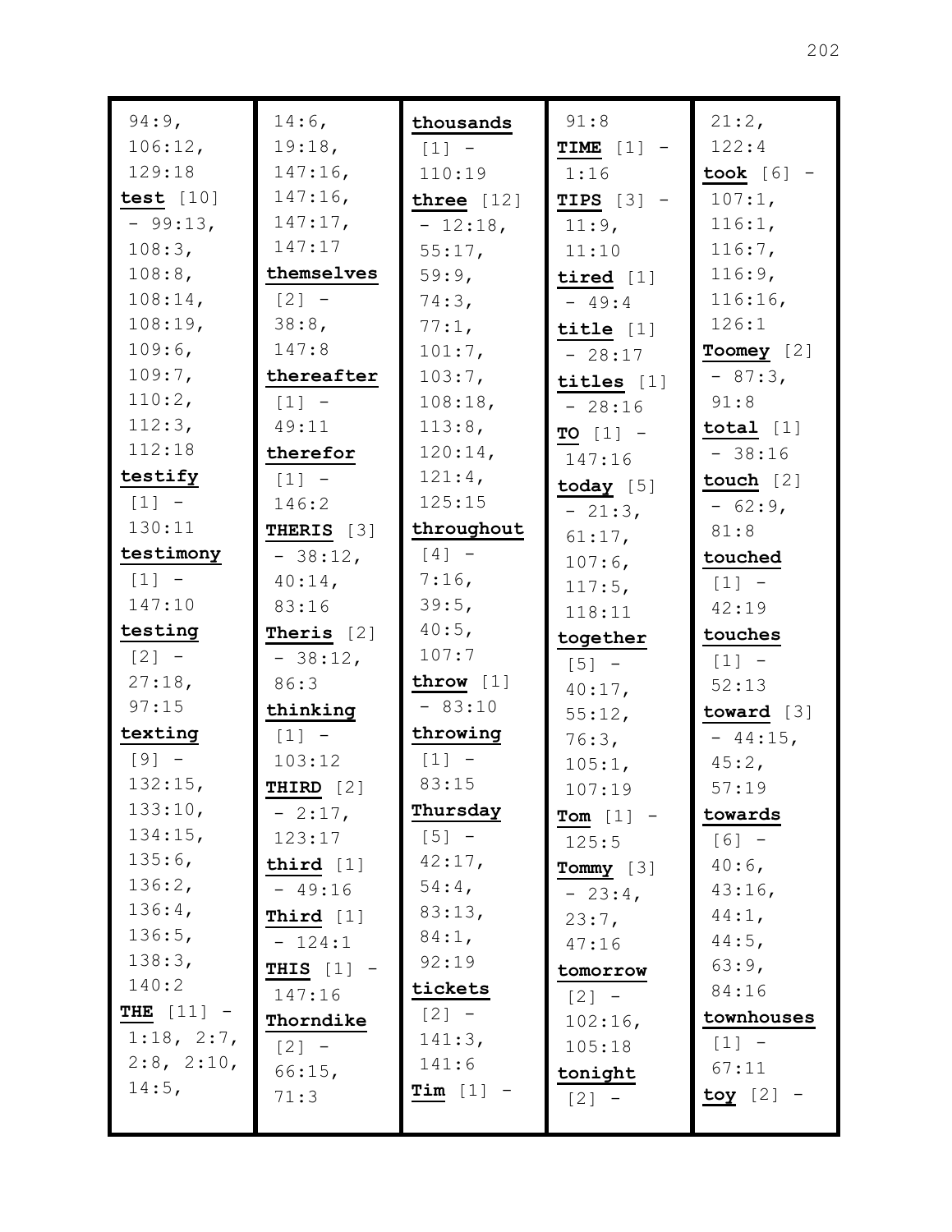| 67:4, 72:8          | 51:18,              | $[5] -$      | 140:3        | $45:4$ ,            |
|---------------------|---------------------|--------------|--------------|---------------------|
| tracks $[2]$        | 54:2,               | $92:4$ ,     | turnover     | 53:14,              |
| $-43:17,$           | 116:2,              | 118:14,      | $[1] - 49:7$ | 55:5,               |
| 58:1                | 124:4               | $137:6$ ,    | $turns$ [1]  | 84:9,               |
| traffic             | transition          | 138:17       | $-92:9$      | 107:3,              |
| $\lceil 3 \rceil$ - | $\lceil 1 \rceil$ - | true $[3]$ - | TV $[1]$ -   | 108:8,              |
| 50:2,               | 126:5               | $56:14$ ,    | 83:4         | 122:18,             |
| 137:2,              | transpired          | 135:3,       | TVs $[1]$ -  | 139:7               |
| 138:6               | $[1]$ -             | 147:5        | 44:3         | typically           |
| trainer             | 135:2               | truly $[1]$  | two $[25]$ - | $[1] - 6:17$        |
| $[1] - 11:9$        | transporta          | $-106:14$    | 12:1,        |                     |
| training            | tion $[2]$ -        | $try [5]$ -  | 12:3,        | $U$                 |
| $[4]$ -             | $86:12$ ,           | 52:15,       | 21:16,       | unanimousl          |
| 11:10,              | 102:9               | 67:6,        | 23:3,        | $y$ [1] -           |
| $40:6$ ,            | travel $[2]$        | $68:5$ ,     | 31:7,        | 42:15               |
| $40:8$ ,            | $-39:10,$           | 72:11,       | 34:14,       | unclear             |
| 81:19               | 84:15               | 111:13       | 38:3,        | $\lceil 1 \rceil$ - |
| transactio          | traveling           | trying [9]   | 38:15,       | 147:6               |
| $n$ [1] -           | $\lceil 1 \rceil$ - | $-46:6$      | $40:4$ ,     | under [6]           |
| 126:12              | 81:19               | $66:12$ ,    | $41:7$ ,     | $-47:3,$            |
| transcript          | treasurer           | 90:1,        | 49:10,       | $52:5$ ,            |
| $[3] -$             | $\lceil 3 \rceil$ - | 111:13,      | $50:6$ ,     | $52:6$ ,            |
| 146:2,              | 26:17,              | 126:5,       | 55:17,       | 79:19,              |
| 146:10,             | 28:13,              | 130:12,      | 59:9,        | 125:12,             |
| 146:11              | 28:17               | 137:3,       | 61:19,       | 147:11              |
| <b>TRANSCRIPT</b>   | Tremont             | $137:4$ ,    | 73:6,        | UNDER $[1]$         |
| $\lceil 1 \rceil$ - | $\lceil 2 \rceil$ - | 138:18       | 75:4,        | $-147:17$           |
| 147:16              | 38:11,              | Tse $[2]$ -  | 76:16,       | understood          |
| transfer            | 80:11               | 125:12,      | 77:5,        | $[1]$ -             |
| $[13] -$            | trip $[3]$ -        | 125:16       | 88:14,       | 135:15              |
| 14:12,              | 133:10,             | $TSE$ [1] -  | 108:18,      | underused           |
| 15:2,               | 136:19,             | 125:14       | 121:8,       | $[1] - 60:7$        |
| 15:5,               | 138:5               | Tuesday      | 133:12,      | units $[1]$         |
| 18:19,              | trivia $[4]$        | $[1] - 4:15$ | 136:7,       | $-42:7$             |
| $26:8$ ,            | $-20:6$             | turn $[5]$ - | 139:2        | unless [3]          |
| $27:9$ ,            | $21:7$ ,            | $4:9$ ,      | two-story    | $-82:13,$           |
| 31:14,              | 21:13,              | 31:11,       | $[1] - 77:5$ | 111:15,             |
| $36:6$ ,            | 25:9                | 133:7,       | type [10]    | 142:6               |
| 47:19,              | trouble             | $134:16$ ,   | $-9:1$ ,     |                     |
|                     |                     |              |              |                     |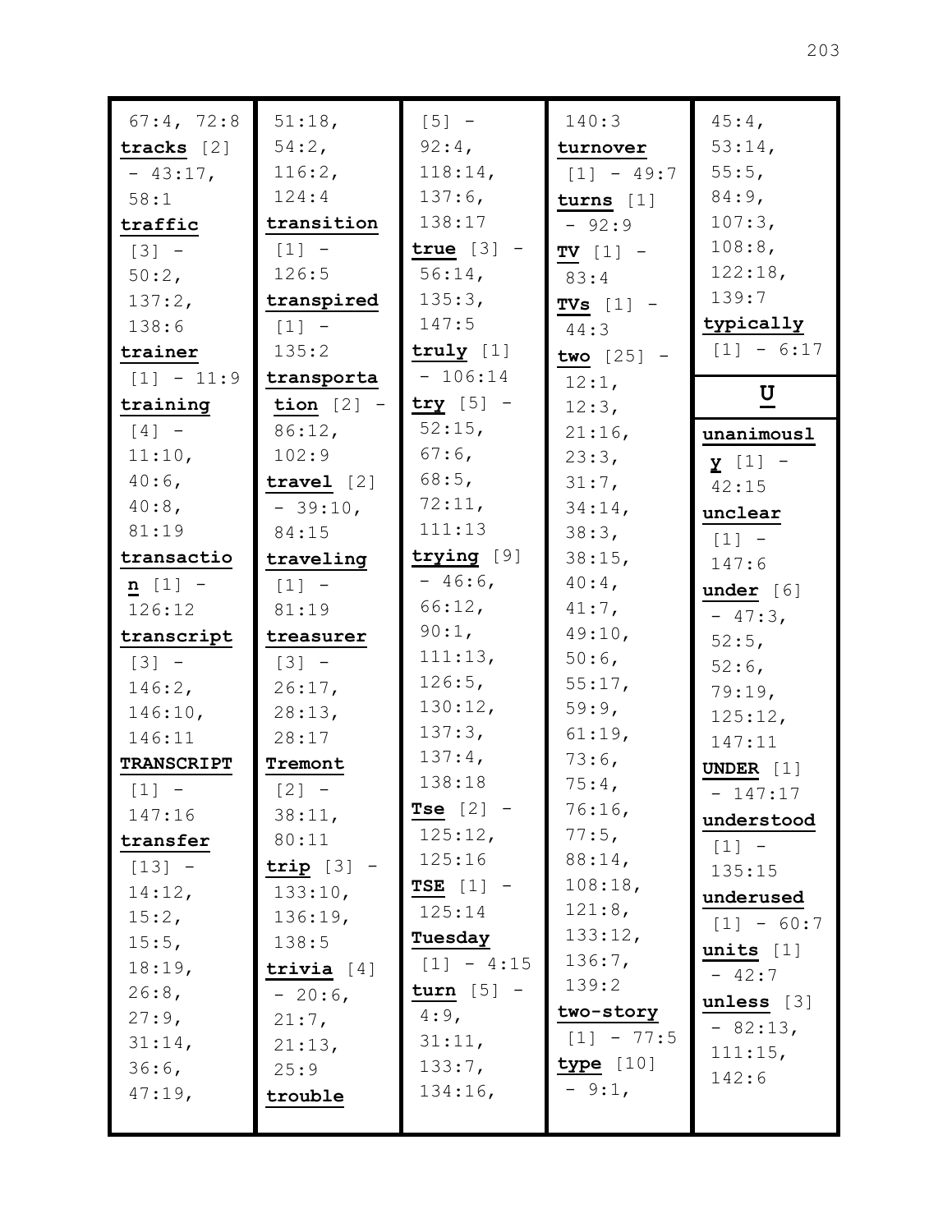| UNLESS [1]             | 112:8,                | 80:8,                     | $[1] - 8:4$        | 134:2,                           |
|------------------------|-----------------------|---------------------------|--------------------|----------------------------------|
| $-147:17$              | 116:18,               | 80:10                     | vegetables         | 134:8                            |
| unlike [2]             | 119:3,<br>119:16,     | utilized                  | $[2] -$            | $\texttt{vodka}$ [1]<br>$-103:8$ |
| $-67:1,$               | 119:18,               | $[1] - 60:7$              | 45:12,<br>64:10    |                                  |
| 72:5                   | 121:11,               | utilizing<br>$[3] -$      | Velazquez          | $\overline{\mathbf{M}}$          |
| $up [43] -$<br>$6:2$ , | $127:6$ ,             | 104:2,                    | $[1] -$            |                                  |
| 11:13,                 | $127:8$ ,             | 104:3,                    | 89:11              | Wade $[1]$ -                     |
| 17:13,                 | 132:14,               | 107:17                    | ventilatio         | 8:12                             |
| 20:10,                 | 132:15                | UV $[1]$ -                | $n [4] -$          | wait $[1]$ -                     |
| $29:6$ ,               | updated               | 117:11                    | 63:1,              | 72:2                             |
| 33:17,                 | $\lceil 2 \rceil$ -   |                           | $63:4$ ,           | Walk $[5]$ -                     |
| $40:4$ ,               | 16:11,                | $\boldsymbol{\mathrm{V}}$ | 63:11,             | $14:8$ ,                         |
| $40:14$ ,              | 142:6                 |                           | 63:13              | 14:9,                            |
| $44:9$ ,               | upgrade               | vacancies                 | Vernon $[1]$       | 14:18,                           |
| 48:12,                 | $\lceil 1 \rceil$ -   | $[1] - 49:5$              | $-42:5$            | 19:2, 19:3                       |
| 49:17,                 | 33:11                 | vacancy                   | versus $[1]$       | walk $[4]$ -                     |
| 55:2,                  | upgrades              | $[1] -$                   | $-56:11$           | $33:1$ ,<br>33:3,                |
| 62:13,                 | $[1] -$               | 87:12                     | vibrant            | $101:4$ ,                        |
| 63:12,                 | 33:14                 | vacant $[4]$              | $[2] -$            | 101:6                            |
| 67:19,                 | upheld [1]            | $-86:5,$                  | 89:7, 90:8         | WALK $[4]$ -                     |
| $70:14$ ,              | $-132:2$              | 87:11,                    | vibrate            | 2:7, 2:8,                        |
| 70:19,                 | upstairs              | 120:14,<br>121:4          | $[1] - 4:10$       | 14:5, 14:6                       |
| 72:19,                 | $[1] - 42:7$          |                           | $\text{vic}$ [1] - | walked $[2]$                     |
| 73:10,                 | <b>UPTON</b> $[4]$    | validity<br>$[1]$ -       | 126:11             | $-62:7$                          |
| $77:6$ ,               | $-10:18,$             | 99:13                     | Vice $[1]$         | 98:11                            |
| 77:9,                  | 10:19,                | valley [1]                | 85:17              | walking                          |
| 78:14,                 | 11:6, 14:3            | $-84:10$                  | victualer          | $[2] -$                          |
| 78:19,                 | Upton [1]             | value/no                  | $[1] -$            | $44:16$ ,                        |
| 80:17,                 | $-10:19$              | $[1] -$                   | 124:15             | 100:14                           |
| 81:9,                  | $\texttt{urge}$ [1] - | 51:18                     | victualler         | <b>wall</b> $[5]$ -              |
| 85:2,                  | 71:4                  | variables                 | $[1] - 96:5$       | 33:2,                            |
| 91:10,                 | urges [2]             | $[2] -$                   | videotape          | 63:5,                            |
| 91:14,                 | $-86:19$ ,            | 59:14,                    | $[1] - 8:12$       | 63:11,                           |
| 97:8,<br>97:13,        | 88:18                 | 93:12                     | videotaped         | 65:5                             |
|                        | US $[1]$ -            | varied [1]                | $[1] - 4:4$        | wants $[1]$                      |
| 99:11,<br>101:12,      | 116:13                | $-117:18$                 | violation          | $-70:2$                          |
| 106:19,                | uses $[3]$            | various                   | $[3] -$            | warm $[1]$ -                     |
|                        | $80:7$ ,              |                           | 102:3,             |                                  |
|                        |                       |                           |                    |                                  |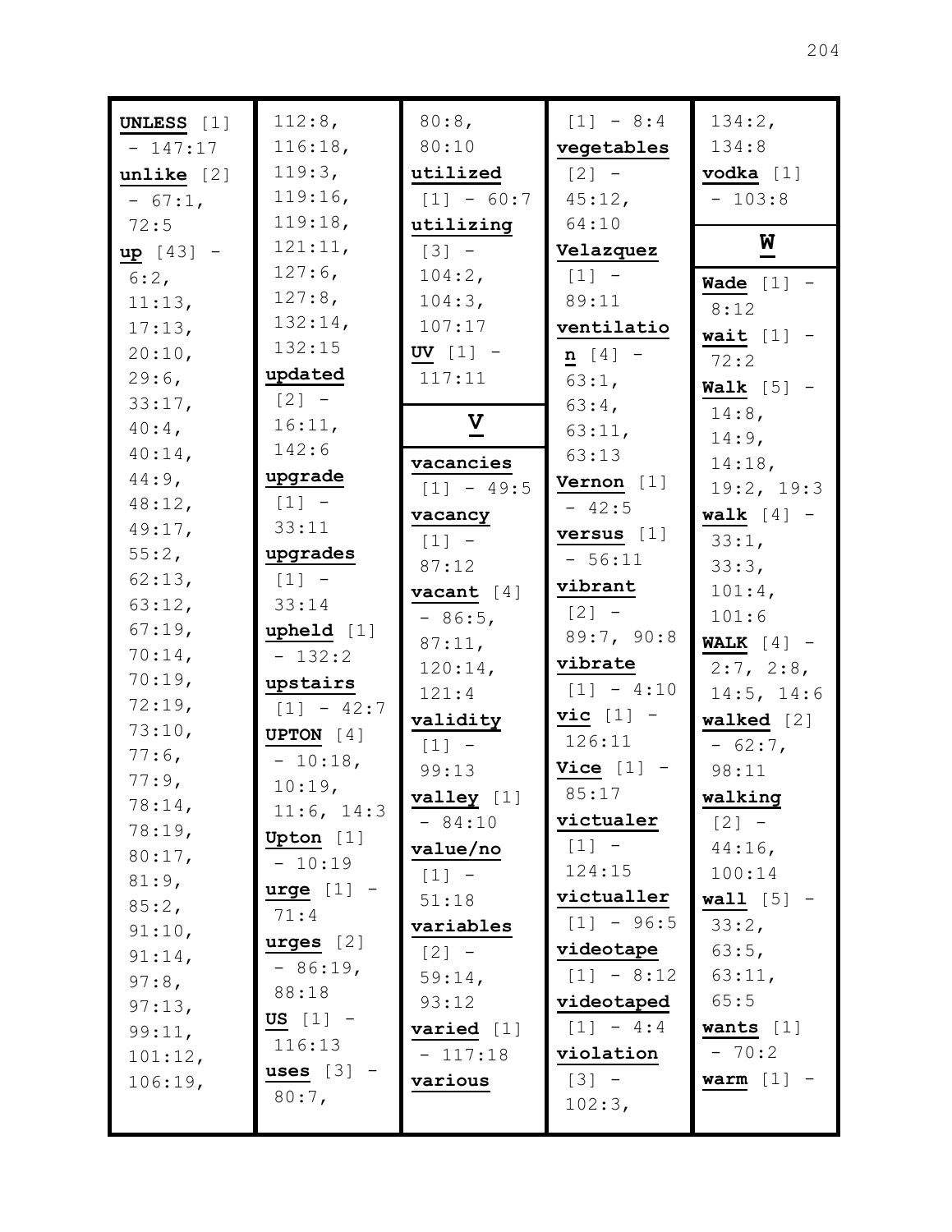| 70:19        | 34:6,        | Harrington   | 51:8,        | wondering                           |
|--------------|--------------|--------------|--------------|-------------------------------------|
| Warren [5]   | 37:9,        | $[1] - 89:9$ | 52:19        | $\begin{bmatrix} 2 \end{bmatrix}$ - |
| $-60:5,$     | $53:4$ ,     | Western      | window $[1]$ | 109:18,                             |
| $61:7$ ,     | $54:4$ ,     | $[5]$ -      | $-136:13$    | 130:17                              |
| 68:1,        | 71:8,        | $47:4$ ,     | wine $[13]$  | word $[1]$ -                        |
| 73:18,       | 83:12,       | 96:6,        | $-5:11,$     | 92:1                                |
| 81:2         | $94:6$ ,     | 118:11,      | 5:18, 6:9,   | words $[2]$                         |
| wash $[1]$ - | 96:11,       | 118:15,      | 6:13,        | $-92:2$                             |
| 64:10        | 99:5,        | 119:12       | 6:15, 7:6,   | 125:15                              |
| washing      | 101:1,       | whatsoever   | 9:13,        | worker's                            |
| $[1] -$      | 113:3,       | $[2] -$      | $40:8$ ,     | $\lceil 1 \rceil$ -                 |
| 71:19        | 113:9,       | 32:19,       | 47:13,       | 126:9                               |
| watching     | 114:2,       | 64:8         | 56:12,       | works $[3]$                         |
| $[1] - 83:6$ | 114:3,       | whereas      | 69:17,       | $-45:13,$                           |
| watered      | 120:9,       | $[1] - 50:4$ | 70:9, 97:9   | 71:10,                              |
| $[1]$ -      | 125:2        | whichever    | Wine $[2]$ - | 76:18                               |
| 69:14        | weekend      | $[1] - 29:2$ | $6:12$ ,     | world $[4]$                         |
| Watertown    | $[1] - 56:9$ | white $[1]$  | 39:17        | $-82:1,$                            |
| $[1] - 23:7$ | weekends     | $-7:5$       | winter $[4]$ | $110:9$ ,                           |
| waybill      | $[3] -$      | whole $[6]$  | $-42:1$ ,    | 114:11,                             |
| $[5]$ -      | 72:2,        | $-48:11,$    | 59:14,       | 116:8                               |
| 134:6,       | 113:10,      | $48:15$ ,    | 68:3,        | worry [1]                           |
| 134:17,      | 114:2        | 106:12,      | 70:17        | $-121:12$                           |
| 135:5,       | weeks [9]    | 119:12,      | $wish [8]$ - | would've                            |
| 135:14,      | $-22:3,$     | 121:3,       | 9:10,        | $[1] - 61:2$                        |
| 140:2        | 34:3,        | 138:3        | 13:6,        | wrapping                            |
| waybills     | 34:18,       | wife $[2]$ - | 18:16,       | $\begin{bmatrix} 1 \end{bmatrix}$ - |
| $[1] -$      | 59:9,        | 39:9,        | 24:9,        | 63:18                               |
| 135:16       | 61:19,       | 126:7        | 36:3,        | writes $[1]$                        |
| $ways [1] -$ | $87:6$ ,     | Wilcox $[4]$ | 65:16        | $-89:1$                             |
| 75:4         | 101:9,       | $-28:1$ ,    | 118:5,       | writing                             |
| website      | 119:16       | 28:7, 33:3   | 128:11       | $[2] -$                             |
| $[1] - 16:5$ | welcome      | WILCOX [1]   | wishes $[1]$ | 75:15,                              |
| Wednesday    | $[1] -$      | $-28:2$      | $-122:1$     | 87:3                                |
| $[2] -$      | 68:14        | wilcox's     | woman $[1]$  | written                             |
| 83:19,       | Wellington   | $[1] -$      | $-135:6$     | $[1] -$                             |
| 92:18        | $[1] - 89:9$ | 29:19        | wonderful    | 50:19                               |
| week $[18]$  | Wellington   | willing      | $[1]$ -      | wrote $[3]$                         |
| $-21:13,$    |              | $[2] -$      | 67:14        | $-85:18$ ,                          |
|              |              |              |              |                                     |